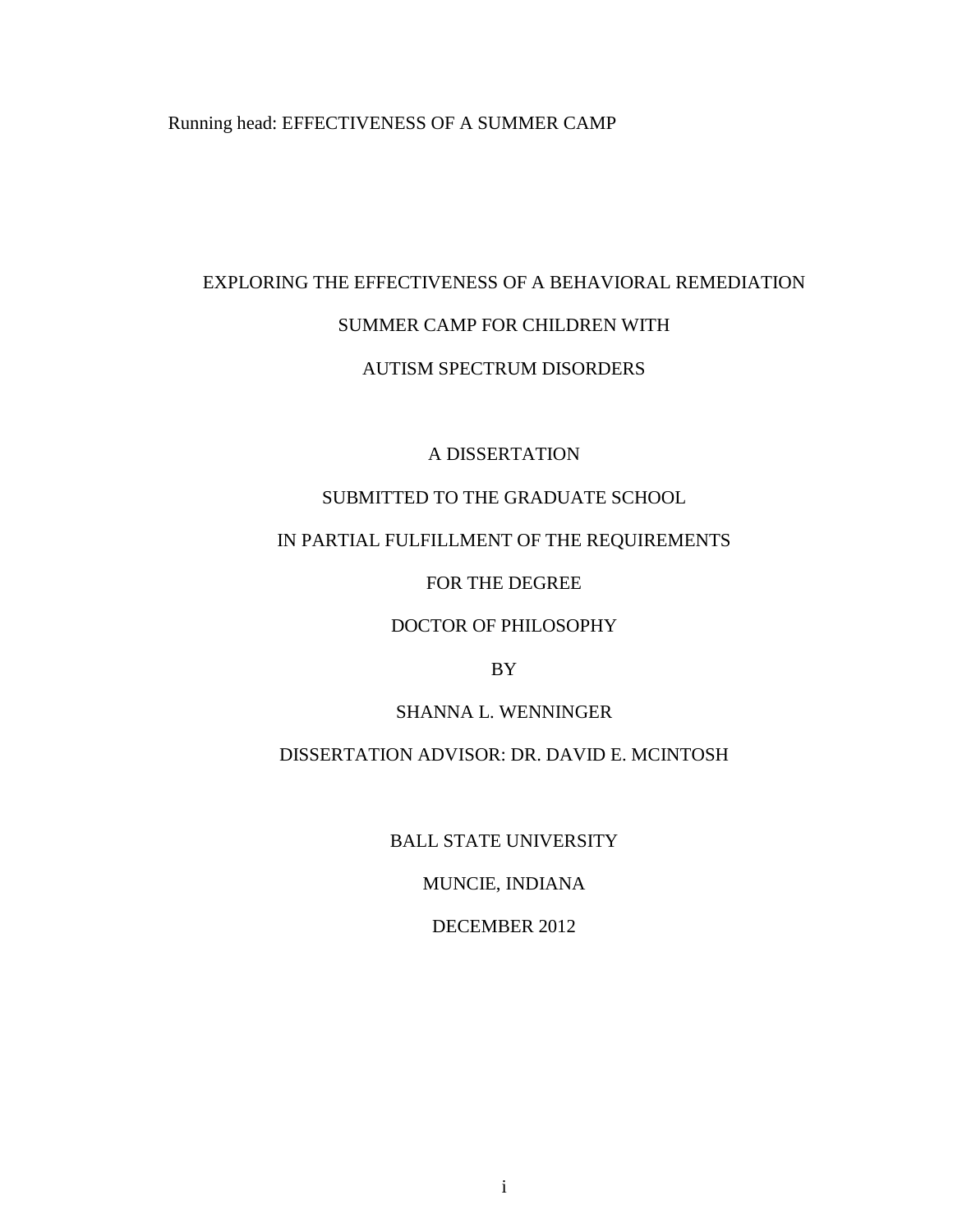#### Acknowledgement

I am certain I will not be able to fully express my gratitude to those people who have played a role in this finalized piece of work. It has been a long and painful road to get here, and quite frankly, I often thought I couldn't finish and sometimes didn't care if I did. What I couldn't shake was this nagging feeling that the Lord wanted me to complete this, for His glory, though I have no idea what He will do with it. I do know He has a knack for making beauty out of ashes (Isaiah 61:3) and I hope He will use me to do the same…

So first and most importantly, I want to thank God for His sovereign hand over all things. Just when I thought it was time to give up, He opened another door or worked out a detail allowing me to continue. I literally could not have finished this on my own. I have no idea what He will ultimately do with this degree, but I trust his sovereign care and am excited for His plans! To Him be the glory…

Thank you to Dr. David McIntosh, for putting up with me! It has taken me a long time to finish this manuscript and Dr. McIntosh stuck in there with me despite my fretting, fussing, and doubting. Thanks for all of your time and effort, Dmac, and for helping me run this race with perseverance!

Thank you to my husband, Todd, who has been patient, loving, and supportive throughout many hours of holding a crying baby, forfeiting enjoyable Saturdays, and sleeping alone while I work long into the night. You endured the daily burden of this task and continued to trust my ability to "hear" the Lord, when the logical thing seemed that I should quit for the sake of our family. You never wavered in your support of me finishing what I started. Thank you a million times over for helping me do this.

Thanks to my parents, Ken and Sue Metz, who have always encouraged me to try new things, to work hard to accomplish my goals, to keep my head on straight, and not to let anyone else do my thinking for me. Your constant support, generosity, and encouragement are beyond me. Thank you for a lifetime of sacrifice.

Thank you to Dr. Kevin and Sharon Smith for your wise and Godly counsel regarding life and dissertation. Thank you for offering to watch our girls if I needed time to write and for having us over so often for dinner and fun, many times which were a break from my work.

Thank you to Dr. Robin Kohli for sharpening my writing skills, for prodding me to keep working on this dissertation, for proofreading, and for your ongoing support and encouragement.

Thank you to Dr. W. Holmes Finch, Dr. Lisa Huffman, and Dr. Annette Leitze for faithfully serving on my committee, for reading a long manuscript about research that was probably less interesting to you, and for providing helpful feedback.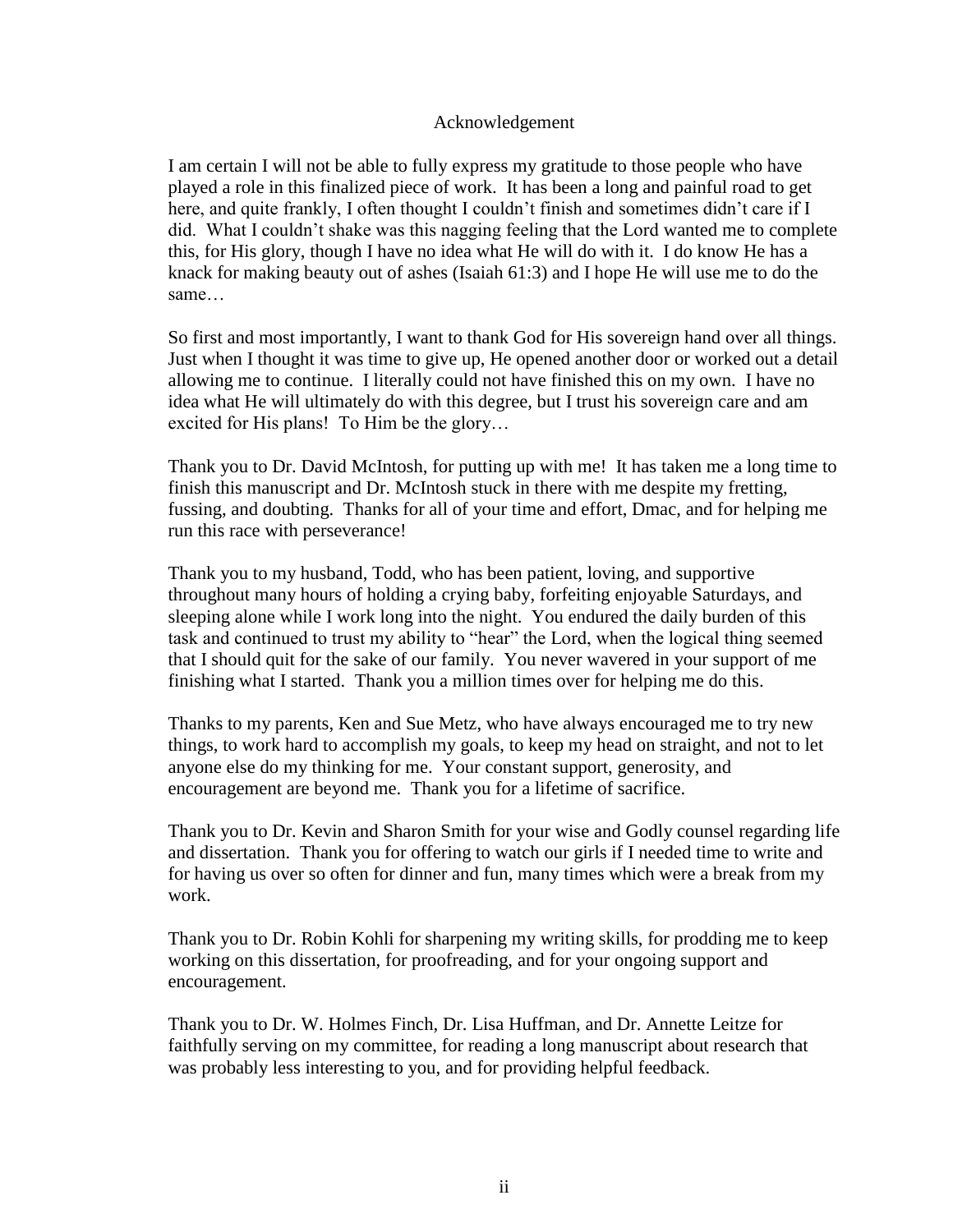#### Dedication

I dedicate this work to my husband and our children… to Todd Michael, the absolute love of my life, who has the unenviable joy of being married to an unofficial (for now) psychologist… to John Kalen, who spent just a little while with me on this journey but left a lasting impact… to Kenna Janae, who is so far the most fascinating creature I've ever met… and to Selah Elizabeth who joined us just in time to shake things up a bit. May the Lord guide and direct our family as we seek to faithfully serve Him.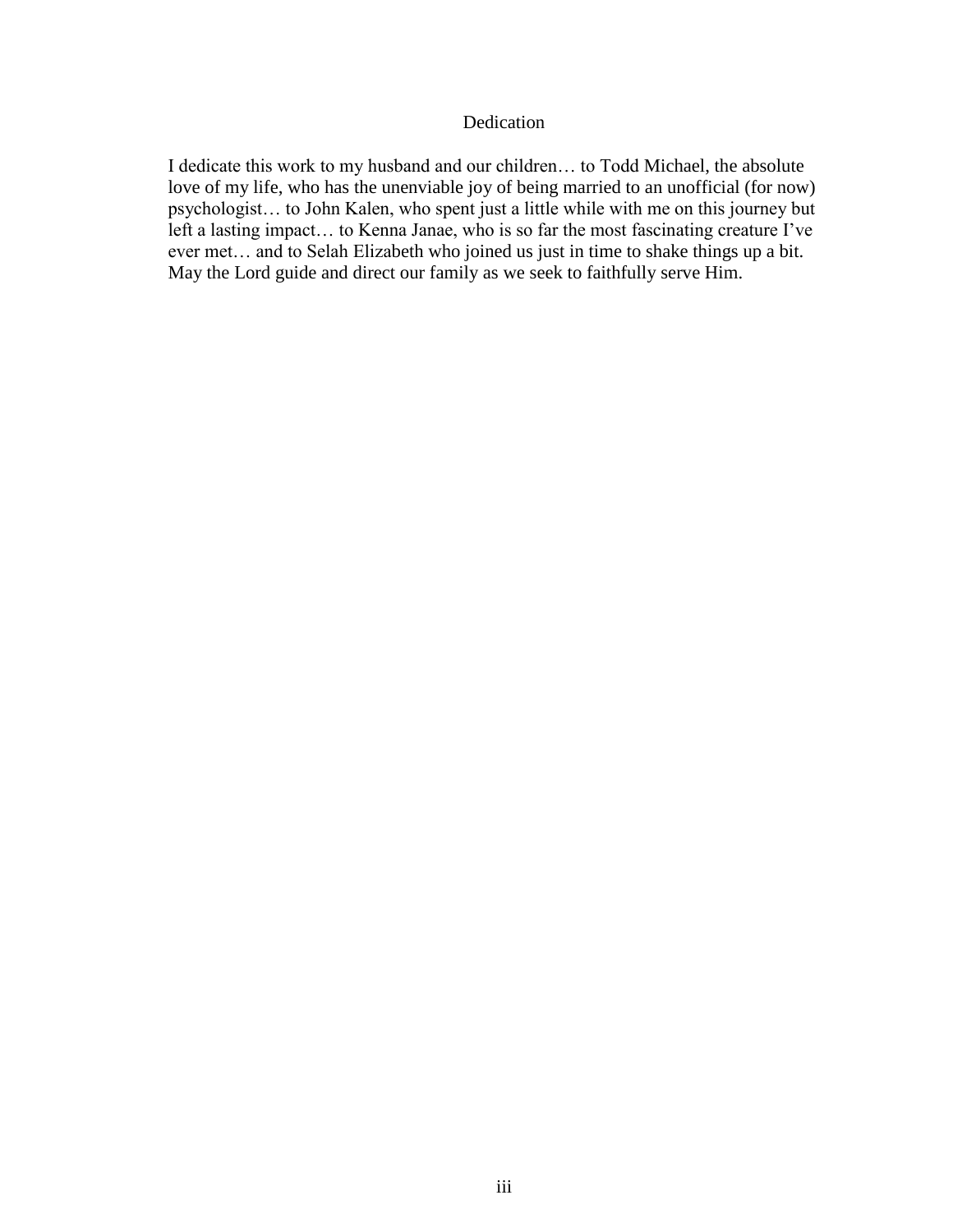Abstract

This study explored the effectiveness of an eight-week summer day camp that used applied behavior analysis (ABA) to decrease maladaptive behaviors and increase prosocial behaviors of children with autism spectrum disorders. Little is known about how children with autism spectrum disorders respond to ABA treatment in the camp setting. Using a multiple case study approach, behaviors were measured using direct observation techniques in a sample of 5 children ranging from 7 years, 5 months to 9 years, 1 month. Results were assessed using visual inspection of graphs and assessing trendlines of the data. Results of the study indicated that all five participants demonstrated at least two behaviors that changed in the intended direction (i.e., target behaviors decreased, replacement behaviors increased). Overall, for all five participants, 68% of behaviors changed in the intended direction. Among the behaviors that changed in the intended direction, 65% demonstrated a moderate rate of change within the eight weeks of camp. A number of possible explanations for these results, as well as for unfavorable findings, are discussed. Because this study was considered a preliminary investigation, these positive results support the need for future studies to further examine this relatively unexplored setting through replication.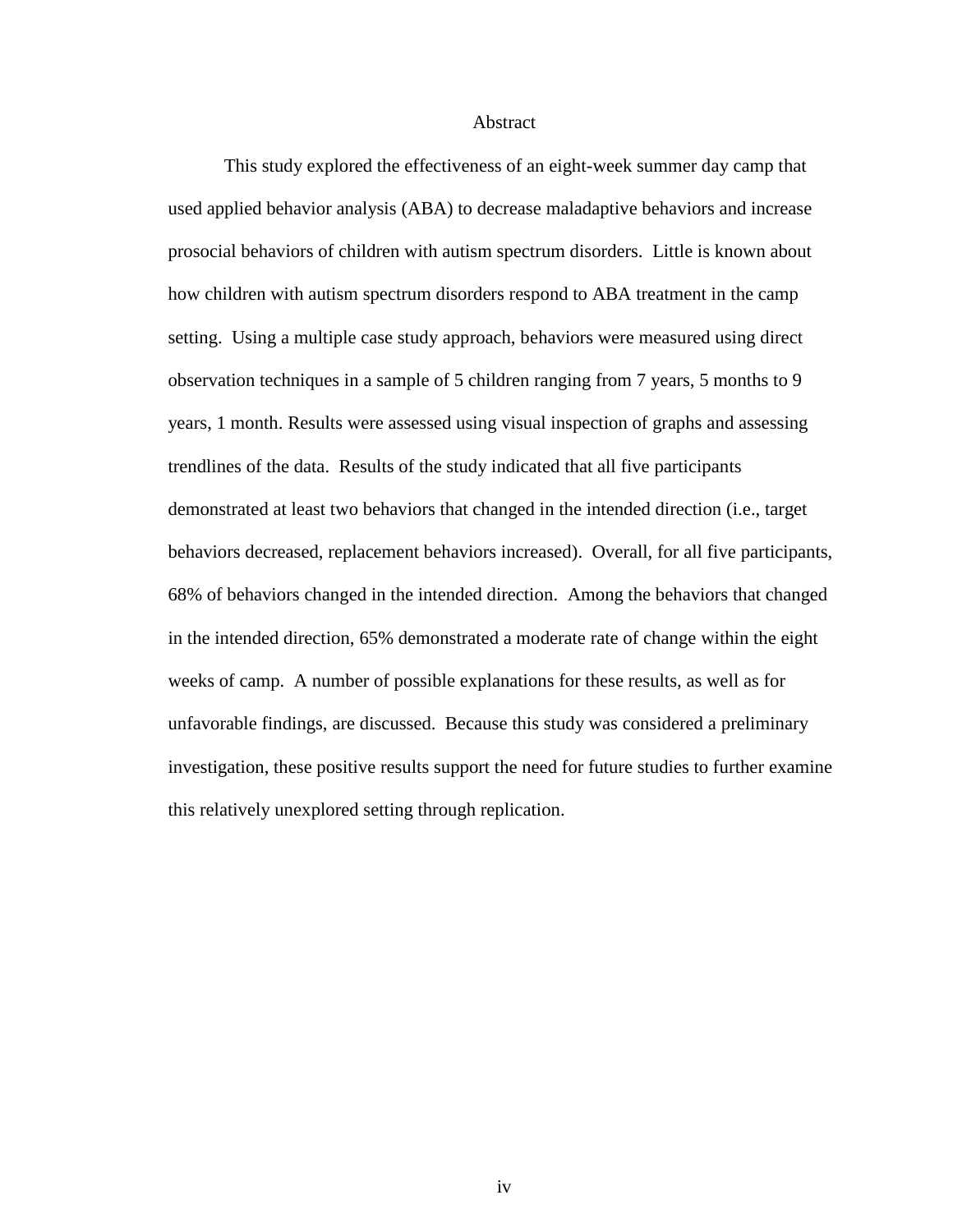| <b>TABLE OF CONTENTS</b> |
|--------------------------|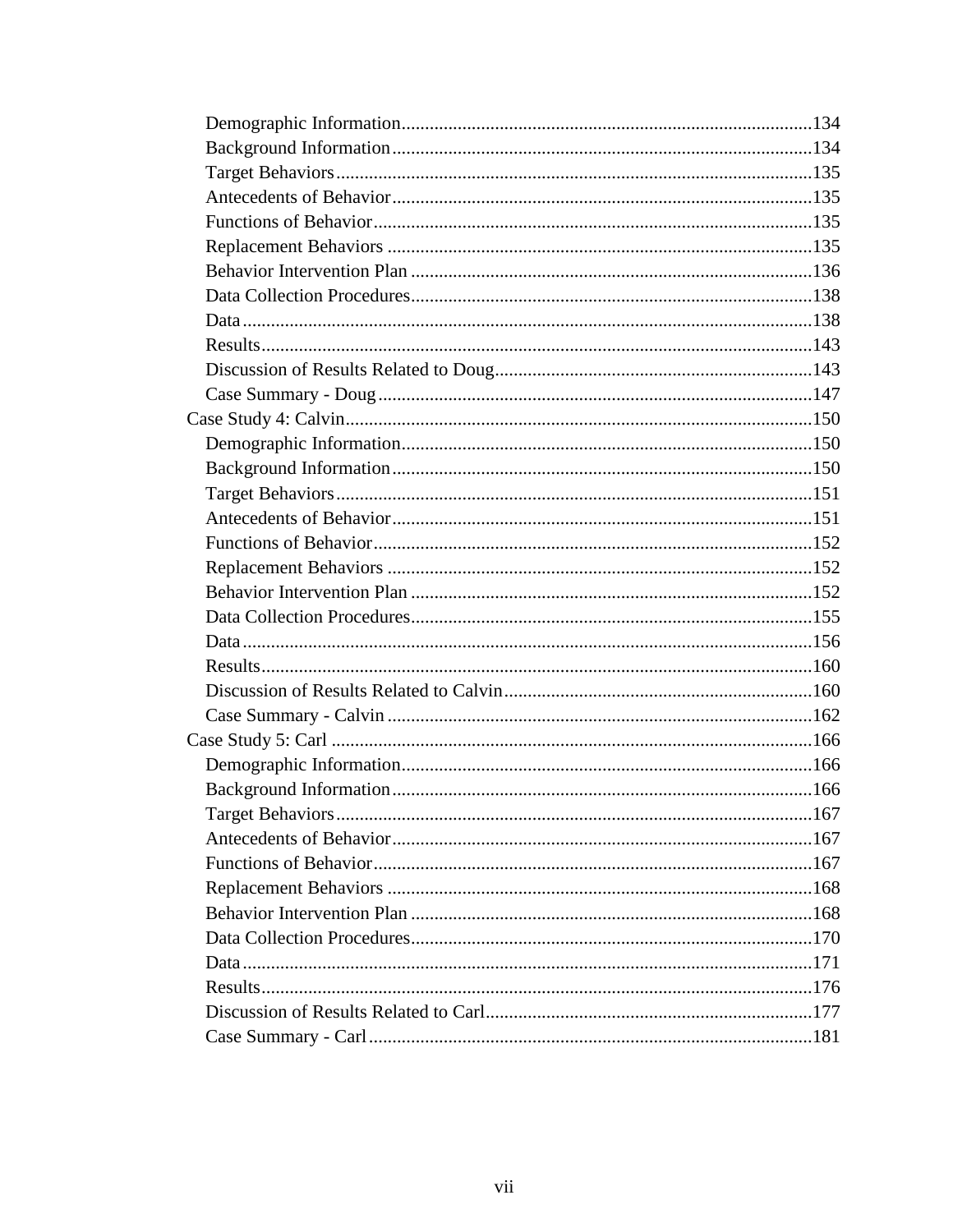| Limitations of the Study and Recommendations for Future Research 205 |  |
|----------------------------------------------------------------------|--|
|                                                                      |  |
|                                                                      |  |
|                                                                      |  |
|                                                                      |  |
|                                                                      |  |
|                                                                      |  |
|                                                                      |  |
|                                                                      |  |
|                                                                      |  |
|                                                                      |  |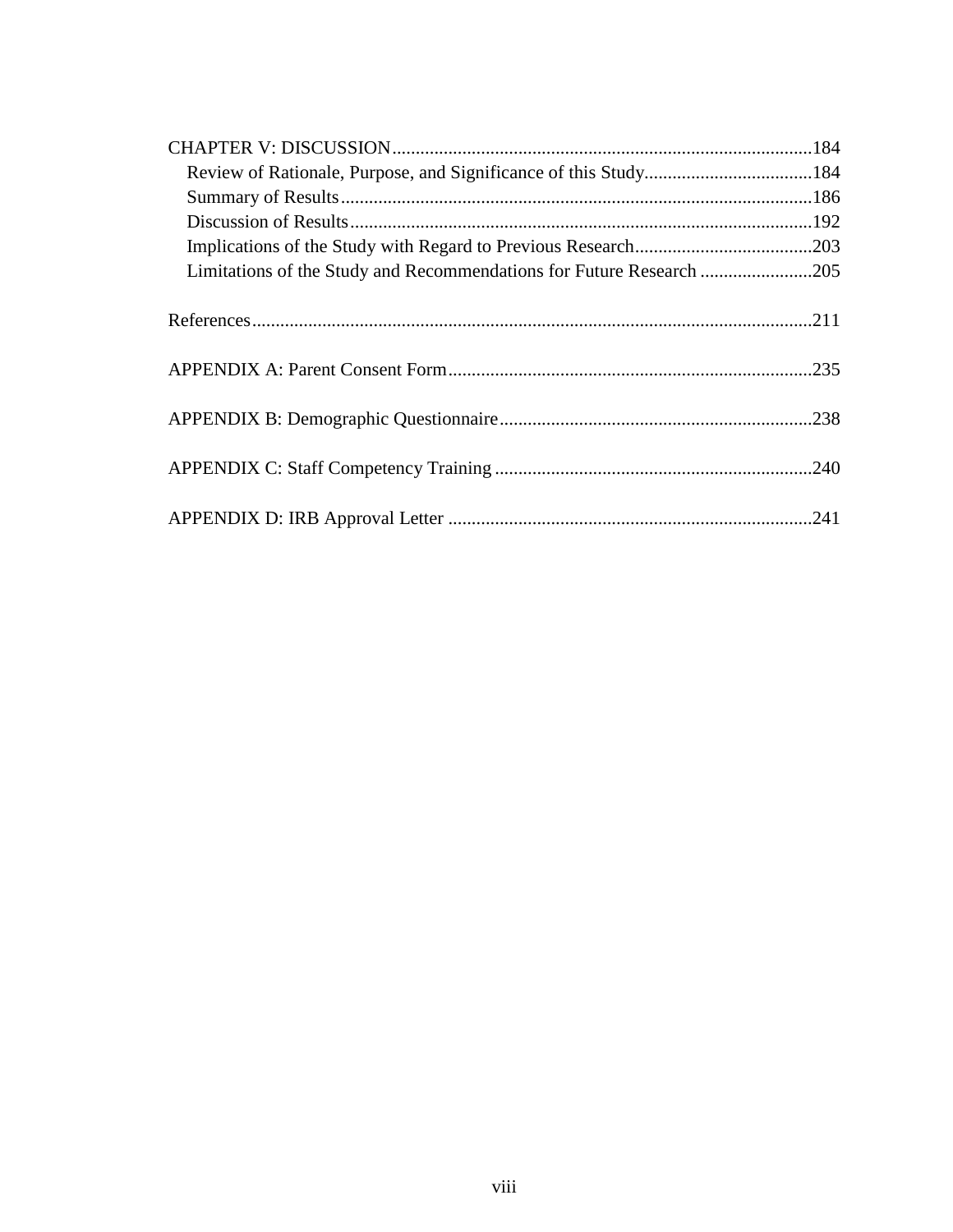# List of Tables

| Table 1.1 |  |
|-----------|--|
| Table 2.1 |  |
| Table 2.2 |  |
| Table 2.3 |  |
| Table 2.4 |  |
| Table 2.5 |  |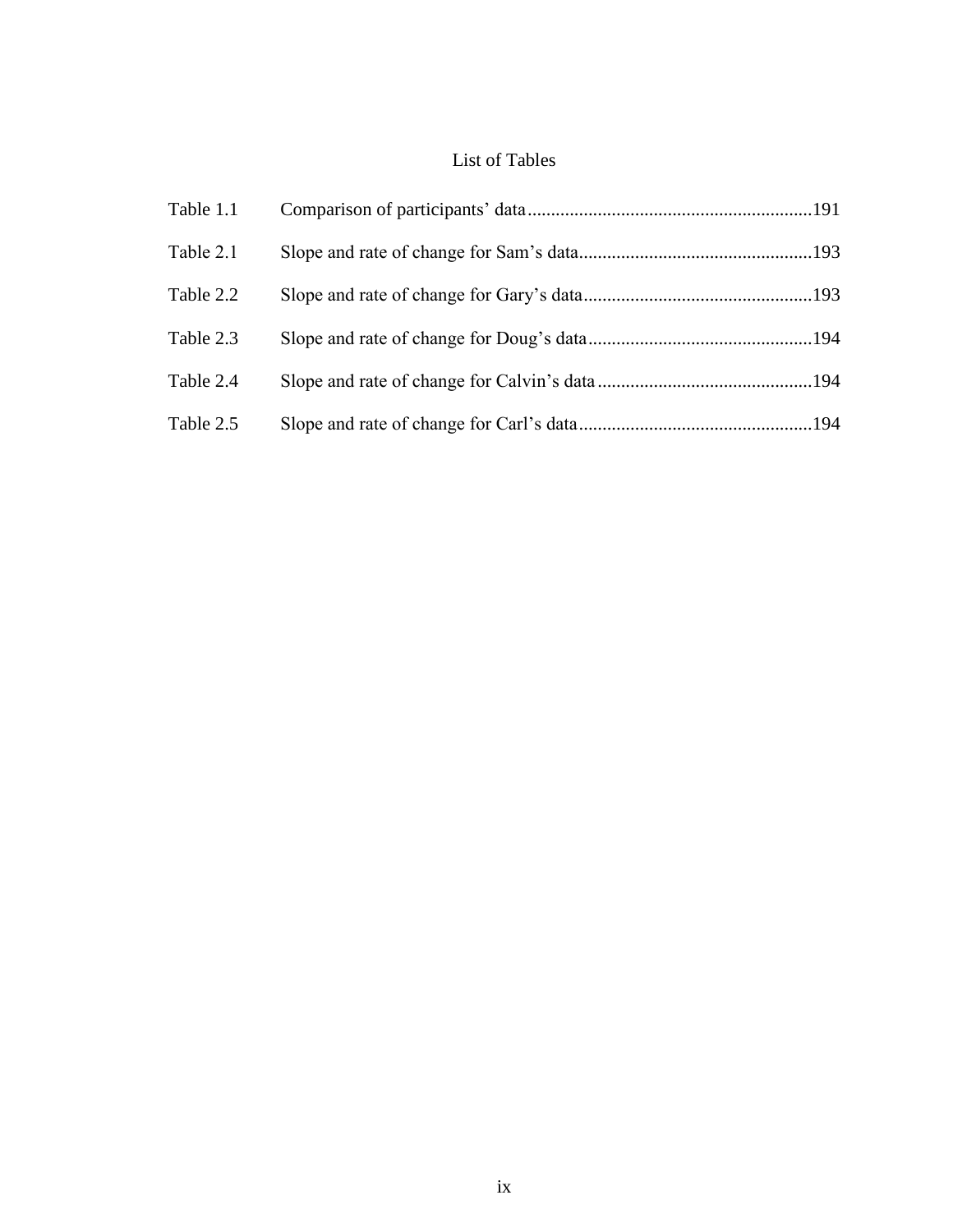# List of Figures

| Figure 1.1  |                                                          |  |
|-------------|----------------------------------------------------------|--|
| Figure 1.2  |                                                          |  |
| Figure 1.3  |                                                          |  |
| Figure 1.4  |                                                          |  |
| Figure 1.5  |                                                          |  |
| Figure 1.6  |                                                          |  |
| Figure 1.7  | Original replacement behaviors for Participant 1, Sam96  |  |
| Figure 1.8  |                                                          |  |
| Figure 1.9  |                                                          |  |
| Figure 1.10 |                                                          |  |
| Figure 1.11 | Added replacement behavior for Participant 1, Sam98      |  |
| Figure 1.12 |                                                          |  |
| Figure 2.1  | Original target behaviors for Participant 2, Gary 117    |  |
| Figure 2.2  |                                                          |  |
| Figure 2.3  |                                                          |  |
| Figure 2.4  |                                                          |  |
| Figure 2.5  |                                                          |  |
| Figure 2.6  |                                                          |  |
| Figure 2.7  |                                                          |  |
| Figure 2.8  | Comply with verbal requests data with trendline, Gary120 |  |
| Figure 2.9  |                                                          |  |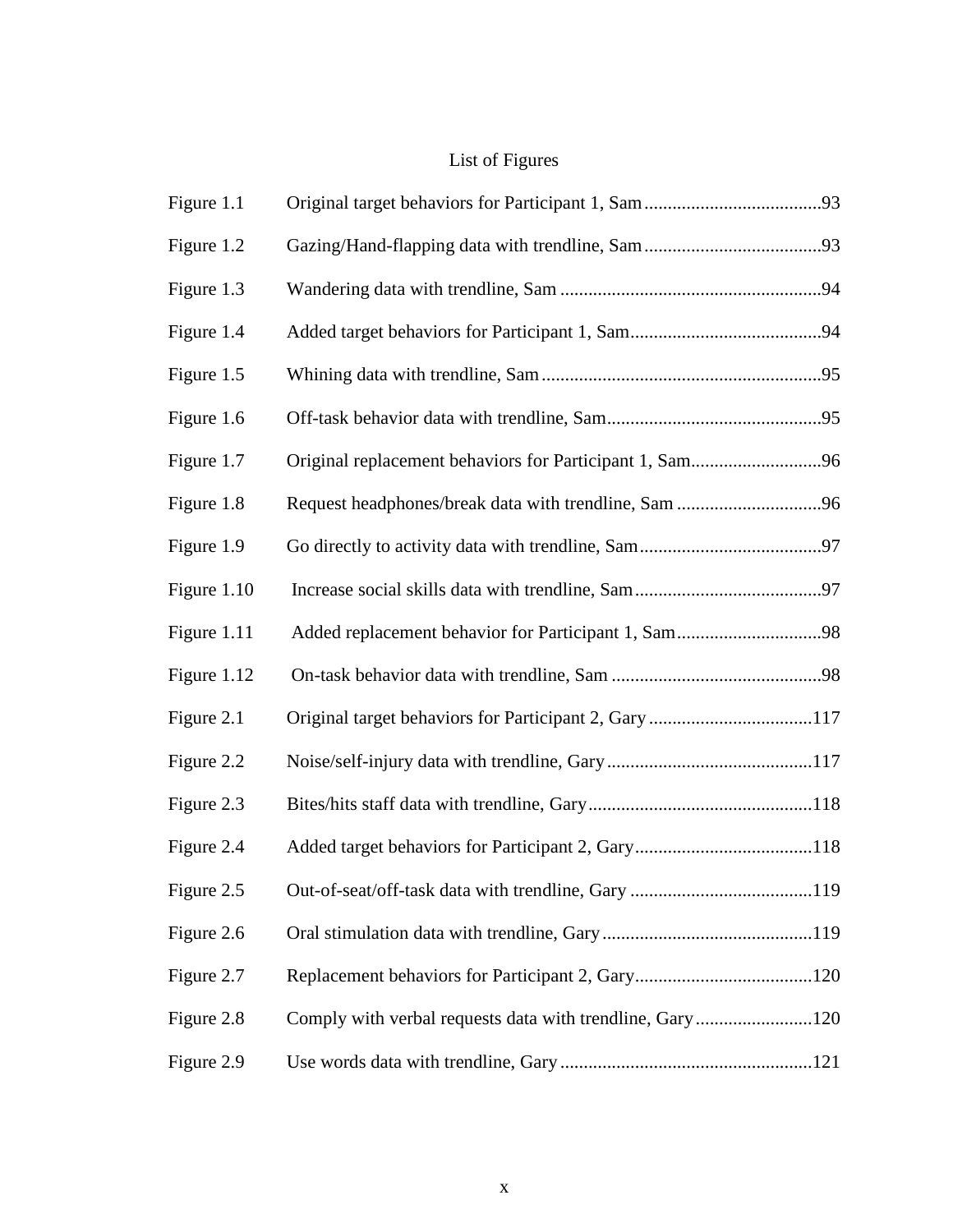| Figure 3.1 |                                                         |  |
|------------|---------------------------------------------------------|--|
| Figure 3.2 |                                                         |  |
| Figure 3.3 |                                                         |  |
| Figure 3.4 |                                                         |  |
| Figure 3.5 |                                                         |  |
| Figure 4.1 |                                                         |  |
| Figure 4.2 |                                                         |  |
| Figure 4.3 |                                                         |  |
| Figure 4.4 | Three-part conversation data with trendline, Calvin 158 |  |
| Figure 4.5 |                                                         |  |
| Figure 5.1 |                                                         |  |
| Figure 5.2 |                                                         |  |
| Figure 5.3 |                                                         |  |
| Figure 5.4 |                                                         |  |
| Figure 5.5 |                                                         |  |
| Figure 5.6 |                                                         |  |
| Figure 5.7 |                                                         |  |
| Figure 5.8 |                                                         |  |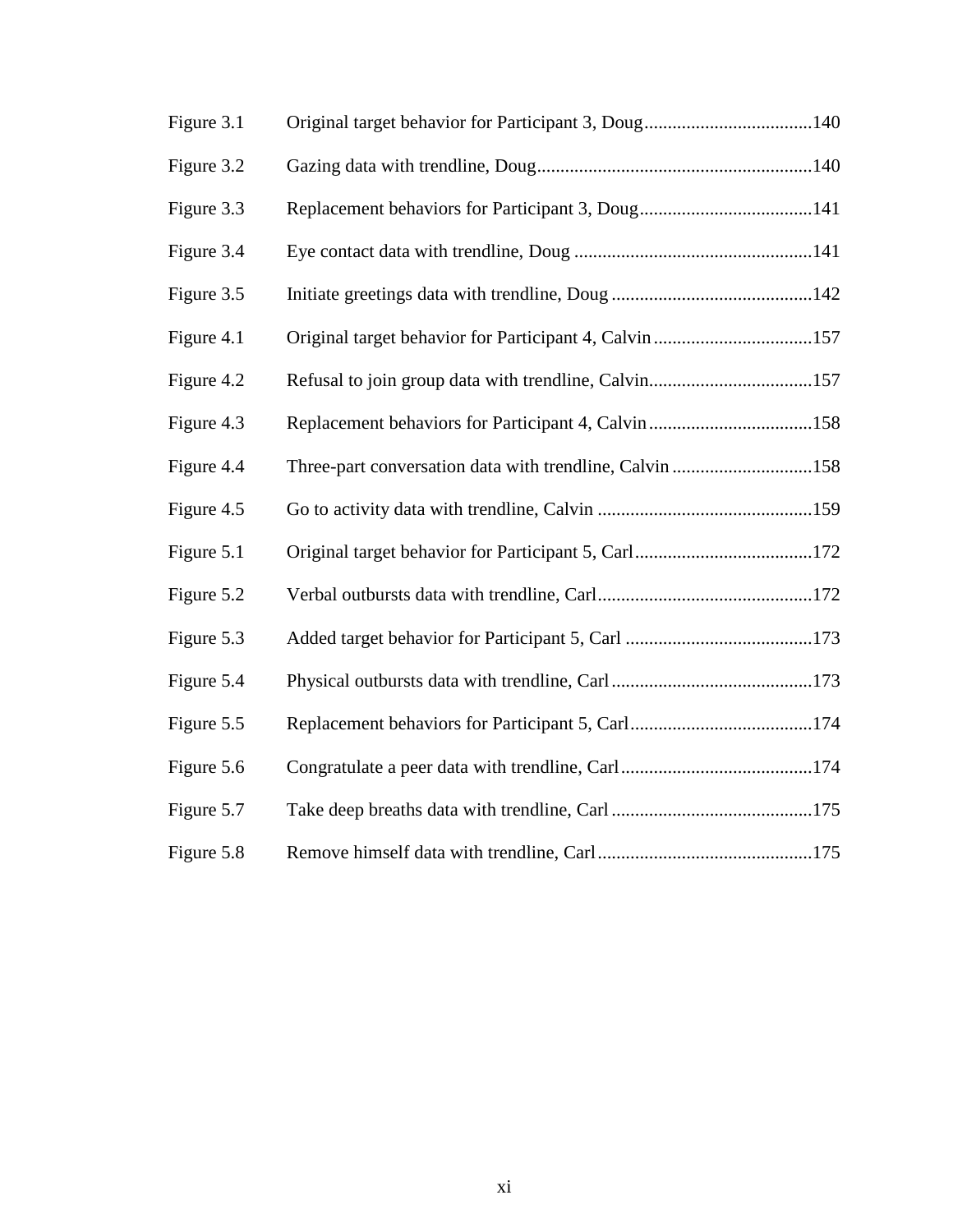# CHAPTER I

#### Introduction

This section briefly reviews the literature relevant to the current study and provides rationale for the study. This section also outlines the purpose of the study and indicates the significance of this study to the field of psychology.

#### *Rationale of the study*

Influenced by a significant increase within the past two decades of children receiving special education services under the disability category of autism spectrum disorders, along with recent federal legislation mandating the need for empiricallyvalidated intervention strategies (e.g., No Child Left Behind; IDIEA 2004), there is an increased emphasis on identifying evidence-based practices for children with autism (Odom, Brown, Frey, Karasu, & Smith-Canter, 2003). Due to their impairments in communication and social interaction, children with autism are at increased risk for developing psychiatric, behavioral, and emotional disturbances (Summers, Houlding, & Reitzel, 2004). During the past thirty years, applied behavior analysis (ABA) techniques have become the predominant treatment approach for individuals with autism (Kates-McElrath & Axelrod, 2006; Kimball, 2002; Schreibman, 2000; Steege, Mace, Perry, & Longenecker, 2007), and the sophistication of these strategies has been applied to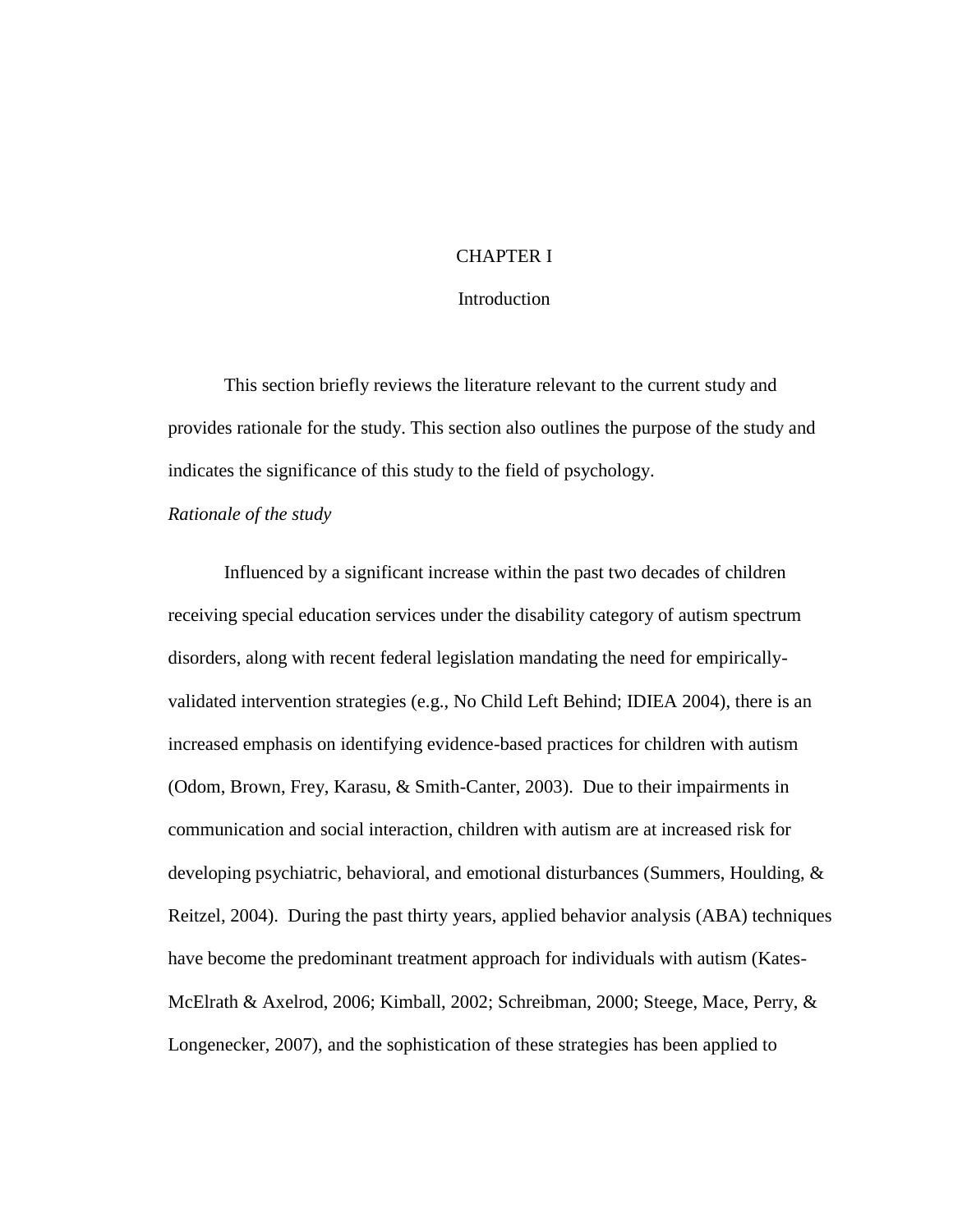promoting social interaction, adaptive skills, and behavioral functioning of adults and children with autism (Bregman, Zager, & Gerdtz, 2005). Intensive applied behavior analytic programming, defined as 25 to 40 hours per week of one-on-one or small group instruction has emerged as the preferred method of intervention for children with autism (Weiss & Delmolino, 2006; Steege et al.), and early studies using intensive ABA programming have demonstrated the majority of children have benefited from significant gains in overall cognitive functioning, adaptive functioning, and language. Similar results have been demonstrated in both home and center-based programs (Weiss & Delmolino).

To date, there is minimal research on the effectiveness of an applied behavior analytic approach to working with children with autism within a summer camp setting. The National Research Council (2001) has identified several characteristics of effective interventions for young children with autism, including early intervention, instructional objectives focusing on social skills, communication, adaptive living, recreation-leisure, cognitive, and academic skills, ongoing monitoring of interventions, an emphasis on the generalization of skills, and systematic and intensive (defined as 25 hours per week, 5 days per week, and *12 months per year*) one-on-one or small group instruction (Steege et al., 2007). While many children receive such services during the school year, there is a lack of services provided during the summer months, especially for children who attend public schools. Given the need for intensive instructional programming throughout the year, it seems not only appropriate, but necessary to provide children and families with services during the summer months. The purpose of this study is to investigate the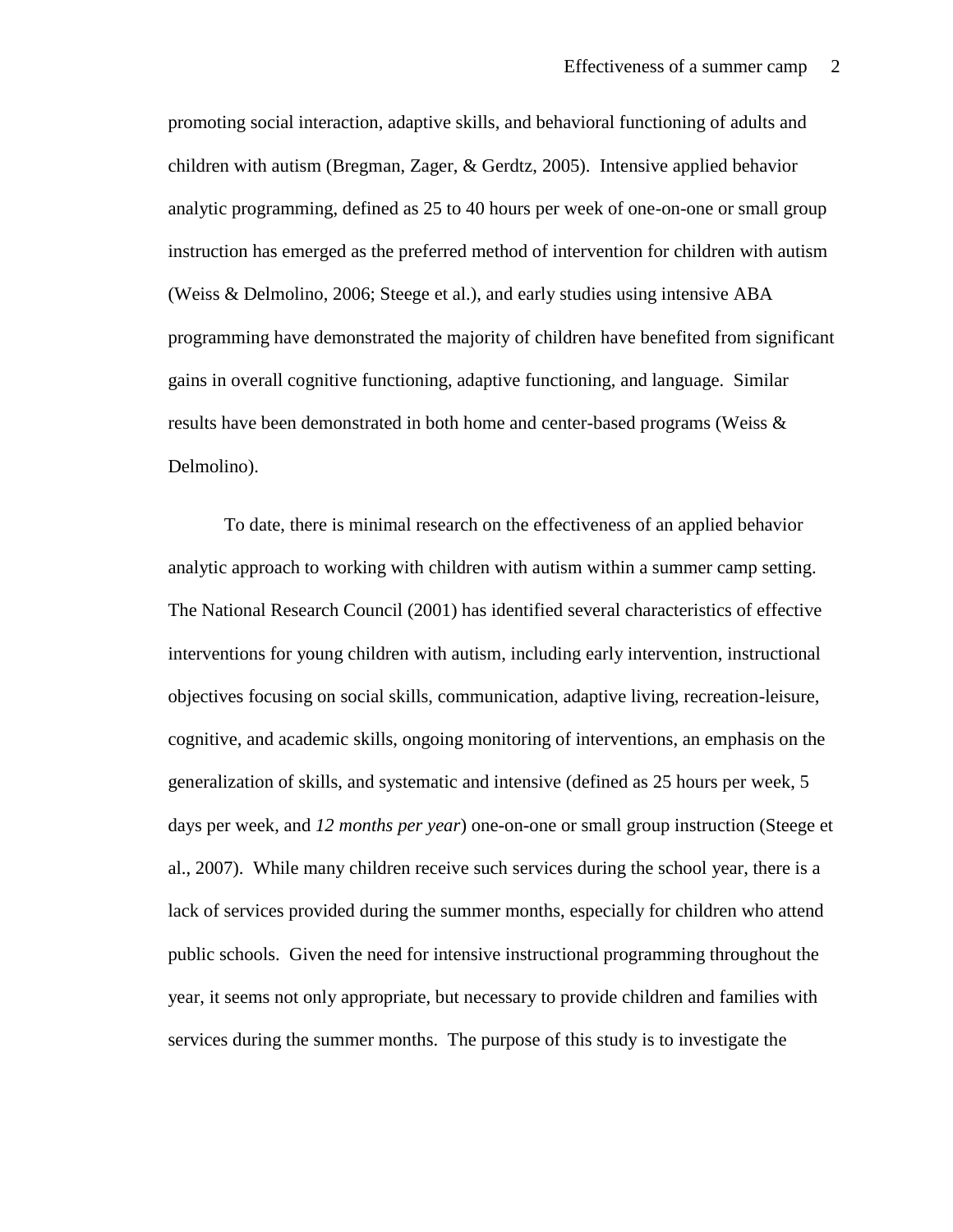effectiveness of an eight-week behavioral remediation summer camp program based upon ABA principles, in addressing problem behavior and social skill deficits of school-aged children with autism spectrum disorders (ASD).

#### *Research questions*

This study will serve as a preliminary investigation as to whether an eight-week summer camp based upon ABA can produce significant behavioral change in children with autism. Of particular interest will be the pattern of effects within behavioral data. In particular, this study will investigate whether the summer camp program produced different levels of behavioral change for different subgroups of children with autism (e.g., level of autism, level of adaptive skills, age, and level of cognitive functioning). Additionally, the data will be analyzed to determine how behavior changed, considering the following questions: (a) Did changes occur immediately or gradually?; (b) Was there a point at which behavior improvement ceased and behavior maintenance commenced?; and (c) As children became acclimated to the camp setting, did behavioral improvement decrease? In depth analysis of the data will help to answer these questions, as well as unforeseen patterns that may have emerged.

#### *Overview of autism spectrum disorders*

According to the American Psychiatric Association's *Diagnostic and Statistical Manual of Mental Disorders,* Fourth Edition – Text Revision (*DSM-IV-TR,* 2000), the essential features of autistic disorder include markedly abnormal or impaired development in social interaction and communication and a markedly restricted repertoire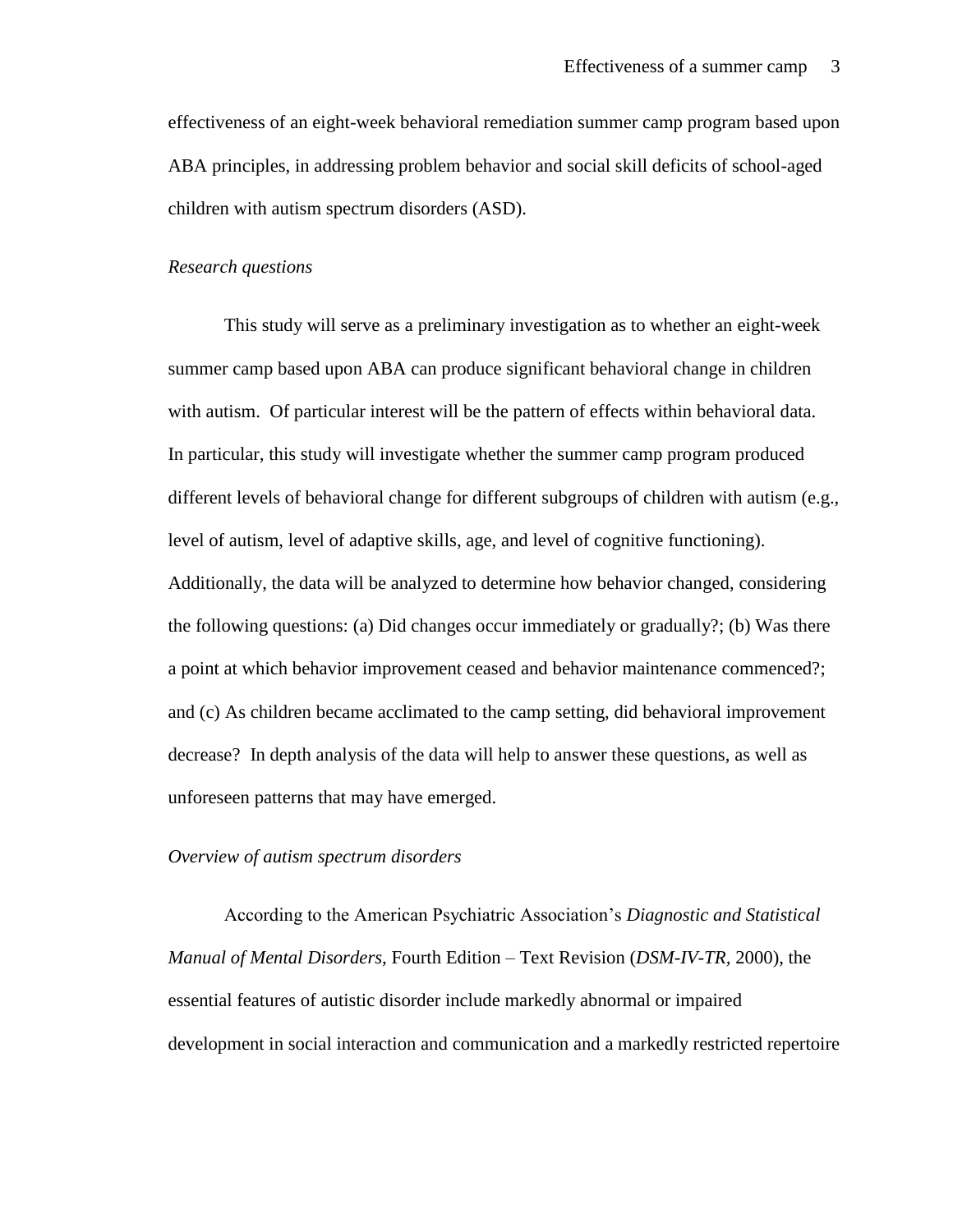of activities and interests that are gross and sustained. Individuals with Pervasive Developmental Disorder Not Otherwise Specified (PDD-NOS) exhibit social impairments similar to autism and may have fundamental deficits in communication, social interaction, emotional regulation, cognition, and interests. Some evidence suggests individuals with PDD-NOS have milder impairments and a better prognosis for outcome than individuals diagnosed with autism, such that many clinicians purport that PDD-NOS represents the mildest form of autism and represents a difference in severity rather than type (Towbin, 2005).

Together with autistic disorder and PDD-NOS, Asperger's Disorder falls into the continuum referred to as *autistic spectrum disorders* (ASDs). Asperger's is a chronic and severe developmental disorder distinguished from autism primarily on the basis of relative preservation of language and cognitive abilities in the first three years of life. Asperger's has been used to refer to individuals with varying degrees of ASD symptoms, including autism without mental retardation, higher cognitive and linguistic abilities, and more socially motivated adolescents, and adults with atypical and socially interfering circumscribed interests (Klin, McPartland, & Volkmar, 2005). As a result of the symptoms characterizing this continuum of disorders, children with ASDs display social skill deficits and problem behaviors in a wide variety of everyday settings, experience significant difficulty in adaptive functioning, and are in need of ongoing and intensive behavioral services.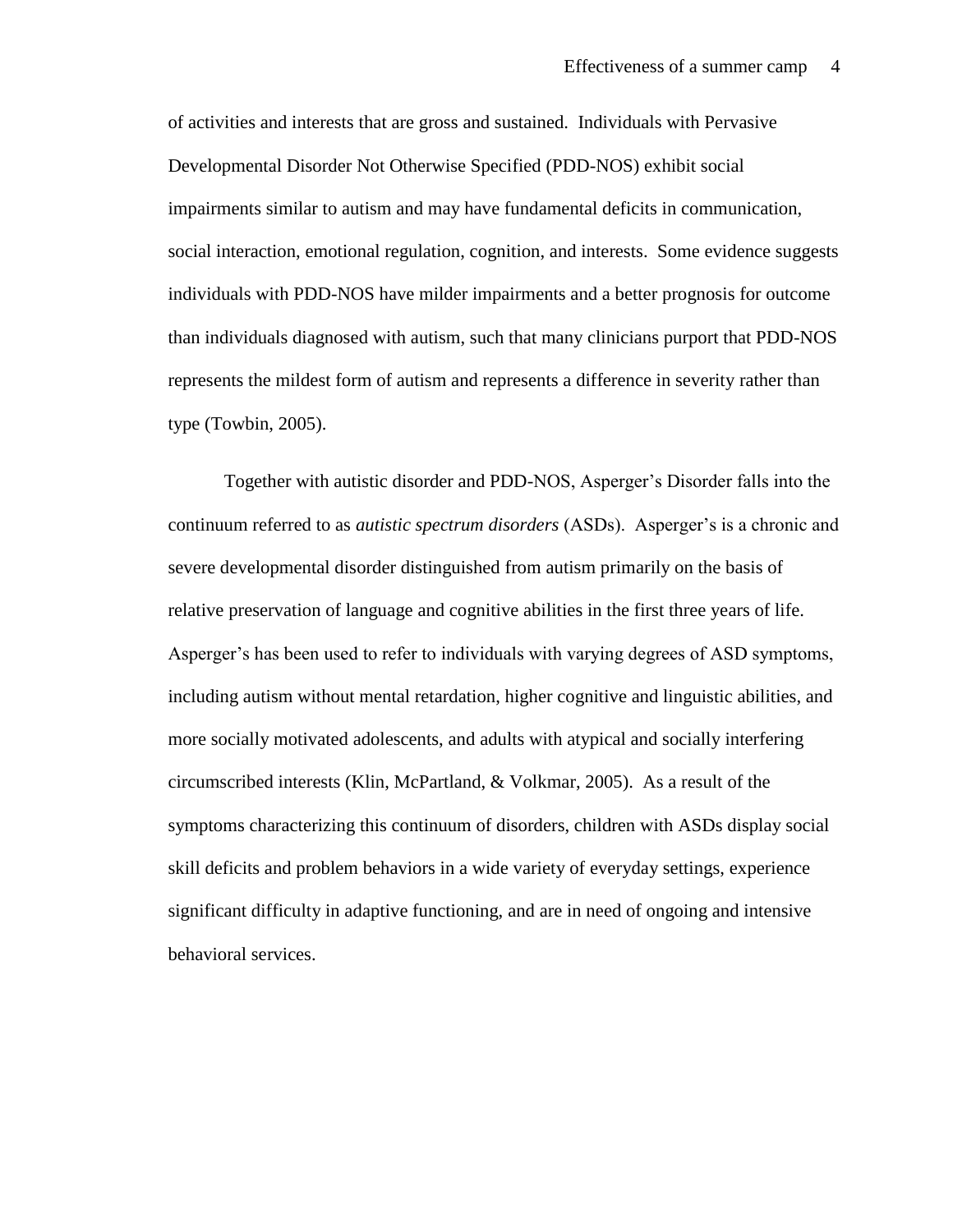#### *Overview of applied behavioral analysis (ABA)*

Applied behavior analysis (ABA), which appears to be the predominant treatment approach for individuals with autism, focuses on clinically or socially relevant behaviors in areas such as psychological and psychiatric adjustment, education, rehabilitation, business, industry, and medicine. It is an extension of experimental methods beyond the laboratory to applied settings. ABA is not a specific technique, but rather a framework from which to build a program of empirically-validated strategies to address individual needs (Steege et al., 2007). Interventions within applied behavior analysis focus on environmental factors (e.g., antecedent and consequent events) that can be used to alter behavior (Maher Choutka, Doloughty, & Zirkel, 2004). Applied behavioral strategies have been responsible for enhancing personal independence, increasing prosocial behavioral repertoires, teaching methods of self-control and relaxation (Bregman et al., 2005), increasing language, social skills, play, and academic skills, as well as decreasing some of the severe behavioral problems often associated with autism (Schreibman, 2000).

#### *Functional behavior analysis*

Although behavioral techniques overall seem to be the preferred approach in working with children with ASDs, it is evident from the literature that there is no one technique or program that is successful with every child (Maher Choutka et al., 2004; Schreibman, 2000). There have been wide variations in the success of behavioral interventions with individual children, leading researchers to agree that individualized plans based upon functional behavioral analyses are warranted and fundamental in working with children with ASDs. "Functional analysis serves as the blueprint for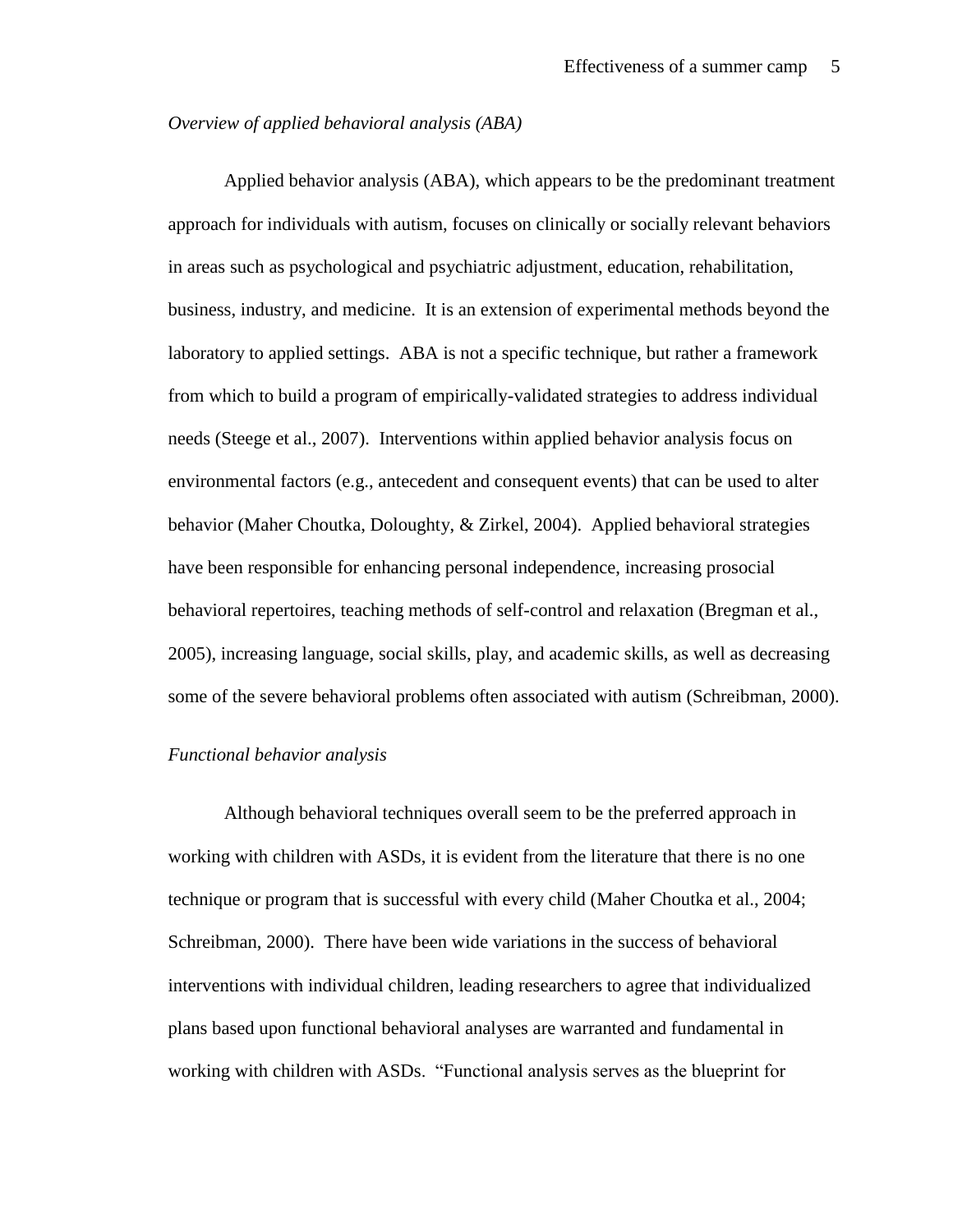identifying the behavioral interventions that are most likely to influence the antecedent and consequent factors responsible for maintaining maladaptive patterns of behavior" (Bregman et al., 2005, p. 898). Additionally, research has repeatedly demonstrated that the most effective intervention plans with children of ASDs often utilize several strategies simultaneously (Bregman et al., 2005) to maximize treatment results, behavioral maintenance, and generalization. For this reason, single-subject research designs have been the primary method used in autism research.

#### *Summer camp programs for children with disabilities*

Summer camps for children with disabilities vary widely in scope, the population served, objectives, and format. While some camps are segregated, others integrate children with and without disabilities (Blake, 1996; Goodwin & Staples, 2005). General goals of summer camps tend to include skill acquisition, building positive peer relationships, and increasing attributes such as self-esteem and self-reliance (Goodwin & Staples). While many early summer camps serving children with disabilities were pioneered by religious organizations (Blas, 2007), similarly structured camps have emerged in a variety of settings to serve a number of different purposes. Camps utilizing a behavioral approach have increased in popularity. They emphasize such principles as shaping, behavioral contracts, and token economies to enhance the camping experience. Such camps have demonstrated increased competency and role flexibility (Heckel, Hursh, & Hiers, 1977), increased self-concept (Roswal, Roswal, Harper, & Pass, 1986), and improvements in the areas of individually targeted behaviors (Baker, 1972) for children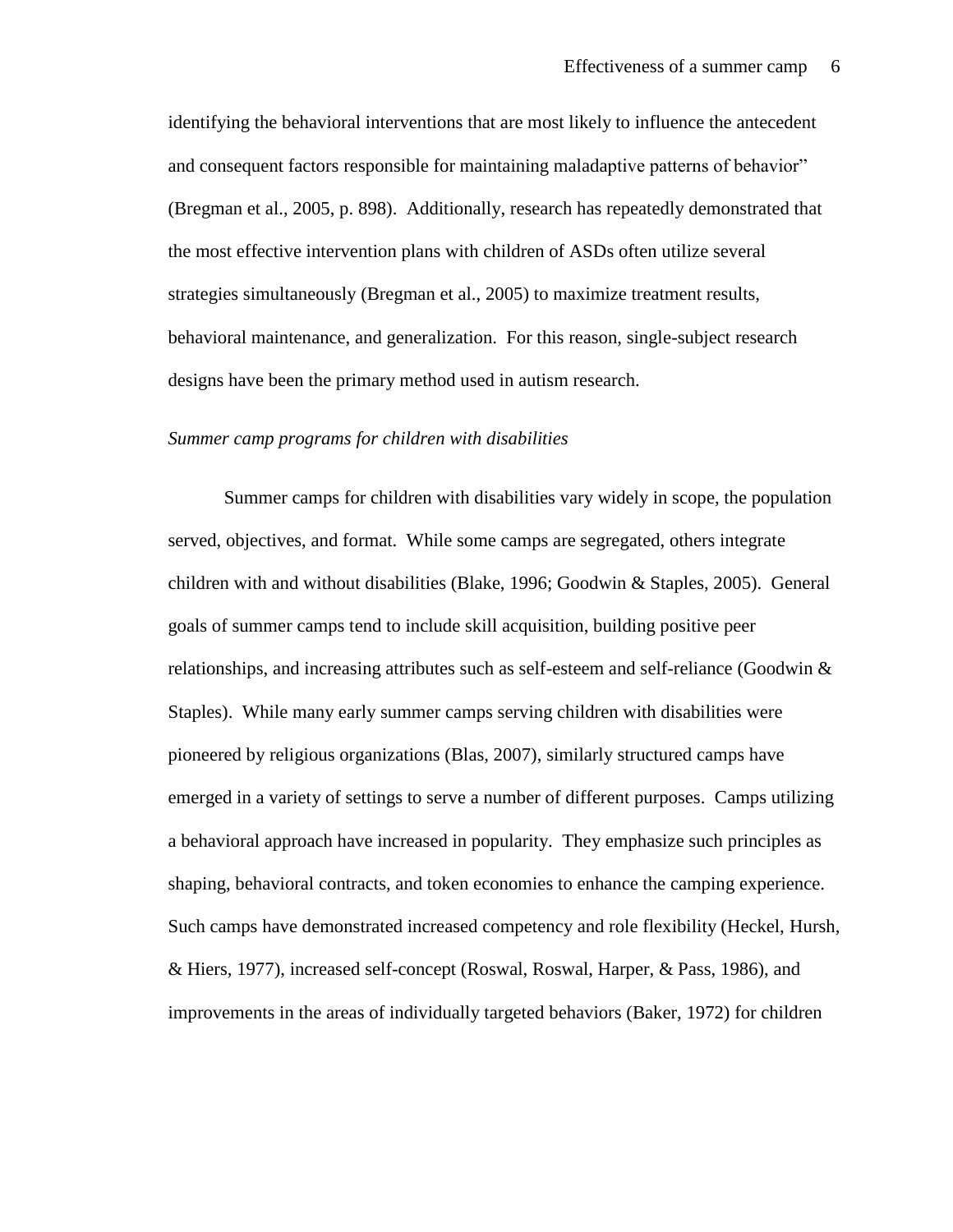with mental health problems, mental disabilities, and other handicaps (Baker; Heckel et al.; Roswal et al.).

A number of camps have been created to service children who would otherwise not attend camp due to difficult behavioral patterns, which often result in their exclusion from extracurricular activities and programs. Children with Attention-Deficit/Hyperactivity Disorder, Learning Disabilities, and Emotional Disabilities have been successfully integrated into summer camp settings and have demonstrated improved self-control, decreased aggression, increased empathy, improved basketball skills, increased sportsmanlike behavior, and identity formation (Byers, 1979; Goodwin & Staples, 2005; Hartlage & Park, 1967; Henley, 1999; Hupp & Reitman, 1999; Levitt, 1994; Mishna, 2005).

Baker (1972) noted several benefits of summer camp settings for children with disabilities, including the availability of highly trained college students as counselors, a small self-contained environment that enhances consistency in carrying out program procedures, natural reinforcers (e.g., nature trails, animals, plants, etc.) and timelimitation, which allows staff to maintain a high level of output. Others purport that outdoor summer programs provide various populations of children (i.e., adjudicated youth, individuals with addictions, children with cancer, adolescents with emotional disturbances, psychiatric patients, and individuals with physical disabilities) with opportunities for social benefits, personal growth, and therapy or rehabilitation (Anderson, Schleien, McAvoy, Lais, & Seligmann, 1997; Carlson & Cook, 2007; McPeake, Kennedy, Grossman, Beaulieu, 1991; Smith, Gotlieb, Gurwitch, & Botcky,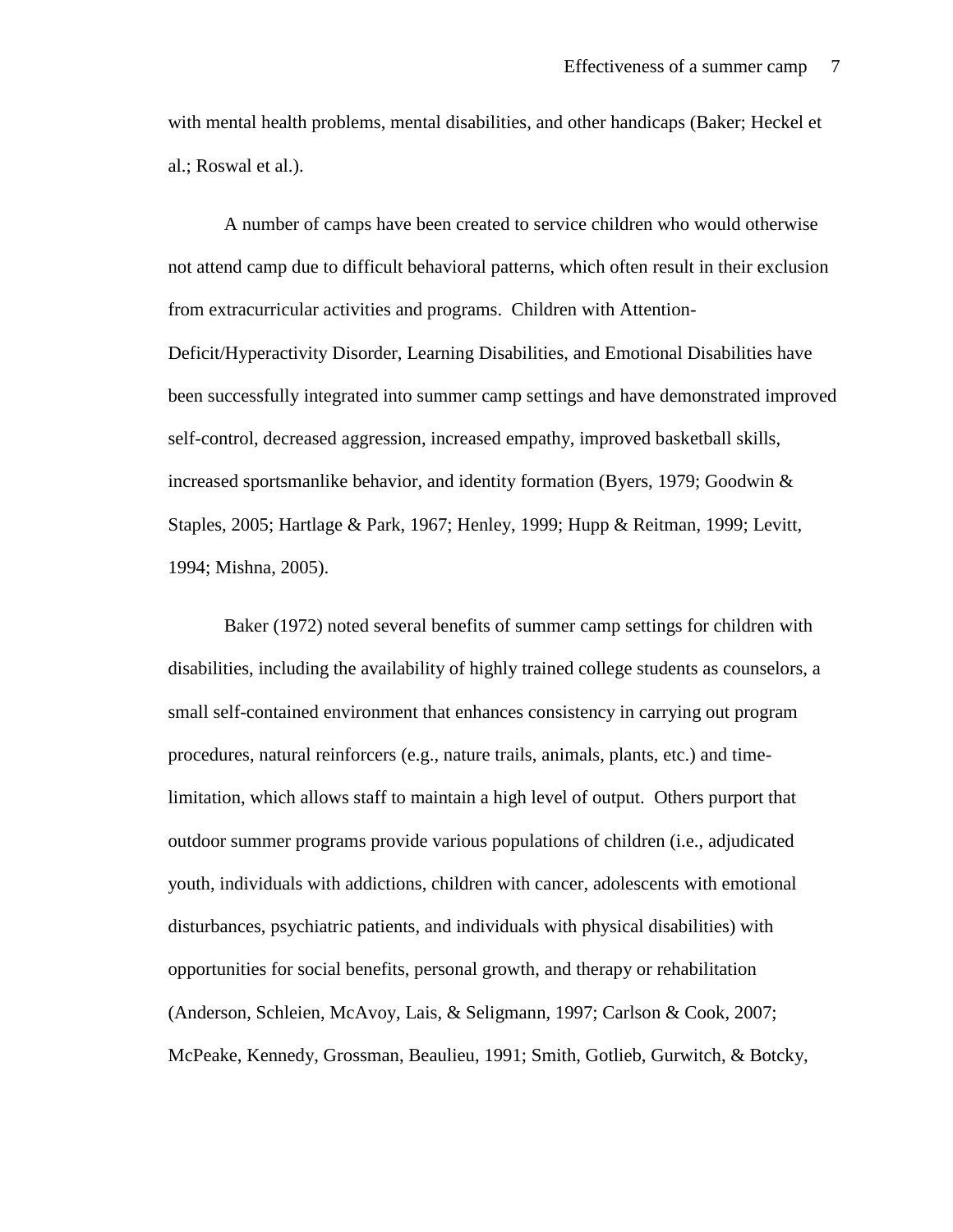1987; Somervell & Lambie, 2009). Still others suggest outdoor programs have the advantage of novelty, which increases motivation and participation (Berman & Anton, 1988).

Several recent studies in the prevention research have advocated for the effectiveness of multifaceted treatment packages for children who exhibit high levels of aggression, disruptive behavior, noncompliance, hyperactivity, and poor social skills (August, Egan, Realmuto, & Hektner, 2003; August, Realmuto, Hektner, & Bloomquist, 2001; Realmuto, August, & Egan, 2004). Children with early-onset aggressive behavior are at risk for later development of conduct problems and antisocial behavior. In an effort to identify interventions that may potentially reduce the risk faced by aggressive children, August and colleagues (2001) developed the Early Risers program, which included a six-week summer program (August et al., 2001). The authors found an overall efficacy with aggressive elementary school-aged children, who made significant gains in academic achievement and classroom behavior. Of particular interest here are the effects gained from the six-week summer component that targeted many of the behavioral and social skill deficits frequently observed in disruptive children. This program utilized a highly structured behavioral-modification program, which consisted of a point system to help students self-regulate behavior throughout the day. Realmuto, August, and Egan (2004) found a significant positive correlation between attendance in the six-week summer program and social competence at year three when they controlled for global adaptive functioning (GAF) of parents, child intelligence, and socioeconomic status (SES). These were particularly important findings as previous studies had demonstrated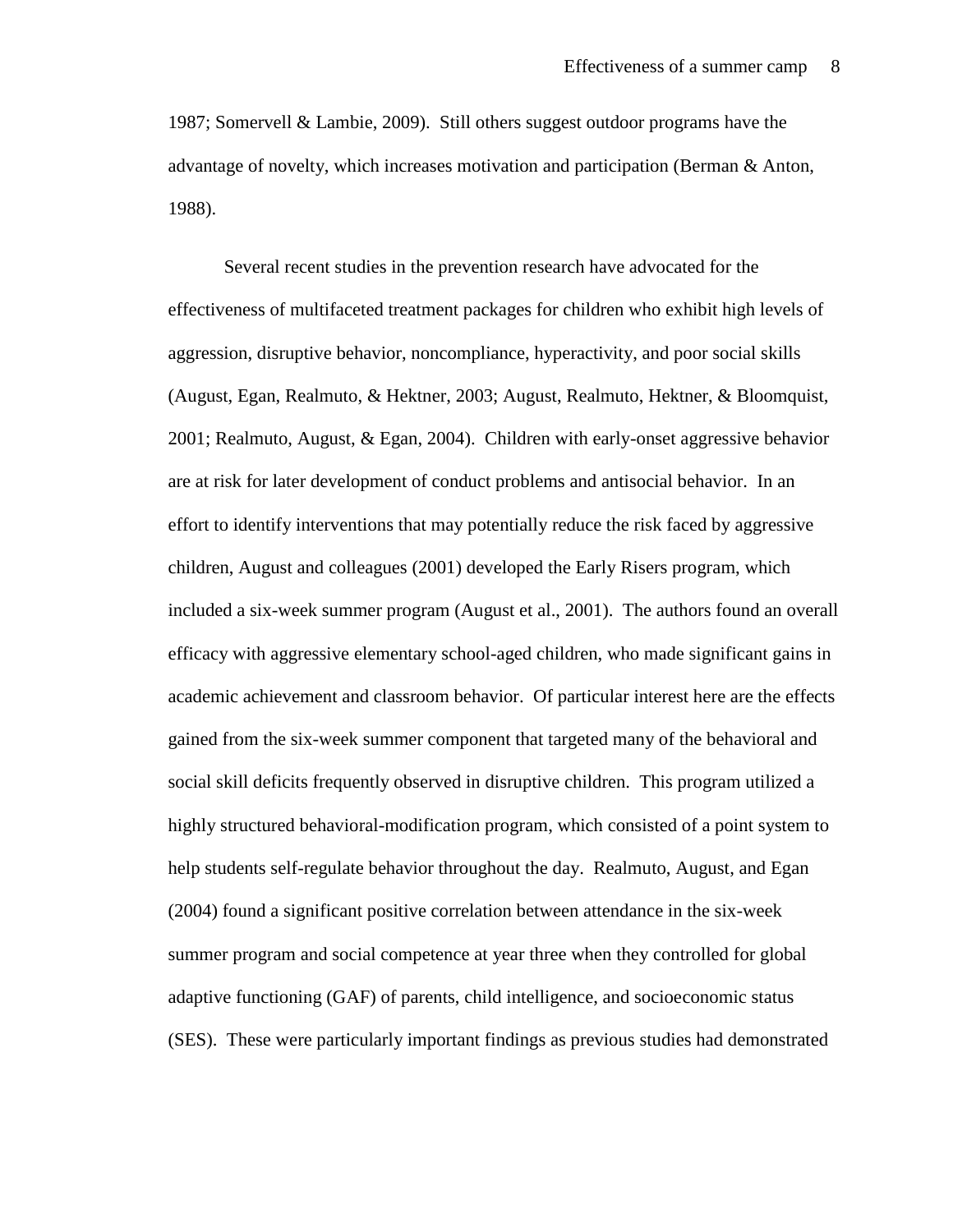children from low-SES homes tended to lose academic and behavioral skills during the summer months, whereas their high-SES counterparts generally continued to make gains. This indicates SES might be a factor simply influencing attendance rates, which in turn seemed to influence outcomes (Realmuto et al., 2004).

Outdoor camp experiences have been given a number of different names within the literature, including wilderness camping, adventure-based programs, wilderness therapy, and adventure therapy (Anderson et al., 1997; Asher, Huffaker, & McNally, 1994; Durr, 2009; Somervell & Lambie, 2009). Similar types of programs utilizing games and activities to produce intentional change in an outdoor setting will be referred to here globally as outdoor experiential programs. Such programs are based on experiential learning theory, which suggests learning occurs most effectively through direct and intentional learning experiences (Garst, Scheider, & Baker, 2001; Levine, 1994), and a variety of positive outcomes have been documented in the literature, such as improved self-esteem, higher self-concept, trust, group cooperation, skill development, health effects, social attitudes, improved behavior, reduced recidivism, decreased emotional problems, changes in locus of control, decreased stereotypes, and reduced trait anxiety (Anderson et al., 1997).

Due to the difficulty of investigations of outdoor experiential programs, some of the early research has been criticized because of its seemingly less rigorous methodology (Durr, 2009). Consistent demonstration of positive outcomes, however, including increases in self-esteem (Garst et al., 2001; Levitt, 1994; Mishna, 2005), increases in selfawareness, increases in self-assertion, increases in acceptance of others (Berman &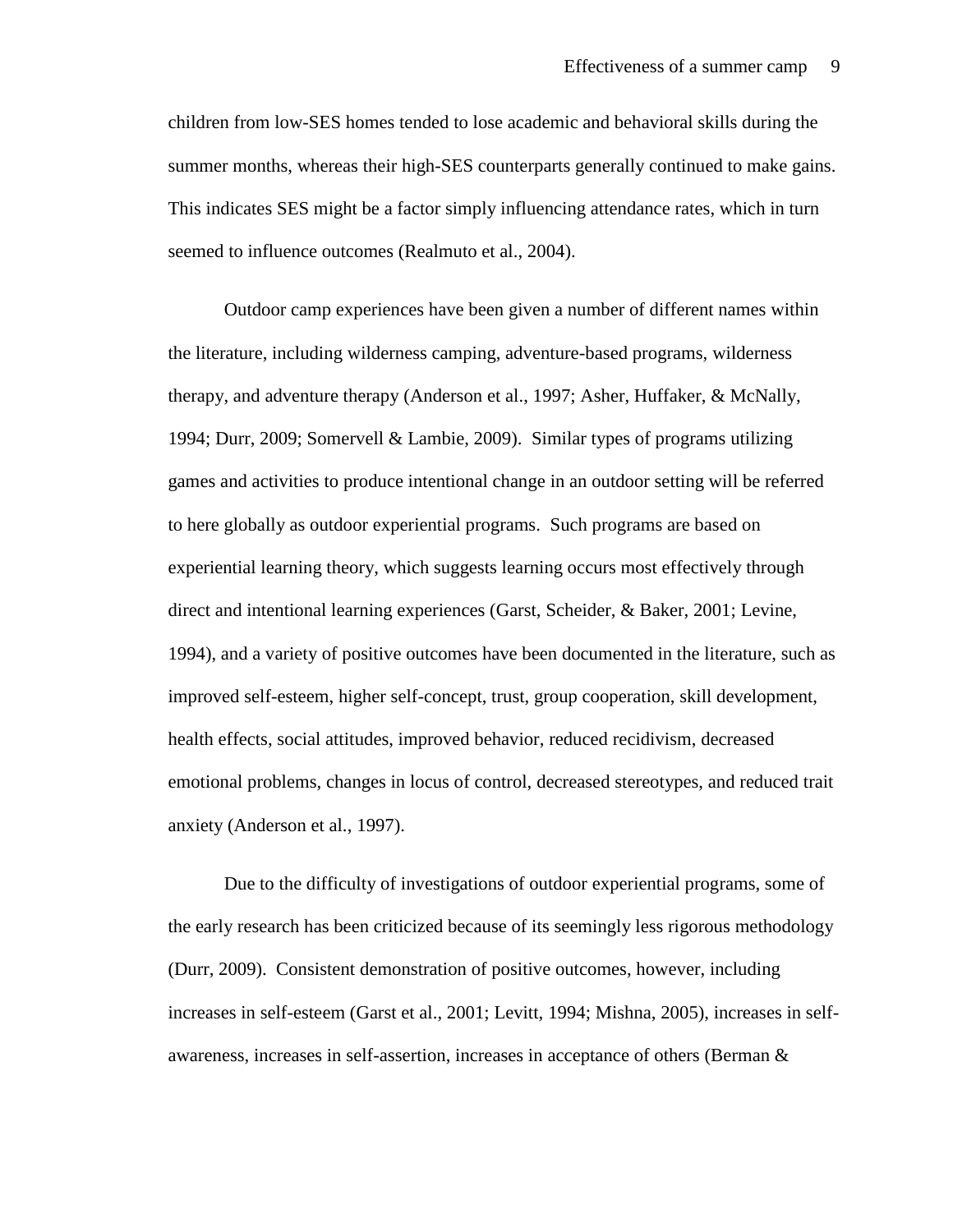Anton, 1988), improved social and school attitudes and behaviors, decreases in pathological symptoms, enhanced patient-staff relations, improved quality and quantity of social interactions (Levitt, 1994), improved relationships with peers and adults, greater ability to assume responsibility, and better coordination and physical skills (Mishna, 2005), the scope of research in this area has been generally accepted among professionals (Durr, 2009; Levitt, 1994).

#### *Summer camp programs for children with autism*

Few summer camps or outdoor experiential programs designed specifically for children with autism spectrum disorders have been cited in the research. Brookman and colleagues (2003) investigated a comprehensive summer camp program for children with autism that utilized applied behavior analysis and positive behavior support. The program targeted social skill acquisition through an inclusive setting with typically developing peers. Campers with autism ranging from age four to ten were supported by paraprofessional aides in addition to regular summer camp staff during this day camp which lasted one to three weeks, depending on the camper. Campers with autism were given individualized social and behavioral goals, which were developed through functional assessment. Though the authors did not present formal data, they found children with autism were able to successfully participate in the program with the help of paraprofessional aides. It was reported both typically developing campers and traditional camp staff benefitted from this inclusive program (Brookman et al., 2003).

Another camp serviced children with autism for three weeks and provided a oneto-one staff-child ratio. Structured training and classes, applied behavioral techniques,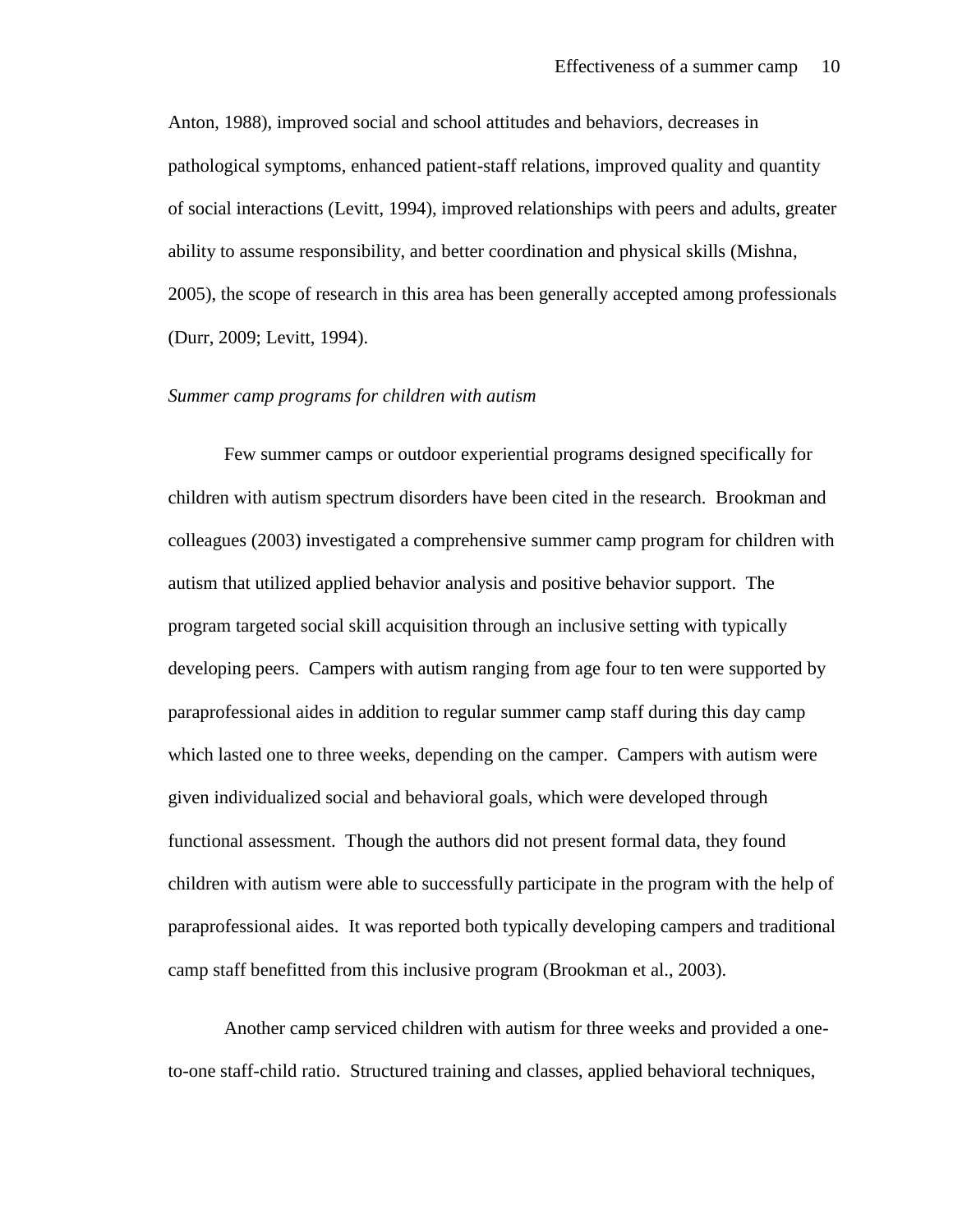and objective measurement of child progress were components of the camp reported by Hung and Thelander (1978) who found each child improved 15% or more in at least one area of treatment during the camp, which addressed self-help skills, language training, generalization of language, and reduction of undesirable behaviors (Hung & Thelander). Similarly, Hung (1977) utilized a three-week summer camp with four children with autism who were able to adequately demonstrate "curiosity" questioning in the classroom through the use of a token reinforcement system. None of the children were able to generalize skills across settings.

A manualized summer camp (i.e., all children received the same treatment) for high-functioning children with autism spectrum disorders was investigated in 2008 by Lopata and colleagues. The camp targeted social skills, face-emotion regulation, range of interests, and interpretation of non-literal language. Campers all received the same manualized treatment, though half of the campers were assigned to a response-cost point system, while the other half received non-conditional performance feedback. Though social improvements were reported by parents and staff on objective measures, no significant difference was found between treatment conditions (Lopata, Thomeer, Volker, Nida, & Lee, 2008).

Lastly, Camp Horizons boasted an 85% camper return rate for youth with developmental disabilities. The camp, which focused on natural human philosophy (i.e., put people first, recognize gifts and talents, recognize and meet changing needs, and involve parents) and successful daily routine for every camper (e.g., health and fitness, excitement and fun, opportunities for friendship, opportunities to explore and have new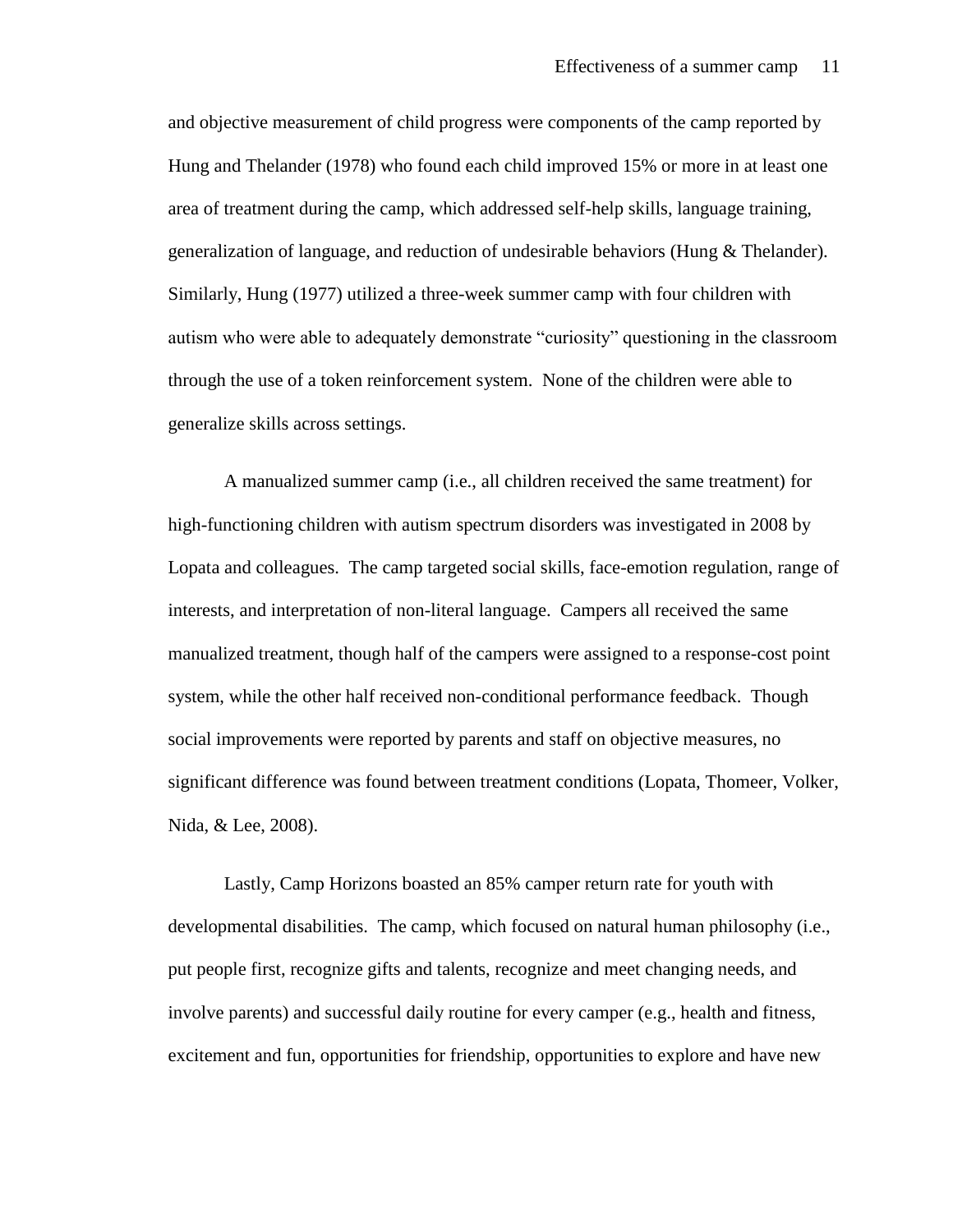experiences, opportunities for learning skills and practicing them, and opportunities for vocational training) was assessed by an outside evaluator to determine if the camp accomplished its overall mission. Through analysis of written materials, archived videotapes of camp activities, and an on-site visit, it was found the camp's stated mission did successfully translate into visible summer camp functions (Wetzel, McNaboe, & McNaboe, 1995).

# *Significance of the present study*

The breadth of research on summer camp programs and outdoor experiential programs seems to indicate utilizing an outdoor environment in an attempt to create intentional change has produced consistent positive outcomes for children from various population groups. To date, however, there is minimal research on summer camp programs specifically designed for children with autism spectrum disorders and the existing research often has been purely qualitative in nature. The current study is a preliminary investigation, combining quantitative and qualitative results, which explored the effects of an applied behavior analytic remediation program for children with ASDs in a summer camp environment.

#### *Purpose of the study*

The purpose of the current study is to explore the effectiveness of a behavioral remediation program for children with autism spectrum disorders within the setting of an eight-week summer camp. More specifically, to what extent can behavior change occur within an eight-week time period? Can a behavioral remediation program for children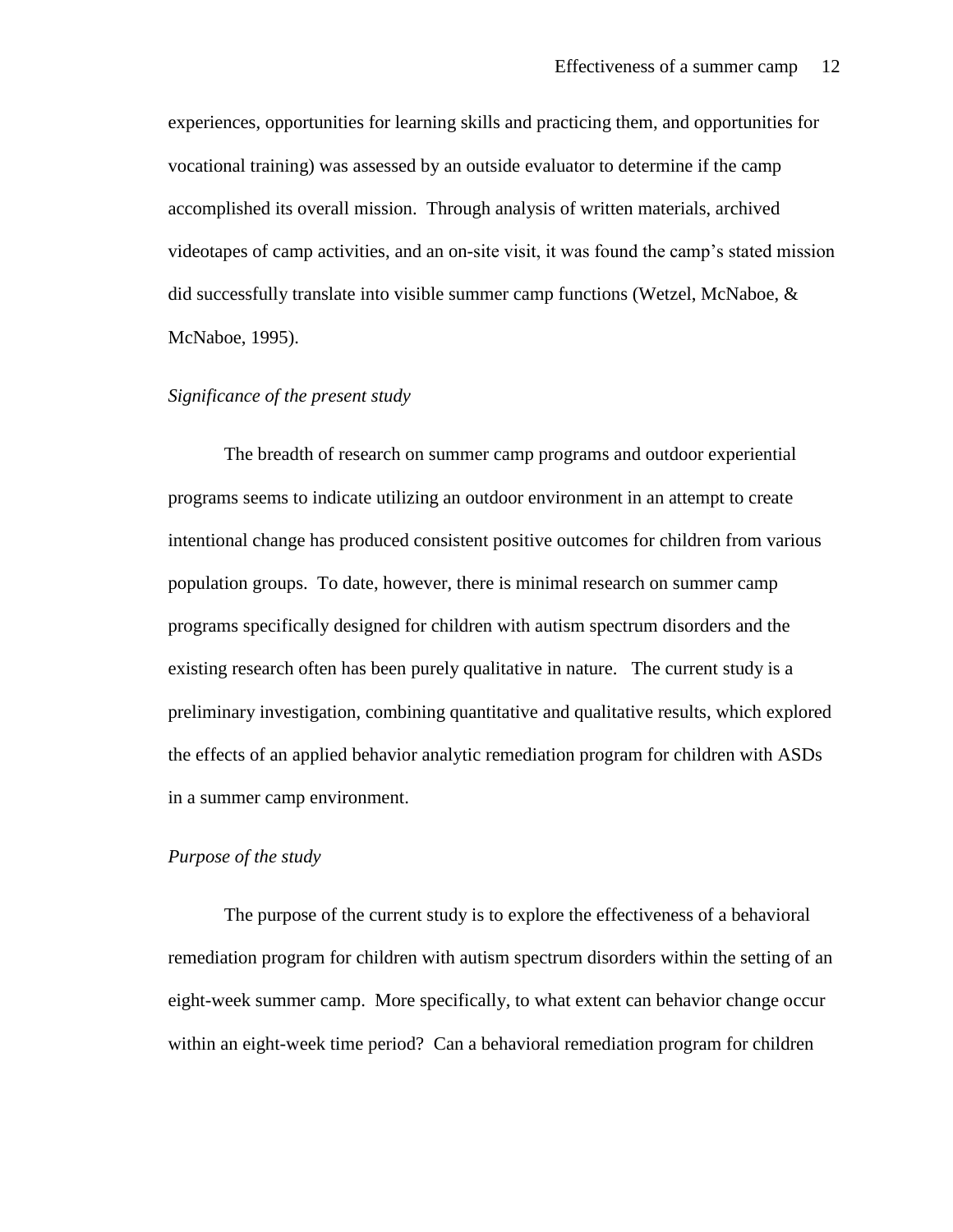with autism spectrum disorders produce behavioral improvement (e.g., decreases in problem behavior and/or increases in prosocial behavior) within a summer camp setting? To examine these questions, 28 children with ASDs, whose parents were involved in a parent support group, were randomly selected through a lottery system to participate in an eight-week summer camp at the Isanogel Center in Muncie, Indiana, a mid-Western midsized city. The Isanogel Center offers summer residential camp programs and recreational activities for adults and children with disabilities to help them become more independent, productive citizens, with the goal of providing services to help meet the needs of people with disabilities in East Central Indiana.

#### *Overview of the study*

The 28 campers were divided into four different groups of seven to nine children, based upon various demographic and categorical variables, including level of autism, problem behavior targeted for intervention, and age. Throughout the eight weeks, an instructional team of three teachers worked with each group. The four units of seven to nine children were kept physically separated the majority of the day. The children, within their own units, were exposed to *individual learning modules*, in which they could succeed without the help of others; *unit participation learning modules*, in which they could only succeed with the help and cooperation of their peers; and *group activity learning modules*, in which the emphasis was on working within a larger group competitively. In addition, each child had two individualized academic tutoring sessions daily with an individual tutor. The program was based largely on principles of applied behavior analysis, which placed heavy emphasis on the extinction of maladaptive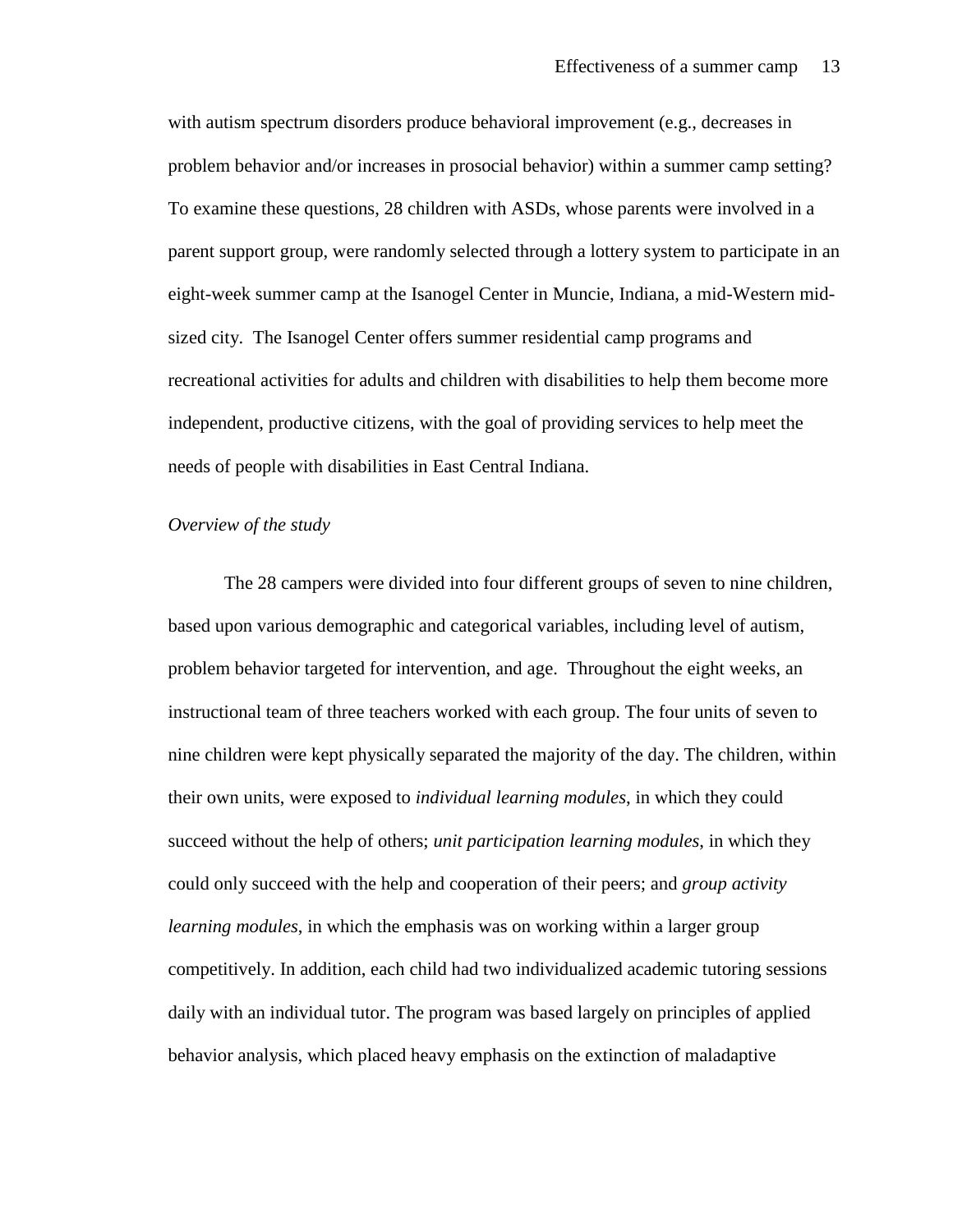behavior (that interferes with learning) and the development of new behaviors through the use of positive reinforcement. Positive reinforcers used were (a) exaggerated physical gestures of approval and affection from the teachers and tutors, (b) frequent verbal praise from the teachers and tutors, (c) the right to engage in highly desired activities and to earn special rewards used in conjunction with, (d) the token economy system of accumulated reward (for development of future orientation), and (e) public ceremonial awards. Great emphasis also was placed on establishing a strong, working, and trusting relationship between each teacher and child. Negative reinforcers used when misbehavior occurred consisted of the removal of social attention (i.e., planned ignoring) and withdrawal from desired activities (i.e., time-out). In the event a child's behavior posed a safety risk to self, other children, or staff, all staff members were trained in therapeutic crisis intervention. Safety holds were used only to protect children and staff from potential injury, and all staff were trained in proper restraint techniques.

For the purpose of the current study, five children with ASDs, who exhibited problem behaviors and social skill deficits, were selected from among the 28 campers. Only five were selected because they will be presented in a thorough case study format. An individualized behavioral and academic plan for the camping experience, based on an intensive study of the child's previous school and social behavior, was created for each child in the study. Research has consistently found interventions resulting from functional behavior assessment information are more likely to produce reduction in problem behavior. "Functional assessment is the process of identifying the variables that reliably predict and maintain problem behaviors" (Horner, Carr, Strain, Todd, & Reed,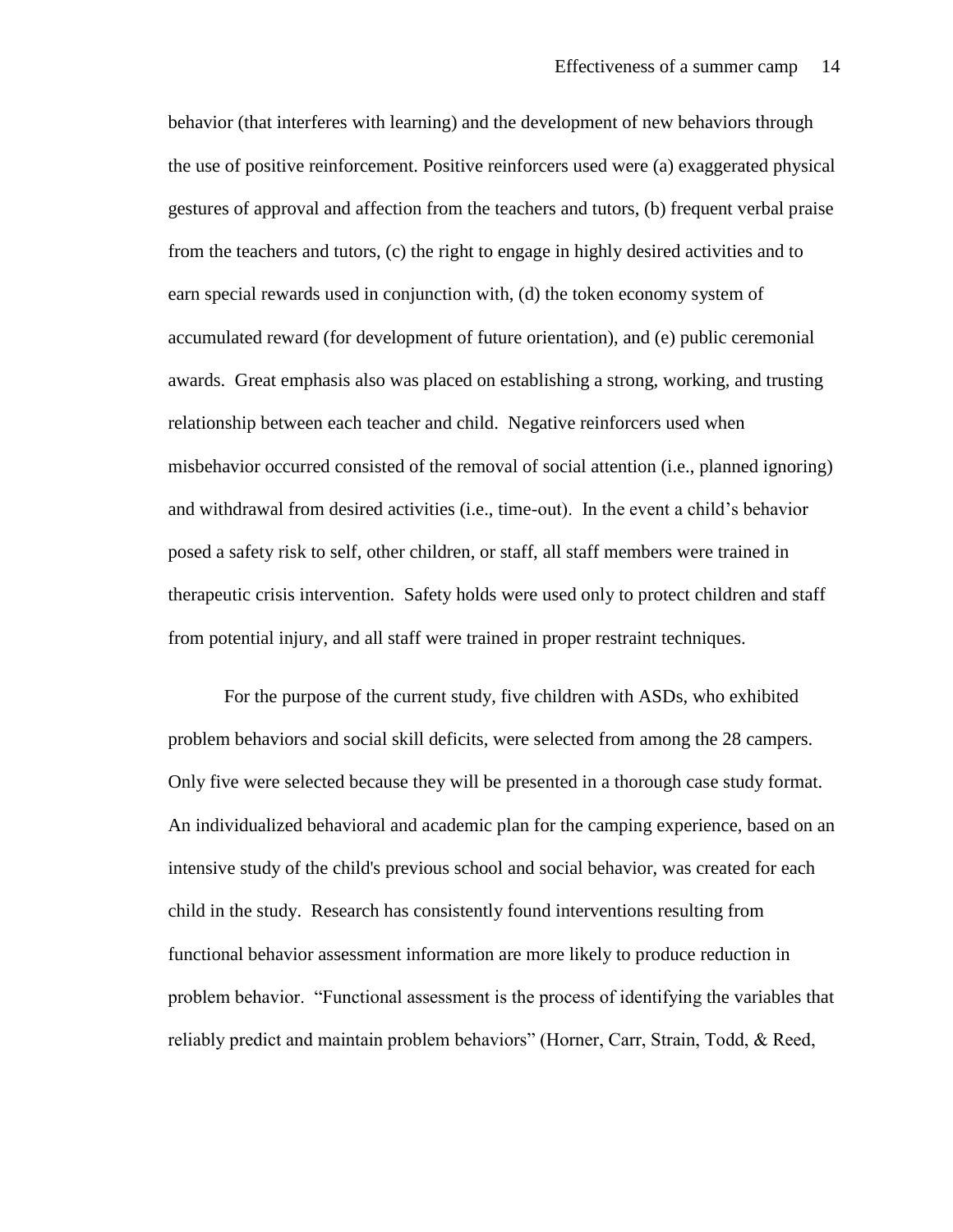2002, p. 425). The individual plans were developed by a team of professionals working at the camp, including a Board Certified Behavior Analyst (BCBA), five graduate students (three at the doctoral level), and an autism day camp project administrator, who was a licensed psychologist. An A-B single-subject design was used to measure behavior change throughout the eight-week camp.

#### *Research design*

Single-subject research designs are commonly used for educational research and, in particular, are utilized in research with autism spectrum disorders (ASD) (Odom et al., 2003). Behavioral observation is typically used to assess outcome, as a major emphasis is placed on targeting individual child skills (Brookman-Frazee, Stahmer, Baker-Ericzen, & Tsai, 2006). Additionally, single-subject designs allow for functional behavior assessments, which would be impractical with group experimental designs (Horner et al., 2002). The major pitfall of all single-subject research regards external validity. Singlesubject studies are weak when it comes to generalizability, and thus, must rely on replication (Fraenkel & Wallen, 2000). Through this process, the body of single-subject research in the area of autism has contributed significantly to our current knowledge of this disorder (Odom et al., 2003). The current study is viewed as a preliminary investigation and, given significant findings, would necessitate replication studies in the future.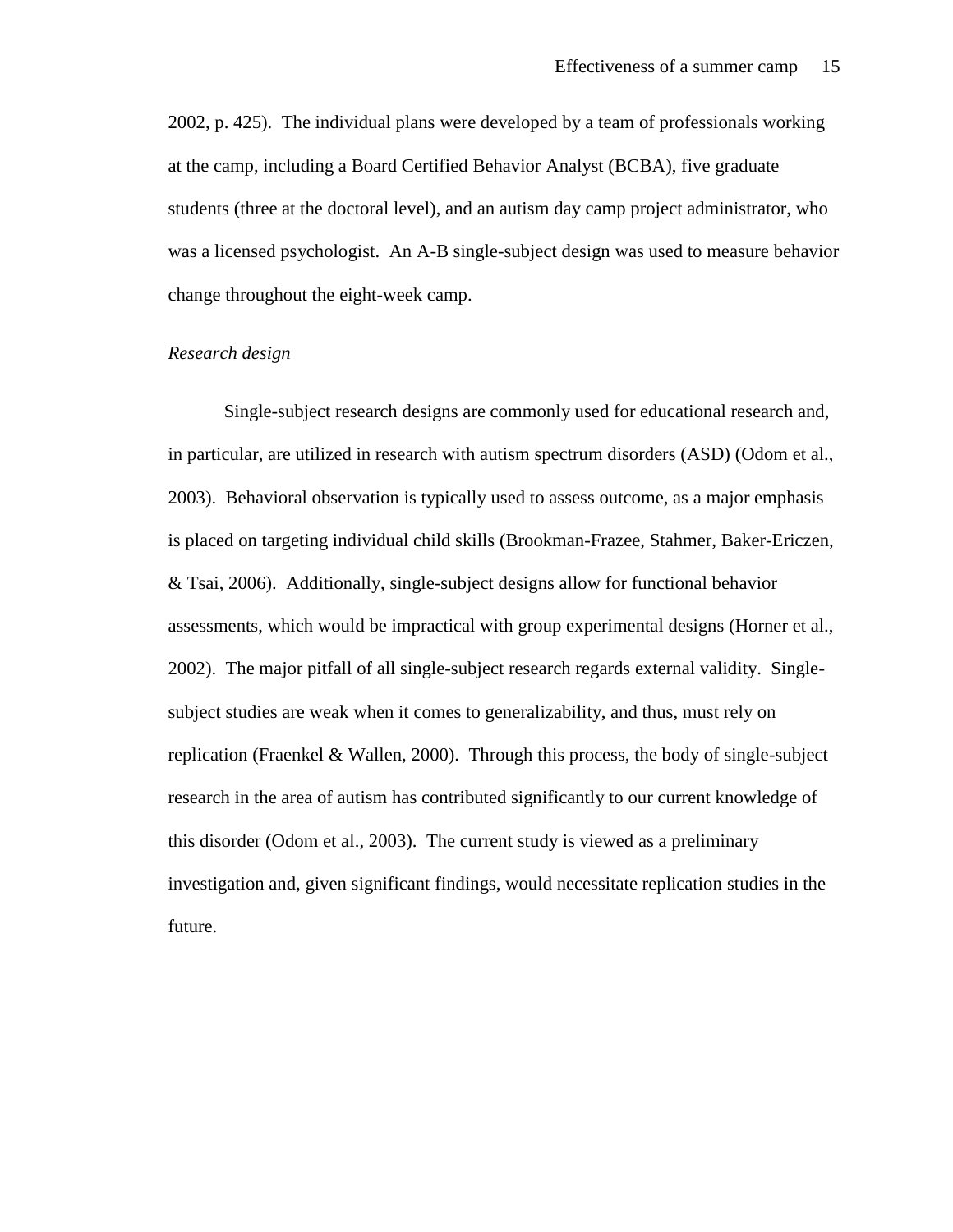#### *Research hypotheses and potential implications of the study*

It is expected that children involved in the study benefitted from the behavioral remediation program in a summer camp setting, and that, specifically, they demonstrated significant gains in the form of decreased problem behavior and increased prosocial behavior. Data will be analyzed primarily through visual inspection. Demonstrating the effectiveness of this eight-week summer camp will provide preliminary evidence for future program models to service children with ASDs throughout the summer months and will extend the literature through exploration of this unresearched setting. Success of this summer program may lead researchers, clinicians, educators, and families to develop systematic summer camp programs for children with ASDs. The benefits of such programs may ultimately help children with ASDs to maintain behavioral gains made throughout the academic school year, maximizing school-based treatment effects. Additionally, the summer camp, a novel environment, would provide an optimal setting for the generalization of previously learned skills.

#### *Limitations of the present study*

The major weaknesses of this study include its small subject size, lack of a control group, and thus limited generalization. As previously mentioned, single-subject designs are common within the field of autism, making this a common limitation in studies of this nature. Without a control group of participants who are not exposed to the intervention, it is difficult to determine whether or not the intervention itself affected changes in participants or whether they were affected by some other outside factor. In addition, due to the small number of participants, the conclusions of this study do not have significant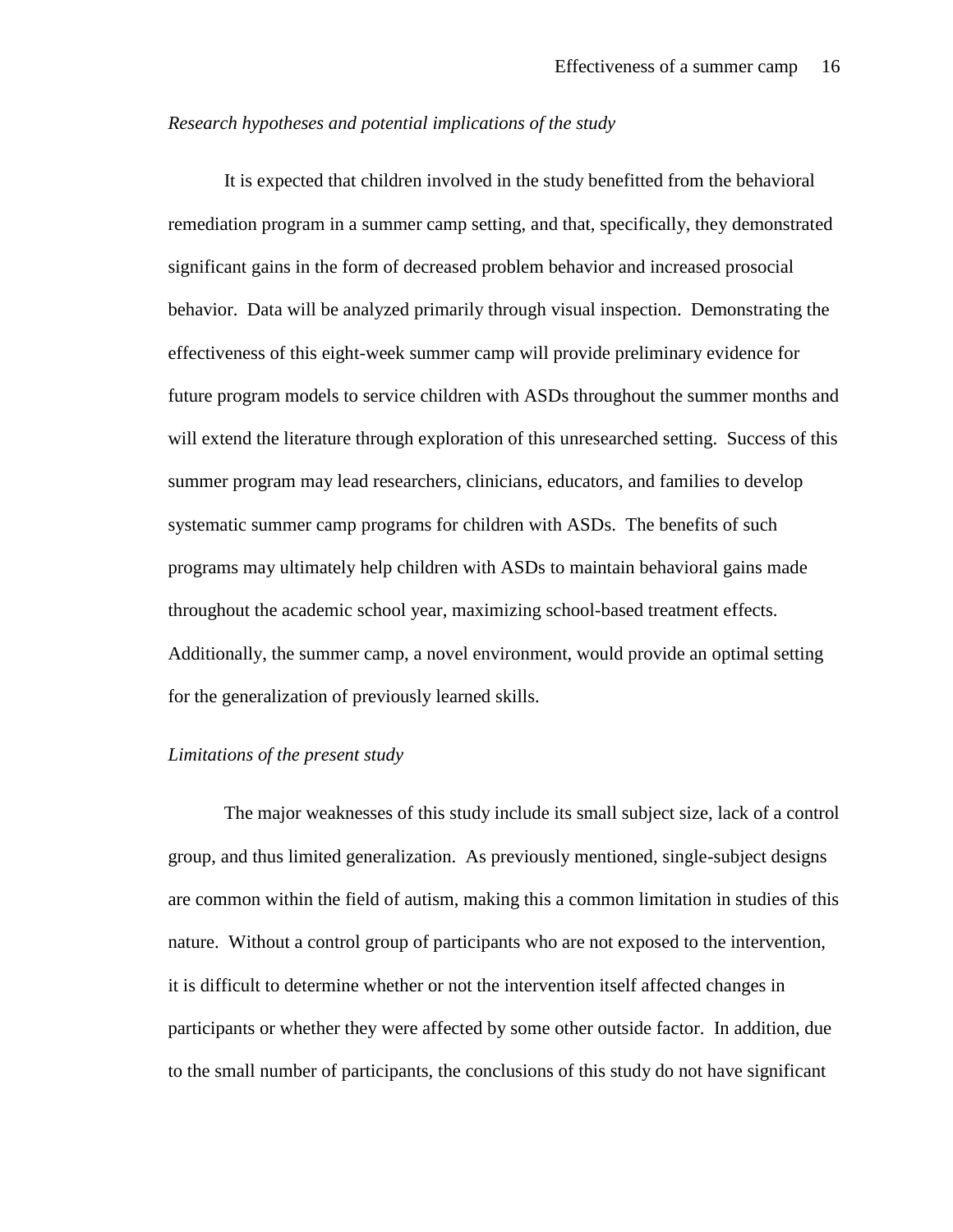external validity, meaning, the results cannot – by themselves – be generalized to other populations. As with other studies in the area of autism, this study will require replication in order to attain external validity.

Similarly, studies utilizing in-vivo data collection run the risk of observation error. In other words, data collectors have only one chance to collect accurate data and some error is expected. Though measures were taken to ensure the most accurate data possible (i.e., training and practice), there is too much room for error to rule it out completely, making this a weakness as compared to studies conducted in controlled laboratory settings or those in which interactions can be video-recorded for later review.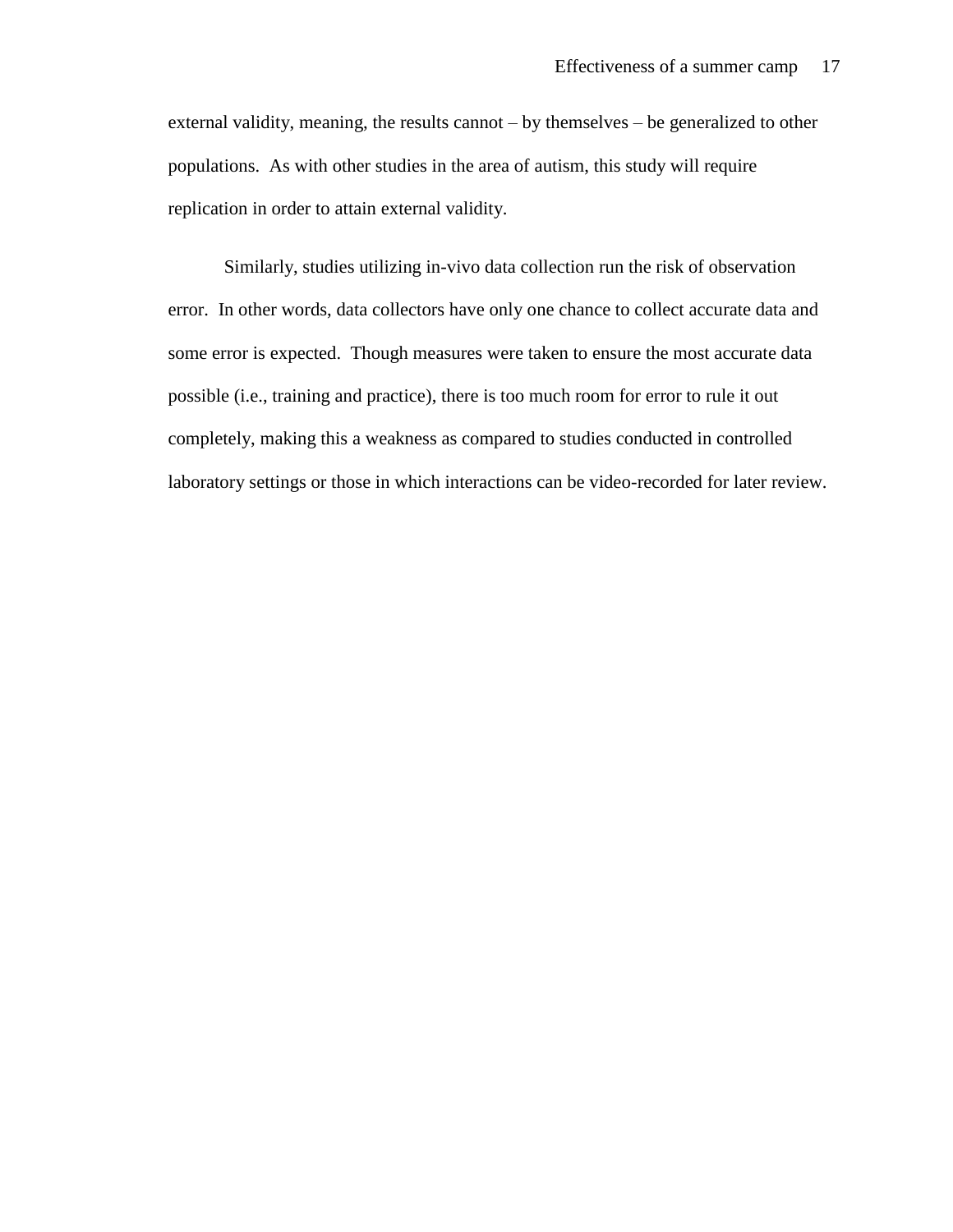# CHAPTER II

#### Review of the literature

This chapter reviews the literature relevant to the current study. Specifically, the history of autism, the diagnosis of autism spectrum disorders, treatment for individuals with autism, the history of applied behavior analysis, behavioral treatment for children with autism, structured behavioral interventions, naturalistic behavioral interventions, and specific behavioral intervention techniques are reviewed. Summer camps for children with disabilities and programs for children with autism also are investigated.

#### *History of Autism*

Historically, the diagnosis of autism has undergone significant changes, transformations, and clarifications. Today, it is arguably the best empirically-based diagnostic category among the complex psychiatric and developmental disorders within the *Diagnostic and Statistical Manual of Mental Disorders,* Fourth Edition – Text Revision (*DSM-IV-TR)* (Volkmar & Klin, 2005), though it has taken decades for clinicians and researchers to reach a broad, general consensus. Research has confirmed the usefulness of current diagnostic approaches, the availability of a shared clinical concept, and the utility of a common language for differential diagnosis, providing a means for clear communication regarding this spectrum of disorders (Buitelaar, Van der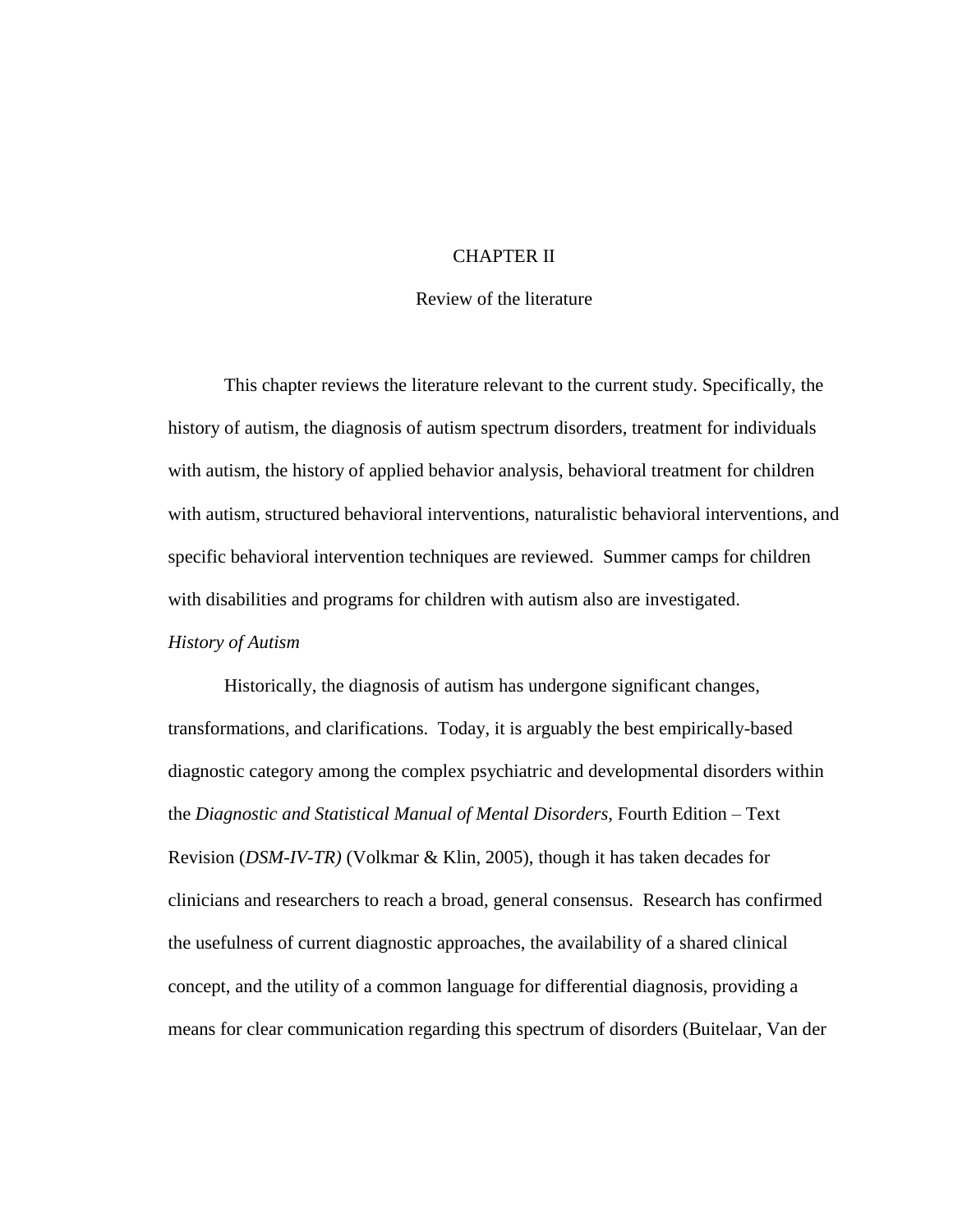Gaag, Klin, & Volkmar, 1999; Magnusson & Saemundsen, 2001; Sponheim, 1996; Sponheim & Skjeldal, 1998; Volkmar & Klin, 2005).

Leo Kanner first described what today would be termed the syndrome of childhood autism. In his seminal work, Kanner (1943) described 11 children with "autistic disturbances of affective contact," and while various aspects have been refined or refuted by further research, his early conclusions have stood the test of time. His work primarily stemmed from developmental theory, in particular, that of Gessell, who demonstrated normally developing children exhibit marked interest in social interaction from early in life. Kanner suggested children with autistic symptoms were born without the predisposition to psychologically metabolize the social world and were lacking the typical affective drive and motivation for social interaction. He first used the term autism, which originated from Bleuler's (1911/1951) description of idiosyncratic, selfcentered thinking, to express this autonomous quality in the children he observed (Volkmar & Klin, 2005).

Kanner observed additional deficits in these children, including profound disturbances in communication. Several of the children with whom he worked were mute, while others exhibited echolalia, literalness, and difficulty acquiring the use of the first person, personal pronoun when referring to oneself. Another common feature among his patients was their atypical responses to the inanimate environment. They were often overly sensitive to sounds or to small changes in daily routine (Volkmar & Klin, 2005).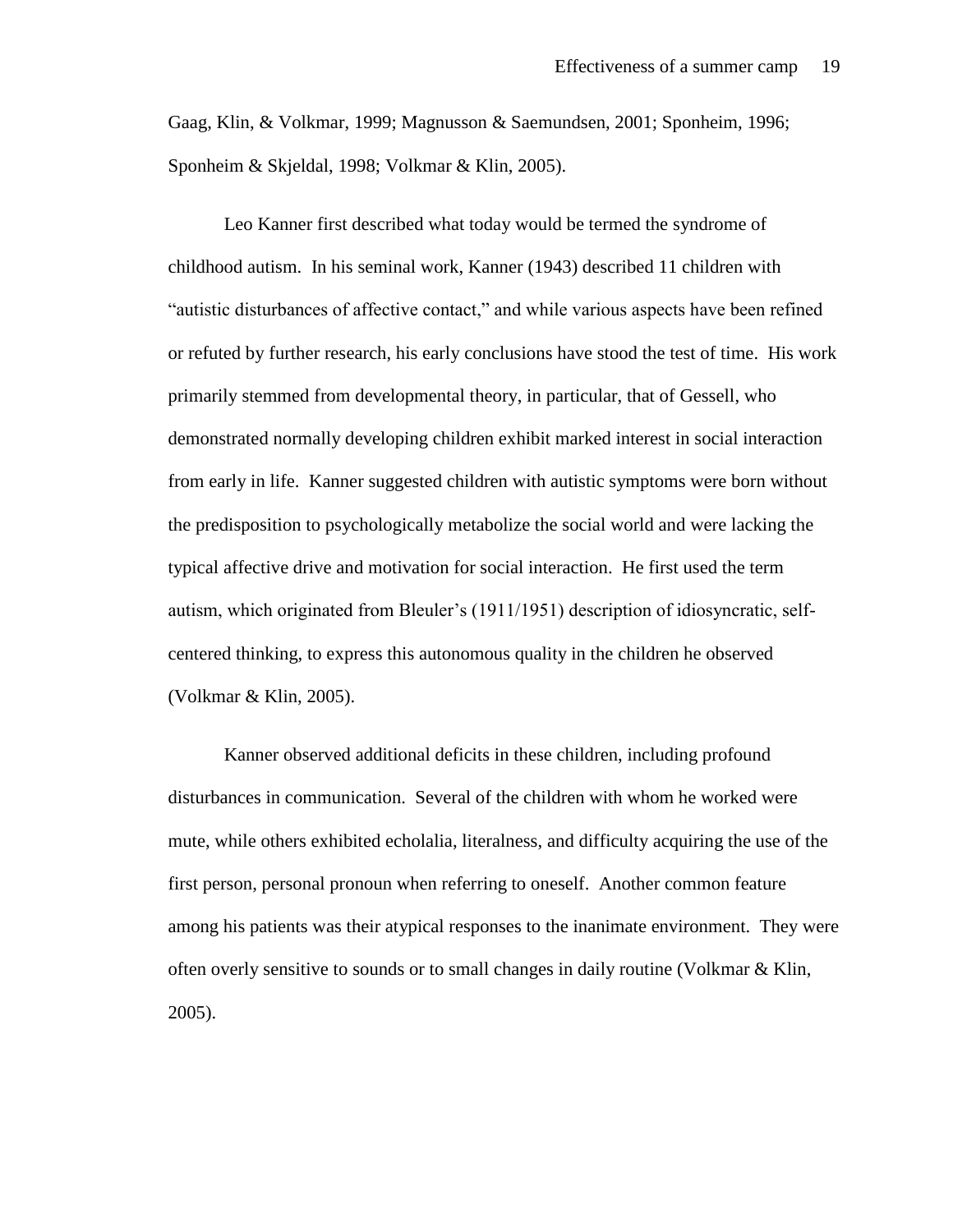A controversial issue in early autism research was the role parents were thought to play in contributing to the onset of this disorder. Kanner observed that there were often poor relations between parents and their children with autism. He believed autism was congenital, but many researchers of the time theorized that potential psychological factors may have caused or at least contributed to this disorder. During the 1960s, however, it was established that parenting style played no role in the pathogenesis of autism. Research found the interactional problems exhibited by individuals with autism originated from the side of the child and not the parents (Mundy, Sigman, Ungerer,  $\&$ Sherman, 1986), and additionally that the disorder was found in families from all social classes (Wing, 1980). Furthermore, relatively recent neurological studies have examined the dysfunction in autistic brain systems and biological factors, which seem to convey a vulnerability to autism (Volkmar, Lord, Bailey, Schultz, & Klin, 2004; Rutter, 1999). Despite this general acceptance today, many parents have suffered pain and guilt in having been blamed for this devastating disorder (Volkmar & Klin, 2005).

Autistic disorder has been found to be associated with various medical, developmental, and psychiatric conditions. Research has suggested that having any type of serious disability, such as autism, increases the risk for other comorbid problems (Fombonne, 2005). For example, approximately 25% of individuals with autism develop a seizure disorder (Rutter, 1970; Volkmar & Nelson, 1990). Decades of research also have shown many individuals with autism fall within the mentally retarded range on developmentally appropriate standardized tests (Rutter, Bailey, Bolton, & Le Couter, 1994), and this classification shows stability over time (Lockyer & Rutter, 1969, 1970).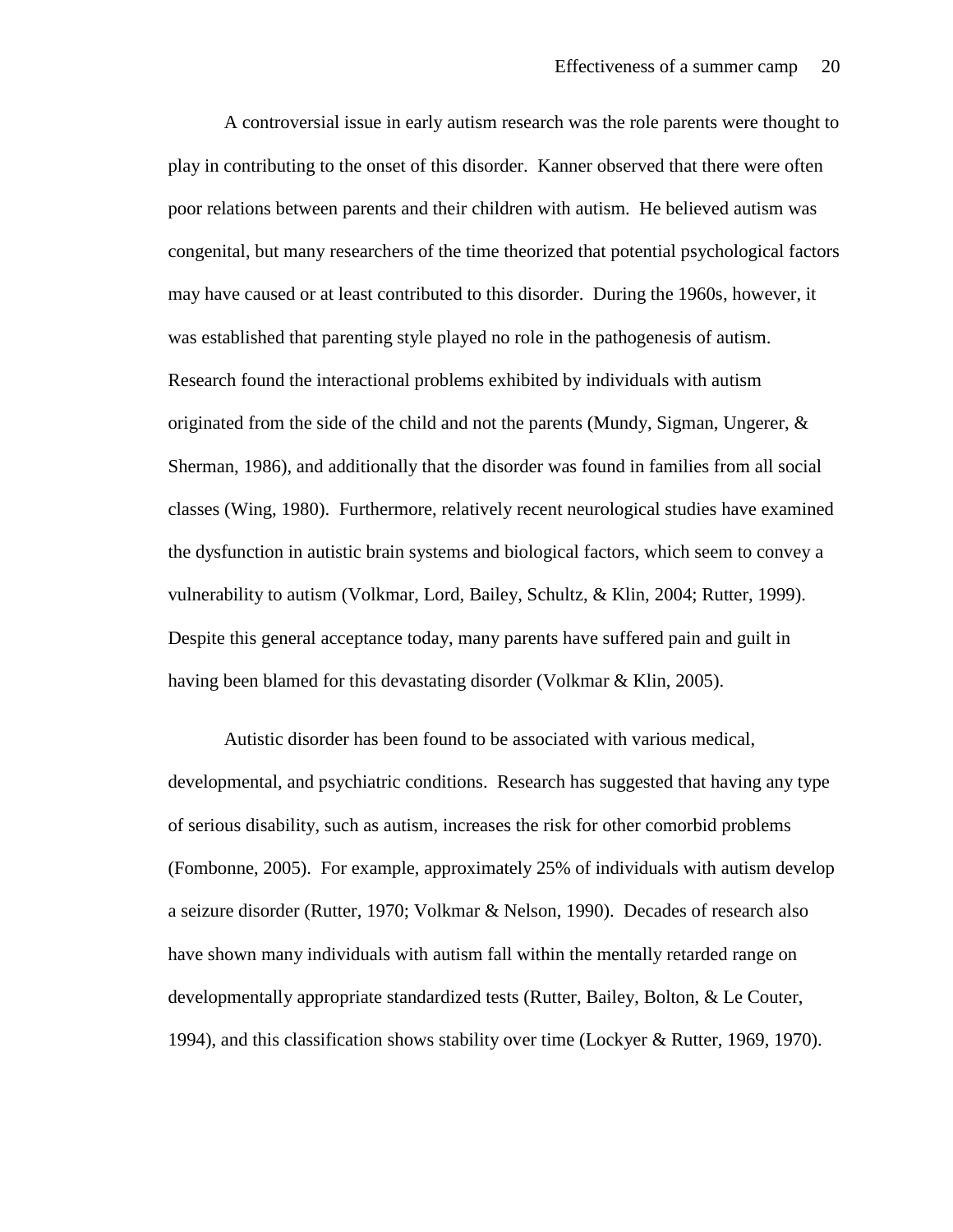Kanner originally believed autistic children were not mentally retarded, but rather exhibited poor motivational factors affecting performance on such measures. He found these children were quite adept on some parts of IQ tests, particularly subtests that tested rote memory and copying. Subsequent research has supported Kanner's findings to some extent; demonstrating children with autism have unusually variable cognitive abilities. These children often exhibit nonverbal abilities on intelligence tests that are significantly superior to more verbally-based abilities (Klin, Saulnier, Tsatsanis, & Volkmar, 2005). A broad range of IQ scores has been demonstrated among children with autism spectrum disorders (Bailey, Palferman, Heavey, & Le Couteur, 1998). Children with autism also can be differentiated from children with severe language disorders based upon distinct patterns of behavioral and cognitive development (Bartak, Rutter, & Cox, 1977; Volkmar & Klin, 2005).

The field of autism has unearthed a number of important discoveries since Kanner first embarked on his theories regarding the patterns of behaviors comprising autism. The field of research has elaborated upon his findings to the extent that our current understanding of autism is more clearly and consistently defined than ever before. Researchers today are investigating sophisticated areas within the field that continue to broaden our knowledge of this disorder and their findings have eliminated many misconceptions and inaccurate conclusions about children and adults with autism and their families.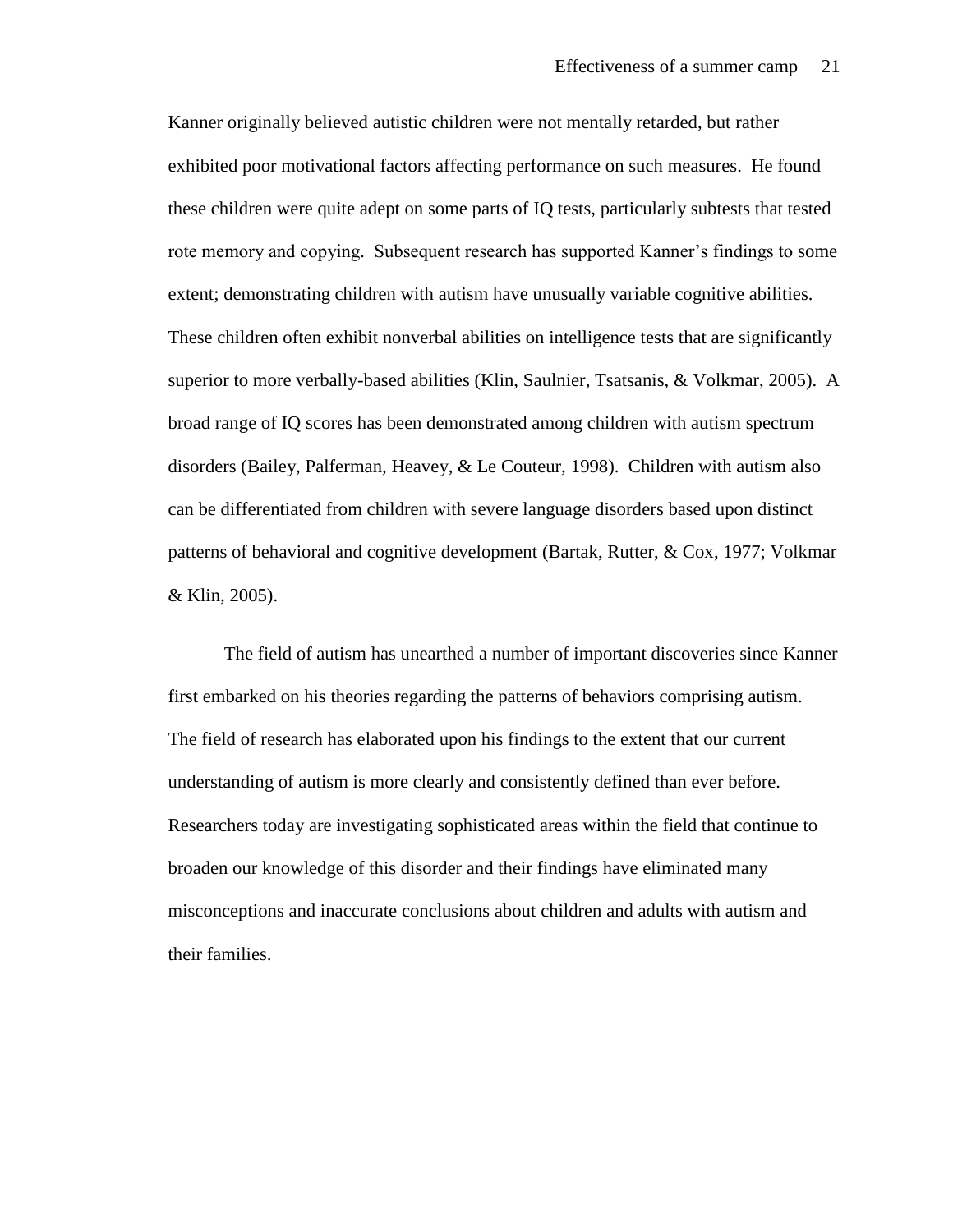#### *Diagnosis of Autism Spectrum Disorders*

A fundamental purpose of classification systems is to enhance communication among professionals (Rutter, 2002), which is an essential element to achieving reliability and validity of findings from research in a given area. Classification ultimately helps guide intervention planning for individuals and evaluates the efficacy of interventions for groups of individuals with shared problems (Cantwell, 1996). Any system that is to be effective in achieving this purpose must be clear, broadly accepted, easy to use, and relatively stable. Additionally, diagnostic classification systems should provide for differentiation between similar and overlapping disorders (Rutter, 1996), must be applicable to an array of demographic variables (e.g., both sexes, different ages, different developmental levels, and different ethnic, social, and geographical backgrounds), and should be logically consistent and comprehensive (Rutter & Gould, 1985). Achieving such a broad range of goals presents a difficult task, and such has been the case in developing diagnostic criteria for autistic disorder (Volkmar & Schwab-Stone, 1996). The diagnostic process depends on a body of scientific knowledge and is enriched when there is a common diagnostic language among professionals in a given field (Volkmar & Klin, 2005).

The American Psychiatric Association's *Diagnostic and Statistical Manual of Mental Disorders,* Fourth Edition – Text Revision (*DSM-IV-TR,* 2000) is one of two major diagnostic systems that are generally accepted as achieving the primary goals of comprehensive classification (Volkmar & Klin, 2005). According to the *DSM-IV-TR*  (2000), the essential features of Autistic Disorder include markedly abnormal or impaired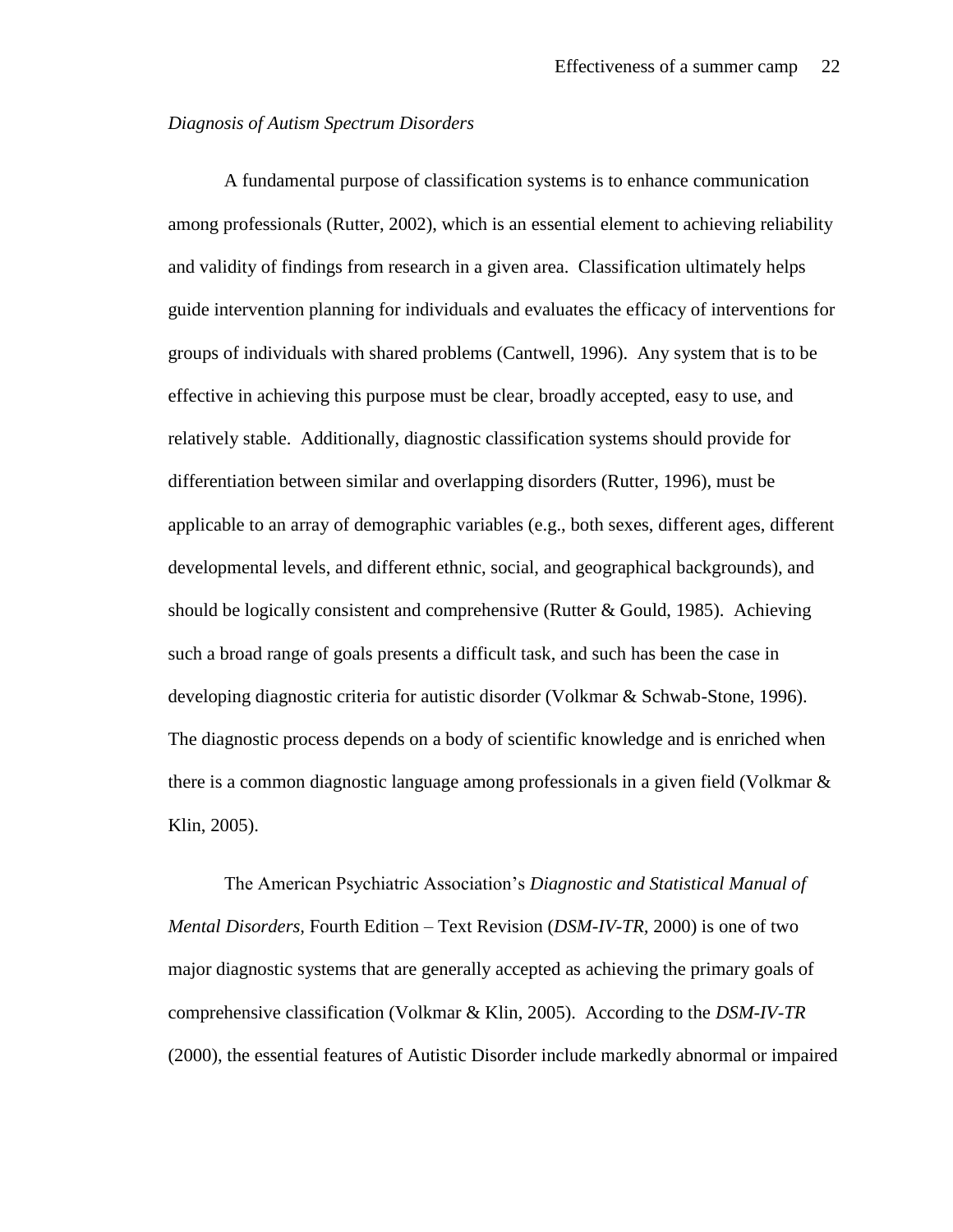development in social interaction and communication and a markedly restricted repertoire of activities and interests that are gross and sustained. Such deficits, often observed in several areas, must occur prior to age three. There may be marked deficits in nonverbal communication (e.g., eye-to-eye gaze, body postures and gestures, facial expression), a failure to develop appropriate peer relationships, a lack of spontaneous seeking to share enjoyment, interests, or achievements with other people, a lack of social or emotional reciprocity (e.g., preference of solitary activities, involving others in activities merely as tools or "mechanical" aids), and impaired awareness of others. Individuals with autistic disorder exhibit deficits in communication that affect both verbal and nonverbal skills and may involve a delay in or total lack of spoken language. Individuals who do speak are often unable to initiate or sustain a conversation with others or use a stereotyped and repetitive repertoire of speech. Speech may include abnormal pitch, intonation, rate, rhythm, or stress, resulting in a monotonous tone of voice, speech that is inappropriate to the context, or a question-like rise at the end of statements. There is typically a lack of spontaneous, varied play or social imitative play appropriate to the developmental level (*DSM-IV-TR,* 2000).

A restricted, repetitive, and stereotyped pattern of behavior, interests, and activities is often observed in individuals with Autistic Disorder. These individuals display a markedly restricted range of interests and are often preoccupied with one narrow interest (e.g., trains, dinosaurs, or music). They often exhibit an inflexible adherence to specific routines or rituals that are seemingly nonfunctional. Individuals with Autistic Disorder may display repetitive motor mannerisms (e.g., hand or finger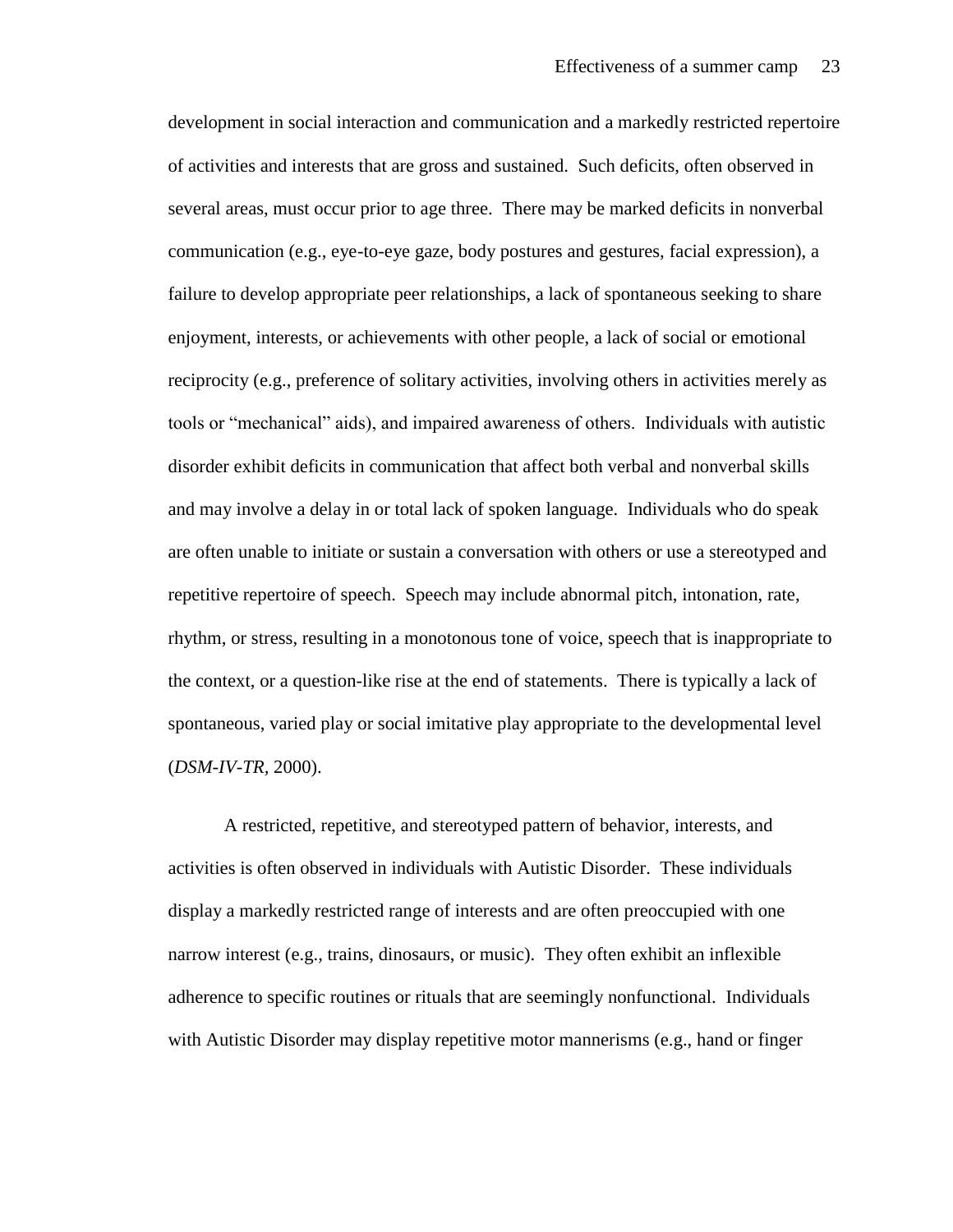flapping or twisting, or complex whole-body movements) or a persistent preoccupation with parts of objects (e.g., buttons or parts of the body). Abnormalities of posture, such as walking on tiptoe or odd hand movements and body postures may be present (*DSM-IV-TR,* 2000).

Currently, autism falls within the category of Pervasive Developmental Disorders (PDD) in the *DSM-IV-TR* (2000). These disorders are characterized by severe and pervasive deficits in reciprocal social interaction, communication, or the presence of stereotyped behavior, interests, and activities. Disorders in this category include, Autistic Disorder, Rett's Disorder, Childhood Disintegrative Disorder, Pervasive Developmental Disorder (Not Otherwise Specified), and Asperger's Disorder. The impairments that define these conditions are markedly deviant relative to the individual's mental age or developmental level and are usually evident within the first few years of life (*DSM-IV-TR,* 2000).

Rett's disorder, or Rett syndrome as it is sometimes called, is a progressive Xchromosome-linked neurodevelopmental disorder that almost exclusively affects females. The characteristic pattern of this disorder includes cognitive and functional stagnation with subsequent deterioration that profoundly impairs postnatal brain growth and development. It is the second most common cause of mental retardation among females, second only to Down Syndrome. First described by Austrian physician, Andreas Rett, one of the most prominent symptoms of the disorder includes stereotypic hand movements (e.g., hand patting, waving, and involuntary movements including alternate opening and closing of fingers, twisting of the wrists and arms, or nonspecific circulating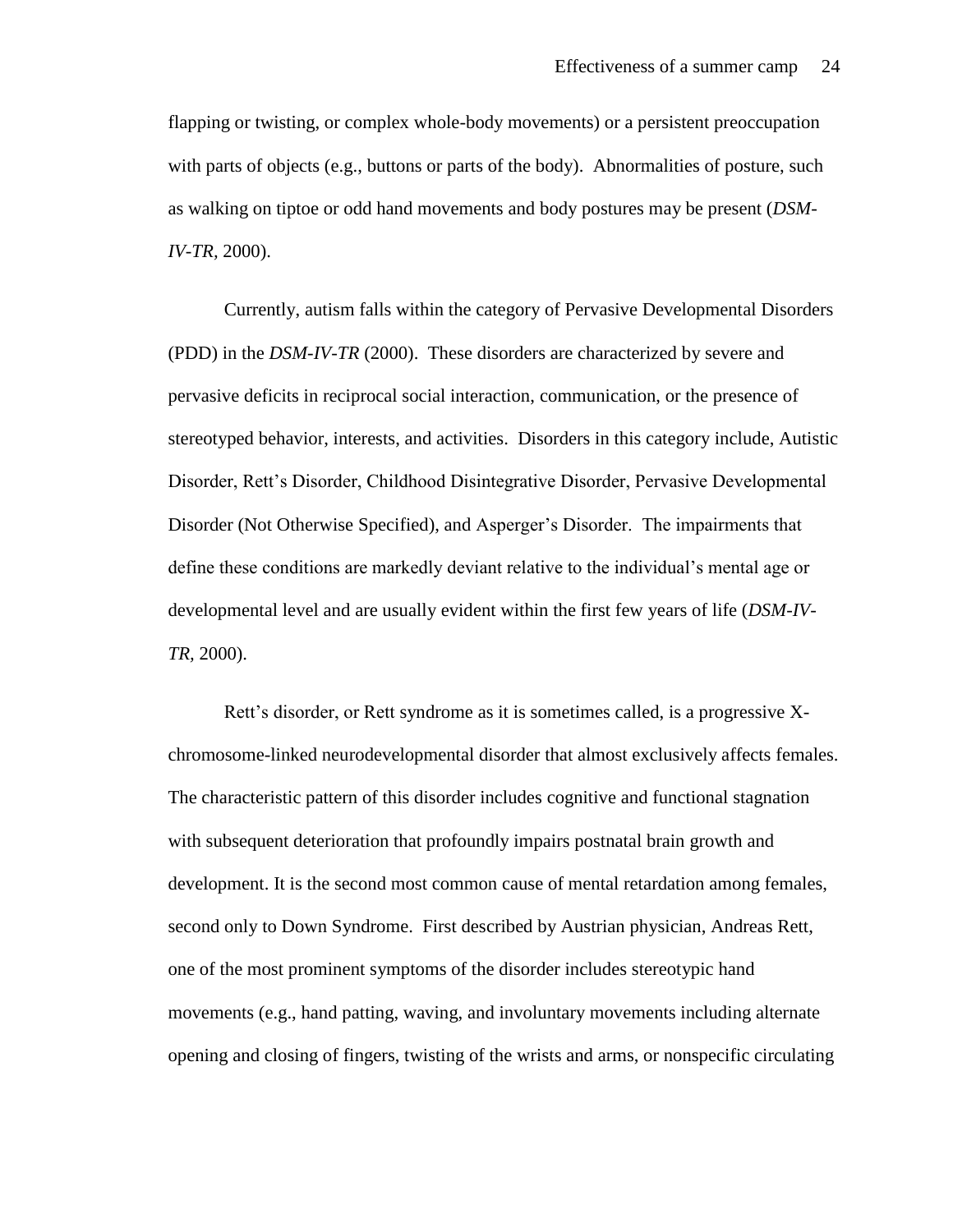hand-mouth movements). Parents generally report normal physical and mental development for the first 6 to 8 months of life, followed by a slowing or cessation of the acquisition of developmental milestones, particularly skills requiring balance. By age three, children with Rett's Disorder demonstrate a rapid deterioration of behavior, including the loss of acquired speech, voluntary grasping, and the purposeful use of hands. They begin to demonstrate limited interpersonal contact, deceleration of head growth, jerky movements of the trunk and limbs, a stiff-legged, broad-based gait with somewhat short steps and swaying movements of the shoulders when walking (Van Acker, Loncola, & Van Acker, 2005).

In the early 1900s, Theodore Heller reported on six children who had exhibited severe developmental regression following a period of apparently normal development for the first two years of life. Initially termed, *dementia infantilis,* these children demonstrated a marked loss of skills in more than one of the following areas: social interaction, communication, and restricted patterns of interest or behavior. The onset of this disorder, which has since been termed Childhood Disintegrative Disorder (CDD), ranges from fairly abrupt (days to weeks) to relatively gradual (weeks to months). CDD resembles autism in its behavioral and clinical manifestations. While some children regain speech, it often does not return to previous levels of communicative ability and is marked by sparsity of communicative acts, limited expressive vocabulary, and impaired pragmatic skills. Atypical responses such as stereotyped behaviors, problems with transitions and change, and nonspecific overactivity are often observed (Volkmar, Koenig, & State, 2005).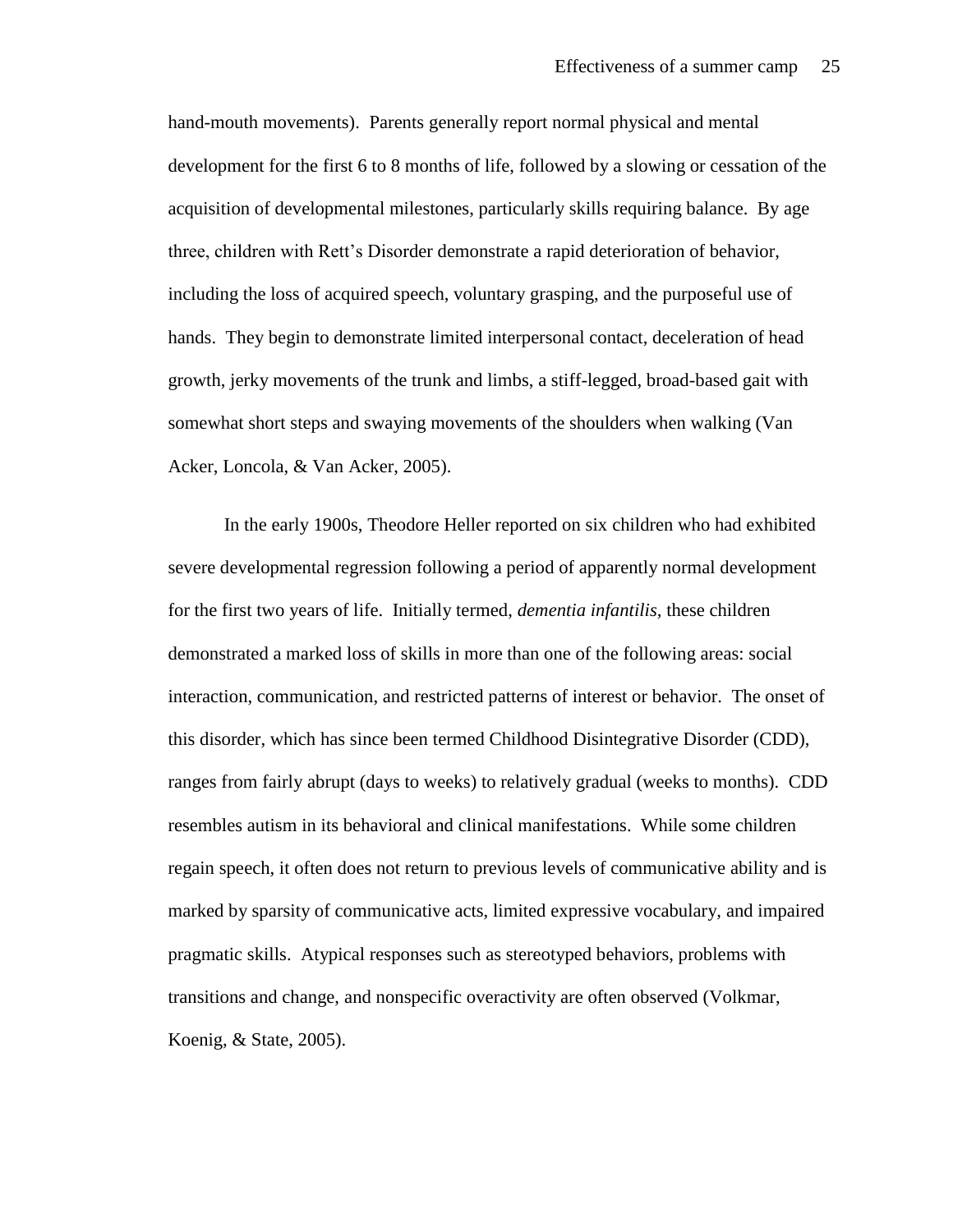Individuals with Pervasive Developmental Disorder Not Otherwise Specified (PDD-NOS) exhibit social impairments similar to autism and may have, in addition, fundamental deficits in communication, social interaction, emotional regulation, cognition, and interests. Based upon clinical presentation and developmental history, these symptoms arise during the first few years of life but do not meet criteria for the other PDDs. In essence, PDD-NOS is not actually a clinical entity, but rather is used as a label under unfavorable diagnostic conditions. That is, it is to be used under circumstances in which information is inadequate or as a last resort when the developmental history is unreliable. Some evidence suggests individuals with PDD-NOS have milder impairments and a better prognosis for outcome than individuals diagnosed with autism (Gillberg, 1991), though it is unclear whether this assertion holds true when individuals are matched on nonverbal IQ and language ability. A prevailing view, however, purports PDD-NOS represents the mildest form of autism and represents a difference in severity rather than type. Individuals with PDD-NOS are relatively higher functioning, but not qualitatively distinct (Towbin, 2005).

Together with Autistic Disorder and PDD-NOS, Asperger's Disorder falls into a continuum referred to as *autistic spectrum disorders* (ASDs), a term which also is used in school settings to classify children whose disabilities fall within this subset of pervasive developmental disorders. Asperger's is a chronic and severe developmental disorder distinguished from autism primarily on the basis of relative preservation of language and cognitive abilities in the first three years of life. Asperger's has been used to refer to individuals with varying degrees of ASD symptoms, including autism without mental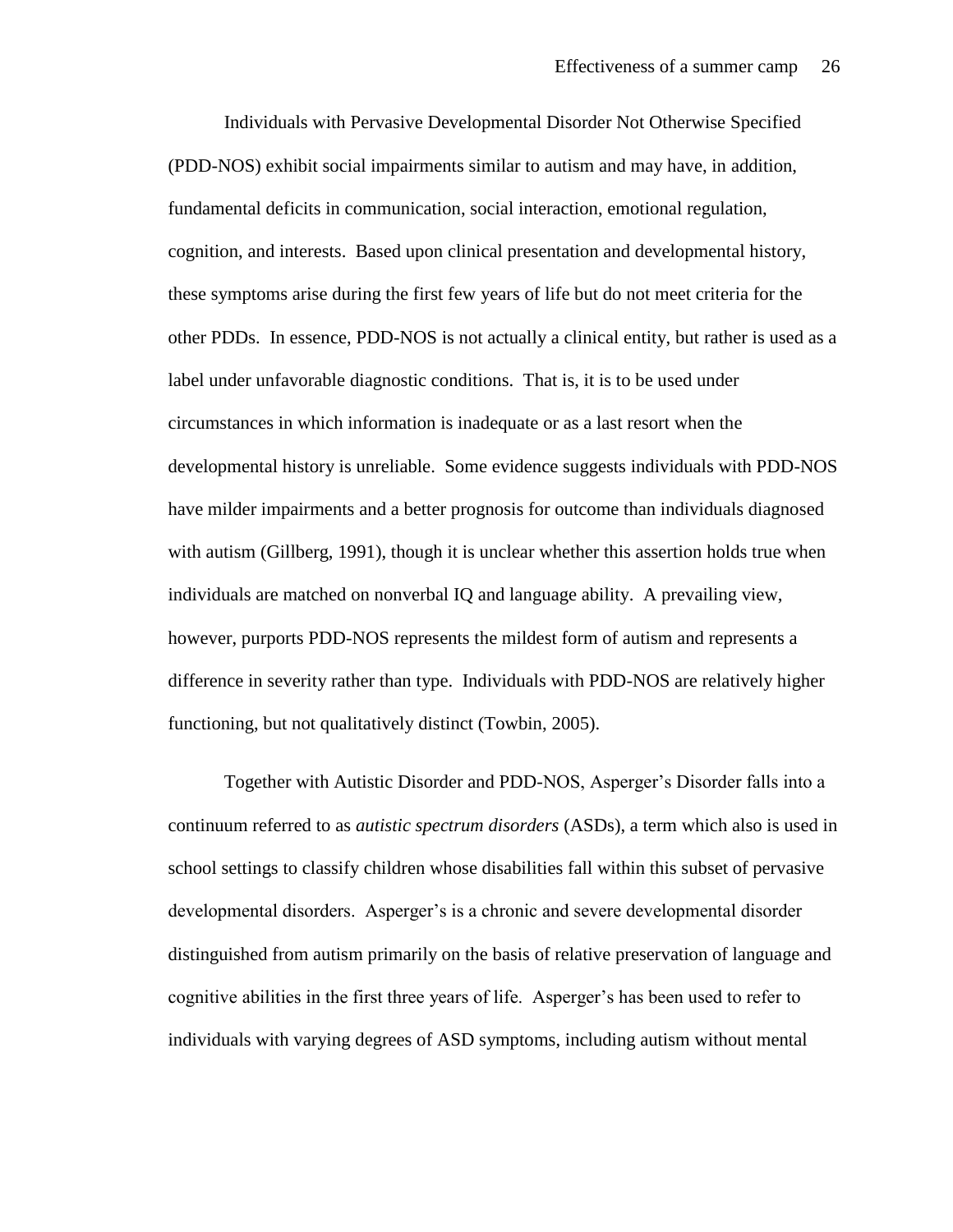retardation, higher cognitive and linguistic abilities, and more socially motivated adolescents and adults with atypical and socially interfering circumscribed interests. Conceptually, Asperger's has provided a bridge between severe autism and "normalcy," representing a continuum of social function. The disorder was originally reported by Hans Asperger (1906 – 1980), an Austrian pediatrician, who described a group of schoolaged children who had difficulty integrating into social groups, despite seemingly normal cognitive and verbal skills. Specifically, he noted impairment in nonverbal communication, idiosyncratic verbal communication, circumscribed interests, intellectualization of affect, clumsiness, poor body awareness, and conduct problems. Currently, the *DSM-IV-TR* (2000) differentiates autistic disorder from Asperger's based upon the age of onset of the disorder.

Studies before the official establishment of diagnostic criteria for Asperger's in the *DSM-IV*, however, adopted different definitions, which yielded different comparison groups and complicated research (Klin et al., 2005). This issue, in fact, of differing definitions throughout the history of research on autism spectrum disorders, has applied to all sub-categories and has made comparison among studies difficult. Historically, researchers also have used the term high functioning autism (HFA) synonymously with Asperger's, though it is not recognized as a diagnostic category but rather refers to people who meet criteria for Autistic Disorder and demonstrate higher than average cognitive abilities. There is some debate as to whether or not HFA should be a distinct diagnostic category based upon a possibly unique developmental course (Klin, McPartland, & Volkmar, 2005).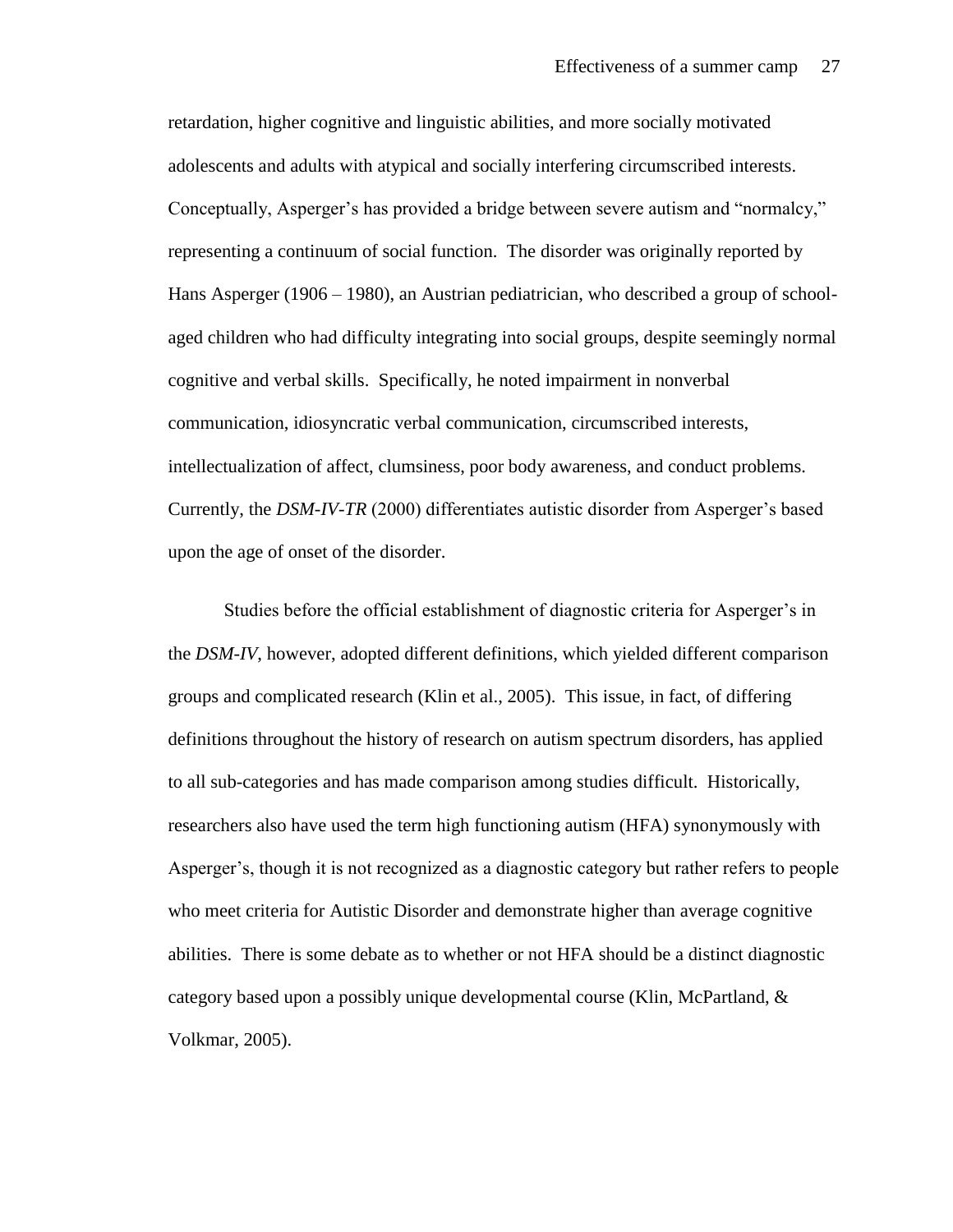Features that are observed in autism are often observed in other disorders, leading to confusion and misconceptions in diagnosis. Additionally, changes in diagnostic criteria throughout the history of research in the field of autism have resulted in differing perspectives of the diagnosis throughout the past several decades (Volkmar & Klin, 2005). Until recently, there was a lack of objective measures for clinicians and researchers to use to define autism or autism spectrum disorders. As a result, different criteria were often used for including children under the diagnostic label of autism. The introduction of the Autism Diagnostic Interview – Revised (ADI-R) and the Autism Diagnostic Observation Schedule (ADOS), which are now seen as gold standard methods for achieving reliable diagnoses, has allowed for a consensus in both clinical and research communities about how to define autism and related disorders (Tager-Flusberg, 2004).

Early investigators, for example, incorrectly assumed continuity between autism and schizophrenia. During the 1950s, children who were entirely mute were thought to experience complex mental phenomena such as hallucinations and delusions. As many children with autism exhibit little or no spoken language, some clinicians speculated autism was the earliest form of schizophrenia (Bender, 1946). Research in the 1970s began to demonstrate that these two conditions were disparate in terms of onset patterns, course, and family genetics (Kolvin, 1971). However, the first and second editions of the Diagnostic and Statistical Manuals used the term *childhood schizophrenia* to describe autistic children. These and other diagnostic issues made early research on autism difficult to interpret because it was unclear exactly what was being studied. In light of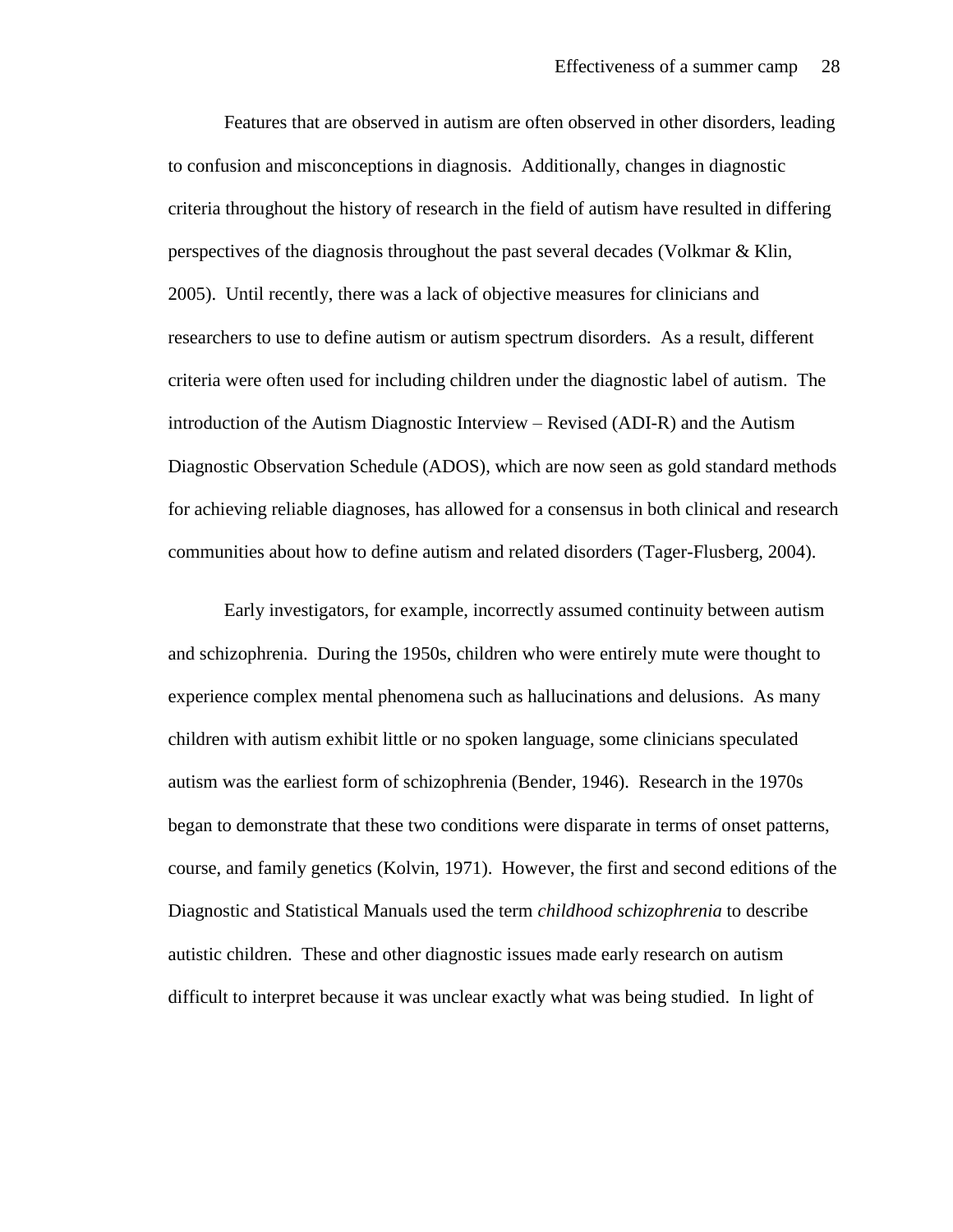more current research, the third edition of the *DSM* included Autism as an official diagnostic category (Volkmar & Klin, 2005).

Additional confusion has ensued in regard to comorbidity among autism and various disorders including obsessive-compulsive disorder, stereotyped movement disorder, and Tourette's disorder. While phenomena suggestive of obsessions or compulsions are observed in individuals with autism (Rumsey, Rapoport, & Sceery, 1985), such symptoms vary considerably across samples (Brasic et al., 1995). Comorbid obsessive-compulsive disorder and autism can exist; however, in general, it seems that the ritualistic phenomena among individuals with autism and typical obsessions and compulsions cannot be equated (Baron-Cohen, 1989). Similarly, stereotyped motor movements and mannerisms are common in autism but do not qualify for an additional diagnosis of stereotyped movement disorder. Children with Tourette's disorder exhibit persistent motor and vocal tics (Leckman, Peterson, Pauls, & Cohen, 1997; Nelson & Pribor, 1993). Differentiating between tics and stereotyped motor mannerisms observed in autism can be quite difficult; however, preliminary research has suggested a possible association between the two disorders (Volkmar & Klin, 2005).

Affective and attentional issues are often observed in individuals with autism (Charman, 1998). Affective symptoms include affective lability, inappropriate affective responses, anxiety, and depression. Some researchers have suggested adolescents with Asperger's are at particularly high risk for depression (Klin, Volkmar, & Sparrow, 2000) due to higher cognitive abilities and an awareness of their difficulties. Bipolar disorders among individuals with autism also have been reported (Lainhart & Folstein, 1994;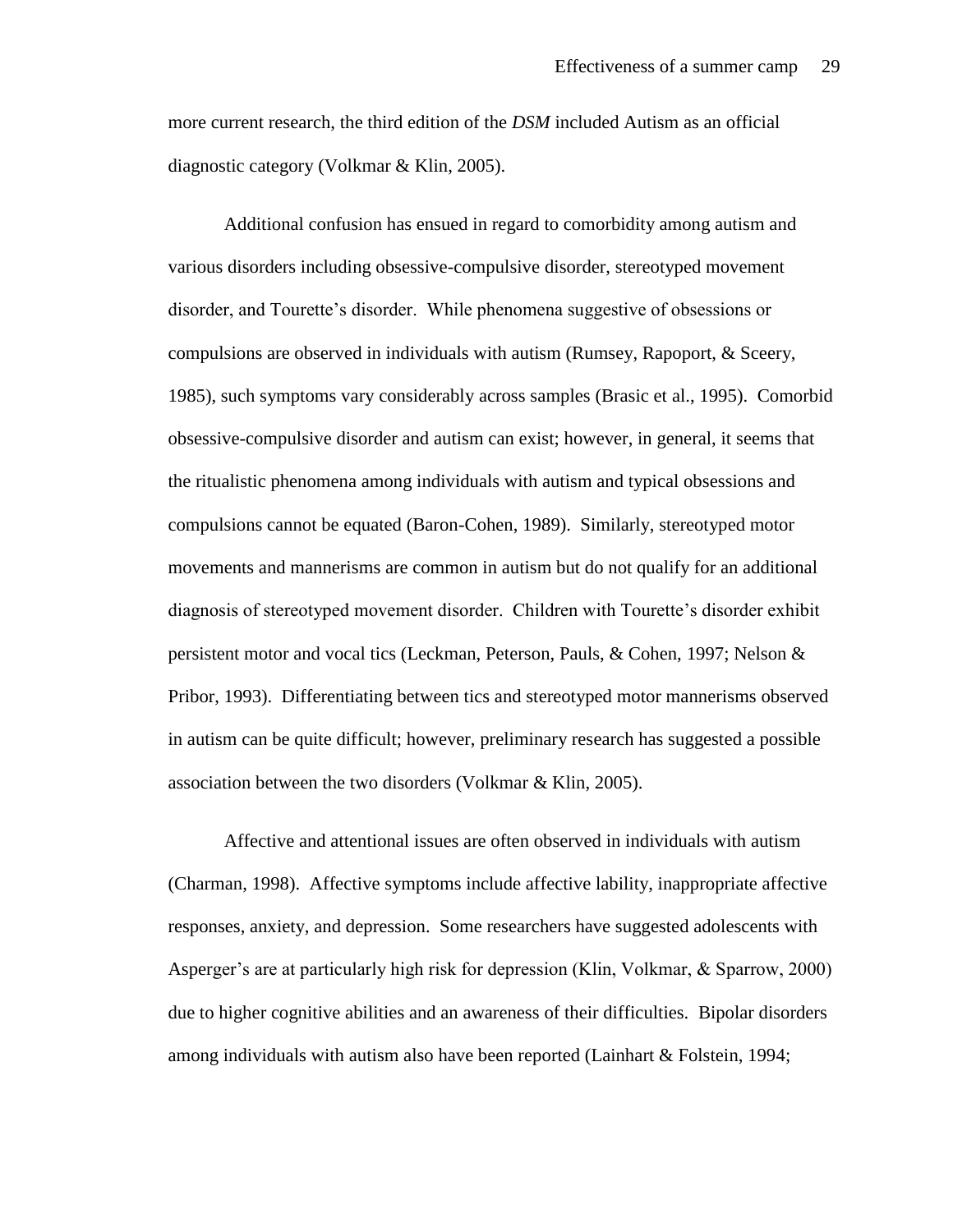Steingard & Biederman, 1987). Given the frequent association of autism and mental retardation, as well as the characteristic difficulties in social interaction and communication, individuals with autism frequently exhibit difficulty initiating and sustaining attention. Currently, there is much debate as to whether or not attentional difficulties warrant an additional diagnosis of Attention-Deficit/Hyperactivity Disorder or rather represent an aspect of the autistic condition and developmental level (Iacoboni, 2000; Volkmar & Klin, 2005). These and other such issues in classification and differential diagnosis muddy the water, so to speak, when it comes to a comparison of research findings in the field of autism.

Despite the confusion and conflicting opinions within the field over the years, today's criteria for Pervasive Developmental Disorders are widely accepted and utilized, making the comparison of research findings within the past 10 years more appropriate and acceptable. All Pervasive Developmental Disorders share common threads, which include pervasive and severe deficits in social interaction, communication, stereotyped behavior, and restricted interests and activities, which are markedly deviant from the individual's age and developmental level. Diagnostic criteria further differentiate between Autistic Disorder, Rett's Disorder, Childhood Disintegrative Disorder, Pervasive Developmental Disorder (Not Otherwise Specified), and Asperger's Disorder.

### *Treatment for Individuals with Autism*

Because of the behavioral, social, and cognitive deficits associated with autism, early intervention and continued treatment protocols are necessary for individuals with autism. Treatment for children with autism has taken a variety of forms, and currently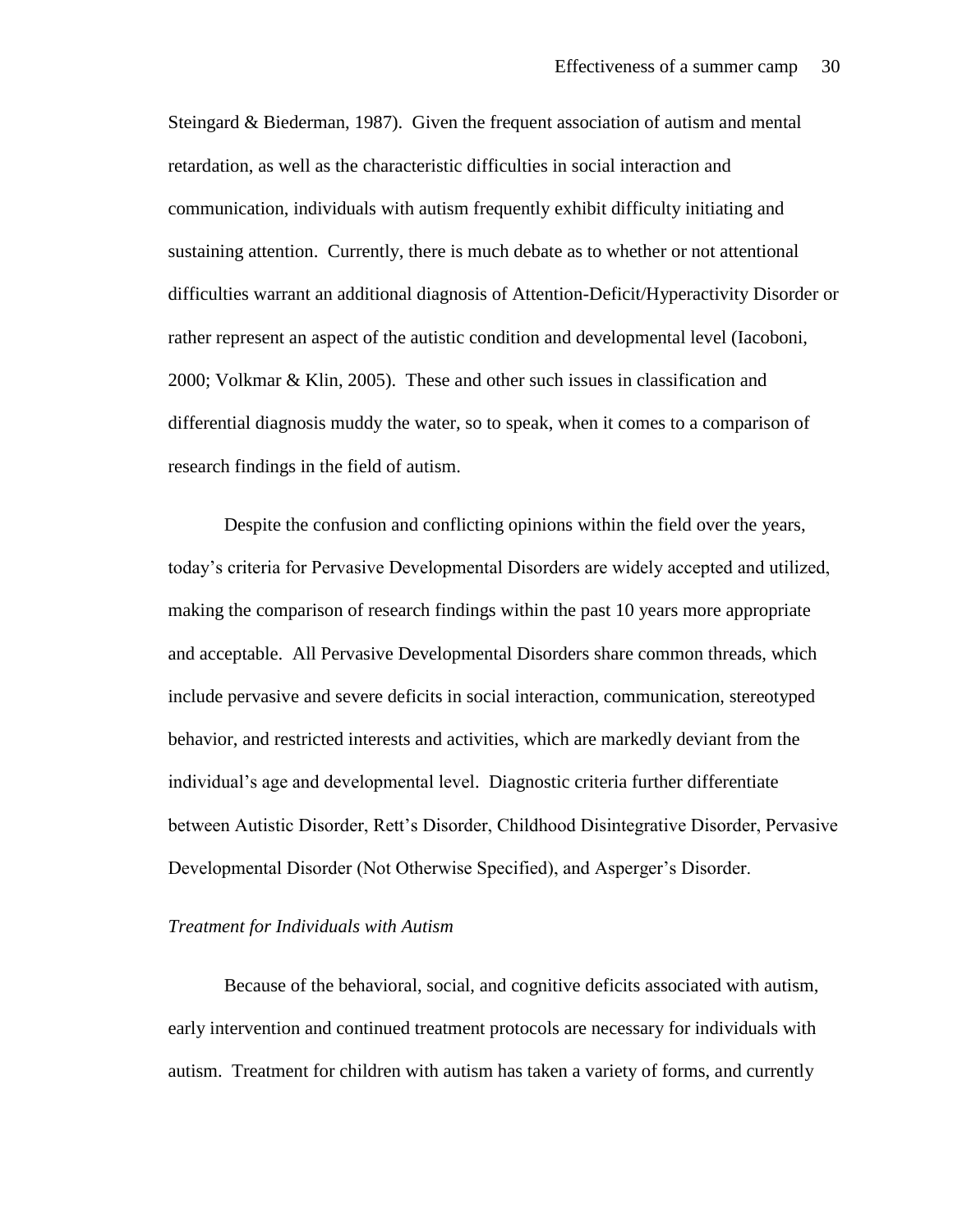there is an increased emphasis on identifying evidence-based treatment for children with autism. This need is influenced by two factors. First, within the past decade, there has been a significant increase in children identified as having autism who require early intervention and special education services (Odom et al., 2003). The U.S. Department of Education (2001) reported a 500% increase from the 1991-1992 to the 1998-1999 school years in the number of school-aged children with autism receiving special education services. While there is much debate as to the cause of this influx of diagnoses of autism (Fombonne, 2001), the result is the same. This dramatic increase places a substantial need for school districts, teachers, and families to identify educational practices that are effective. Second, the field of education, in conjunction with recent federal legislation, is placing greater emphasis on the use of evidence-based practices (Odom et al., 2003).

Due to their impairments in communication and social interaction, children with autism are at increased risk for developing problem behaviors, which can adversely affect their ability to participate in the least restrictive educational environments and opportunities for social inclusion. As these children develop and mature physically, their increasing size and strength may heighten safety concerns and make the physical management of behavior problems more difficult. Psychosocial stressors such as changes in schools or teachers and the increased emphasis on interpersonal relationships can multiply and intensify with age, putting children with autism at particular risk of developing psychiatric, behavioral, and emotional disturbance. In light of these factors, the ongoing demand for behavioral services throughout the lifespan is evident for individuals with autism (Summers, Houlding, & Reitzel, 2004).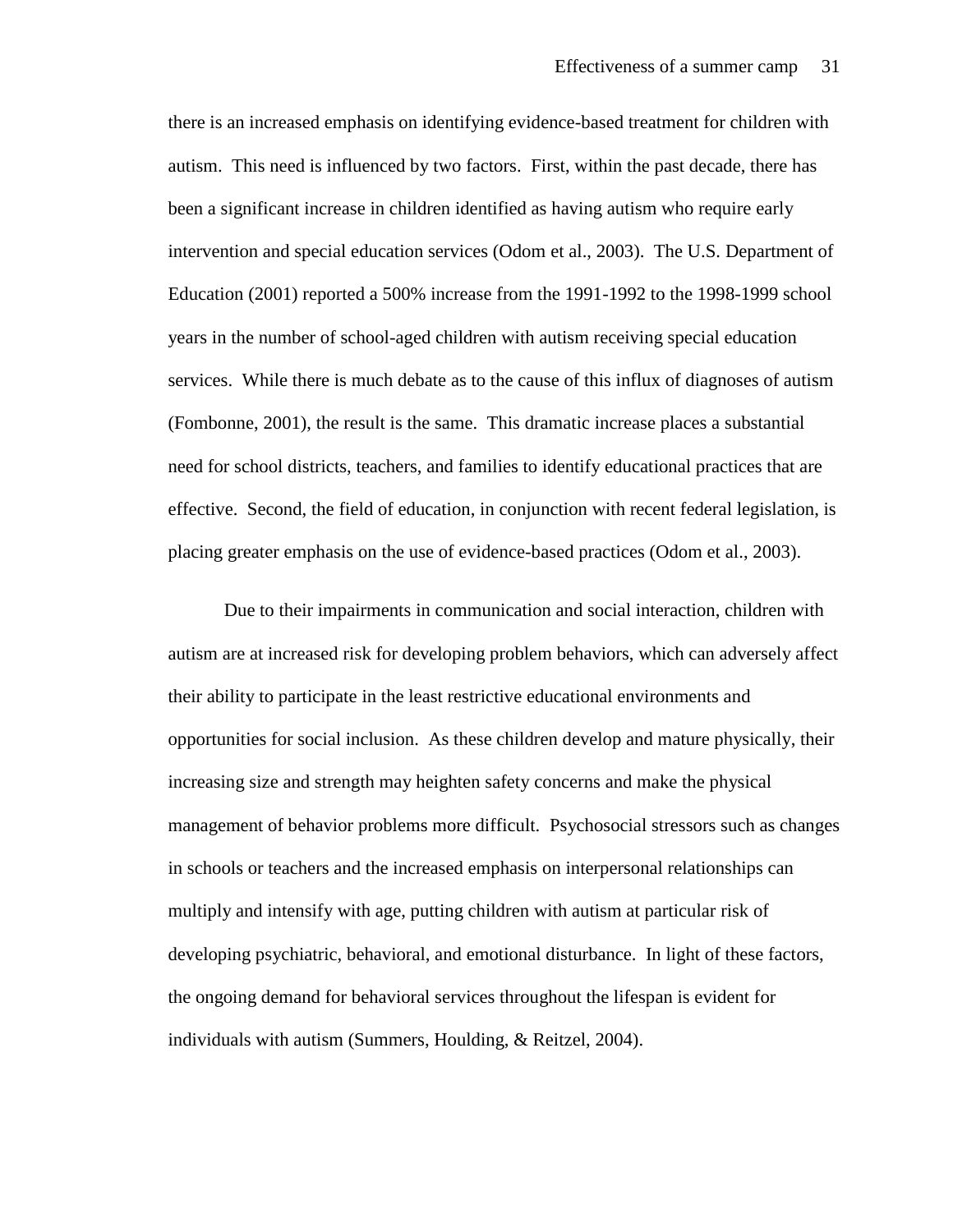The application of behavioral techniques has a rich, though relatively short history within the field of autism. Psychodynamic therapy was standard in the treatment of individuals with autism prior to the mid-1960s but was hugely unsuccessful with this population (Schreibman & Ingersoll, 2005). The emergence of applied behavior analysis (ABA) and subsequent research in this field (Lovaas, 1977; Lovaas, Berberich, Perloff, & Schaeffer, 1966; Lovaas, Freitag, Gold, & Kassorla, 1965; Lovaas, Koegel, Simmons, & Long, 1973) has lead to extremely effective interventions for individuals with autism. "Applied behavior analysis grew out of the field of the experimental analysis of behavior, in which the general laws of learning derived from work with animal populations were applied to socially significant behaviors" (Schreibman & Ingersoll, 2005, p. 882).

Due to increased prevalence rates of autism spectrum disorders, along with current legislation mandating the use of evidence-based interventions for children with this disorder, there is a greater need than ever before to determine effective interventions in the field of autism. And, while there are a wide variety of treatments in existence today, many are not yet supported by research. The unique impairments in social interaction and communication, which characterize children with autism, combined often times with cognitive deficits, require treatments geared specifically for this population. Out of this great need has grown the field of applied behavior analysis, which has emerged as the leading method for treating children with autism.

## *History of Applied Behavior Analysis*

Applied behavior analysis (ABA) originated in the mid- $20<sup>th</sup>$  century, with historical roots tracing back to the work of Pavlov, Watson, Thorndike, and Skinner,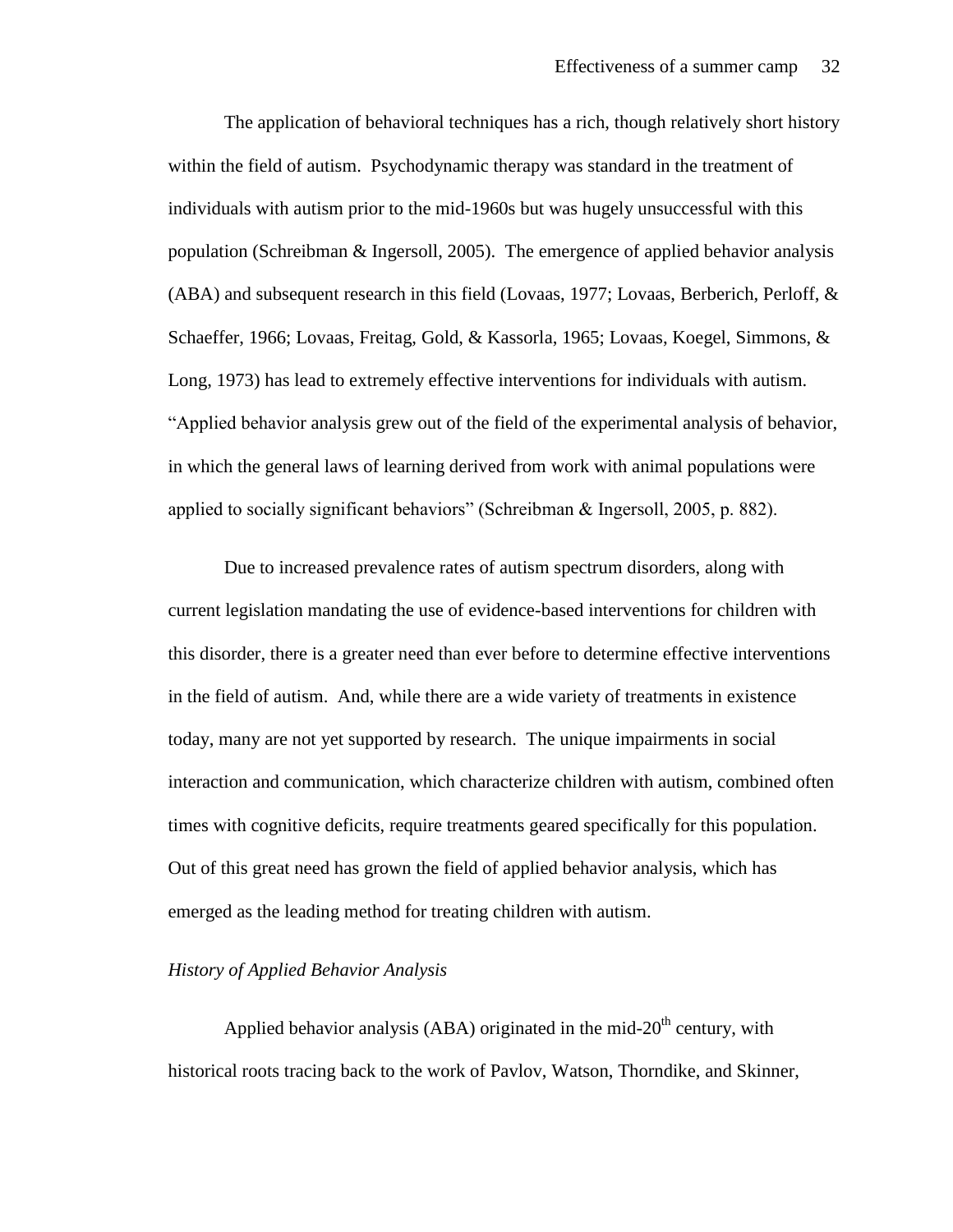whose early contributions of classical and operant conditioning were applied to the study of human behavior. Basic principles of ABA were derived primarily from learning theory and the experimental analysis of behavior with nonhuman organisms (Sundel  $\&$ Sundel, 2005). Ivan P. Pavlov, a Russian physiologist, is best known for the concept of *classical conditioning*. Classical conditioning is concerned with environmental stimuli that evoke reflex responses. Pavlov's research with animals suggested that one form of learning occurs through a process in which new stimuli gain the power to elicit respondent behavior. This concept of conditioning, at the time, was extended to explain virtually all learning, including language acquisition, broad general knowledge, and the development of maladaptive or deviant behavior. Continued research in this area has since shown that conditioning is a more complex process than originally thought, and that its application was overextended because it could not explain all forms of learning, in particular, voluntary behavior. Nonetheless, Pavlov's contributions expanded the field. In particular, his rigorous and systematic investigation of learning under well-controlled conditions helped foster more elaborate studies and greatly helped to advance a scientific approach to the study of behavior (Sundel  $&$  Sundel).

While Pavlov was conducting his experiments, Edward L. Thorndike was investigating a different type of learning. He was primarily concerned with the development of new behaviors by evaluating the impact of different consequences. From his work, primarily with cats, Thorndike formulated laws or principles of behavior. Perhaps the most significant of these was his Law of Effect (Kazdin, 2001). The Law of Effect stated that an association is strengthened if it is followed by a "satisfying state of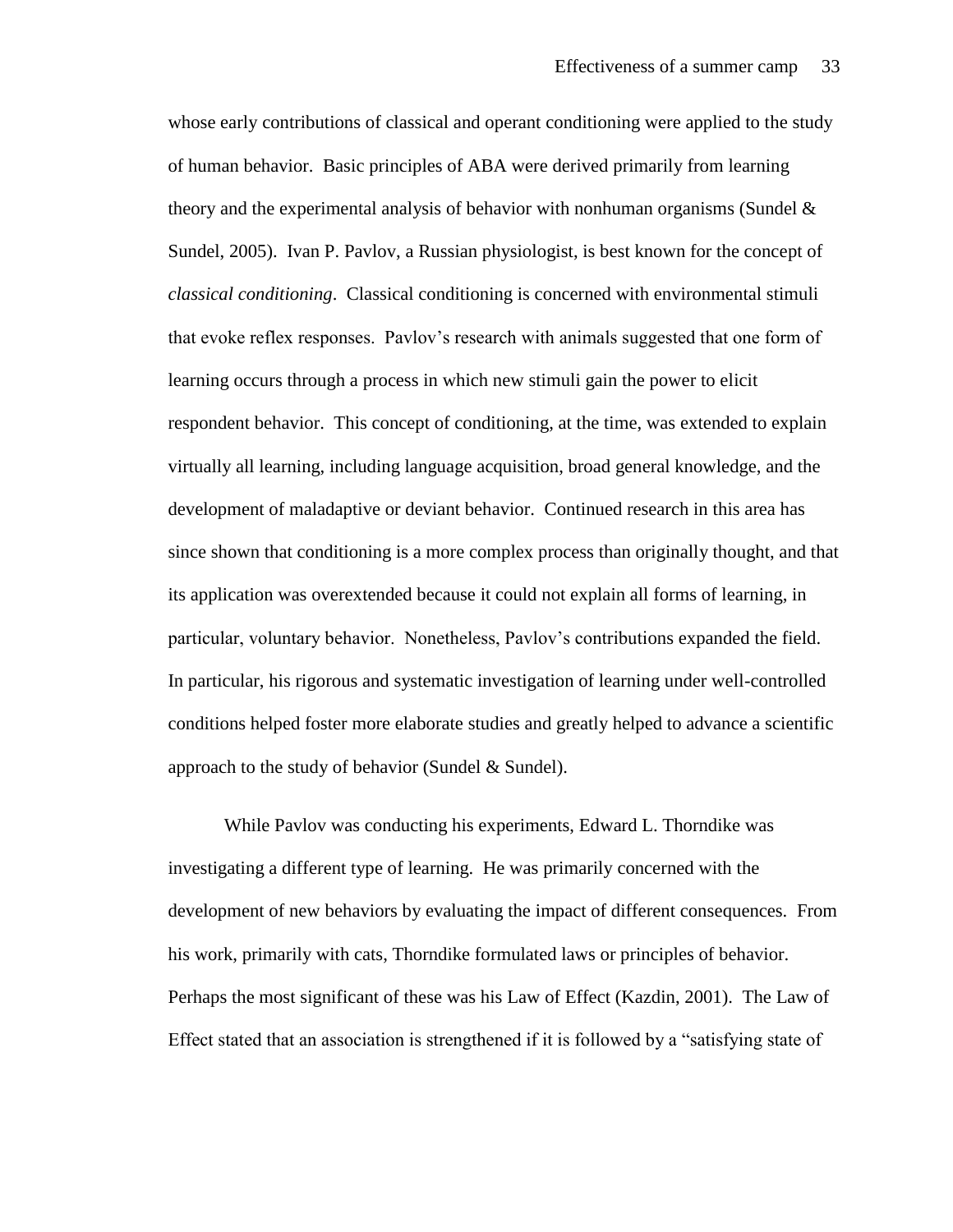affairs," and if it is followed by an "annoying state of affairs" it will be weakened (Hergenhahn, Taflinger, & Hyde, 2001). Rewards, for example, provided as consequences for specific behavior, increased learning of the behavior.

B. F. Skinner, influenced by the work of Pavlov and Thorndike, continued to explore the impact of various consequences on the behavior of laboratory animals. Skinner noted that many behaviors are displayed spontaneously and are controlled primarily by their subsequent consequences. Referring to such responses as operant behaviors, he suggested they are strengthened or weakened as a function of the events that follow them. Skinner asserted that most responses performed in everyday life are operant behaviors, and he termed the process of learning them *operant conditioning*. Skinner's goal was to identify the variables that influenced behavior through careful and intensive study of one or two subjects at a time. Thus, he focused on overt behavior, the assessment of the frequency of behavior over time, and the study of one or a few organisms at a time (Kazdin, 2001). In doing so, Skinner paved the way for the general process of applied behavior analysis that is used today.

In the early 1900s, John B. Watson, an American psychologist, introduced the school of behaviorism. Controversial at the time, Watson desired a discipline that focused solely on the prediction and control of overt behavior, as opposed to the traditional process of using introspection to study mental phenomena. Watson contended that the traditional method of study was neither objective nor scientific. Watson was a radical behaviorist who completely denied the existence of the mind. He felt that cognitive events had no place in a rigorous, scientific discipline. His views were radical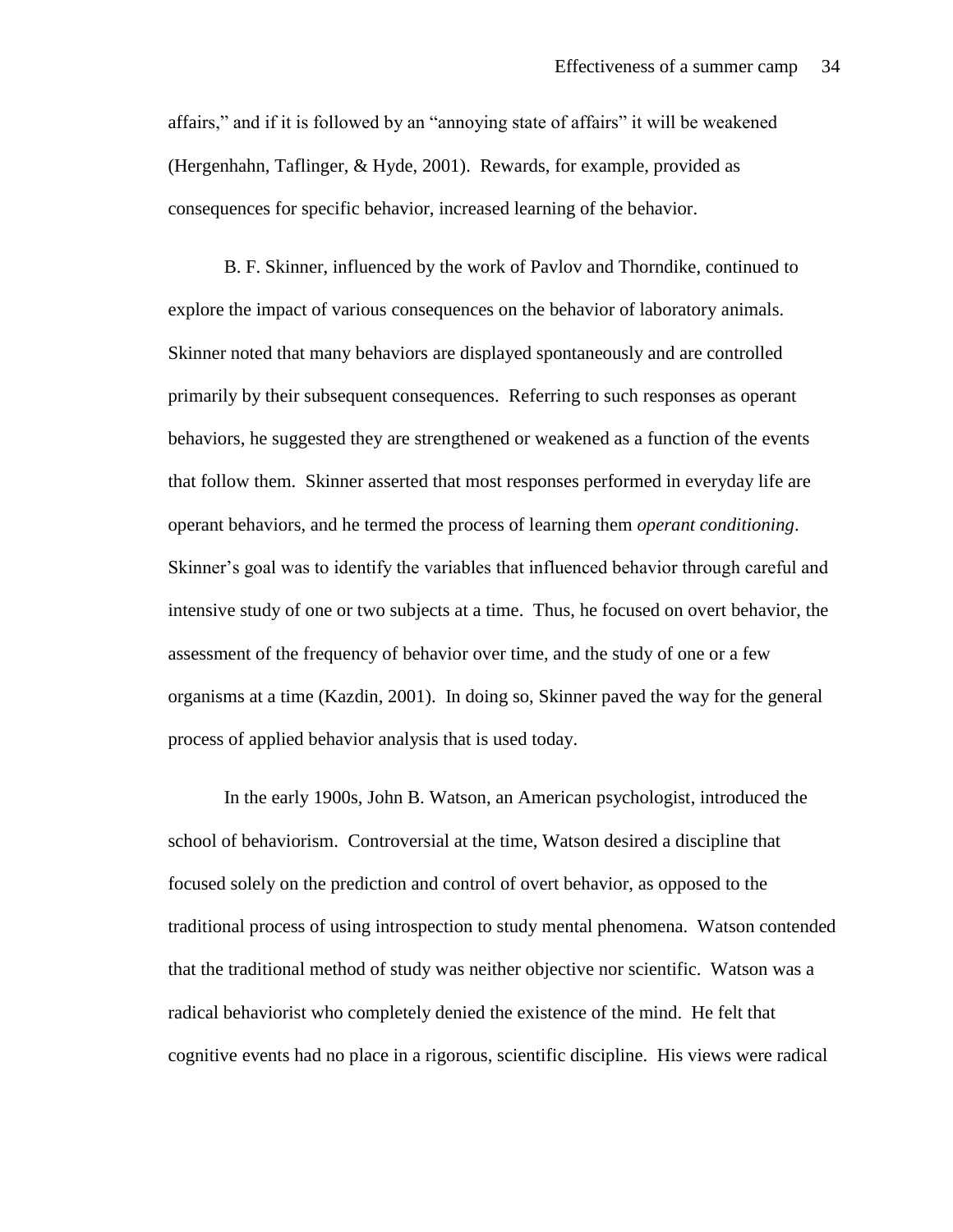and did not gain immediate popularity; rather their acceptance grew over time. Few psychologists, then or now, take such an extreme position as Watson. Many have agreed that observable behavior should constitute the primary subject matter of psychology, but also have upheld the importance of internal cognitive or physiological events in the analyses of behavior, as long as internal events can be validated in the study of the overt behavior (Hergenhahn et al., 2001). By synthesizing his research with that of others in the field, Watson argued for a new behaviorist approach in psychology (Kazdin, 2001).

These major and influential scientists all shaped the field of applied behavior analysis as it exists today. Applied behavior analysis (ABA) focuses on clinically and socially relevant behaviors in areas such as psychological and psychiatric disorders, education, rehabilitation, business, industry, sports, and medicine. It is an extension of experimental methods beyond the laboratory to applied settings. ABA is not a specific technique, but rather a framework with which to build a program of empirically-validated strategies to address individual needs (Steege et al., 2007). Interventions within applied behavior analysis focus on environmental factors (e.g., antecedent and consequent events) that can be used to alter behavior (Maher Choutka et al., 2004). Cognitive processes and concepts do not generally play a prominent role in the interventions that are used in applied settings, such as schools, day-care centers, homes, hospitals, nursing homes, business and industry, the military, and society at large. A variety of techniques derived from operant conditioning are used within treatment or intervention planning (Kazdin, 2001).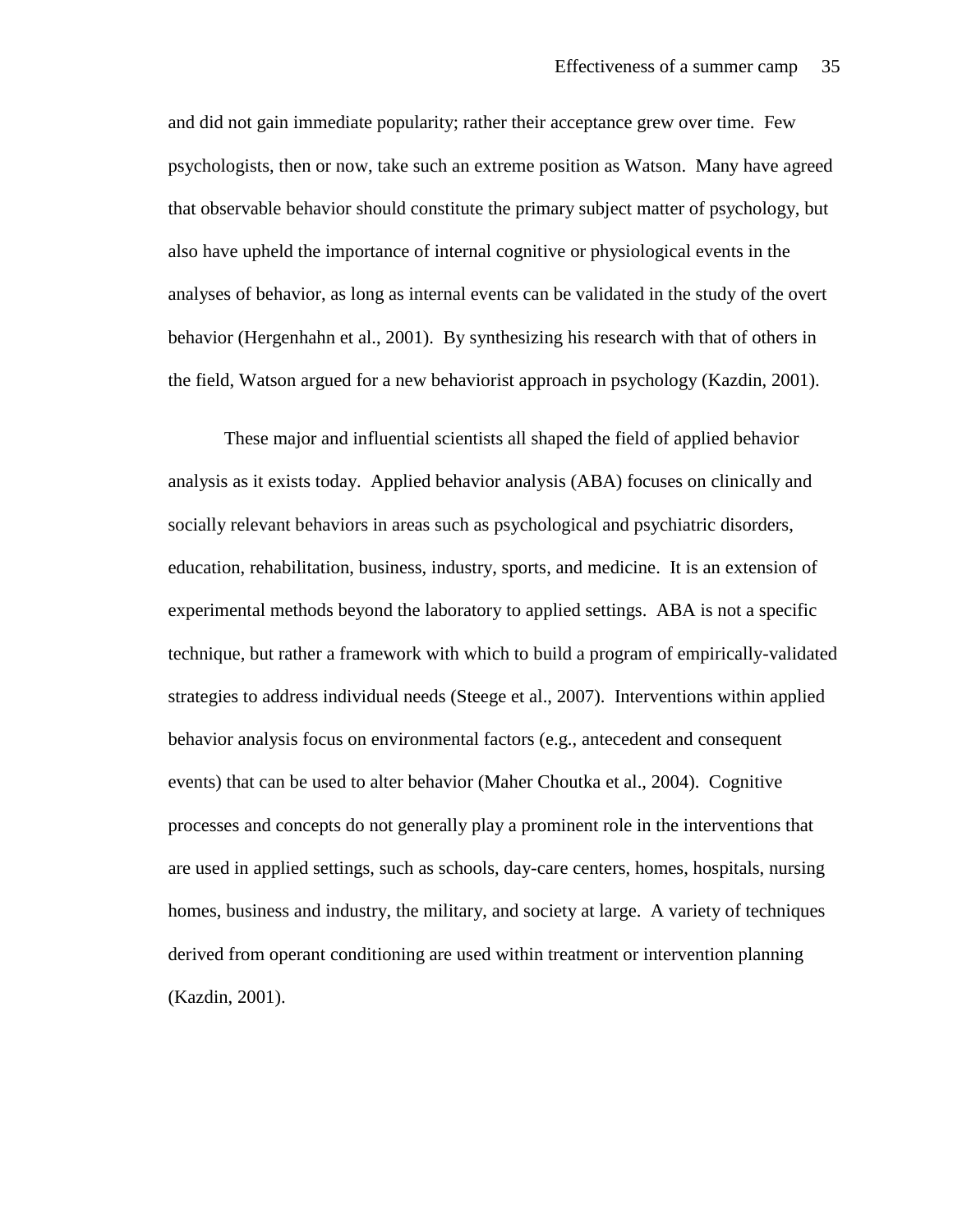#### *Behavioral Treatment for Children with Autism*

During the past three decades, applied behavior analysis techniques have become the predominant treatment approach for individuals with autism (Kates-McElrath  $\&$ Axelrod, 2006; Kimball, 2002; Schreibman, 2000; Steege, Mace, Perry, & Longenecker, 2007). The sophistication of these strategies has been applied to promote social interaction, adaptive skills, and the behavioral functioning of adults and children with autism. They have been responsible for enhancing personal independence, increasing prosocial behavioral repertoires, teaching methods of self-control and relaxation (Bregman et al., 2005), increasing language skills, social skills, play, and academic skills, as well as decreasing some of the severe behavioral problems often associated with the disorder (Schreibman, 2000).

Intensive applied behavior analytic programming, often defined as 40 hours per week of one-on-one instruction, has been cited in multiple research studies to demonstrate significant benefits (Anderson, Avery, DiPietro, Edward, & Christian, 1987; Fenske, Zalenski, Krantz, & McClannahan, 1985; Harris, Handleman, Gordon, Kristoff, & Fuentes, 1991; Lovaas, 1987). While some studies report dramatic increases in educational and intellectual functioning with this type of intensive behavioral programming (Lovaas, 1987; McEachin, Smith, & Lovaas, 1993; Perry, Cohen, & DeCarlo, 1995), others report slightly lower improvements with less intensive programming (i.e., 20 – 25 hours per week) (Birnbrauer & Leach, 1993; Anderson et al., 1987; Harris et al., 1991). Most of the children who have received this intervention have benefited from significant gains in IQ scores, adaptive functioning, and language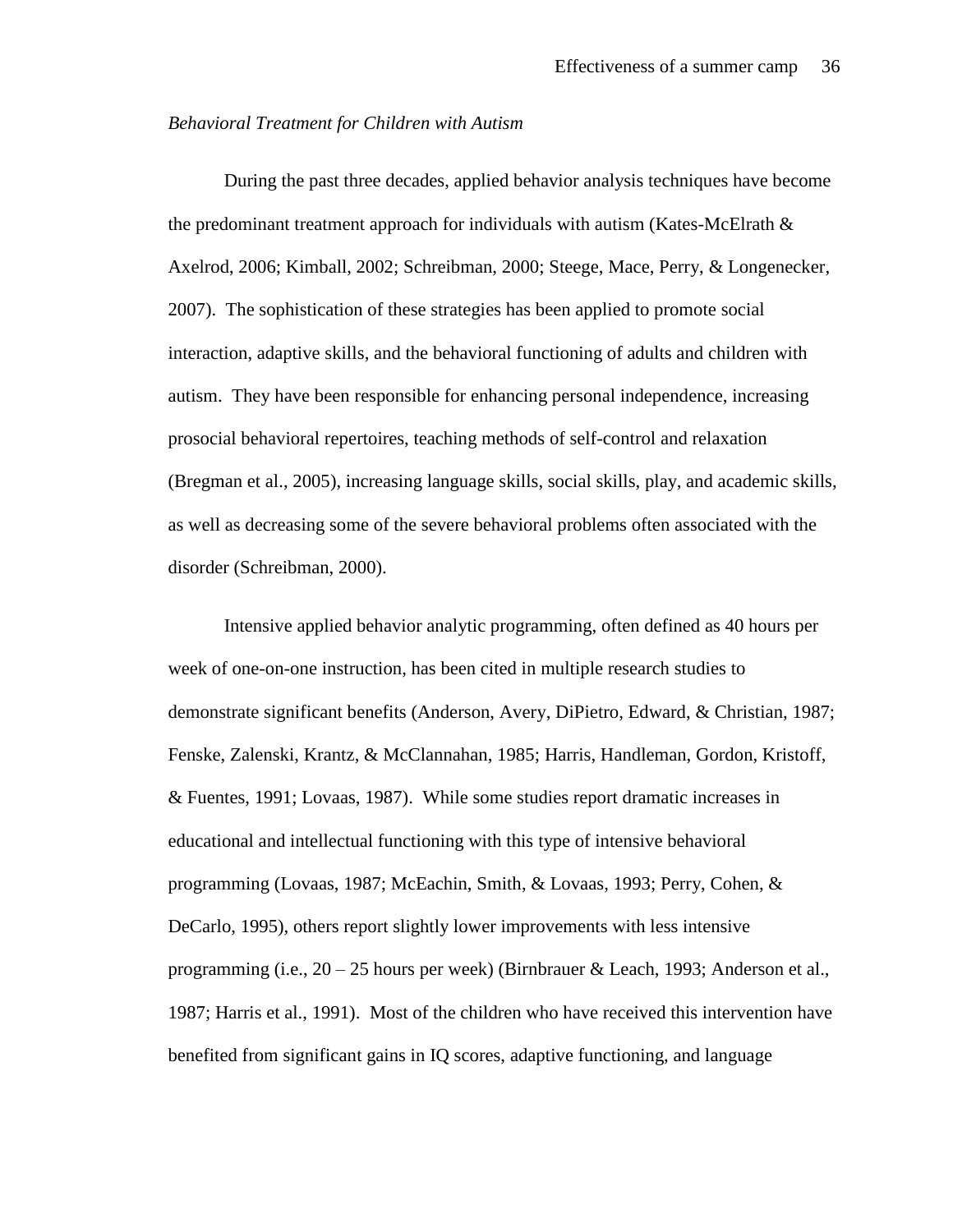(Anderson et al., 1987; Harris et al., 1991), and similar results have been demonstrated in both home (Lovaas, 1987; McEachin et al., 1993; Perry et al., 1995) and center-based programs (Birnbrauer & Leach; Anderson et al., 1987; Harris et al., 1991; Weiss & Delmolino, 2006).

Children with autism spectrum disorders (ASDs) are characterized by marked and pervasive deficits in language, communication, and varying forms of social interaction (*DSM-IV-TR,* 2000). Despite these common characteristics, individuals differ significantly in the presentation of behavioral deficits and excesses. Over the past 30 years, behavioral interventions have been the most widely researched and supported treatment techniques for use with this population (Bregman et al., 2005). A broad range of strategies ranging from highly structured and adult-directed to naturalistic and childcentered have been studied in an attempt to determine the most effective and practical interventions to use with children with ASDs in applied settings (Schreibman  $\&$ Ingersoll, 2005). While behavioral techniques overall seem to be the preferred approach in working with children with ASDs, it is evident from the literature that there is no one technique or program that is successful with every child (Maher Choutka et. al., 2004; Schreibman, 2000). There have been wide variations in the success of behavioral interventions with individual children, such that individualized plans based upon sound functional behavioral analyses seem warranted and fundamental in working with children with ASDs. "Functional analysis serves as the blueprint for identifying the behavioral interventions that are most likely to influence the antecedent and consequent factors responsible for maintaining maladaptive patterns of behavior" (Bergman et. al., 2005, p.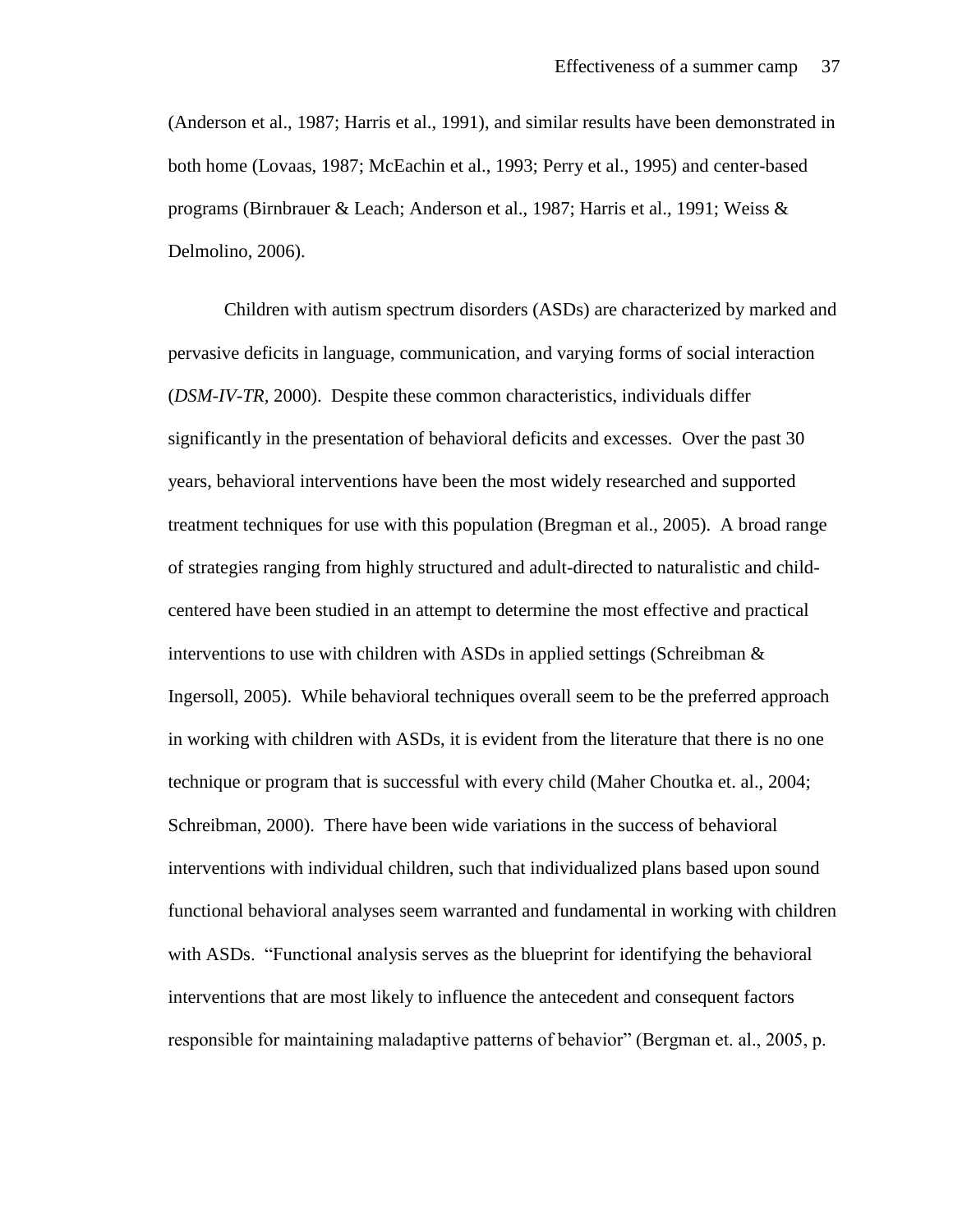898). Additionally, research has repeatedly demonstrated that the most effective intervention plans with children of ASDs often utilize several strategies simultaneously (Bregman et al., 2005) to maximize treatment results, behavioral maintenance, and generalization. Lovaas and his colleagues (1965/1966) were the first to develop a comprehensive treatment package of behavioral interventions that addressed a wide range of behaviors in children with autism (Lovaas et al., 1966; Lovaas et al., 1965; Schreibman, 2000; Schreibman & Ingersoll, 2005).

The application of behavior analysis must consider the context of the environment and the individual characteristics of the child. The overall purpose of intervention tends to fall into one of three categories: to increase (accelerate) a particular behavior, to decrease (decelerate) a behavior, or to both accelerate certain behaviors, while decelerating others (Wolery, Barton, & Hine, 2005). This process involves five general steps. First, the behavior(s) targeted for change must be defined in measurable and observable terms that eliminate ambiguity. Second, the behavior is measured directly (Schoen, 2003). Measurement of behavior is an ongoing process that is integral to ABA programs. "Assessment *before* intervention involves identification of the unique behaviors, needs, and characteristics of the individual, evaluation of the environment (including resources of caregivers and staff), and description of the complex interactions between the individual and his or her environment" (Steege et al., 2007, p. 93). Third, individualized intervention plans and procedures are designed around this assessment of behavior. Systematic procedures are followed such that successful modification of the behavior can be replicated. Fourth, ongoing data during intervention is recorded and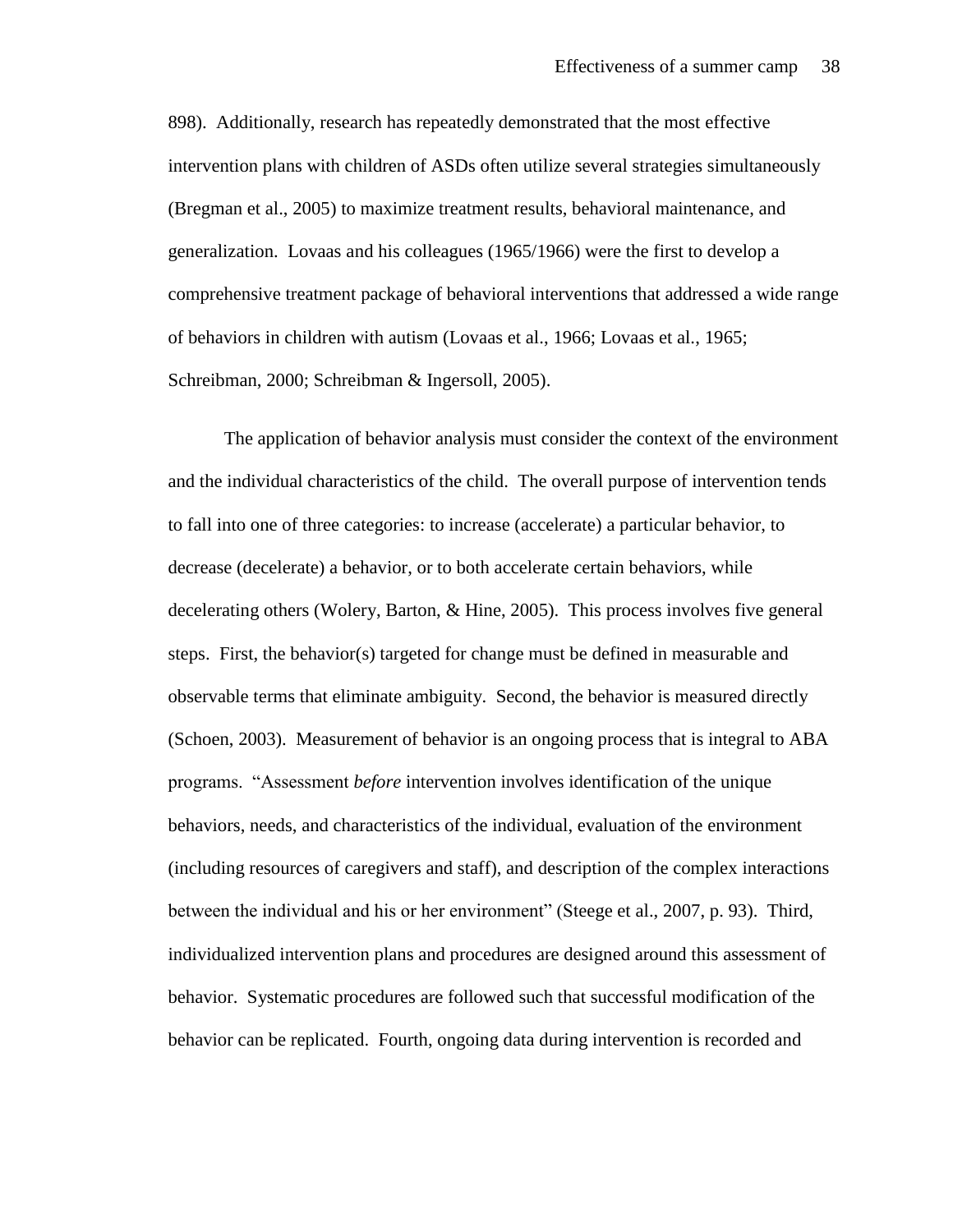usually displayed in some type of graphic form (Schoen), which is used to monitor progress. Frequent analysis of the data allows the intervention team to evaluate the effectiveness of interventions, and when necessary, to modify or adapt the program to enhance success or to withdraw intervention components that are no longer needed (Steege et al.). And finally, the interventionist analyzes the results to determine that the intervention accounted for the change in behavior (Schoen).

Applied behavior analysis, in particular intensive treatment of 25 to 40 hours of one-on-one instruction, has emerged as the preferred treatment for children with autism spectrum disorders. Behavioral interventions address the unique set of deficits in social interaction and communication, which are characteristic of this disorder, and functional behavioral analysis has been identified as a critical step to determining effective individualized interventions. A variety of behavioral techniques or strategies have been successful with children with autism, ranging from structured to naturalistic interventions.

# *Structured versus Naturalistic Behavioral Interventions*

Different behavioral approaches to working with children with ASDs exist and range from highly structured to those which are initiated within the naturally occurring daily interactions of the child. While there is much debate as to which of these approaches is superior, each presents advantages and limitations in working with this broad population of children and are often dependent on the specific behavior targeted for intervention. Structured behavioral interventions include several basic characteristics: (a) The learning environment is highly structured; (b) target behaviors are broken down into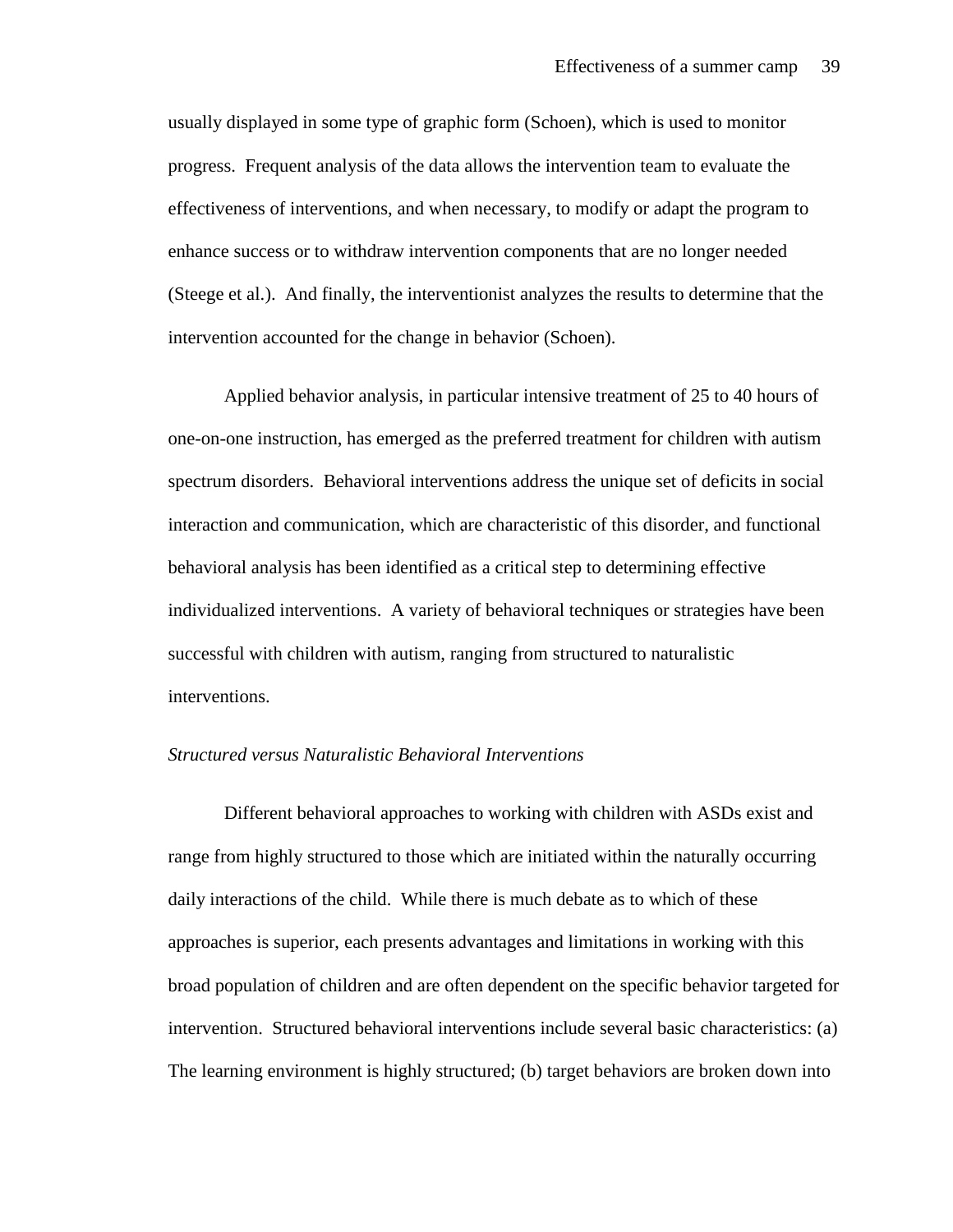discrete subskills that are taught successively; (c) teaching episodes are initiated by the adult; (d) teaching materials are varied within a task and are selected by the adult; (e) explicit prompting is used to elicit the child's production of the target response; (f) reinforcers are usually unrelated to the target response; and (g) reinforcement is given only for correct responding or successive approximations (Delprato, 2001).

Discrete trial training, which is perhaps the most common and highly structured behavioral technique, has demonstrated accelerated skill acquisition (Miranda-Linne & Melin, 1992), impressive gains in children with otherwise poor prognoses (Lovaas, 1987), and general success in teaching children a variety of prosocial behaviors (Baer, Peterson, & Sherman, 1967; Lovaas et al., 1966; Metz, 1965; Schroeder & Baer, 1972). Discrete trial training consists of repetitive practice and a highly structured form of trial presentation (e.g., a concise and consistent instruction or question, the child's response, and a specific consequence) (Schreibman, 2000). Despite its success, highly structured approaches have been criticized in a number of areas. The adult-directed nature of the instruction and the use of tight stimulus control have been shown to compromise the spontaneous use of the behavior (Carr, 1981), a fundamental goal of intervention planning for children with ASDs. In addition, the generalization of the behavior to other settings and people is limited by the highly structured environment and use of artificial reinforcers (Spradlin & Siegel, 1982). And finally, such an environment is not characteristic of natural adult-child interactions (Schreibman, Kaneko, & Koegel, 1991). The generalization and maintenance of treatment effects cannot be expected to passively occur with treatment. More extensive generalization and better maintenance of treatment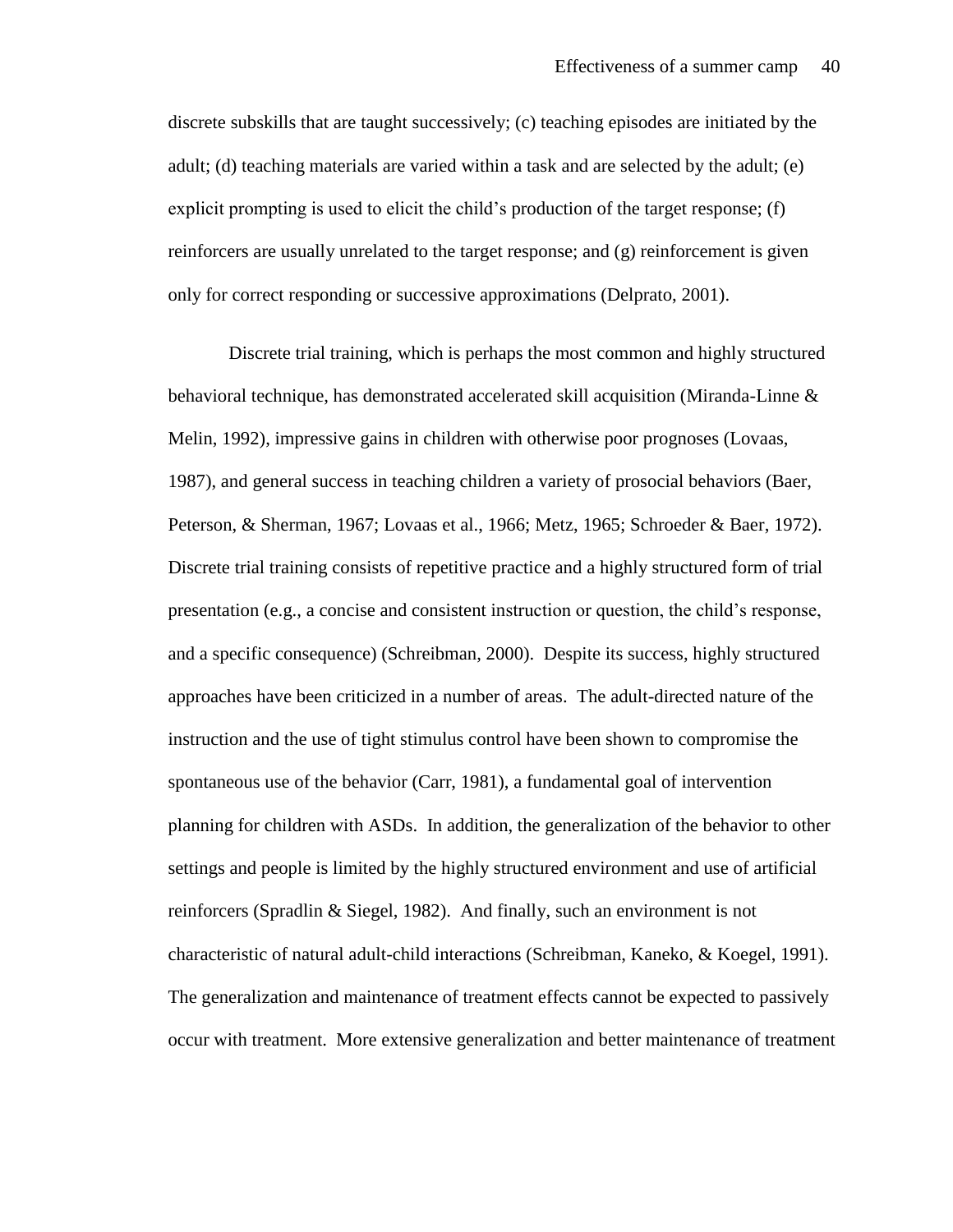effects, for example, has been demonstrated when parents, siblings, and peers are trained be major treatment providers for children with autism (Schreibman, 2000).

Highly structured, adult-initiated interventions, such as discrete trial training, have been demonstrated to produce many positive outcomes for children with autism, including skill acquisition and behavioral gains. While the repetitive nature of such interventions along with specific consequences have been successful with this population in some areas, critics point out the lack of generalization and unnatural environment of this intervention strategy.

Naturalistic and child-centered approaches have emerged in an attempt to address some of the shortcomings of highly structured techniques. Some examples of a naturalistic approach include incidental teaching, mand-model, time-delay, milieu teaching, interrupted behavior chains, and the natural language paradigm/pivotal response training. These approaches are quite opposite from structured behavioral interventions though they share common components: (a) the learning environment is loosely structured; (b) teaching occurs within ongoing interactions between the child and adult; (c) the teaching episode is initiated by the child by indicating interest in an item or activity; (d) teaching materials are selected by the child and varied often; (e) explicit prompting is used to elicit the child's production of the target response; (f) the child's response and the reinforcer are directly related; and (g) reinforcement is provided for attempts to respond (Delprato, 2001). Proponents of the naturalistic approach to working with children with ASDs have found that, as opposed to more structured techniques, naturalistic interventions increase the maintenance and the generalization of learned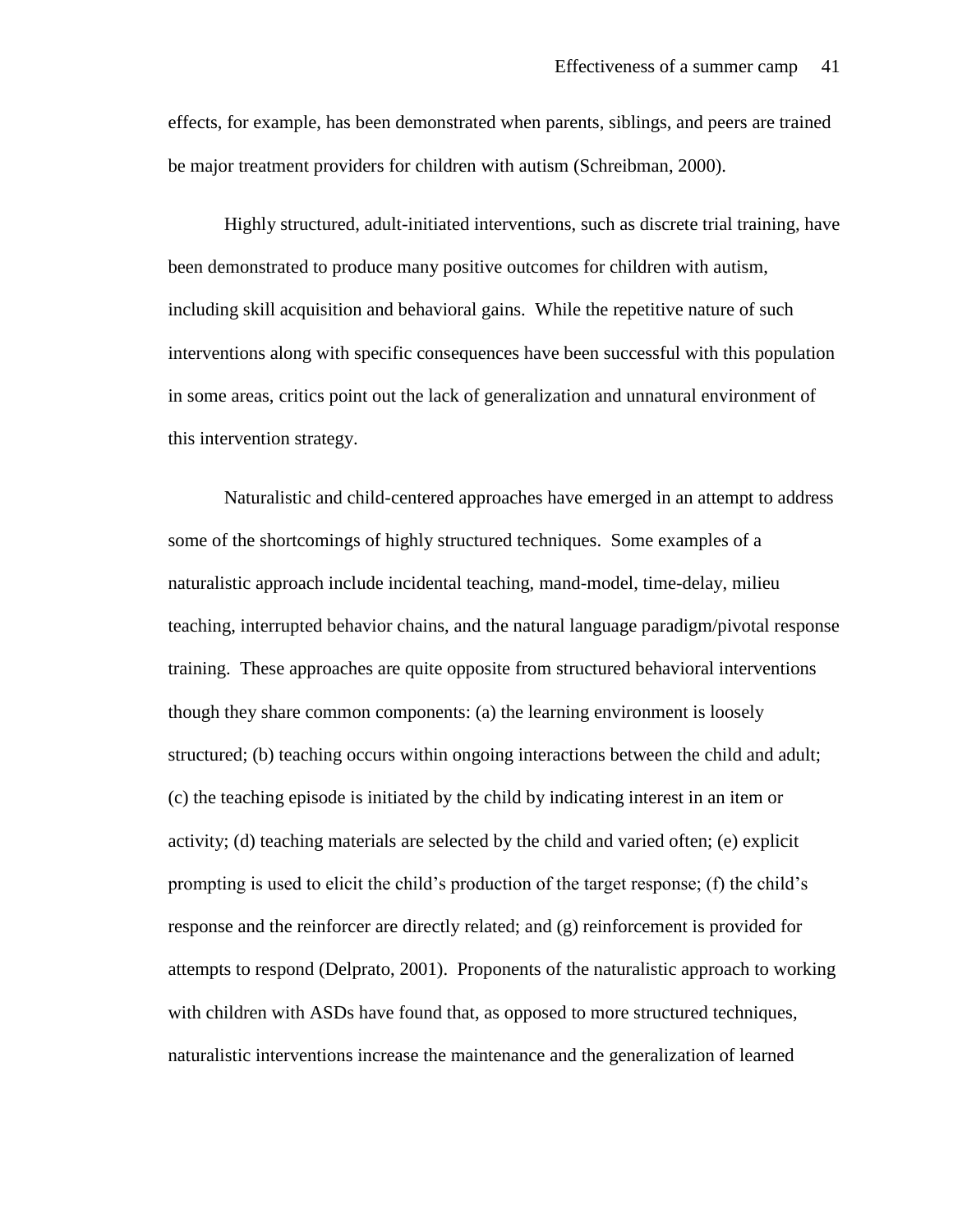behaviors and promote spontaneous responses (Charlop-Christy & Carpenter, 2000; Delprato, 2001). Additionally, parents who are taught to use naturalistic strategies report more positive parent-child interactions in the home setting than those who are taught to use highly structured approaches (Schreibman et al., 1991). In contrast to highly structured approaches, which have reported improvements in intellectual functioning, it has yet to be determined whether naturalistic approaches can yield such results. The two approaches are difficult to compare in that regard, as naturalistic approaches are generally geared toward developing functional skills, while highly structured programs often focus on cognitive or academic skills (McGee, Daly, & Jacobs, 1994).

Naturalistic interventions have been found to mimic the natural learning environment of daily living activities. For this reason, proponents surmise that their utility outweighs that of more structured approaches. They also have been said to generate more positive child-parent interactions when used in the home. Generally designed to foster functional skills, however, there is minimal evidence to support their success in developing intellectual functioning or academic skills.

### *Specific behavioral interventions*

Behavioral interventions can be divided into several broad categories: antecedent interventions, consequence-based interventions, and skill acquisition. Antecedent interventions, or stimulus-based procedures, are concerned with preventing the occurrence of problem behaviors rather than responding reactively by altering consequences. Such procedures are implemented before a target behavior occurs and can be further subdivided into those that are implemented immediately before a target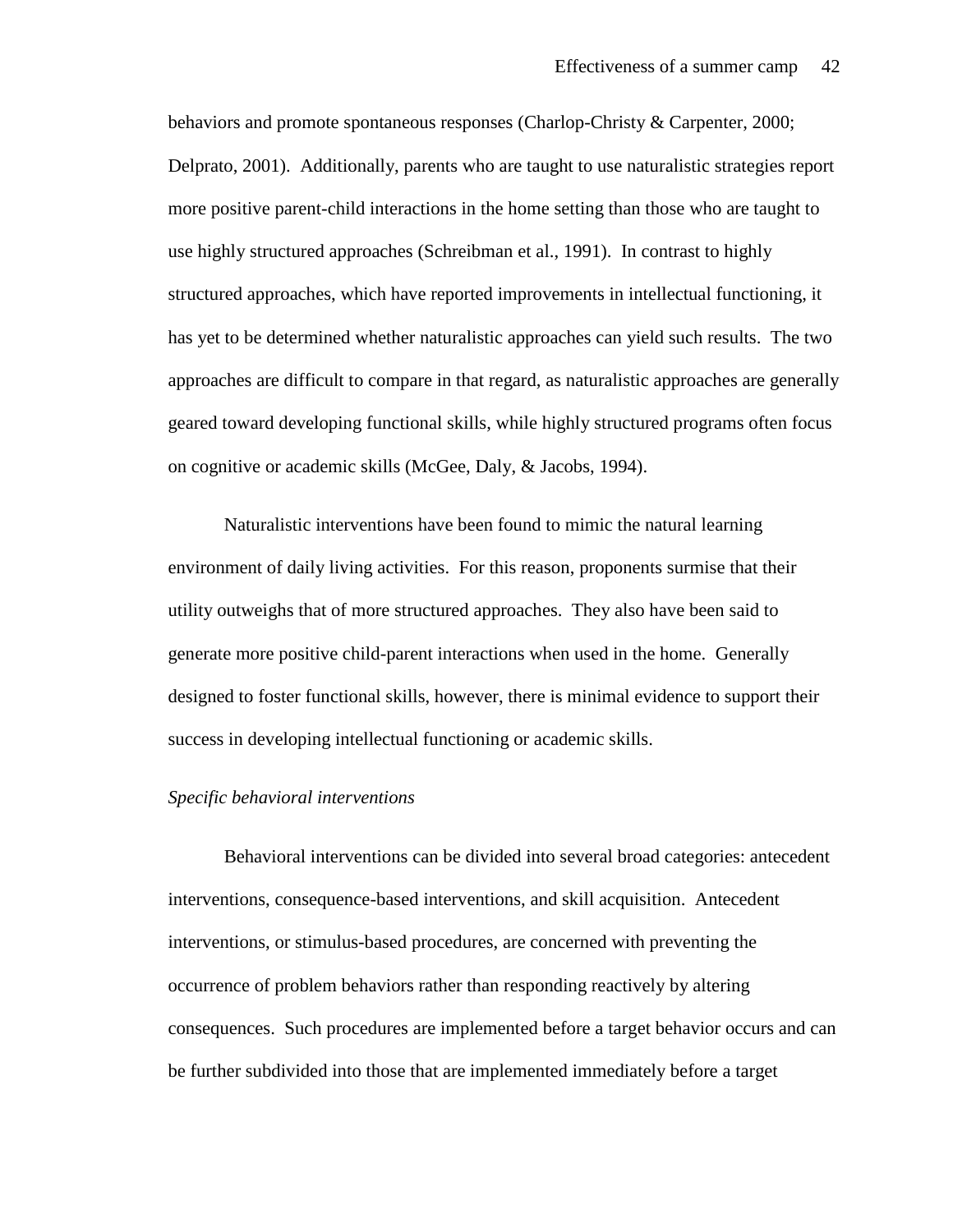behavior occurs and those that are implemented relatively distant in time to the target behavior. A number of remote antecedent interventions may be helpful in reducing the problem behaviors exhibited by children with autism. Environmental changes designed to reduce visual distractions, for example, may help children with autism to increase ontask behavior (Duker & Rasing, 1989). Early intervention services are becoming increasingly popular as they have the potential to reduce the likelihood of problem behaviors arising later in life (Anderson & Romanczyk, 1999). Simple exposure to typically developing peers as an early intervention technique has been reported to significantly lower rates of aberrant behavior, such as stereotypy (Lanquetot, 1989; McGee, Paradis, & Feldman, 1993), though the addition of intensive behavioral treatment was necessary to maintain behavior change (Bregman et al., 2005). Adherence to a predictable daily schedule of events has shown to reduce disruptive behavior of individuals with severe developmental disabilities (Flannery & Horner, 1994). Evidence suggests that antecedent exercise can reduce self-stimulatory behavior among children with autism (R. L. Koegel  $&$  Koegel, 1989) and aggressive behavior and stereotypy among adults with autism and mental retardation. Such benefits over time may contribute to improved health and lead to increased skill development from increased task engagement (Allison, Basile, & MacDonald, 1991; Elliott, Dobbin, Rose, & Soper, 1994).

A number of immediate antecedent events and situations have been identified in the literature as influencing the frequency and severity of behavioral problems. Factors within a teaching situation, such as student choice of activities, variation in teaching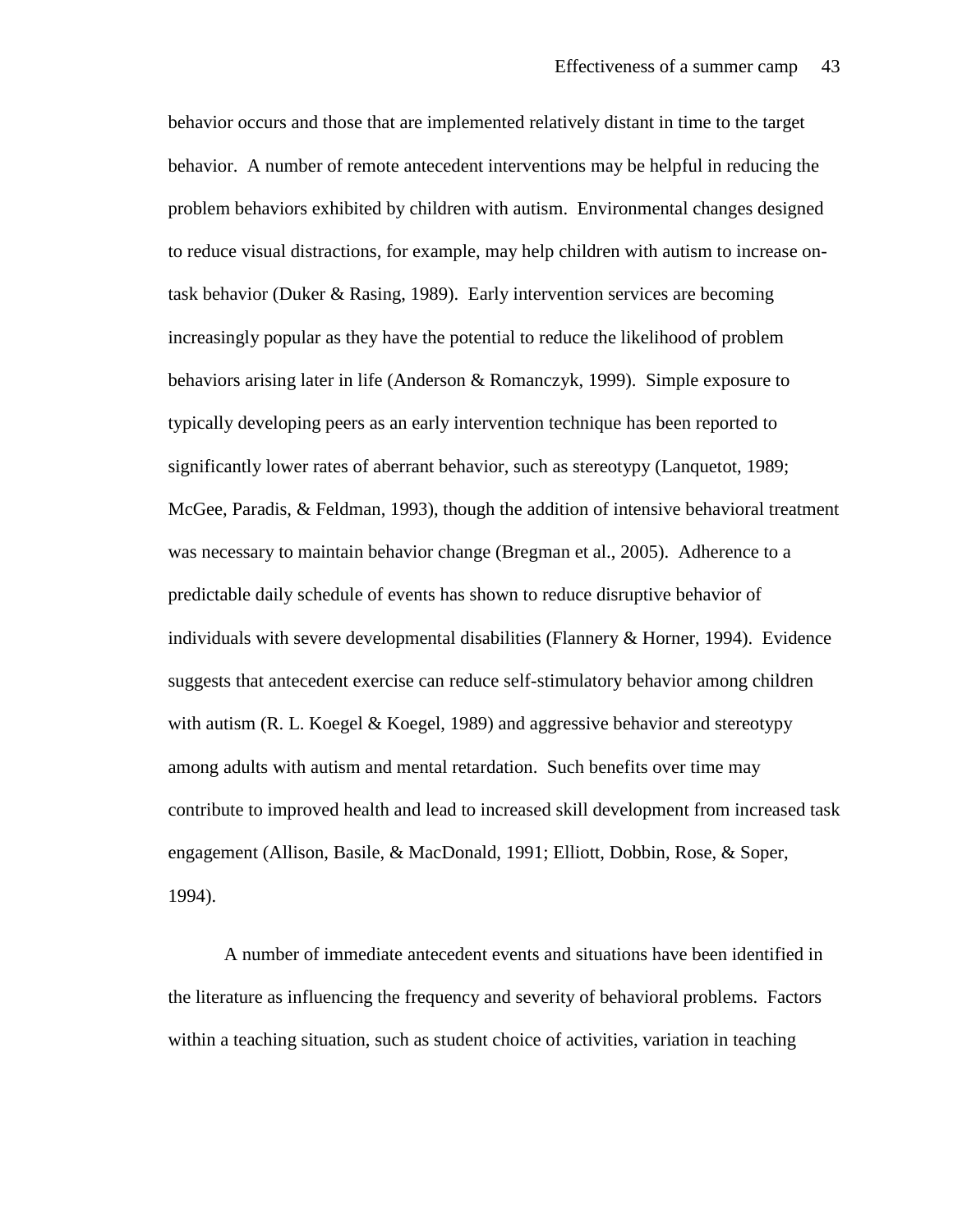lessons, task difficulty, and dispersal of mastered tasks with novel tasks have been found to influence the prevalence of behavioral difficulties (Dyer, Dunlap, & Winterling, 1990; Munk & Repp, 1994; Weber & Thorpe, 1992). A general finding in the research among antecedent interventions was the benefit of conducting a functional analysis of antecedent variables (Taylor, Ekdahl, Romanczyk, & Miller, 1994). Such analyses aid in the identification of specific antecedent variables that may precipitate problem behaviors (Bregman et al., 2005).

Consequence-based interventions focus on altering events or applying systematic procedures after a target behavior has occurred. Such techniques include interruption and redirection, reinforcement-based interventions, extinction procedures, noncontingent reinforcement, and punishment procedures. Interventions using interruption and redirection often include physical prevention of a target behavior and redirection to another activity. The interruption piece frequently eliminates sensory feedback obtained from certain repetitive aberrant behaviors and can be as direct as simply blocking the problem behavior. A reinforcer, simply defined, is any situation or event that follows a particular behavior and increases the likelihood that the behavior will recur in the future. The goal then of reinforcement-based interventions is to systematically reinforce desired behaviors and reduce or eliminate reinforcement associated with undesirable behaviors. Such interventions are only successful if the reinforcer(s) are powerful enough to significantly motivate the individual to perform certain behaviors. Identifying reinforcers for children with autism can be especially difficult, though a number of comprehensive guides to behavioral assessment are available. Such assessments include interviews and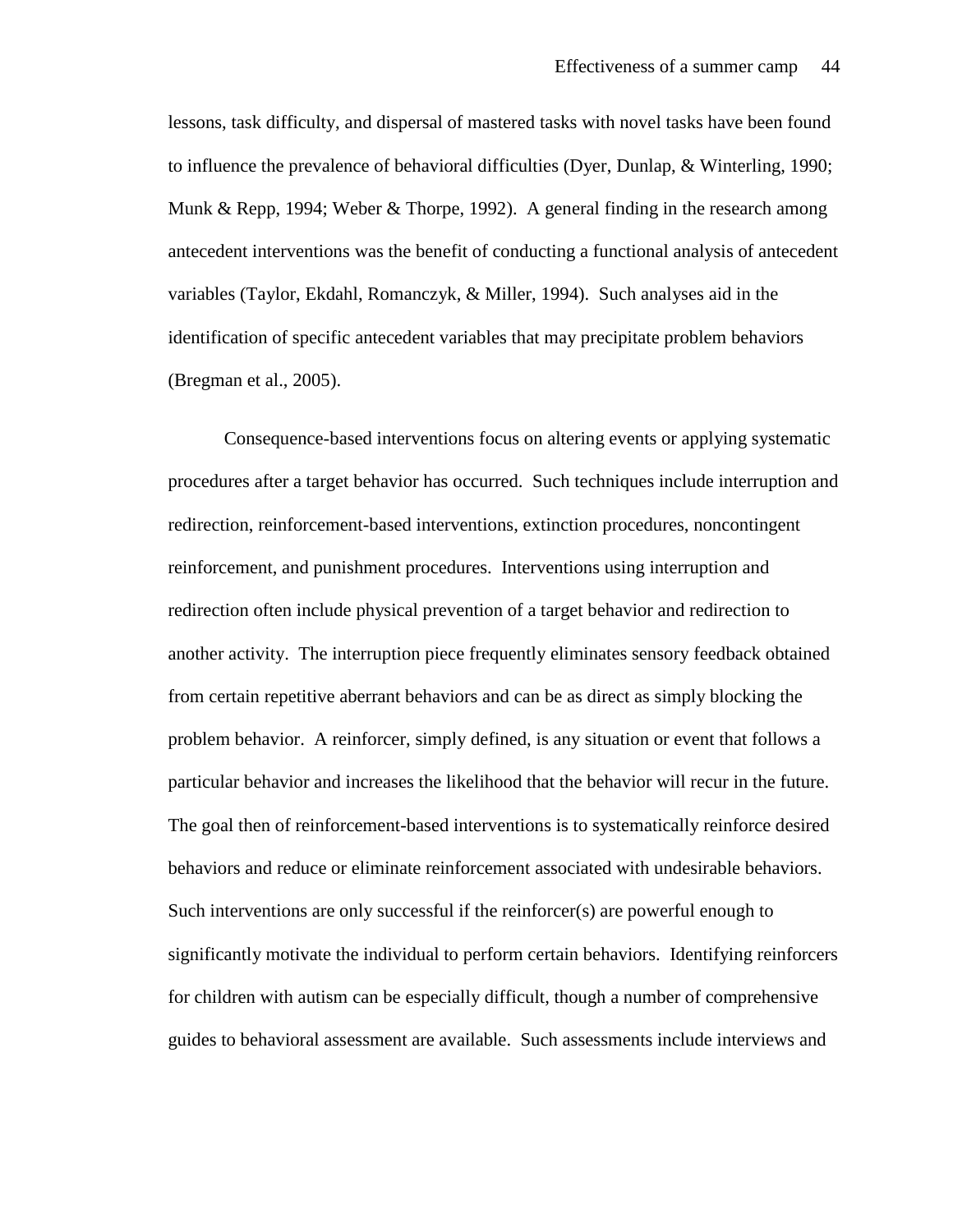observation techniques for identifying potential reinforcers. Reinforcement programs have been found to increase skill development and decrease behavioral problems (Bregman et al., 2005). *Differential reinforcement* procedures encompass a variety of reinforcement-based interventions that are designed to provide reinforcement when children use a skill being taught and not provide reinforcement when the skill is not used (Odom et al., 2003). The main categories of differential reinforcement currently include Differential Reinforcement of Other Behavior (DRO), Differential Reinforcement of Incompatible Behavior (DRI), Differential Reinforcement of Alternative Behavior (DRA), and Differential Reinforcement of Low Rates of Responding (DRL) (Bregman et al.). Each presents specific strengths and limitations and should be selected according to the specific goals of intervention, variables affecting the target behavior, and the ability level of the individual.

*Extinction* procedures operate on the premise that the removal of reinforcers that previously maintained a behavior function to reduce the occurrence of the behavior. The goal of extinction is to systematically extinguish previously reinforced problematic behaviors. This procedure, however, can be time consuming and difficult to implement and may result in transient behavior problems before the target behavior is finally extinguished. That is, the target behavior may increase in frequency, intensity, or severity or competing problematic behaviors may emerge during this process. Extinction by itself does not teach alternative behaviors and thus may be used most effectively in combination with other interventions. Extinction has been successfully applied to various factors maintaining maladaptive or problematic behavior, including attention from others,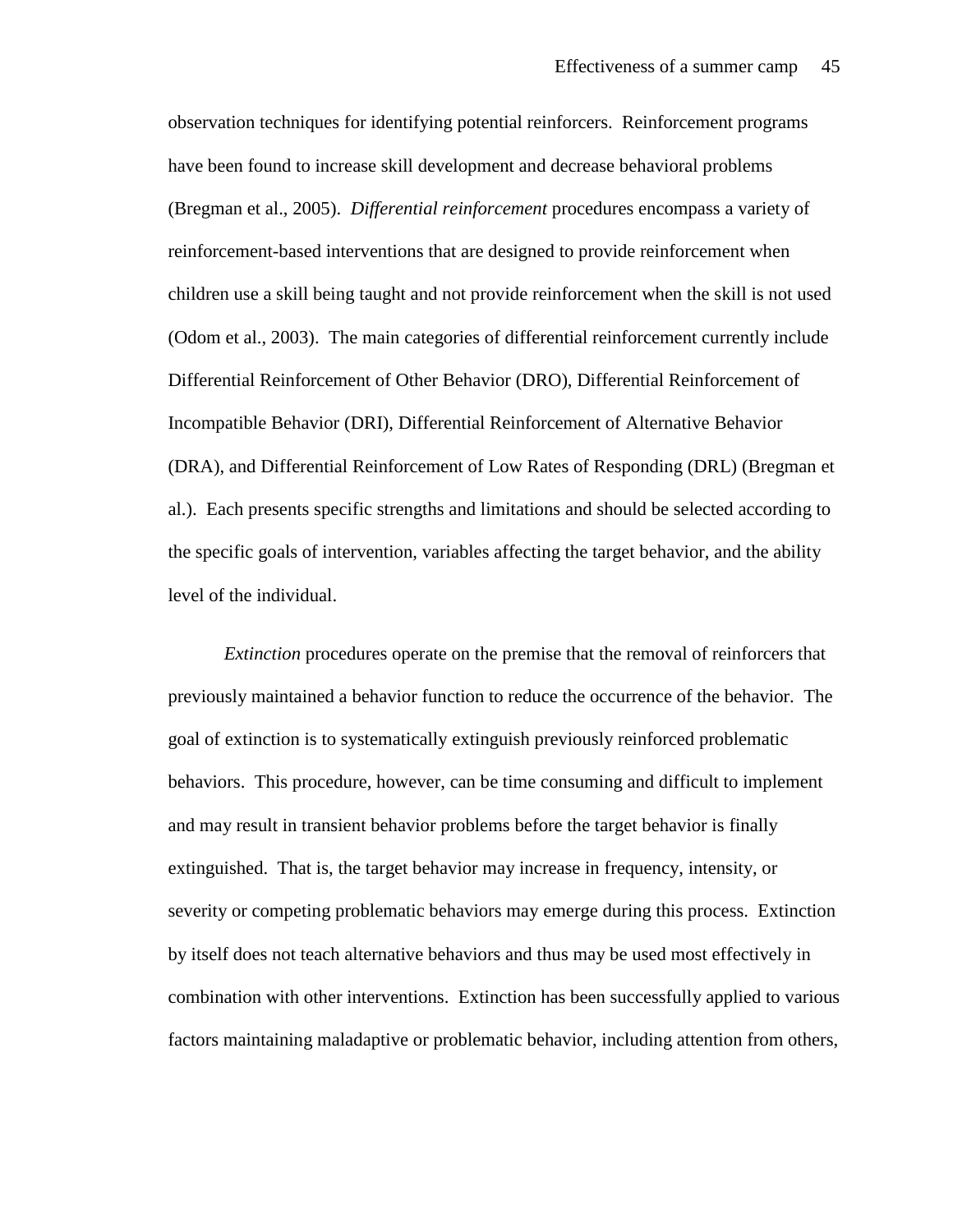escape from demands, or sensory reinforcement. *Noncontingent reinforcement*, though rarely used, may be useful in some circumstances. This procedure involves the provision of reinforcement on a fixed schedule or routine, despite the occurrence of problem behaviors. Inherently, there are a number of difficulties with this intervention. First, it may unintentionally reinforce problem behaviors that may require additional intervention at a later time. Second, it may be difficult to convince parents or educators to use this technique as the temptation to stop the reinforcement in the midst of problem behavior and to apply other techniques such as punishment can be compelling. Third, this intervention alone does not teach alternative behaviors. In spite of these limitations, noncontingent reinforcement may be beneficial under certain circumstances, is relatively easy to implement, and can result in rapid behavior change. When attention from adults is a maintaining factor for problematic behavior, for example, the provision of systematic noncontingent attention may lead to increases in positive adult-child interactions, resulting in a decrease in attempts to gain adult attention through problem behavior. When noncontingent reinforcement is used, it should begin with a very dense schedule of reinforcement and gradually be faded to a leaner schedule as problem behaviors decrease (Bregman et al., 2005).

One of the most controversial issues in the behavioral literature is the use of punishment. Some clinicians and ethicists state that punishment should never be used, while others suggest that it may be appropriate in the short-term treatment of serious behavioral disturbances or when used in conjunction with other reinforcement procedures, education, or skill development training (T. Smith, 1990). Defined in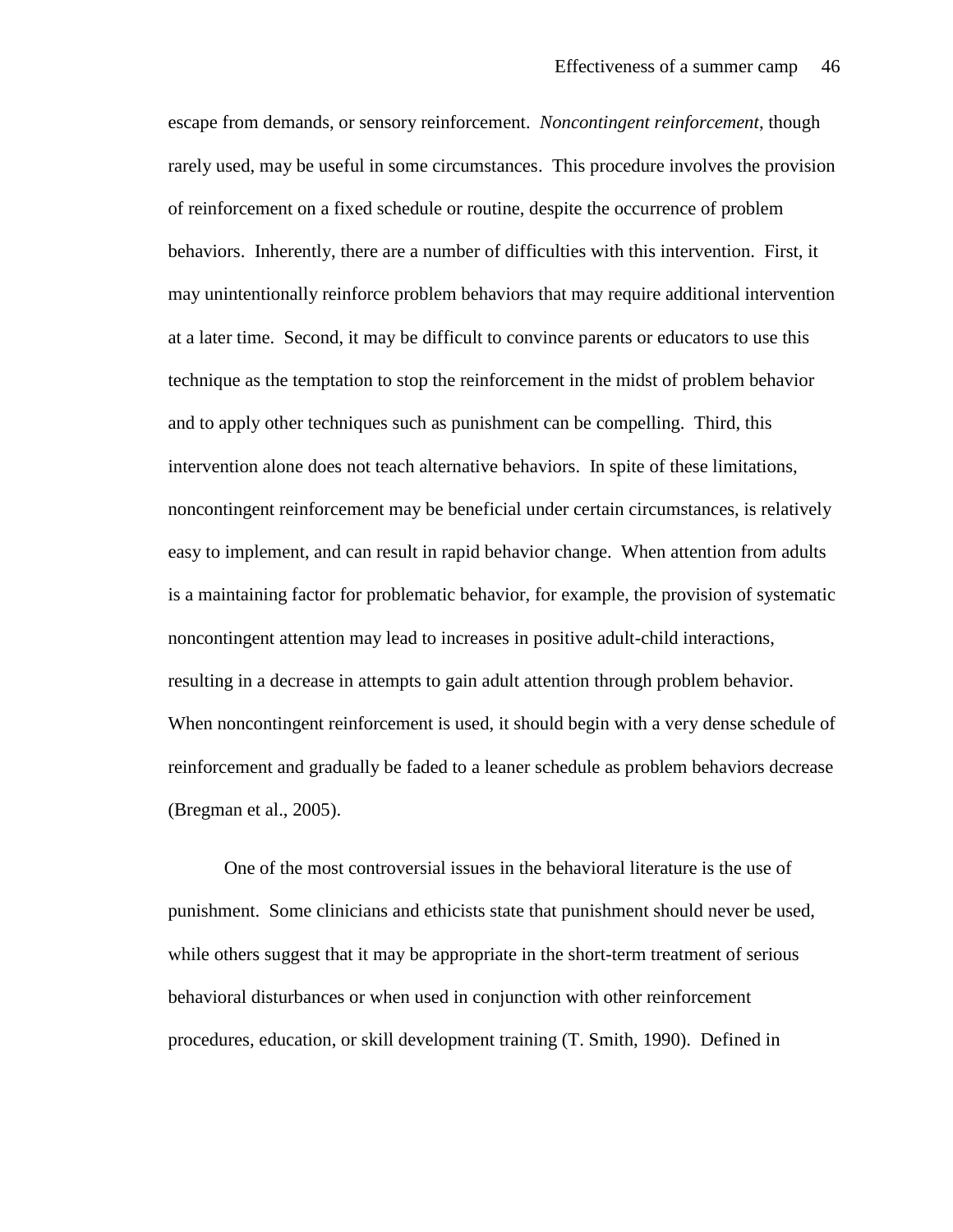behavioral terms, punishment is any consequent event or stimulus that decreases the future rate and/or probability of a behavior. As with reinforcement, a stimulus that is punishing can vary greatly between individuals, and punishers seem to be more effective if they are systematically varied over time. Mild punishers such as verbal reprimands, overcorrection, timeout, water mist, performance of undesired activities, and mild electric shock have been used successfully to decrease aggressive behavior, self-injury, screaming, ingestion of medication, and pica (i.e., the craving or ingestion of nonfood items) (Bregman et al., 2005).

Skill acquisition techniques emphasize the development of alternative positive behavioral skills or replacement behaviors that compete with problem behaviors. Skill acquisition programs generally target the following main categories: communication and language skills, self-management skills, and social skills, and treatment packages often address all three areas (Bregman et al., 2005). As deficits in communication and language skills characterize children with ASDs, interventions to increase functional communication represent one of the fastest growing areas in the field of behavioral treatment.

Functional communication training (FCT) involves teaching a communicative response as an alternative to maladaptive behavior. Many problem behaviors, such as self-injury and aggression, serve a communicative function by expressing desires (e.g., for objects, activities, attention), representing a form of protest, or serving as a means of escaping task demands (Bregman et al., 2005, p. 910).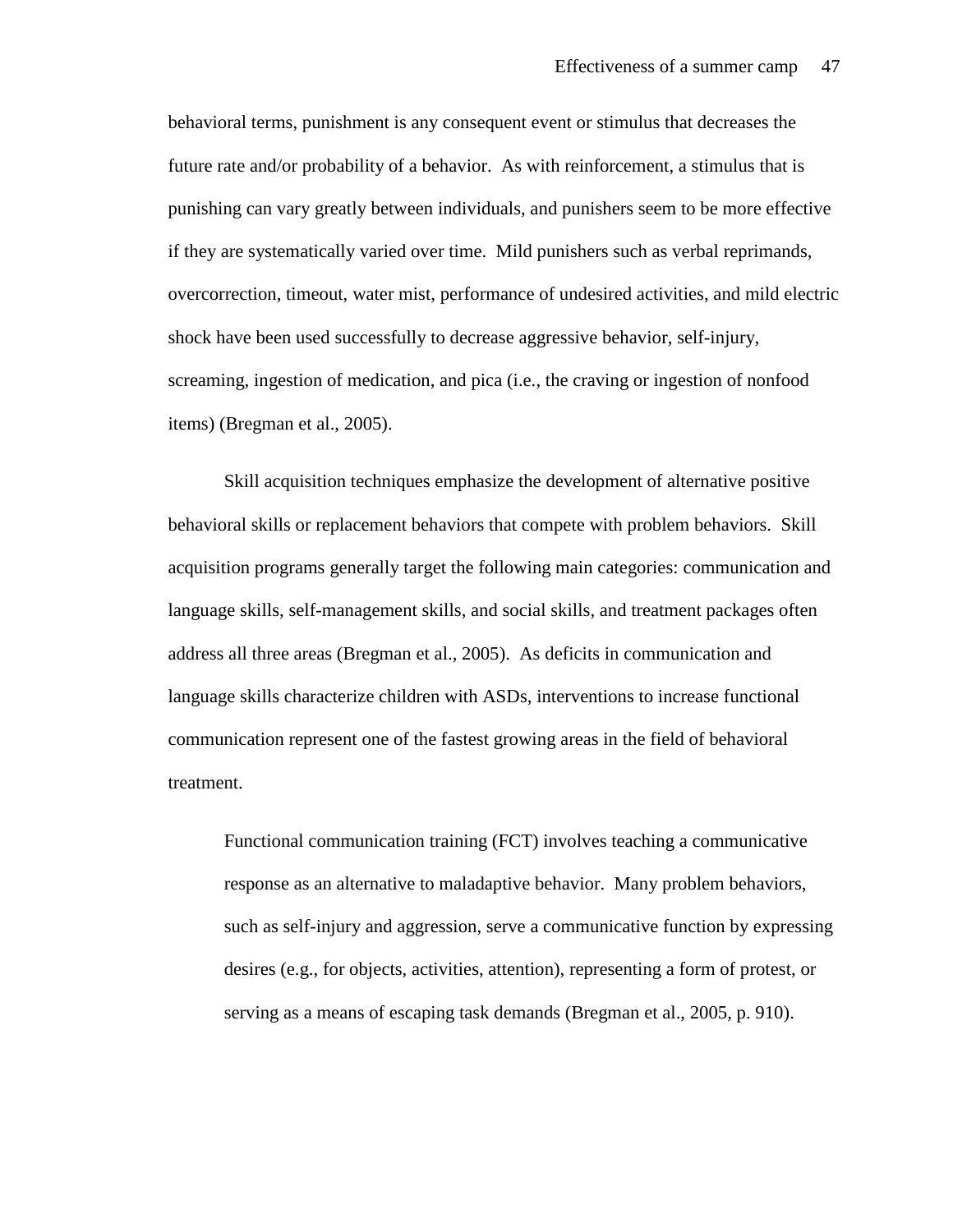FCT emphasizes the importance of conducting a functional analysis of the target behavior and teaching functionally equivalent communicative behavior that is effective and efficient. Both verbal and nonverbal communication skills have been taught to help children with ASDs request assistance, point to a desired toy or activity, express frustration, and request breaks (Durand  $& Carr, 1987$ ). The research has shown that as children's communication skills improve, disruptive behaviors decline, even though these behaviors are often not directly targeted for intervention (Koegel, Koegel, Hurley, & Frea, 1992). FCT alone is not an appropriate treatment for maladaptive behaviors motivated by automatic or sensory reinforcement, but when combined with other behavioral techniques, FCT and related interventions are effective in expanding the functional communication skills of children with ASDs in a variety of settings (Bregman et al., 2005).

Self-management procedures offer many benefits for children with ASDs, including increased independence, better generalization outside the treatment setting, and greater success in addressing several problem behaviors simultaneously. These behavioral strategies allow individuals to take responsibility for monitoring their own behavior and administering contingent rewards and consequences. For individuals with autism, self-management programs often make use of pictorial or written schedules, task analyses, wrist-mounted counting devices, and other assistive aids. With the use of these aids, children can learn to perform complex tasks, master new behaviors, and decrease disruptive behavior. In conjunction with parent training, parents have been able to successfully teach their children to follow schedules, leading to increased social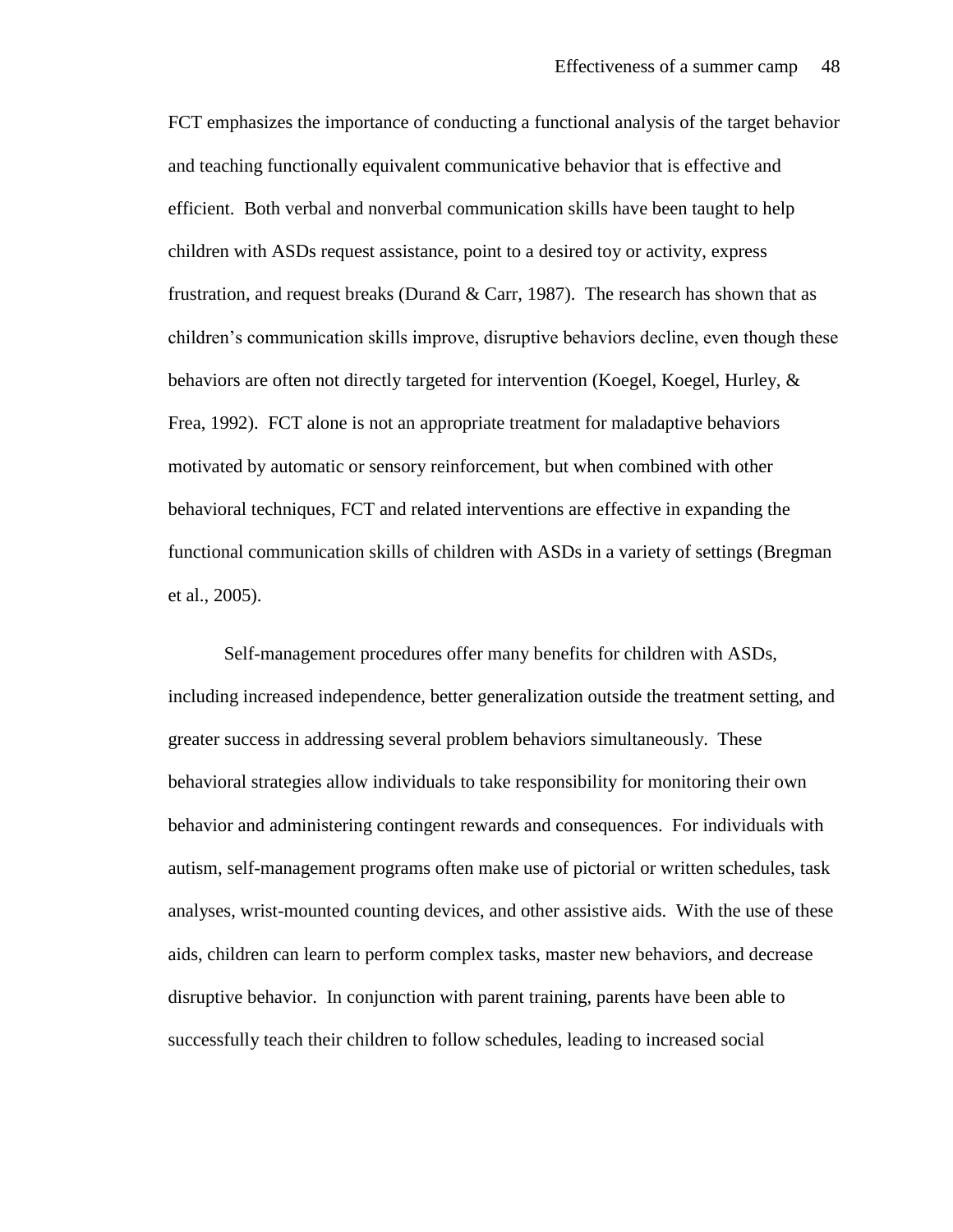engagement and decreases in disruptive behavior. Self-management procedures have been used to improve daily living skills and to ultimately foster personal independence (Bregman et al., 2005).

Skill acquisition in the form of social skills training addresses a fundamental need for children with ASDs, given their difficulties with social interaction and social reciprocity. Expanding their range of adaptive social skills can hugely impact the behavioral functioning of this population. Varying techniques of direct social skill training have been used to target specific skills such as initiating social interactions with peers, demonstrating appropriate work behavior, responding appropriately to social initiatives and task requests from others, reducing verbal perseveration and inappropriate facial expressions, and employing joint attention (Bregman et al., 2005).

Antecedent interventions, which are sometimes viewed as a more proactive approach, include those techniques that precede a target behavior. Examples would include daily visual schedules, changes to the environment, exercise, student choice, variation in lessons, and variations in task difficulty. They help clinicians to prevent problem behaviors and increase the likelihood of increases in prosocial behaviors. Consequence-based interventions, on the other hand, are implemented after the occurrence of a target behavior, with the intended goal of altering future demonstration of the behavior. Such techniques as interruption, redirection, differential reinforcement, extinction, and punishment fall into this category, each with their strengths and weaknesses in the modification of behavior for children with autism. Lastly, skill acquisition emphasizes the development of adaptive and prosocial behaviors, which are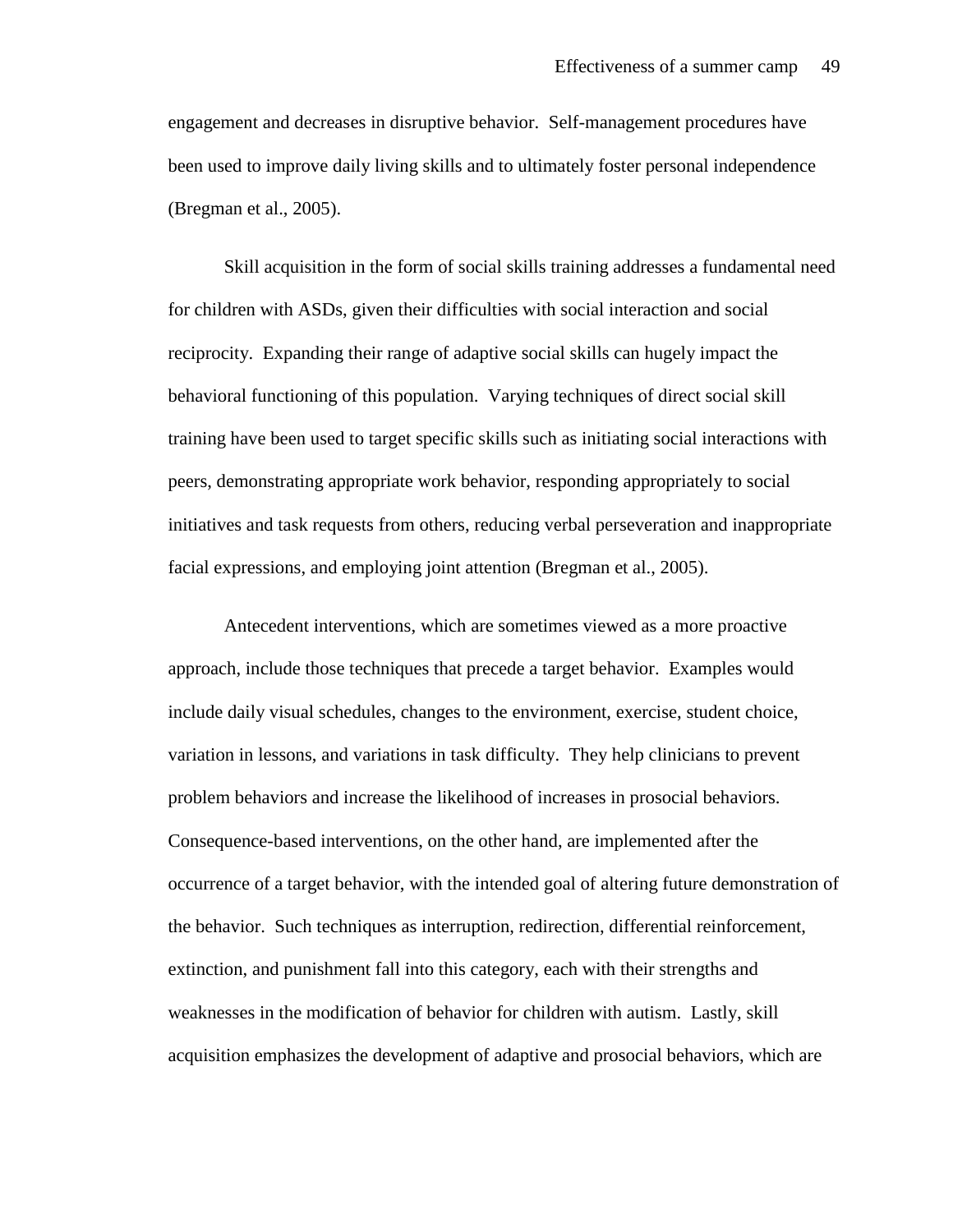integral in building a useful and appropriate repertoire of socially meaningful behavior for children with autism spectrum disorders. Functional communication systems, social skills training, and self-management procedures teach children with autism to become more independent in their daily activities of living.

There are a multitude of behavioral interventions, which have been discussed in the literature and found to demonstrate successful outcomes for children with autism. Antecedent interventions, concerned with preventing problematic behavior, are implemented before a target behavior and range from environmental changes to daily schedules to preventative exercise. Consequence-based interventions, on the other hand, are administered after a target behavior has occurred and attempt to increase or decrease the future probability of the behavior. Lastly, skill acquisition techniques are often used in combination with antecedent or consequence-based strategies with the goal of teaching alternative behaviors. Such treatments often address communication and language, selfmanagement, and social skills.

### *Summer camp programs for children with disabilities*

Summer camps for children with disabilities began in the late 1800's and expanded in the 1930s and 40s (Blas, 2007; Carlson & Cook, 2007; Fletcher & Hinkle, 2002). Summer camps for children with disabilities tend to fall into one of three general categories: (1) camps that are inclusive, integrating children with and without disabilities, (2) camps that are segregated to provide children with disabilities specialized programming to accommodate for their unique challenges, and (3) camps that are specifically designed to meet the medical and social needs of children who would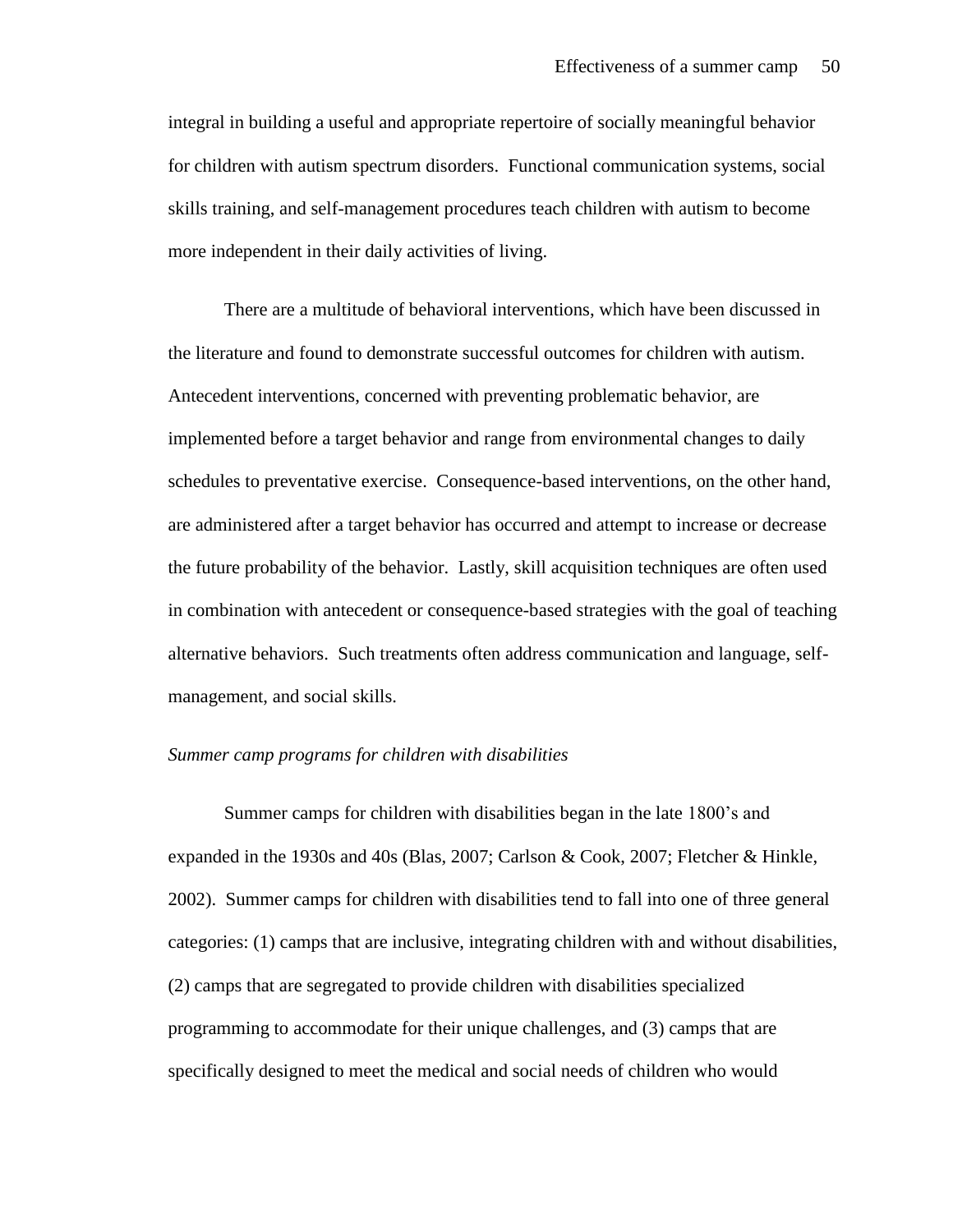otherwise be excluded from camp settings (Blake, 1996; Goodwin & Staples, 2005). The primary goals of summer camps are to provide youth with recreationally-based experiences with other youth, to develop related skills, to provide opportunities to build positive peer relationships, and to encourage positive attributes, such as self-reliance and self-esteem (Goodwin & Staples).

Some early summer camp programs for children with disabilities were pioneered by religious organizations, such as the Tikvah Program at Camp Ramah in New England, which began in 1970. This program has serviced children and adolescents with Down Syndrome, autism, neurological impairments, developmental delays, and other rare disorders and now operates at a variety of locations. The Tikvah campers range from age 13 to 18 and participate in the overnight camp for eight weeks. Younger campers have minimal input into their daily programming, which includes predictable, structured activities. The typical schedule of this camp includes wake up, prayer services, breakfast, clean-up, whole-group and small group activities, swimming, lunch, rest time, singing, dancing, sports, prevocational training, arts and crafts, dinner, and camp-wide evening activities. Blas (2007) asserts that the predictability of the camp schedule is essential in making the camp successful for campers who are dependent upon such routines. Parents of Tikvah campers are sent weekly e-mail updates throughout the camp and the camp director is available 24 hours a day by cell phone and computer to consult with parents (Blas).

Many camp programs utilize a behavioral approach in which the strategies of shaping, behavioral contracts, and token economies guide the camping experience. One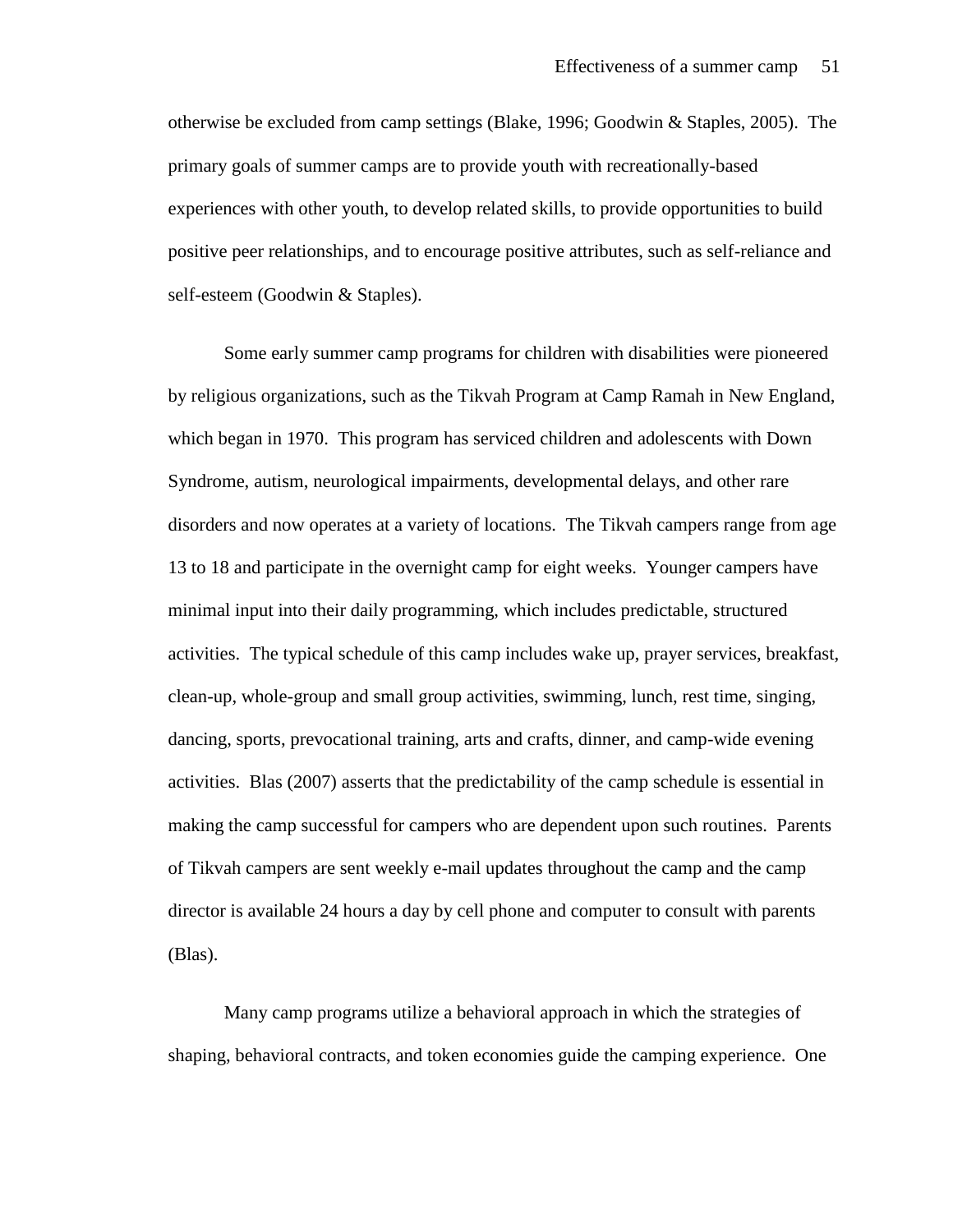such camp was considered a residential short-term camp for children with behavioral problems (Rawson, 1973). The camp, offered at the Englishton Park Academic and Remediation Center, which is affiliated with Hanover College, originated in the summer of 1970. The initial program consisted of two 10-day sessions, each for different age groups, with the goals of significantly altering specific behavior patterns that caused the child problems in relating to others, improving the child's academic skills and attitudes, and providing modeling through reinforcing relationships with teachers and therapists. A system based on behavior modification, consisting of extinction of maladaptive behavior and reinforcement of socially appropriate behavior, was applied to the camping experience. Campers were provided with individualized "behavior prescriptions" based upon intensive case studies. Positive reinforcements included verbal praise, physical gestures of affection and approval, award of candy pellets, award of gummed stars on name badges which could be traded for candy, soft drinks, or ice cream, fancy certificates of merit given in public ceremonies, and participation in highly coveted activities. Children were negatively reinforced for inappropriate behaviors through complete ignoring and withdrawal from coveted activities for brief time periods. The camp day consisted of individual learning modules, cooperative learning modules, and competitive learning modules, addressing a wide range of daily skills. Rawson (1973/1978) concluded that 1) the short-term, highly structured camp setting was markedly effective in addressing specific problem behaviors in children with poor social adjustment, 2) behavior modification techniques could be adapted for a camp setting and offered treatment integrity, 3) significant gains in academic attitudes and skills could be accomplished in conjunction with behavioral gains, 4) behavior modification does not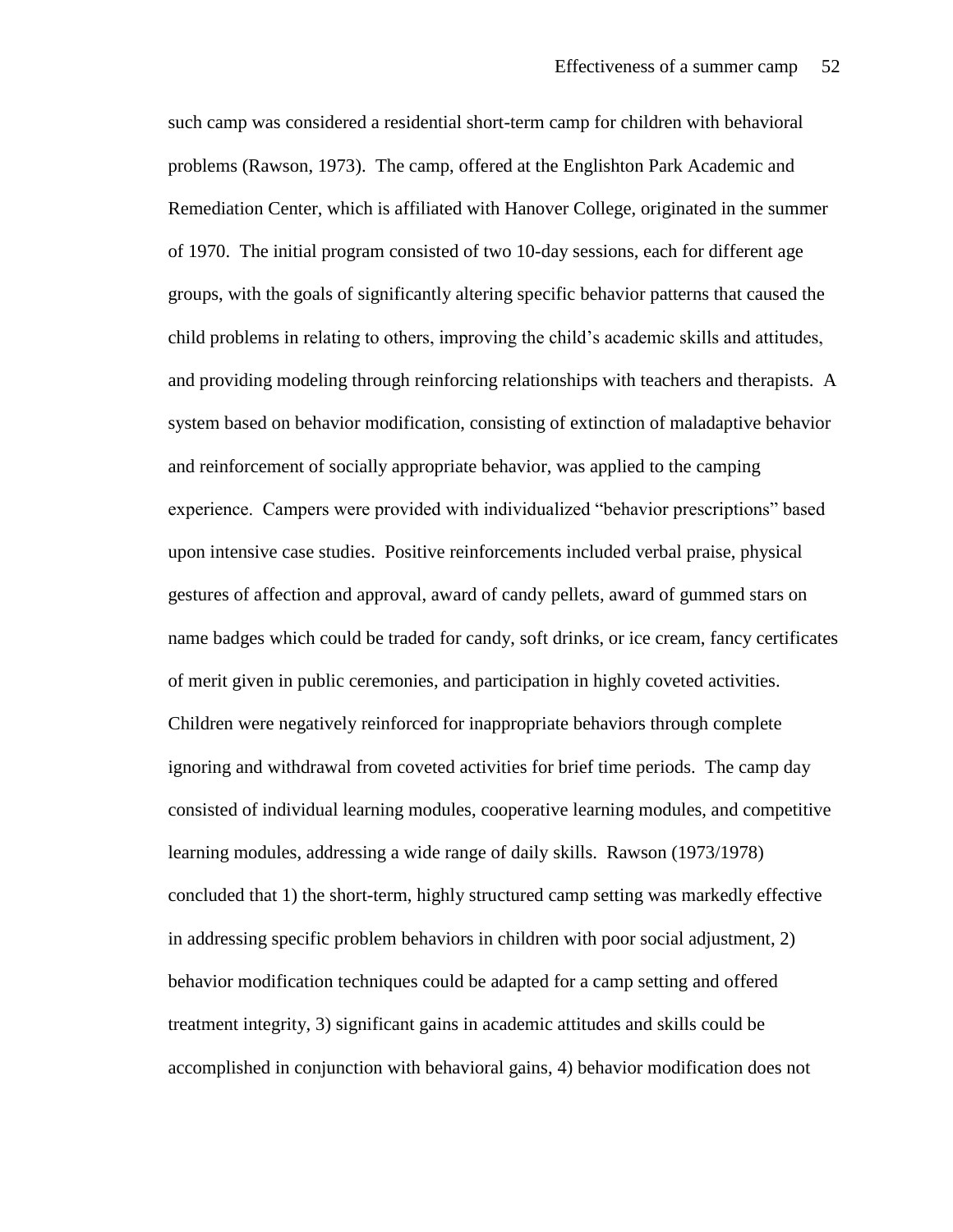necessarily lead to blind compliance with authority, 5) separating the child from the home environment offers advantages, 6) follow-up work is essential to maintain and increase behavioral gains, and 7) children's enjoyment of camp life and activities increases motivation for treatment (Rawson, 1973).

In analyzing the camp over an 8-year span, Rawson (1978) reported significant improvements in campers' self-concept, academic skill attainment, interpersonal skills, mastery of academic content, and attitude toward school and teachers. He attributed part of this success to the high degree of environmental control that is possible through a summer camp setting, along with the natural appeal the environment has for children. He described it as a unique opportunity to combine attractive activities with therapeutic goals, while controlling the child's environment. Subsequently, in 1991, Rawson and McIntosh demonstrated significant gains in self-esteem utilizing a similar camp program for children with severe behavior problems.

Another camp using behavioral strategies was created by researchers in South Carolina (Heckel et al., 1977). Campers consisted of 37 males and 5 females ranging from age 8 to 15, who were referred from local mental health agencies. Campers were separated into six groups, based on age and sex, for the seven-week camp. Camp counselors were reportedly trained extensively in behavior modification systems and the premise of token economies. Heckel and colleagues (1977) attempted to produce verbal behavioral change in the campers by providing positive reinforcement for such verbal behavior as initiating interactions, seeking information, giving information, seeking opinions, giving opinions, and elaborating. Heckel and colleagues found significant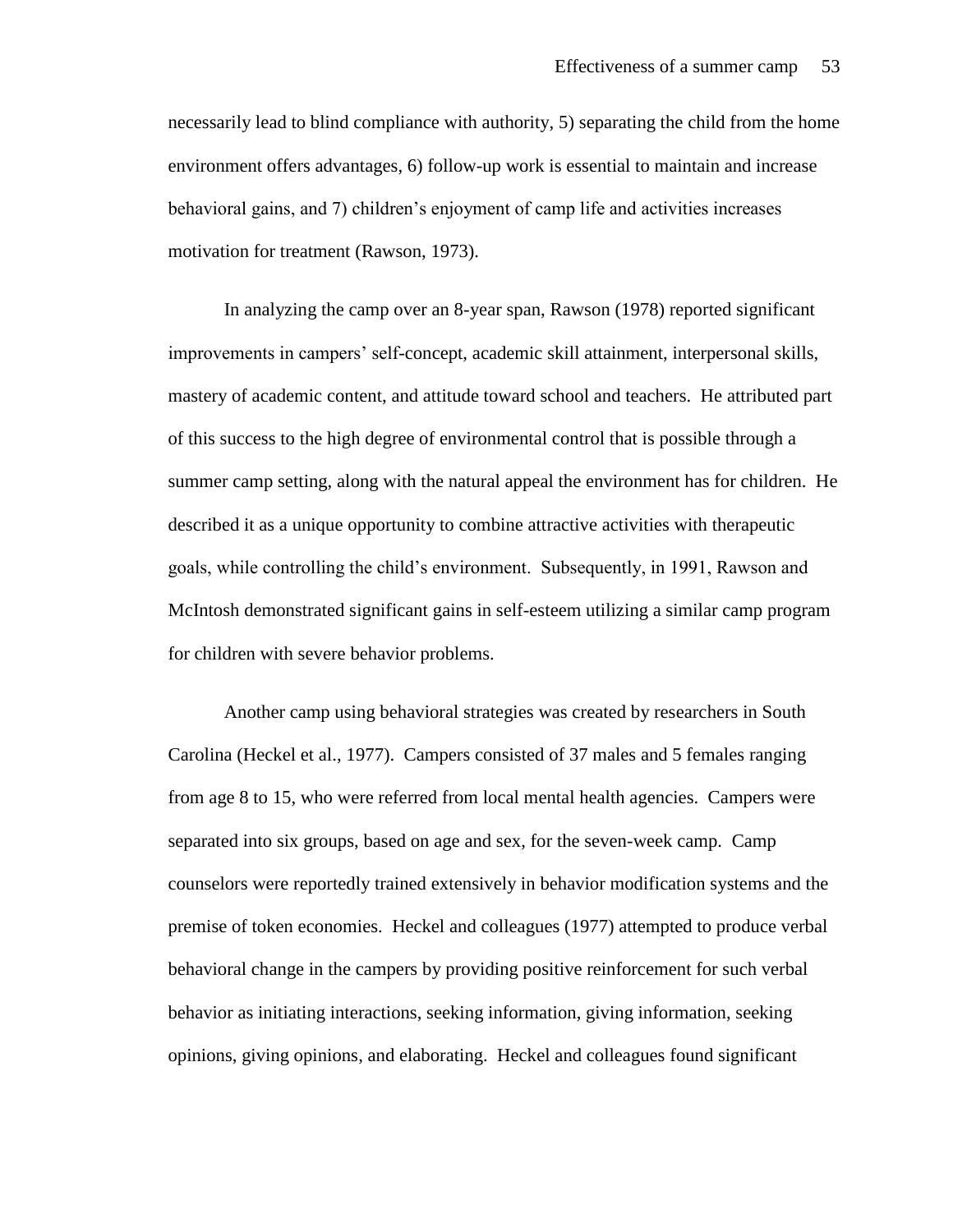increases in group responses and summarizing information, along with decreases in environmental responding and therapist-directed responses. In other areas assessed, they found no significant changes. The authors surmised from their findings that the camp setting supported the ability of group members to make decisions, which is a sign of increased competency and role flexibility. It also appeared to lessen the participants' need for leader-directed interventions (Heckel et al.).

Roswal and colleagues (1986) utilized a summer camp setting to investigate the effect of a positive reinforcement program versus an elementary school math program on the self-concept of handicapped and non-handicapped students. Self-concept, a construct that is fostered through group interaction, can have lasting effects on childhood development (Roswal et al., 1986). Results of this study indicated that a positive reinforcement-based camp did have significant effects on children's self-concept, as compared to a traditional summer math program. Both handicapped and nonhandicapped peers experienced significant gains in self-concept through this summer camp positive reinforcement program (Roswal et al.).

Baker (1972) made several interesting observations regarding therapeutic camp settings for children with disabilities. He purported that camp settings are more beneficial than other residential settings designed to service children with mental disabilities due to the following factors: camp settings are rarely hindered by policies that typically govern larger organizations, talented college students are often available and willing to work at camps during the summer months, outdoor camps can utilize natural reinforcers in the environment (e.g., nature trails, animals, plants, weather, etc.), small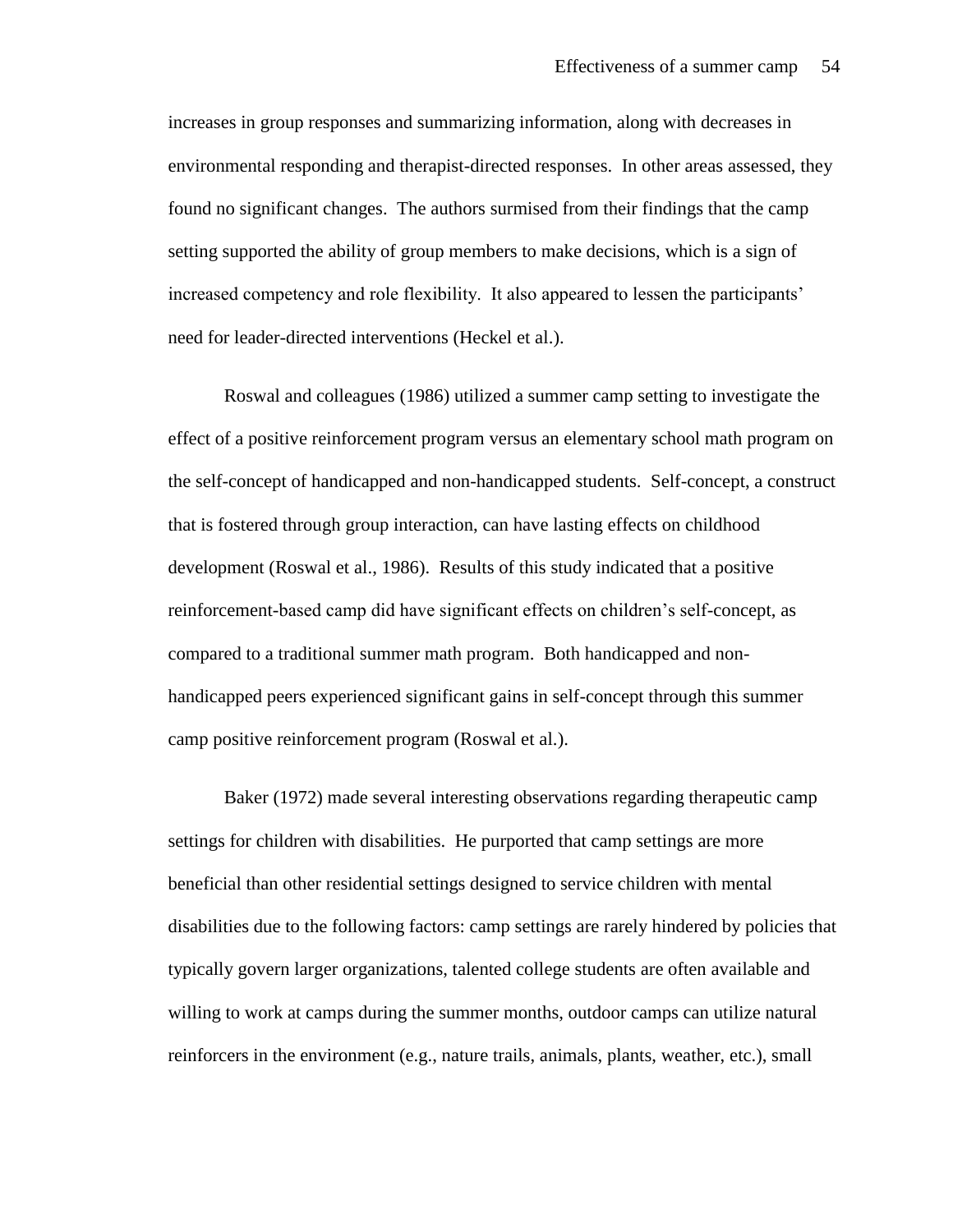self-contained environments increase program adherence and consistency, and summer camps are time-limited, allowing staff to maintain a high level of output. Camp Freedom, for example, was started in 1969 and was based upon behavior modification techniques designed to serve children with mental disabilities. Twenty-five children aged 5 to 15 attended this camp in which programming was reportedly designed to focus on individualized target behaviors based upon pre-camp screening. Fifteen children comprised the control group, who participated in pre- and post-testing without attending the camp. Camp Freedom utilized such principles as shaping, antecedent control, consequent control, positive reinforcement, token economies, the Premack principle, punishment, and differential reinforcement in an effort to provide "a learning milieu in which task-oriented behavior is more likely to occur." The author found participants who attended this camp demonstrated significant progress in predetermined target areas compared to those in the control group, based upon parent or teacher reports, specific behavioral incidents, or changes in parent questionnaires, child tests, or videotaped behaviors (Baker, 1972).

For many children with behavioral symptoms such as impulsivity, inattention, aggression, social deficits, and low motivation, all symptoms associated with Attention Deficit-Hyperactivity Disorder (ADHD), summer camp can bring a number of problems if it is an option at all. To address such concerns, Camp Friendship was created to help children with ADHD-related symptoms develop social skills. Camp Friendship was a 5 week camp in which campers attended camp for five days a week from 9 a.m. until 4 p.m. Some children in the program were reported to have mild autistic features or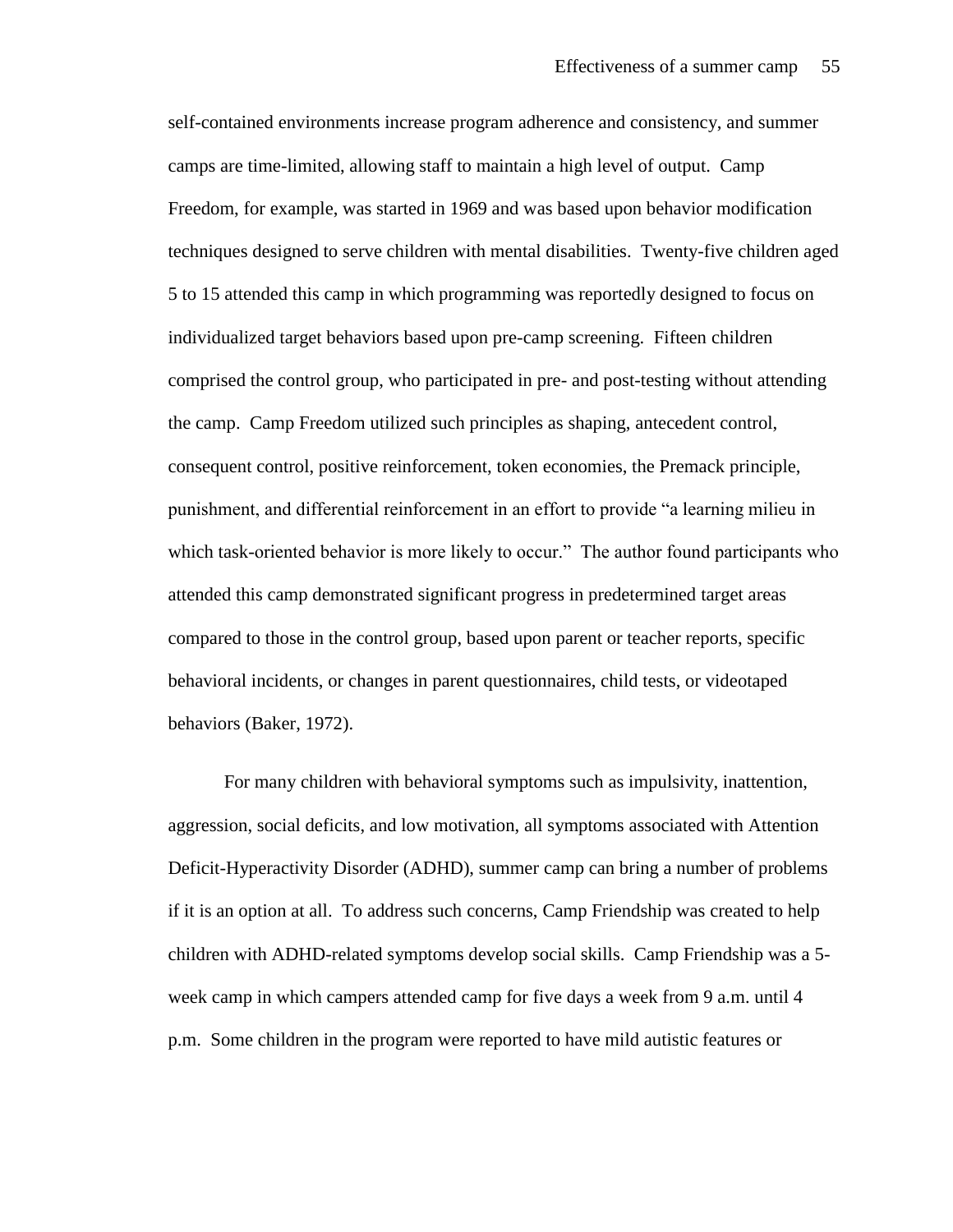Asperger's Disorder but were functioning at a high level, according to the author. The camp utilized a high counselor to camper ratio of 1:4, to ensure campers received individual attention necessary to meet their needs. Henley (1999) reported aggressive or impulsive behavior, related to hyperactivity and social anxiety, was transformed into socially constructive forms of self-regulation at Camp Friendship. He noted parents reported changes in their child's ability to control impulsivity, inhibit aggressive reactions, and to empathize with the needs of others (Henley). Other similar camp settings for children with ADHD symptomology have been shown to improve basketball skills, increase sportsmanlike behavior, and increase interest in basketball (Hupp & Reitman, 1999).

Children with learning disabilities may be less likely to participate in summer camp programs, as they exhibit difficult behavioral patterns which often result in educational failure, lack of perceived competence, and peer rejection (Mishna, 2005). To address the psychosocial needs of children and adolescents with learning disabilities, a three-week camp was created in Toronto, Canada, with the goal of enhancing campers' social competence, self-confidence, and self-esteem. The camp utilized therapeutic and recreational outdoor activities to meet its goals through group-centered methods, such as swimming, canoeing, sports, crafts, and adventure-based learning opportunities. The author found a number of general principles aided in the campers' successful experience, including preparing children and adolescents for camp, carefully determining groups, listening to and validating each camper's experiences while working to develop effective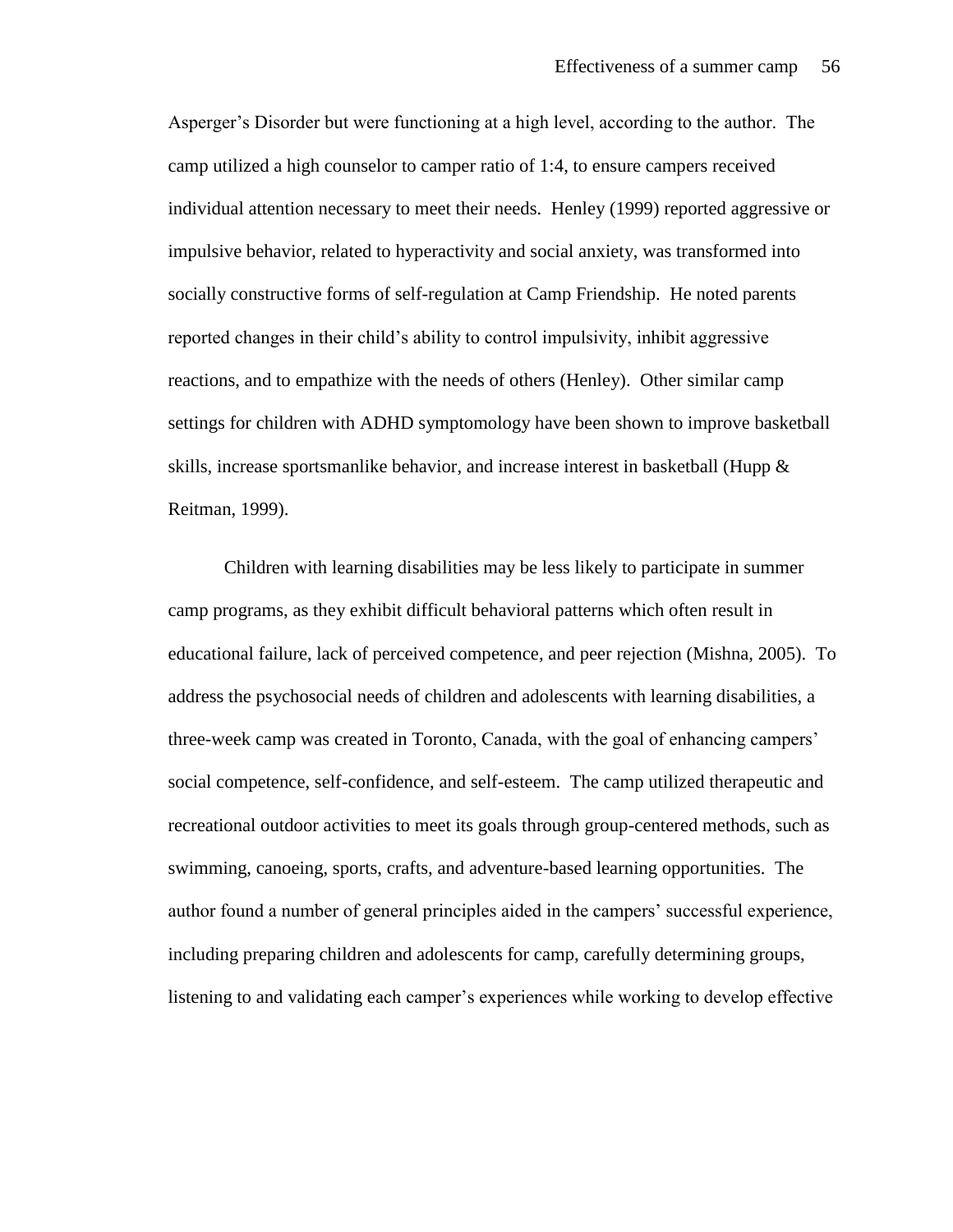skills, contracting with children and adolescents about what was expected during the camp program, and exploring factors that contribute to problem behaviors (Mishna).

Wilderness camping has been used in treatment of children with emotional disturbances and mental disabilities (Hartlage & Park, 1967), with the extension of learning into the summer months as a primary goal (Byers, 1979). Other goals include fostering normal behavior patterns, emotions, and attitudes through camping in natural environments (Levitt, 1994). Such camps have been implemented in a variety of different formats and have encompassed a large number of settings (Byers; Levitt). They have been approached from a number of vantage points, some of which value the inclusive element of combining children who are emotionally disabled with typically developing peers. Others take a more segregated approach, each with advantages and disadvantages. Proponents of inclusive camp settings argue this approach avoids labeling and provides appropriate peer modeling. Additionally, such settings allow children with disabilities to engage in generalization of skills with typically developing peers. Critics of this approach contend inclusive programs may simply provide children with emotional disabilities, who have consistently struggled to function adequately in traditional settings, yet another environment in which they are likely to fail, comparatively speaking. They may view inclusive camp programs as a place where they are once again viewed as "different" by other children (Byers). Furthermore, Goodwin & Staples (2005) found that adolescents with disabilities who participated in a segregated camp were eager to connect with other adolescents with disabilities, something they rarely experienced in their home communities. The experience appeared to help these adolescents form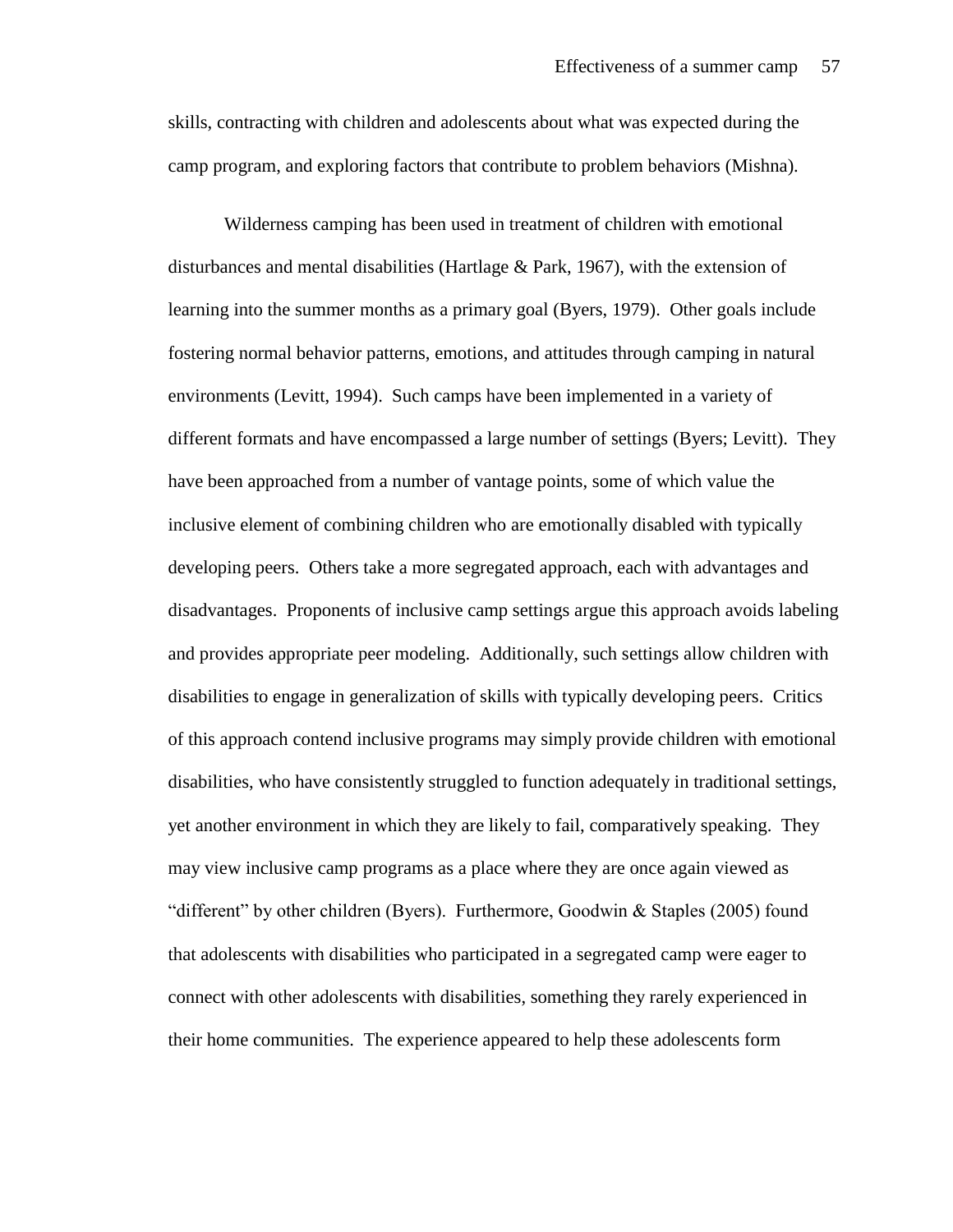identities in which they better understood themselves and their own disabilities (Goodwin & Staples).

Several recent studies in prevention research have advocated the effectiveness of multifaceted treatment packages for children who exhibit high levels of aggression, disruptive behavior, noncompliance, hyperactivity, poor social skills, and peer rejection (August et al., 2003; August et al., 2001; Realmuto et al., 2004). Children with earlyonset aggressive behavior are at risk for later development of conduct problems and antisocial behavior. In an effort to identify interventions that may potentially reduce the risk faced by aggressive children, August and colleagues (2001) developed the Early Risers program. The Early Risers program was designed to deflect children from the developmental pathway to antisocial behavior and to enhance protective variables by affecting positive change in the following domains: academic competence, behavioral self-regulation, social competence, and parent investment in child. This multicomponent intervention program includes two complementary components: CORE and FLEX. The CORE component includes a six-week summer program, a biweekly family program, and a monitoring and mentoring school engagement program, while the FLEX component offers individually tailored risk-adjusted intervention support, brief interventions, and community mental health options (August et al., 2001).

Overall, the 3-year Early Risers program has demonstrated effectiveness with aggressive elementary school-aged children, who made significant gains in academic achievement and classroom behavior. Of particular interest were the effects gained from the six-week summer component, which targeted many of the behavioral and social skill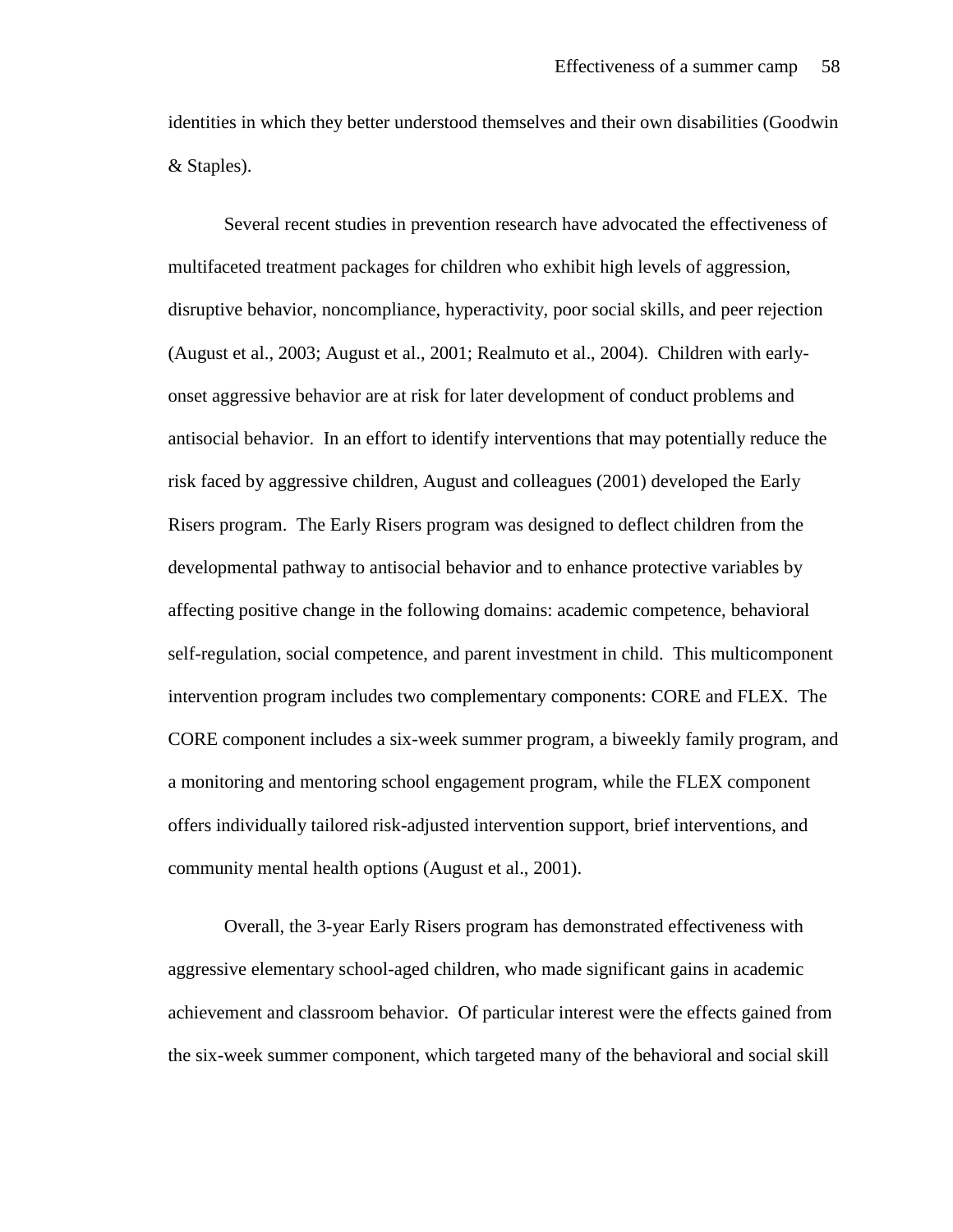deficits frequently observed in disruptive children and utilized a highly structured behavioral-modification program (point system) to help students self-regulate behavior throughout the day. Using a goodness-of-fit model, Realmuto and colleagues (2004), sought to identify specific participant characteristics that affected participation in intervention components. They divided child participants into two groups based upon parents' global adaptive functioning (GAF). In contrast to the family program component, they achieved extremely high participation rates from both parent GAF groups, with approximately three-fourths of the children attending a minimum of 75% of the summer sessions over a 3-year period. Among parents with lower GAF scores, the protective factors of higher child IQ and higher socioeconomic status (SES) were associated with higher levels of attendance in the summer program. Among parents with higher GAF scores, single-parent families had lower attendance rates than two-parent families. When they controlled for these participation factors and baseline social competence, they found a significant positive relation between attendance in the six-week summer program and social competence at year three. These were particularly important findings as previous studies had demonstrated children from low-SES homes tend to lose academic and behavioral skills during the summer months, while their high-SES counterparts generally continue to make gains.

A number of terms have been used to describe outdoor experiential treatments (Somervell & Lambie, 2009). They are commonly referred to as wilderness camping, adventure-based programs, wilderness therapy, or adventure therapy and have increased in popularity over the past several decades (Anderson et al., 1997; Asher et al., 1994;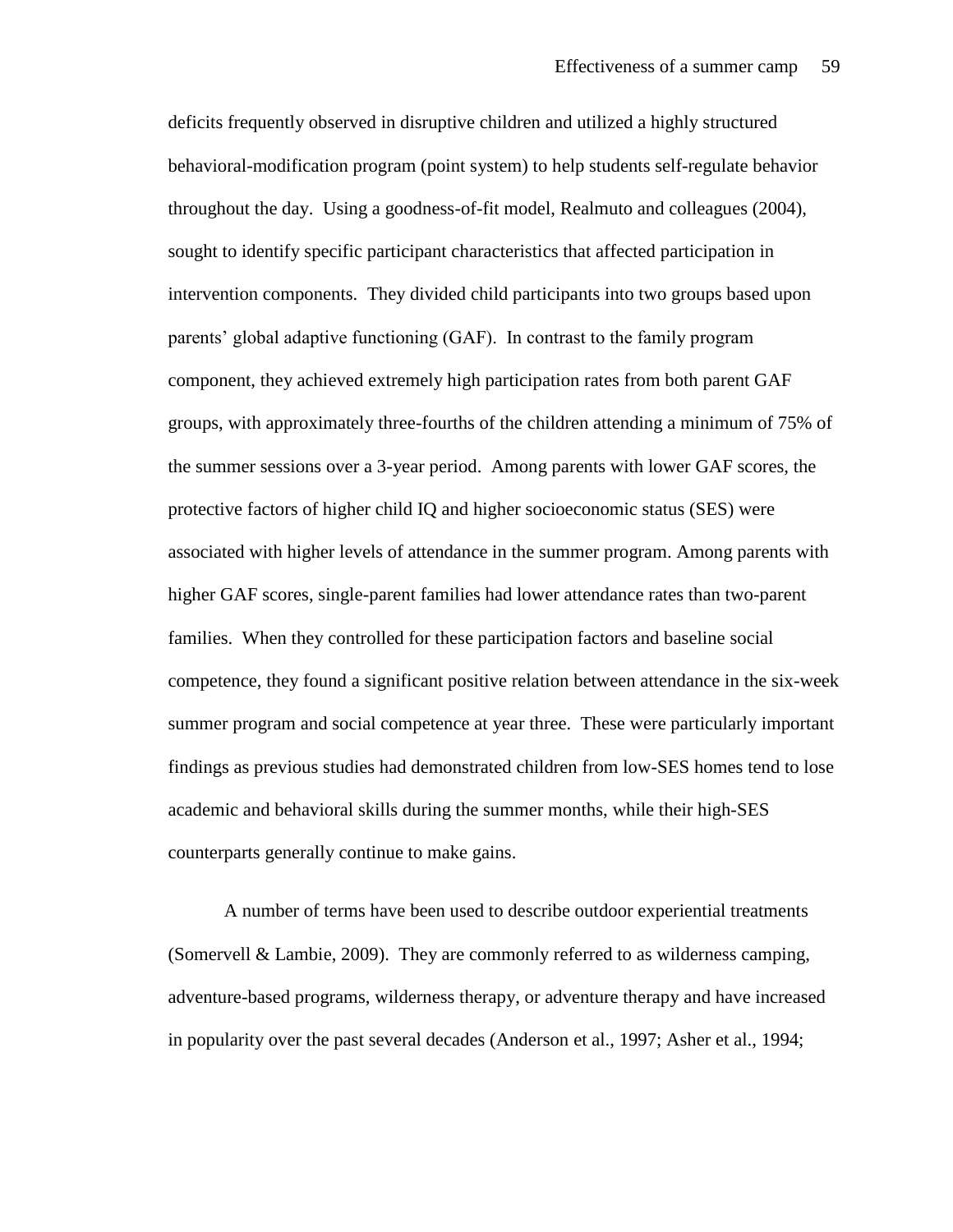Durr, 2009). For the purpose of this review, all similar types of programs will be referred to by the generic description of outdoor experiential programs. Outdoor experiential programs use games and outdoor activities as means to produce intentional change. They are based on experiential learning theory, which purports learning occurs most effectively through direct and intentional interaction with learning experiences (Garst et al., 2001; Levine, 1994). Such programs aim to produce social benefits, personal growth, and therapy or rehabilitation for the populations they serve, which range from adjudicated youth, individuals struggling with addictions, children with cancer, adolescents with emotional disturbances, psychiatric patients, and individuals with physical disabilities (Anderson et al., 1997; Carlson & Cook; McPeake et al., 1991; Smith et al., 1987; Somervell & Lambie). A variety of positive effects have been documented in the literature, including improved self-esteem, self-concept, trust, group cooperation, skill development, health effects, social attitudes, and behavior. Additionally, outdoor experiential programs have been shown to reduce recidivism, reduce emotional problems, produce changes in locus of control, decrease stereotypes, and reduce trait anxiety (Anderson et al., 1997).

Traditional outdoor experiential programs generally consist of outdoor activities that may include cooperative games, problem-solving activities, trust exercises, group initiatives, and high-adventure activities such as ropes courses, rock climbing and rappelling, or extended time alone in the wilderness. The basic premise rests upon creating and participating in activities that have metaphoric connection to everyday life challenges, and an integral component of outdoor experiential programs is the processing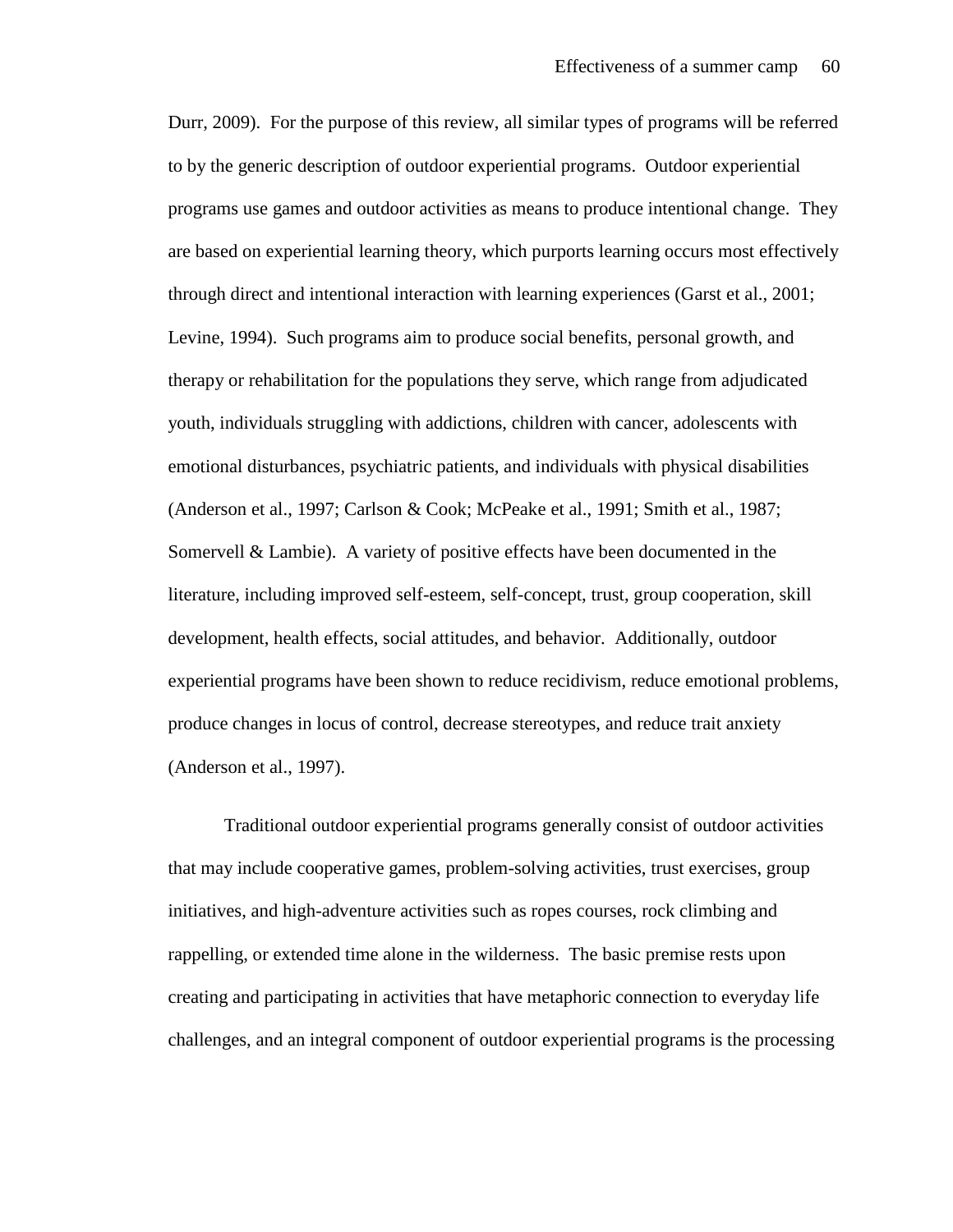and debriefing sessions that help participants to transfer learning from the outdoor environment to their daily lives (Anderson et al., 1997; Carlson & Cook, 2007; Levine, 1994). Accomplishing tasks that appear difficult or even impossible, which are inherent in the outdoor environment, increases one's sense of competence, mastery, and selfesteem (Anderson et al.). "Using the natural environment to introduce challenges, outdoor adventure programs provide opportunities for participants to discover that many of their perceived limitations are self-imposed," (Herbert, 1998). Learning activities that are incorporated into outdoor experiential programs help participants to develop insights, new skills, and new ways of looking at one's self and one's world (Carlson & Cook).

Proponents of outdoor experiential programs believe that they provide lifechanging experiences which cannot be created in any other setting (Berman & Anton, 1988). In outdoor experiential program approaches, nature is seen as an objective learning environment which demands that participants adapt to the atmosphere. Additionally, outdoor programs have the advantage of a novel setting in which motivation and participation are often increased (Berman & Anton).

One of the earliest outdoor experiential programs was Outward Bound, which was originally created as a survival training school for British military during World War II. Dr. Kurt Hahn, utilizing his philosophy as an educator, developed a program in which "attitudinal preparation and experiential learning" were emphasized (Berman & Anton, 1988). The intent was for participants to gradually master physical and psychological skills. Hahn proposed students learn best when immersed in situations that force them to discover and build their own personal capacities (Berman & Anton; Carlson & Cook,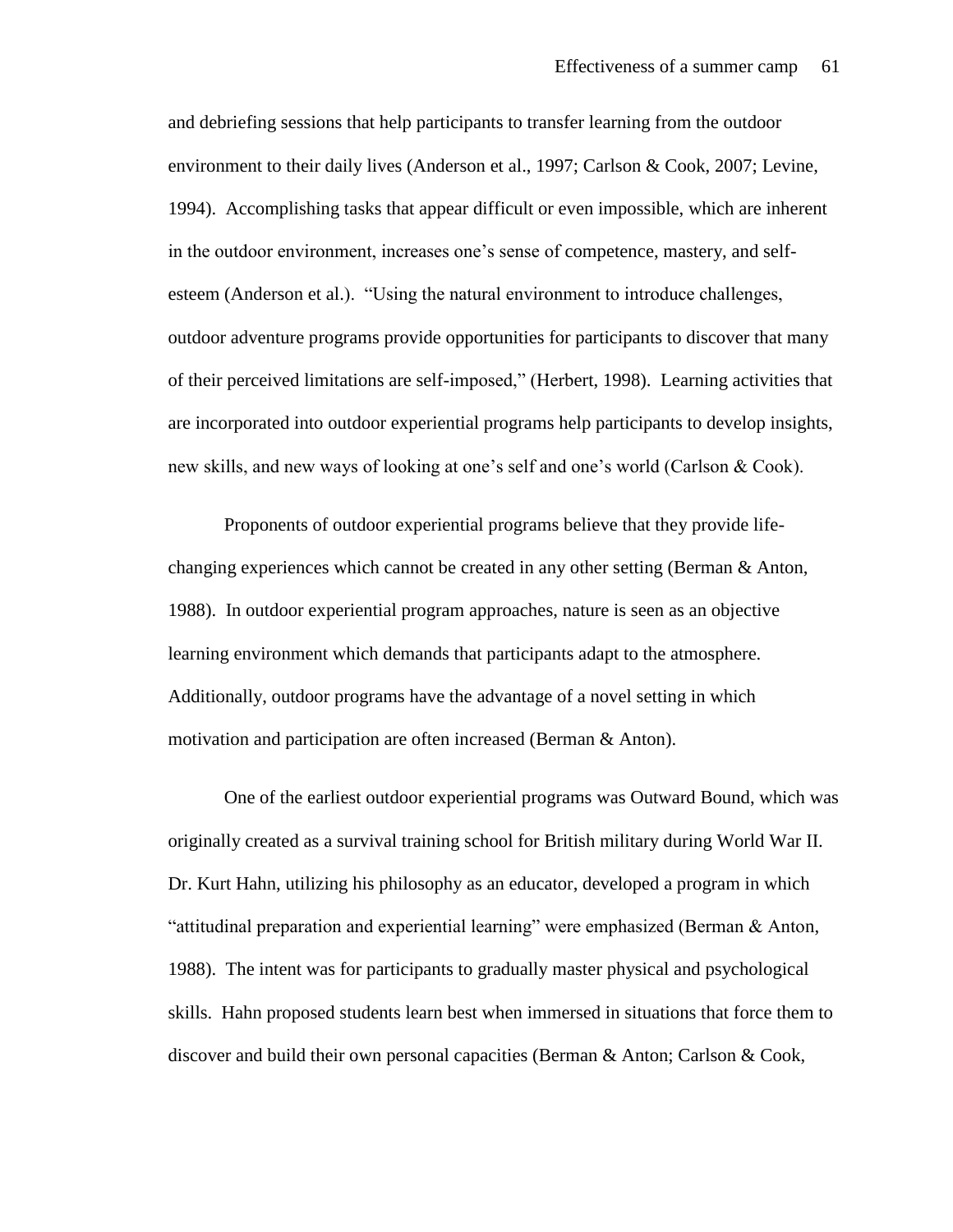2007). He attempted to create situations that would strain the adolescents' resources, while providing opportunities for personal growth in positive directions (McPeake et al., 1991). Outward Bound's success prompted similar programs for other purposes. Hahn and David Baden-Powell, founder of the Boy Scouts, made similar observations that "physically and emotionally demanding group experiences, outdoors, were particularly effective in bringing about positive characterological change (participants became more resilient, confident, socially responsible, etc.)," (Clark, Marmol, Cooley, & Gathercoal, 2004). Significant decreases in recidivism for male participants are among the positive outcomes reported through Outward Bound (Berman & Anton).

Early research from outdoor experiential programs of varying types, while sometimes less rigorous in methodology, has consistently demonstrated positive outcomes and has been generally accepted among professionals (Durr, 2009; Levitt, 1994). Positive outcomes have included increased self-esteem (Garst et al., 2001; Levitt; Mishna, 2005), increased self-awareness, increased self-assertion, increased acceptance of others (Berman & Anton, 1988), improved social and school attitudes and behaviors, decreased pathological symptoms, enhanced patient-staff relations, improved quality and quantity of social interactions (Levitt), improved relationships with peers and adults, greater ability to assume responsibility, and better coordination and physical skills (Mishna). Studies with adolescent psychiatric patients have shown increases in physical adequacy, self-reliance (Adams, 1970), and self-esteem (Adams; Kaplan, 1974).

While much early research has supported the use of outdoor experiential programs, Byers (1979) concluded from her investigation that strong statements about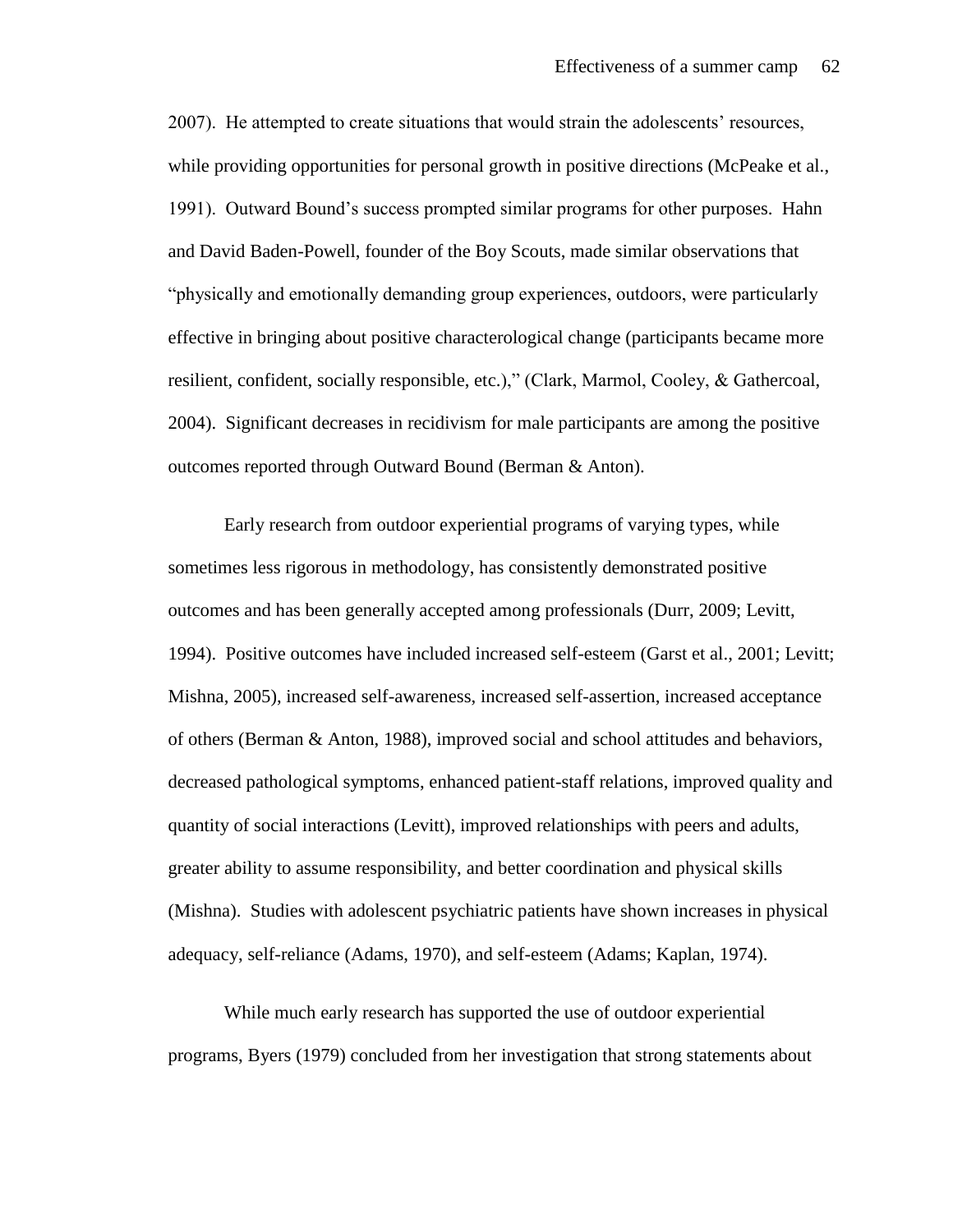efficacy of camp programs could not be made based upon inadequate empirical methodology. Levitt (1994) further specified that many early studies lacked control groups and random assignment of subjects to treatment conditions, which weakened internal and external validity of the studies. Nonetheless, Levitt suggested that more recent research with improvements in experimental design and methodology have yielded similar positive results regarding camping as a therapeutic setting for emotionally disturbed girls (Levitt).

Johns Hopkins University researchers and staff at the Center for Summer Learning investigated a variety of summer program models and evidence of their effectiveness in 2005. They found nine characteristics among each program's approach to learning and program infrastructure that provided a framework for effective and successful programs, which led to positive results for young people. Among the nine characteristics, three fell within the category of approach to learning: intentional focus on accelerating learning, firm commitment to youth development, and proactive approach to summer learning. The six remaining characteristics characterized program infrastructure and were strong, empowering leadership, advanced collaborative planning, extensive opportunities for staff development, strategic partnerships, rigorous approach to evaluation and commitment to program improvement, and clear focus on sustainability and cost-effectiveness. Positive outcomes for programs utilizing these characteristics included higher school-year attendance and achievement, increased motivation to learn, feelings of belonging, and reduced engagement in risk-taking behaviors. Bell & Carrillo (2007) suggested summer programs are most effective when learning opportunities are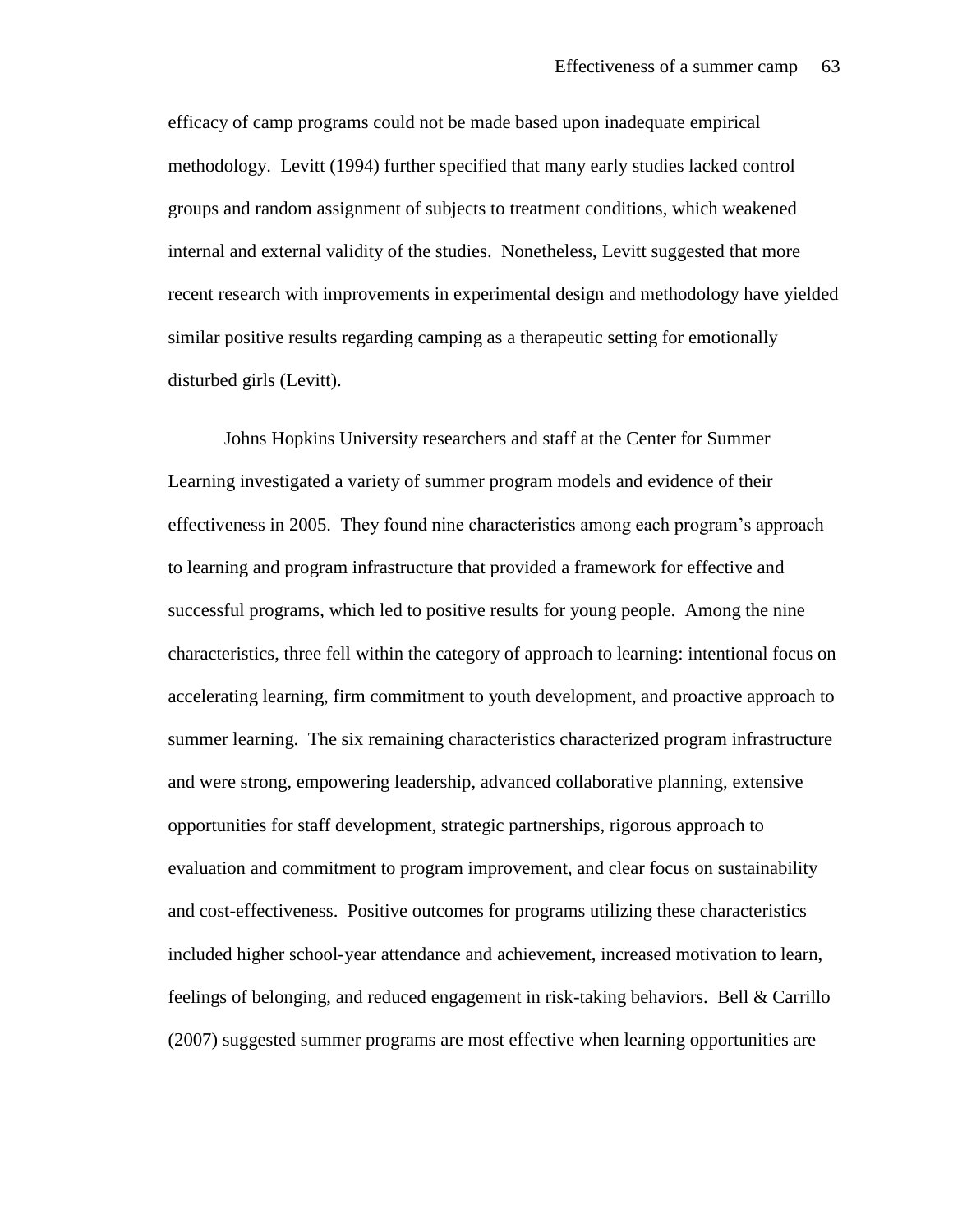integrated into enrichment activities such as field trips, rather than presented in traditional school-year methods. They further indicated that the most important goal of a summer program is to bridge the achievement gap that often occurs within the summer months, thereby preventing summer learning loss (Bell  $& Carillo$ ), a problem that is especially detrimental for disadvantaged students. "Specifically, the out-of-school summer learning rates of disadvantaged students tend to be markedly slower than the growth rates of their more advantaged counterparts," (Borman, Goetz, & Dowling, 2009).

Bell and Carillo (2007) cited several specific programs, which met their criteria for effective summer models. They contended that there is no single model to create an outstanding summer program but that all effective models are committed to quality programming and meeting the needs of young people, their families, and their communities during the summer months. Of particular interest was the Discovery Creek Children's Museum of Washington, which provides meaningful outdoor experiences for underserved children in Washington, D.C. Each summer session is created around a theme teaching environmental education through science, art, culture, history, play, team building, and outdoor adventure (Bell & Carillo).

Beginning in the late 1800s, outdoor experiential programs have been available to give children with disabilities a "camp" experience. They have been offered through a number of different agencies (i.e., religious organizations, colleges and universities, notfor-profit organizations, and independent researchers) and have served a variety of populations of children (i.e., children with Down Syndrome, autism, neurological impairments, severe behavior problems, mental disabilities, learning disabilities, ADHD,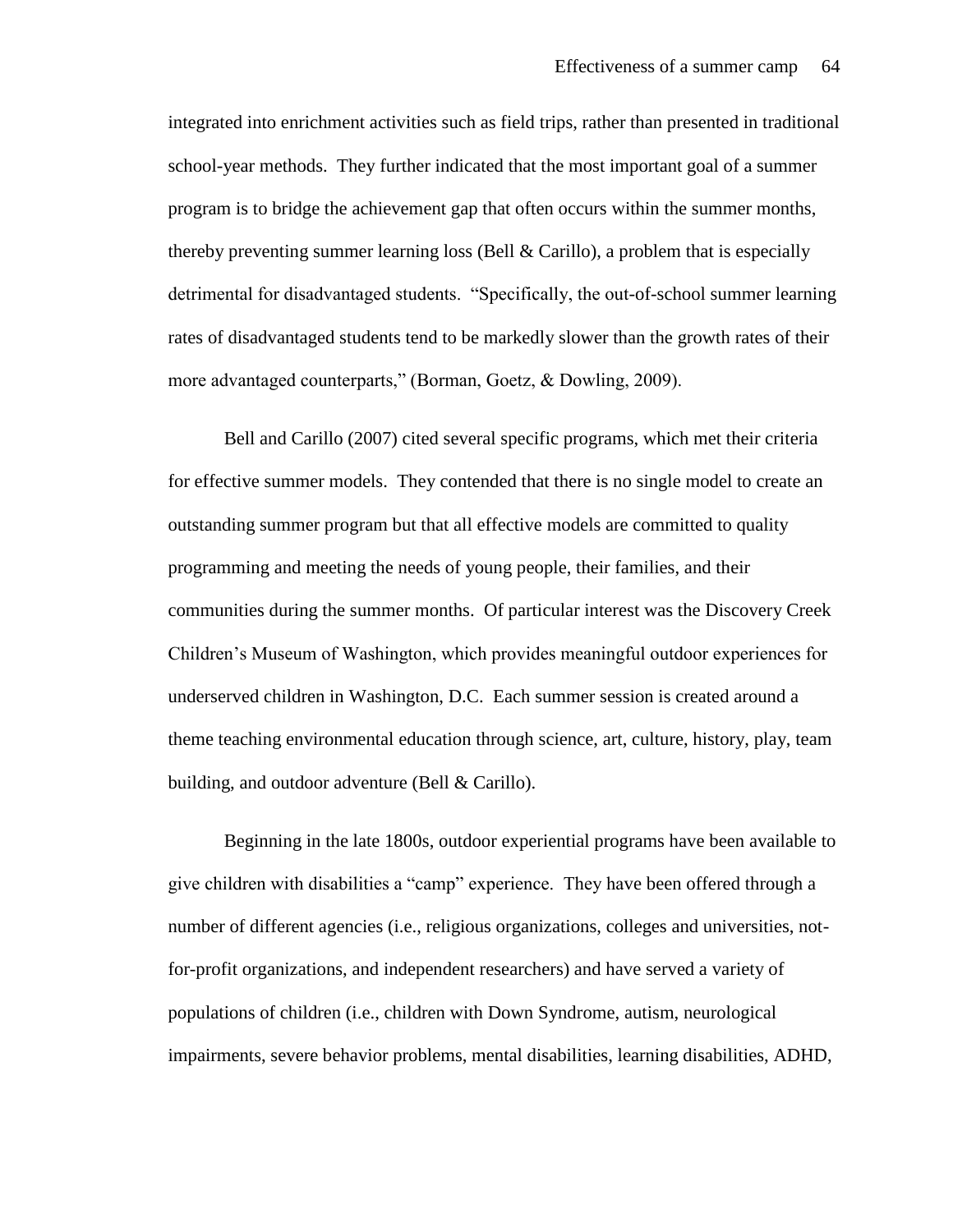juvenile charges, and high levels of aggression). Outdoor experiential programs range from weeklong overnight camps to several hour day camps. They typically include structured and unstructured activities, such as swimming, singing, dancing, sports, arts and crafts, nature trails, cooperative games, and academic instruction. Outdoor experiential programs often provide a specific and deliberate emphasis on skill training, though others provide a focus on recreation and leisure with little overt skill development. Some camps even utilize a behavioral approach, using such strategies as shaping, positive reinforcement, and behavioral contracting. The results of outdoor experiential programs, though ranging in scope, size, and treatment integrity, have been consistently promising. Conclusions have boasted gains in academic attitudes, academic skills, self-concept, interpersonal skills, mastery of academic content, self-esteem, group responses, individual target behaviors, basketball skills, sportsmanlike behavior, classroom behavior, self-awareness, self-assertion, social behaviors, and positive peer relationships, along with decreased aggression and pathology.

#### *Summer camp programs for children with autism*

The National Research Council (2001) identified several characteristics of effective interventions for young children with autism, including early intervention, systematic instruction, one-on-one or small group instruction, ongoing monitoring of interventions, an emphasis on generalization of skills, opportunities for interaction with typically developing peers, intensive instructional programming (i.e., 25 hours per week, five days per week, and twelve months per year), and instructional objectives focusing on social skills, communication, adaptive living, recreation-leisure, cognitive, and academic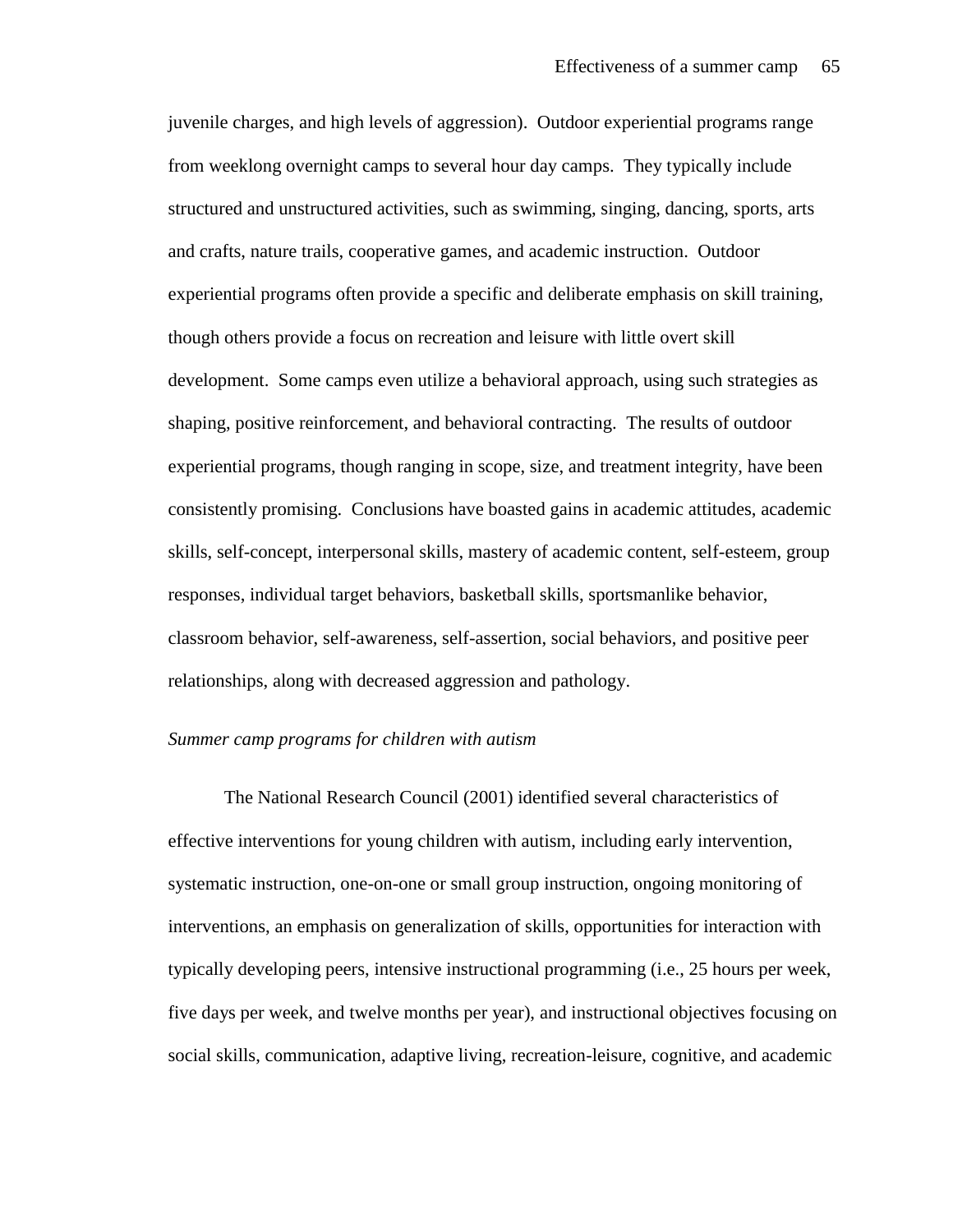skills (Steege et al., 2007). Given the need for programming 12 months a year and the empirical evidence that supports that camps and outdoor experiential programs have been successful with a variety of populations of children with disabilities, it seems appropriate to provide children with autism and their families with services through an outdoor summer camp setting. Despite the widespread acceptance that intensive instructional programming is effective in working with children with autism, to date there is little research on the effectiveness of applied behavioral analytic approaches in summer camp settings.

Lopata and colleagues (2008) investigated the effectiveness of a manualized summer program aimed at social development for high-functioning children with autism spectrum disorders. The full-day camp, lasting six weeks, targeted social skills, faceemotion recognition, range of interests, and interpretation of non-literal language. All participants received the same manualized treatment and curriculum with high rates of explicit performance feedback, but half the group was randomly assigned to a responsecost point system, while the others received non-conditional performance feedback. Treatment was administered in small groups of approximately six children in both indoor and outdoor settings on a college campus. Significant social improvements on objective measures were reported by both parents and staff, though no significant superiority of either treatment condition was found. The authors suggested the high rates of explicit performance feedback and reinforcement in both groups were effective in promoting social skill development (Lopata et al., 2008).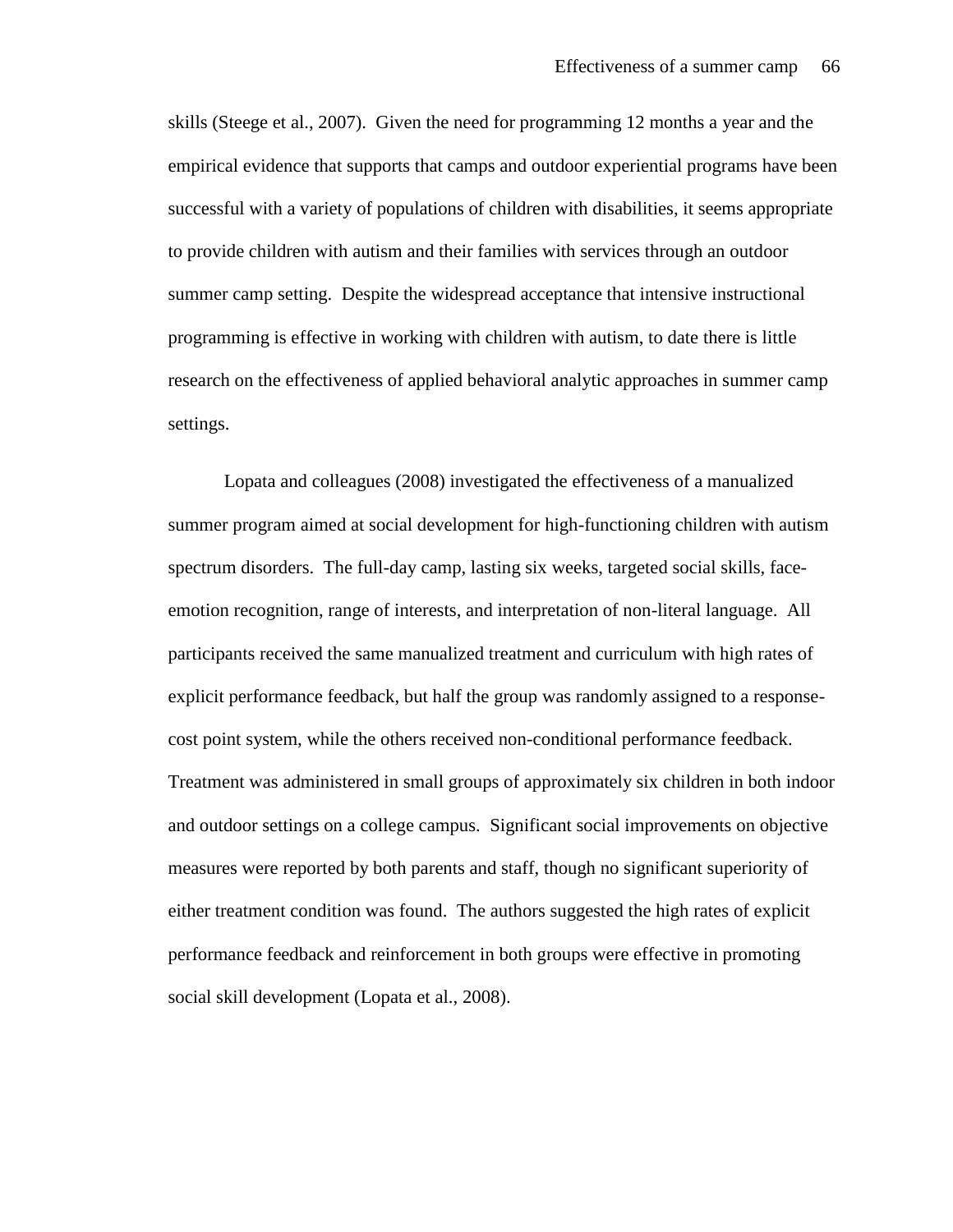Brookman and colleagues (2003) described a comprehensive summer camp program for children with autism that utilized applied behavior analysis and positive behavior support. The goal of the camp was to improve social skills through an inclusive camp setting with typically developing peers. The camp was implemented based upon the need, identified by parents, for continued inclusive programming during the summer months. Autistic campers of this program ranged from age 4 to 10 years and represented a wide range of functioning and communication levels. They participated in the day camp for one to three weeks and were supported by paraprofessional aides who were in addition to the regular summer camp staff. Camp lasted from 7:15 a.m. to 5:30 p.m., though some campers with autism participated for only half days. The camp setting consisted of a large campus university with approximately 200 campers each week throughout the summer. Camp activities consisted of swimming, dance, rock climbing, gymnastics, and art, which were divided into 45-minute blocks (Brookman et al., 2003).

Campers with autism were given individualized social and behavioral goals at the beginning of camp, which were developed through systematic observation of each child and functional assessment data. The paraprofessional aides targeted each child's approximately three goals during camp. Examples of goals included increasing appropriate social initiations with peers, increasing appropriate participation in camp routines and activities, and increasing the number of appropriate on-topic responses to questions from peers during social interactions. Camp aides used priming for novel activities, self-management of individual goals, and a variety of strategies to facilitate and encourage social interactions. Such strategies included facilitation of sharing exchanges,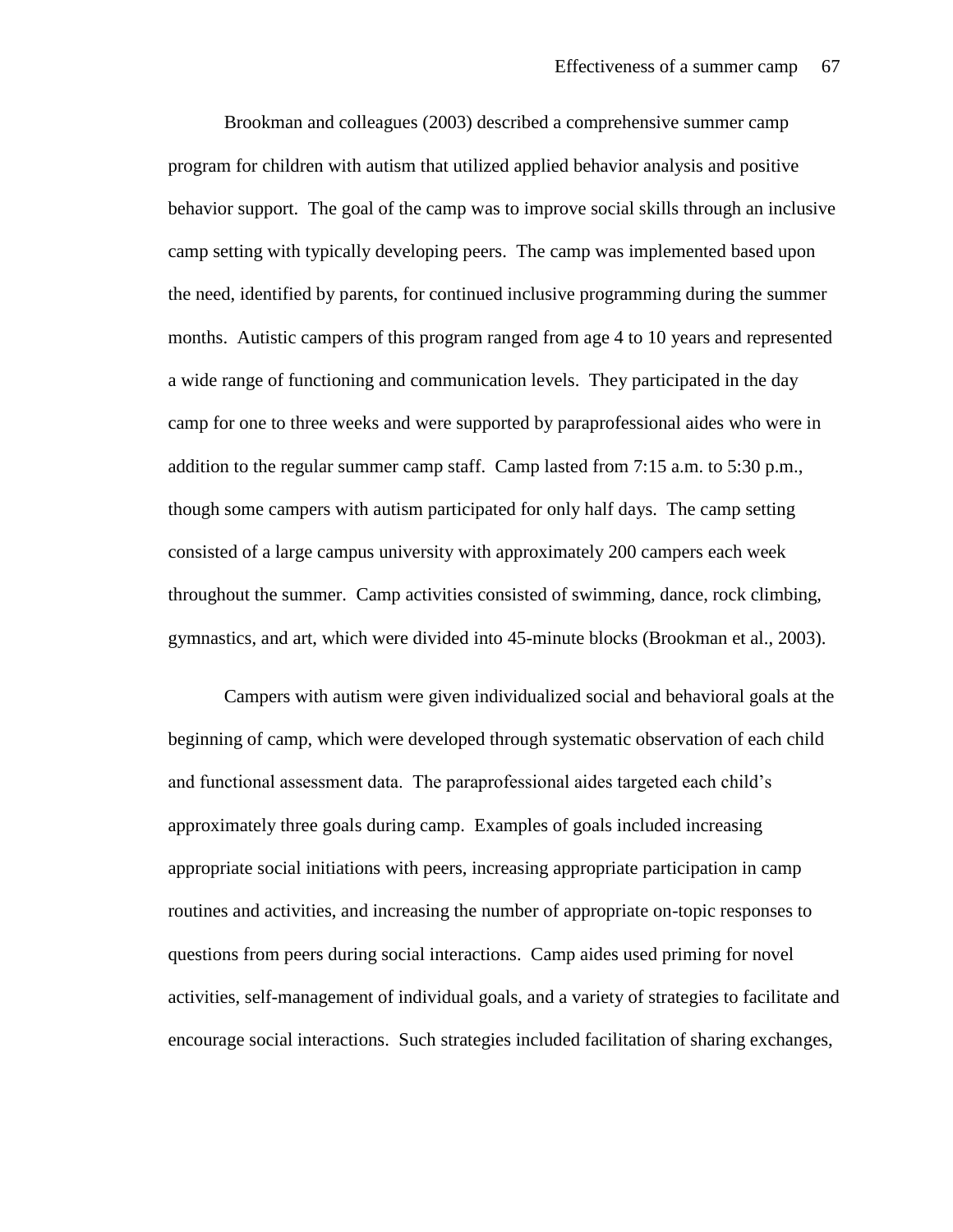encouragement of children with and without autism to seek assistance from one another, facilitation of social interactions between campers, and facilitation of social engagement in all camp activities. Though formal data were not presented by Brookman and colleagues (2003), they found children with autism were able to successfully participate in this summer program with the help of paraprofessional aides. The authors concluded both typically developing campers and traditional camp staff benefited from this inclusive program, and they found the program to be easily implemented for children of varying functional levels.

Camp Horizons, a summer program for youth with developmental disabilities, boasted their 85% camper return rate as well as high staff retention (Wetzel et al., 1995). The longstanding camp was evaluated to determine if the organization's stated mission translated into visible summer camp functions. Stated elements of the camp's mission were divided into two categories: natural human philosophy and successful daily routine for every camper. Natural human philosophy included the following principles: put people first, recognize gifts and talents, recognize and meet changing needs, and involve parents. Those elements which constituted a successful daily routine were health and fitness, excitement and fun, opportunities for friendship, opportunities to explore and have new experiences, opportunities for learning skills and practicing them, and opportunities for vocational training. An outside evaluator was hired to analyze the camp's written materials and archived videotapes of camp activities and to conduct an on-site visit in an attempt to evaluate the camp from an ecological perspective. It was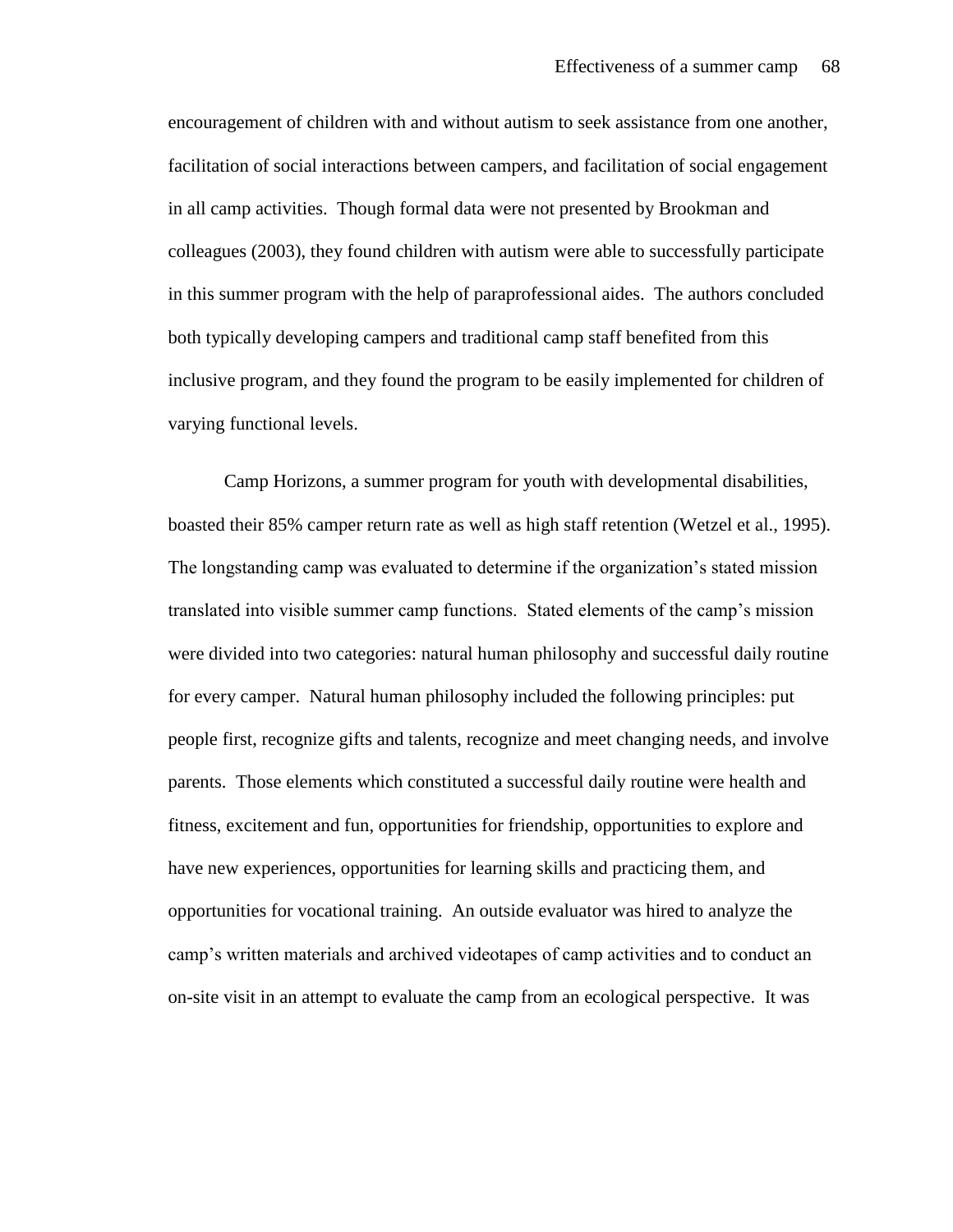found that the camp successfully accomplished its overall mission and campers exhibited minimal aggressive or repetitious behaviors (Wetzel et al.).

Hung and Thelander (1978) described one summer camp treatment program for children with autism. The camp serviced 18 children for three weeks and provided a oneto-one staff-child ratio. The camp included an intensive treatment program along with fun and recreation. Components of the camp included structured training programs and classes, systematically applied behavior techniques, undergraduate trainers with extensive training and supervision, and objective measurement of child progress. The camp addressed four major areas: self-help skills, language training, generalization of language, and reduction of undesirable behaviors. Campers were grouped according to their functioning level. Camp staff included special educators, swimming instructors, a speech therapist, and an occupational therapist, in addition to the undergraduate students. All staff were trained in behavioral analysis strategies, including shaping, token economy, and stimulus fading, and received information regarding the behavioral characteristics of children with autism. The authors found every child improved 15% or more in at least one area of treatment during the camp. Positive feedback from parent reports was also noted in the discussion (Hung & Thelander).

Hung (1977) described a three-week summer camp in which four children with autism were provided with a one-on-one counselors during all waking hours, except for one day a week and a one-hour break per day. The children's ages ranged from eight to eleven and the camp was located in a wooded area by a small lake. According to the author, all four children were able to adequately demonstrate "curiosity" questioning in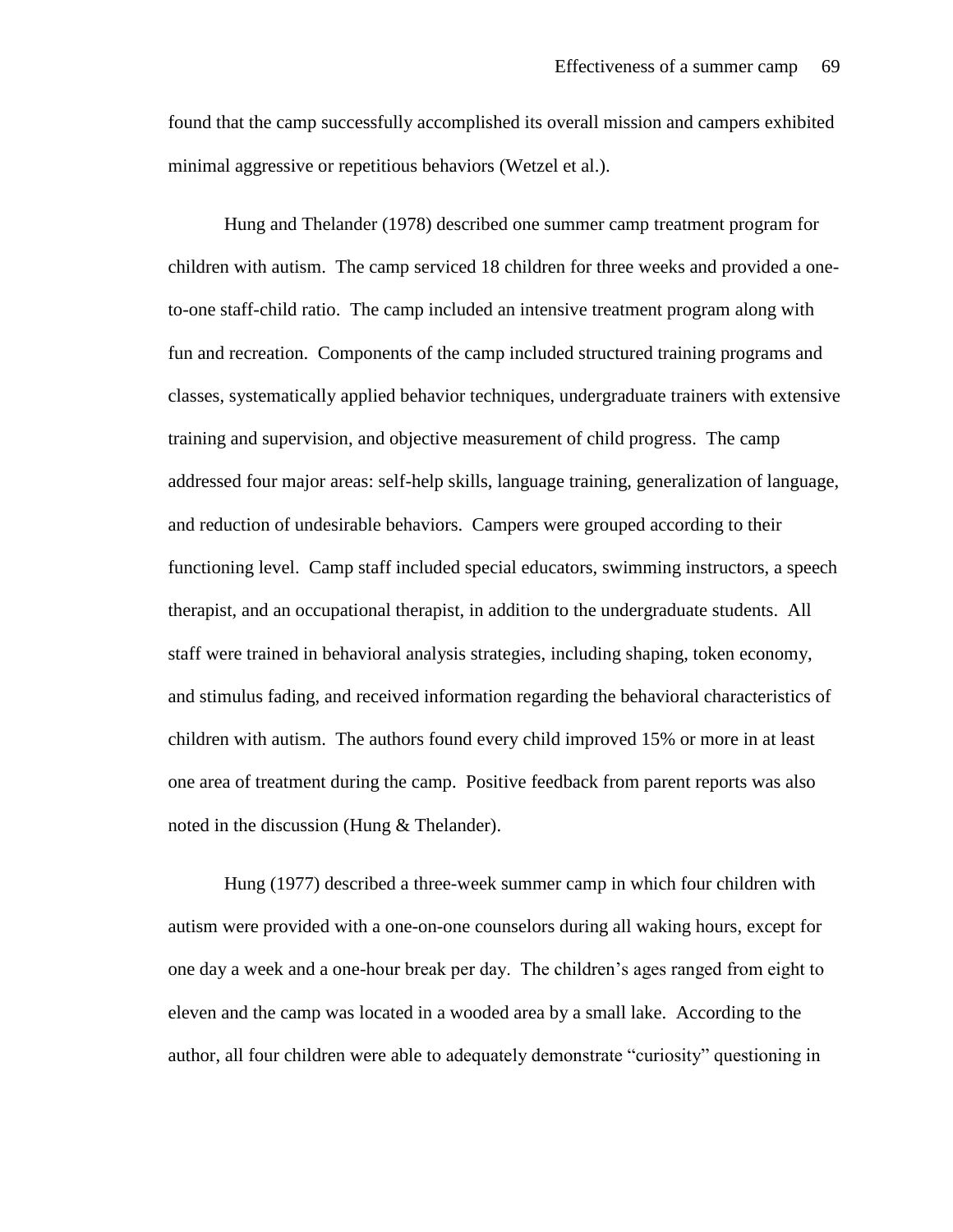the classroom, through the use of a token reinforcement system, though none of the children exhibited generalization across settings. Hung concluded that the primary factor in this lack of generalization was insufficient reinforcement control, demonstrating the need for appropriate and sufficient reinforcement within token economy systems (Hung, 1977).

In conjunction with research claims that effective treatment for children with autism includes year-long programming, several outdoor camp programs have been studied to determine the effects of this setting. Lopata and colleagues (2008) investigated a six week, full day camp utilizing a manualized treatment program. Significant improvements in social skills were reported by parents and staff on objective measures. Brookman and colleagues (2003) utilized ABA and positive behavior support through a one to three-week day camp. The authors did not present formal data but reported children with autism were successfully able to participate in camp with the help of professional aides. Wetzel and colleagues (1995) reported high rates of camper return and staff retention at Camp Horizons, which was analyzed by an outside evaluator. The camp was found to meet its overall mission of putting people first, recognizing gifts and talents, recognizing and meeting changing needs, and involving parents. Campers also were found to exhibit low rates of aggression or repetitious behaviors. Lastly, Hung and Thelander (1978) reported on a three-week camp for children with autism, which included "intensive treatment" along with fun and recreation. They found that all campers improved 15% or more in at least one area of treatment (i.e., self-help skills, language training, generalization of language, and reduction of undesirable behaviors).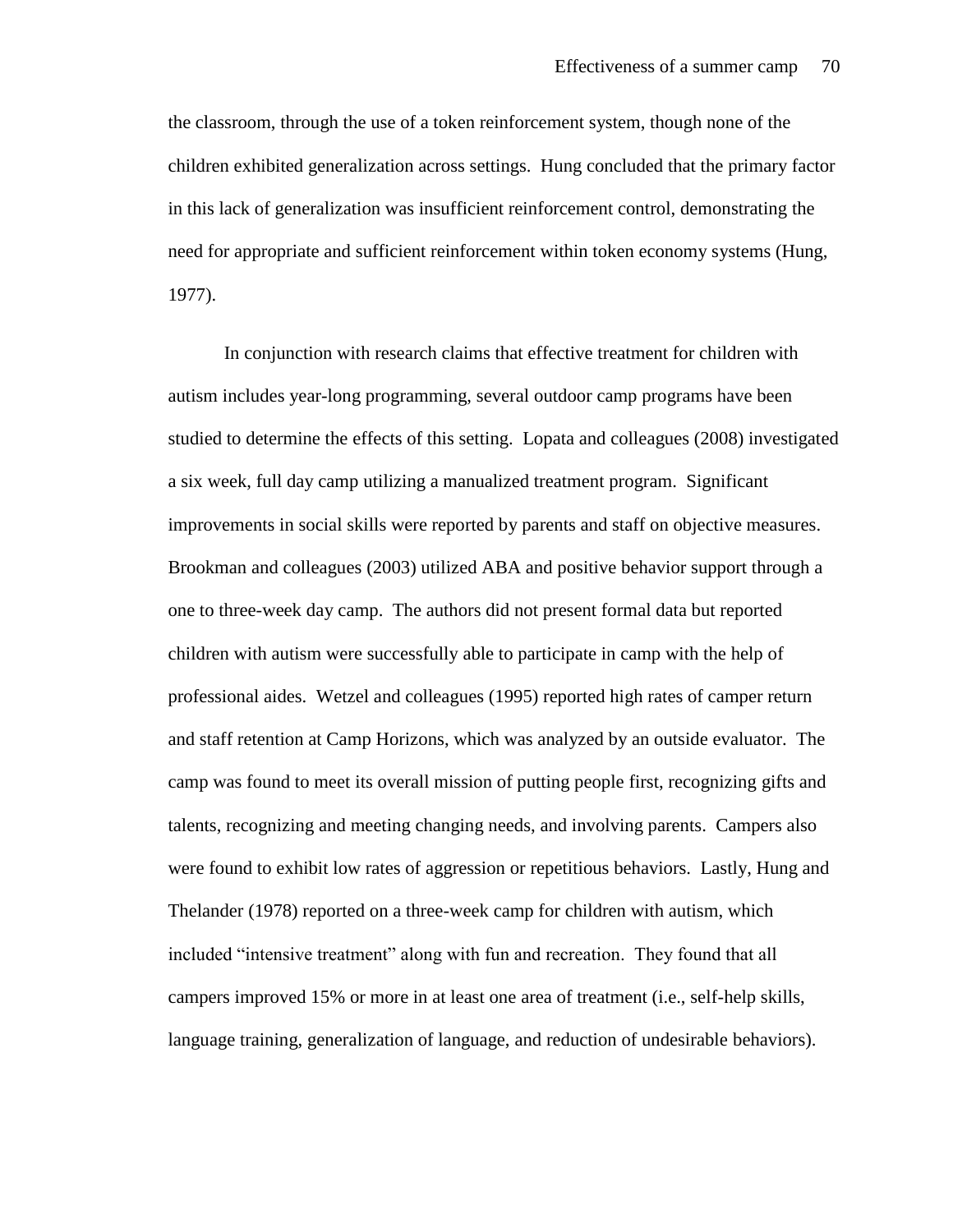# *Summary*

Despite widespread changes within the field of autism over the course of decades, autism is now perhaps one of the most researched diagnostic categories among psychiatric and developmental disorders in the DSM-IV-TR. Though slightly revised from Leo Kanner's earliest conclusions about children with autism, the major deficits characterized by this disorder include impairments in social interaction, deficits in communication, and a markedly restricted range of interests and behaviors. Along with the other Pervasive Developmental Disorders, including Rett's Disorder, Childhood Disintegrative Disorder, Asperger's Disorder, and Pervasive Developmental Disorder Not Otherwise Specified (PDD, NOS), Autistic Disorder is characterized by a long-term pervasive course of deficits in the aforementioned areas.

Based upon a growing need for evidence-based practices for individuals with Autistic Disorder, Asperger's Disorder, and PDD, NOS, which make up the continuum referred to as autism spectrum disorders, applied behavior analysis (ABA) has emerged as the preferred treatment for this population. ABA, which finds it roots in the early work and learning theories of such historical figures as Pavlov, Thorndike, Skinner, and Watson, focuses on strategies that modify clinically and socially relevant behaviors through the manipulation of environmental factors that influence behavior. Intensive ABA programming is often defined as 40 hours per week of one-on-one instruction, with some studies reporting dramatic increases in intellectual functioning, adaptive skills, and language. The overall purpose tends to be aimed at increasing or maintaining desired behaviors while decreasing undesired behaviors.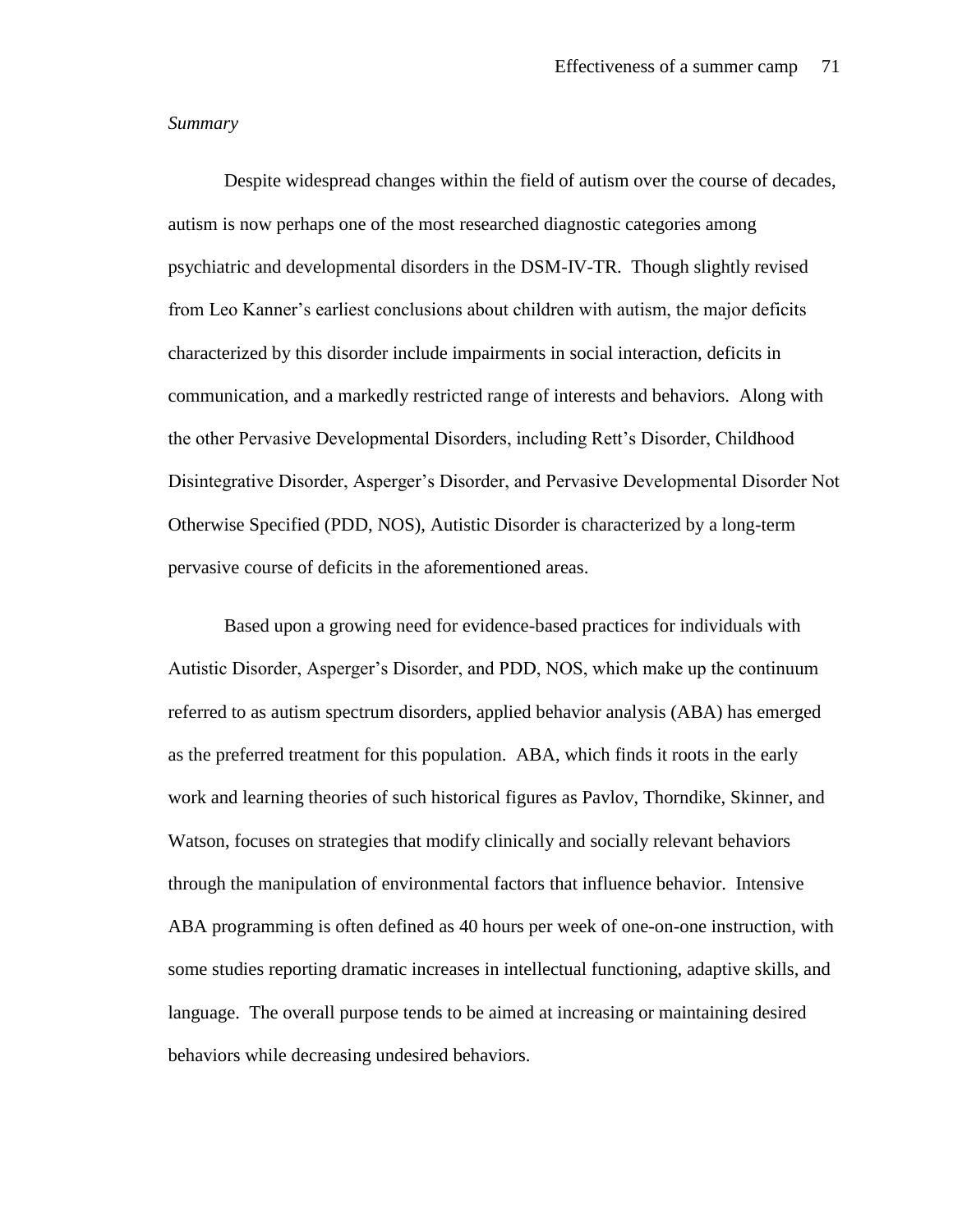Specific treatment techniques range from highly structured, adult-initiated strategies to those that occur in the natural environment and are initiated by the individual with autism, both offering strengths and weaknesses. The choice of a treatment package often stems from a functional behavior assessment, which identifies the individual needs of the person with autism, thereby individualizing the treatment package to meet the person's unique needs.

One area of treatment that has been cited in research for multiple decades has been the use of outdoor experiential programs, which includes summer camps and other outdoor therapeutic programs. Outdoor experiential programs for children with disabilities have ranged in length, population, setting, purpose, programming, and outcomes but have consistently boasted positive results over the years. While success serving children with autism has been reported in a few studies, not much research has firmly established the utility of this type of intervention, and much of the research presented has demonstrated qualitative effects or conclusions about the camp rather than outcomes demonstrated by the participants. There is a need for current research to demonstrate whether or not an outdoor summer camp setting that utilizes applied behavior analysis can affect positive behavioral change for children with autism.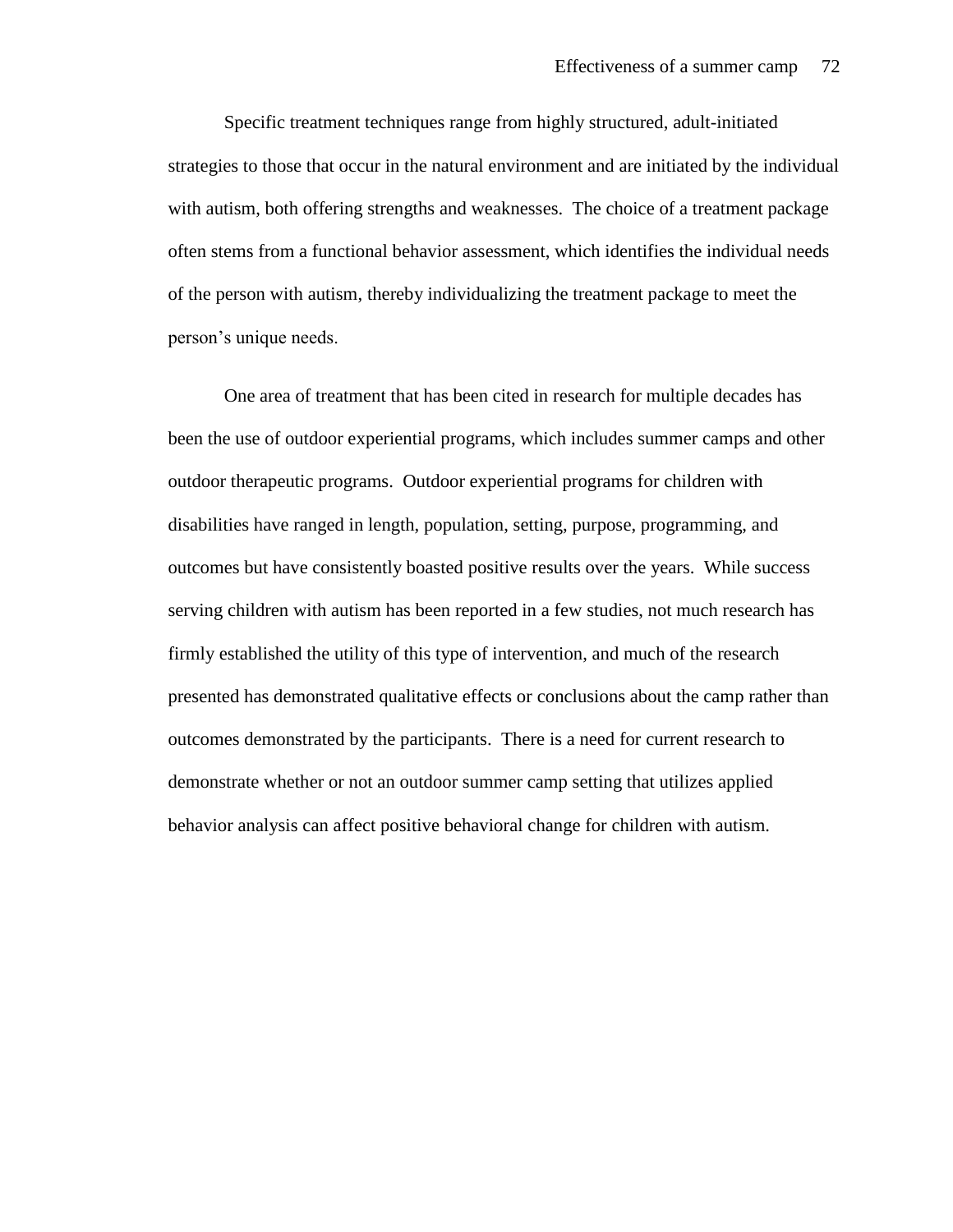# CHAPTER III

### Research Methodology

This chapter contains a description of the participants in the study, procedures used to collect data, specific methods utilized for data collection, setting and structure used within the camp, academic programming utilized, training implemented with camp staff, and the research design used. Visual inspection techniques used to analyze the data also are detailed in this section.

### *Participants*

The children who participated in the current study included five boys between the ages of seven and nine who attended the 2008 Autism Academic and Behavioral Remediation Summer Camp. The five boys were selected from among a pool of approximately 28 children with autism spectrum disorders who participated in the summer camp. The investigator looked at the data for each child and eliminated campers from the participant pool based upon incomplete data (i.e., missed attendance), data in which a target behavior was removed and replaced midway through the camp because it did not appear to be a beneficial target (in some cases, target behaviors were added), and data that were inadequate due to methodological problems (e.g., poorly defined target behavior, data did not match the behavior intervention plan). The investigator was left with five participants whose data appeared to be complete and adequate. Children who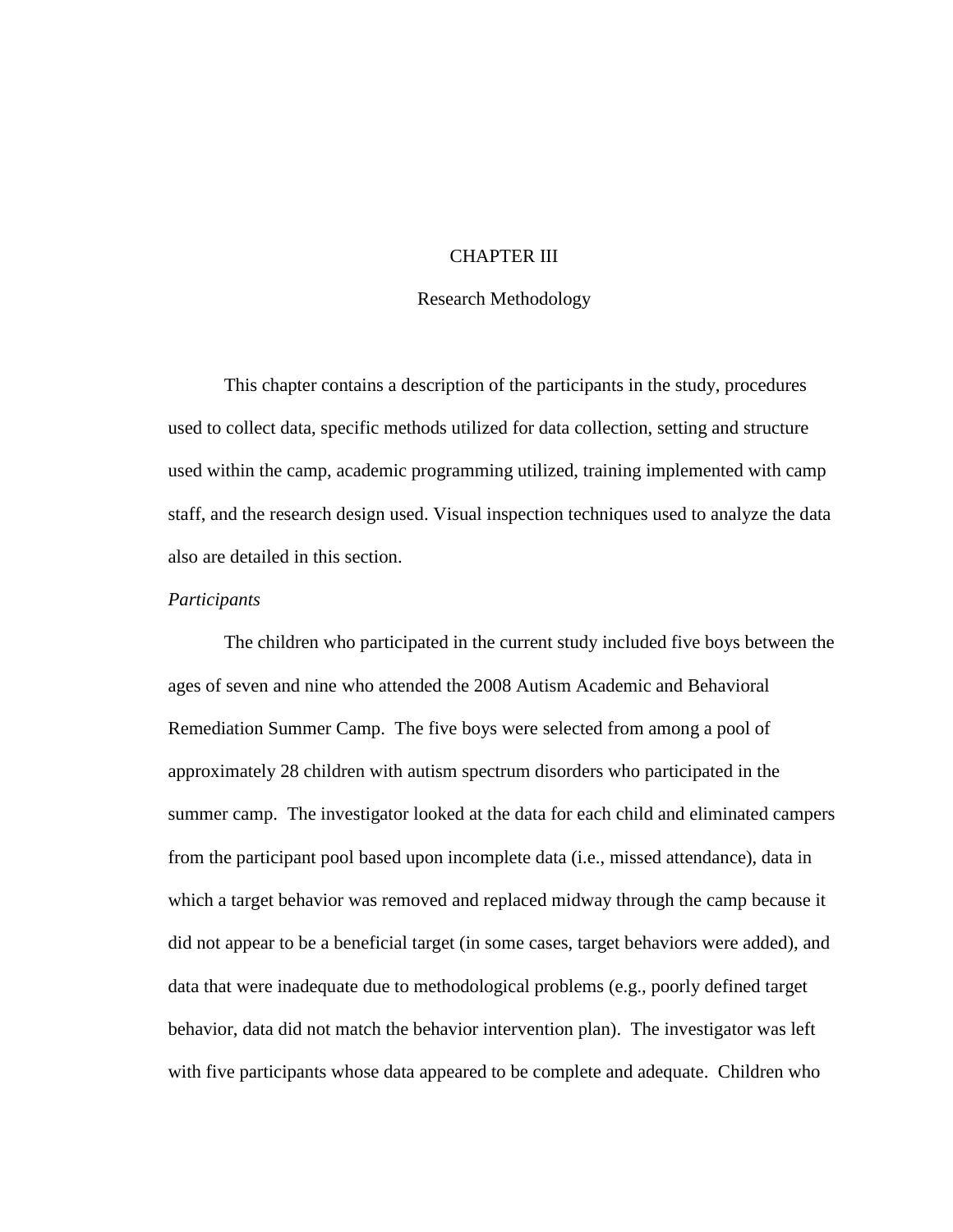participated in the camp were primarily children whose parents were involved in a local autism support group or those who were involved with an affiliated social service agency. Participants in the summer camp also were recruited through local advertising to special education directors of nearby communities. Criteria for inclusion in the study was based on seven principles: (1) the child was diagnosed with autism or an autism spectrum disorder by an outside professional using criteria from the *Diagnostic and Statistical Manual of Mental Disorders – Fourth Edition – Text Revision* (*DSM-IV-TR;* American Psychiatric Association, 2000); (2) each child was between six and 12 years of age; (3) each child presented with behavioral problems that adversely affected functioning in social, academic, or daily living; (4) no child exhibited severe self-injurious behavior; (5) no child was severely limited by a physical handicap so that his/her camping experience would be hindered; (6) no child was psychotic or brain damaged; (7) the child's parents, guardians, or referral agency was interested in participation in the program and research study and agreed to cooperate in providing full application information (including permission to assess the child for evaluation and/or research purposes – see Appendix A), providing records (i.e., child's school individualized education plan (IEP) and most recent psychoeducational report), answering a parent questionnaire, filling out two behavior rating scales for their child, and providing daily transportation to and from the camp.

Demographic and background information was taken from questionnaires included in the application, which were completed by the parents of all campers (see Appendix B). All five participants were male. Participants ranged in age from 7 years, 5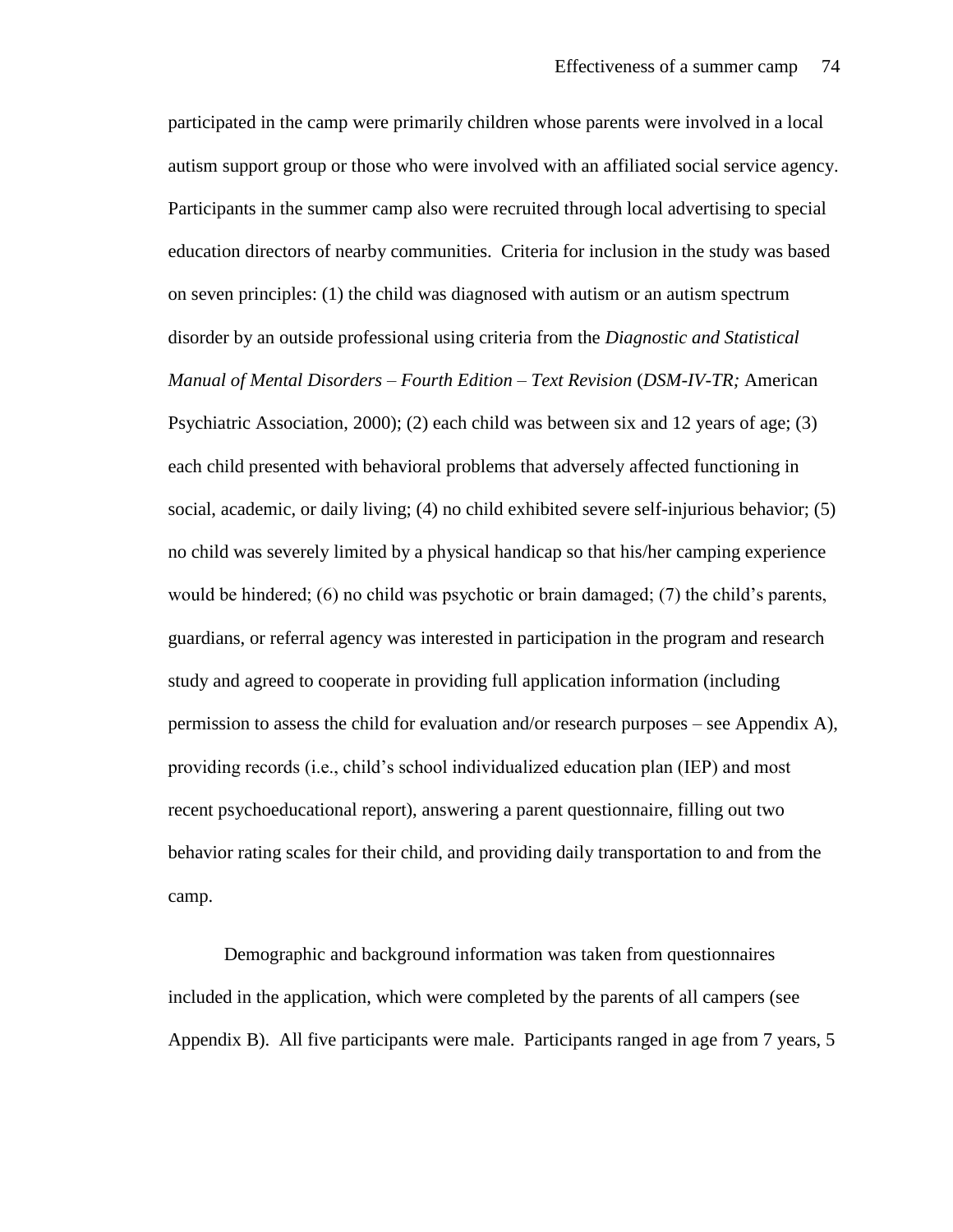months to 9 years, 1 month ( $M = 8$  years, 1 month,  $SD = 8$  years, 1  $\frac{1}{2}$  months). All participants had received diagnoses of Autism Spectrum Disorder and Communication Disorder as recognized by the school system in which they attended. Based upon parent reports, all participants were identified as Caucasian. Each participant's target behaviors and replacement behaviors were determined by graduate level students in special education or school psychology under the direction of a Board Certified Behavior Analyst (BCBA). Only two of the four tribes from camp, which will be referred to as Tribe Three and Tribe Four based on where they fell alphabetically, were represented by these participants. Information provided by parents before the start of camp (i.e., IEPs, Psychoeducational Evaluations, Teacher questionnaires) was analyzed to inform treatment planning. Parents also reported their highest level of education. The majority of the mothers (four out of five) had attended college for four years or more, while one had received one to three years of college. For the fathers, the most frequently reported highest level of achievement was four or more years of college ( $N = 3$ ) with two of the fathers reporting a high school diploma or GED was their highest level of achievement.

#### *Procedures*

This study used archival data, which were collected by a team of professionals and students. Approval to conduct the study was granted by the Institutional Review Board (IRB) of Ball State University in June 2008. Data were collected over approximately two months, beginning in early June 2008 and concluding in late July 2008. All data were collected by graduate students in a school psychology program at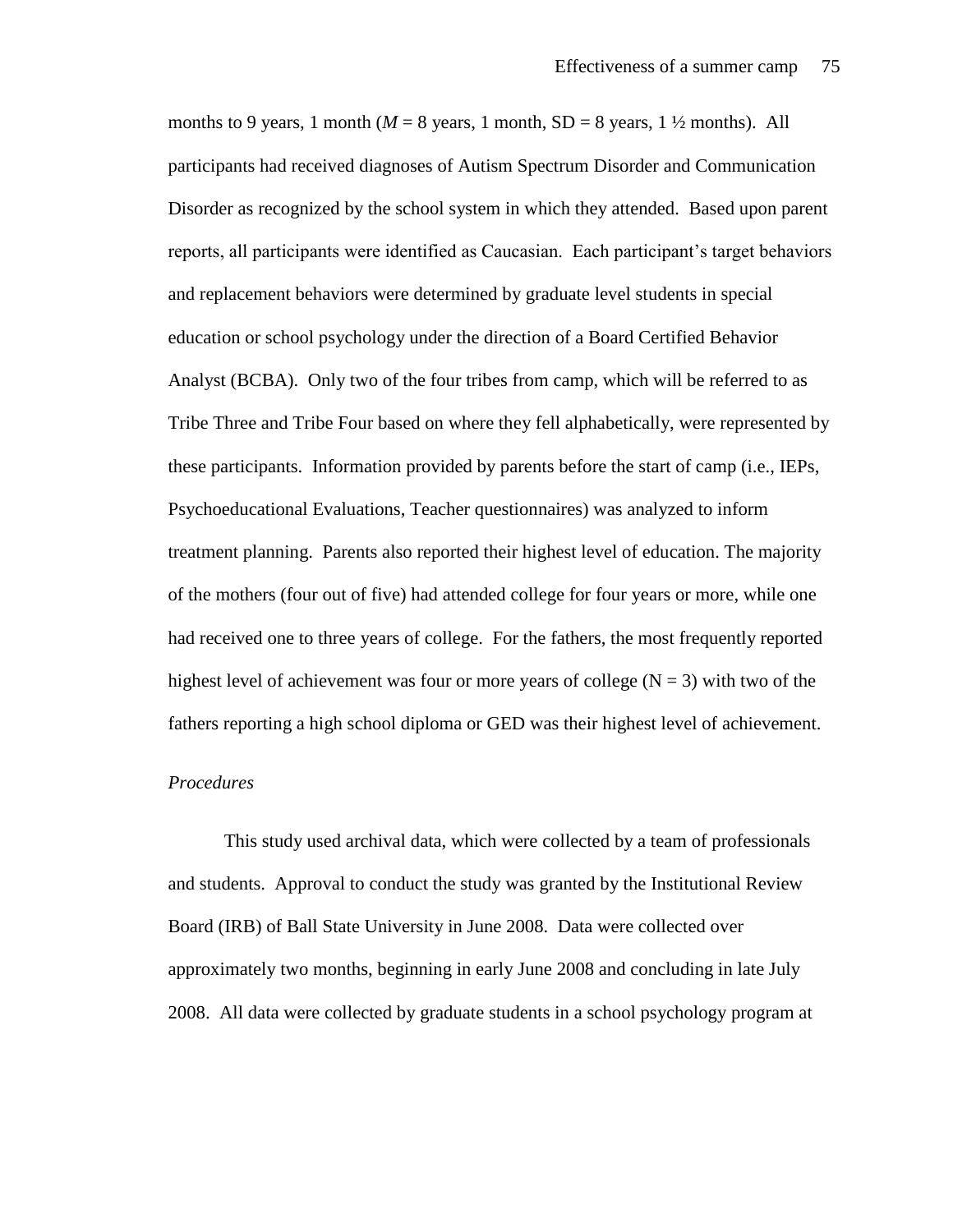Ball State University, under the supervision of a Board Certified Behavior Analyst (BCBA) and a licensed psychologist.

Parents interested in having their children participate in the camp were mailed an application packet, which included a cover letter explaining the goals of the camp and the application procedures. Parents were asked to then complete a number of documents, including an informed consent form and questionnaires developed by the director of the camp requesting the following information: diagnoses, level of adaptive functioning, behavioral problems, emergency contact information, and health information. Another questionnaire created by the camp director was given to the prospective campers' teachers regarding school behavior and academic functioning. Parents were informed that if their child was accepted into the camp, they would be asked to provide several additional documents, including a report of their child's most recent physical by a medical doctor, their child's most recent immunization records, his or her current Individualized Education Plan (IEP), and the most updated psychoeducational evaluation. These forms were used by the camp director and other camp staff to verify inclusion criteria for the camp.

Due to the size of camp facilities, the director of the 2008 Autism Academic and Behavioral Remediation Summer Camp was required to limit the number of participants. Parents were therefore informed, through the aforementioned cover letter, that participants for the camp would be selected through a lottery system.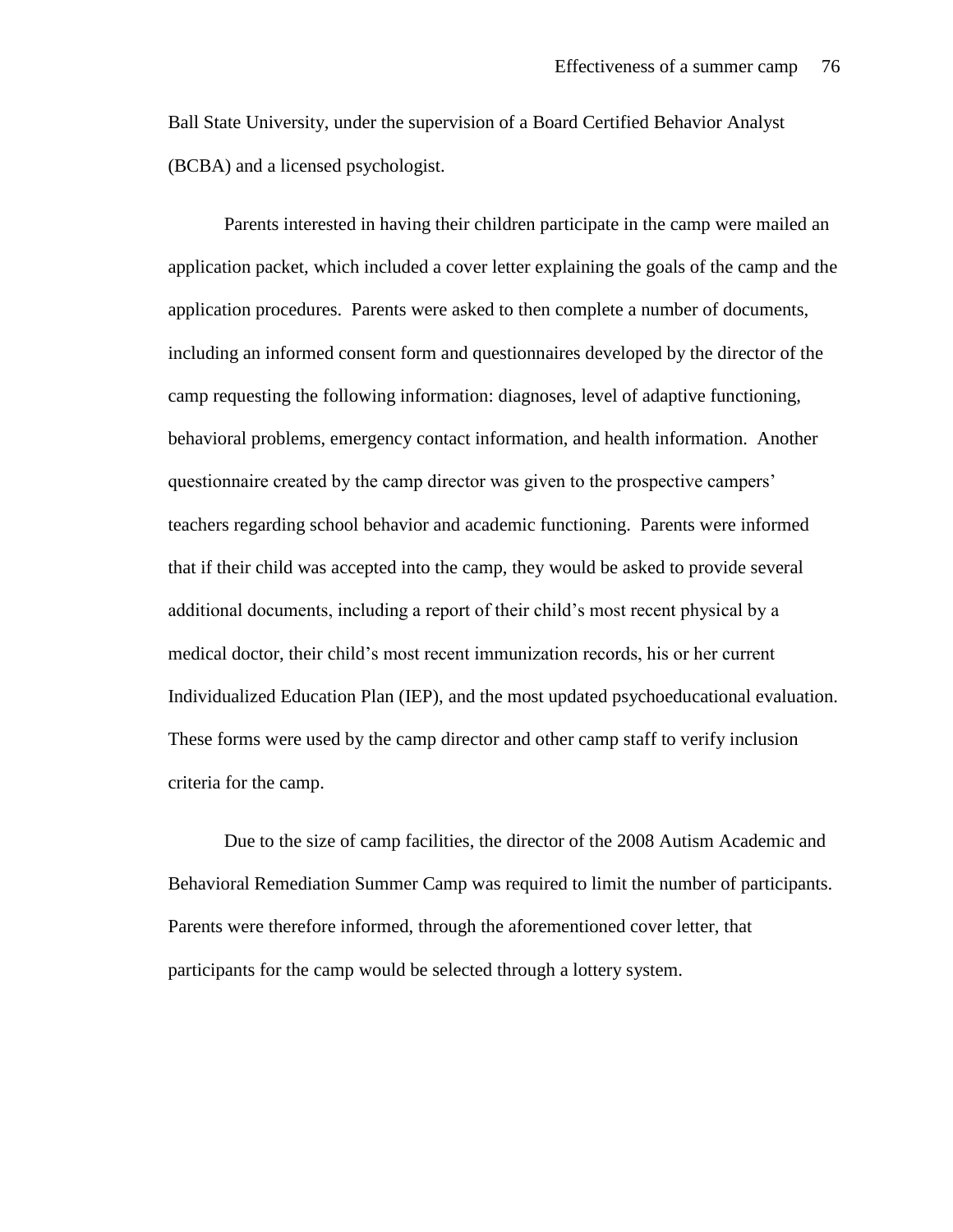# *Setting*

The 2008 Autism Academic and Behavioral Remediation Summer Camp was conducted at an outdoor facility owned and managed by a local social service agency, which provides residential, employment, and community support services to children and adults with mental and physical disabilities in a mid-sized Midwestern city (population = 65,000). The facility has offered summer camp programs for children and adults with disabilities for a number of years prior to this study. Because the facility offers residential camps throughout the summer, the autism summer camp was held alongside weeklong residential camps held by the organization. Campers from each organization rarely interacted. The facility offered a traditional camp setting, which included nature trails, wooded and hilly landscape, a bonfire pit, open grassy areas, an outdoor swimming pool, a nurse's office, a playground, and barn-like buildings used for arts and crafts, academic instruction, and lunch. Canvas tents covering wooden platforms also were used for academic instruction in the wooded areas, particularly as shelter when it rained during camp programming.

# *Camp Structure*

The Autism Academic and Behavioral Camp setting consisted of daily sessions from 8:30 a.m. to 4:30 p.m. (Monday through Friday) for a total of 8 weeks. An instructional team of three or four counselors worked with each of four different groups (i.e., tribes) of seven to nine children, who were divided by age and a variety of behavioral symptoms. The groups were each given Native American tribe names, specific colors, and a decorated totem pole marking their meeting place before camp and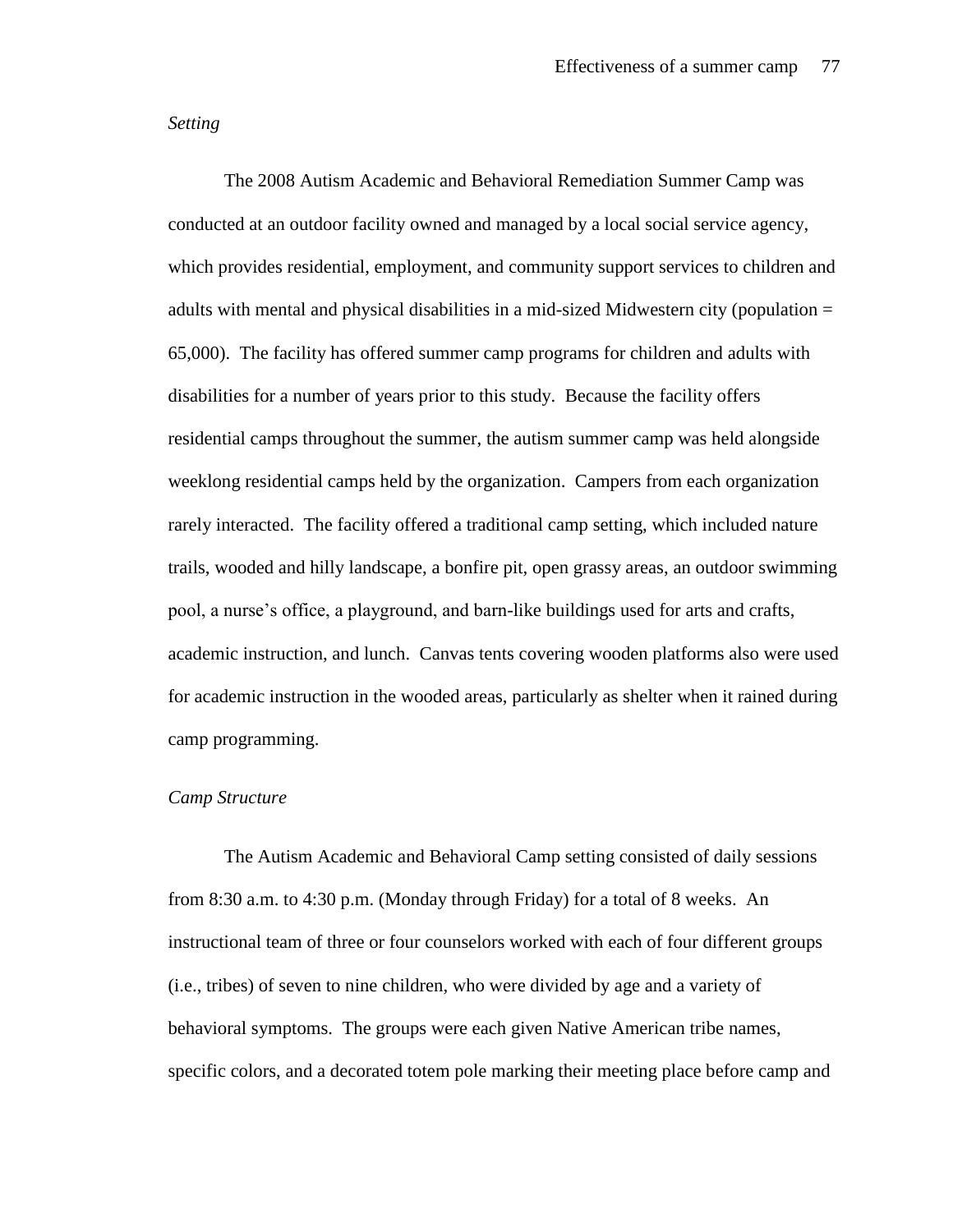at various points during the day. The four tribes of children were kept physically separated the majority of the day, particularly during academic instruction, but were given time to interact during transition times, lunch, and other unstructured times throughout the day. Several additional counselors floated among the tribes to ensure staff supervision and adequate support. Several graduate level behavior specialists, selected by the camp director, were available for additional support. Each behavior specialist was a graduate student in a special education program or had taken coursework in applied behavior analysis.

A functional behavior assessment (FBA), based upon information received from parents (i.e., most recent IEP and psychoeducational evaluation; parent questionnaire), was conducted for each child to help guide camp staff in developing an individualized behavior intervention plan (BIP). Based upon these data, camp staff chose behavioral deficits (i.e., occurs too infrequently) and/or behavioral excesses (i.e., occurs too frequently) to target for intervention during camp. Behavior plans were designed prior to camp, from the information provided by each parent, and included specific strategies to address each child's individual behavioral needs. Behavioral excesses were called target behaviors for the purpose of the behavior plans and behavioral deficits were called replacement behaviors. In most cases, a functionally equivalent replacement behavior was identified to take the place (and function) of each target behavior (e.g., instead of flapping his hands, a camper might be taught to put his hands in his pockets when stressed). In many cases other adaptive or social skills that were viewed as important goals also were a focus of a camper's behavior plan. As camp progressed, these plans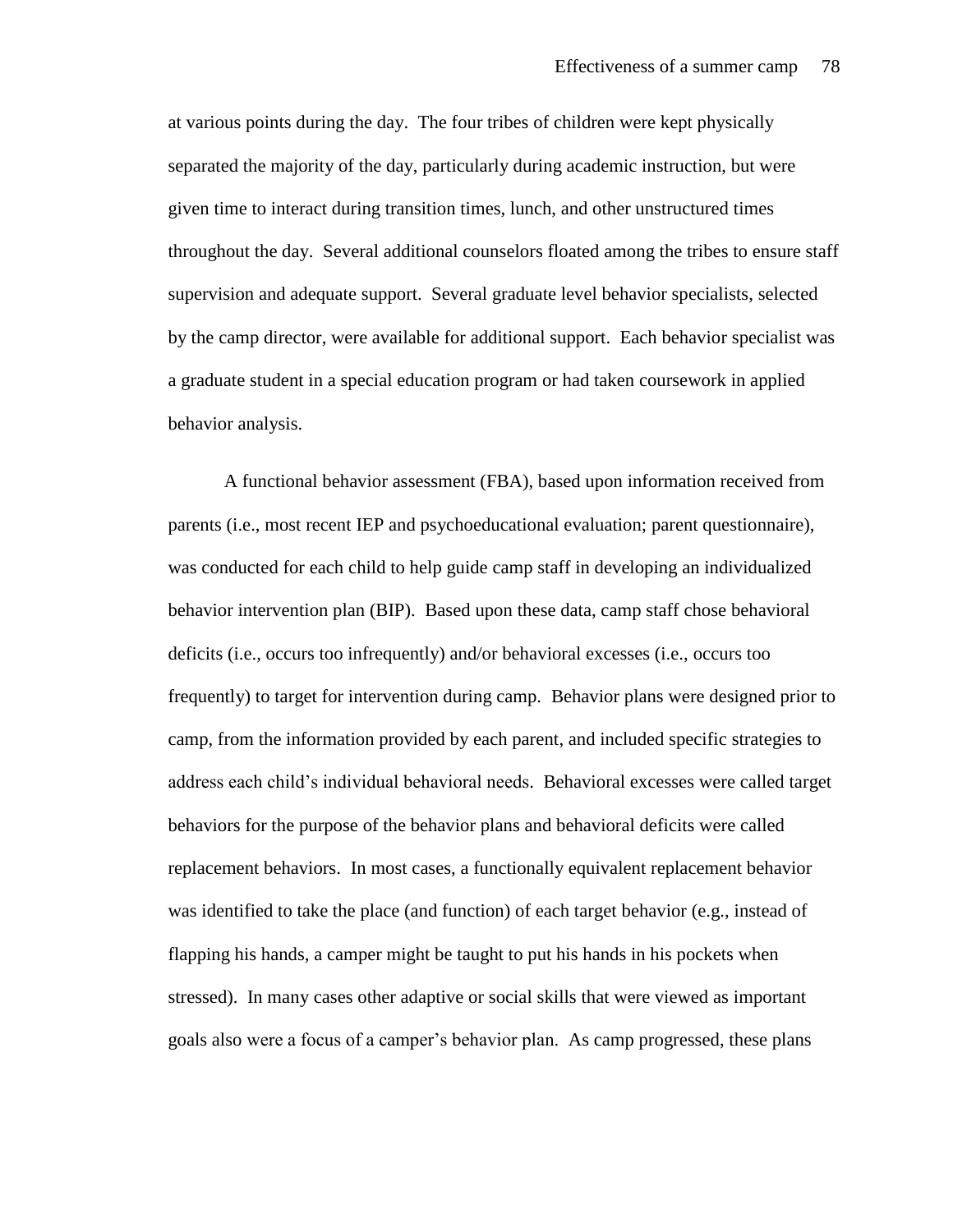were modified as needed and determined by the camp staff, behavior specialists, and BCBA. All counselors and teachers were expected to be familiar with the behavior plans for each child in their tribe and were prepared to utilize a number of specific intervention strategies to modify target behaviors. At least one behavior specialist, familiar with behavior plans for all campers, was available for additional support throughout the day. The behavior specialist provided support to tribes throughout the day, depending on need, and collected behavioral data on campers.

An overall token economy system was implemented as positive reinforcement for the camp. Each day campers were provided with a small punch card necklace (using yarn) that included several different colored stripes, corresponding with a reinforcement level system. Each color represented point levels and corresponded to a large camp "payoff" chart that indicated the reinforcers each child could earn at the end of the day. At the beginning of each day, all campers received a new necklace and punch card. Ten points were awarded for each level, with the reinforcers increasing in desirability up the levels. For example, free swim time was offered at the highest point level, while coloring was offered at the lowest level, as swimming was a highly coveted activity and coloring was not. Points were awarded by counselors and teachers based upon specific and individualized behavioral goals in each child's behavior plan. Camp staff awarded points by punching holes in each camper's punch card, allowing for immediate reinforcement throughout the camp day, leading up to delayed reinforcement at the end of the camper's day.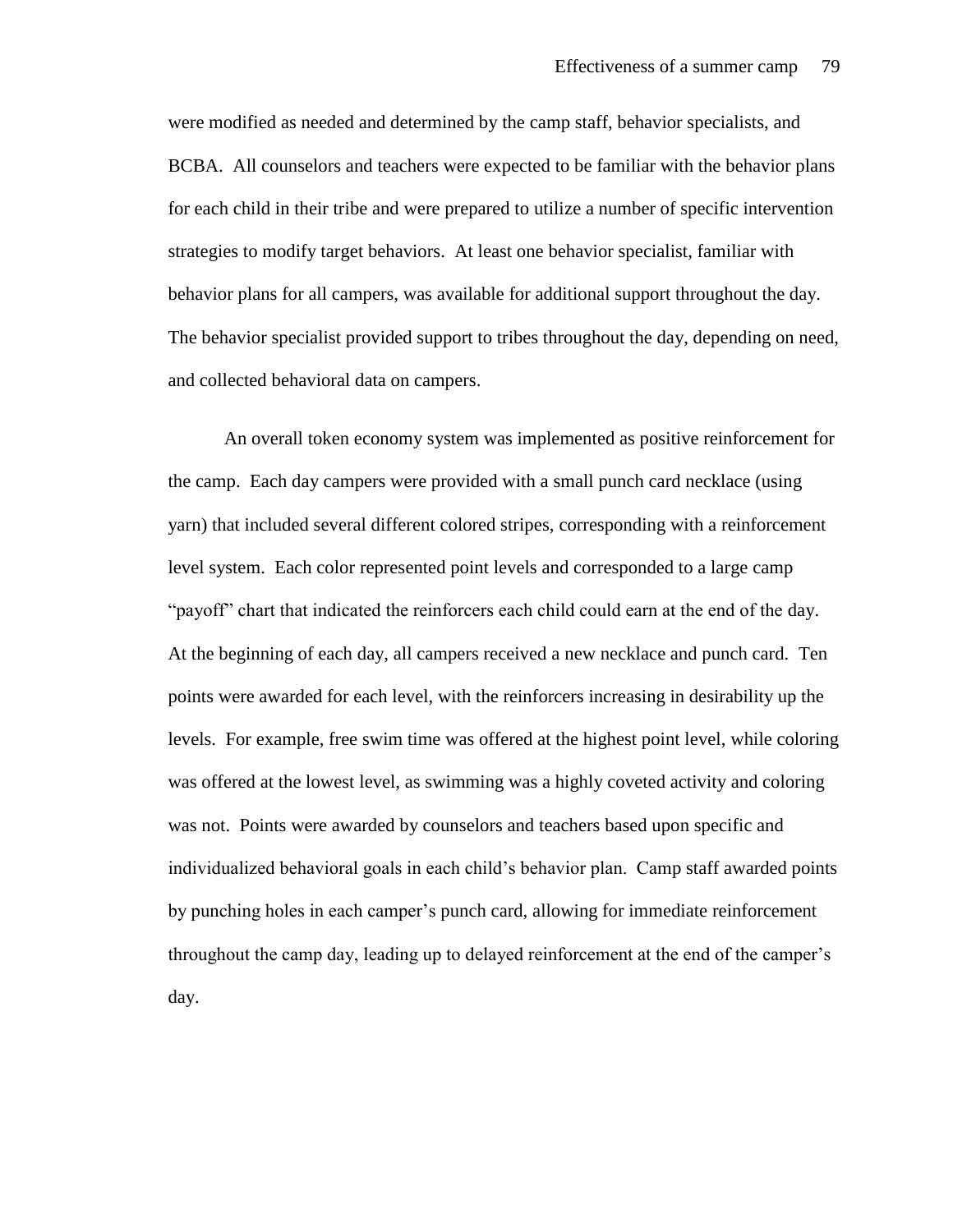The basic camp schedule was the same each day, providing for needed predictability and structure, which are helpful strategies for children with autism spectrum disorders. Campers arrived at camp between 7:30 and 8:30 a.m. and reported to a check-in station where parents could communicate with their child's counselors and teachers. Campers were then escorted to their totem pole where they could have free time until the start of classes. Between 8:30 a.m. and 12:30 p.m. campers participated in four academic classes, Language Arts, Science, Math, and Arts & Crafts, which were approximately 45 minutes in length to provide for transition time. Each tribe attended classes in a certain order during a given week of camp and the order changed each week to ensure that each camper had a well-rounded camping experience. An additional 20 minute snack break occurred between the second and third classes of the morning. Campers ate sack lunches (provided by parents) and sang group songs between 12:30 and 1:30 p.m. From approximately 1:45 until 2:45 (including built-in transition time), two tribes participated in individual tutoring sessions, while the other two tribes participated in a large group activity for twenty minutes before switching. During the tutoring sessions, each child was assigned his/her own tutor and instructional plan, which were specifically designed to address the child's most pronounced behavioral and/or academic difficulties. The large group activities were typically facilitated by local teachers, music therapists, and other social service agents who provided special programming, such as singing, playing instruments, and manipulating sensory equipment such as balls and parachutes. Next, all campers participated in a final activity for 30 minutes while preparing for payoffs (i.e., swimming, coloring, etc.), which comprised the last 50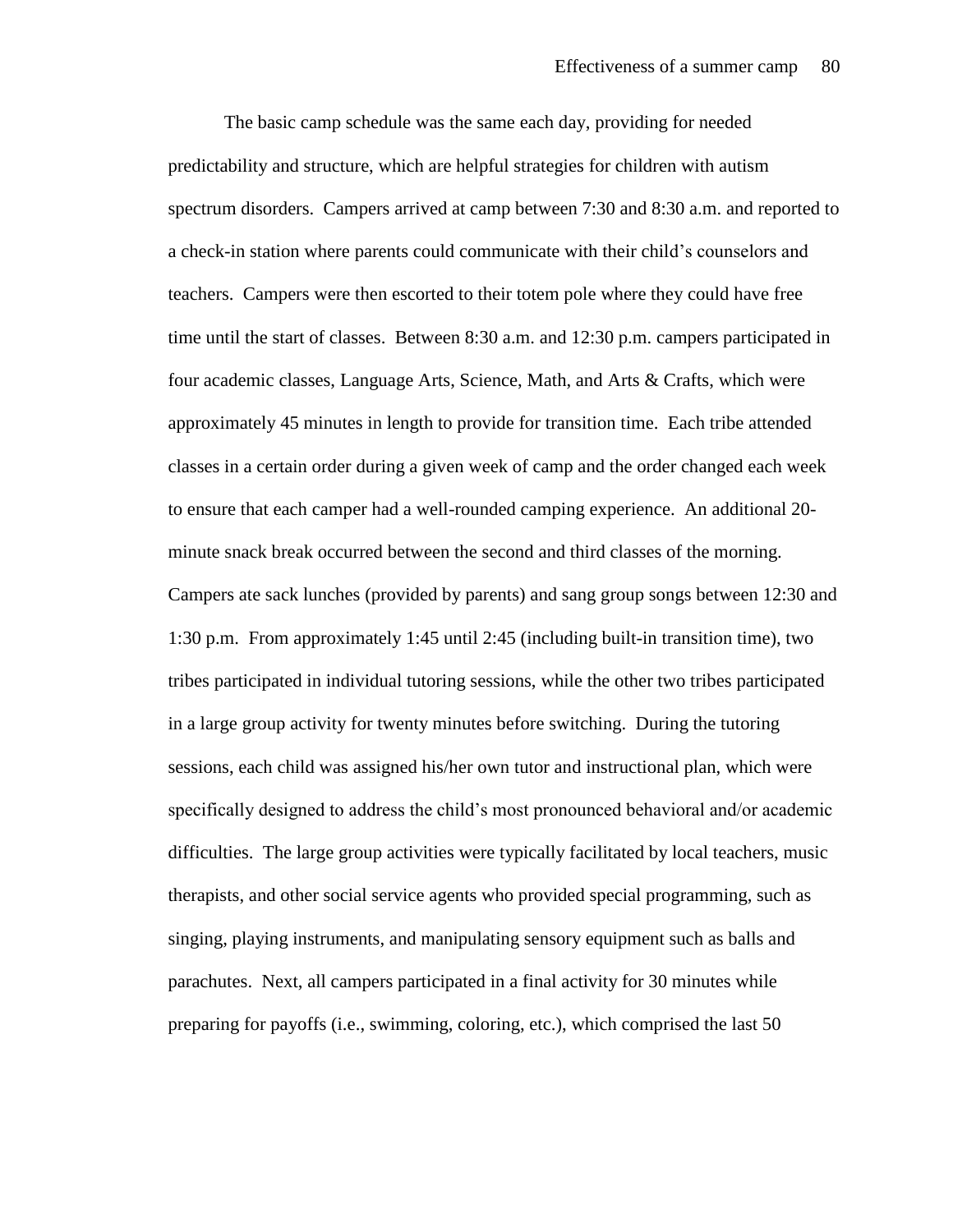minutes of the camp day. Campers then returned to their totem poles to await the arrival of their parents in order to go home for the evening.

### *Academic Programming*

Morning academic classes utilized a disguised curriculum in which content was taught through games, activities, and experiential learning. Math class, for example, was held in the swimming pool where campers practiced addition, subtraction, multiplication, and division by using pool toys and games involving movement. Science was taught in the wooded area where teachers utilized the natural environment to facilitate learning opportunities. When possible, teachers utilized cross-curricular themes to enhance the learning experience. For example, when the children learned about spiders in science class, the Language Arts teacher read them a short storybook about spiders. Lesson plans were created by the teachers, who were licensed teachers, or advanced undergraduate students in an elementary education program. Lesson plans were tailored to fit the needs of each tribe and to meet the instructional skill level of the campers. As previously noted, each camper received an additional daily 20-minute tutoring session to meet his/her individual academic needs in a one-on-one setting.

### *Staff Training*

Camp staff consisted of undergraduate and graduate students pursuing degrees in the areas of elementary education, special education, and school psychology. As previously mentioned, all four teachers (one for each subject) were licensed teachers or advanced undergraduate students in an elementary education program. Each teacher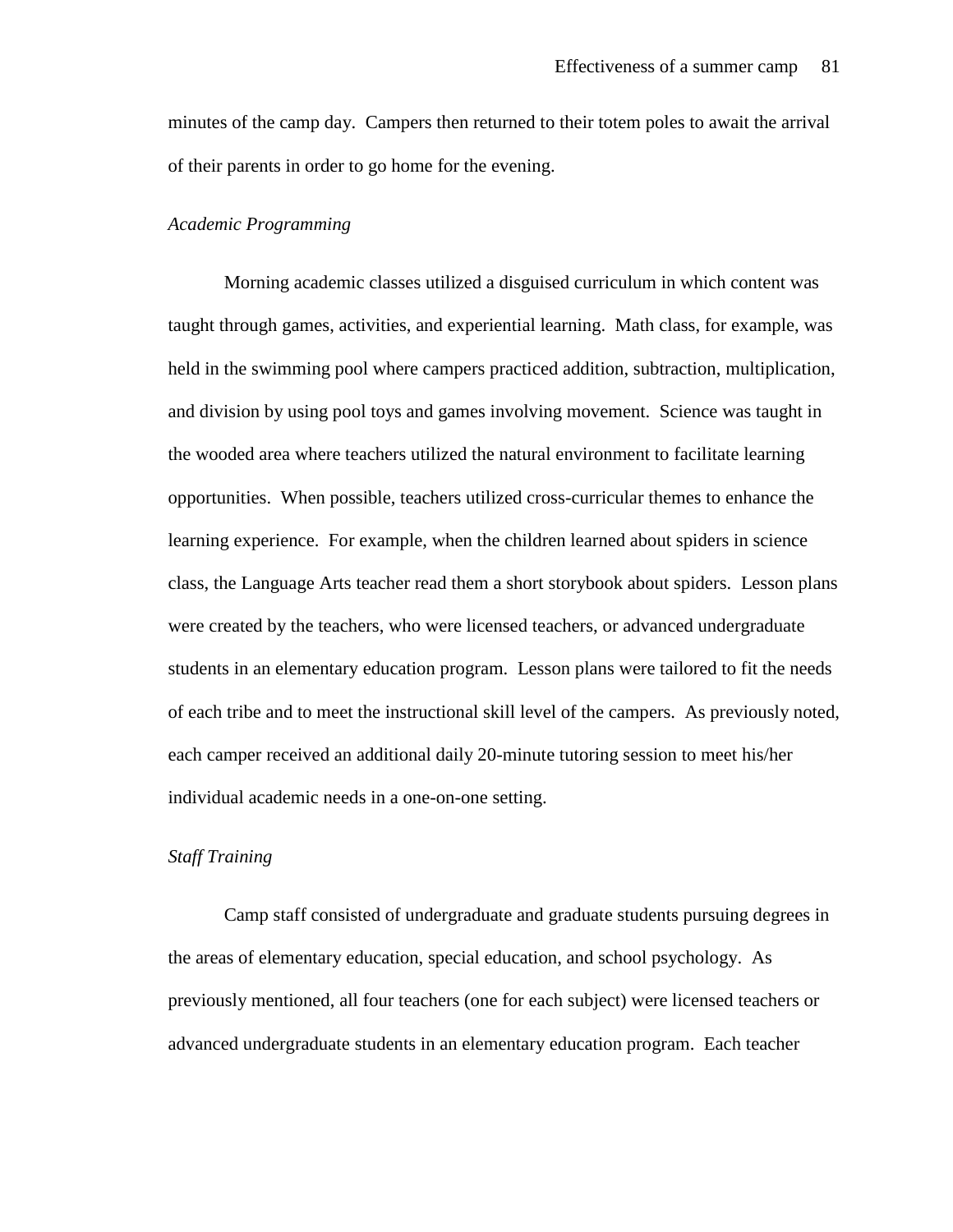remained in his/her "classroom area" during the morning academic instruction times but joined an assigned tribe for the remainder of the day to provide additional support, with the exception of an hour of preparation time each day.

All staff members participated in one week (8:00 a.m. to 5:00 p.m.) of training prior to the start of camp. They were instructed about camp procedures, fire/tornado procedures, autism, applied behavior analysis, songs and games, aggression management, and crisis intervention. Time was allotted for staff to conduct role plays, mock classes, and mock tutoring sessions and staff were trained by a licensed professional in appropriate crisis intervention, including restraint techniques. Behavior specialists working with the camp instructed counselors and teachers about the unique behavioral needs of campers prior to the start of camp. This information was based upon a functional behavior assessment conducted through a review of records provided for each camper. Counselors were administered brief oral evaluations by a behavior specialist to determine their knowledge of each camper's individualized behavior plan (Appendix C). Camp staff were retrained as needed. An additional test was administered to assess each counselor and teacher's understanding of the material presented in training and all counselors and teachers met predetermined cutoff scores.

# *Data Collection*

Based upon a functional behavior assessment and subsequent behavior intervention plan, two to three behaviors targeted for acceleration or deceleration were identified for each camper. Data were then collected by a graduate level behavior specialist through behavioral observation. Baseline data were collected during the first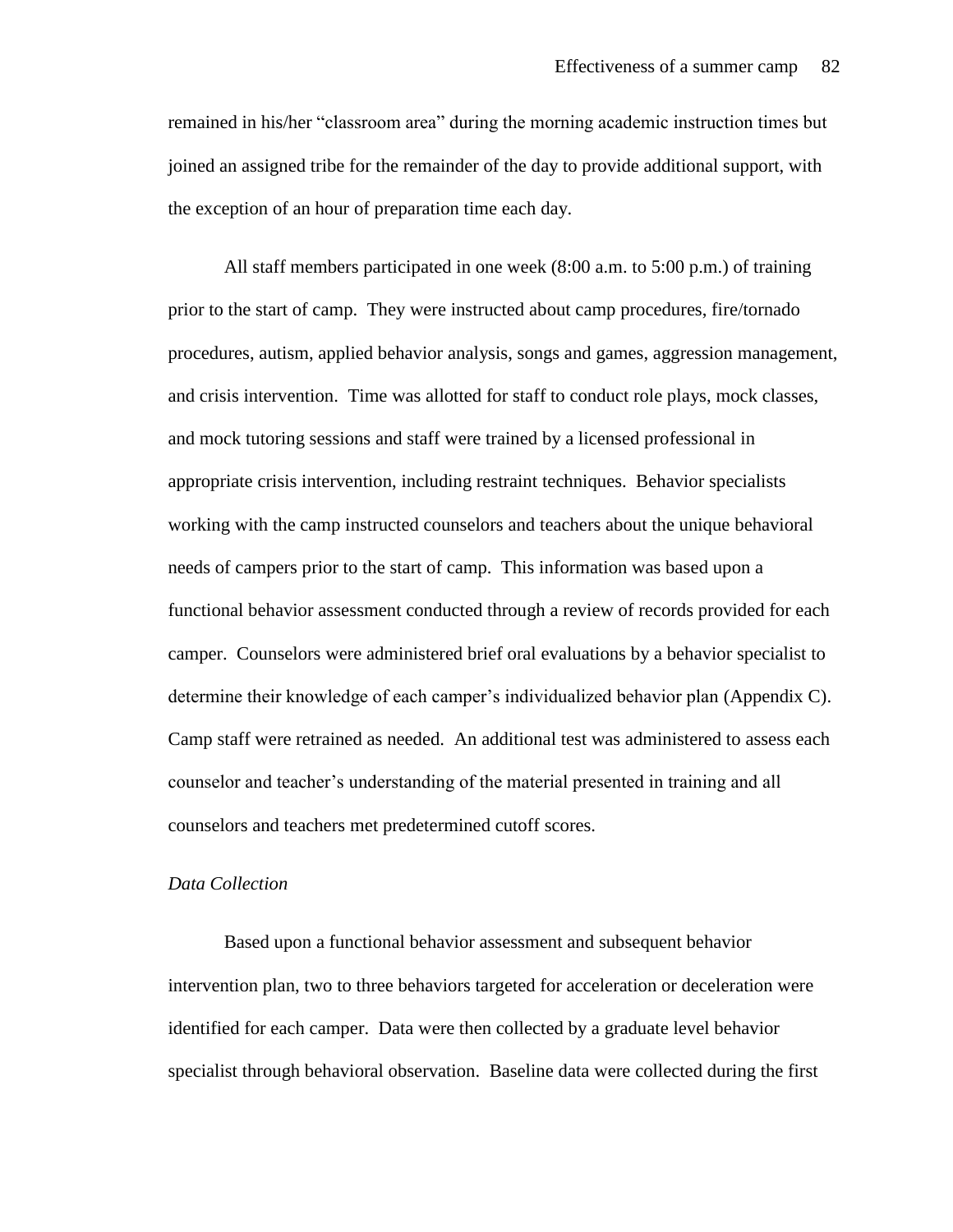and second day of camp. Intervention/Treatment data were then collected at least once a week during a four-hour observation session, though at times this occurred over the course of two shorter observation sessions averaging about four hours each week. In general, the data collection specialists observed the same campers each week. To simplify the data collection process, all behaviors were recorded using a frequency-count method. All behavior observation data were collected by graduate-level students who were supervised by a Board Certified Behavior Analyst (BCBA).

### *Research Design*

This study utilizes a single-subject research design, which is commonly used for educational research and, in particular, is utilized in research with autism spectrum disorders (ASDs). Using a single-subject design allows for each participant to function as his or her own control. Additionally, a single-subject design allows for the use of functional behavior assessments, which would be impractical with a group experimental design. Because a major focus of the camp is to modify individual behaviors, behavioral observation was used to assess outcome. Due to the limited external validity of this study, it is viewed as a preliminary investigation and, given significant findings, would necessitate replication studies in the future.

#### *Data Analysis*

Data were analyzed primarily through visual inspection, a process by which the researcher examined a graphical display of the data to determine whether or not a meaningful change occurred and the extent to which that change could be attributed to the independent variable. This is the most common method of summarizing and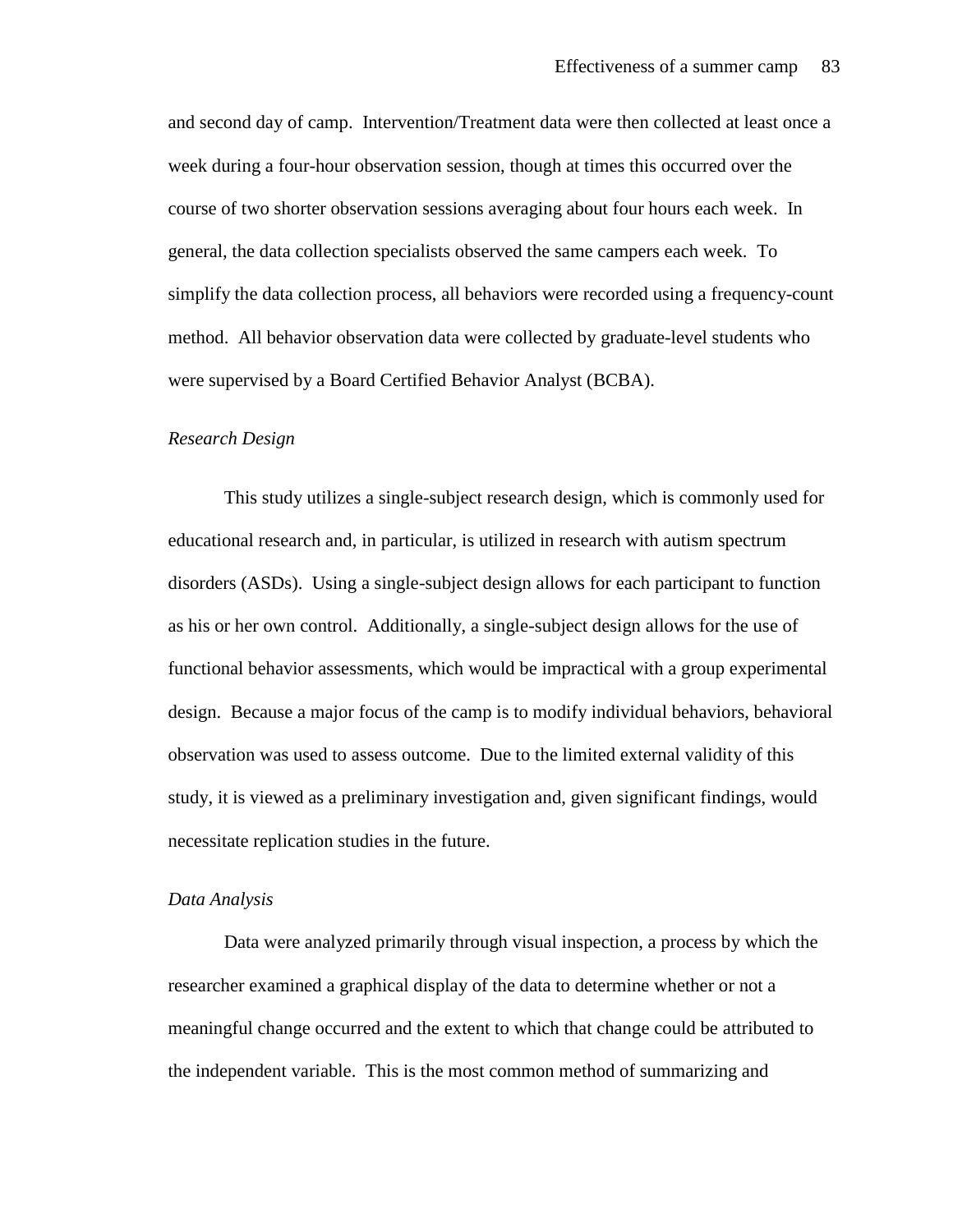interpreting single-subject data from applied behavior analysis (Kahng et al., 2010). In addition, a linear trendline was calculated for each set of raw data in order to compare the data in some measurable way. A trendline is used to demonstrate a linear relationship between two variables, in this case time (*x*) and occurrences of the behavior per hour (*y*). Regression analysis was used to calculate the best fit line in order to extrapolate how the behavior changed over time. The trendlines were represented in the form  $y = mx + b$ , where *m* indicates the slope of the line. The slope of the trendline for each set of data represents the rate of behavior change. A larger slope value indicates a more rapid rate of change, while a smaller value indicates a more gradual rate of change. A positive slope value indicates an increase in behavior over time, and a negative slope value indicates a decrease. The slopes were divided in the following way, using absolute values:

Minimal rate of change  $= 0 - 0.09$ ,

Moderate rate of change  $= 0.1 - 0.5$ ,

Substantial rate of change  $=$  higher than 0.5.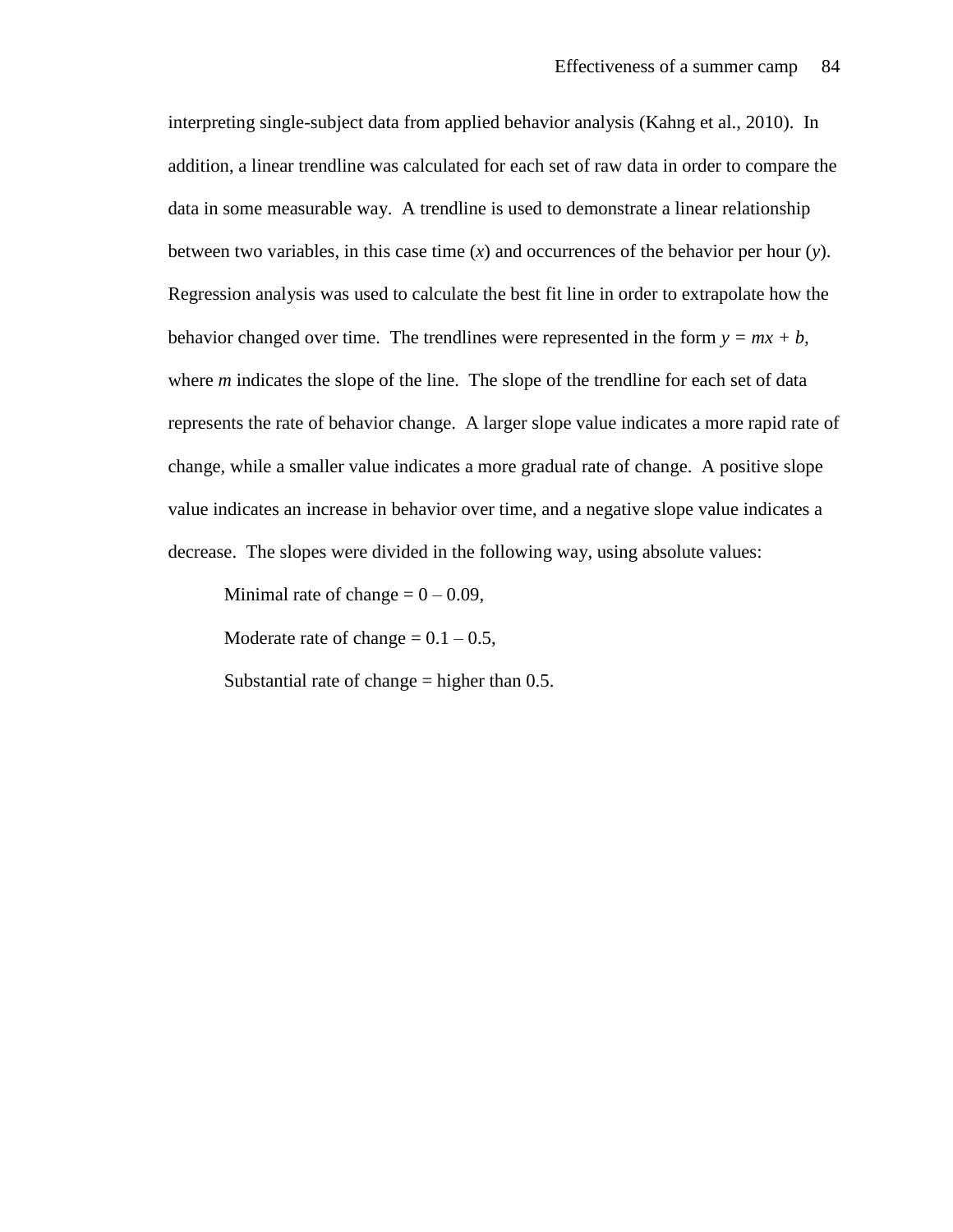# CHAPTER IV

# Results

This chapter presents the five case studies used to determine the effectiveness of the autism day camp in modifying behaviors of children with autism spectrum disorders. For each case study, an in-depth description of each child's demographic and background information is provided. In addition, each child's, target behaviors, antecedents of behavior, functions of behavior, replacement behaviors, intervention plan, data collection procedures, data, and results are discussed. In addition, a brief overview of the results and a case summary are provided. Visual inspection techniques used to analyze the data for each case also are included in this section. It is important to note that any identifying information (e.g., names, schools, teacher names, etc.) have been altered to maintain confidentiality.

#### **Case Study 1: Sam**

#### *Demographic Information*

Sam was 9 years, 1 month of age at the time of the 2008 Autism Camp and was identified by his parent(s) as having a Mild Autism Disorder, which was diagnosed at an autism treatment center in 2003. He is Caucasian, and his parents denied that he had noncommunicative speech, self-injurious behavior, physical limitations that would prevent him from participating in camp activities, a psychotic disorder, or brain damage at the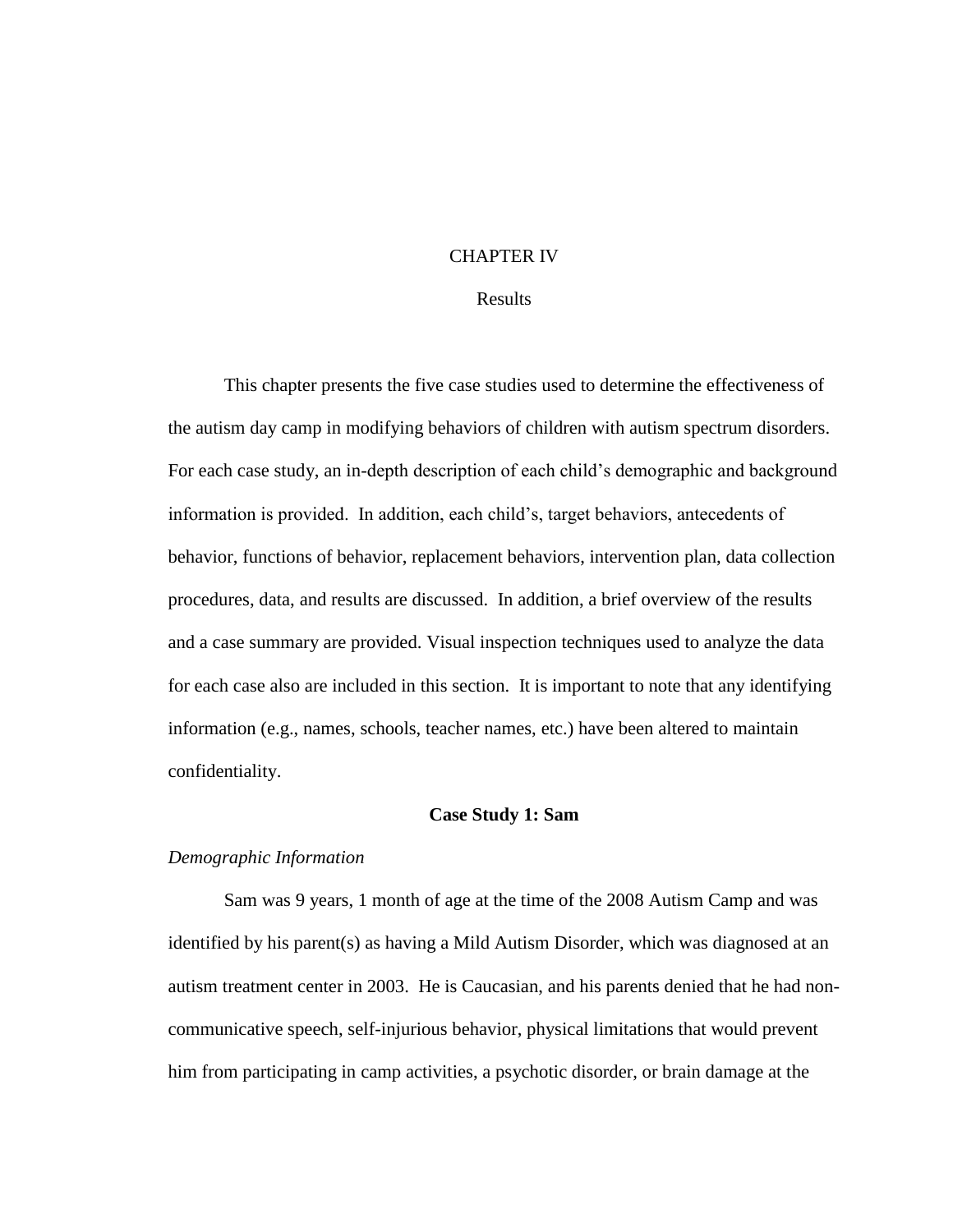time of the 2008 Autism Camp. In the school setting, he qualified for special education services under the disability categories of autism spectrum disorder and communication disorder. Sam's mother indicated she completed four or more years of college, while his father reportedly received a high school diploma or GED (general equivalency diploma). Sam was placed in Tribe Four.

#### *Background Information*

During the 2007 – 2008 school year, Sam received the majority of his educational services in a special education classroom setting with nonacademic classes (i.e., physical education, music, and art) serviced in the general education environment. It was noted that he received occupational therapy and speech services as well. The following areas of need were indicated in Sam's Individualized Education Plan (IEP): language arts, time, money, mathematics, self-help skills, staying on task, self-stimulation behaviors, community-based skills, and overall communication. Sam's teacher described him as "friendly" and said he got along well with others. She noted that he struggled socially with his peers.

#### *Target Behaviors*

Based upon an analysis of the information provided by Sam's parents and teachers, including his most recent Individualized Education Plan (IEP), the following target behaviors were determined for Sam prior to the start of camp. As explored in the discussion section, behaviors three and four (i.e., whining and off-task behavior) were identified as relevant targets after camp started and were added into his behavior plan.

1. Gazing/Hand-flapping (self-stimulatory behavior) defined as staring at an unspecified object for longer than 30 seconds (During such time periods, Sam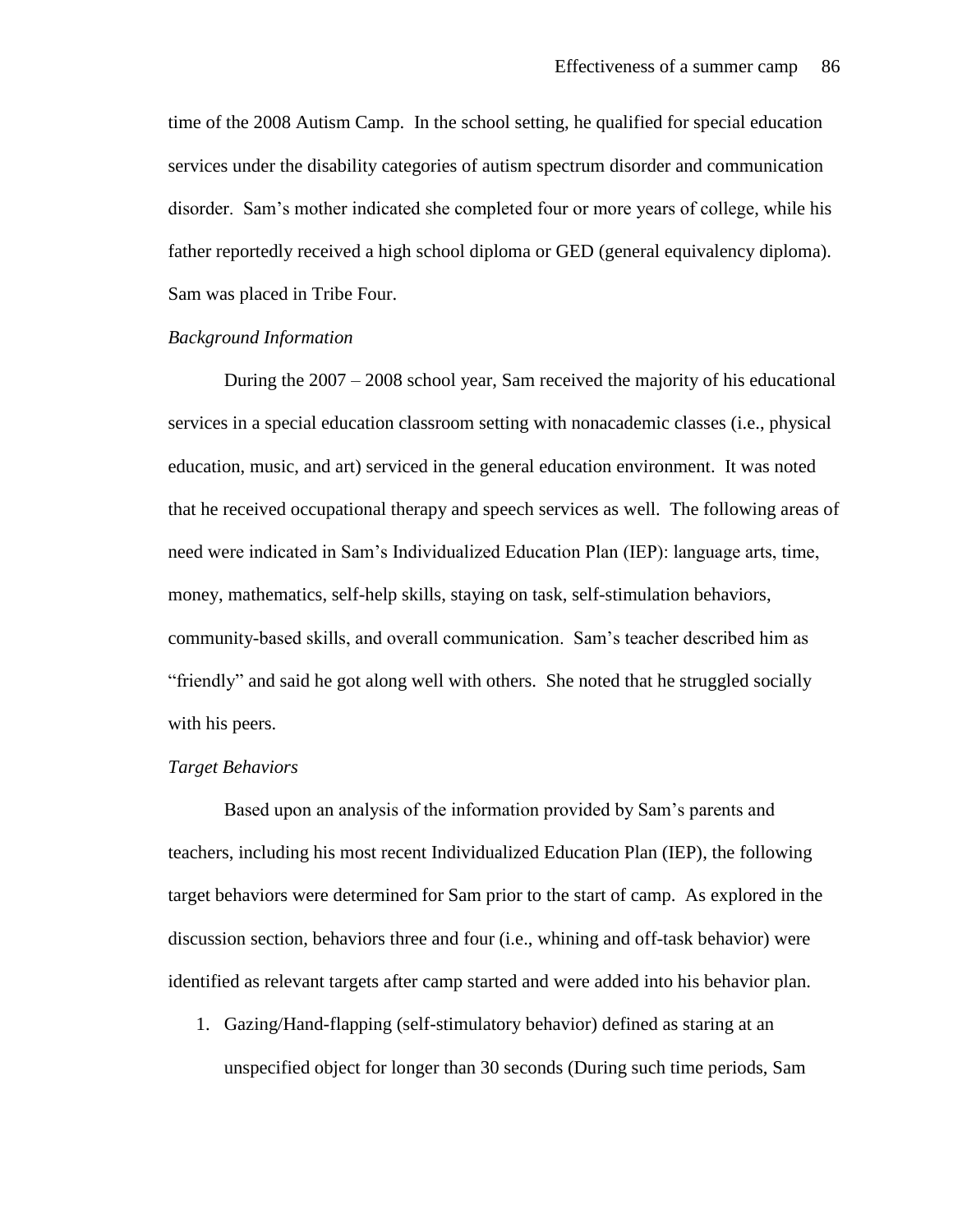may appear to be inattentive or "zoning out") or making inappropriate hand movements.

- 2. Wandering defined as walking 10 feet or more away from group or activity without adult permission.
- 3. Whining defined as using a high-pitched voice rising at the end of each sentence or phrase. He often says, "I can't," or "I don't know how," in this tone of voice.
- 4. Off-task behavior defined as looking somewhere other than at the instruction, fidgeting with objects or nature (e.g., leaves, grass, twigs, etc.), or failing to participate in activities.

# *Antecedents of Behavior*

A functional behavior assessment (FBA) was conducted in which simple A-B-C (i.e., antecedent – behavior – consequence) data were collected during observations within the first two days of camp. Based upon those assessments, the following antecedents and functions of target behaviors were identified. Because the FBAs were conducted during the first two days, using target behaviors identified prior to the start of camp, there were no identified antecedents or functions noted for behaviors three and four – whining and off-task behavior.

- 1. Gazing/Hand-flapping occurred most often when he was presented with overwhelming sensory information or stimuli, such as loud noises or when he was not interested in an activity.
- 2. Wandering occurred primarily when Sam observed an activity that appeared more desirable than the one in which he was currently engaged.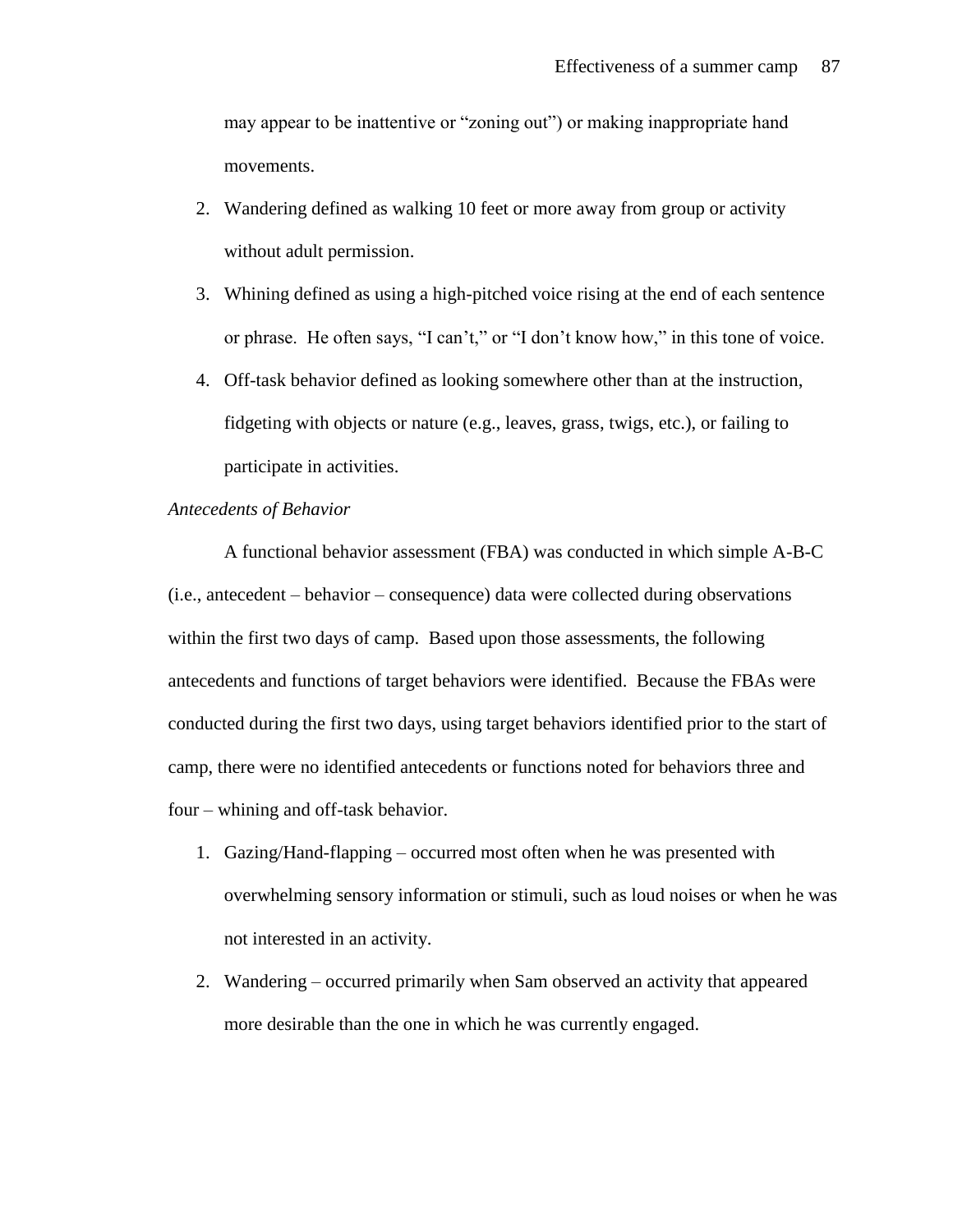# *Functions of Behavior*

- 1. Gazing/Hand-flapping– escape or avoidance of the situation, with a possible secondary function of automatic self-stimulation.
- 2. Wandering access to preferred activities or items.

# *Replacement Behaviors*

Several functionally equivalent replacement behavior(s) and social skills were identified as missing or occurring infrequently in Sam's behavioral repertoire. They were therefore taught directly and reinforced specifically throughout the camp experience. A fourth replacement behavior, on-task behavior, was added to his plan during the fourth week.

- 1. Independently request headphones or a break in a noisy environment.
- 2. Go directly to activity area when prompted.
- 3. Increase social skills: initiate or verbally respond to a social interaction with another peer or adult.

# *Behavior Intervention Plan*

Specific preventative (i.e., antecedent) and supportive intervention (i.e., consequent) strategies, based upon the results from his FBA, were developed for those involved in Sam's treatment. Each counselor and teacher was trained in how to use these strategies and was familiar with his individualized behavior plan. The following strategies were implemented with Sam throughout the eight-week camp.

Preventative strategies included the following:

1. Allow Sam time to process and comply with requests.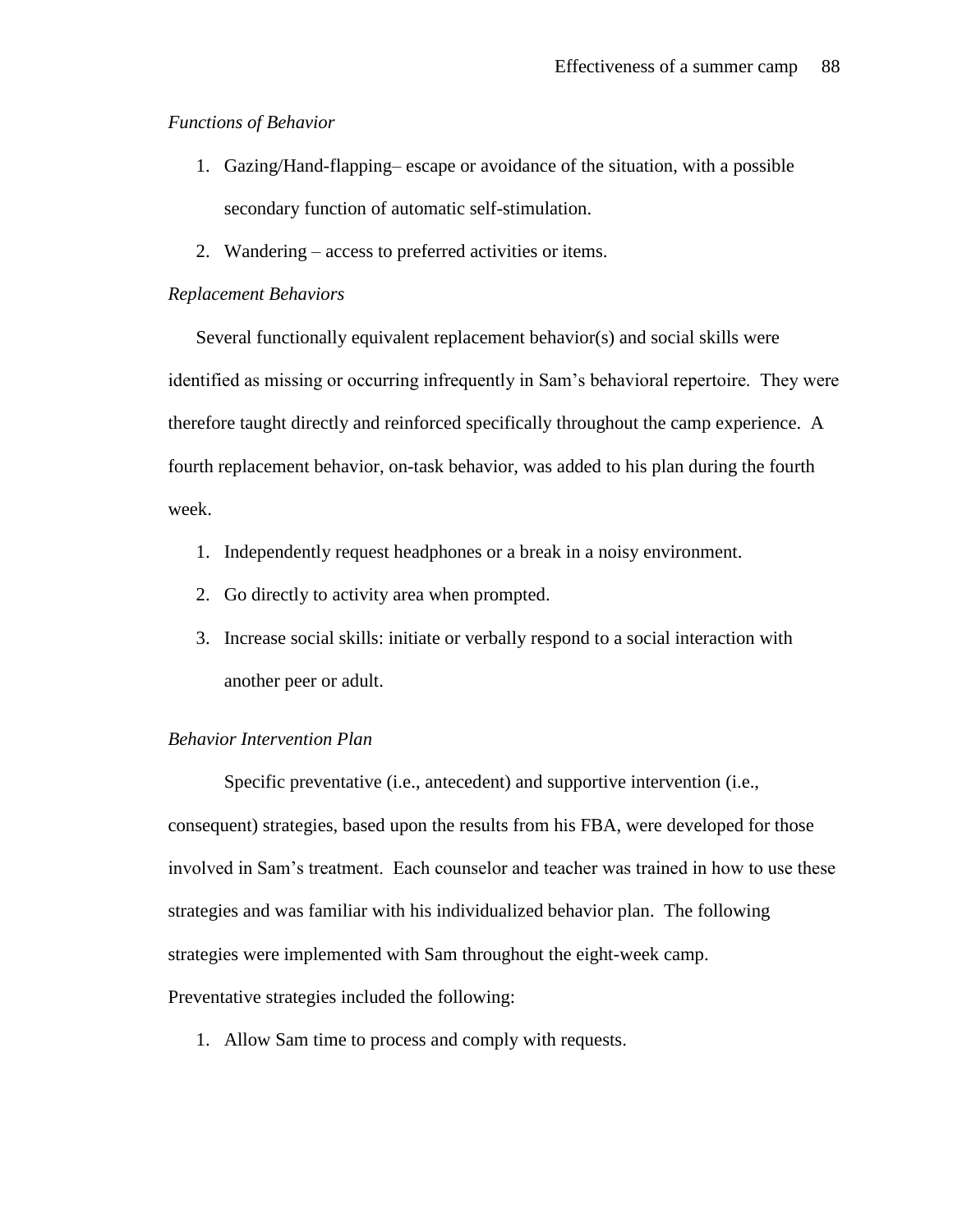- 2. Explain to Sam the reason for a command prior to giving it. Staff also should check for understanding.
- 3. When possible, offer Sam a choice in activities.
- 4. Give Sam a verbal prompt before entering a potentially noisy environment.

Intervention strategies included the following:

- 1. Positive reinforcement procedures:
	- a. Exaggerate verbal praise specifying the appropriate behavior (This can be used alone or paired with other reinforcers). For example, say, "I am proud of the way you followed directions!" or "I like the way you are doing your project!"
	- b. Provide a hole punch in Sam's behavior card (i.e., immediate reinforcer which is later coupled with a larger reinforcement at the end of each camp day) when he endures a noisy environment without utilizing selfstimulation, stays with the group throughout an activity, requests headphones or a break, goes directly to an activity, engages in positive social interaction, remains on-task, or uses an appropriate tone of voice when prompted.
- 2. Gazing/Hand-flapping:
	- a. When Sam engages in staring or hand flapping behavior, verbally redirect him to the task.
	- b. Remind Sam to verbally request or use appropriate techniques that allow him to cope with noisy environments, such as headphones, asking for a 5 minute removal break, or asking to move to a quiet area in the room.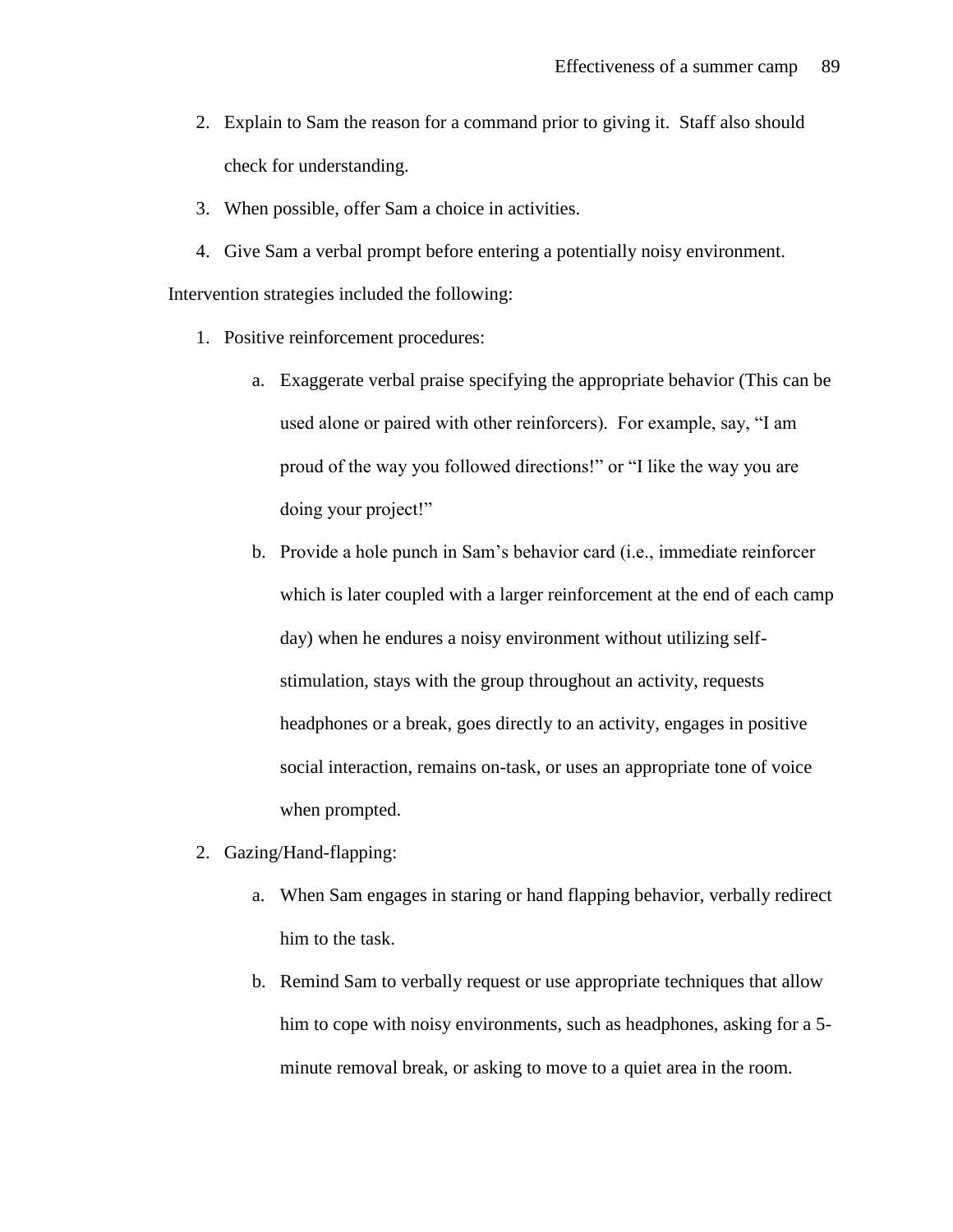- c. Reinforce Sam when he is not engaged in the self-stimulating behavior, especially when in a noisy environment.
- 3. Wandering:
	- a. Provide additional supervision when Sam independently transitions between locations.
	- b. If Sam wanders off without permission, encourage him to return to the task at hand and express contingencies of completing tasks ("If you stay here and finish, then we can go shoot hoops").
- 4. Independently request headphones or a break in a noisy environment:
	- a. Before entering a potentially noisy environment, tell Sam what to expect, about how long he will be there, what he will be doing, and set forth a contingency for him.
	- b. Remind him that if things are too noisy for him, he can request headphones or a break. Model for him how to do this, and then have him practice it.
	- c. Reinforce Sam when he requests headphones or a break.
- 5. Go directly to activity area:
	- a. When transitioning to a new activity, tell Sam that if he goes directly to the next activity and waits, he will get a specified reinforcer (Only do this if you can see him the entire time, and he cannot put himself in an unsafe situation –this can be done when you are within approximately 20 feet of the destination).
- 6. Increase social skills: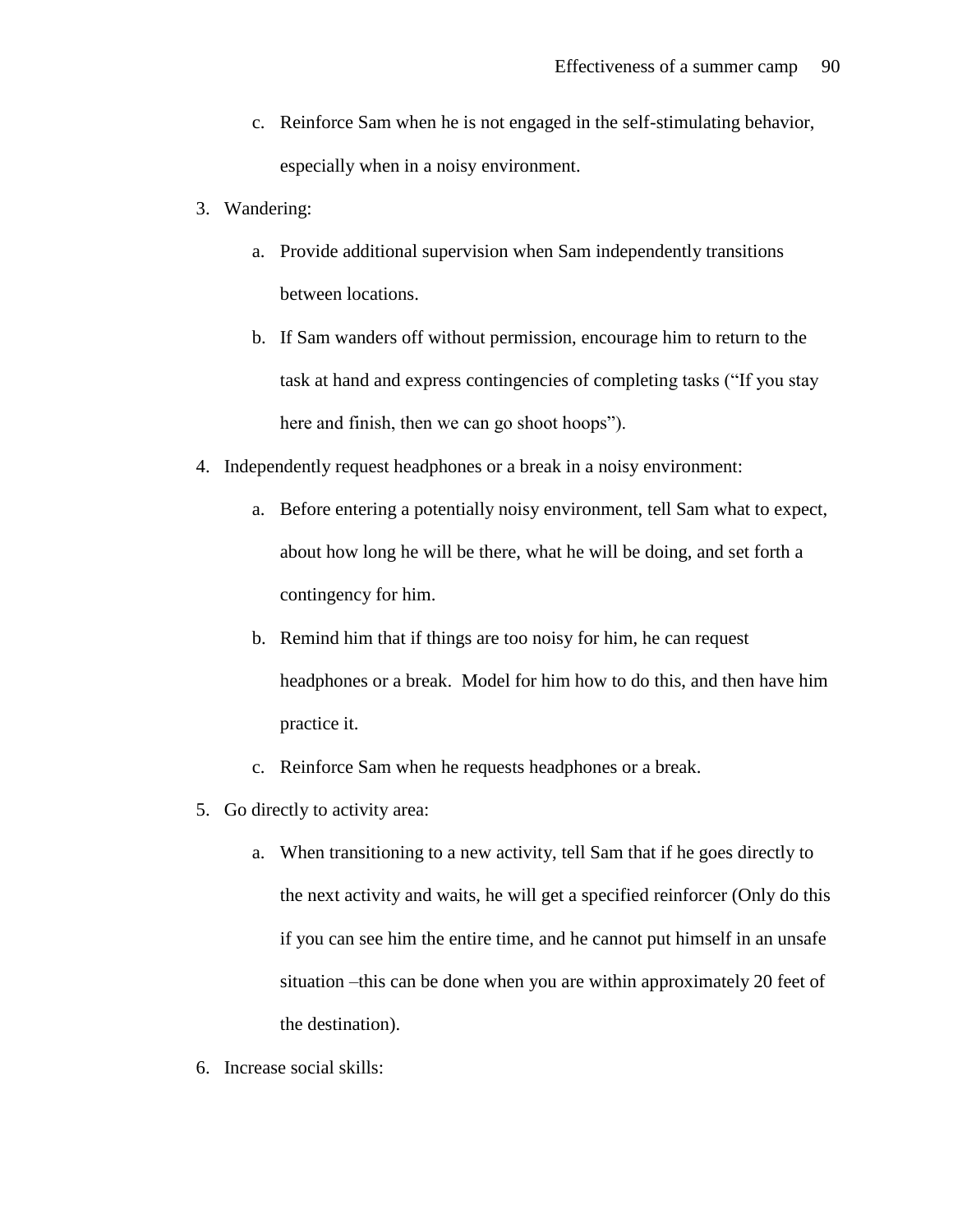- a. Prior to changing activities, tell Sam where he is going and people he may see. Then tell him a possible greeting (e.g., "hello" or "what's up?") that he can express to the person/people.
- b. When possible, tell him what the options will be for activities while transitioning and instruct him that he should let you know when you get there what he would like to do.
- c. Role-play appropriate social skills with Sam (e.g., initiating a conversation, asking a friend to play with him, requesting an item/activity).
- d. Help Sam to recognize and use nonverbal communication skills such as gestures and body language, facial expressions, voice (pitch, inflection, volume, and rate), and eye contact, by pointing them out to him. This will make them more overt for Sam. When possible, role-play scenarios so he can practice these skills.
- 7. Increase on-task behavior:
	- a. Using a timer, provide Sam with a specific reinforcement when he is able to stay on-task for a prespecified amount of time. Increase the time limit over the course of camp.
- 8. Whining:
	- a. Provide Sam with verbal prompts, including "Use your big boy voice." Do not reward Sam or provide him with attention unless he uses a lower pitch.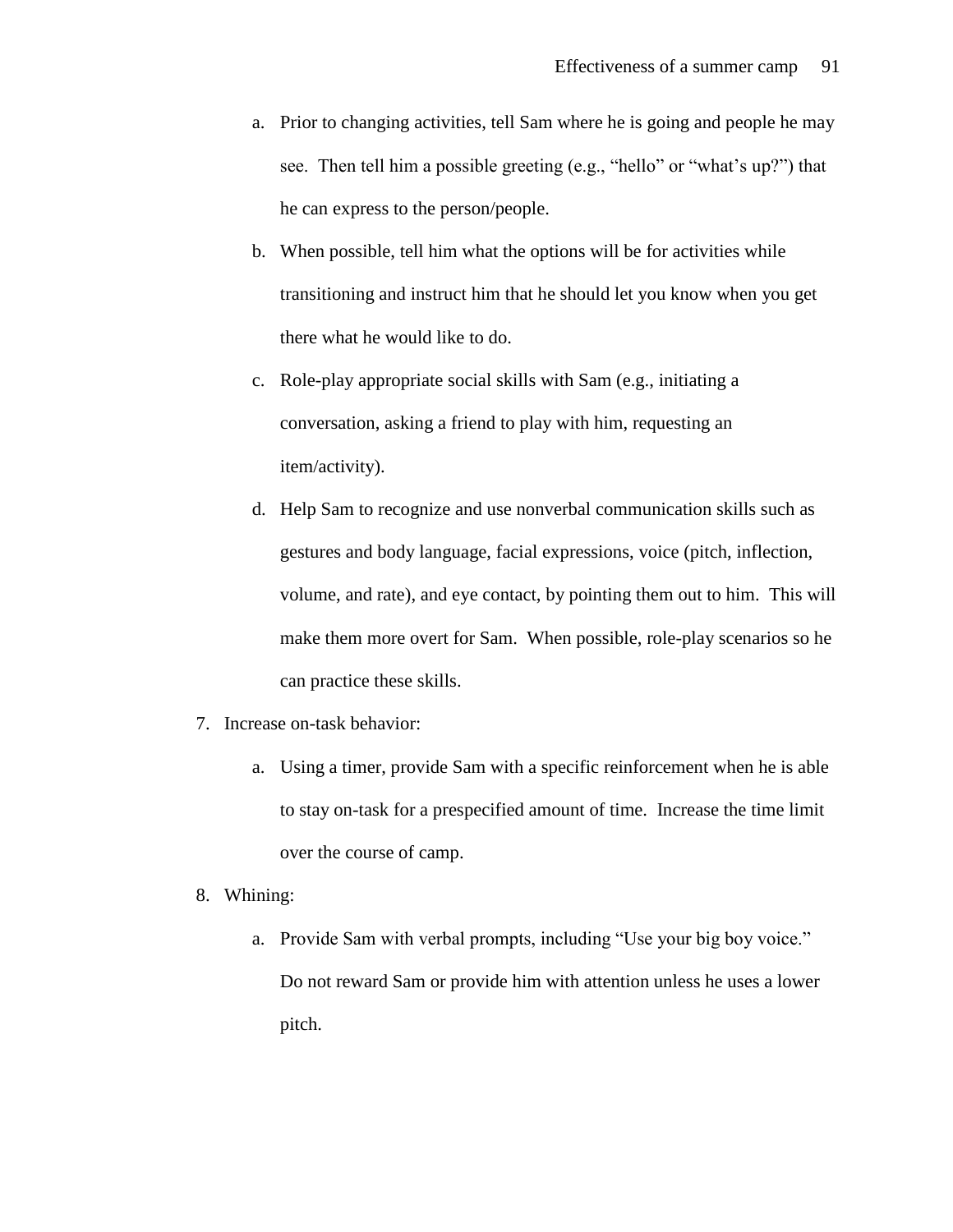## *Data Collection Procedures*

Five graduate students under the supervision of a Board Certified Behavior Analyst (BCBA) and the Camp Director collected data for Sam throughout the eightweek camp. As previously noted, the FBA for Sam was conducted within the first two days of camp, utilizing a simple A-B-C method (i.e., antecedent – behavior – consequence). The behaviors of focus were those identified prior to the start of camp. Once antecedents and functions were identified, an individualized behavior plan was developed for Sam. Counselors learned the behavior plan and then implemented the interventions on the third day of camp. Starting on day three, Sam was observed for approximately four hours throughout the morning academic time. Sam was observed at least one day each week, and the same data collector generally observed him each week. To simplify data collection in this natural setting, all data collectors utilized a frequency recording data collection procedure. All target behaviors and replacement behaviors were observed during the same collection time for Sam.

## *Data*

All raw data were calculated and graphed by one graduate student. To obtain the occurrences per hour rates, the number of tally marks from the data collection forms were multiplied by 60 (i.e., 60 minutes in an hour), and then divided by minutes observed. If more than one observation period occurred during the course of a week, the average was obtained by adding occurrences per hour and then dividing by the number of observation periods.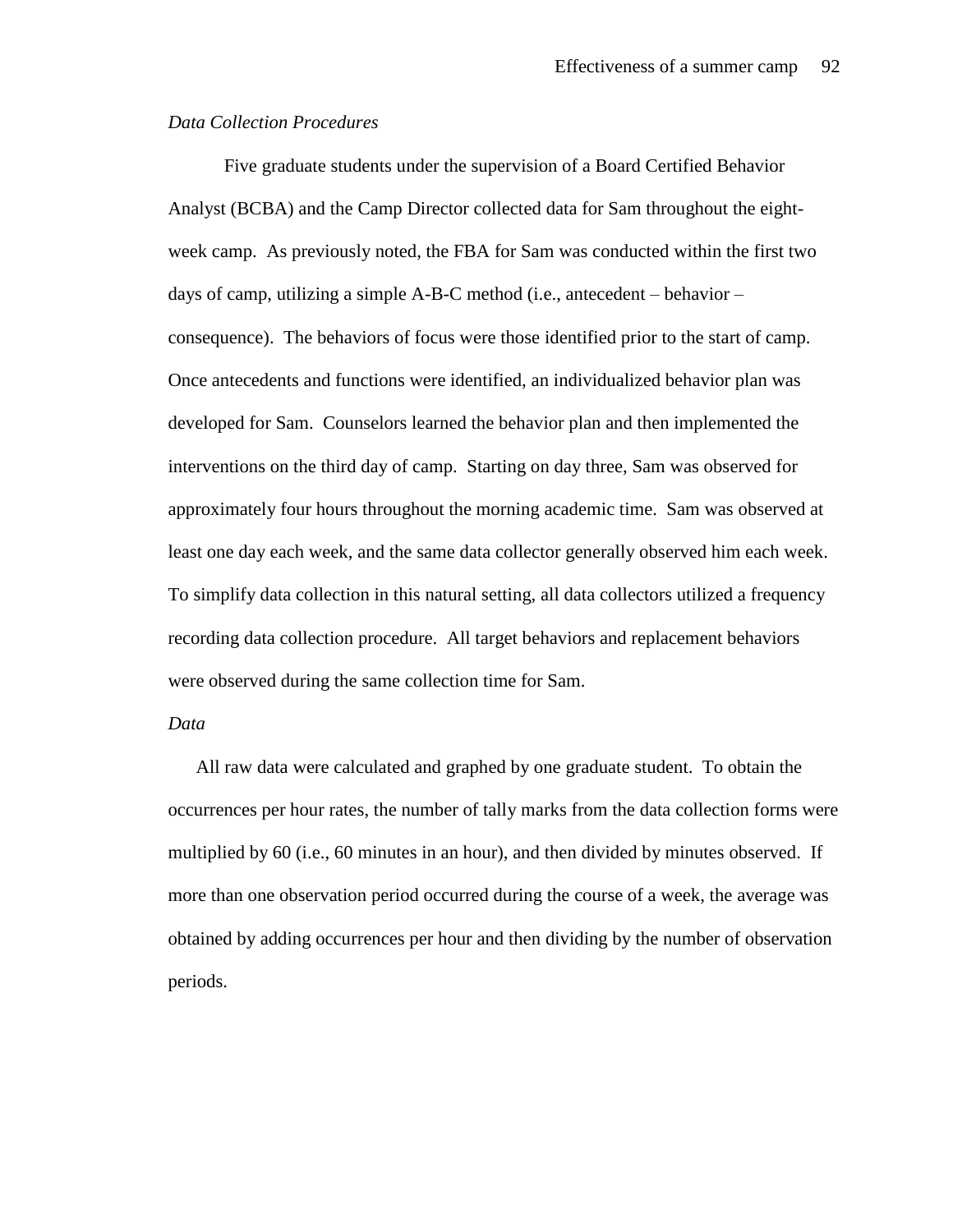

Figure 1.1 Baseline and intervention data of original target behaviors for Participant 1, Sam.



Figure 1.2 Gazing/Hand-flapping data with trendline for Participant 1, Sam.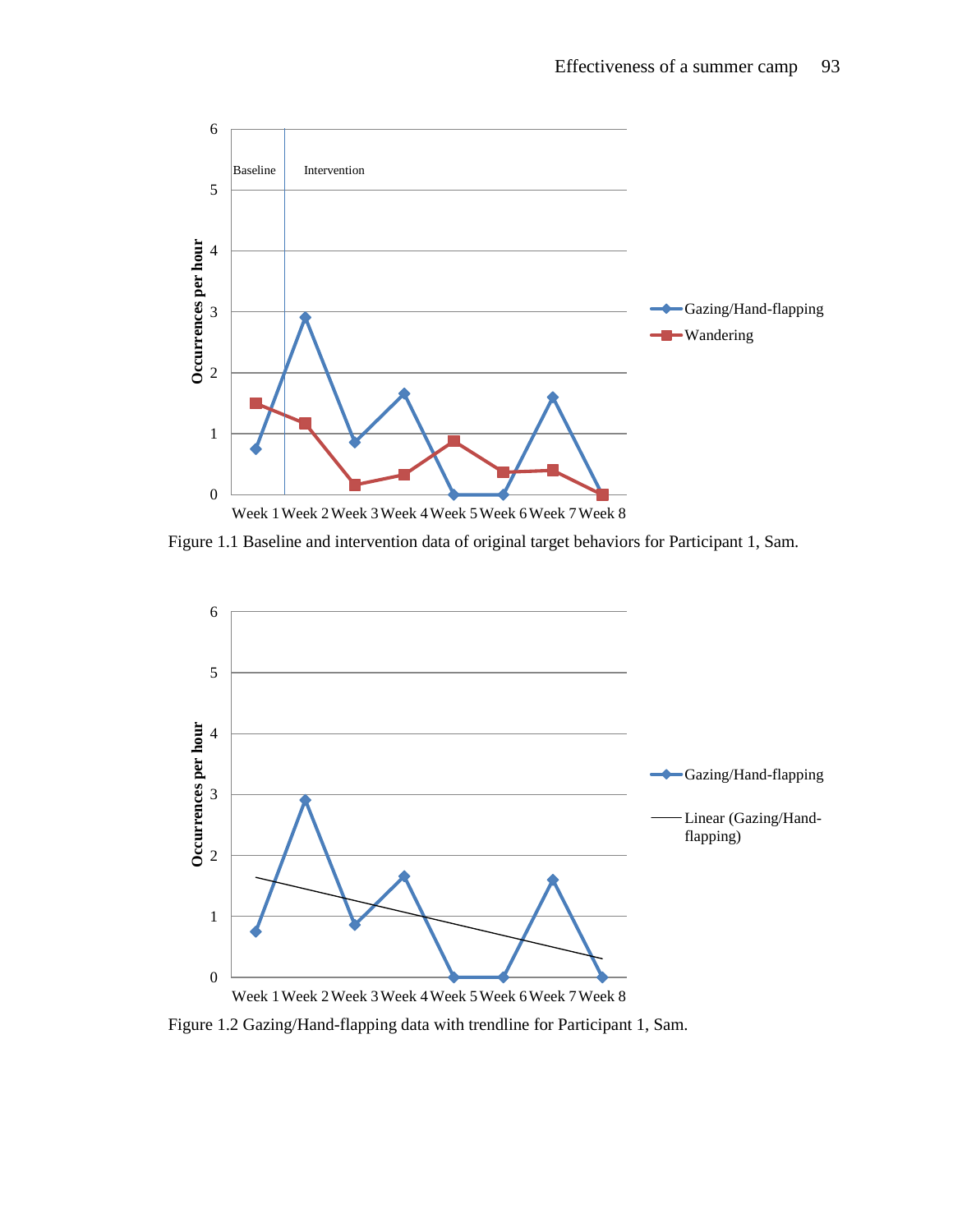

Figure 1.3 Wandering data with trendline for Participant 1, Sam.



Figure 1.4 Baseline and intervention data of added target behaviors for Participant 1, Sam.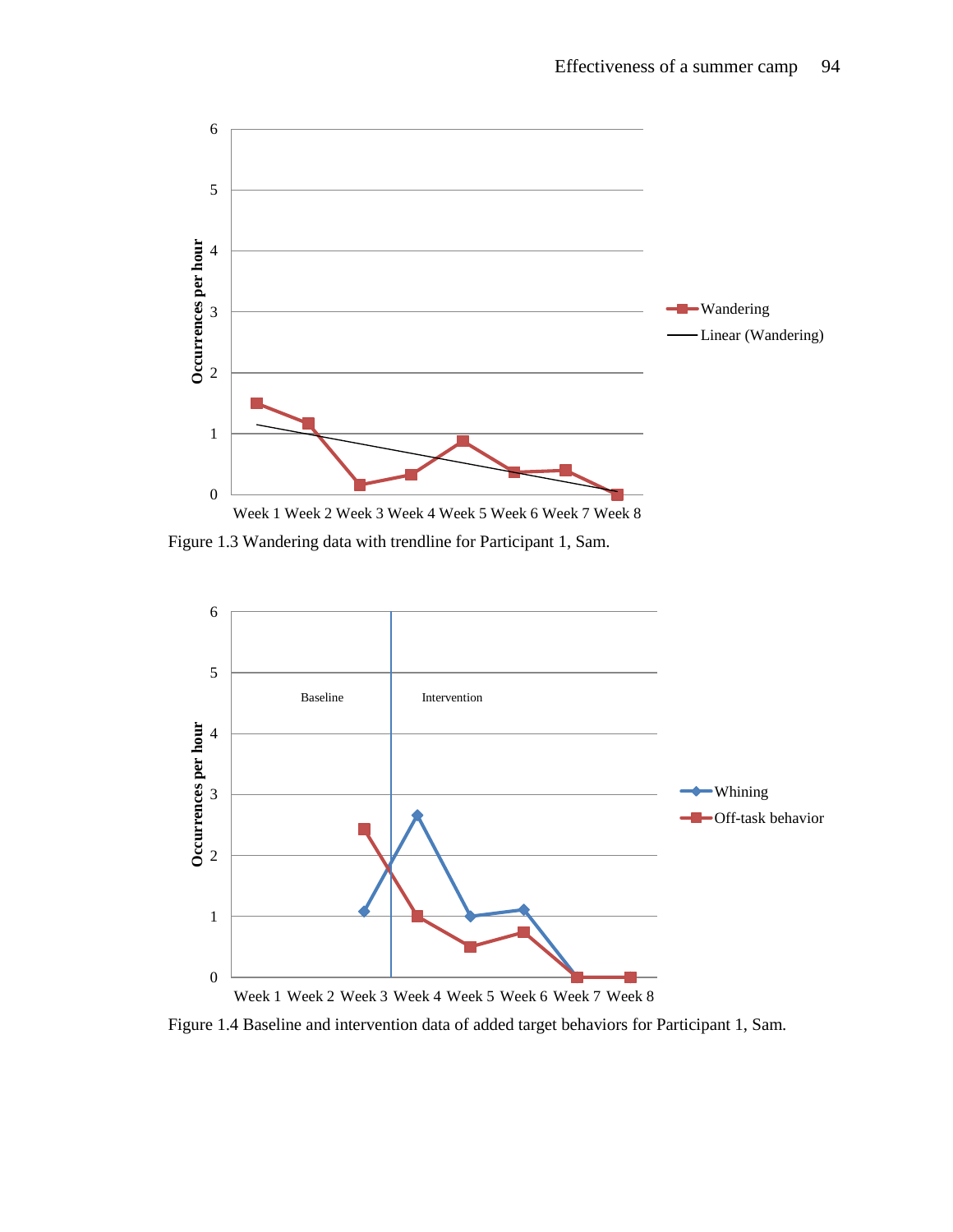

Figure 1.5 Whining data with trendline for Participant 1, Sam.



Figure 1.6 Off-task data with trendline for Participant 1, Sam.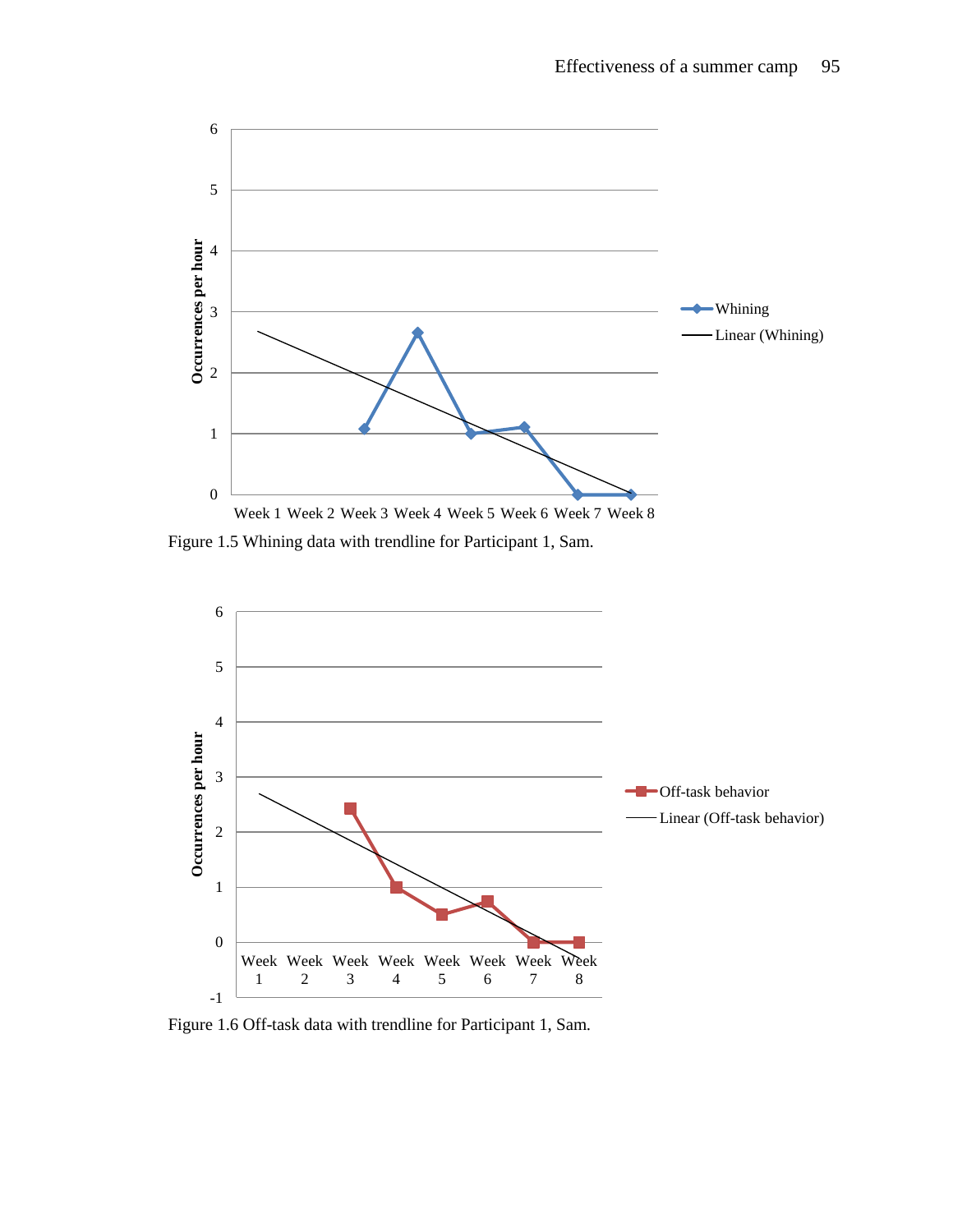

Figure 1.7 Baseline and intervention data of original replacement behaviors for Participant 1, Sam.



Figure 1.8 Request headphones/break data with trendline for Participant 1, Sam.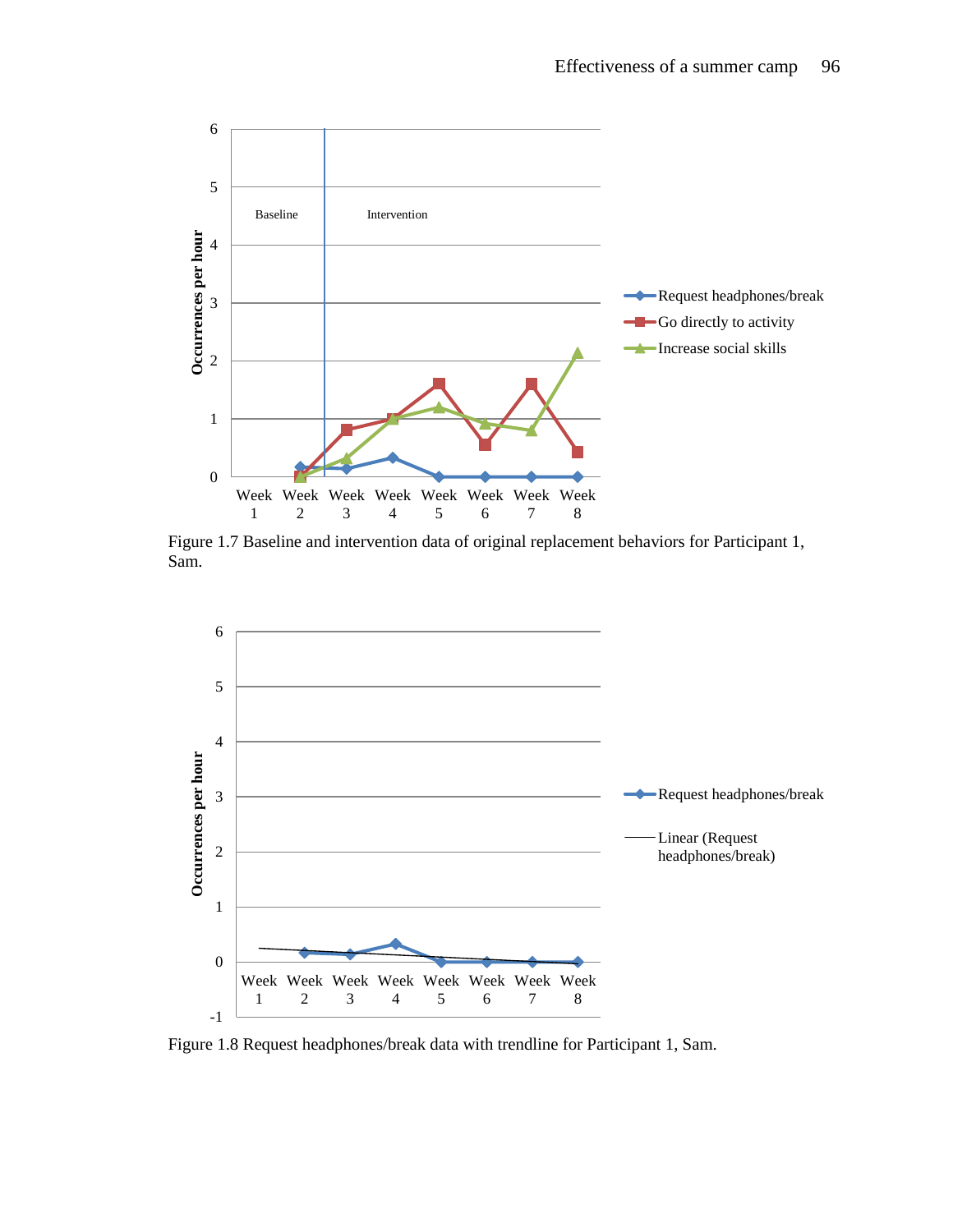

Figure 1.9 Go directly to activity data with trendline for Participant 1, Sam.



Figure 1.10 Increase social skills data with trendline for Participant 1, Sam.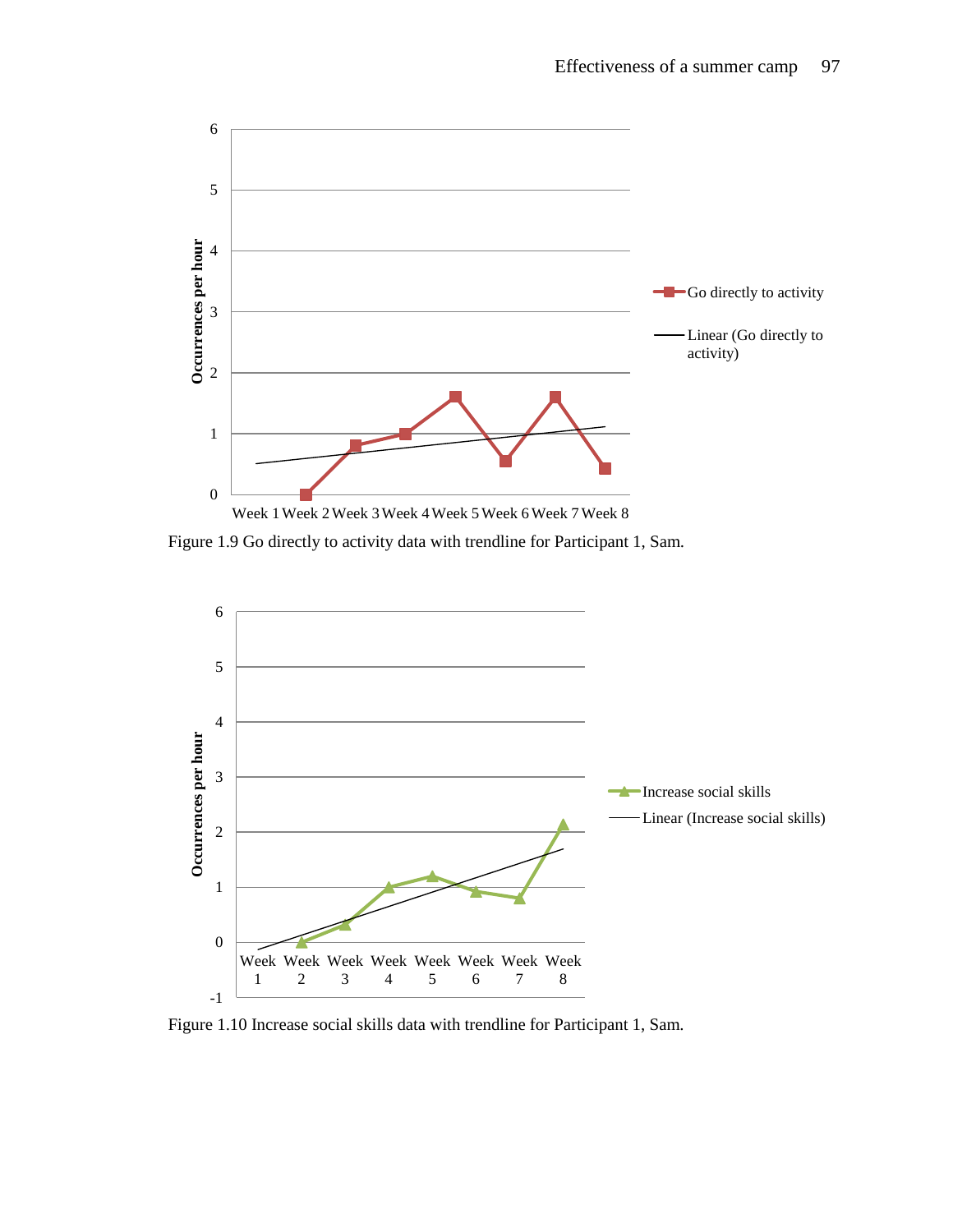

Figure 1.11 Baseline and intervention data of added replacement behavior for Participant 1, Sam.



Figure 1.12 On-task behavior data with trendline for Participant 1, Sam.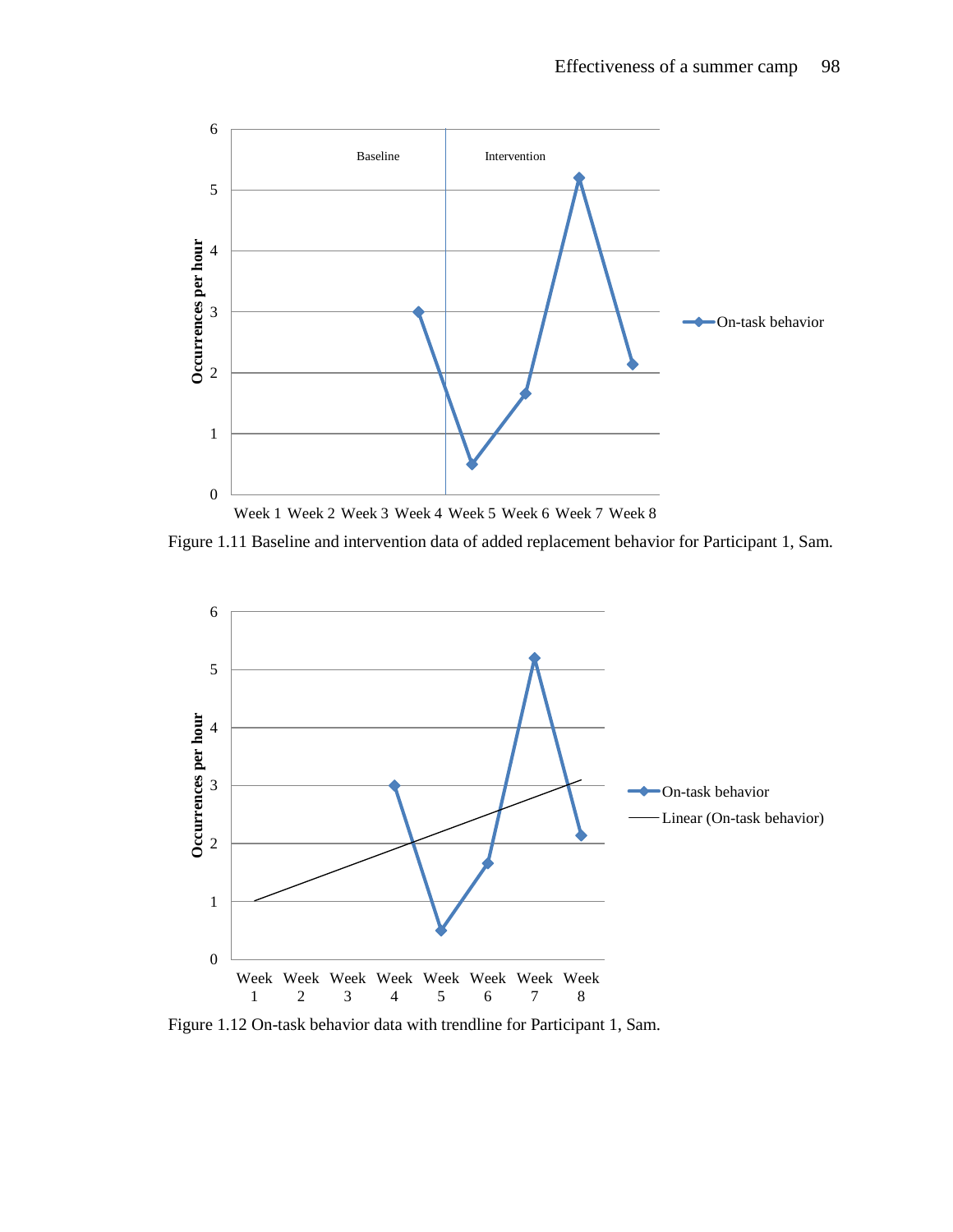#### *Results*

Figure 1.1 shows a graph of the behavioral data collected on Sam's originally identified target behaviors, which included Gazing/Hand-flapping and Wandering. Baseline data were collected during the first two days of camp with intervention data collected from that point forward. Figure 1.2 shows Sam's Gazing/Hand-flapping behavior with a trendline.

A linear trendline basically connects two or more points on a graph and represents the slope of movement. Using regression analysis where time is the independent variable and the frequency of the problem behavior is the dependent variable, the trendline shows how time and frequency are related. The slope of each trendline, whether negative or positive, indicates the decline or increase of the behavior over time.

Figure 1.2 demonstrates a downward trendline, indicating that his self-stimulation behavior decreased over the course of the eight-week camp. Based upon this trend, it could be predicted that Sam's targeted self-stimulatory behaviors would continue to decrease to a near-zero level if his individualized intervention plan was sustained. Similarly, Figure 1.3 indicates a downward trend in his wandering behavior over the course of the eight-week camp, though he wandered less frequently than would have been predicted at the start of camp. In the camp setting, it appeared as though he wandered infrequently.

Figure 1.4 shows a graph of the target behaviors, whining and off-task behavior, which were added after the start of camp when they were identified as an important focus for camp because of the frequency with which they occurred. While whining reduces Sam's ability to socialize with others effectively, off-task behavior threatens Sam's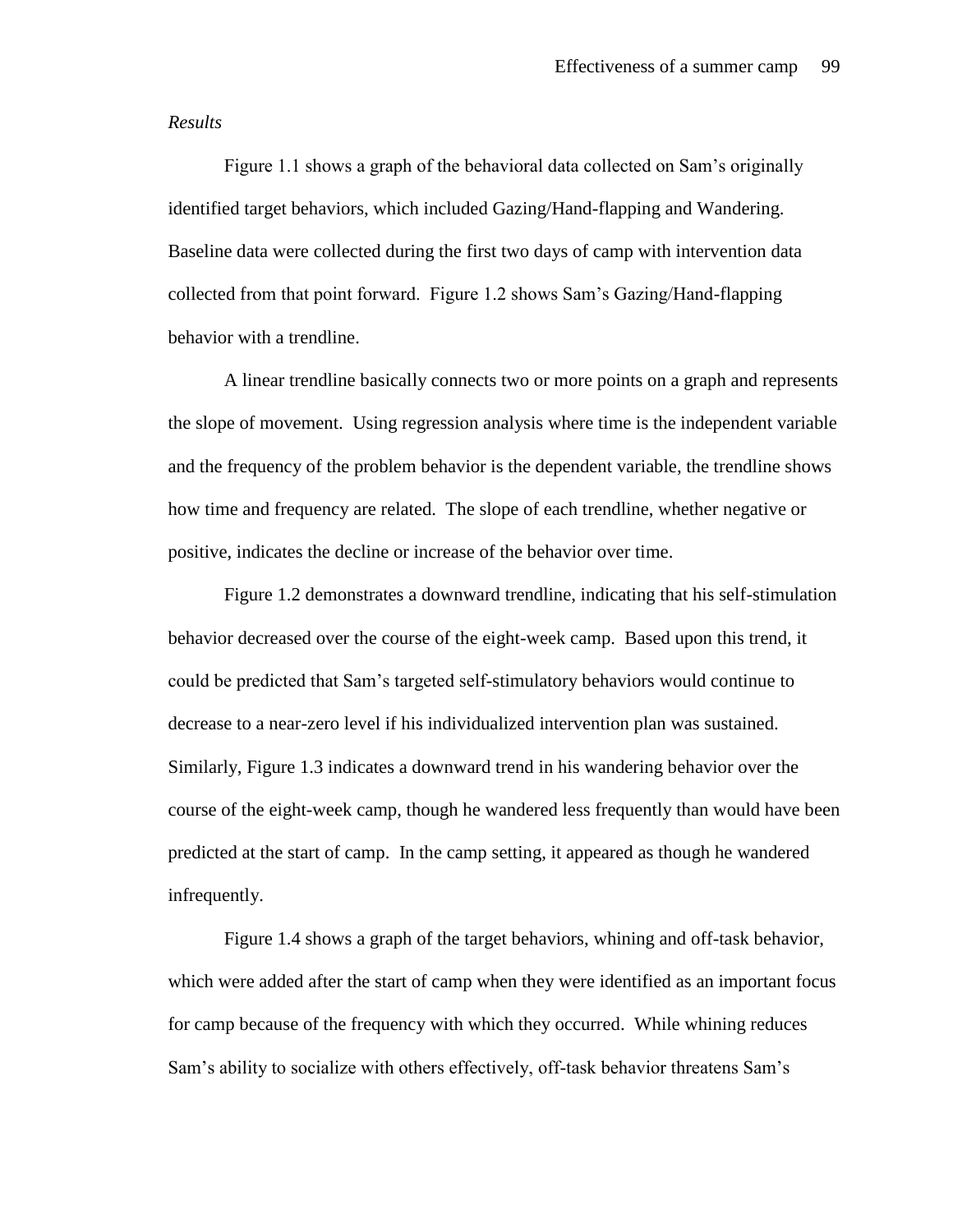opportunities to participate in less restrictive environments in school and community settings and decreases his success and independence in those settings. Baseline data for these behaviors were collected during the third week and intervention data were collected from that point forward. Figure 1.5 shows Sam's whining behavior with a trendline, while Figure 1.6 shows his off-task behavior with a trendline. Both graphs illustrate a downward trend in the target behaviors, indicating that he demonstrated a gradual but progressive decrease in these target behaviors as well.

Figure 1.7 shows a graph of the behavioral data collected on Sam's replacement behaviors and social skills, which were observed from Week Two, when baseline data were collected, through the end of camp. These behaviors include requesting headphones or a break, going directly to an activity, and increasing social skills. Figure 1.8 includes the data collected when Sam requested headphones or a break when in situations that were overwhelming to his senses, along with a trendline, which demonstrates a slight downward trend. The intervention plan was not successful in accelerating this replacement behavior and it was demonstrated rarely during the eight-week camp. Figures 1.9 and 1.10, however, demonstrate upward trends in the other two behaviors, going directly to an activity and increasing social skills, which were the desired outcomes.

Lastly, Figure 1.11 shows a graph of the replacement, on-task behavior, which was added during Week Four of camp. The trendline shown in Figure 1.12 also indicates an upward trend, which would indicate Sam's on-task behavior increased over the course of the camp under his individualized intervention plan.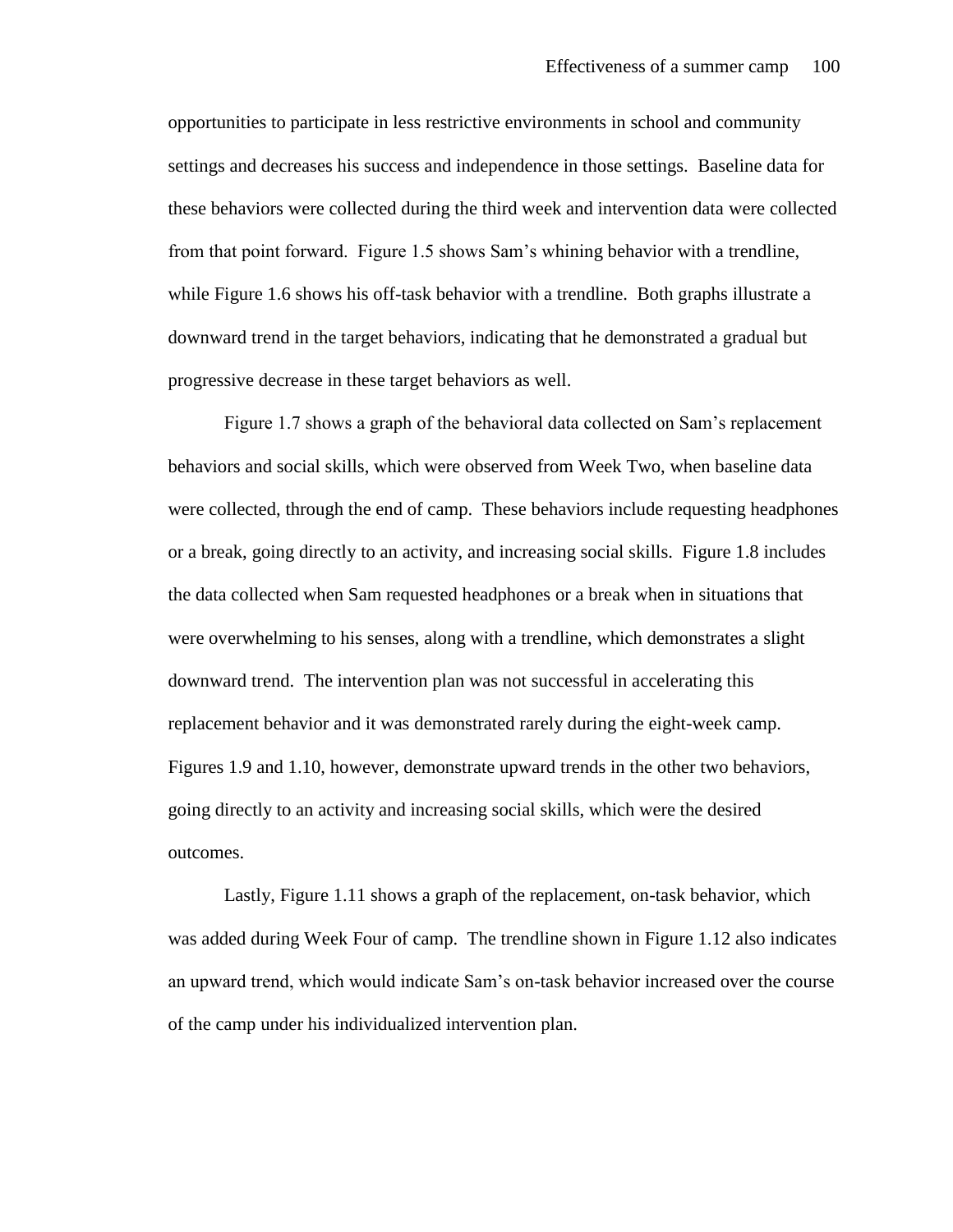# *Discussion of Results Related to Sam*

Overall, Sam demonstrated a decrease in gazing/hand-flapping, wandering, whining, and off-task behavior. He demonstrated an increase in his ability to go directly to an activity and an increase in social skills during this eight-week summer camp. Though he requested headphones or a break infrequently at the start of camp, this replacement behavior did not maintain throughout camp and was not observed during the last four weeks of camp.

Sam's self-stimulatory behaviors, which seemed to occur when he was overstimulated, particularly by loud noises, increased to their highest level during the second week of camp. It is speculated that the level of noise at camp may have increased during the second week once campers became more familiar with the environment and either felt more challenged (e.g., yelling or repetitive phrases common among children with autism) or felt more comfortable (e.g., active engagement during camp activities). Regardless of the reason for an increase in noise, it could have affected Sam in a negative way, causing him to engage in self-stimulation. Another possible explanation may be that Sam himself became more or less comfortable after the novelty of camp wore off. It is this author's hypothesis that Sam's intervention plan was effective, however, in decreasing this behavior over the remaining weeks of camp.

Sam wandered much less frequently than was expected given the reports from his parents and teachers. Because it was determined that Sam primarily wandered to attain access to preferred activities or tangibles, it is speculated that the outdoor environment of the camp setting was critical in maintaining Sam's interest and minimizing wandering.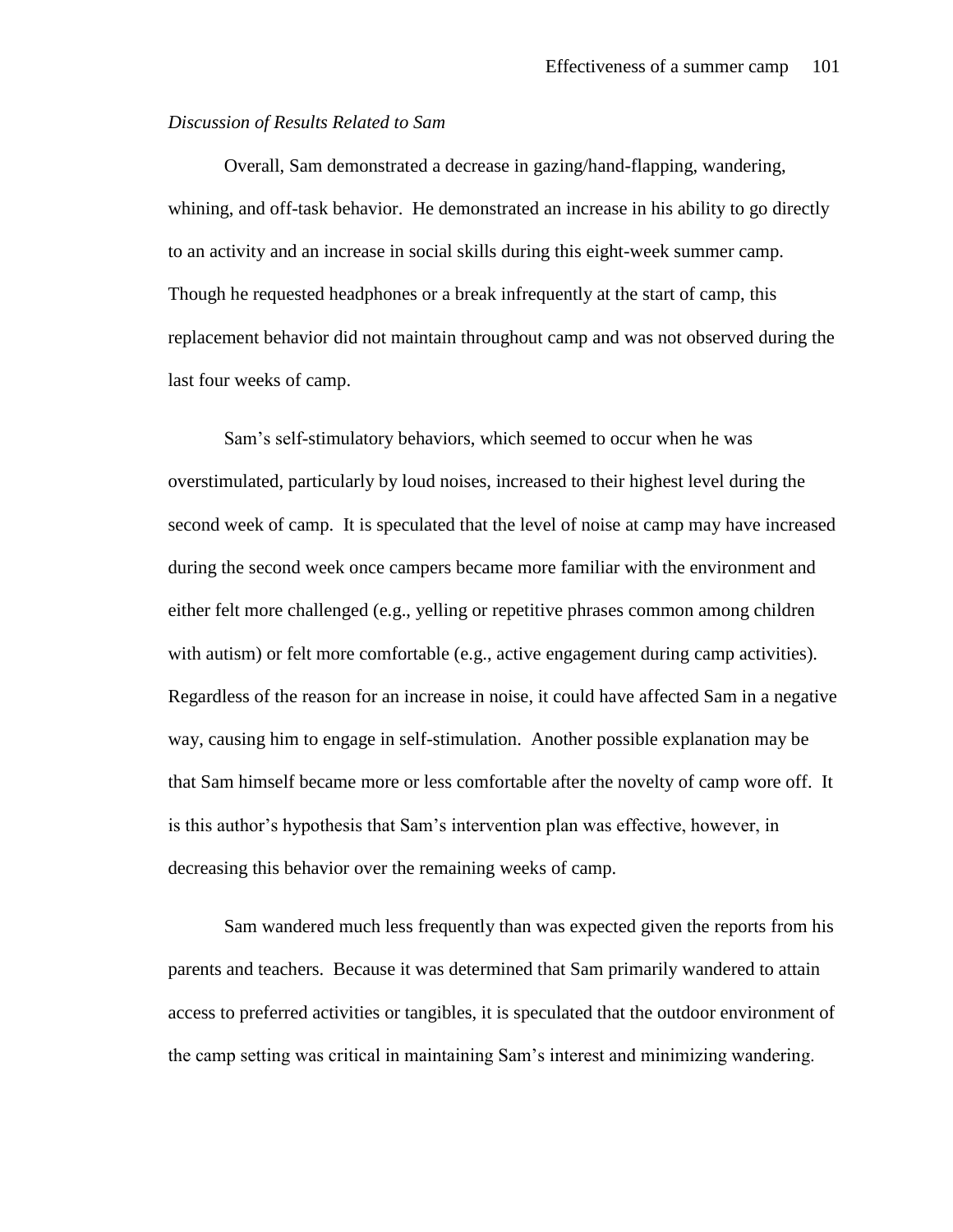Observations indicated Sam's wandering decreased over the course of camp though it occurred rather infrequently to begin with.

As was the case for Sam's self-stimulatory behaviors, his whining increased rather sharply during Week Two. This might indicate Sam became overwhelmed or overstimulated after the novelty of the camp setting diminished. Because Sam often used the phrases, "I can't," or "I don't know," in this tone of voice, it might be hypothesized that he was given greater or more difficult task demands after the first week of camp. Naturally, camp staff may have increased their expectations of campers after the first week, once they were able to get to know the individual needs and personalities of the children.

Off-task behavior, however, which was defined as looking somewhere other than at the instruction, fidgeting with objects or nature (e.g., leaves, grass, twigs, etc.), or failing to participate in activities, was at its highest level during the baseline phase. This might be due to the novelty of the camp setting. It would seem probable that Sam was distracted during the first week of camp and may have had difficulty sustaining attention on class instruction, even given the disguised curriculum. While the outdoor environment can be a positive asset in increasing the level of interest and engagement from campers, it may initially have had the opposite effect for this population of children in particular, who are not generally given such opportunities for learning. Based upon the downward trend, it would appear Sam was able to function well in this environment once the novelty decreased and the interventions were applied.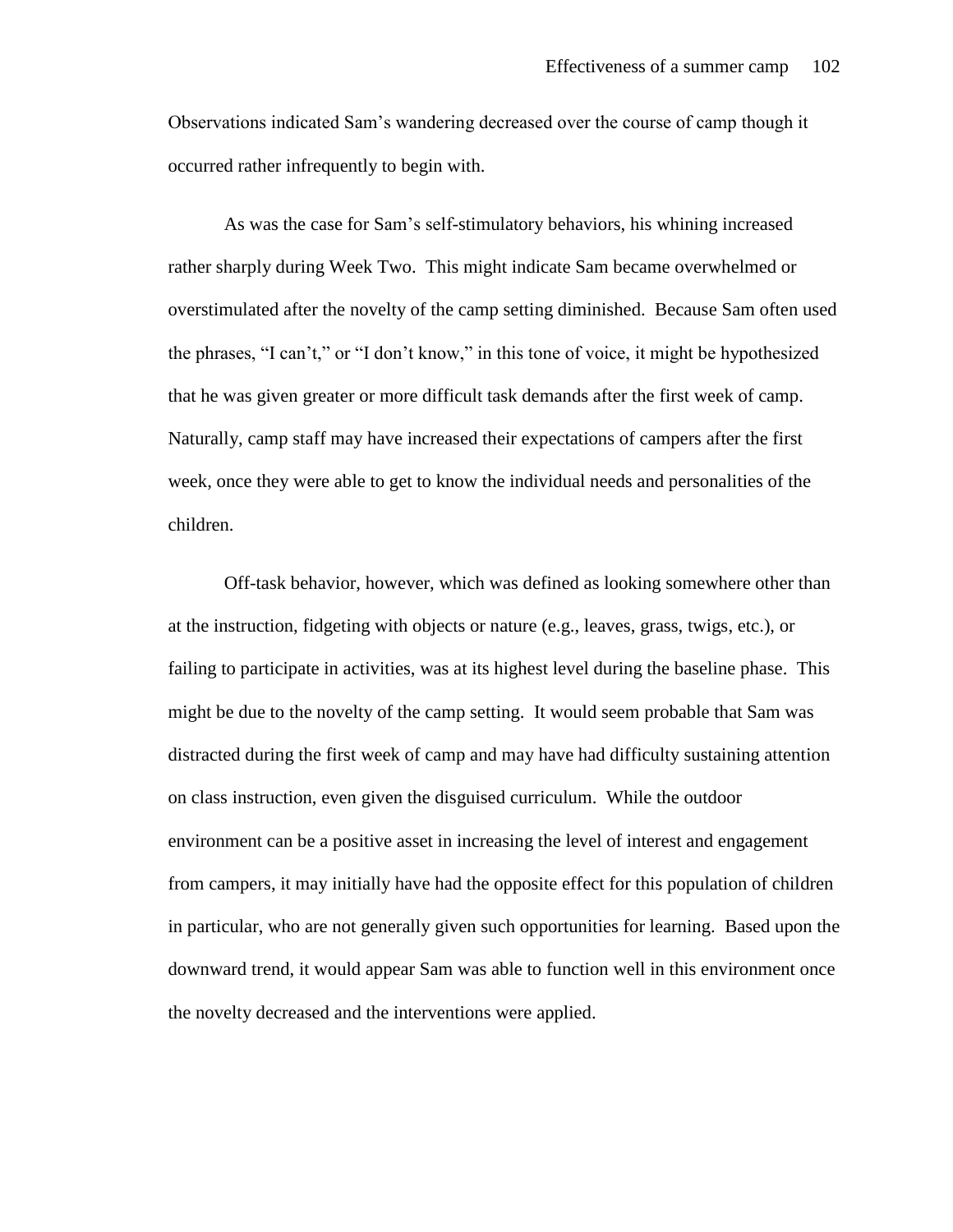As previously noted, Sam rarely demonstrated the replacement behavior of requesting headphones or a break when in a noisy environment. Though the camp schedule was fairly predictable overall, it may have been difficult for camp counselors to warn Sam when entering a potentially noisy environment, as suggested by his intervention plan. Different lessons each day produced differing levels of noise depending on the activities implemented. It also is possible Sam did not like wearing the headphones when they were supplied for him. With regard to requesting a break, it is speculated Sam may have been reluctant to leave camp activities, even when they were noisy or overly stimulating for him. Though his self-stimulatory behaviors generally indicated he was uncomfortable with the noises around him, they also appeared to occur at times when he was excited and enjoying camp. At such times, he would be unlikely to request a break.

The interventions implemented with Sam appeared to help him transition more efficiently and independently to new activities. Because of the predictable schedule and routine of the camp day, Sam always knew which class was next and where it was located. This predictable schedule allowed him to transition independently with his group (i.e., without an adult guiding him) to the next activity. Coupled with reinforcers for going directly there, Sam was able to increase this behavior.

Increasing social skills and interactions can be a substantial challenge for children with autism spectrum disorders. Therefore, several intervention strategies, both antecedent and consequent, were used with Sam to help make these skills more overt. While his progress was gradual over the eight-week camp, the data did demonstrate an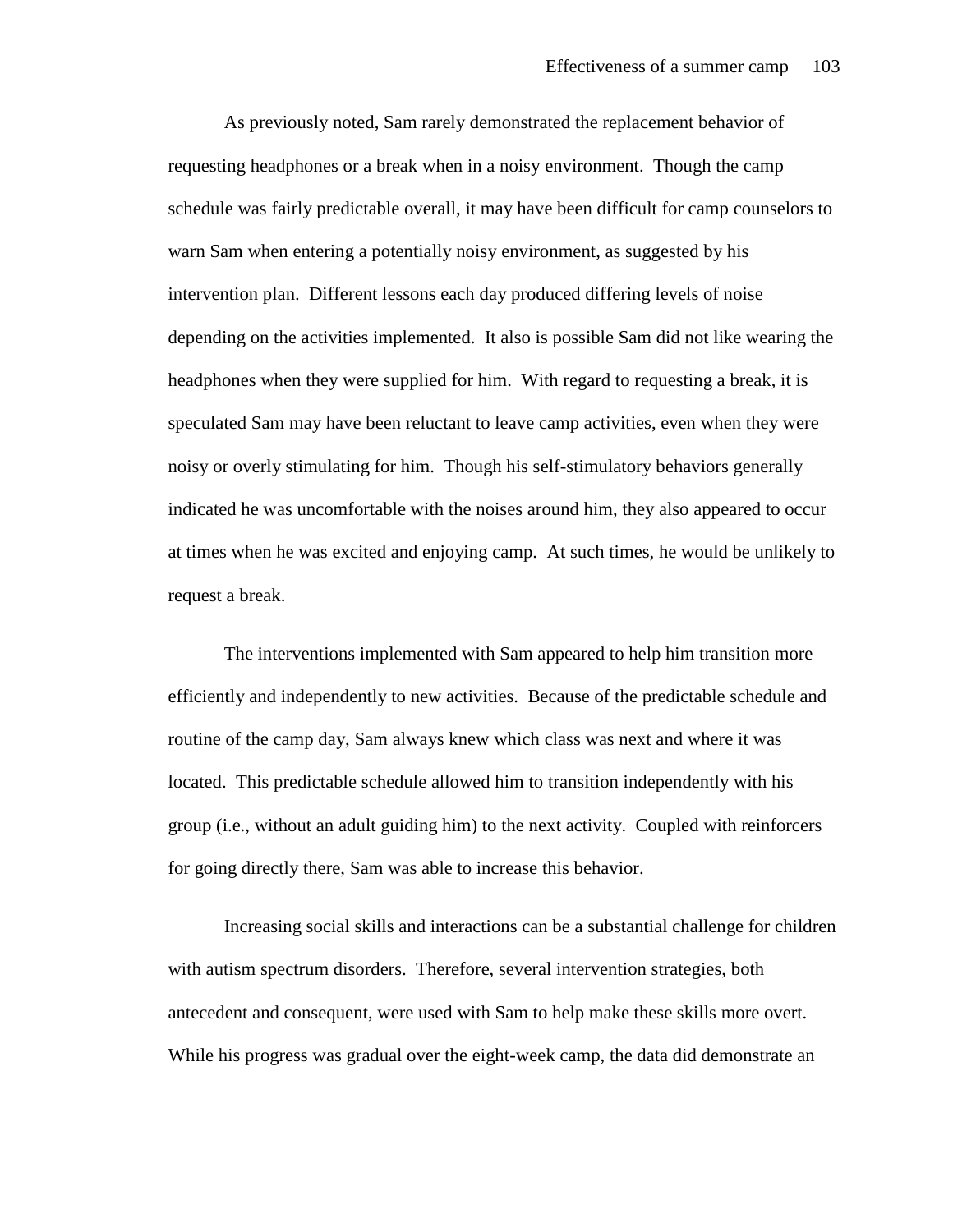upward trend resulting from his overall participation in camp and his individualized intervention plan.

Sam's on-task behavior data indicated a large degree of variance throughout the five weeks it was observed. An overall upward trend was found, but his on-task behavior decreased slightly during Weeks Five and Six. Perhaps this was related to his level of interest in the specific activities during the observation periods. In general, Sam may have become bored with camp after several weeks. Notably, his interest, as demonstrated through on-task behavior, peaked significantly during Week Seven. Similarly, this may have represented a week in which Sam was particularly interested and engaged in the activities observed. Because there was an overall upward trend, it could be concluded that the camp setting and ABA interventions used were effective in increasing Sam's ontask behaviors.

Based upon his behavior at camp and his response to the interventions used, the following recommendations were provided to Sam's caregivers at the end of camp:

- 1. Sam responds well when very specific concrete expectations are placed upon him. Using a timer, tell Sam he must complete an activity or pay attention to the teacher for  $2 - 3$  minutes, and then he may receive a specific reinforcer (point, token, break, etc.). Gradually increase the amount of time he is expected to stay on-task.
- 2. Verbally prompt Sam to use a "big boy" voice to help prevent and/or address whining behavior. Require Sam to ask for preferred objects or activities in a "big boy" voice and do not respond to requests until this instruction is fulfilled.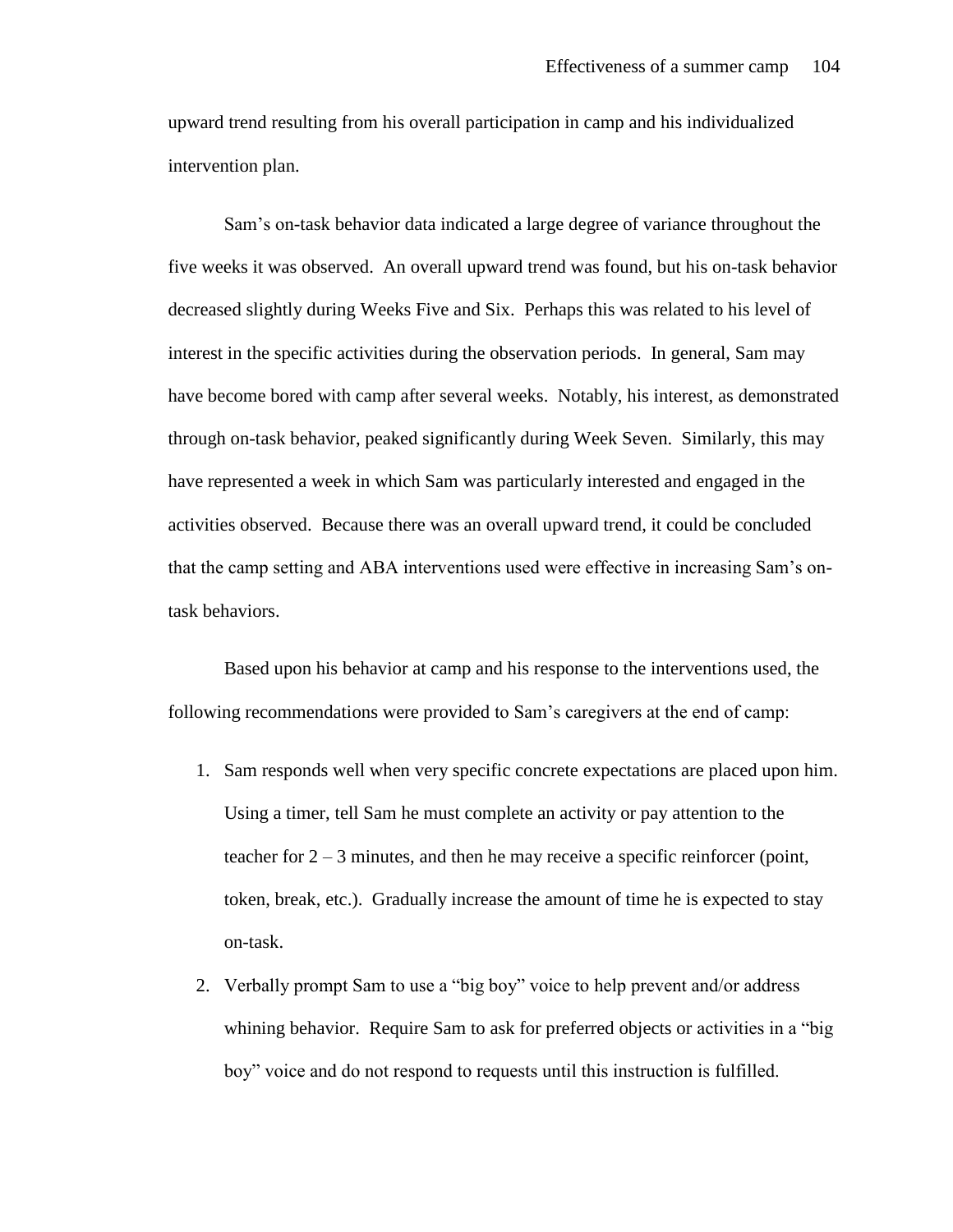- 3. Use brief verbal prompts (e.g., calling his name; "up here," etc.) when Sam engages in off-task, gazing, or self-stimulation behavior to help redirect him to the activity or instruction.
- 4. Continue to encourage and prompt Sam to engage in social interactions with his peers. Sam made improvement during camp, but he still tended to withdraw from interaction with peers. When he did interact on the playground, he often teased other campers through pretend play (e.g., pretending to "steal" their treasure), causing the other campers to become upset and avoid playing with him. Roleplay positive peer interactions with Sam to help him learn how to appropriately engage in such interactions.

# *Case Summary – Sam*

Sam, a 9-year-old, Caucasian male diagnosed with an autism spectrum disorder attended the 2008 Autism Summer Camp. An analysis of information provided by Sam's caregivers and teachers indicated he struggled with peer interaction, had a tendency to wander from locations in which he was expected to be, and engaged in self-stimulatory behaviors when overwhelmed or frustrated. Using this information, two behavior categories – Gazing/Hand-flapping and Wandering – were identified as problematic behaviors that could be targeted for intervention during the eight-week summer camp. Graduate students then conducted a Functional Behavior Assessment and collected baseline data based upon these target behaviors. Once antecedents and functions were determined, the graduate students developed a behavior intervention plan for Sam's camp staff to address these problem areas in his behavioral repertoire. After camp started, a number of additional target and replacement behaviors were included into Sam's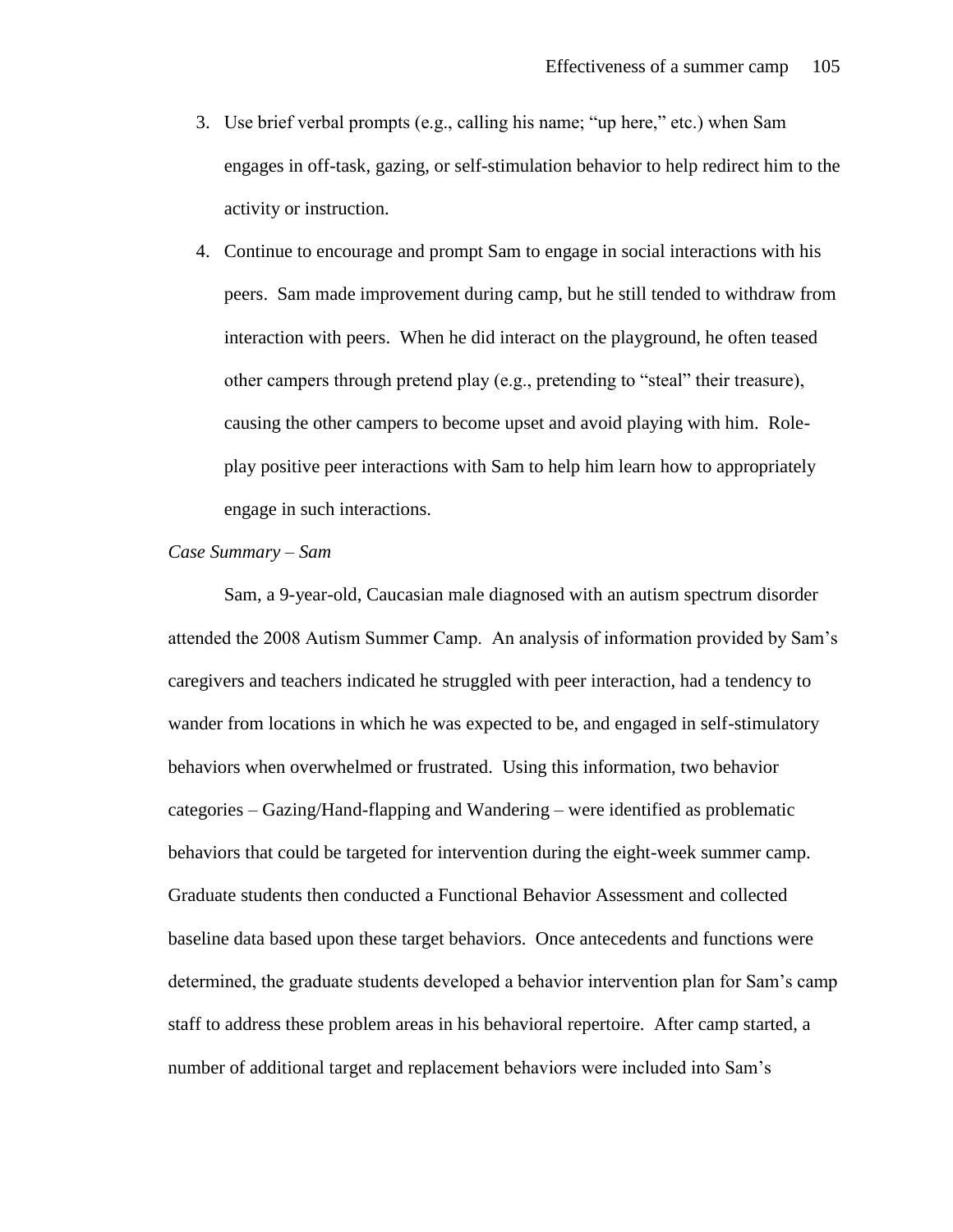behavior plan, as they were determined to be important behaviors for change. Those included decreasing whining, decreasing off-task behavior, requesting headphones or a break, going directly to an activity, increasing social skills, and increasing on-task behaviors.

Baseline and intervention data indicated Sam demonstrated a decrease in gazing/hand-flapping, wandering, whining, and off-task behavior. He demonstrated an increase in his ability to go directly to an activity and an increase in social skills during this eight-week summer camp. Sam rarely requested headphones or a break during the first few weeks of camp, and this replacement behavior was not observed at all during the last four weeks of camp.

Overall, the camp was helpful in increasing Sam's ability to refrain from using self-stimulatory behaviors or whining when overwhelmed or overly stimulated. He rarely wandered in the camp setting and may have been more engaged due to the outdoor environment. Nevertheless, this behavior did decrease during the eight weeks, as did offtask behavior. The camp program assisted Sam in transitioning easier and more independently to new areas or activities, a skill that was likely assisted by the predictable schedule and routine. Sam made improvements in social interactions with peers but needs to continue to learn social skills, such as friendship skills. It was determined at the end of camp that he should continue work on increasing the duration of time he is on-task (i.e., eyes directed toward instruction, head up, alert body posture, participating in activity), using a normal tone of voice, and engaging in positive peer interactions.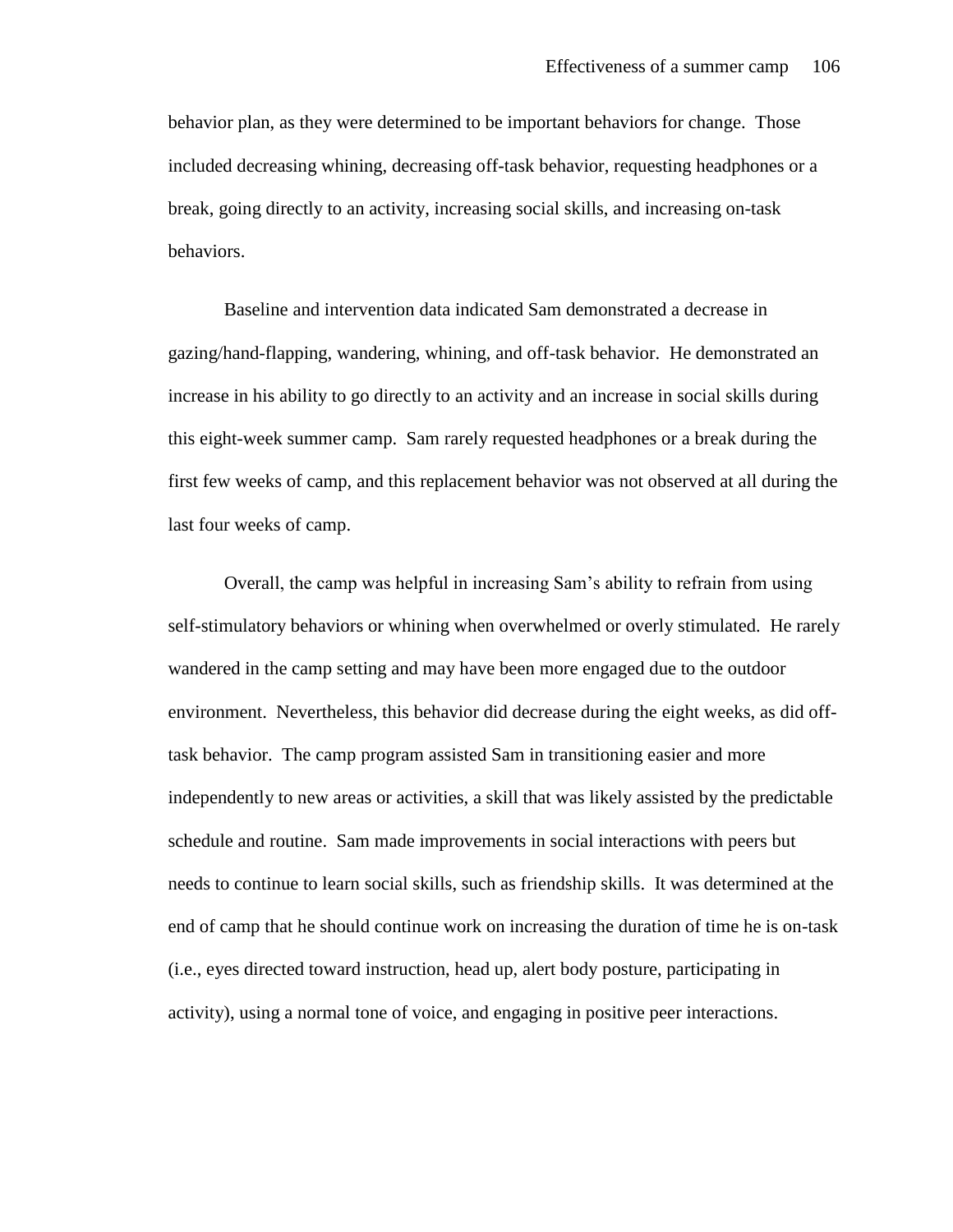It could be concluded that this camp program, based upon ABA methods and strategies, was effective in decreasing maladaptive behaviors and increasing adaptive skills demonstrated by Sam. There are several possible reasons for the success that was demonstrated. The outdoor environment, structure, and novelty of camp were probably critical factors that affected Sam's behavior. Because he was interested and engaged in the environment overall, he was more likely to engage in the disguised academic activities and was less likely to employ avoidance behaviors such as whining, staring at other things, or refusing to participate. The teachers also were able to utilize nature in their lessons (e.g., looking at a spider web after reading a fictional story about spiders or using leaves for an art project), making them more engaging for Sam. The ABA strategies, including positive reinforcement, antecedent interventions, and shaping, were developed and implemented specifically to meet Sam's individual needs. The interventions chosen were based on an analysis of information provided by Sam's parents and teachers and a Functional Behavior Assessment conducted during the first week of camp, which probably made them more effective in addressing his needs because they identified the probable functions of his target behaviors. Positive reinforcement in particular, which was a large component of the camp structure and was administered to all campers at the end of each day, probably played a significant role in motivating Sam toward behavior change.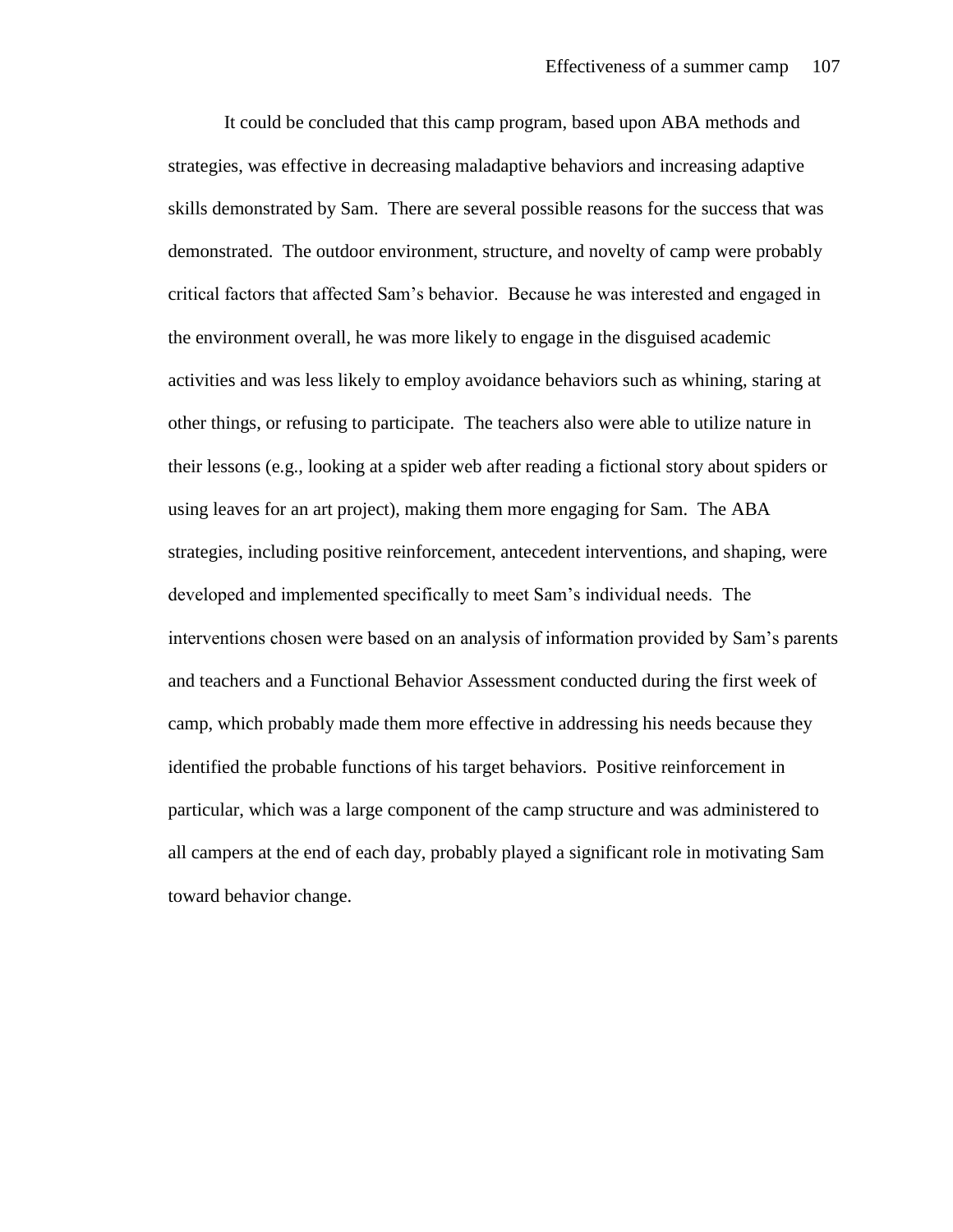# **Case Study 2: Gary**

# *Demographic Information*

Gary was 7 years, 11 months of age at the time of the 2008 Autism Camp and was identified by his parent(s) as having a Moderate Autism Disorder, which was diagnosed in 2004 by his pediatrician. He is Caucasian, and his parents denied that he exhibited self-injurious behavior or had a psychotic disorder, brain damage, or physical limitations that would prevent him from participating in camp activities at the time of the 2008 Autism Camp. They reported that he primarily engaged in non-communicative speech. In the school setting, he qualified for special education services under the disability categories of autism spectrum disorder and communication disorder. Both of Gary's parents reported they had completed four or more years of college. Gary was placed in Tribe Four.

## *Background Information*

During the 2007 – 2008 school year, Gary received the majority of his educational services in a separate special education classroom setting, largely due to his lack of expressive speech. It was noted that he received occupational therapy, speech, and alternate transportation services as well. The following areas of need were indicated in Gary's Individualized Education Plan (IEP): social skills, math, fine motor, and language. Gary's teacher indicated that she wanted to see him increase his compliance and spontaneous verbal responses during the summer. Reports indicated Gary engaged in head banging and biting himself or others in school, as well as "whining" and screaming. It was reported Gary utilized a number of sensory supports in the classroom, including a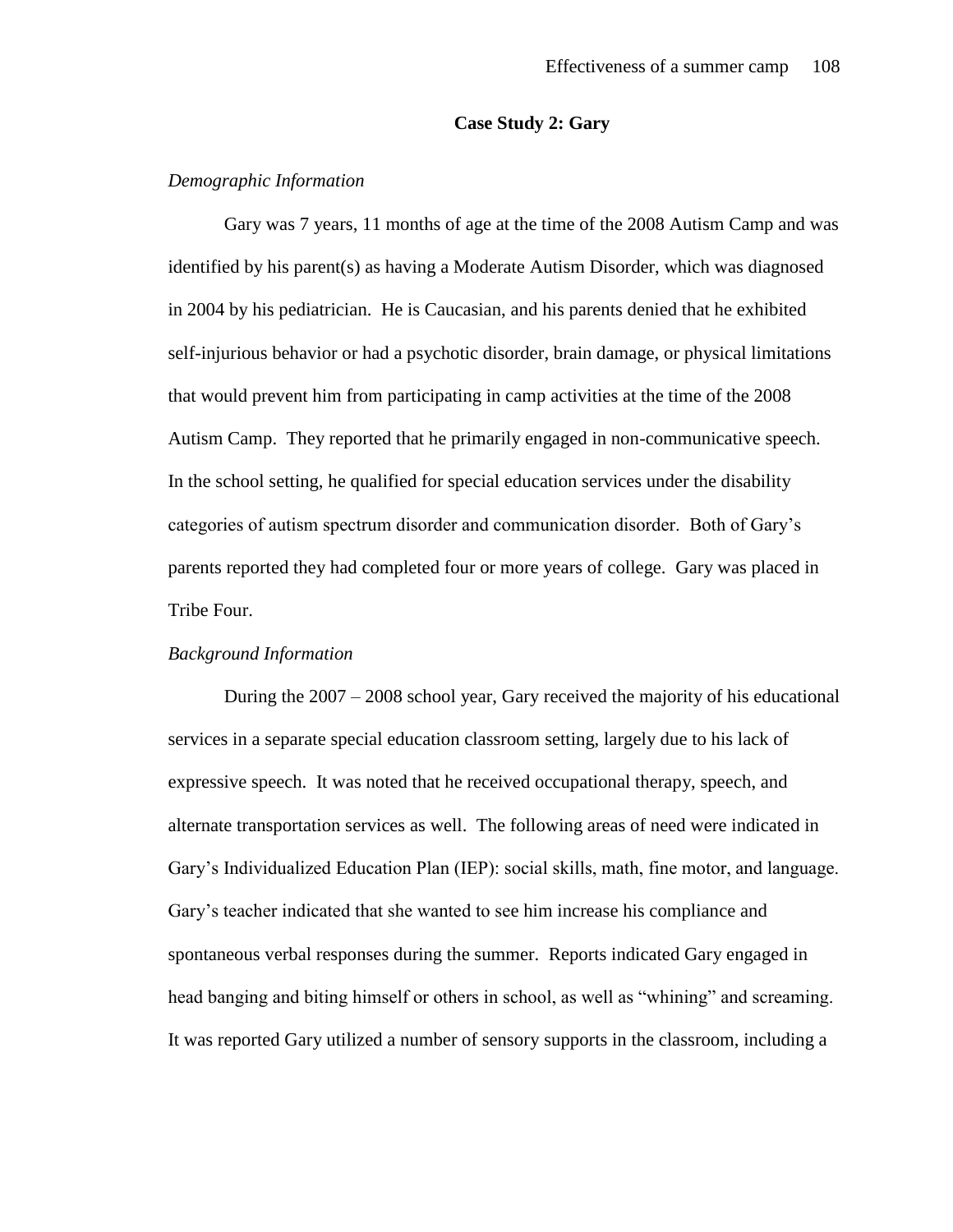trampoline, move-n-sit cushion, vibrating chewy pen, weighted vest, Theraband, and wearing a hat. At the time of his conference prior to the  $2007 - 2008$  school year, there was discussion by his case conference committee as to whether or not his needs were being adequately met in his home school. The case conference committee was considering an alternative behavior center.

Gary's parents indicated that he was diagnosed with PANDAS, an internal strep infection that causes physical joint pain. In addition, PANDAS can cause an increase in obsessive-compulsive behaviors, an increase in aggression, and an increase in hyperactivity. His parents reported Gary would enter school with compliant behavior and leave school with sudden onset tics (i.e., flip his head to one side repeatedly). Due to the fact Gary was not often able to express when or where he was experiencing pain, his parents indicated he was more likely to exhibit acting-out behaviors such as whining, crying, screaming, head banging, and biting himself. They suggested staff ask Gary, "Do you hurt?" and indicated Gary would typically respond to yes or no questions about his pain. They reported using the following: "Show me where" or "Use your words" to prompt Gary to identify the location of his pain.

#### *Target Behaviors*

Based upon an analysis of the information provided by Gary's parents and teachers, including his most recent Individualized Education Plan (IEP), the following target behaviors were determined for Gary prior to the start of camp. As explored in the discussion section, behaviors three and four (i.e., oral stimulation and out-of-seat/off-task behavior) were identified as relevant targets after camp started and were added into his behavior plan during the second week of camp.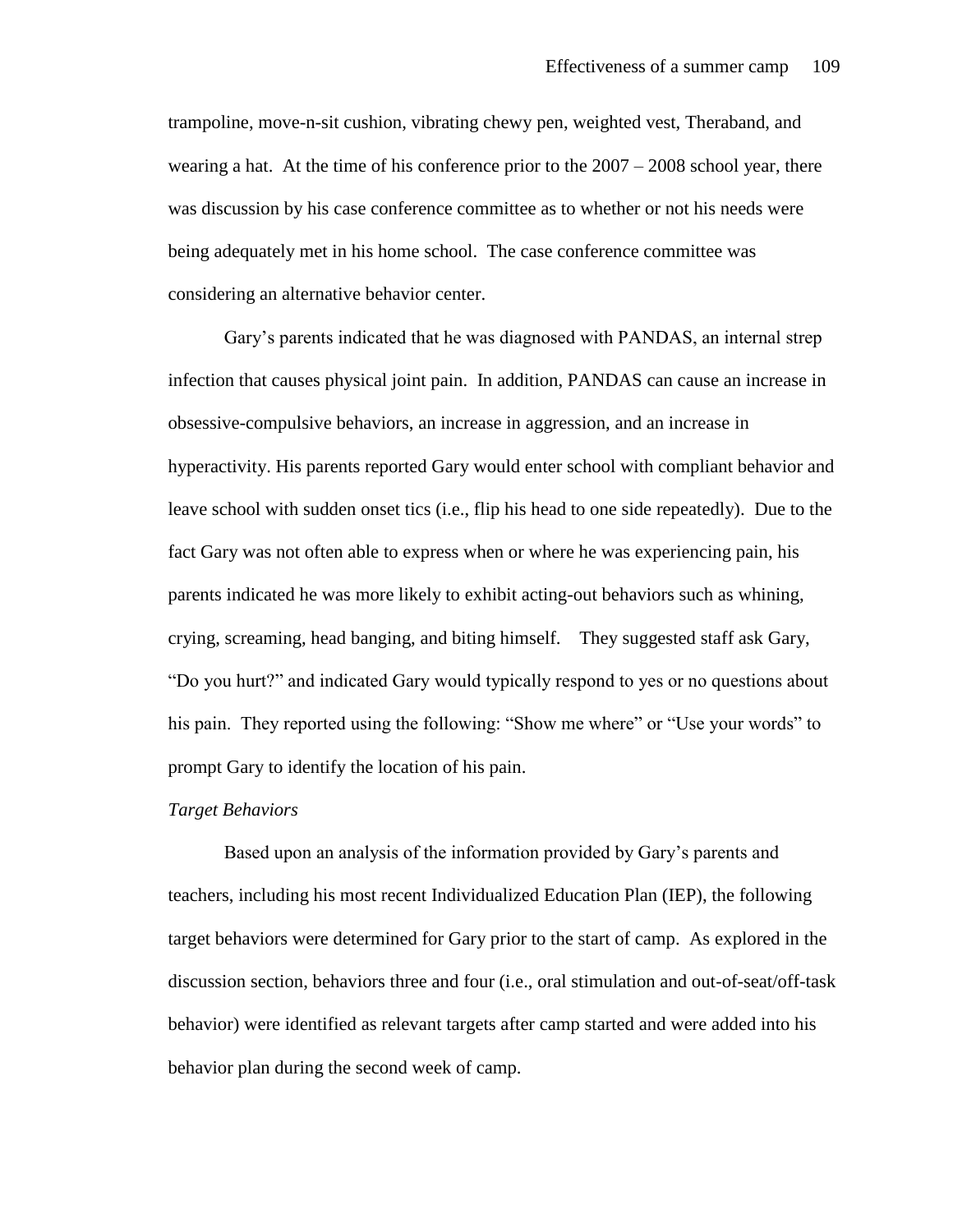- 1. Noisy and Self-Injurious Behavior ranged from screaming or making loud noises to head banging to self-biting.
- 2. Biting or Hitting Staff.
- 3. Oral Stimulation included putting his hands or other objects in his mouth or picking his nose.
- 4. Out of Seat/Off-Task included getting out of his seat (or up from a sitting position on the ground), wandering around, laying his head down, or ignoring the teacher/instruction.

# *Antecedents of Behavior*

A functional behavior assessment (FBA) was conducted in which simple A-B-C (i.e., antecedent – behavior – consequence) data were collected during observations within the first two days of camp. Based upon those assessments, the following antecedents and functions of target behaviors were identified. Gary's target behaviors occurred most often when he was prompted to complete tasks he disliked, when he was required to work or participate in an activity for more than 15 minutes at a time, when he was asked to sit still for extended periods of time (10 or more minutes), and when a teacher made a request that he did not want to do.

# *Functions of Behavior*

- 1. Noisy/Self-Injurious behavior: Gary appeared to engage in self-injury, screaming, and making noises primarily to escape or avoid task demands and gain adult attention.
- 2. Biting or Hitting staff: avoidance of task demands.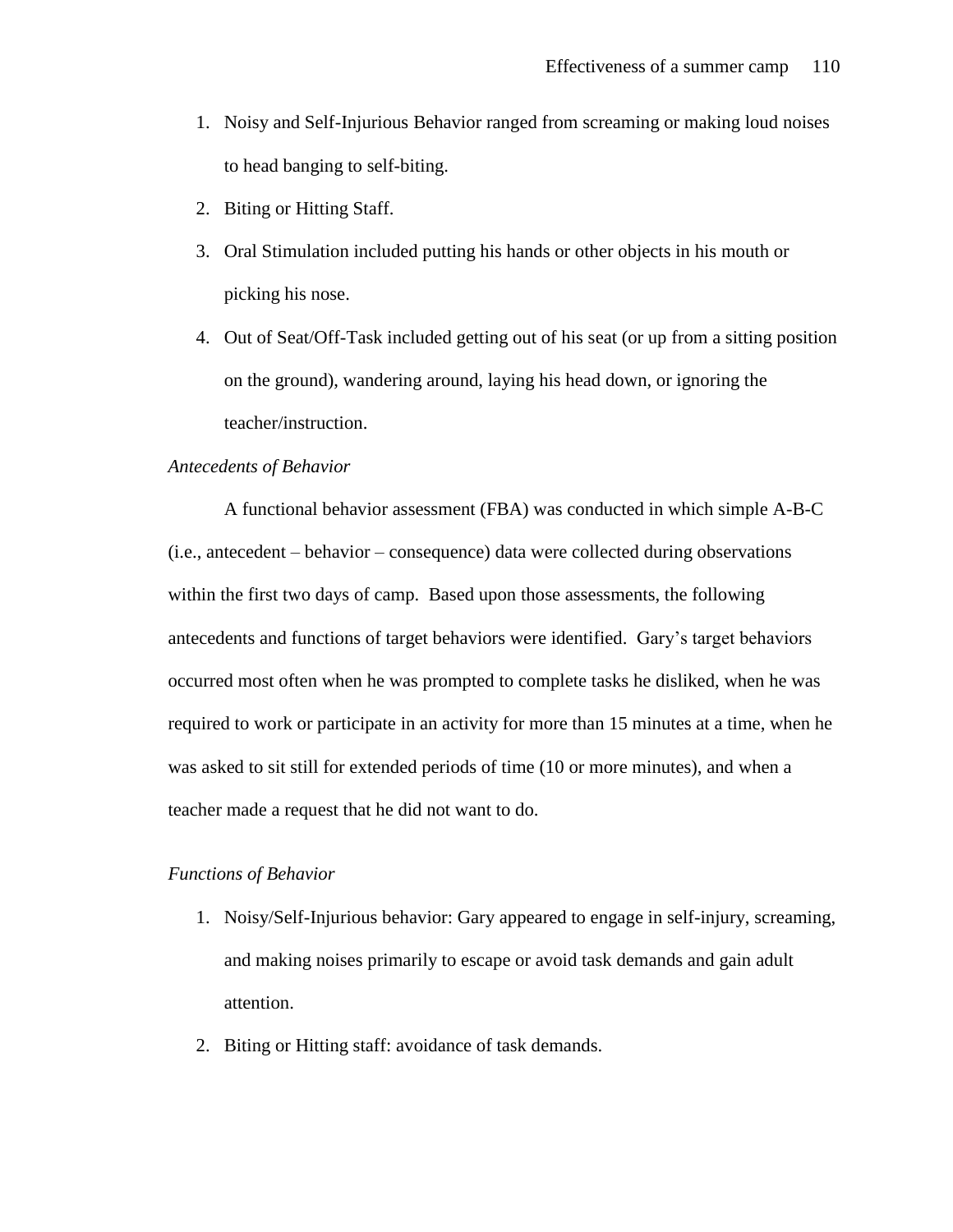- 3. Oral Stimulation: self-stimulation.
- 4. Out-of-seat/Off-task: avoidance of task demands and to gain adult attention.

# *Replacement Behaviors*

Several functionally equivalent replacement behavior(s) and social skills were identified as missing or occurring infrequently in Gary's behavioral repertoire. They were therefore taught directly and reinforced specifically throughout the camp experience.

- 1. Comply with a verbal request or task demand given by an adult within 30 seconds of the request/demand.
- 2. "Use words" to communicate needs and wants (e.g., "I don't like this," "Can you help me?" "I need a break," or "I am frustrated.").

# *Behavior Intervention Plan*

Specific preventative (i.e., antecedent) and supportive intervention (i.e., consequent) strategies, based upon the results from his FBA, were developed for those involved in Gary's treatment. Each counselor and teacher was trained in how to use these strategies and was familiar with his individualized behavior plan. The following strategies were implemented with Gary throughout the eight-week camp.

Preventative strategies included the following:

1. Look for signs of agitation or frustration and intervene to help him calm down (e.g., allow a break, give him a hug, reinforce what he is doing, have him take a deep breath or close his eyes to calm down, have Gary rub his legs, take a walk, swing) before Gary engages in self-injurious behavior. If Gary is upset, he has a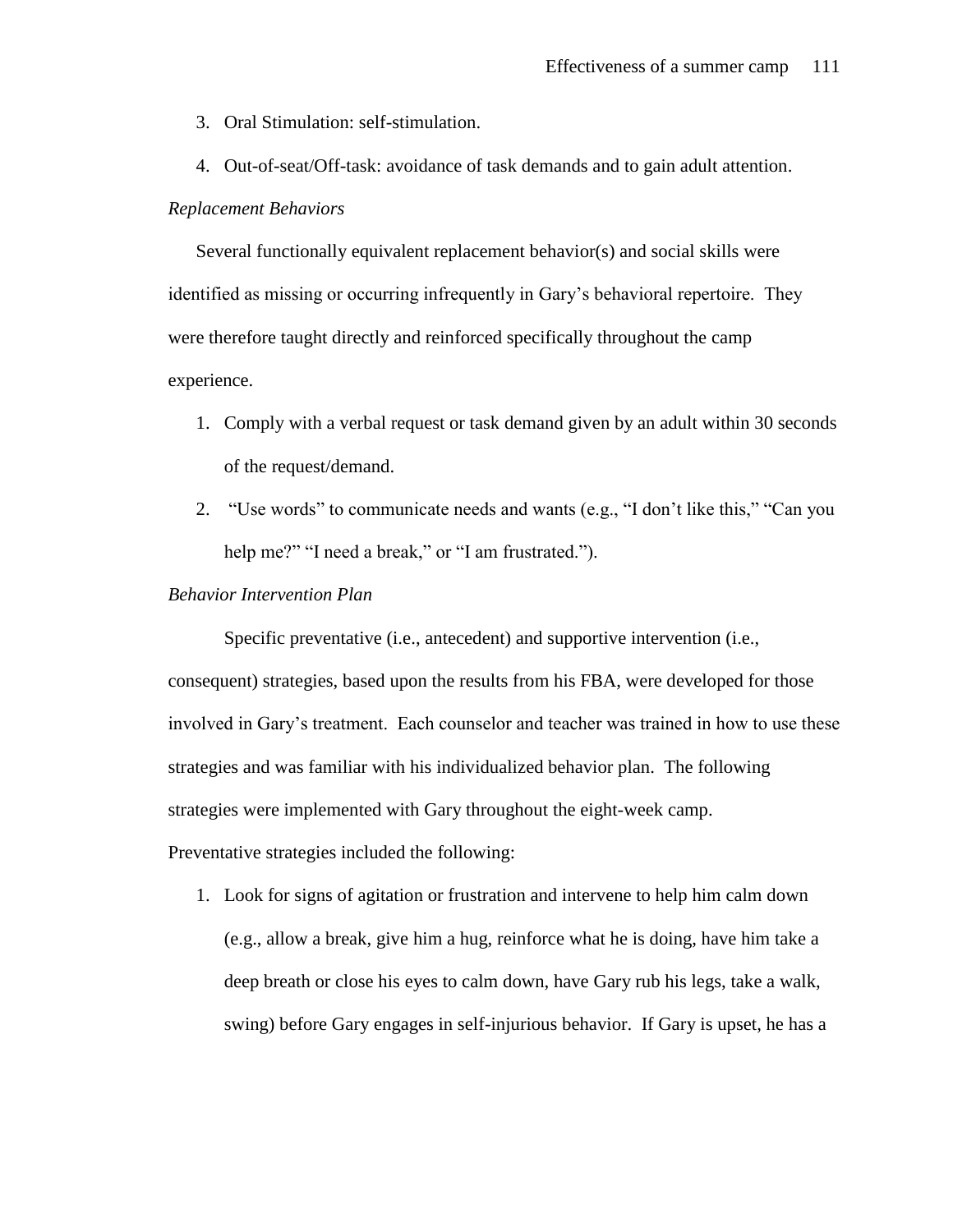picture communication book available in his file, which may help him to communicate more easily.

- 2. Allow Gary to use sensory stimulation products weighted vest, blanket, baseball hat (gives input and prevents head banging), vibrating pen, and Theraband.
- 3. Do not use time-out with Gary if he is failing to participate in the task/activity.
- 4. Only one staff should attend to Gary when he is displaying inappropriate behavior. Other staff should only get involved if the original staff asks for assistance. Additional staff should not talk to Gary or make eye contact with him, and should only touch when necessary for response-blocking or physical prompting.

Intervention strategies included the following:

- 1. Positive reinforcement procedures:
	- a. Exaggerate verbal praise specifying the appropriate behavior (This can be used alone or paired with other reinforcers.). For example, say, "I am proud of the way you followed directions!" "I like the way you are doing your project!"
	- b. Provide a hole punch in Gary's behavior card (i.e., immediate reinforcer which is later coupled with a larger reinforcement at the end of each camp day) when he completes tasks without becoming noisy or engaging in selfinjury, biting or hitting staff, engaging in out-of-seat or off-task behavior, or engaging in oral stimulation. Also provide hole punches when he complies with a verbal request within 30 seconds of the request or "uses words" to communicate a need or a want.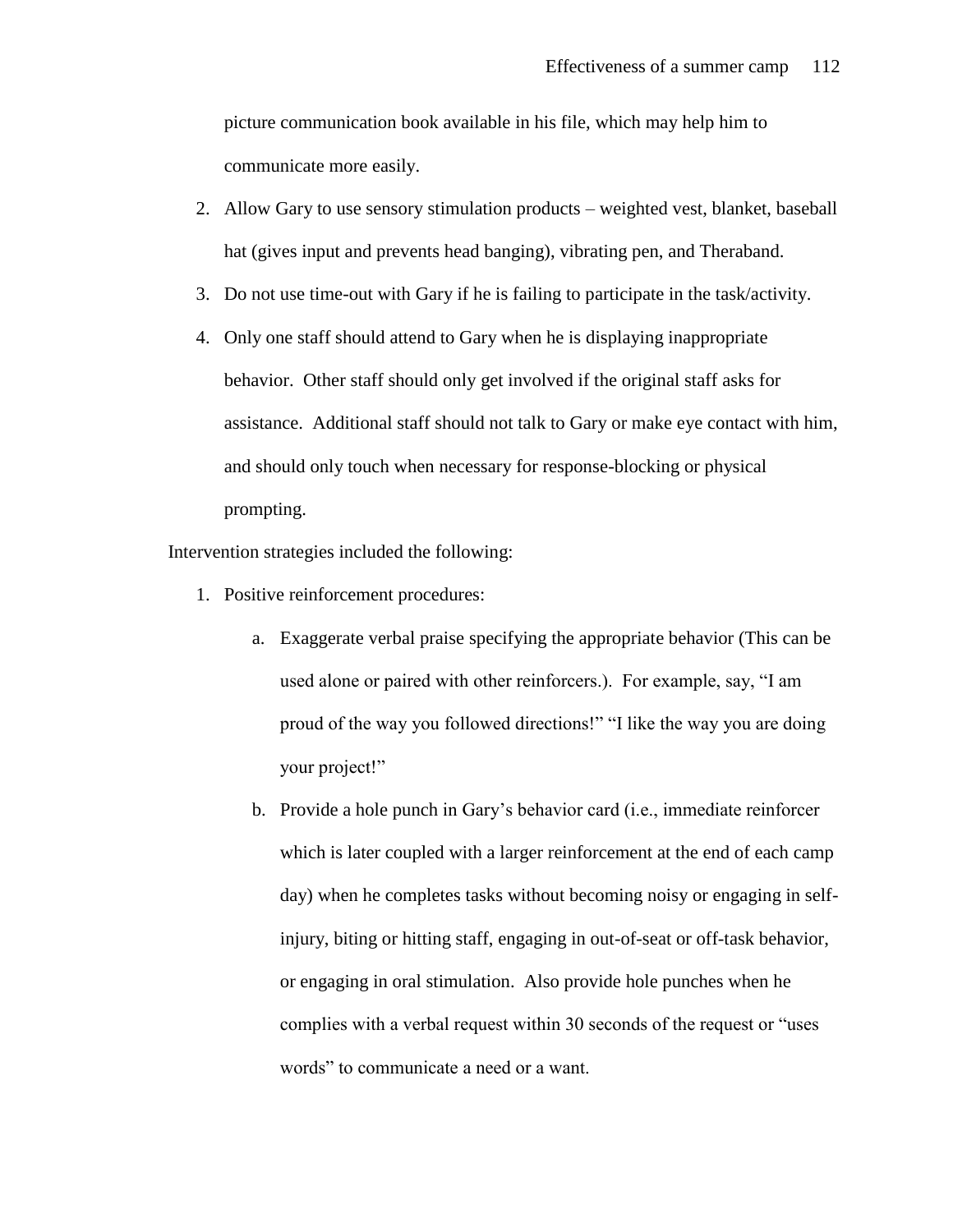- c. Provide physical touch (i.e., hugs or rub his arms and legs) for appropriate behavior.
- d. Engage in activities or discussions involving trains or cars (Pixar "Mater") when Gary is exhibiting appropriate behavior.
- e. Utilize his interests (i.e., drawing, coloring, or reading) as reinforcers.
- f. Allow him to engage in physical activities such as swinging, bouncing on a trampoline, running, and so forth when his behavior is appropriate for the setting.
- g. Provide positive reinforcement and/or deep pressure (i.e., verbal praise, hugs, rub his arms or legs) for appropriate behavior (e.g., completing tasks, especially when they are non-preferred; verbalizing frustration rather than becoming non-compliant or self-injurious; remaining quiet during activities; remaining on-task, etc.).
- 2. Divide tasks into smaller segments (and time periods) that are more manageable for Gary and tie the segments to reinforcement. For example, if Gary is completing a craft activity, instruct him to complete one part of the project (or work for  $5 - 10$  minutes) and tell him he will then get to jump around for 2 minutes. Then have him complete another section and provide another "pay-off" activity or reinforcer such as verbal praise.
- 3. Noise/Self-Injury:
	- a. Prompt to completion Do not allow Gary to escape or avoid the completion of a task.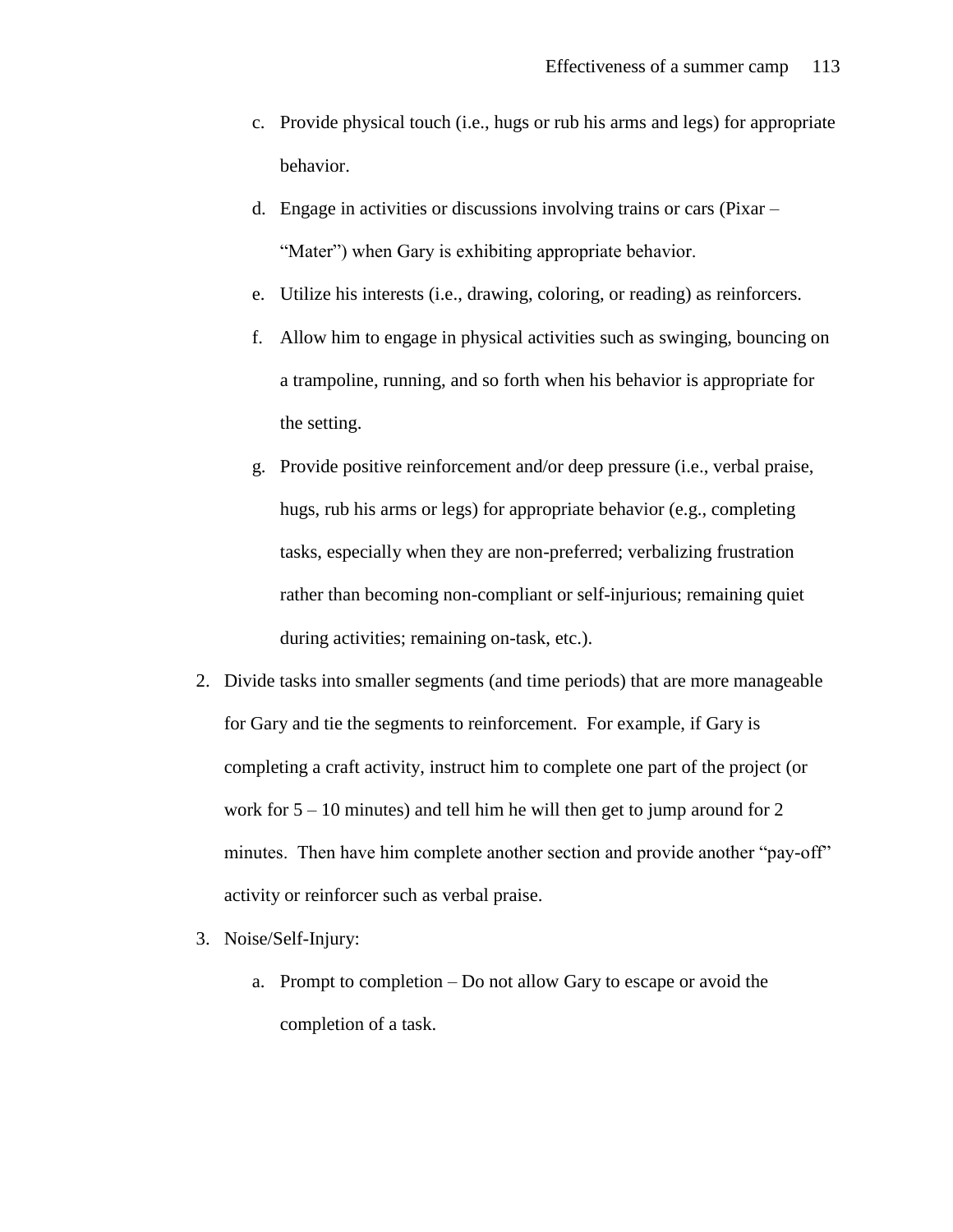- b. During self-injurious behavior, block Gary's hands to stop head-banging or biting.
- c. Use a 1 to 5 prompting system with Gary to help him self-monitor his mood and redirect himself. Gary is familiar with this concept, so you might tell him, "Gary, you are at a 3 right now, I need you to calm down and bring it to a 1 or 2." Then proceed to give him reminders to take deep breaths, close his eyes, rub his legs, and so forth:

1 & 2: Gary is able to focus; he is calm, happy, and engaged in tasks.

3: Gary may be pacing, flapping his hands, putting his hands in his mouth, etc. He needs to perform calming activities (e.g., deep breaths, rub legs, take a break, close eyes) to de-escalate and get to stages 1 or 2.

4: Gary is frustrated, mad, starting to melt down, and engaging in minor self-injurious behavior.

5: Gary is screaming, non-communicative, and needs restraint. Counselors should focus on stopping the screaming and helping Gary to calm down.

- 4. When Gary appears to be engaging in the target behaviors deliberately (e.g., may be laughing while head banging) use the phrase "not appropriate" and then redirect him to the task to stop non-compliant behavior.
- 5. Out of Seat/Off-task: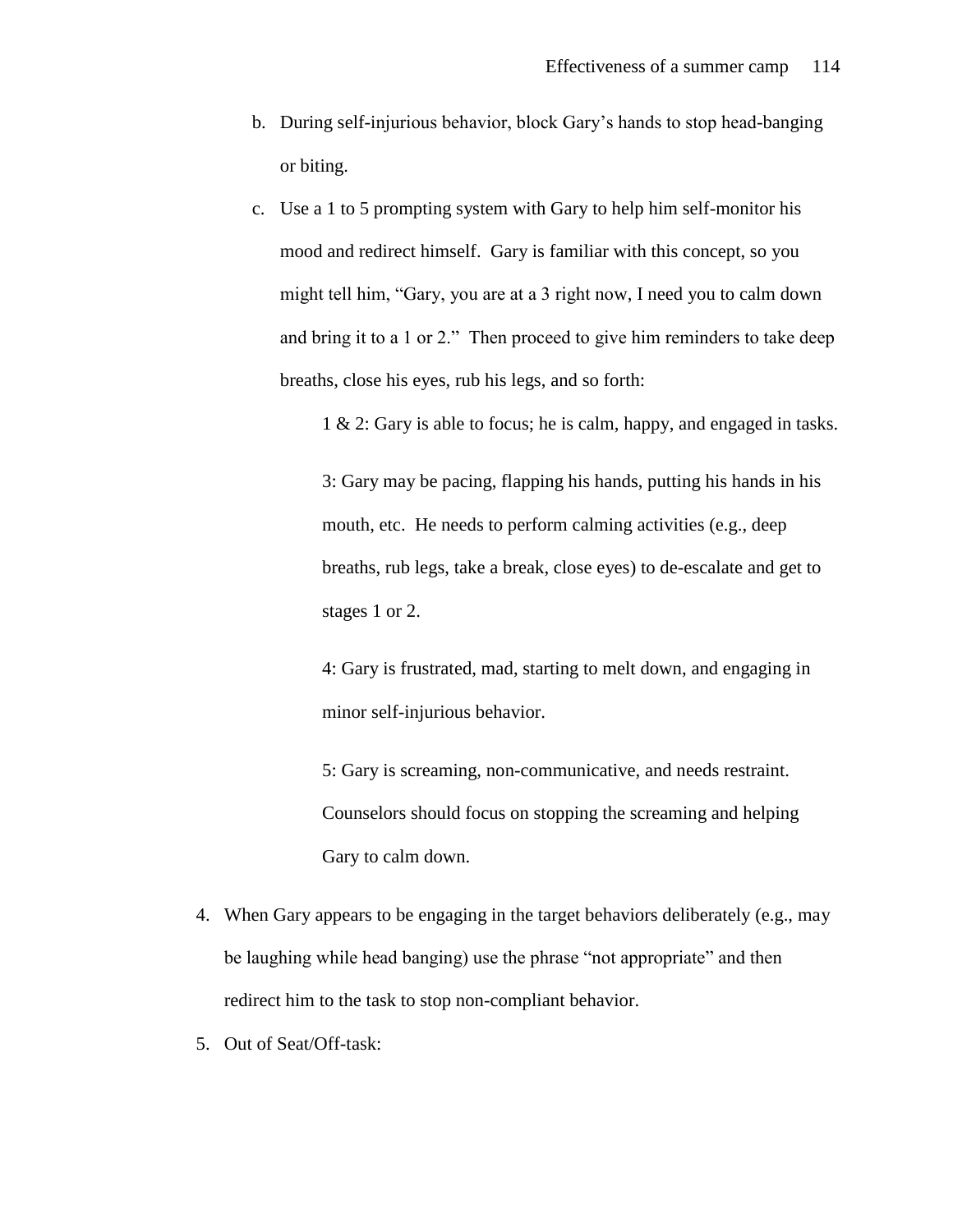- a. Redirect Gary to the task at hand with a verbal or gestural prompt or cue.
- b. Provide immediate reinforcement when he resumes the task.
- 6. Comply with a verbal request or task demand given by an adult within 30 seconds of the request/demand.
	- a. Use a prompt hierarchy when asking Gary to complete a non-preferred activity or task. Start with the least intrusive prompt and move toward the most intrusive prompt. (i.e., 1. Verbal Instruction – "Gary, please sit down." 2. Gesture – tap Gary's seat to prompt him to sit down 3. Physical guidance – physically guide Gary to sit down).
	- b. Provide Gary with prompts or cues prior to a non-preferred activity to warn him of the upcoming activity, and emphasize contingencies ("payoff") for completing the activity ("We're about to do , Gary, and when we finish, you and I can shoot some hoops.").
- 7. "Use words" to communicate needs and wants ("I don't like this," "Can you help me?" "I need a break," or "I am frustrated.").
	- a. Provide immediate reinforcement when Gary uses his words to express a need or want.

# *Data Collection Procedures*

Five graduate students under the supervision of a Board Certified Behavior Analyst (BCBA) and the Camp Director collected data for Gary throughout the eightweek camp. As previously noted, the FBA for Gary was conducted within the first two days of camp, utilizing a simple A-B-C method (i.e., antecedent – behavior – consequence). The behaviors of focus were those identified prior to the start of camp.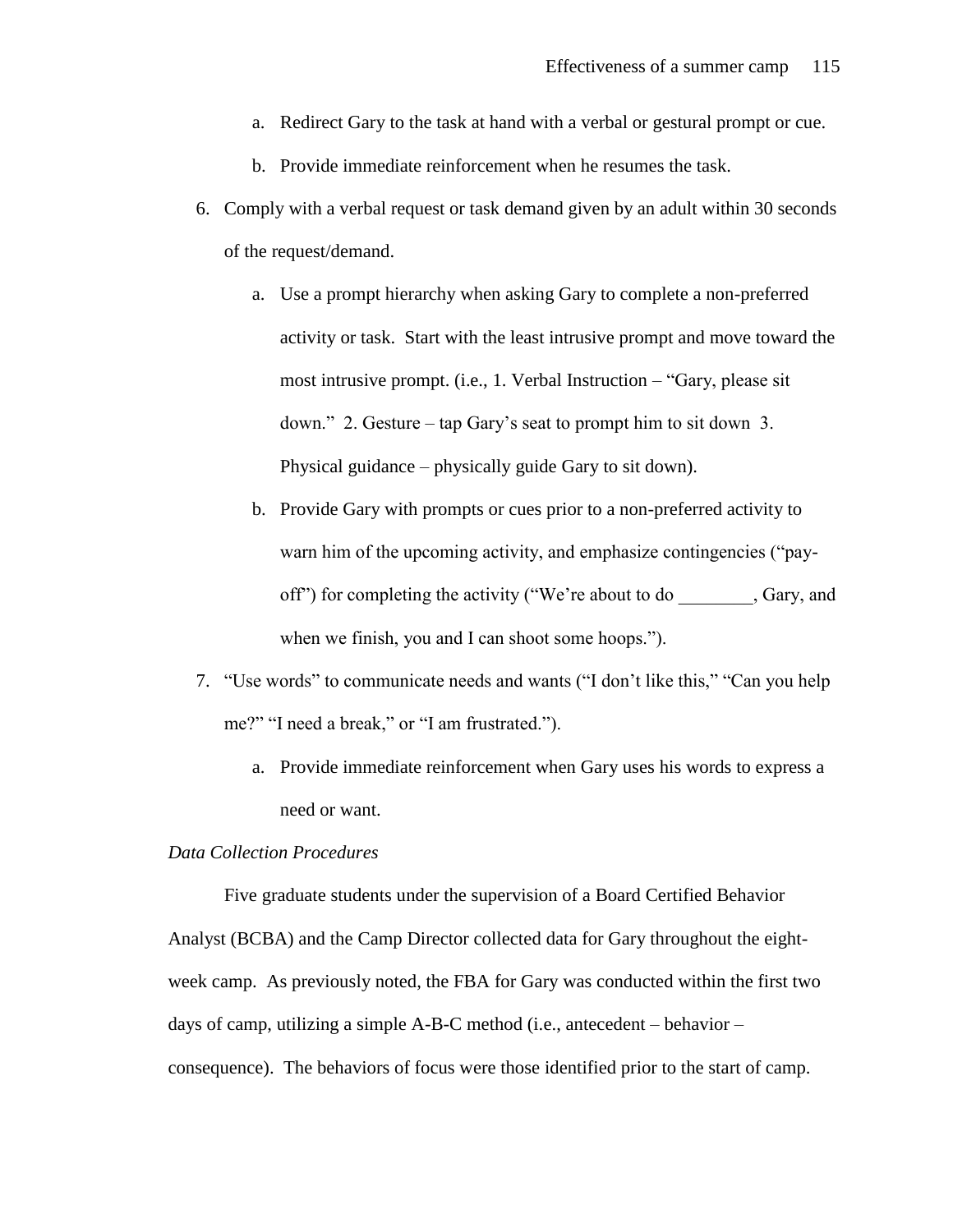Once antecedents and functions were identified, an individualized behavior plan was developed for Gary. Counselors learned the behavior plan and then implemented the interventions on the third day of camp. Starting on day three, Gary was observed for approximately four hours throughout the morning academic time. Gary was observed at least one day each week, and the same data collector generally observed him each week. To simplify data collection in this natural setting, all data collectors utilized a frequency recording data collection procedure. All target behaviors and replacement behaviors were observed during the same collection time for Gary.

# *Data*

All raw data were calculated and graphed by one graduate student. To obtain the occurrences per hour rates, the number of tally marks from the data collection forms were multiplied by 60 (i.e., 60 minutes in an hour), and then divided by minutes observed. If more than one observation period occurred during the course of a week, the average was obtained by adding occurrences per hour and then dividing by the number of observation periods.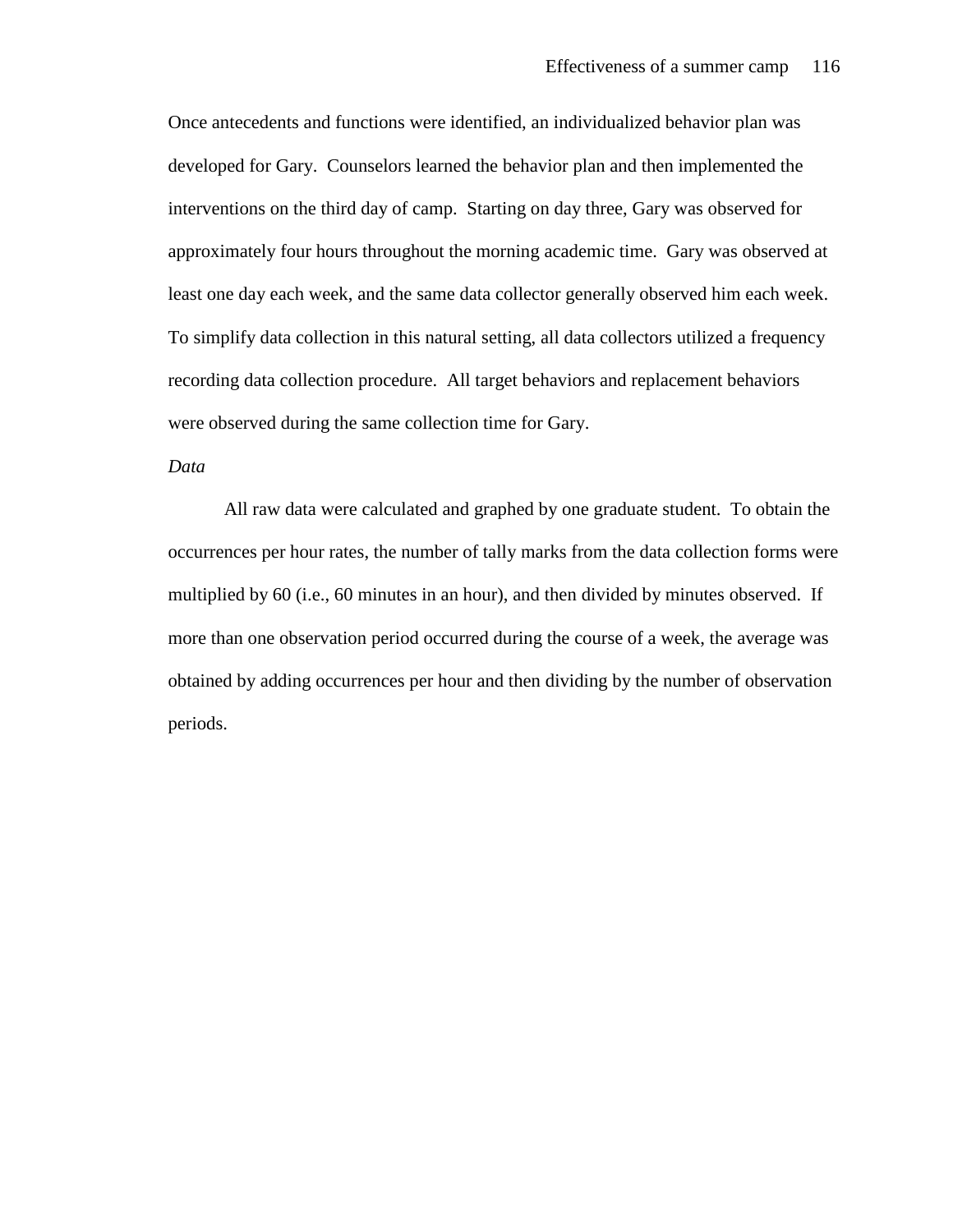

Figure 2.1 Baseline and intervention data of original target behaviors for Participant 2, Gary.



Figure 2.2 Noise/Self-Injury data with trendline for Participant 2, Gary.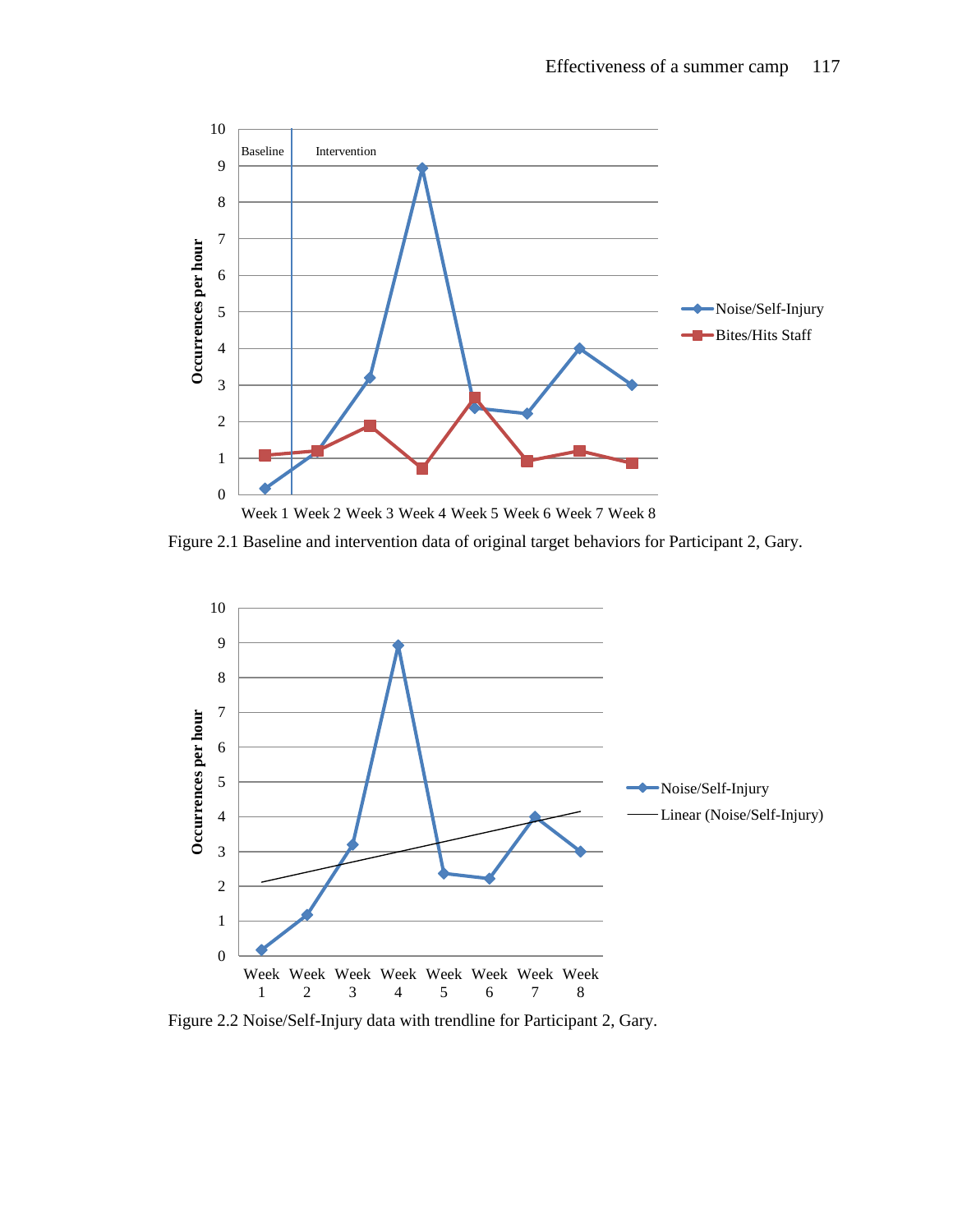

Figure 2.3 Bites/Hits staff data with trendline for Participant 2, Gary.



Figure 2.4 Baseline and intervention data of added target behaviors for Participant 2, Gary.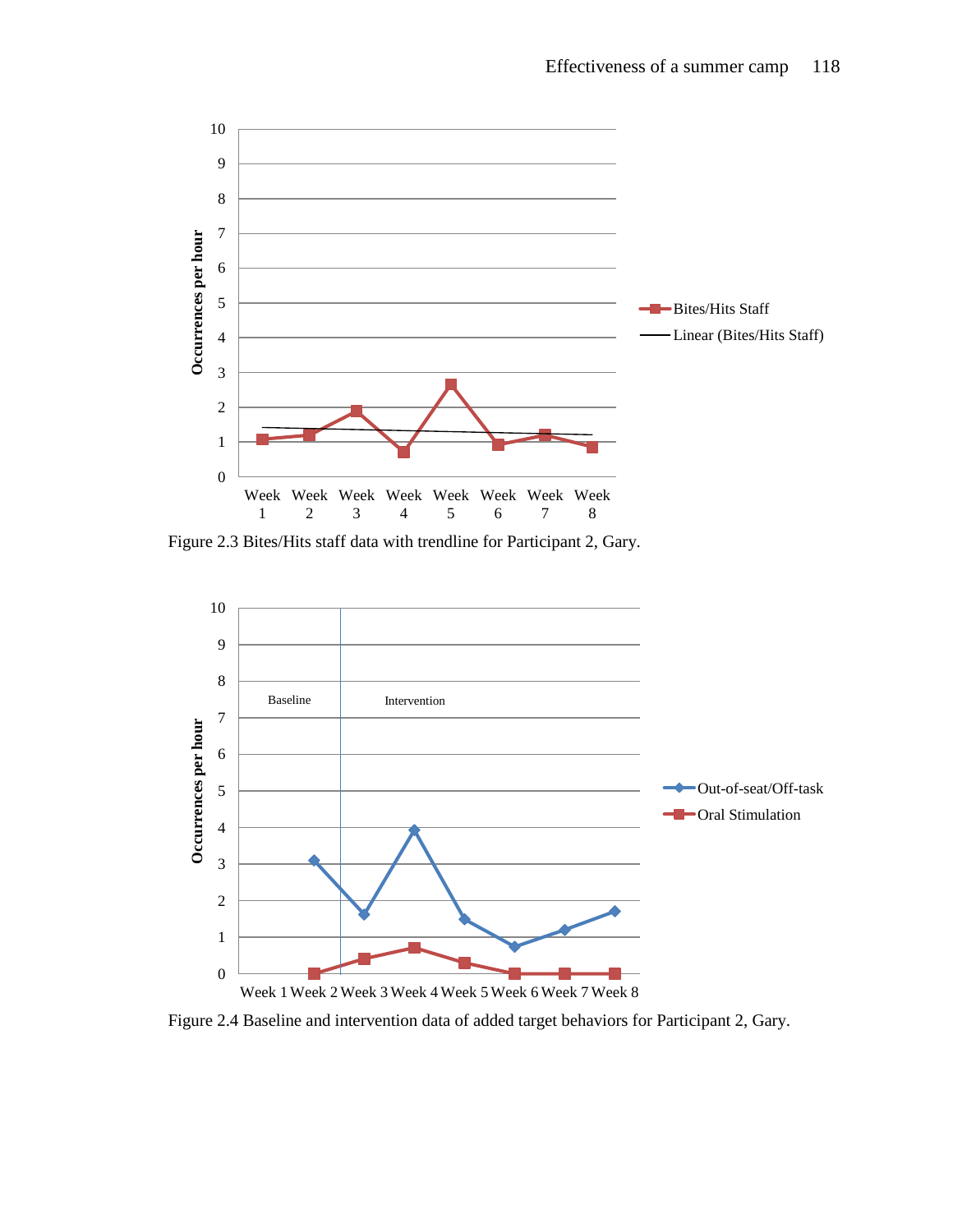

Figure 2.5 Out-of-seat/Off-task data with trendline for Participant 2, Gary.



Figure 2.6 Oral Stimulation data with trendline for Participant 2, Gary.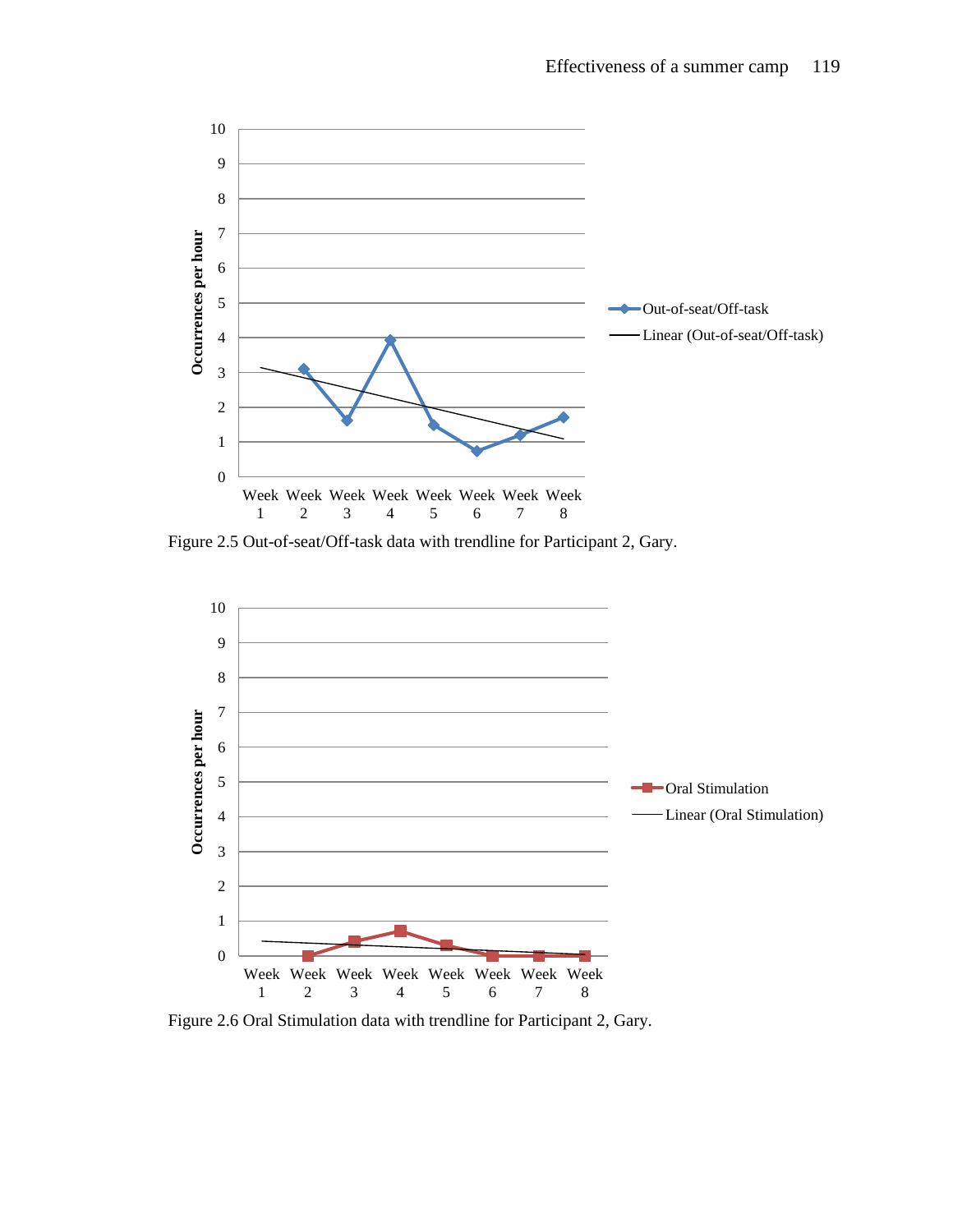

Figure 2.7 Baseline and intervention data of replacement behaviors for Participant 2, Gary.



Figure 2.8 Comply with Verbal Request data with trendline for Participant 2, Gary.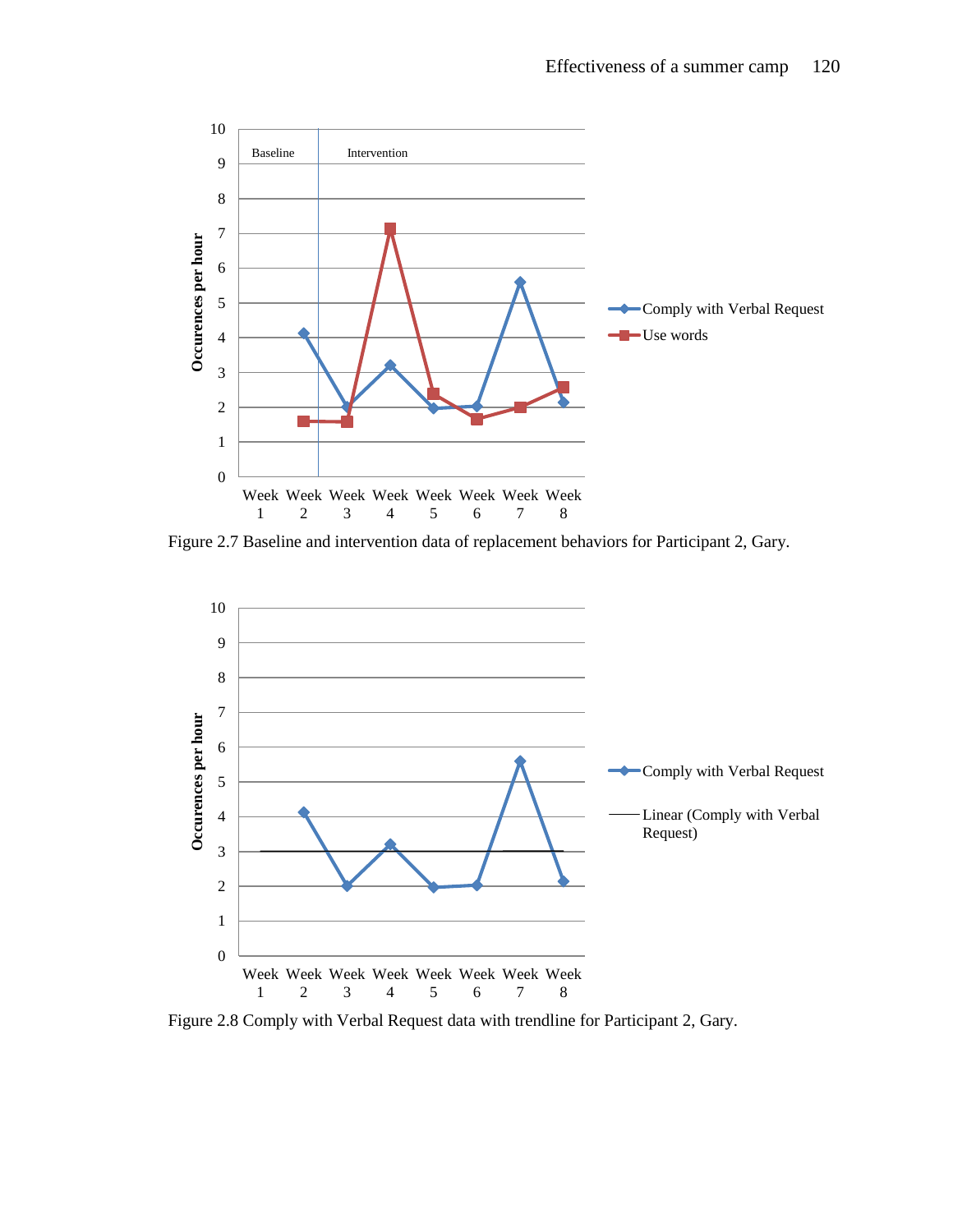

Figure 2.9 Use Words data with trendline for Participant 2, Gary.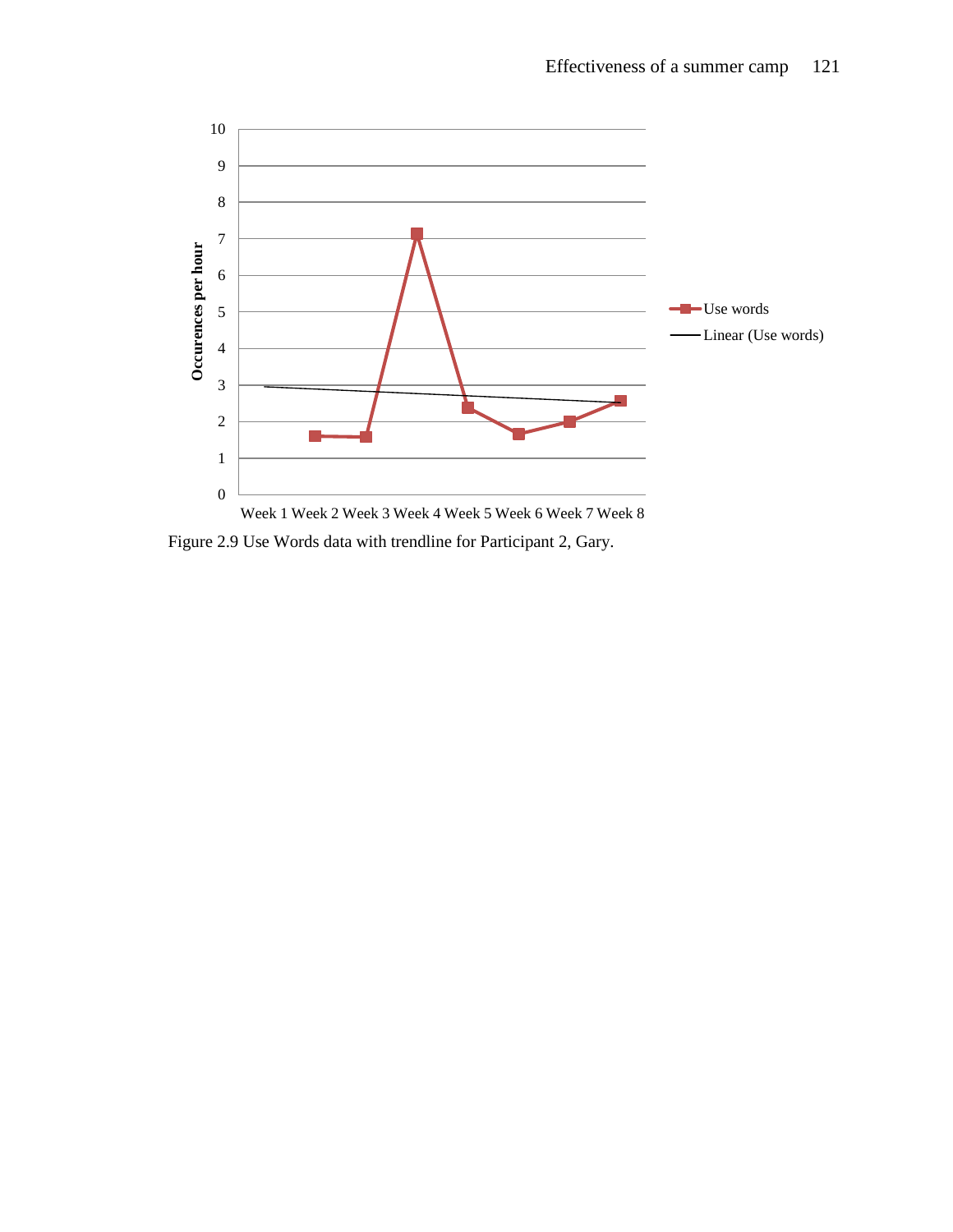## *Results*

Figure 2.1 shows a graph of the behavioral data collected on Gary's originally identified target behaviors, which included Noisy/Self-Injurious behavior and Bites/Hits Staff. Baseline data were collected during the first two days of camp with intervention data collected from that point forward. Figure 2.2 shows Gary's Noisy/Self-Injurious behavior with a trendline, which demonstrates a slight upward trend, indicating this behavior increased over the course of the eight-week camp. Based upon this trend, it could be predicted Gary's targeted self-injury and noise-making behaviors would continue to increase over time; however, you can see from visual inspection of the data that this behavior spiked significantly on Week Four, somewhat skewing the data. Though little improvement was demonstrated, Figure 2.3 indicates a slight downward trend in his biting and hitting behavior over the course of the eight-week camp. This behavior, however, was observed infrequently.

Figure 2.4 shows a graph of the target behaviors, Out-of-seat/Off-task behavior and Oral Stimulation, which were added after the start of camp when they were identified as an important focus for treatment because of the frequency with which they occurred. Gary's off-task behavior reduces his ability to participate in less restrictive environments in school and community settings, impacts his learning, and ultimately reduces his independence. Gary's need for oral stimulation was generally met by preventative strategies (i.e., mouth chewie); however, its occurrence prevents his ability to socialize with peers and others. Baseline data for these behaviors were collected during the second week and intervention data were collected from that point forward. Figure 2.5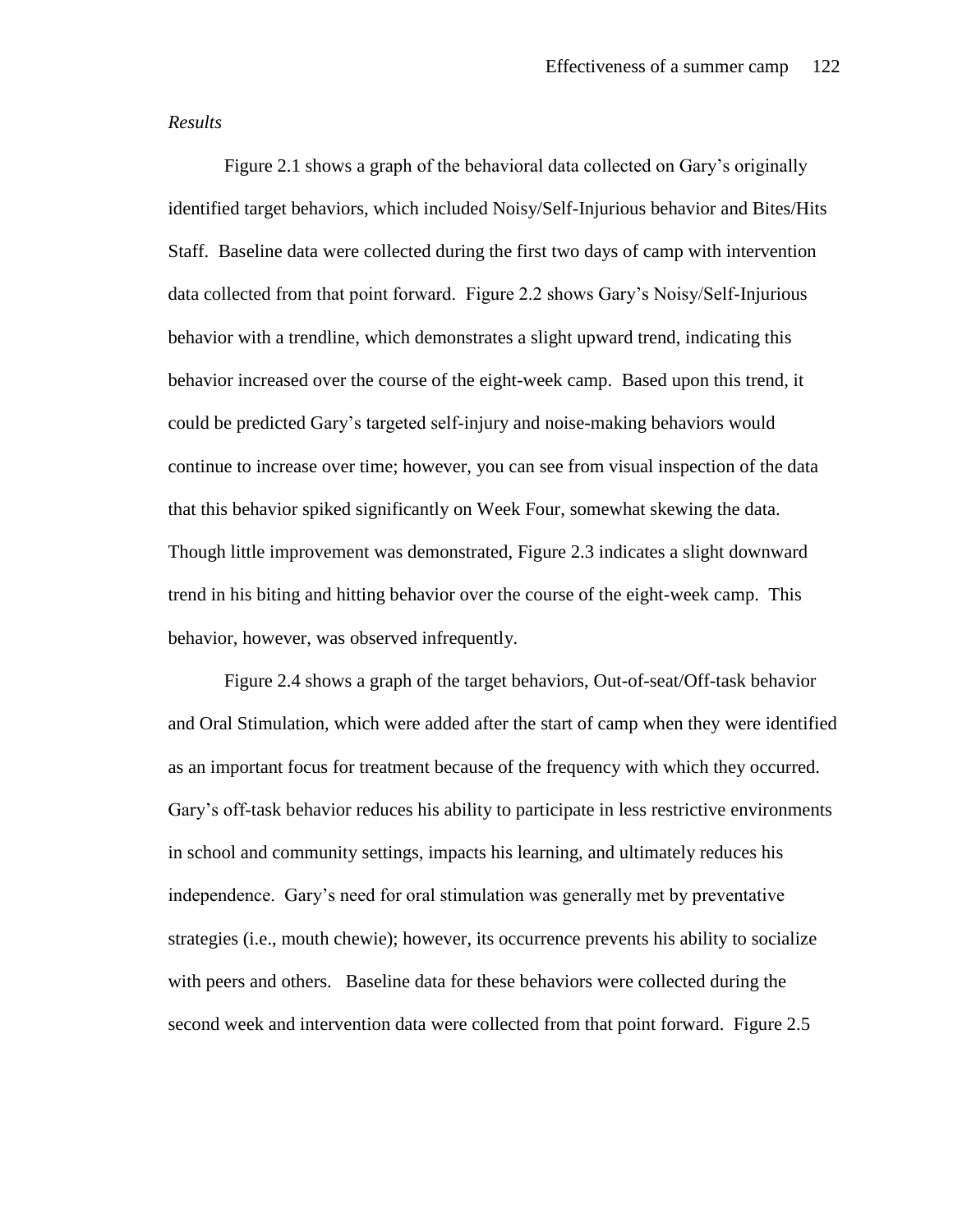shows Gary's out-of-seat/off-task behavior with a trendline, while Figure 2.6 shows his oral stimulation with a trendline.

Figure 2.7 shows a graph of the behavioral data collected on Gary's replacement behaviors and social skills, which were observed from Week Two, when baseline data were collected, through the end of camp. These behaviors included complying with verbal requests and using words to indicate his needs and wants. Figure 2.8 includes the data collected when Gary complied with a verbal request, along with a trendline that demonstrates no trend due to the variation in the data. Figure 2.9 as well demonstrated a slight downward trend, which would indicate he struggled to verbally express his needs and wants at camp.

# *Discussion of Results Related to Gary*

Overall, the behavioral results for Gary were somewhat disappointing and unexpected. He demonstrated an increase in screaming, making loud noises, headbanging, and self-biting. He demonstrated a slight decrease in biting and hitting staff and oral stimulation, while his out-of-seat and off-task behavior decreased more substantially at camp. With regard to his replacement behaviors, Gary's compliance with verbal requests stayed about the same over the course of the eight weeks, while his ability to use words to express himself appeared to decrease slightly in the camp setting.

Camp staff made every effort to require Gary to complete academic activities despite escape/avoidance behavior and saw decreases in aggression, noise, and selfinjurious behavior, though some of these behaviors increased again toward the end of the camp. Without further information regarding what might have affected Gary's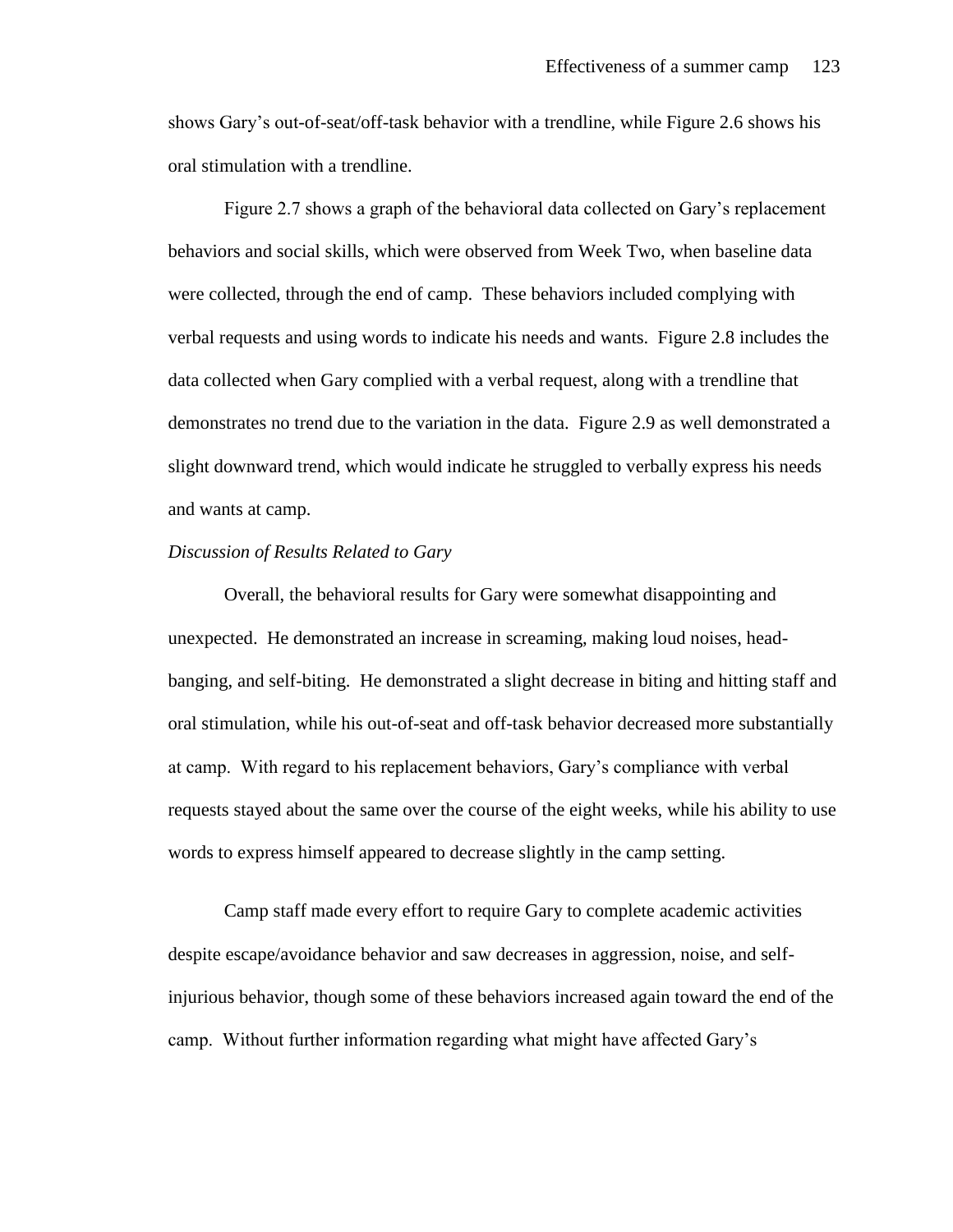significant increase in noise-making and self-injury behavior during the fourth week, it might be speculated that some unidentifiable variable, perhaps his PANDAS, played a role in his behavior that week. Though the data point from the fourth week skewed the graph to some extent, the other noisy/self-injury data also demonstrated an upward trend in this target behavior, indicating Gary's intervention plan was not successful in decreasing this maladaptive behavior in the camp setting. One explanation might be camp activities were too demanding for Gary, causing him to engage in avoidance behaviors. It also is possible his PANDAS affected him more often than was identified by camp staff. Differentiating between his response to pain and his avoidance behavior proved to be a difficult task for staff.

Biting and/or hitting staff was observed somewhat infrequently throughout camp and peaked in frequency during the fifth week. Considering his teachers and parents reported an unacceptable level of biting and hitting others at school, this appeared to be a setting in which he demonstrated lower levels of this behavior. Aggression, though somewhat typical for a child with autism who uses minimal communicative speech, must be extinguished for Gary to participate independently in school or community settings. Because he cannot express his needs or wants, he is much more likely than other children to engage in aggressive behaviors. Given the fact Gary used little communicative speech this gradual decrease is promising.

The downward trend in Oral Stimulation and Out-of-Seat/Off-Task behavior indicated he demonstrated a gradual but progressive decrease in these target behaviors. His out-of-seat/off-task behavior, however, decreased at a higher rate, based upon the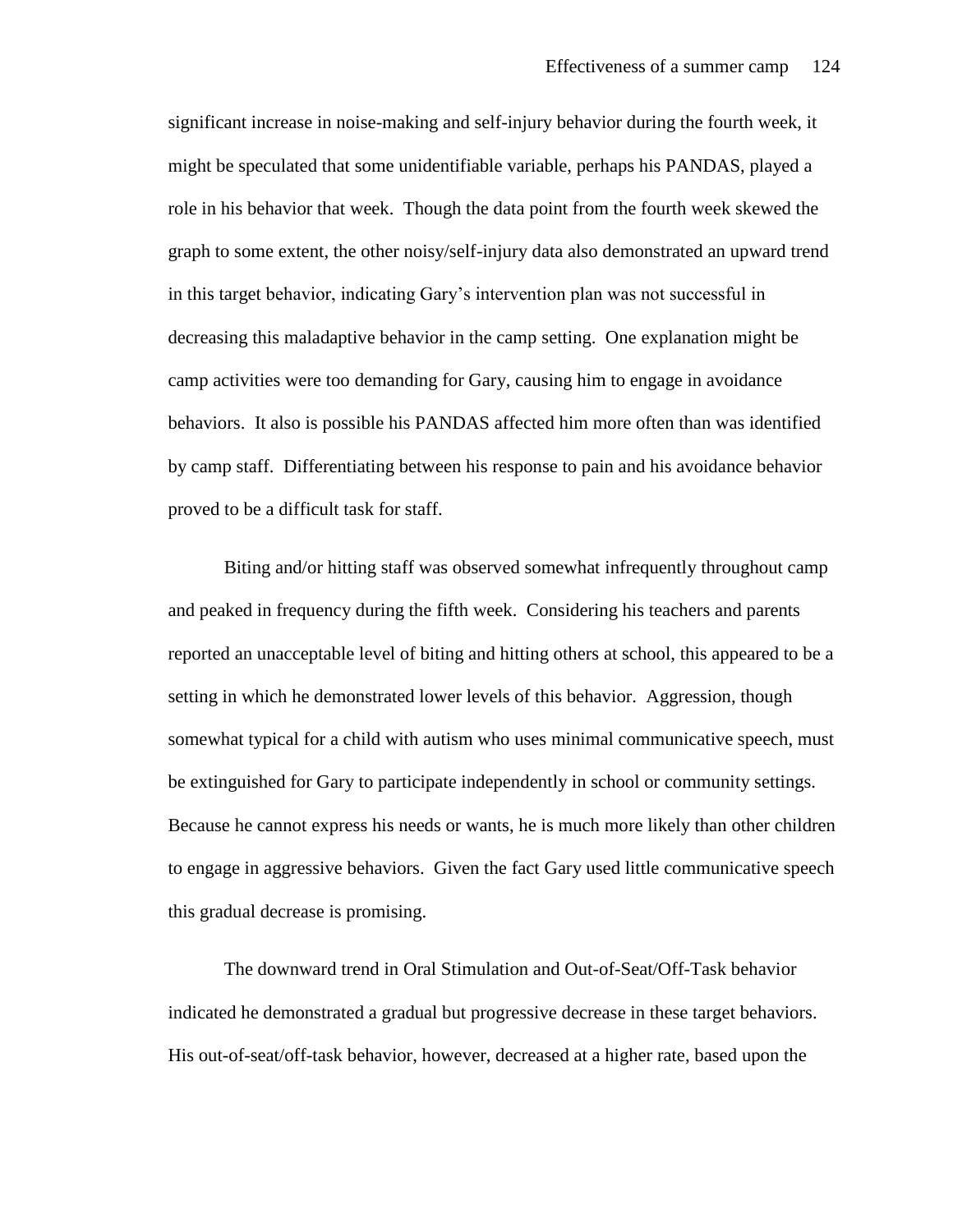slope of the graph. This would indicate that if his intervention plan continued in this setting, we could expect to see this behavior eventually reach near-zero low levels. As noted, Gary utilized sensory materials most of the time during camp and therefore, was rarely observed to engage in the oral stimulation of putting his hands or other unapproved objects in his mouth or picking his nose.

Gary's compliance was an area in which his classroom teacher hoped he would progress over the summer months. The data, however, indicated that his intervention plan was not successful overall in accelerating this replacement behavior though he demonstrated a significant increase in compliance during the seventh week. It might be speculated that the reinforcers used at camp were not strong enough to consistently increase this behavior. Given the many conflicting variables at camp (e.g., weather, open grassy spaces, lack of desks), Gary had significant difficulty sustaining his attention to tasks and following the general routine. Staff were often required to prompt Gary multiple times before gaining compliance, while at other times he was completely noncompliant. Staff members were somewhat successful in using a timer with Gary to require that he complete "work" for prespecified time periods before receiving a break or reinforcer. He struggled, however, to maintain alert and appropriate body posture, having a tendency to lean on others, fall on the ground, or purposefully run into things for sensory integration needs. Unfortunately, many resources that may be effective with Gary were not practical in the camp setting (i.e., weighted vest, picture communication system, strict visual schedules). In this setting (open grassy areas), it was difficult for staff to promote independence on certain activities, as Gary had a tendency to run. This forced staff members to hold his hand or arm much of the time.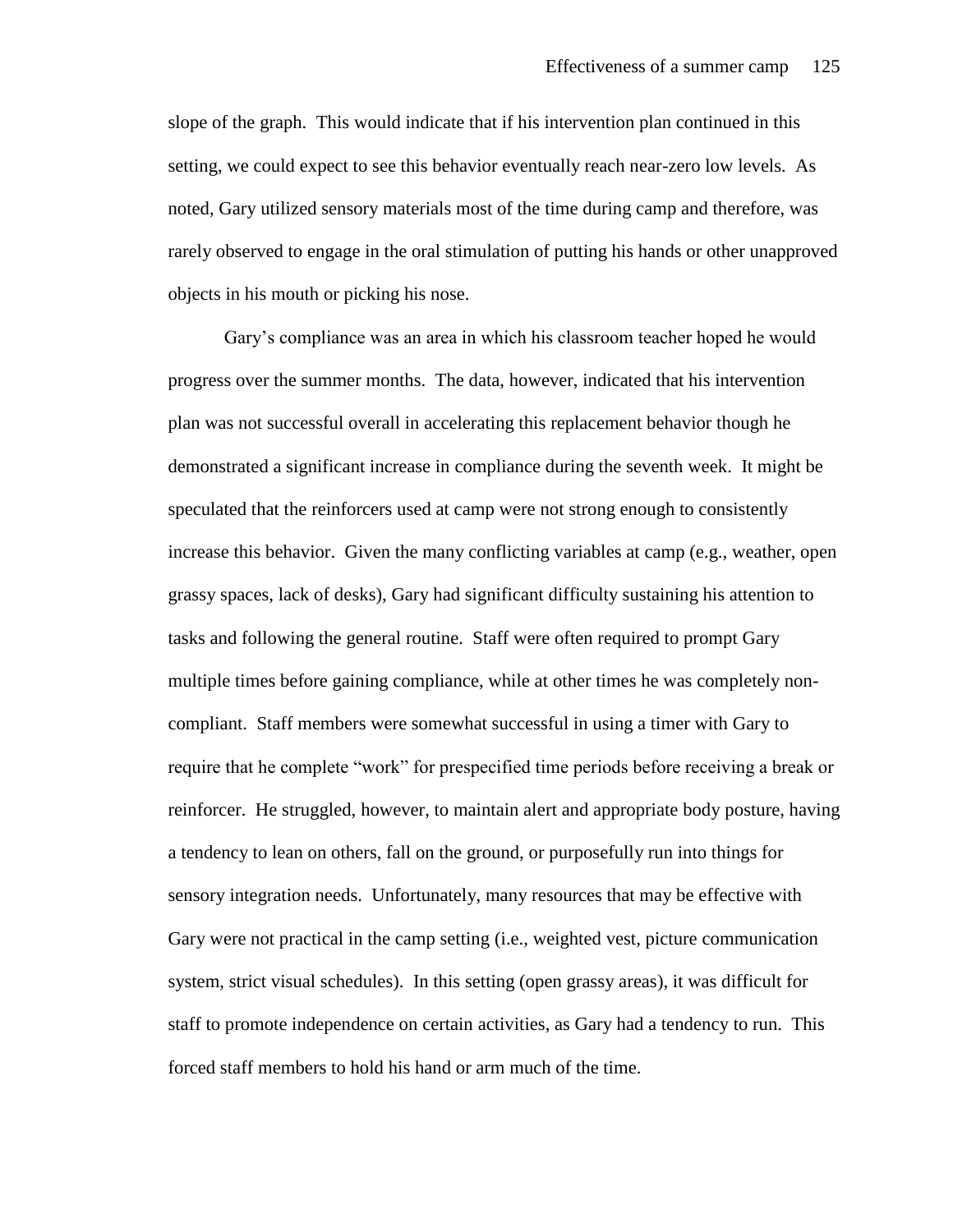Interestingly, his noisy/self-injurious behavior (i.e., Figure 2.2) spiked noticeably during Week Four, as did his use of words to express himself (i.e., Figure 2.9). It might be suspected that those behaviors were related in some way, particularly as they both involved verbal expression of some sort. It is possible Gary's screaming, whining, and self-injury increased due to his PANDAS, while the increase in verbal expression may have accelerated as his family had been working on phrases for him to use to identify his pain.

Gary's lack of communicative speech, along with his recent diagnosis of PANDAS, were significant barriers to success in the camp setting. Because the pain caused by this infection resulted in similar behaviors as those Gary demonstrated when attempting to avoid or escape a task, it was difficult for camp staff to respond consistently to Gary's behaviors. The unrestricted nature of the camp setting (i.e., open grassy fields) also created an obstacle to Gary's treatment, as he began to demonstrate increases in elopement behavior. To address his running, camp staff were forced to provide physical prompts, which in turn affected his other behaviors (i.e., whining, screaming, leaning on staff, etc.). Interestingly, Gary exhibited low levels of biting or hitting staff despite their need to physically prompt him (i.e., hold his hand or arm) more often. This might raise questions about the function of Gary's biting and hitting, which was suspected to be avoidance or escape of task demands. Perhaps he used these behaviors to gain attention more often than he did to escape or avoid task demands. It is very likely that Gary's biting and hitting of adults serve different functions at different times. There are probably times when he becomes aggressive in this way to escape or avoid tasks, and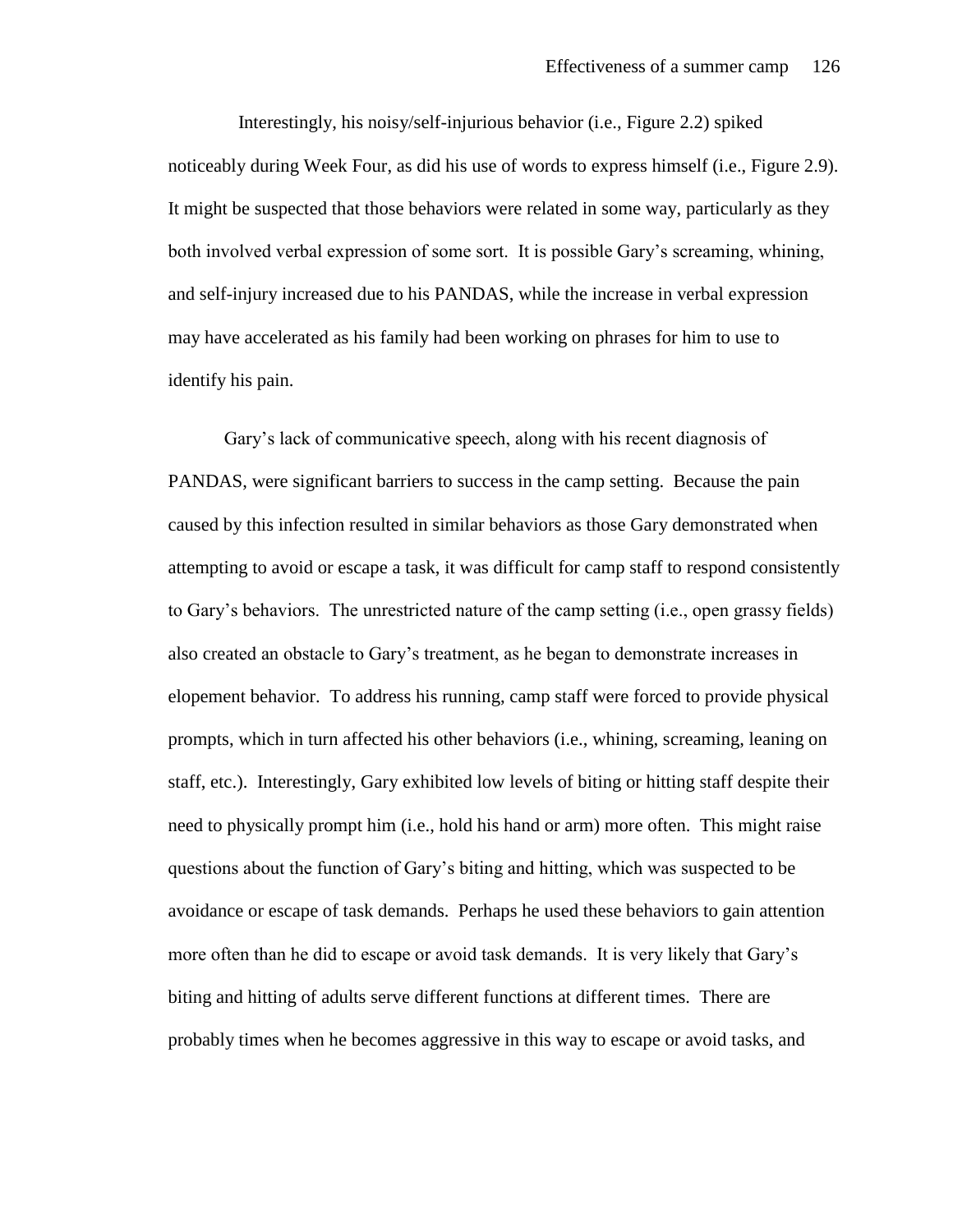other times when he does so to gain adult attention. In the camp setting, he was provided with a high degree of adult attention, particularly because of running behavior, and we saw relatively low levels of aggression.

Based upon his behavior at camp and his response to the interventions used, the following recommendations were provided to Gary's caregivers at the end of camp:

- 1. Continue to work with Gary on increasing the duration of time he spends engaged in academic activities. Use a timer to visually show Gary how long he is expected to work (e.g., 3 minutes) before allowing him to have a break or access to a preferred tangible item (i.e., train). Using a timer, allow Gary to have a break (or preferred object) for a specified amount of time (e.g., 2 minutes). Then require Gary to return to work, going back and forth using the timer. Gary's schedule should gradually lengthen the amount of time spent working and shorten the amount of time spent on break. Provide frequent positive reinforcement (e.g., exaggerated praise, a short break, short period of time doing a preferred activity, etc.) for time on-task.
- 2. School staff may consider utilizing sensory integration tools (i.e., weighted vest, chewies, fidgets, etc.) to help him receive an appropriate amount of sensory stimulation.
- 3. Gary likes to run and benefits from physical activity, which should be routinely incorporated into his day. Schedule specific times when he can jump on a trampoline, bounce on a ball, swing, or just run. This will help him to get large body sensory input and to expend extra energy.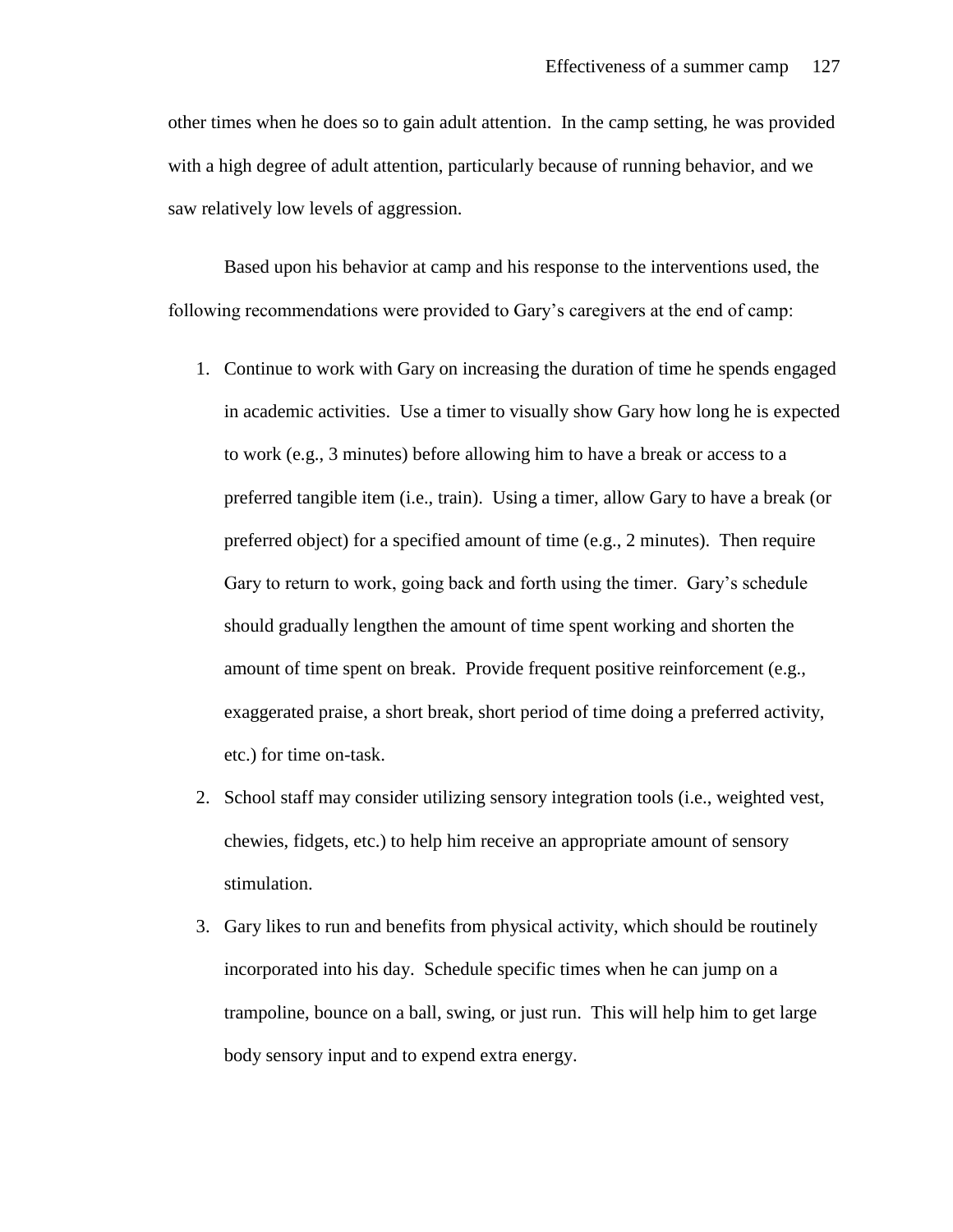- 4. Continue to use a prompt hierarchy with Gary, using the least intrusive prompting whenever possible. If at all possible, do not use physical prompts so Gary will learn to do things on his own. Provide frequent and exaggerated physical and verbal praise when Gary complies with requests or completes academic tasks.
- 5. Provide brief verbal or gestural prompts to redirect Gary when he is leaning on something or lying down (e.g., "Gary sit up."), using a firm tone of voice.
- 6. It is recommended teachers and parents consider using some form of picture communication system (PECS) to help Gary find the words to communicate needs and wants. Require Gary to use the pictures and to verbally express (repeat if necessary) the word, which correlates with what he needs or wants.

### *Case Summary – Gary*

Gary, a 7-year-old, Caucasian male diagnosed with an autism spectrum disorder attended the 2008 Autism Summer Camp. An analysis of information provided by Gary's caregivers and teachers indicated he struggled with behaviors such as whining, screaming, biting himself, biting others, and hitting teachers. It was reported Gary used minimal communicative speech and engaged in frequent self-stimulatory behaviors such as running, jumping, and bumping into walls and objects. Using this information, two behavior categories – Noisy/Self-Injurious Behavior and Biting/Hitting Staff – were identified as problematic behaviors that could be targeted for intervention during the eight-week summer camp. Behaviors appeared to serve the same function for Gary were grouped together and included screaming, making loud noises, head-banging, and biting himself (noisy/self-injury) along with biting or hitting staff. Graduate students then conducted a Functional Behavior Assessment and collected baseline data based upon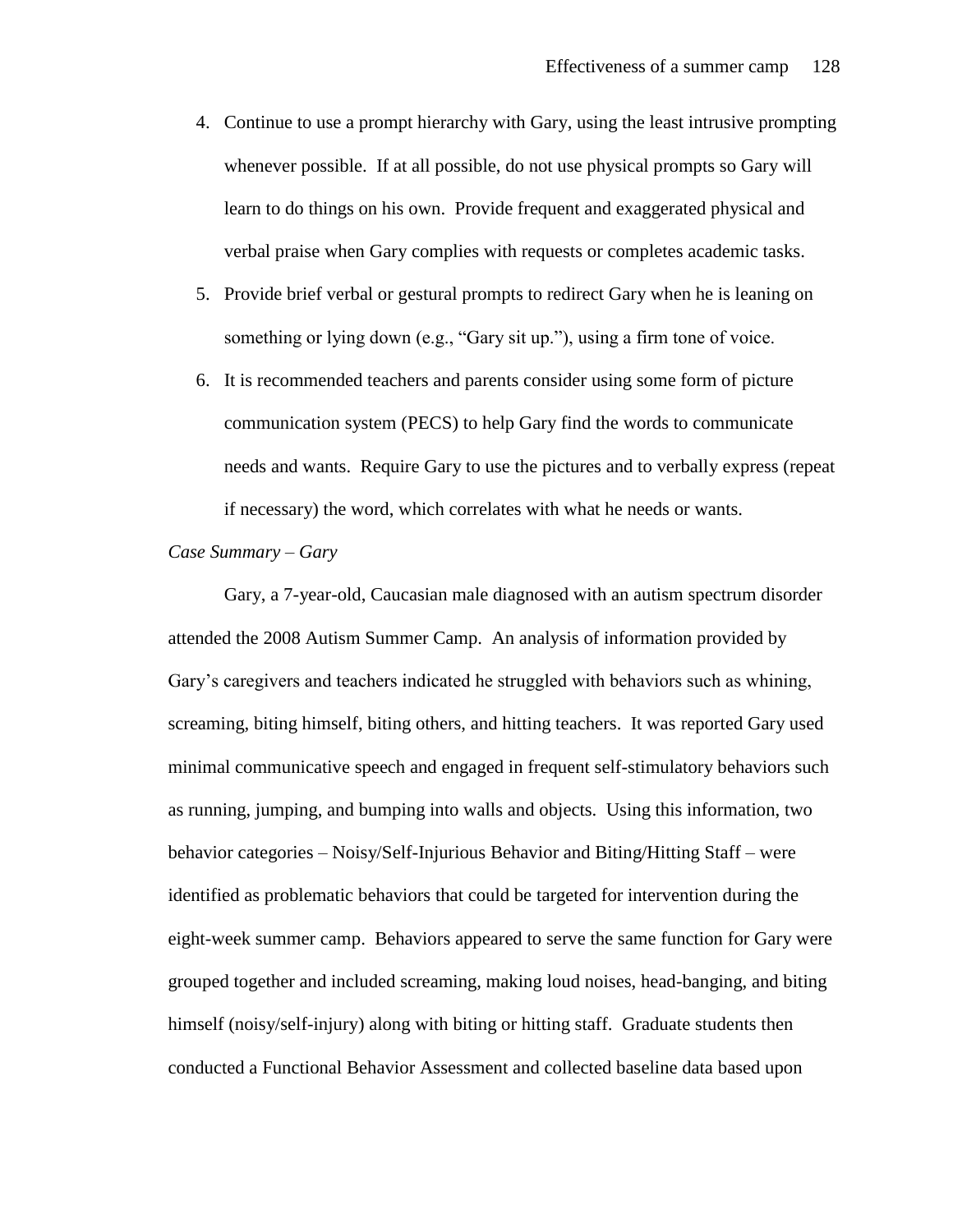these target behaviors. Once antecedents and functions were determined, the graduate students developed a behavior intervention plan for Gary's camp staff to address these problem areas in his behavioral repertoire. After camp started, a number of additional target and replacement behaviors were included into Gary's behavior plan, as they were determined to be important behaviors for change. Those included decreasing oral stimulation, decreasing out-of-seat/off-task behavior, increasing compliance with verbal requests, and increasing his use of words to express needs and wants.

Baseline and intervention data indicated Gary demonstrated an increase in screaming, making loud noises, head-banging, or biting himself over the course of this eight-week summer camp. It is postulated this outdoor setting might have been overstimulating and distracting for Gary. The environment probably had some positive effects, as noted below, but it also may have been difficult for Gary to focus on tasks and activities. Though this was not mentioned as a problematic behavior at school, Gary was found to run away from staff frequently in the camp setting. As a result, they often held his hand to increase compliance and decrease these escape behaviors, which probably led to screaming, making loud noises, biting himself, and so forth. He demonstrated a slight decrease in biting and hitting staff, though these behaviors were infrequent overall. Because they are such inhibiting behaviors that threaten Gary's opportunities to participate in less-restrictive and more independent settings, this decrease was important and encouraging. Both target behaviors that were added for Gary, Oral Stimulation and Out-of-seat/off-task behavior decreased, with the second decreasing at a much higher rate. This was quite encouraging as his off-task behaviors impact his learning and reduce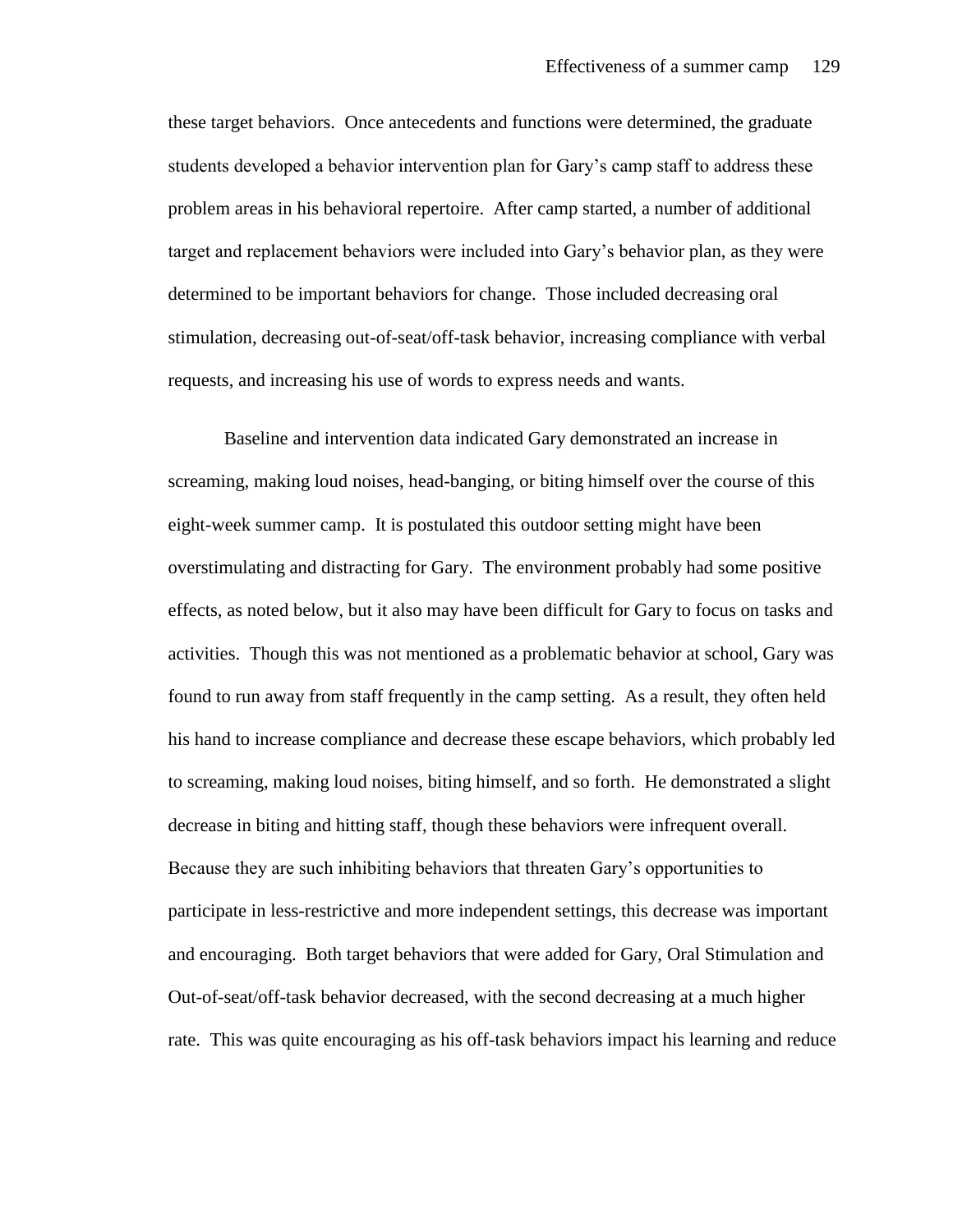the amount of time he can spend in less-restrictive environments in the school setting in particular. In addition, though his noisy/self-injurious behaviors increased, perhaps in an effort to escape task demands, his off-task behavior decreased. One might hypothesize that his off-task behavior may have decreased due to his interest and level of engagement in the outdoor camp setting. He demonstrated low levels of oral stimulation, which included putting his hands or other (unapproved) objects in his mouth or picking his nose. Gary was provided with a "chewie" so he could meet his oral sensory needs in an appropriate way. Therefore, this behavior appeared to be addressed primarily with preventative strategies. With regard to his replacement behaviors, Gary made little observable improvement overall. His compliance with verbal requests stayed about the same, while his use of words to communicate needs and wants decreased slightly over the eight weeks.

Overall, the camp was beneficial in decreasing Gary's biting and hitting of staff, out-of-seat/off-task behaviors, and oral stimulation. Though some of these decreased at a low rate over the course of the eight weeks, the data demonstrated improvement in areas of behavior that are often extremely difficult to change, particularly for a child with little communicative speech. In addition, Gary demonstrated low levels of biting or hitting to begin with, which appeared to be a result of the camp setting as his parents and teachers indicated this to occur more frequently at school. Camp staff indicated Gary used a "chewie" to help provide oral stimulation, but noted he did not require its use toward the end of camp. It was determined at the end of camp that he should continue to work on increasing the duration of time he is on-task (i.e., eyes directed toward instruction, head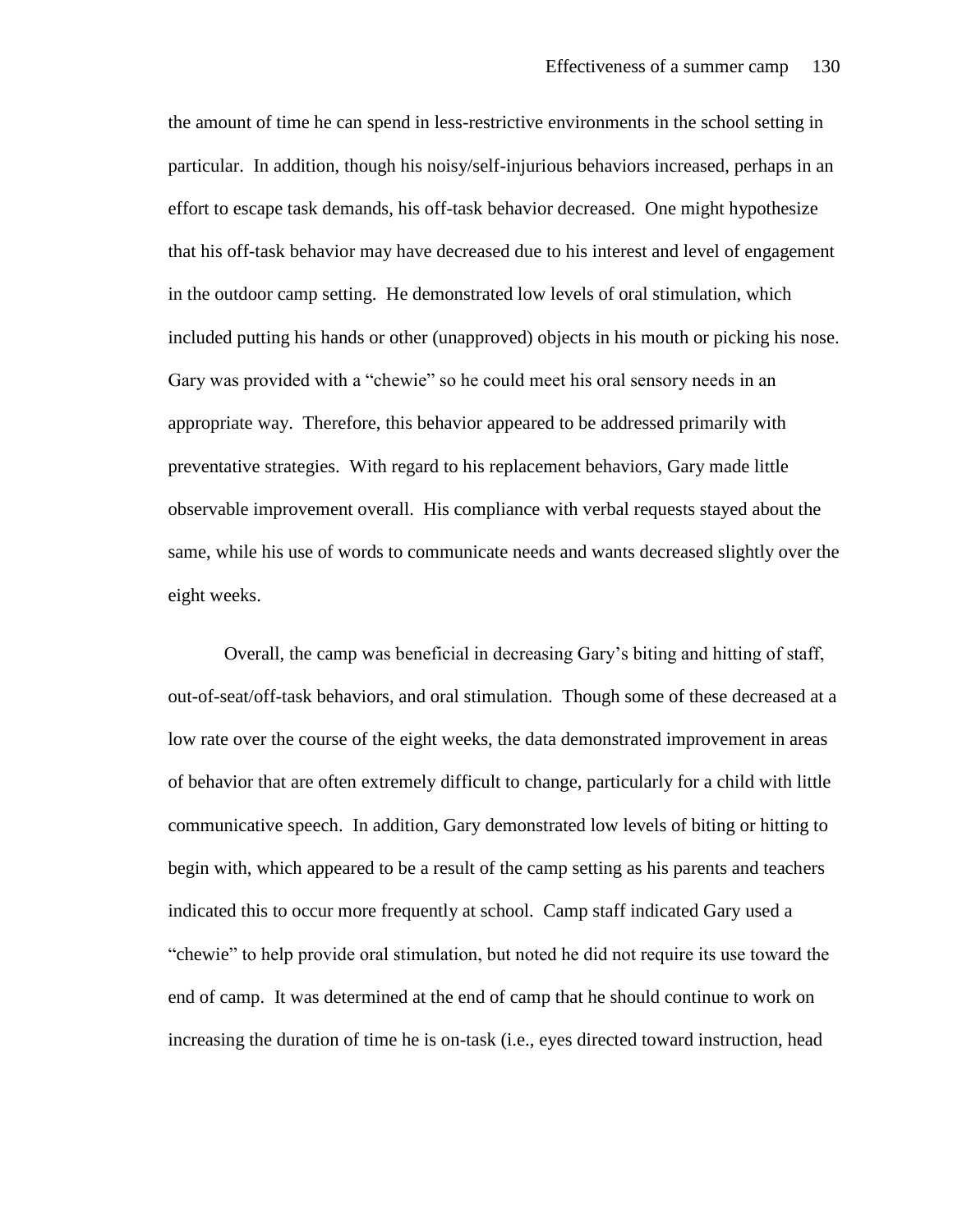up, alert body posture, and participating in activity), verbal communication, controlling large body movements, and opening his fingers.

It could be concluded that this camp program, based upon ABA methods and strategies, was effective in decreasing some of the maladaptive behaviors demonstrated by Gary. He showed little to no progress, however, in the selected replacement behaviors. There are several possible reasons for these results. The outdoor environment and novelty of camp was probably a critical factor that affected Gary's behavior in both positive and negative ways. In some ways, it might have been distracting to Gary, causing him to run away in attempts to play or interact with the environment. When redirected, he may have been more likely to scream, make loud noises, or bite himself. At other times, because the environment itself and nature (i.e., sticks, bugs, trees, etc.) were incorporated into the curriculum, he might have been more likely to stay on-task and participate (i.e., decrease in off-task behaviors). The wide open environment created some barriers for Gary as he started running away from staff, a behavior that was not mentioned as a problem at school. This caused staff to hold his hand more often, restricting his independence at camp. Gary also had a tendency to lean on others, fall on the ground, or purposefully run into things for sensory integration needs, and it is possible these behaviors increased as a result from the physical prompting staff were required to use. Despite the necessity for physical prompting, Gary bit or hit staff infrequently, also behaviors that decreased over the course of camp. The camp experience appeared to be a positive one for Gary overall, which might explain his lack of biting and hitting staff.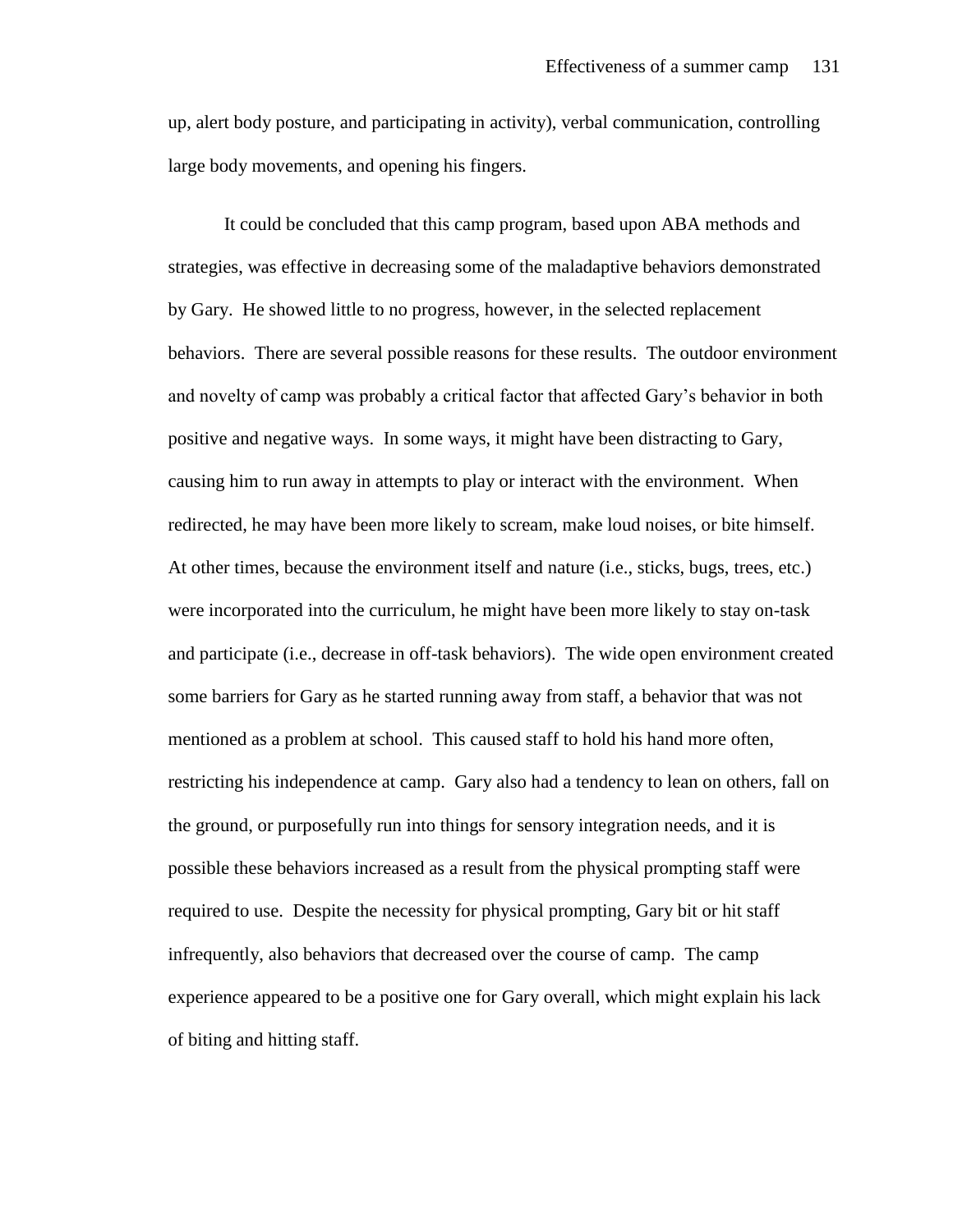Unfortunately, many resources that may be effective with Gary were not practical in the camp setting (i.e., weighted vest, picture communication system, strict visual schedules). The ABA strategies that were used, including positive reinforcement, antecedent interventions, shaping, and prompting were developed and implemented specifically to meet Gary's individual needs. The interventions chosen were based on an analysis of information provided by Gary's parents and teachers and a Functional Behavior Assessment conducted during the first week of camp, which probably made them more effective in addressing his needs because they identified the probable functions of his target behaviors. Gary's replacement behaviors, compliance with verbal requests and using words to communicate, showed little to no progress, which was somewhat disappointing. Given the many variables at camp, along with the fact that these were extremely difficult behaviors to shape, it might be speculated that there was not enough focus placed on accelerating the replacement behaviors. Gary's intervention plan was somewhat complex, making it difficult for staff to successfully implement all strategies. Future camps should simplify the intervention plan to address fewer behaviors at one time during camp.

In addition, camp staff may not have accurately identified the appropriate antecedents to his behaviors and/or the functions of his behavior. Therefore, it was difficult to implement an effective behavioral plan. Because the camp was only eight weeks in duration, it was difficult to conduct another FBA, revise the behavior plan, develop a new intervention plan, and implement the new plan. In other settings, however,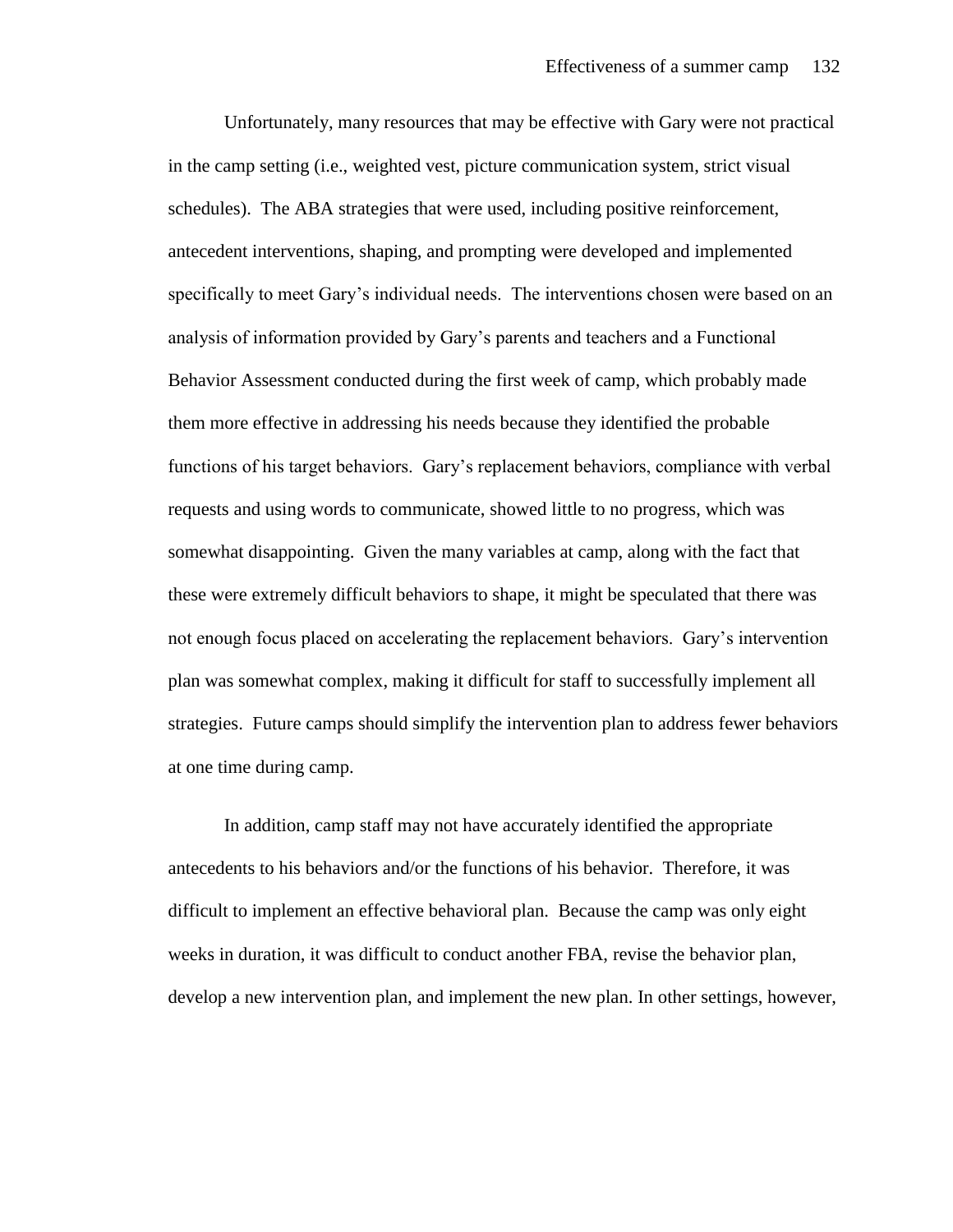(e.g., school, home, clinic), additional assessments could be conducted and the behavior plan modified.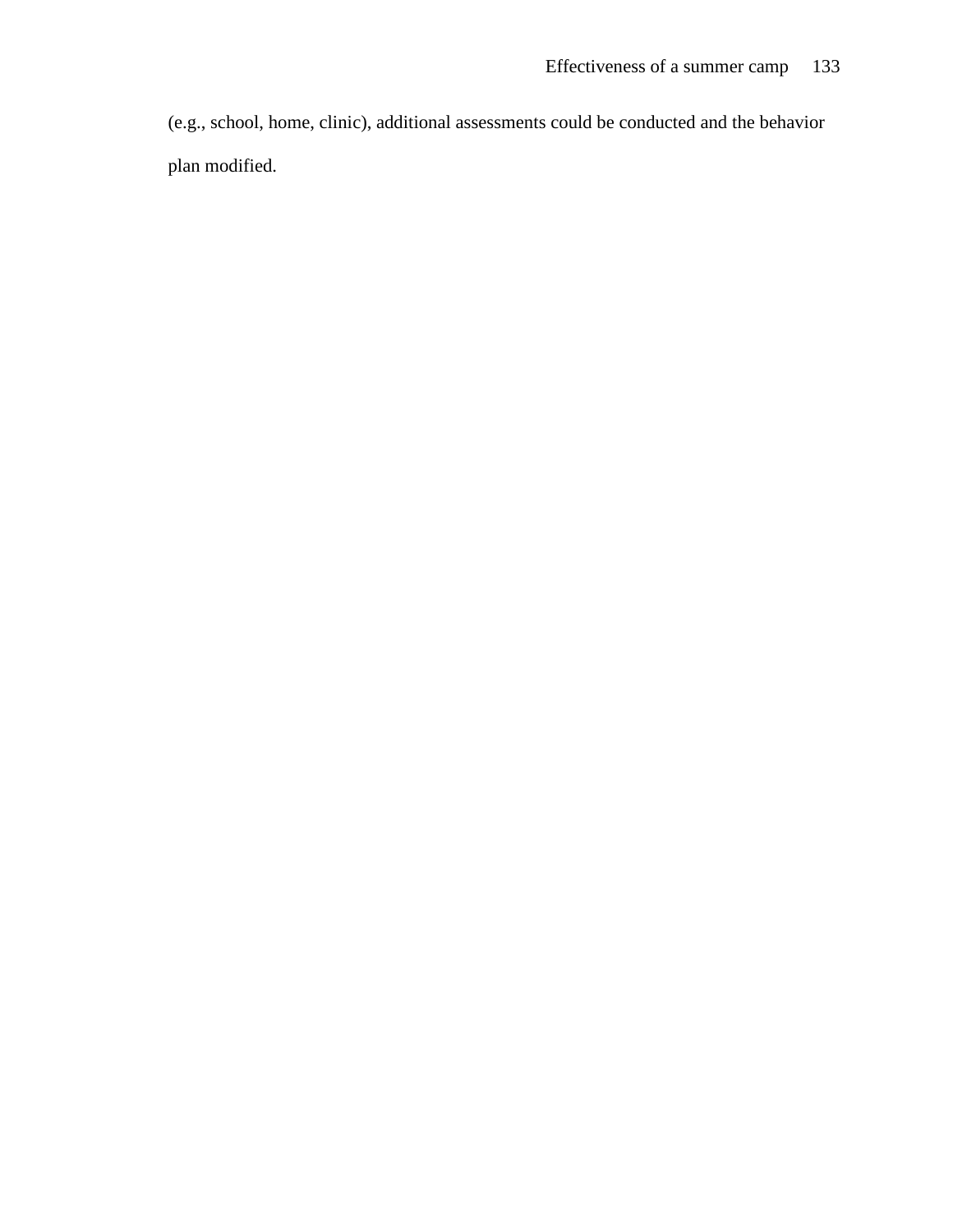#### **Case Study 3: Doug**

### *Demographic Information*

Doug was 8 years, 5 months of age at the time of the 2008 Autism Camp and was identified by his parent(s) as having a Mild Autism Disorder. A psychoeducational report from 2007 indicated a possible diagnosis of Asperger's Disorder, and Doug qualified for special education services under the disability categories of autism spectrum disorder and communication disorder in the school setting. He is Caucasian, and his parents denied that he had non-communicative speech, self-injurious behavior, physical limitations that would prevent him from participating in camp activities, a psychotic disorder, or brain damage at the time of the 2008 Autism Camp. Both parents indicated they completed four or more years of college. Doug was placed in Tribe Four.

# *Background Information*

During the 2007 – 2008 school year, Doug received the majority of his educational services in a general education classroom and participated in occupational and speech therapy as well. School records indicated the following areas of need: difficulty with attention, socialization, following multi-step verbal directions, consistently making eye contact, and acting impulsively. Doug's teacher described him as "creative" and said he was serious about whatever he was working on. She reported that he rarely interacted with his classmates and often seemed confused during interactions, though she reported that he exhibited average to above average skills in reading, writing, and math. A psychoeducational evaluation indicated Doug was retained in Kindergarten, and his mother reported he had difficulty relating to other children his age. She noted he enjoyed talking to adults about his favorite topics, but seemed "overly focused on his own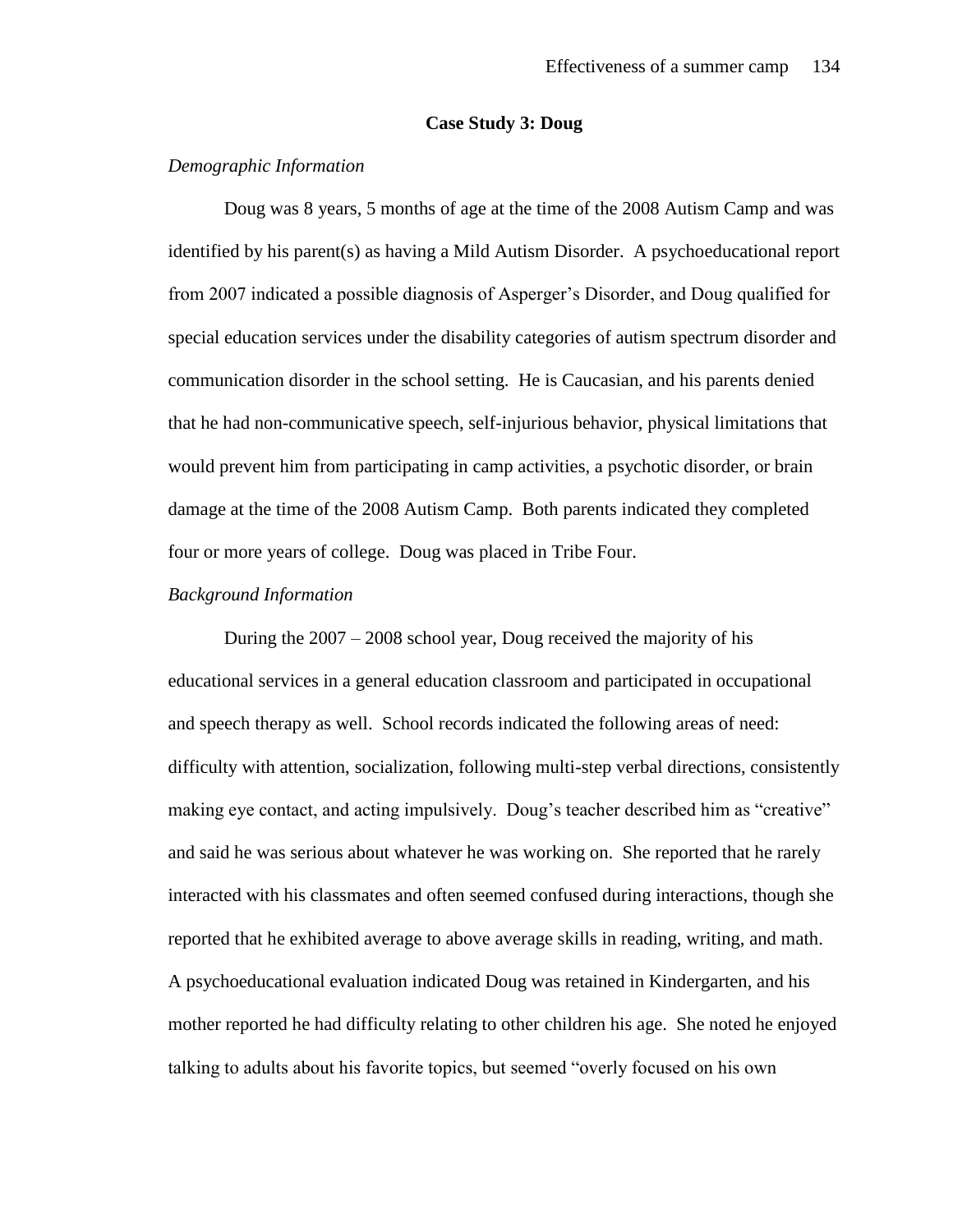interests." On an objective assessment, Doug's mother and teacher both indicated he displayed behaviors, which were highly indicative of someone with Asperger's Disorder. *Target Behaviors*

Based upon an analysis of the information provided by Doug's parents and teachers, including his most recent Individualized Education Plan (IEP) and a psychoeducational report, the following target behavior was determined for Doug prior to the start of camp:

1. Gazing: Looking away from a speaker and looking at an unspecified

object/direction for a period of time greater than 30 seconds.

# *Antecedents of Behavior*

A functional behavior assessment (FBA) was conducted in which simple A-B-C (i.e., antecedent – behavior – consequence) data were collected during observations within the first two days of camp. Based upon this assessment, it was determined Doug primarily engaged in gazing when he was given an instruction to complete an academic task.

# *Functions of Behavior*

Doug's FBA indicated that he appeared to engage in gazing behavior when attempting to avoid completing an academic task.

#### *Replacement Behaviors*

Two functionally equivalent replacement behaviors/social skills were identified as missing or occurring infrequently in Doug's behavioral repertoire. They were therefore taught directly and reinforced specifically throughout the camp experience.

1. Maintain eye contact for at least 15 seconds while receiving an instruction.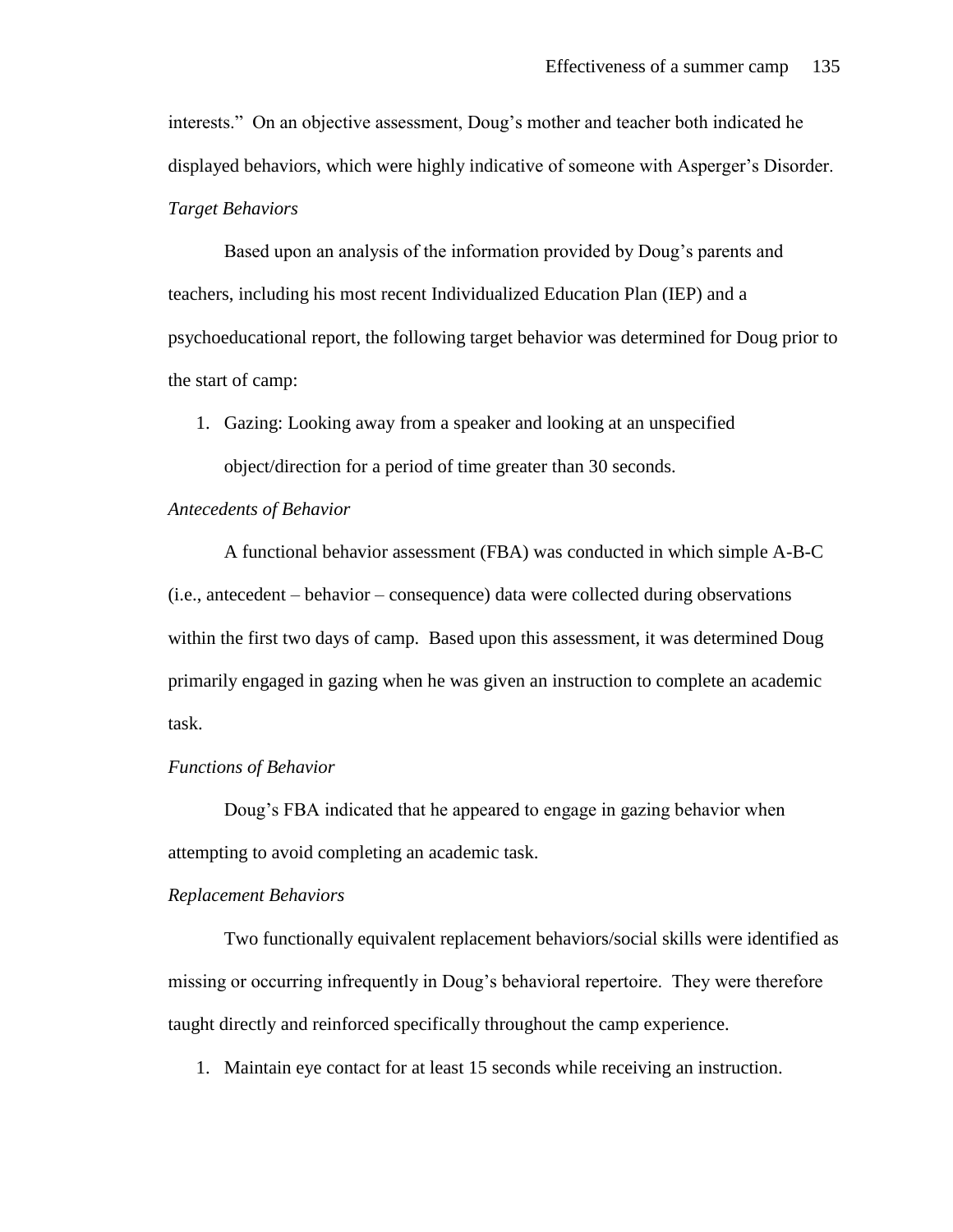2. Spontaneously initiate greetings with peers.

# *Behavior Intervention Plan*

Specific preventative (i.e., antecedent) and supportive intervention (i.e., consequent) strategies, based upon the results from his FBA, were developed for those involved in Doug's treatment. Each counselor and teacher was trained in how to use these strategies and was familiar with his individualized behavior plan. The following strategies were implemented with Doug throughout the eight-week camp.

Preventative strategies included the following:

- 1. Use clear, concise instructions.
- 2. Give instructions in a calm, pleasant tone of voice.
- 3. Let Doug know ahead of time that you are available to answer his questions.
- 4. Avoid repeating instructions.
- 5. Give Doug prompts during conversation to appropriately reciprocate & reinforce when he tries (e.g., Ask Doug what his favorite part of the activity was. Then prompt him to ask you what your favorite part was).

Intervention strategies included the following:

- 1. Positive reinforcement procedures:
	- a. Exaggerate verbal praise specifying the appropriate behavior (This can be used alone or paired with other reinforcers.). For example, say, "I am proud of the way you followed directions!" or "I like the way you are doing your project!"
	- b. Provide a hole punch in Doug's behavior card (i.e., immediate reinforcer which is later coupled with a larger reinforcement at the end of each camp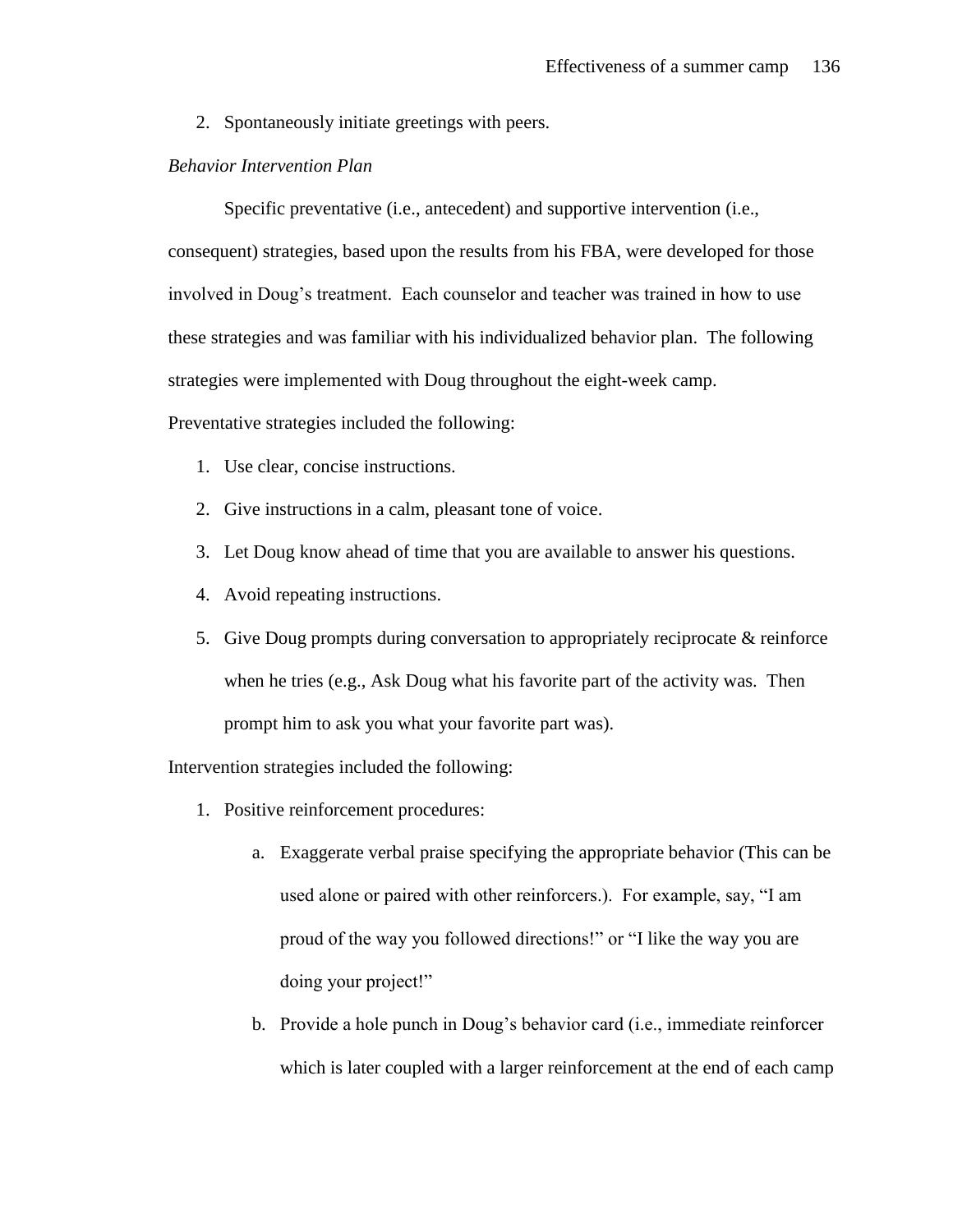day) when he maintains eye contact for 15 seconds while receiving an instruction.

- c. Utilize Doug's preferences, including books, videos, pictures of Egypt, and drawing, as reinforcers.
- 2. Gazing –If Doug looks away for 30 seconds when being given an academic instruction, then:
	- a. Keep a calm, pleasant affect, and use a brief verbal prompt (e.g., "Doug") or gestural prompt (e.g., move into his line of sight).
	- b. Praise Doug for looking at you while you are talking.
	- c. If Doug looks away again, or continues to look away, finish giving him the instruction and then conclude by asking him if he understands.
	- d. Prompt Doug to look at you to tell you if he understands or not.
	- e. Immediately reinforce Doug for looking at you.
- 3. Maintain eye contact for at least 15 seconds while receiving an instruction:
	- a. When Doug makes eye contact for at least 15 seconds while receiving instruction, immediately provide reinforcement (e.g., verbal praise and hole punch).
	- b. Give opportunities for Doug to practice making eye contact during noninstructional time (e.g., say "Doug, tell me something new about Egypt today" or "Doug, do you want to draw a picture?") and reinforce for eye contact during these interactions.
- 4. Spontaneously initiate greetings with peers: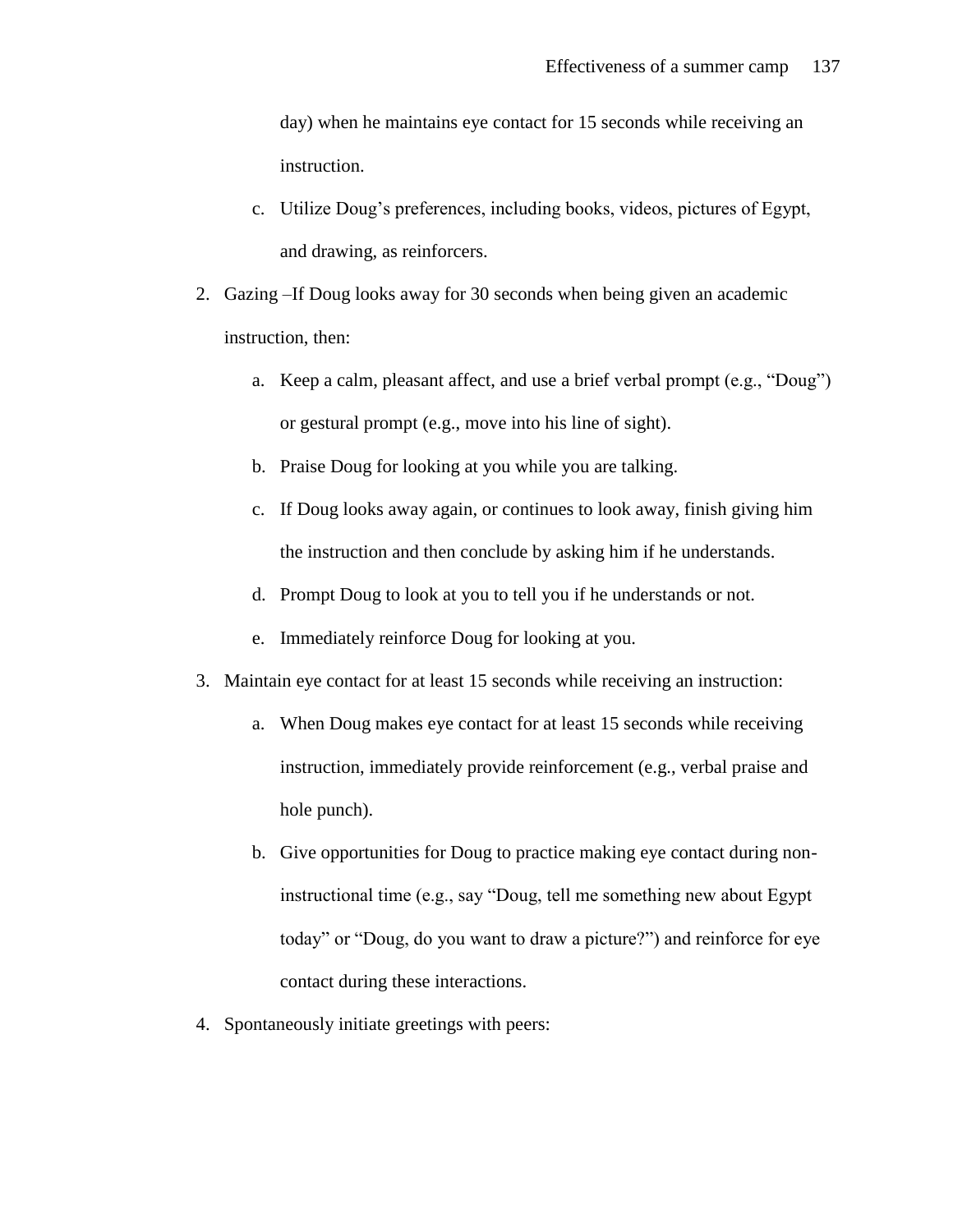- a. Prior to changing activities, tell Doug where he will be going and some of the people he may see. Then tell him a sample greeting (e.g., "hello" or "what's up?") he can tell the person/people.
- b. Provide reinforcement immediately after Doug initiates a greeting.
- c. If Doug does not initiate a greeting, give him a minimal verbal or a gestural prompt, and then reinforce when he gives the greeting.

### *Data Collection Procedures*

Five graduate students under the supervision of a Board Certified Behavior Analyst (BCBA) and the Camp Director collected data for Doug throughout the eightweek camp. As previously noted, the FBA for Doug was conducted within the first two days of camp, utilizing a simple A-B-C method (i.e., antecedent – behavior – consequence). The behaviors of focus were those identified prior to the start of camp. Once antecedents and functions were identified, an individualized behavior plan was developed for Doug. Counselors learned the behavior plan and then implemented the interventions on the third day of camp. Starting on day three, Doug was observed for approximately four hours throughout the morning academic time. Doug was observed at least one day each week, and the same data collector generally observed him each week. To simplify data collection in this natural setting, all data collectors utilized a frequency recording data collection procedure. All target behaviors and replacement behaviors were observed during the same collection time for Doug.

#### *Data*

All raw data were calculated and graphed by one graduate student. To obtain the occurrences per hour rates, the number of tally marks from the data collection forms were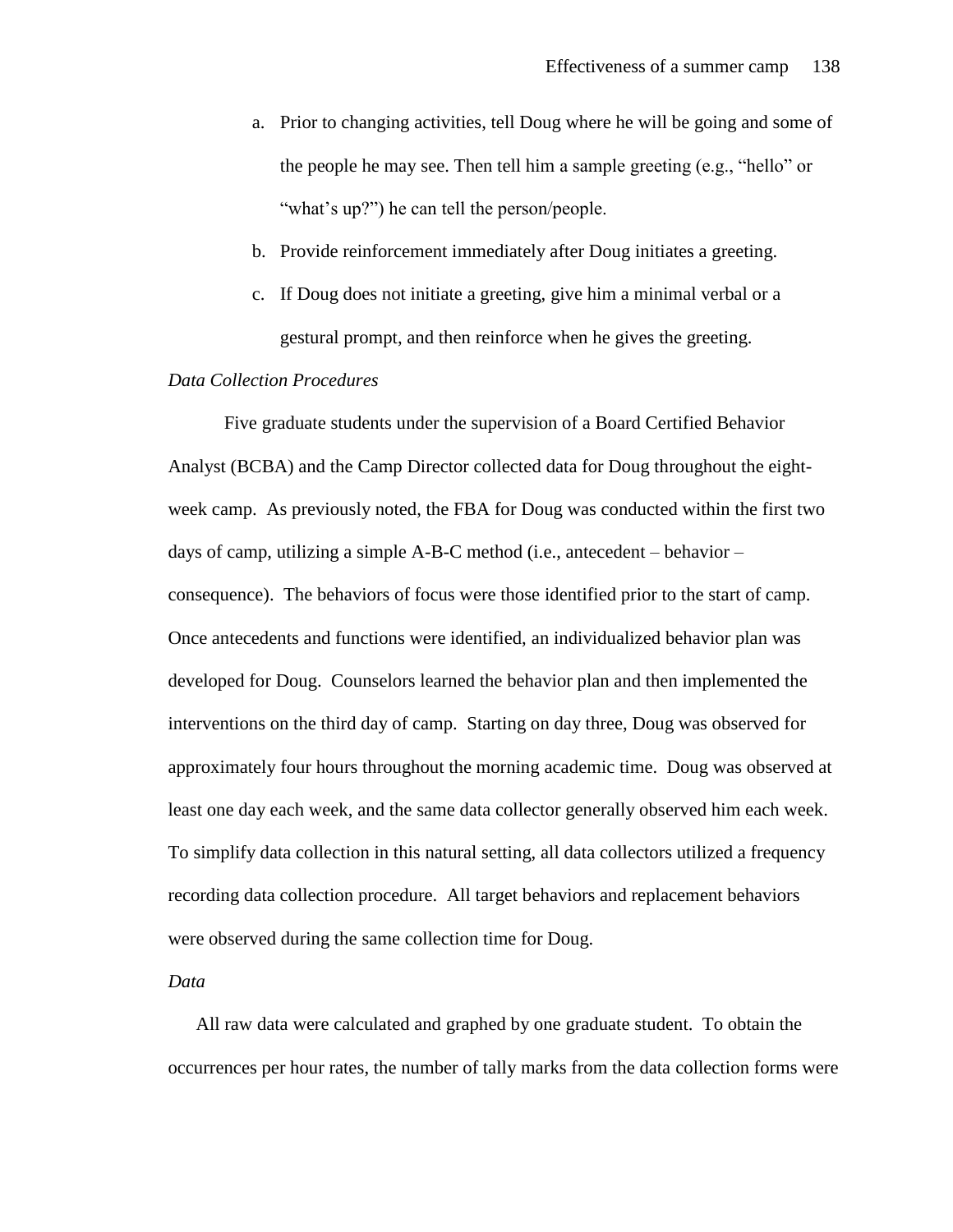multiplied by 60 (i.e., 60 minutes in an hour), and then divided by minutes observed. If more than one observation period occurred during the course of a week, the average was obtained by adding occurrences per hour and then dividing by the number of observation periods.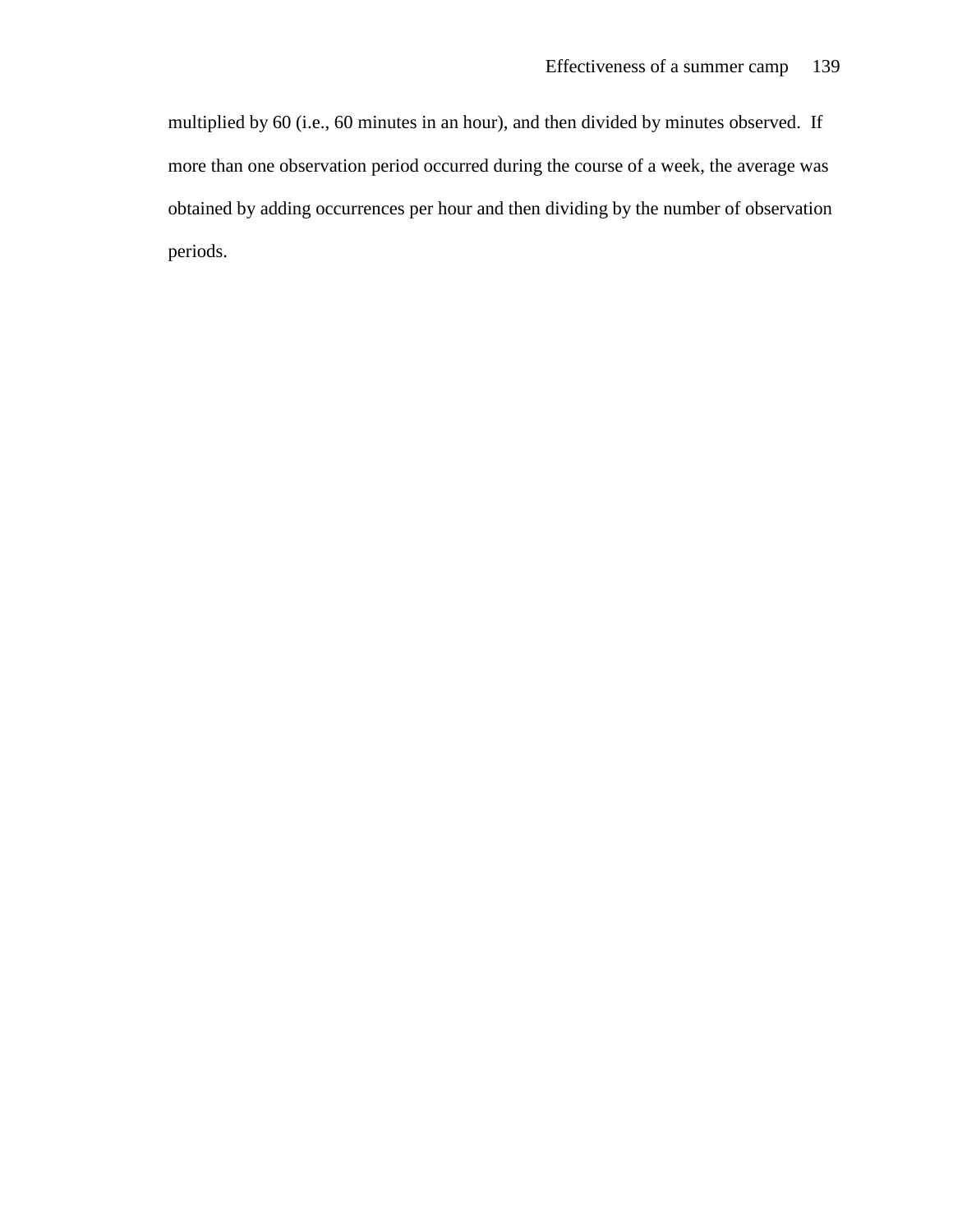

Figure 3.1 Baseline and intervention data of original target behaviors for Participant 3, Doug.



Figure 3.2 Gazing data with trendline for Participant 3, Doug.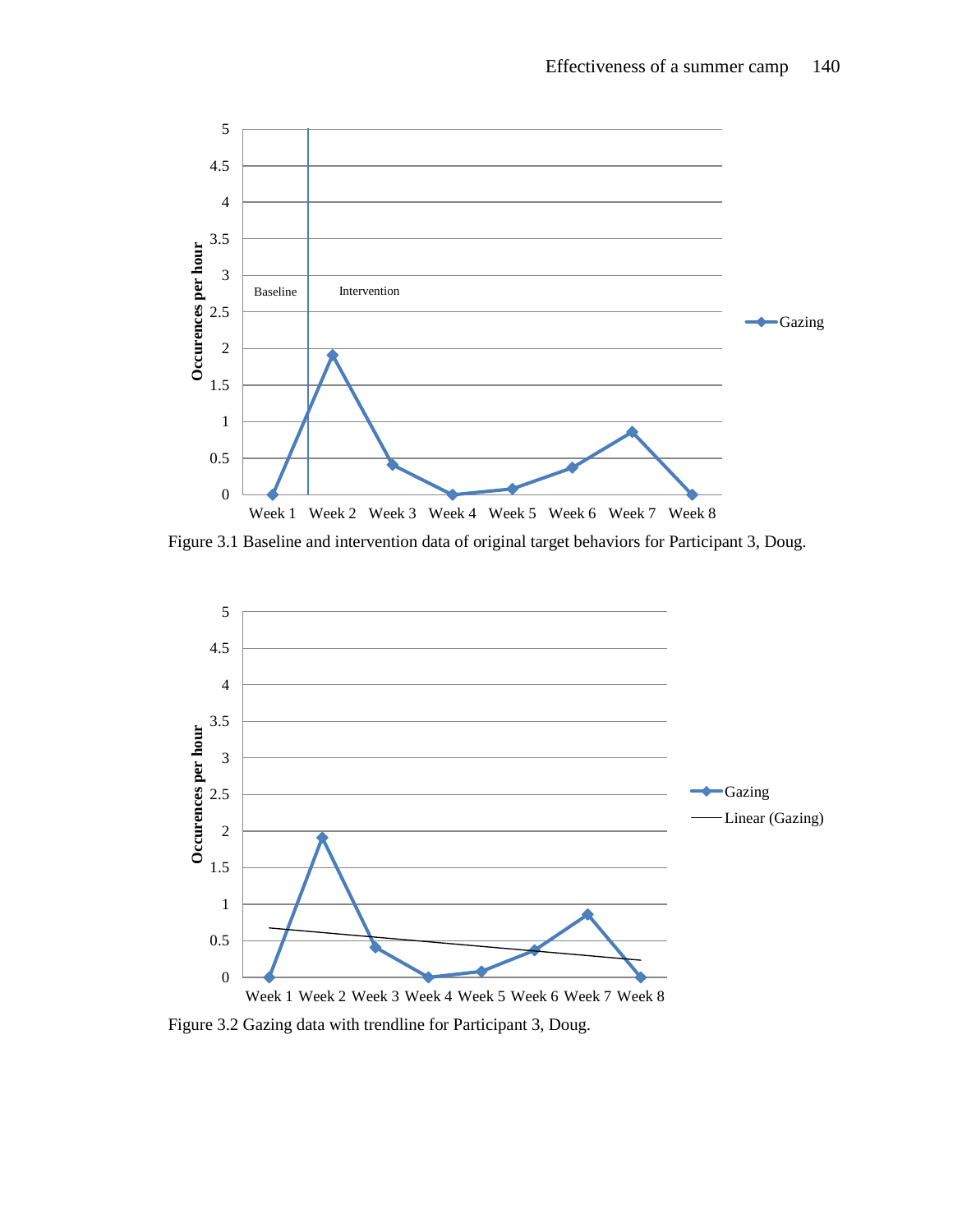

Figure 3.3 Baseline and intervention data of replacement behaviors for Participant 3, Doug.



Figure 3.4 Eye contact data with trendline for Participant 3, Doug.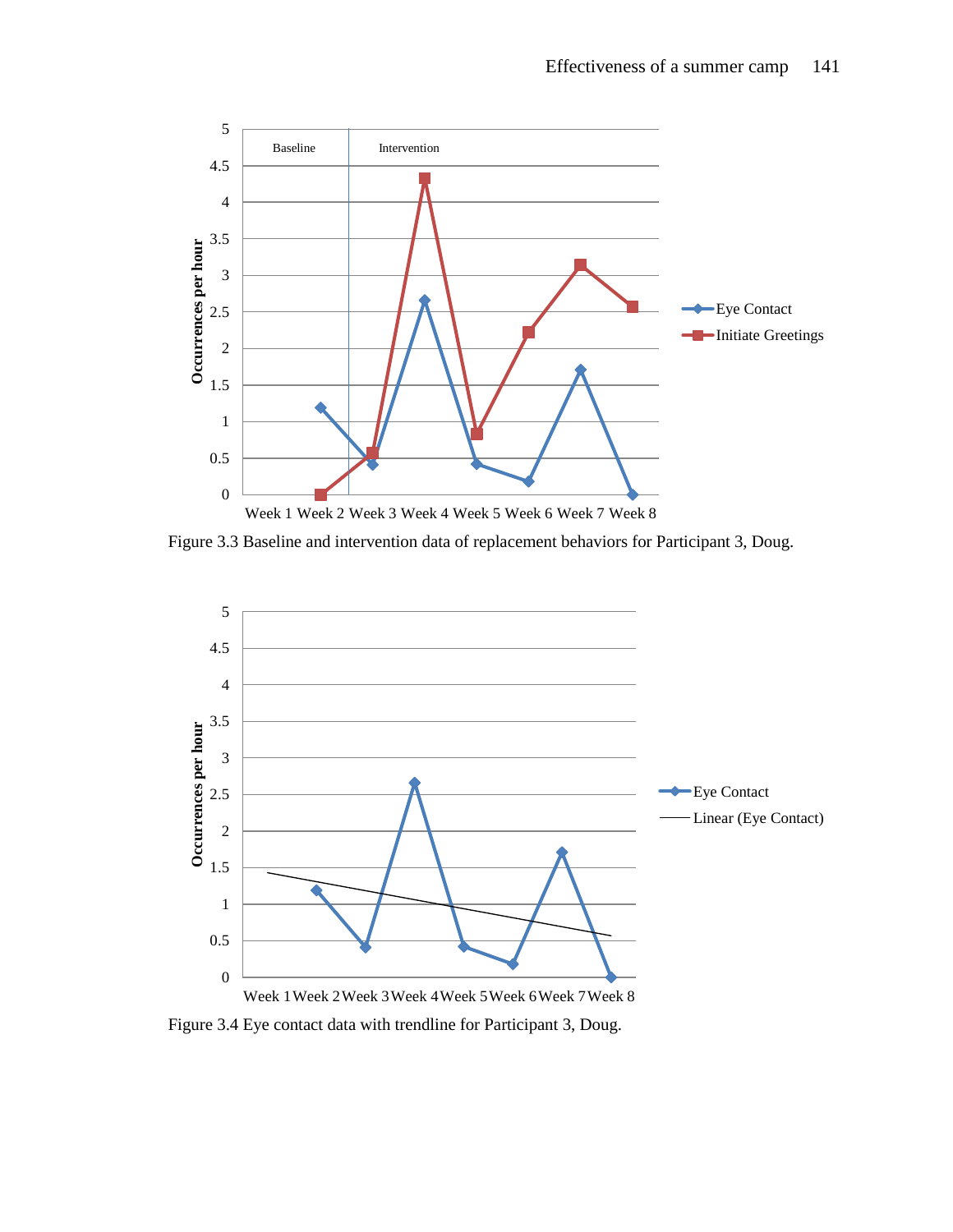

Figure 3.5 Initiating greetings data with trendline for Participant 3, Doug.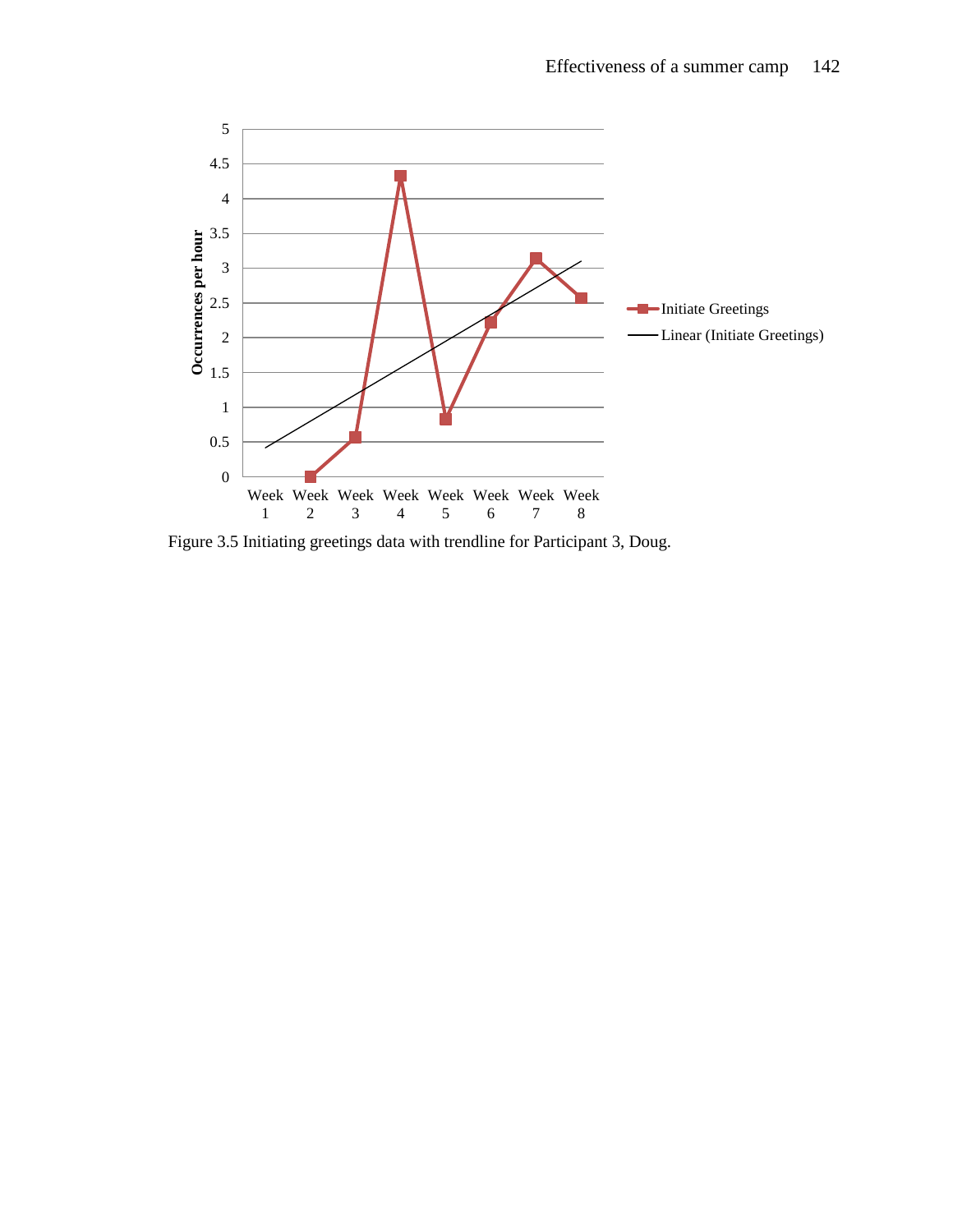### *Results*

Figure 3.1 shows a graph of the behavioral data collected on Doug's originally identified target behavior, gazing. Gazing was defined as looking away from a speaker and looking at an unspecified object/direction for a period of time greater than 30 seconds. Baseline data were collected during the first two days of camp with intervention data collected from that point forward. Figure 3.2 shows Doug's gazing behavior with a trendline, which represented the downward slope of this behavior. This would indicate his gazing behavior decreased over the course of the eight-week camp, and based upon this trend, it could be predicted Doug's gazing would continue to decrease to a near-zero level if his individualized intervention plan was sustained.

Figure 3.3 shows a graph of the behavioral data collected on Doug's replacement behaviors, which were observed from Week Two, when baseline data were collected, through the end of camp. These behaviors included maintaining eye contact and initiating greetings. Figure 3.4 includes the data collected when Doug maintained eye contact for at least 15 seconds while receiving instructions, along with a trendline, which demonstrates a downward trend. Figure 3.5 demonstrates an upward trend in the other replacement behaviors, initiating greetings with peers.

# *Discussion of Results Related to Doug*

Overall, Doug demonstrated a decrease in gazing, a decrease in eye contact during instruction, and an increase in initiating greetings with peers. Reports from Doug's parents and teachers indicated he struggled to sustain attention in the school setting. This appeared to manifest itself through gazing behavior, which is common among children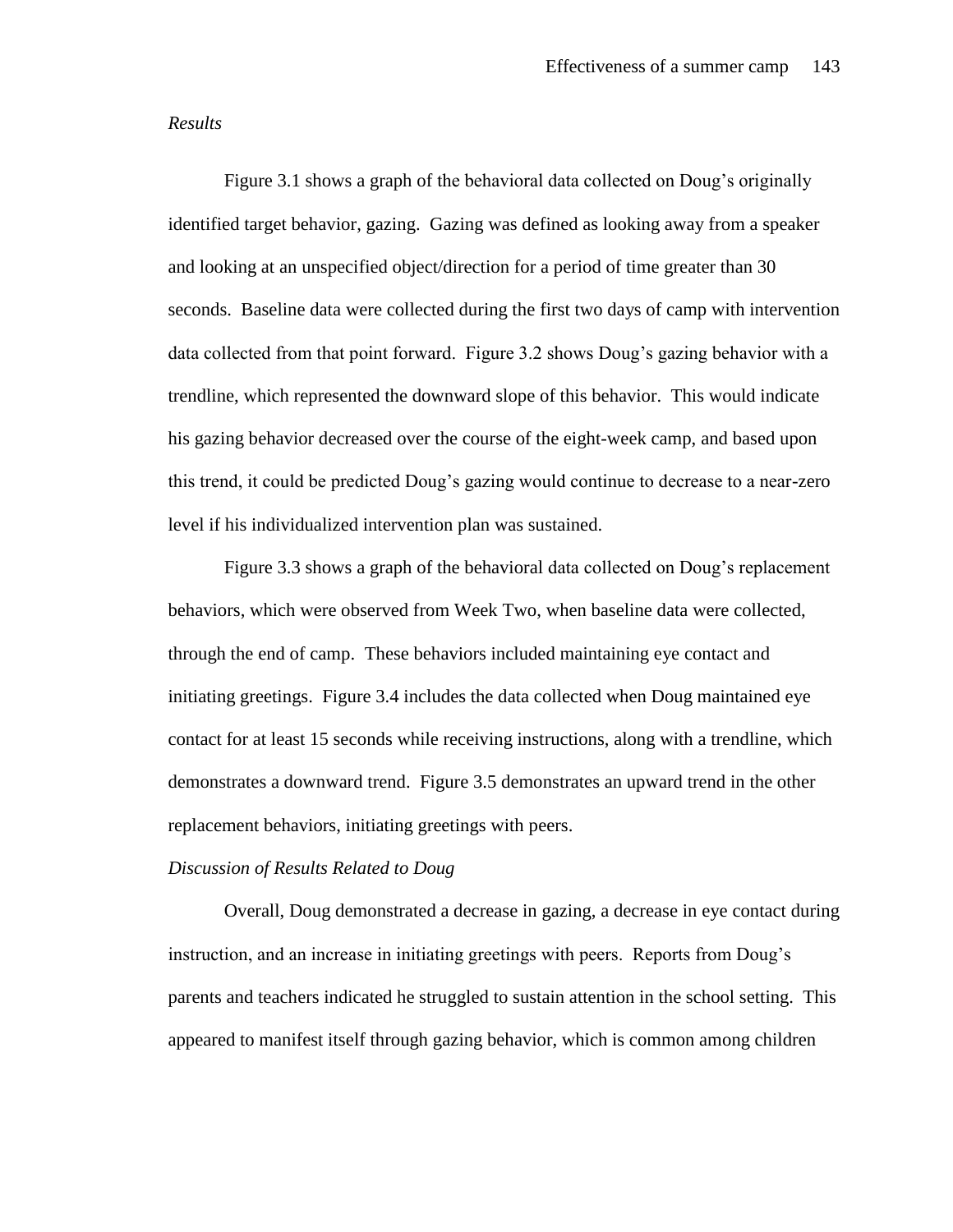with autism spectrum disorders. Doug's gazing appeared to serve the function of allowing him to avoid completing task demands, and this behavior affected his learning and ability to pay attention. In the camp setting, Doug demonstrated gazing behavior less often than was expected. It could be speculated that he was more interested and engaged in the tasks and activities at camp, making it less likely for him to attempt to avoid completion. The overall environment at camp appeared to have a positive effect on Doug's behavior, as he was excited about being in an outdoor setting and seemed to pay attention quite well at camp. It also is possible that Doug's gazing behavior served different functions in different settings or with different people. At camp, his gazing was infrequent and may have even served a different purpose or may not have been reinforced as it appeared to be in other settings. What little amount of gazing did occur, however, was decreased over the course of the eight-week camp, as evidenced through the downward trendline.

Doug's replacement behaviors, maintaining eye contact and initiating greetings with peers, were variable over the eight week camp. Interestingly, they followed a similar visual pattern, peaking significantly during Weeks Four and Seven. Maintaining eye contact, however, demonstrated a downward trend overall, indicating that his ability to maintain eye contact toward instruction decreased over time. This behavior peaked during Week Four but was very low during Weeks Five, Six, and Eight, the latter portion of his camp experience. It is postulated that Doug's initial interest and engagement in camp tasks and activities lessened over the course of the summer as the novelty diminished. There was, however, another peak during Week Eight, which could be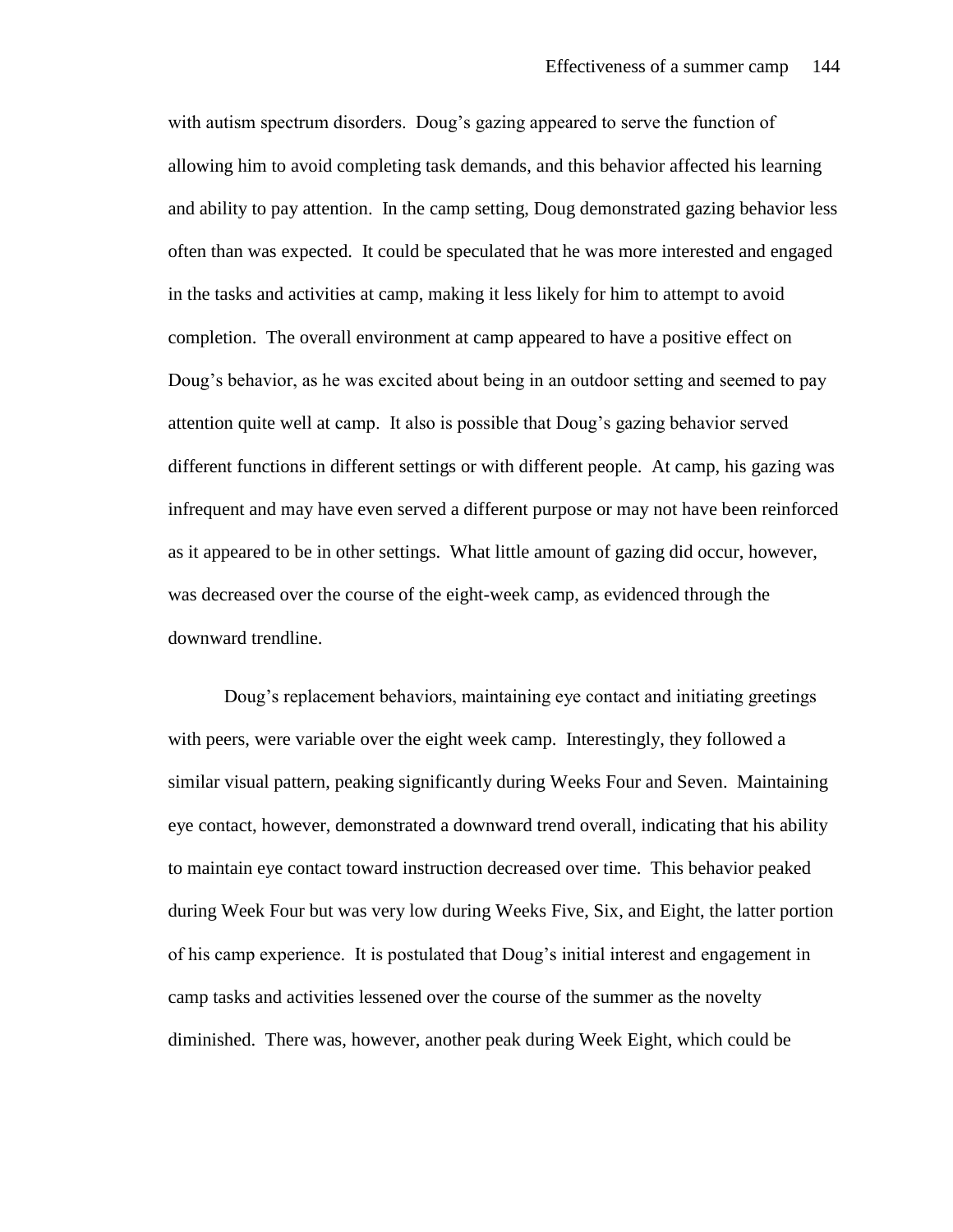explained by a multitude of reasons (i.e., more alert or engaged during that observation, interested in the topic of that lesson, etc.). Doug's mood appeared to be somewhat labile during camp, shifting from cheerful to serious to upset, depending on the circumstances. He was particularly bothered by competitive activities in which he did not perform as well as expected. Such incidents caused Doug to experience an agitated and sullen mood, during which he was more likely to avoid eye contact and attempt to escape task demands.

Doug's second replacement behavior, initiating greetings with peers, was an important focus for change during camp as his mother and teacher indicated that he struggles to relate to other children his age and had difficulty making friends. Doug appeared to have a generally good time at camp (except when upset about competitive activities) and made significant progress in social skills. The data for initiating greetings demonstrated a fairly steep upward trend, which indicated this behavior increased at a relatively high rate. Being around other children with autism spectrum disorders in a camp setting may have given him more comfort in initiating interactions. Doug was a very intelligent young man, with mild autistic characteristics. It is speculated his ability level, as compared to lower-functioning campers, provided him with confidence to interact more frequently. Children with Asperger's often have a strong desire to have friends but lack the skills to do so successfully. In this setting, Doug's skills may have been more adequate than when he is around normally-developing peers at school.

During the course of camp, other problematic behaviors emerged and were identified as future goals for Doug. Based upon his behavior at camp and his response to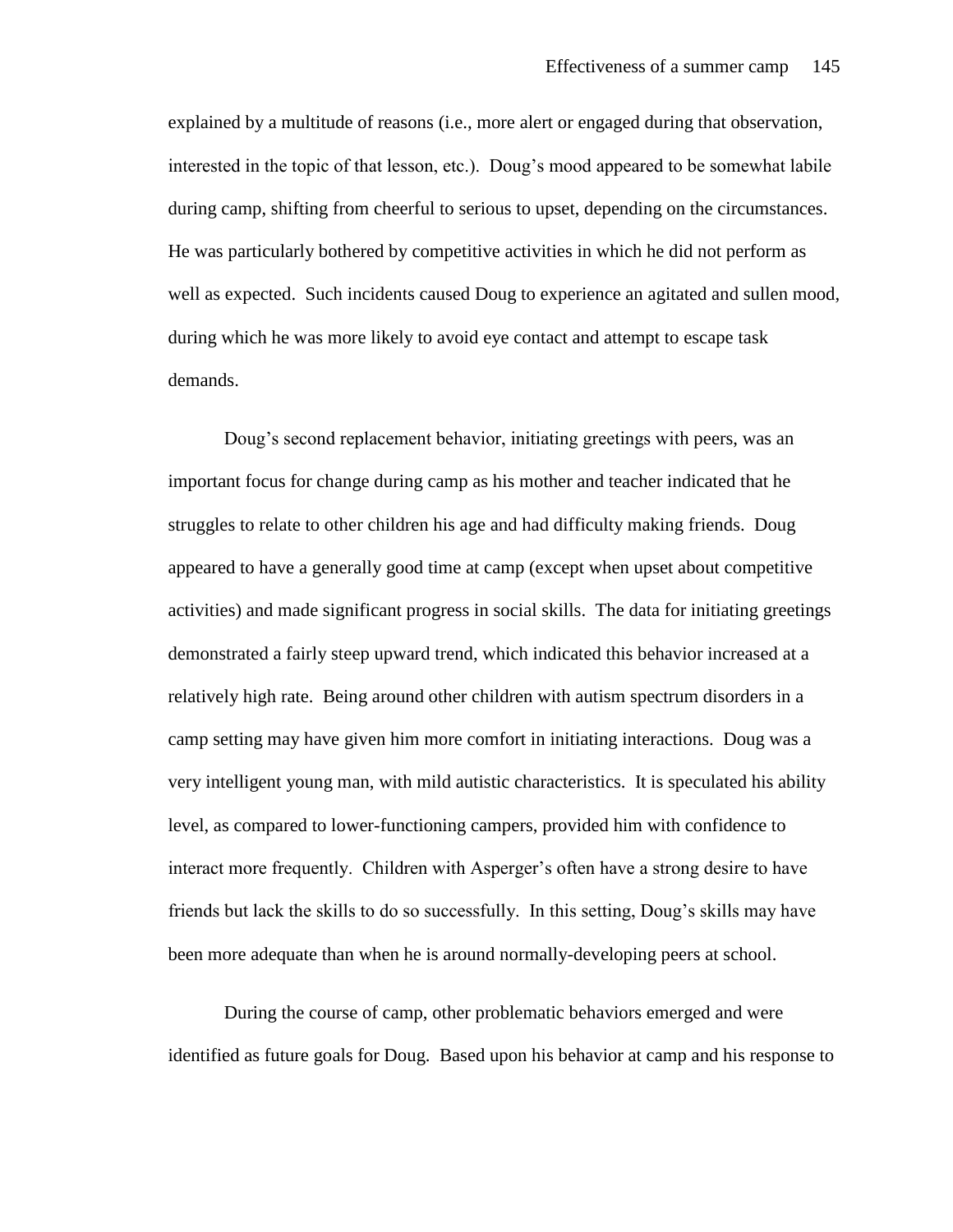the interventions used, the following recommendations were provided to Doug's caregivers at the end of camp:

- 1. Teachers and parents should continue to work with Doug on handling disappointment. They may wish to teach him specific strategies to use when upset by something another child says or does. For example, Doug can learn to walk away from the situation, take deep breaths to calm down, and count to twenty. Certain strategies may work better for Doug, but the important thing is to teach him that he has control over how he reacts to others. Parents and teachers should empower Doug to control his emotions and to be able to calm down when someone has upset him.
- 2. Continue to work with Doug on handling competitive situations. Provide him with opportunities to engage in competitive activities or games but make efforts to prepare Doug for how to be a "good sport" if his team loses or he does not play well. Have conversations with Doug before the game about how it feels to lose and how we cannot win or play well all the time. Let him know that it's okay to lose, and encourage him that the more he plays something, the better he will get. Also, provide positive reinforcement, such as verbal praise, when Doug does handle a loss well.
- 3. Work with Doug on making his conversations or stories concise. Practice this skill with him, demonstrating or modeling how to tell a story that is to-the-point. First, tell a story that is long and drawn out. Then, tell him the same story in a brief and concise fashion to show him the difference. Before Doug tells stories,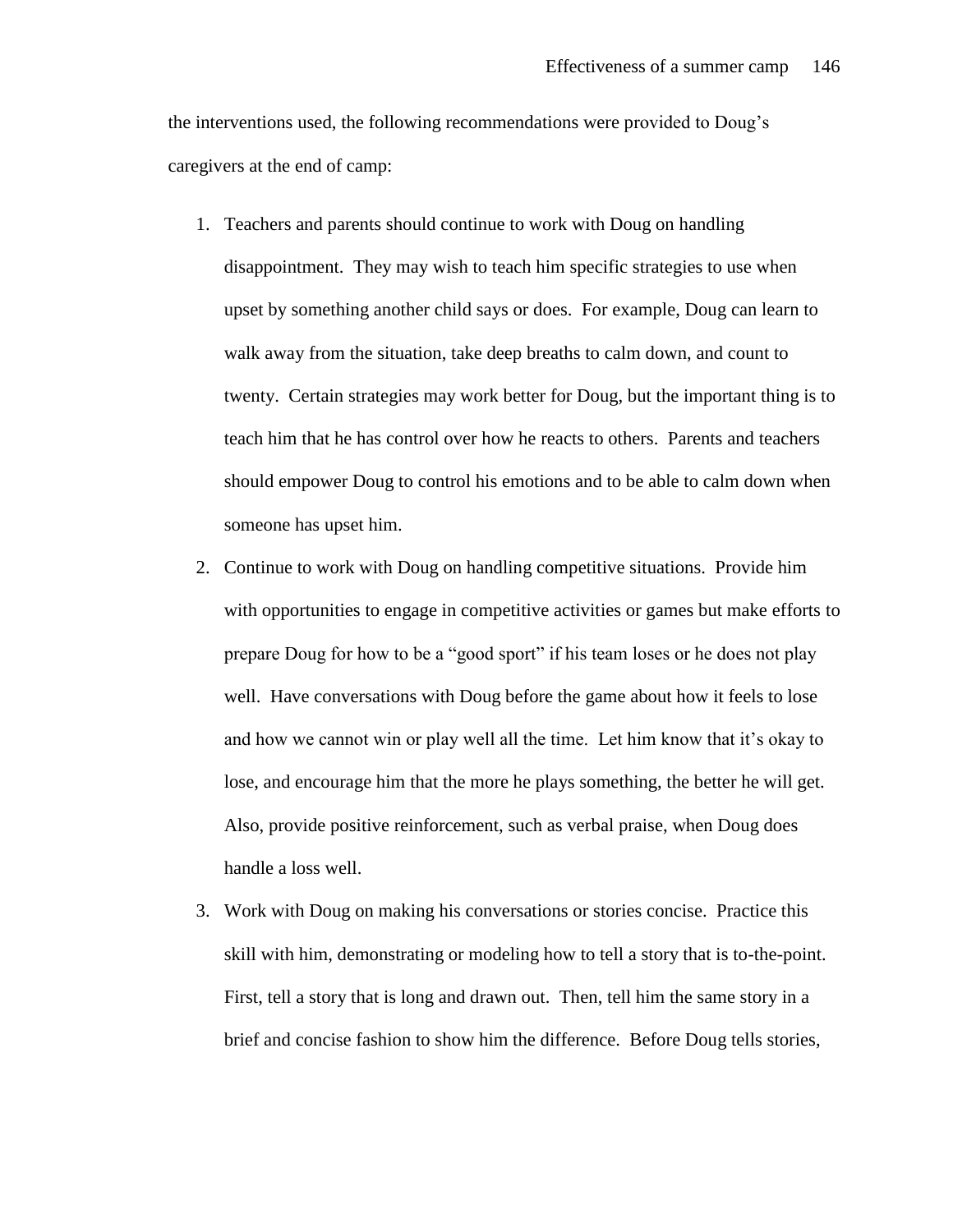give him a verbal reminder, like "Keep it brief," for example. If Doug tells a long story, consider having him tell it again but only making the important points. Praise Doug when he does a good job of this, especially when he does so independently.

4. Doug enjoys dancing and singing. Use these activities as reinforcement for a job well done, and provide lots of positive reinforcement when he makes behavioral improvements.

#### *Case Summary – Doug*

Doug, an 8-year-old, Caucasian male diagnosed with an autism spectrum disorder attended the 2008 Autism Summer Camp. An analysis of information provided by Doug's caregivers and teachers indicated he struggled with paying attention, socializing and relating with peers, following multi-step verbal instructions, making eye contact, and demonstrating self-control. Using this information, a target behavior of Gazing was pursued for intervention during the eight-week summer camp. Graduate students then conducted a Functional Behavior Assessment and collected baseline data based upon this target behavior. Once antecedents and functions were determined, the graduate students developed a behavior intervention plan for Doug's camp staff to address this problem area in his behavioral repertoire. After camp started and Doug was observed, two replacement behaviors were included into Doug's behavior plan, as they were determined to be important behaviors for change. Those included maintaining eye contact during instruction for at least 15 seconds and initiating greetings with peers.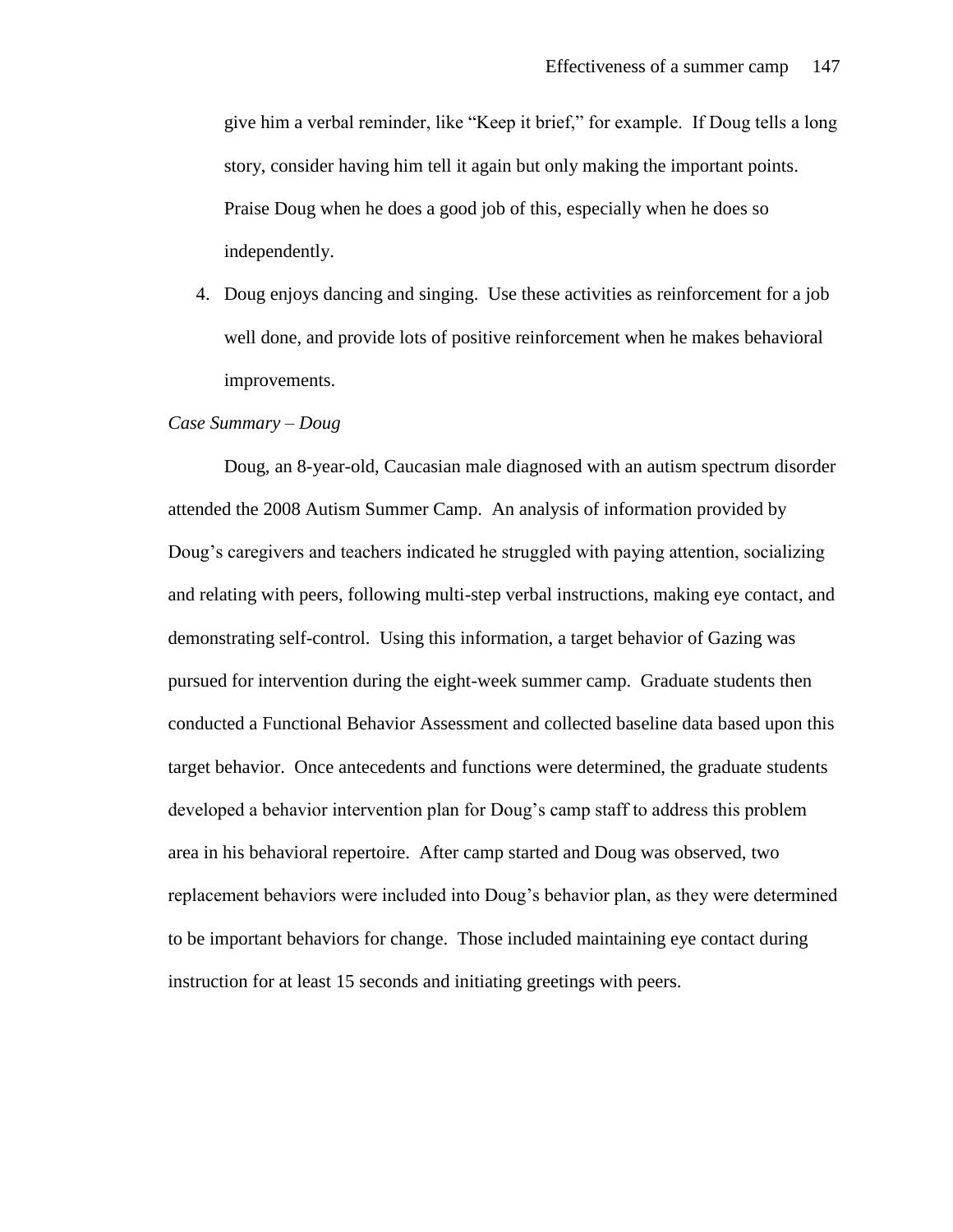Doug's intervention plan included a number of preventative and supportive strategies that were designed to meet his specific needs. Overall, baseline and intervention data indicated Doug demonstrated a decrease in gazing, a decrease in maintaining eye contact, and an increase in initiating greetings during this eight-week summer camp. It is suspected that this camp program, based upon ABA methods and strategies, was effective overall in changing Doug's target behaviors. His gazing behavior was observed less frequently than expected based upon reports from his parents and teachers. It was suspected Doug engaged in gazing largely to avoid completing task demands, as this behavior occurred most often when he was given instructions. Because this type of avoidance behavior can be detrimental in the school setting and in situations in which Doug is expected to learn, any decrease in this behavior may be beneficial for Doug.

Doug demonstrated a deficit in his ability to maintain eye contact, a common behavior exhibited by children with an autism spectrum disorder. This was targeted for change during camp, particularly as it applied to his sustained attention toward instruction from teachers and other adults. Unfortunately, the data indicated a downward trend in this target over the course of camp. What is encouraging, however, is Doug was able to maintain higher rates of eye contact during several weeks of camp. Because he demonstrated lower rates during three of the last four weeks, it might be speculated that his level of interest and engagement decreased as the novelty of camp diminished.

Lastly, and perhaps most encouraging, was the data for initiating greetings. The data demonstrated a fairly steep upward trend in the rate at which he initiated greetings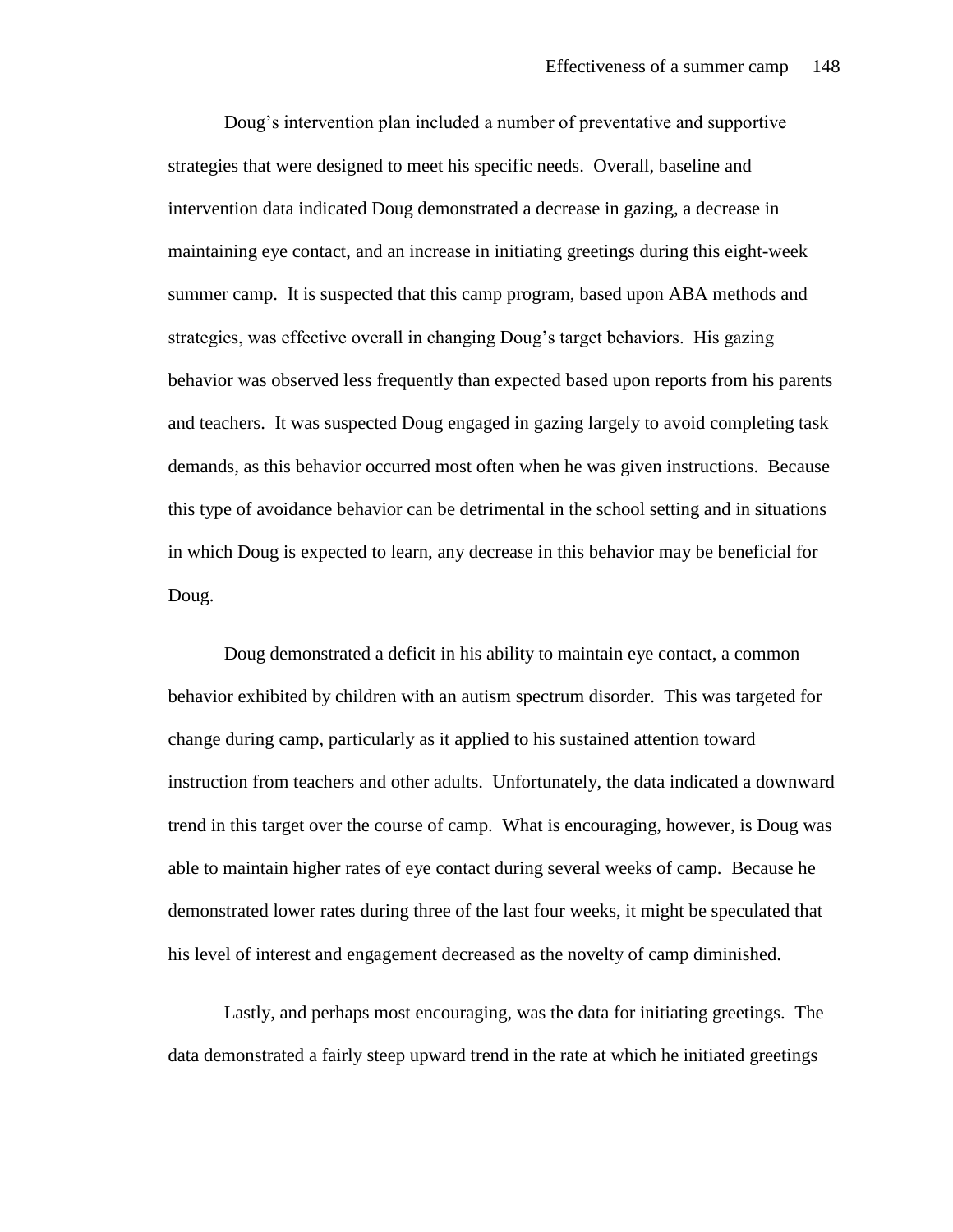with peers. Given the social challenges faced by children with Asperger's, the improvement Doug exhibited is important. It is speculated that he excelled in this setting, because his level of confidence was heightened at camp. Children with Asperger's often have a strong desire to make friends but are lacking the skills to do so successfully. In this setting, with other children with autism spectrum disorders, it is hypothesized Doug felt more comfortable to take risks. In addition, he was provided with large amounts of reinforcement for demonstrating these behaviors and also was supported with preventative strategies. It could be concluded that this camp program, based upon ABA methods and strategies, was effective in decreasing maladaptive behaviors and increasing adaptive skills demonstrated by Doug.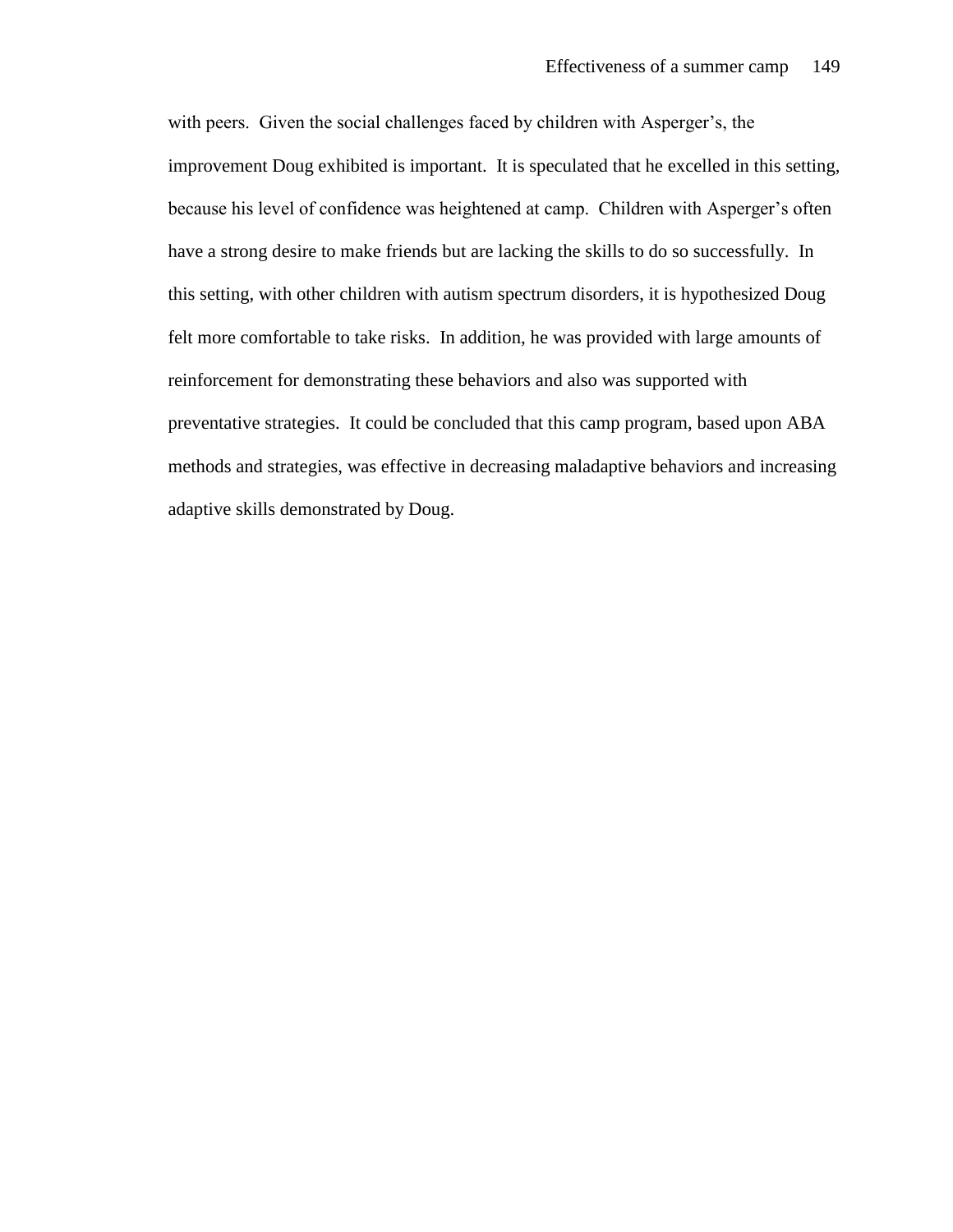#### **Case Study 4: Calvin**

# *Demographic Information*

Calvin was 7 years, 7 months of age at the time of the 2008 Autism Camp and was identified by his parent(s) as having a Moderate Autism Disorder. He is Caucasian, and his parents denied he exhibited self-injurious behavior or had a psychotic disorder, brain damage, or physical limitations that would prevent him from participating in camp activities at the time of the 2008 Autism Camp. They reported he engaged in some verbal speech but also utilized gestures and sign language to communicate. In the school setting, he qualified for special education services under the disability categories of autism spectrum disorder and communication disorder. Both of Calvin's parents reported they had completed four or more years of college. Calvin was placed in Tribe Three. *Background Information*

During the 2007 – 2008 school year, Calvin received the majority of his educational services in a separate special education classroom, though his Individualized Education Plan (IEP) indicated a goal was for him to participate in the general education setting in increasing increments. It was noted that he received occupational therapy, speech, and alternate transportation services as well. The following areas of concern/need were indicated in Calvin's school records: antisocial behavior, rulefollowing, distractibility, organization (i.e., confused, problems following directions or a sequence), relationships with teachers or other adults, relations with peers, withdrawal, rigid or inflexible behavior, unusual reactions to normal stress, safety/following directions, transitions, fine motor skills, and communication skills. Calvin's teacher described him as "a visual learner" who did well with picture cues and schedules. She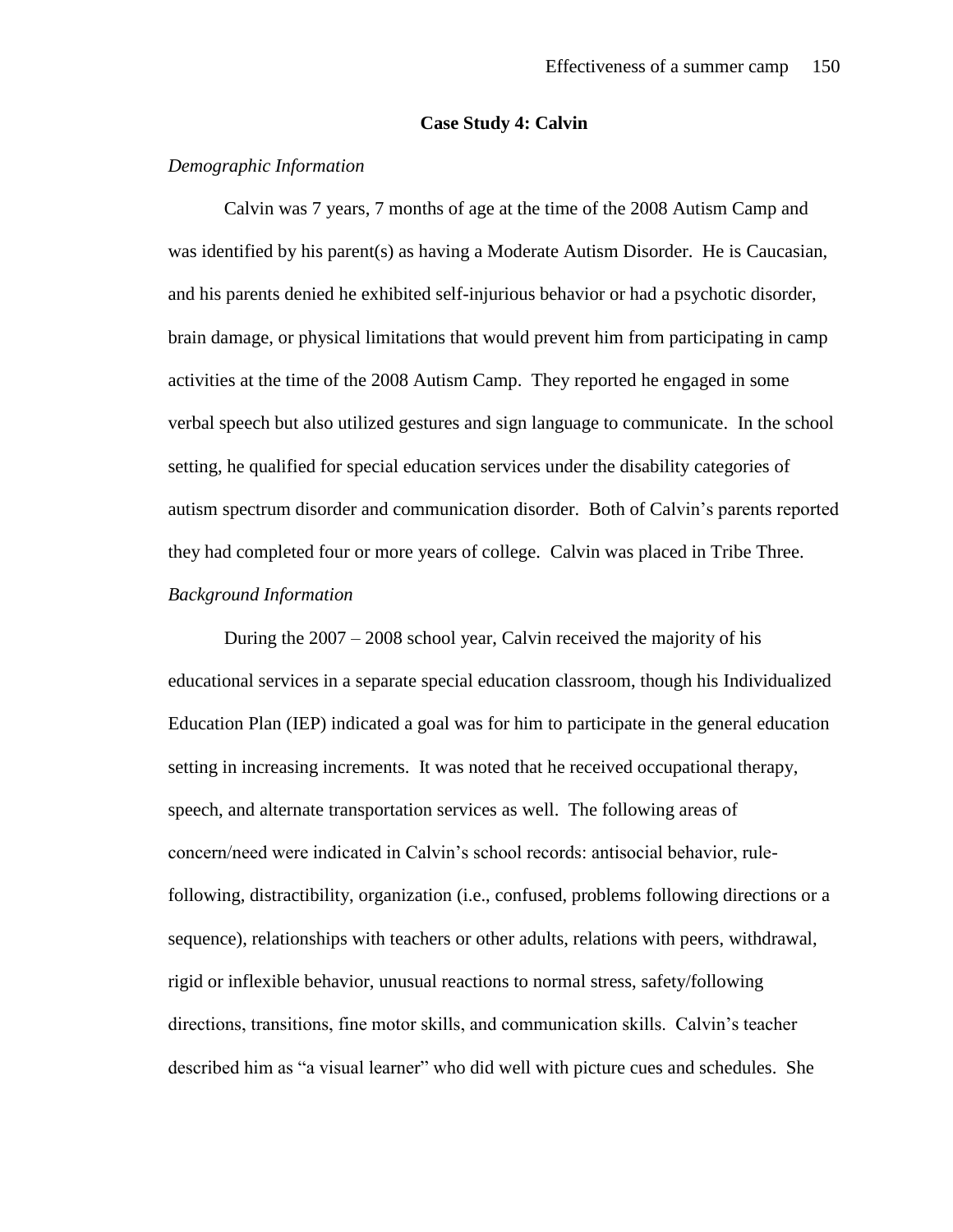indicated he was interested in cars and enjoyed working on the computer. His teacher identified the following as areas in which she would like to see him improve: sharing toys, waiting his turn in a game, and sustaining his attention in an adult-led group setting. A psychoeducational evaluation indicated Calvin's achievement skills in all academic areas (e.g., reading, math, written language) were well-below average, falling within the mild to moderate mentally disabled range. Calvin's parents reported he engaged in hand flapping when excited and biting or chewing on clothing.

#### *Target Behaviors*

Based upon an analysis of the information provided by Calvin's parents and teachers, including his most recent Individualized Education Plan (IEP), the following target behavior was determined for Calvin prior to the start of camp. Refusal to join group interactions: Calvin physically avoids group interaction and isolates himself from peers or adults by verbally refusing to join a group (i.e., "no"), walking away, or refusing to physically join a group of people.

#### *Antecedents of Behavior*

A functional behavior assessment (FBA) was conducted in which simple A-B-C (i.e., antecedent – behavior – consequence) data were collected during observations within the first two days of camp. Based upon this assessment, the following antecedents and functions of target behaviors were identified. Calvin's target behavior occurred when he was requested to join a group of peers or adults who were interacting socially.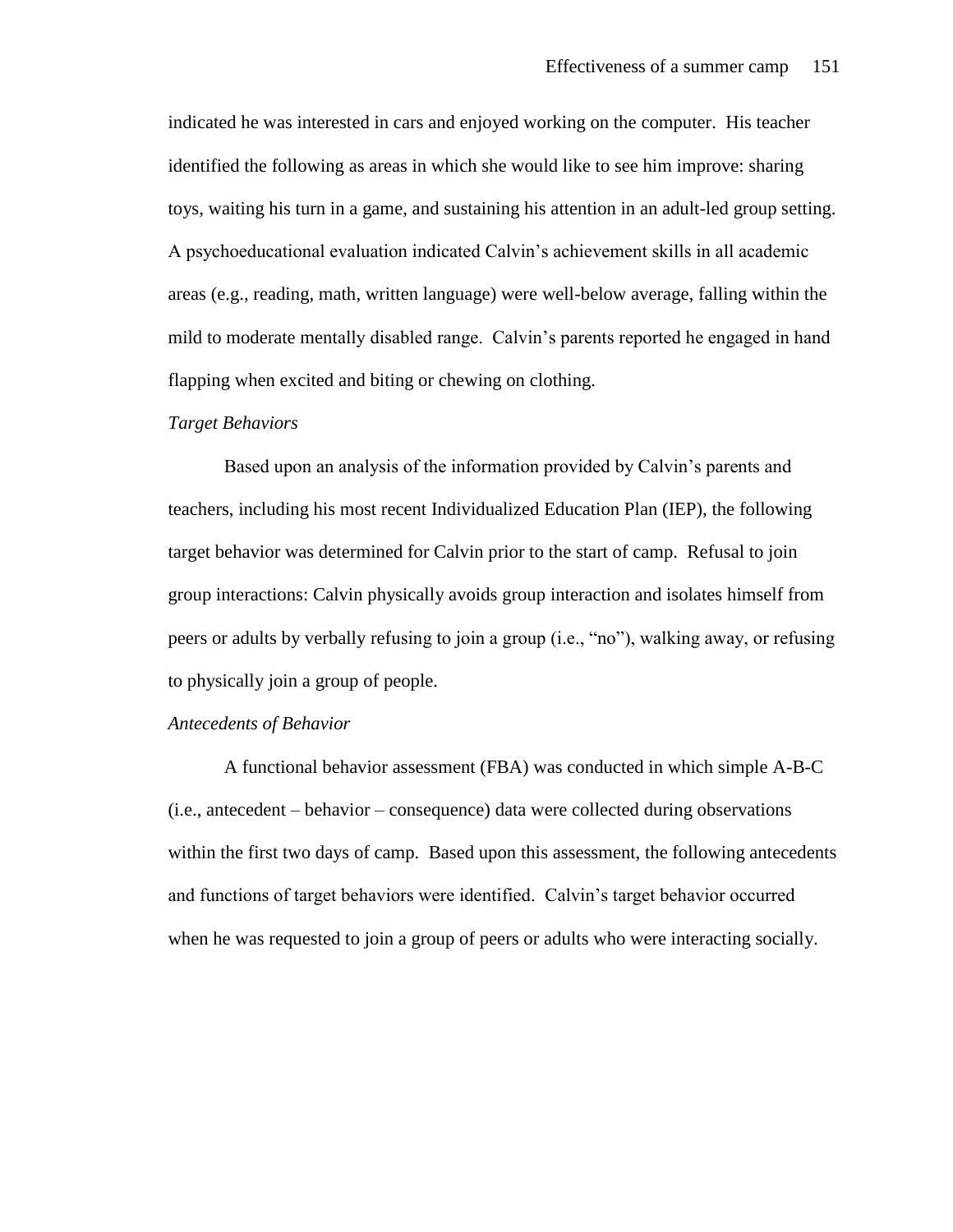# *Function of Behavior*

The function of Calvin's target behavior appeared to be escape/avoidance from situations in which he might be required to engage in social interactions. This is likely due to his deficits in social skills.

### *Replacement Behaviors*

Two functionally equivalent replacement behaviors were identified as missing or occurring infrequently in Calvin's behavioral repertoire. They were therefore taught directly and reinforced specifically throughout the camp experience.

- 1. Calvin will improve his socialization skills by maintaining a three-part conversation including a greeting (e.g., "Hello"), a question (e.g., "How are you?"), and a closing (e.g., "Goodbye").
- 2. Go to an activity when prompted.

# *Behavior Intervention Plan*

Specific preventative (i.e., antecedent) and supportive intervention (i.e., consequent) strategies, based upon the results from his FBA, were developed for those involved in Calvin's treatment. Each counselor and teacher was trained in how to use these strategies and was familiar with his individualized behavior plan. The following strategies were implemented with Calvin throughout the eight-week camp. Preventative strategies included the following:

- 1. Include Calvin in established social settings with verbal encouragement and physical proximity (e.g., "Calvin, let's walk over to the totem pole and see what the Choctaws are talking about. They seem excited about something!").
- 2. Show him the schedule before transitioning to each activity.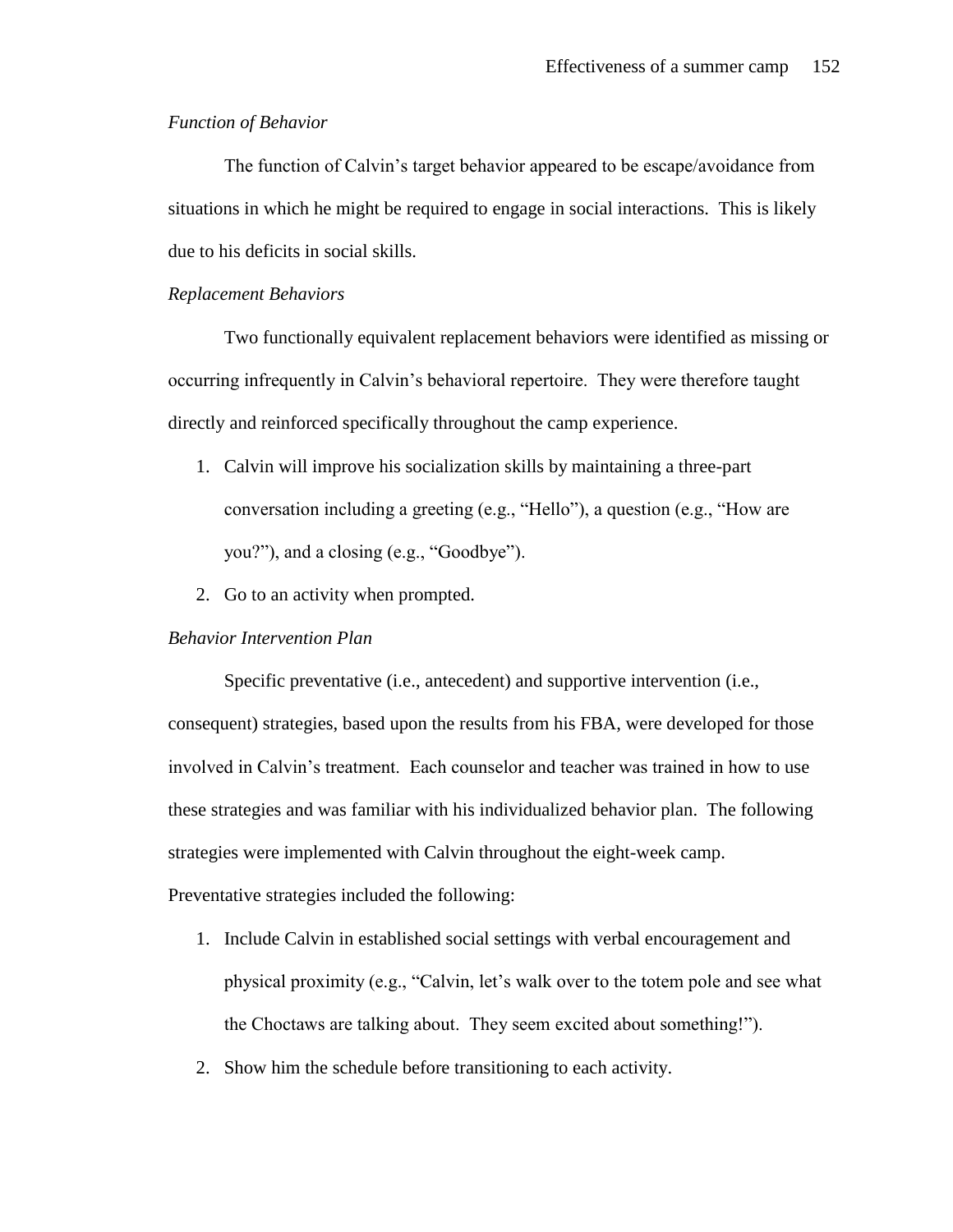- 3. Ask Calvin if he would like to assist with something as you transition to new an activity/area (e.g., wagon, carry supplies, etc.) or hold hands with someone as he walks.
- 4. Use a timer for staying at an activity and present a contingency (e.g., "If you stay within the circle for three minutes, when the timer goes off you can have a break.").

Intervention strategies included the following:

- 1. Positive reinforcement procedures:
	- a. Exaggerate verbal praise specifying the appropriate behavior (This can be used alone or paired with other reinforcers.). For example, say, "I am proud of the way you followed directions!" "I like the way you are doing your project!"
	- b. Provide a hole punch in Calvin's behavior card (i.e., immediate reinforcer which is later coupled with a larger reinforcement at the end of each camp day) when he joins a group activity or maintains a three-part conversation.
	- c. Utilize Calvin's interests as reinforcers books, puzzles, jumping, swimming, shooting hoops, or running.
- 2. Refusal to join group interactions:
	- a. If Calvin will not join the group, use the prompt hierarchy. First provide a verbal prompt (i.e., "Calvin, you have 5 seconds to join the group"), then a gestural prompt if necessary (i.e., Use your hand to motion toward the activity), and lastly, physically guide him to the group and as needed for him to complete the task or activity. (DO NOT talk to him during this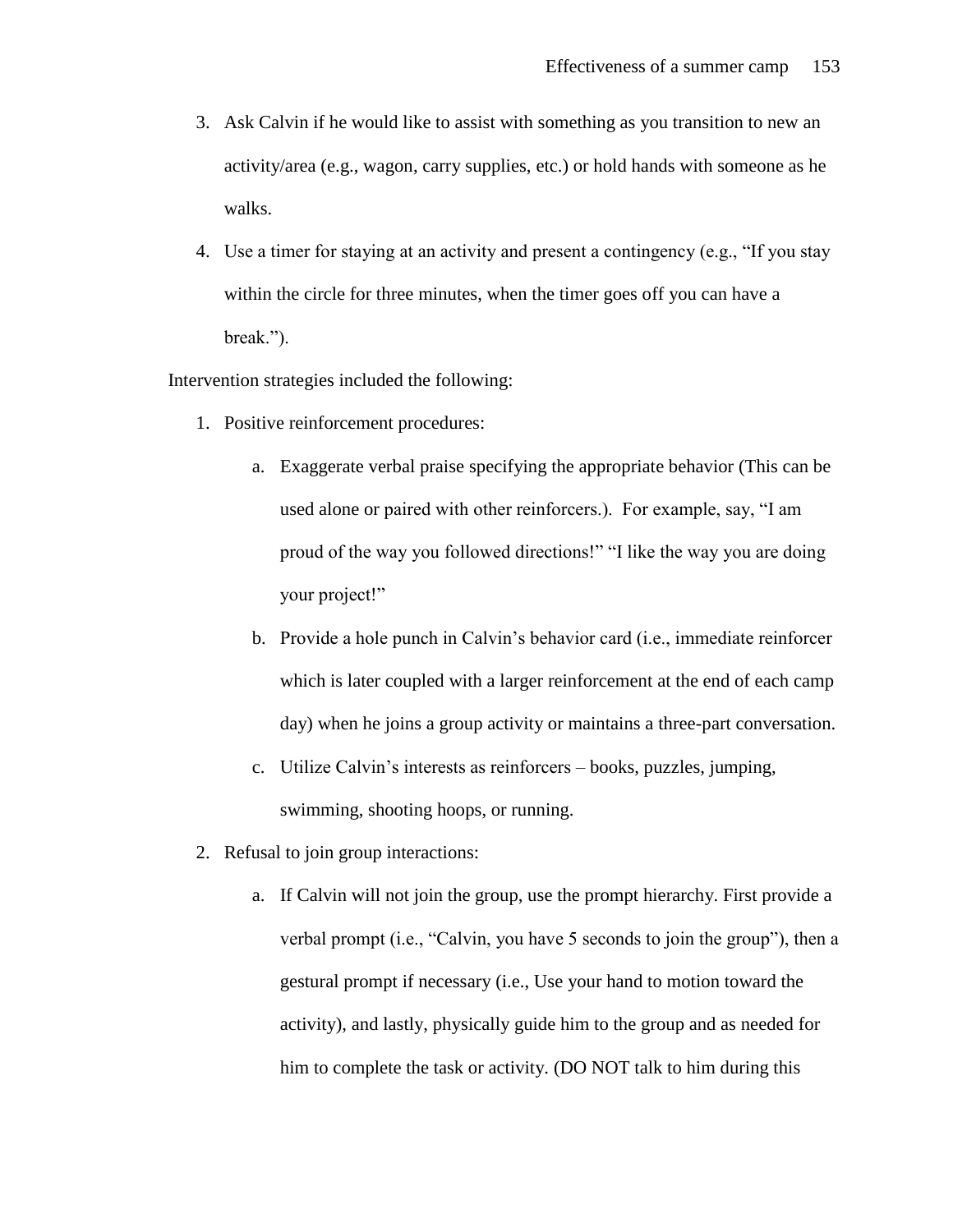time, except when providing the verbal prompt and praise. If assistance is needed, only the lead person should do the prompting.).

- b. Reinforce successive approximations (i.e., shaping) to the desired goal (Calvin independently joining and participating in group activities). First reinforce Calvin with verbal praise and/or a hole punch for making some movement toward the group (even just one step if needed with physical guidance). Then reinforce Calvin for actually walking closer to the group. Then reinforce him for joining the group, etc. As the weeks progress, require Calvin to exhibit more independent behavior in order to receive reinforcement.
- 3. Calvin will improve his social skills by engaging in a three-part conversation including a greeting, question, and closing.
	- a. Role play with Calvin about common social interactions that are likely to occur between him and other campers. Tell Calvin, "We are here at camp to make friends and learn about others. One way to do this is to start a conversation with someone."
	- b. Practice the following with Calvin:
		- i. A greeting (e.g., "Hello," "Hi," or "What's up?").
		- ii. A prepared question (e.g., "How are you?" or "What did you do in swimming today?").
		- iii. A closing (e.g., "Bye" or "See you later.").
	- c. After role playing with Calvin, set up a situation for him to practice with another staff. Then identify a situation for Calvin to practice with a peer.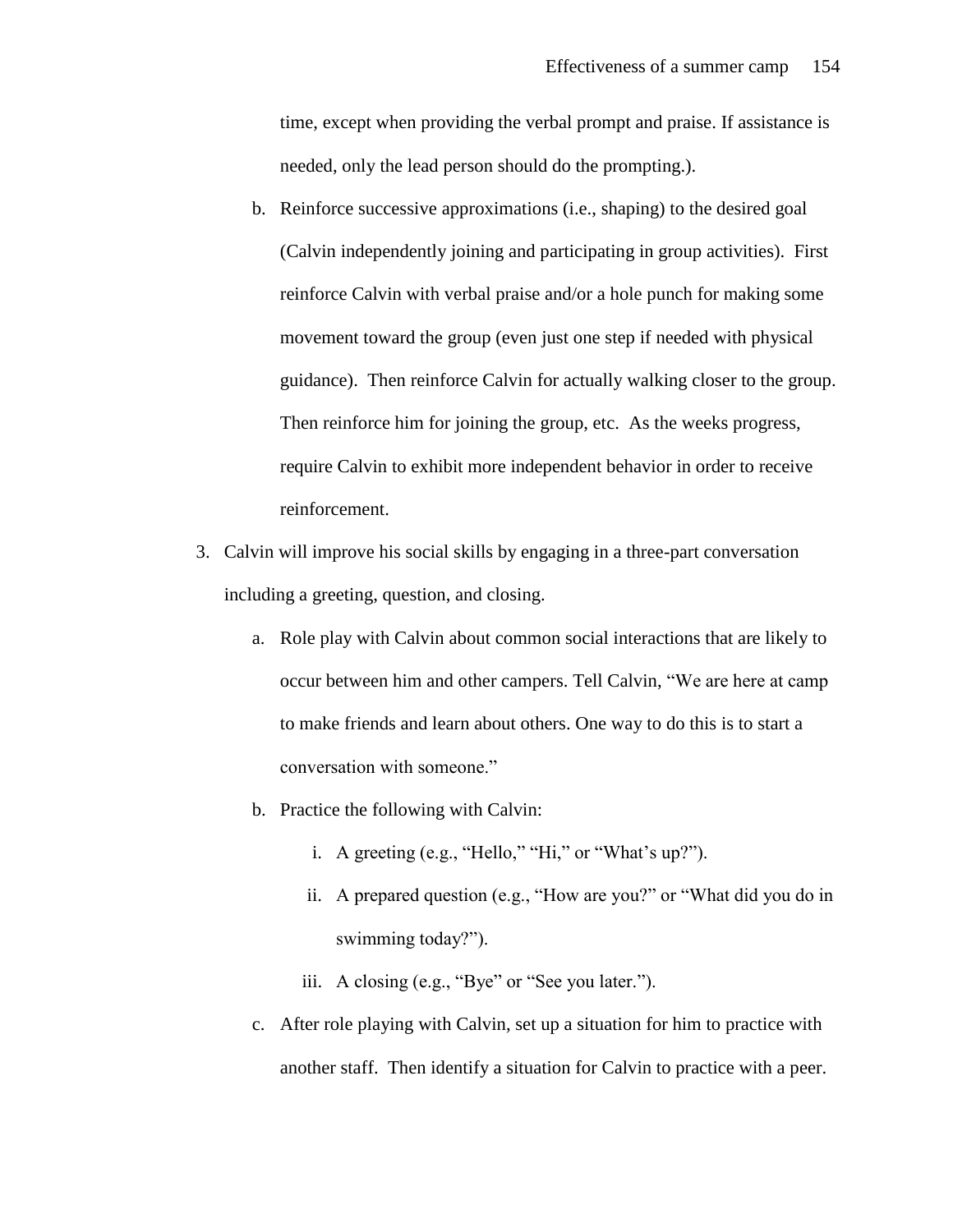- d. Give Calvin reminders and/or cues (e.g., "What can you say to start a conversation?" or gesture with hands) as he attempts to complete conversations with peers or adults.
- e. Help Calvin to identify skills to make and keep friends (e.g., have conversations, share toys, play together, ask questions about the other person, compliment his friends, etc.)
- f. Provide reinforcement immediately after Calvin demonstrates one of these skills.
- 4. Go to/walk to activity.
	- a. When preparing to transition to a new activity or area, show Calvin the schedule, and establish a contingency for him walking independently (without physical prompting, but with supervision) to the next activity/area.
	- b. When possible, have one staff go ahead, and another staff follow behind Calvin. Then prompt him to walk to the staff person who is ahead and give them a high "5." Praise and provide reinforcement upon completion.

# *Data Collection Procedures*

Five graduate students under the supervision of a Board Certified Behavior Analyst (BCBA) and the Camp Director collected data for Calvin throughout the eightweek camp. As previously noted, the FBA for Calvin was conducted within the first two days of camp, utilizing a simple A-B-C method (i.e., antecedent – behavior – consequence). The behaviors of focus were those identified prior to the start of camp.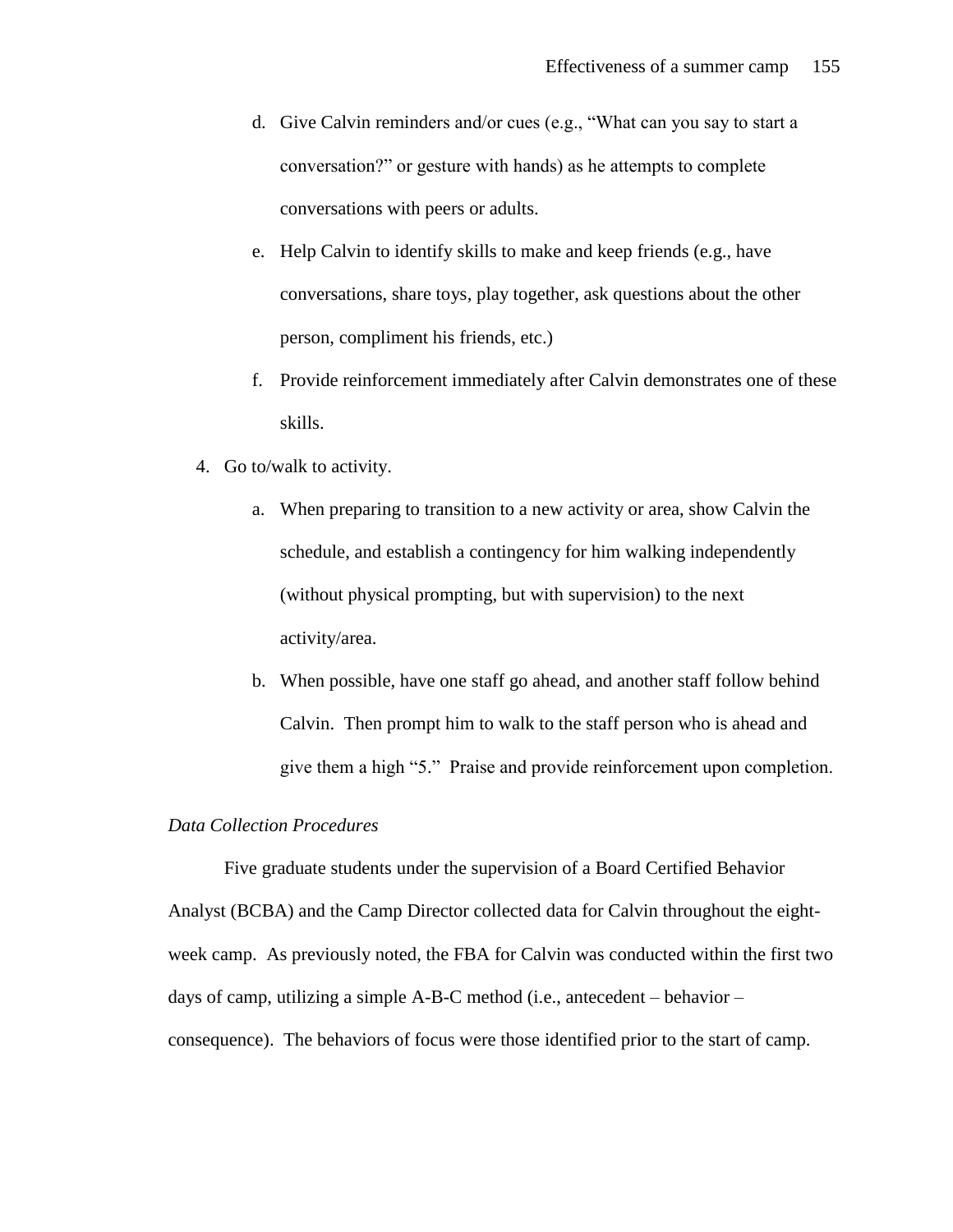Once antecedents and functions were identified, an individualized behavior plan was developed for Calvin. Counselors learned the behavior plan and then implemented the interventions on the third day of camp. Starting on day three, Calvin was observed for approximately four hours throughout the morning academic time. Calvin was observed at least one day each week, and the same data collector generally observed him each week. To simplify data collection in this natural setting, all data collectors utilized a frequency recording data collection procedure. All target behaviors and replacement behaviors were observed during the same collection time for Calvin.

# *Data*

All raw data were calculated and graphed by one graduate student. To obtain the occurrences per hour rates, the number of tally marks from the data collection forms were multiplied by 60 (i.e., 60 minutes in an hour), and then divided by minutes observed. If more than one observation period occurred during the course of a week, the average was obtained by adding occurrences per hour and then dividing by the number of observation periods.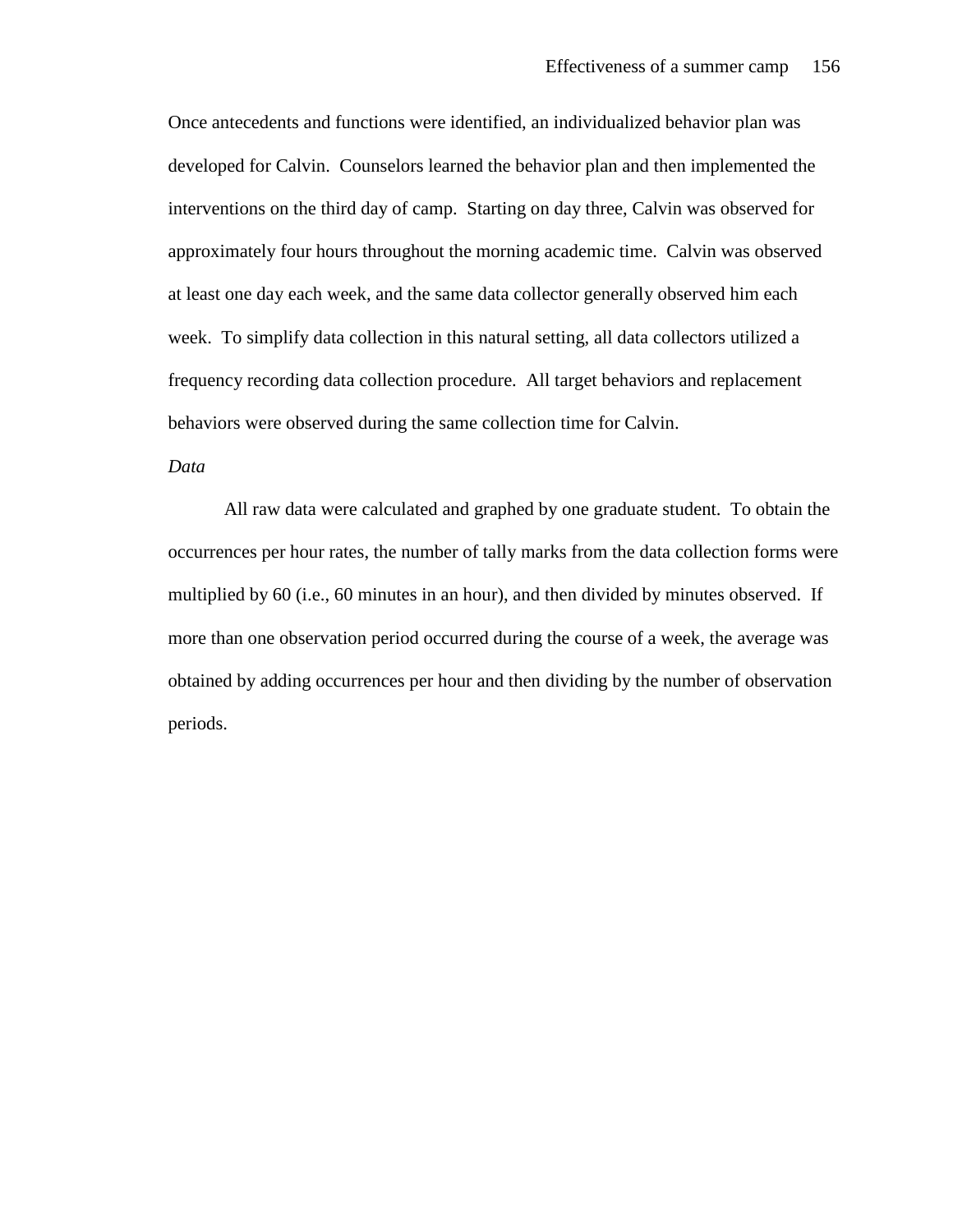

Figure 4.1 Baseline and intervention data of original target behavior for Participant 4, Calvin.



Figure 4.2 Refusal to join group data with trendline for Participant 4, Calvin.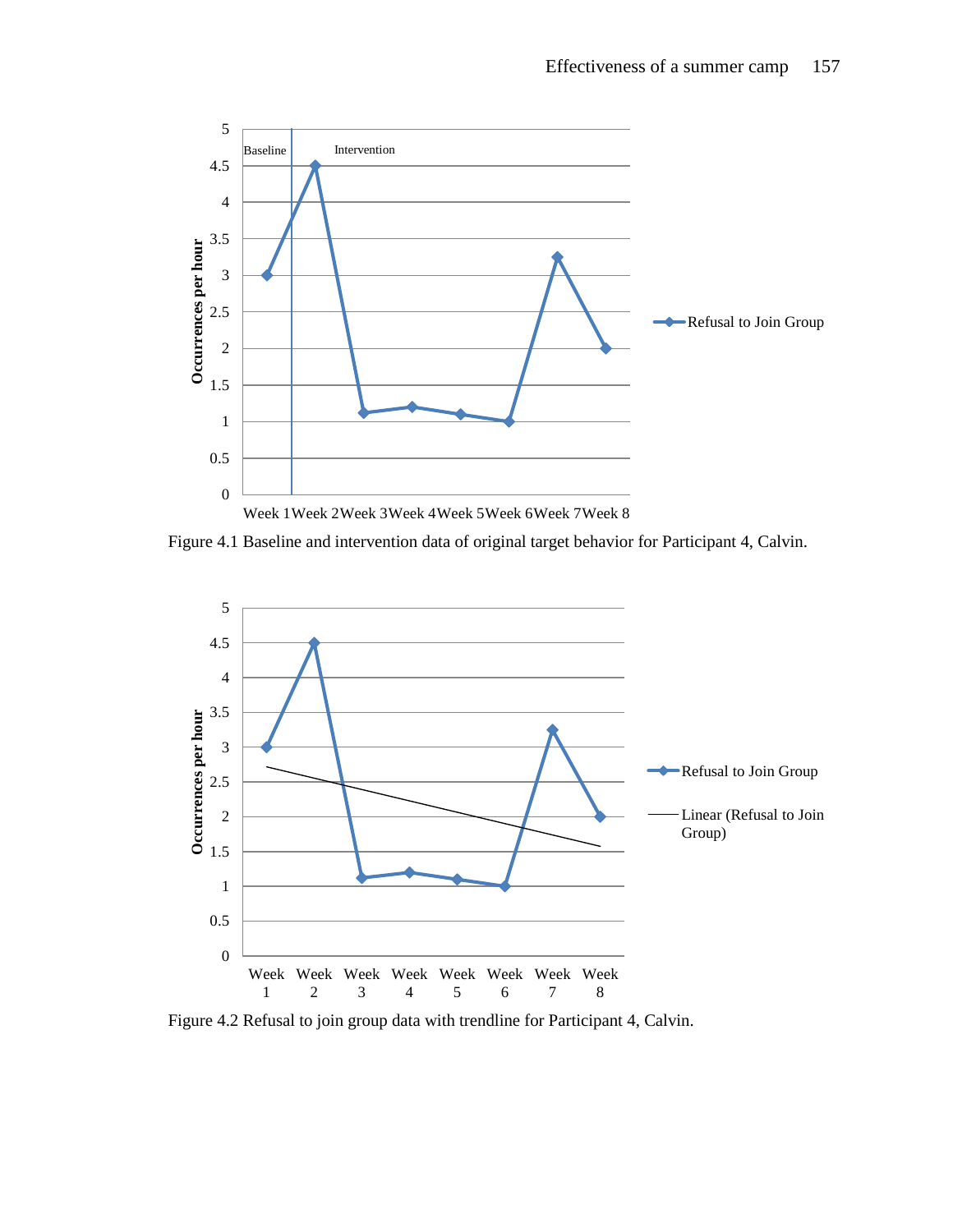

Figure 4.3 Baseline and intervention data of replacement behaviors for Participant 4, Calvin.



Figure 4.4 Three-part conversation data with trendline for Participant 4, Calvin.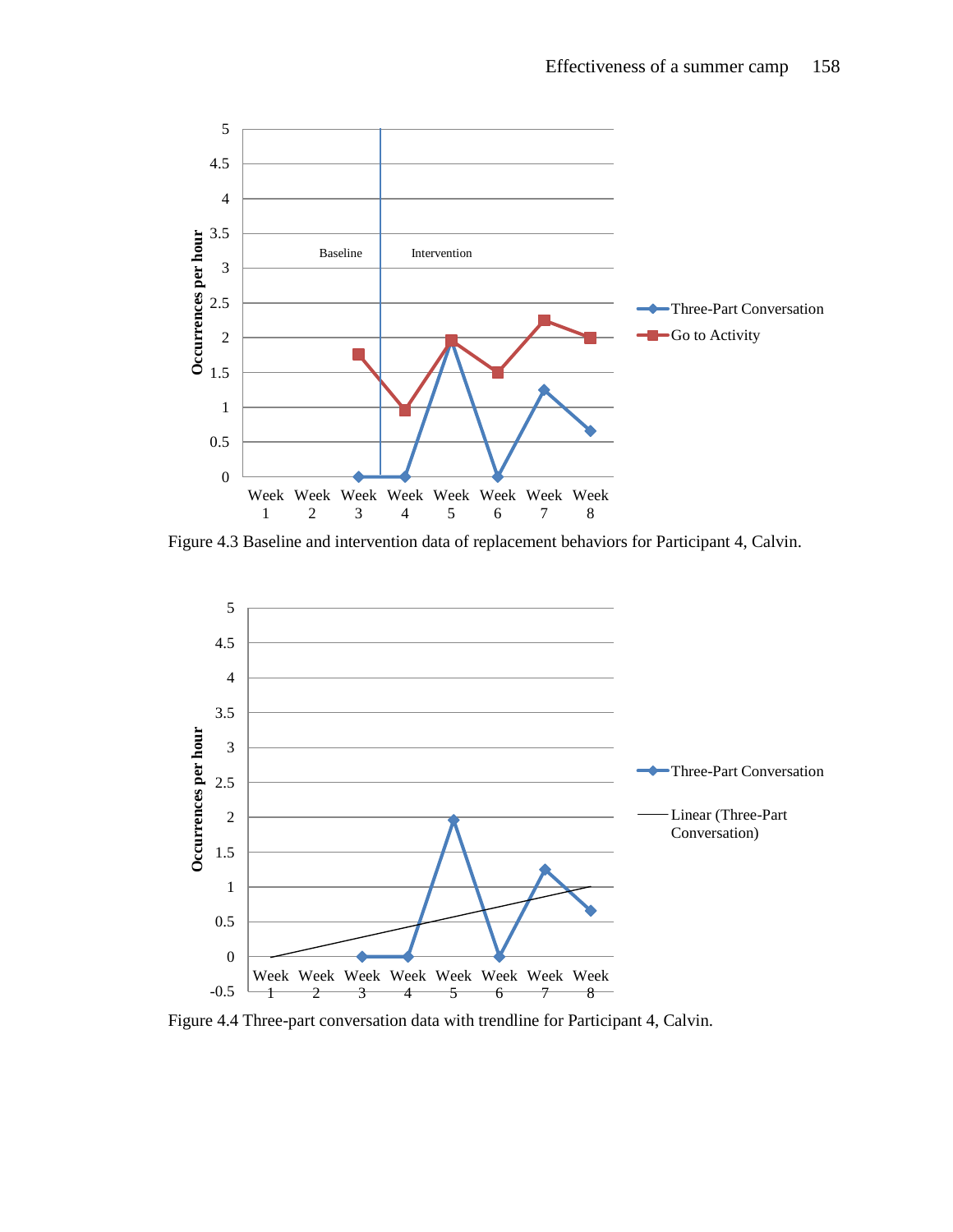

Figure 4.5 Go to Activity data with trendline for Participant 4, Calvin.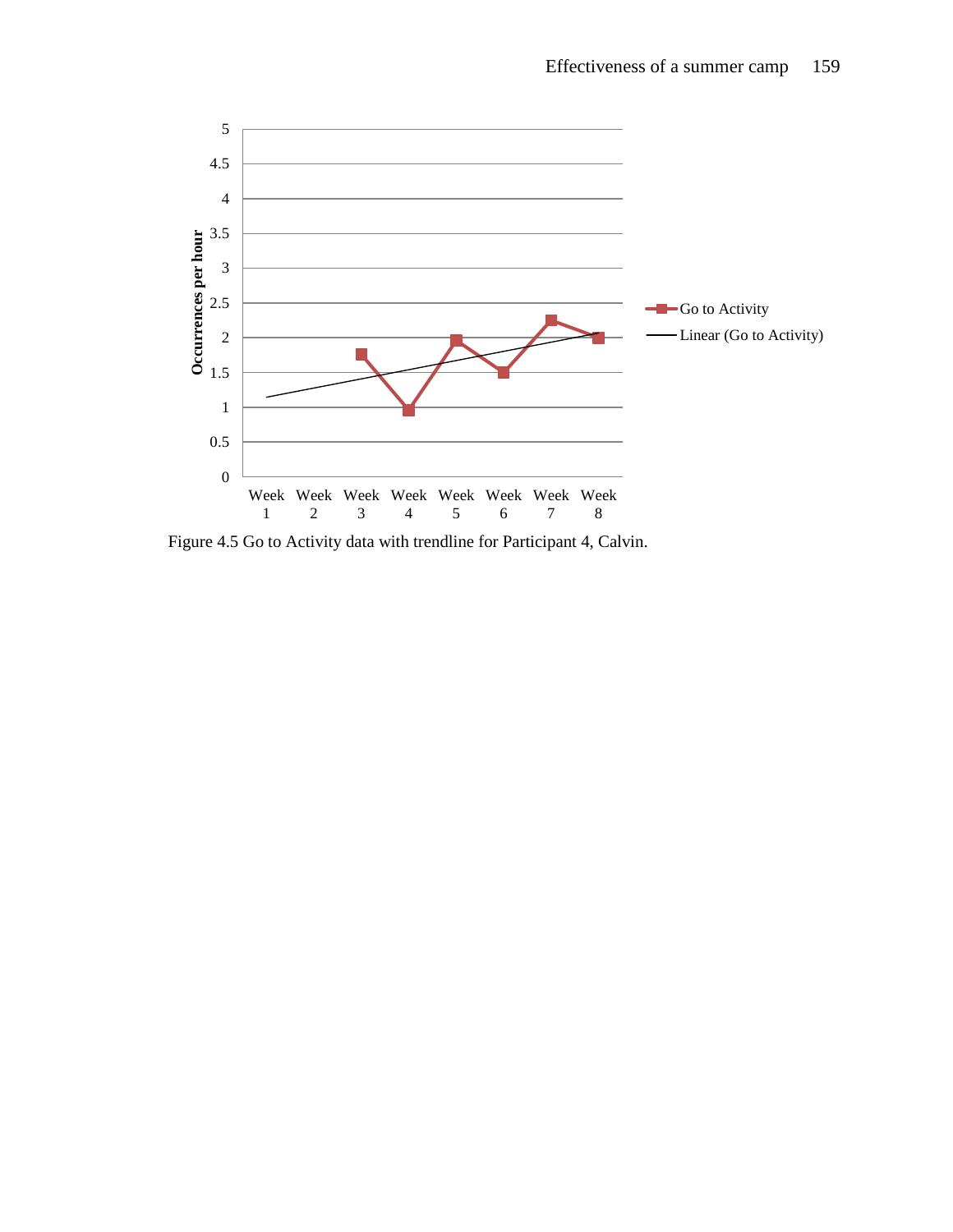#### *Results*

Figure 4.1 shows a graph of the behavioral data collected on Calvin's originally identified target behavior, which was Refusal to Join a Group. Baseline data were collected during the first two days of camp with intervention data collected from that point forward. Figure 4.2 shows Calvin's Refusal behavior with a trendline, which demonstrates a downward trend, indicating that this behavior decreased over the course of the eight-week camp. Based upon this trend, it could be predicted Calvin's targeted behavior would continue to decrease to a near-zero level if his intervention plan were sustained in this setting.

Figure 4.3 shows a graph of Calvin's replacement behaviors, which were identified as occurring infrequently in his behavioral repertoire. They were determined after the start of camp and baseline data were therefore collected during Week Three, with intervention data collection after that point. Figure 4.4 shows a graph of the data regarding his engagement in three-part conversations with a trendline. These data demonstrated an upward trend in this important social skill, over the course of the eightweek camp. Lastly, Figure 4.5 shows the data tracking Calvin's progress in going to an activity. The trendline indicates an upward trend for this replacement behavior as well. *Discussion of Results Related to Calvin*

Overall, the behavioral results for Calvin were very encouraging. He demonstrated a decrease in his refusal to join group activities, an increase in his engagement in three-part conversations, and an increase in his compliance of going to an activity. Each of these behaviors changed in the anticipated and desired direction, with change occurring at a promising rate.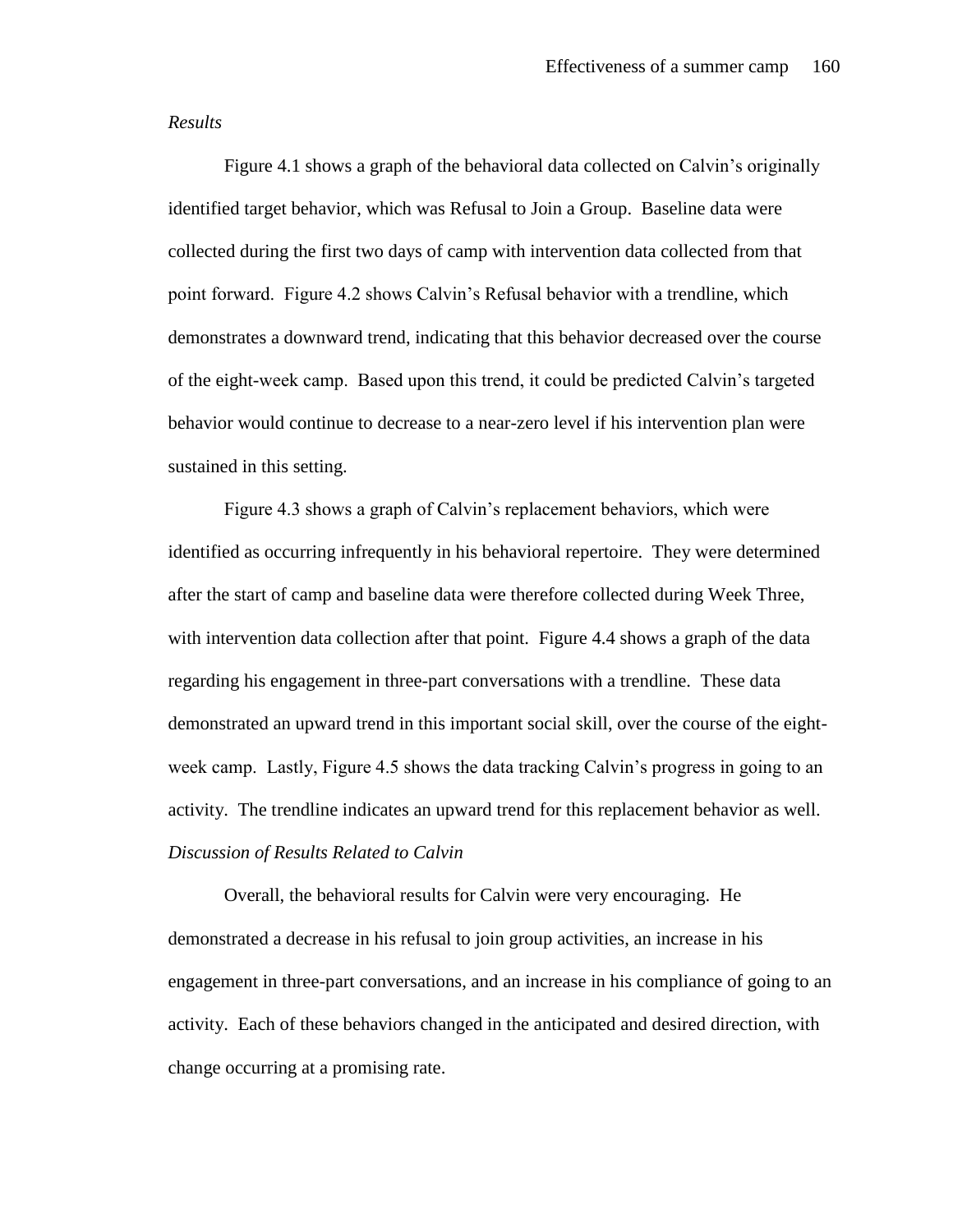Calvin's target behavior of refusing to join a group was defined by his avoidance of group interaction by verbally or physically refusing to join a group or walking away. His intervention plan included strategies, such as verbally or physically prompting him to join groups, reinforcing successive approximations to the goal, and reinforcement of him joining groups. The data for this target were interesting as they peaked significantly during the second week of camp, possibly when the task demands given to Calvin were increased. During the first week, as counselors and teachers got to know the campers and observed their behaviors, it might be speculated task demands were lower. However, Calvin's refusal behavior went down to its lowest frequency during the middle four weeks of camp. Perhaps he settled into the routine and became more comfortable with peers and staff with whom he was interacting. During the last two weeks, the frequency of this behavior elevated. As children with autism often struggle with transitions, it is hypothesized Calvin's behavior increased as he anticipated the end of camp. Nonetheless, the data for this behavior demonstrated a downward trend over time, indicating Calvin's intervention plan was successful in the camp setting.

 Both of Calvin's replacement behaviors, which were important for his social skill acquisition and increased independence, were found to demonstrate an upward trend. Calvin was able to participate in three-part conversations (i.e., expressing a greeting, question, and closing) at camp, a behavior that increased over time. This was an encouraging finding, particularly because Calvin did not display large amounts of expressive speech. With prompting, role-play, practice, and structured opportunities with peers, Calvin was able to demonstrate this behavior at an increasing rate.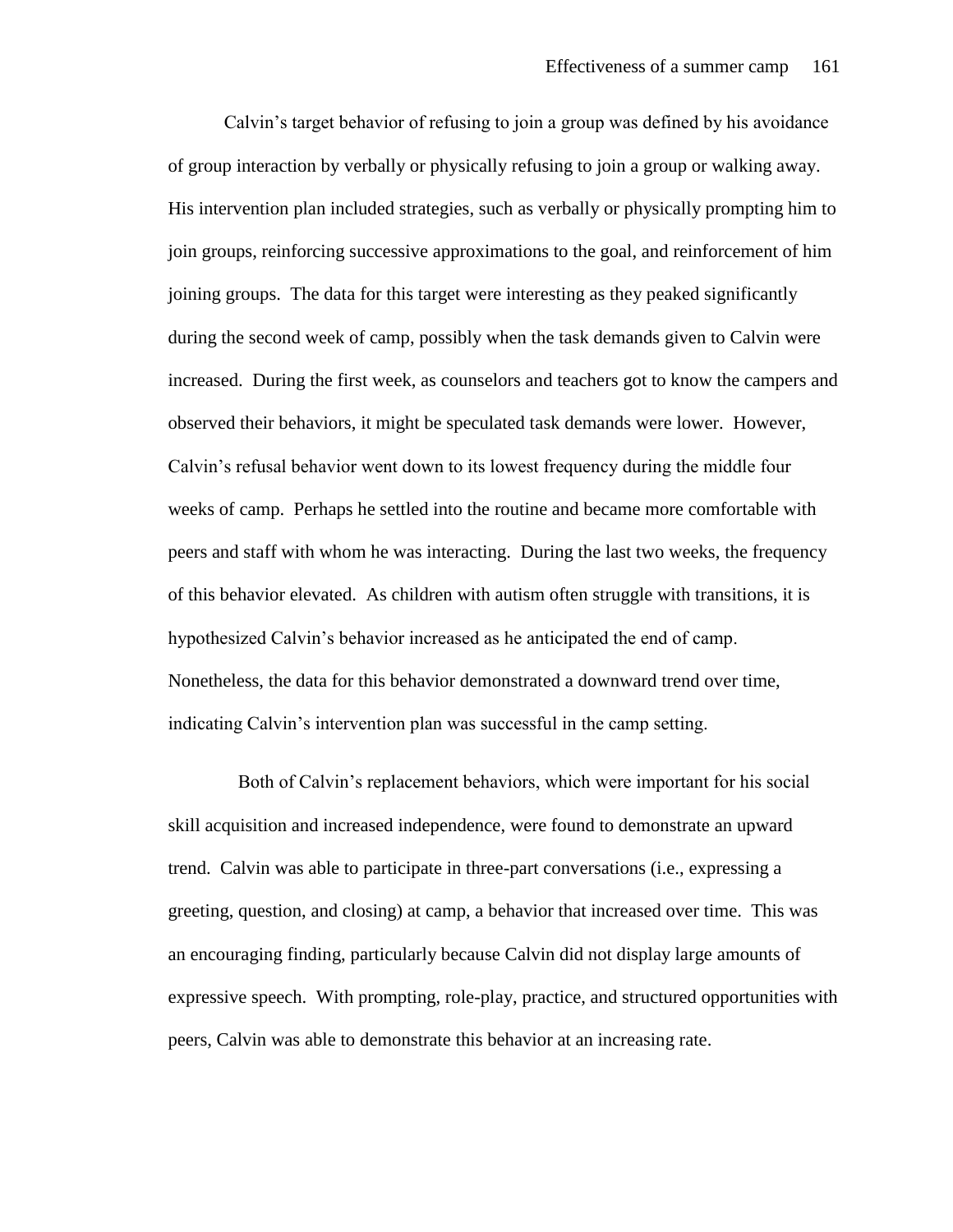Similarly, Calvin's compliance in going to activities at camp, increased over the course of the eight weeks. The trend in his data increased at a steady rate, and it appeared as though Calvin became more interested in camp and interacting with his peers as camp progressed. It is speculated his success in this area was related to the camp setting and curriculum, his increasing familiarity with peers and staff, and the ABA strategies utilized.

Based upon his behavior at camp and his response to the interventions used, the following recommendations were provided to Calvin's caregivers at the end of camp:

- 1. Calvin would benefit from a specific picture schedule to follow throughout his day.
- 2. Reinforce Calvin when he has followed directions.
- 3. Put in place the expectations for a line leader system.
- 4. Give Calvin other leader jobs (e.g., carrying a back pack, thermoses, etc).

#### *Case Summary – Calvin*

Calvin, a 7-year-old, Caucasian male diagnosed with an autism spectrum disorder attended the 2008 Autism Summer Camp. An analysis of information provided by Calvin's caregivers and teachers indicated he struggled with behaviors such as avoiding peer interaction, ignoring rules and directions, withdrawing from others, and transitions. It was reported Calvin used both communicative speech and gestures or sign language to communicate. School records indicated Calvin's achievement skills in all academic areas fell within the range of mild to moderate mental disability. Using this information, his refusal to join group activities, was identified as a problematic behavior that could be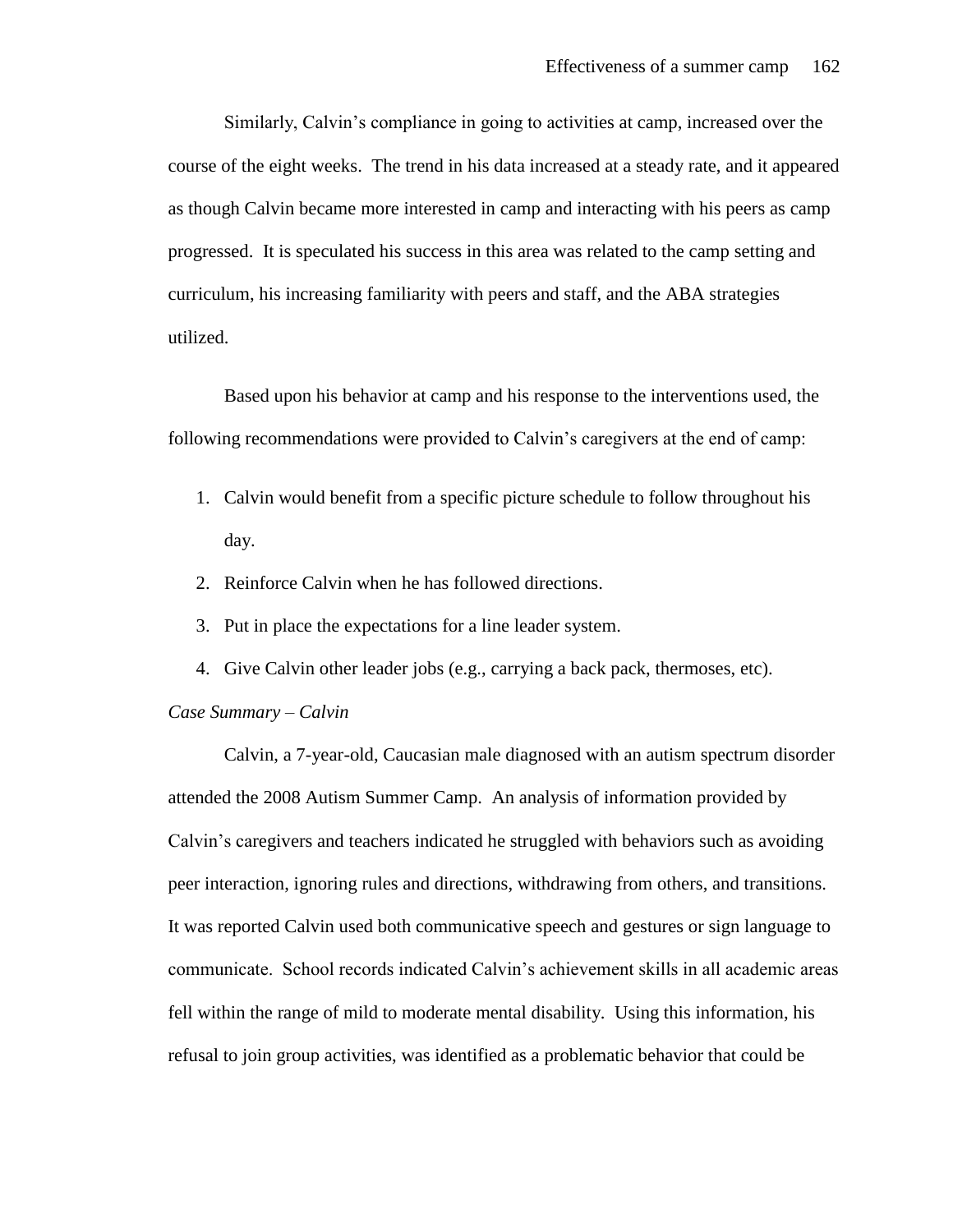targeted for intervention during the eight-week summer camp. Graduate students then conducted a Functional Behavior Assessment and collected baseline data based upon this target behavior. Once antecedents and functions were determined, the graduate students developed a behavior intervention plan for Calvin's camp staff to address these problem areas in his behavioral repertoire. After camp started, two replacement behaviors were included into Calvin's behavior plan, as they were determined to be important behaviors for change. Those included increasing social interaction through three-part conversations and increasing his compliance in going to an activity.

Baseline and intervention data indicated Calvin demonstrated a decrease in his refusal to join group activities, an increase in three-part conversations, and an increase in his compliance of going to an activity. It appeared as though camp was a positive experience for Calvin, and it is postulated that the outdoor setting had positive effects on his behavior change. Calvin may have been more interested in the disguised curriculum and activities offered at camp. He may have been less likely to avoid group interactions as he became more familiar with his peers, all of whom also demonstrated social deficits and autistic behaviors. Calvin also may have benefited from the small group setting of camp and high staff to camper ratio. His intervention plan required staff to verbally and physically prompt him (when needed) if he refused to join group activities, and staff provided large amounts of reinforcement when he engaged in this behavior. Calvin's level of motivation may have been heightened at camp due to the reinforcement available, which included swimming and other outdoor activities.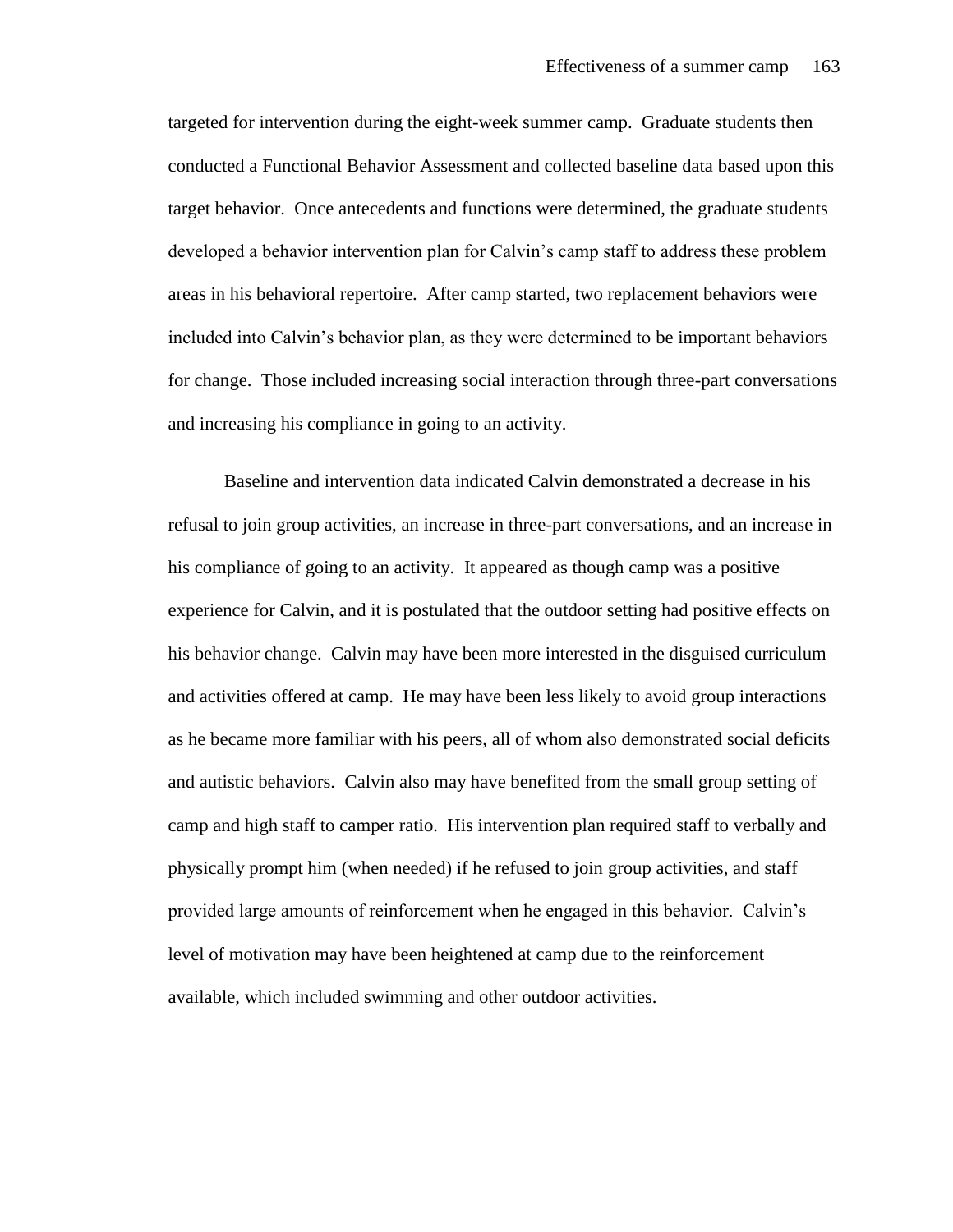It was quickly noted, during the first week of camp, that Calvin preferred to be the leader of the group (e.g., taking the wagon and walking 10 to 15 feet in front of counselors and campers). Camp staff developed several strategies to allow others to pull the wagon and to encourage Calvin to be the "caboose" of the wagon at times. These strategies generally resulted in appropriate language from Calvin, such as, "I am pushing the wagon" and "I want to pull the wagon." At times, however, Calvin was insistent about pulling the wagon and camp staff continued to address this behavior throughout camp. Staff eventually took digital photos of the campers and rotated through them for each transition of the camp day. This gave each camper a chance to lead the group and provided Calvin with a visual aid to show him when he would have a turn to lead the tribe.

Calvin's identified replacement behaviors, engaging in three-part conversations and going to an activity, also increased in the camp setting. Again, it is speculated that his familiarity with similarly disabled peers, his interest in the camp activities in general, and the treatment provided by camp staff (i.e., role playing, structured opportunities, reinforcement, etc.) contributed to his success in this area.

Overall, the camp was beneficial for Calvin, and it could be concluded that this camp program, based upon ABA methods and strategies, was effective in decreasing maladaptive behaviors and increasing prosocial skills for Calvin. The ABA strategies that were used, including positive reinforcement, antecedent interventions, shaping, and prompting were developed and implemented specifically to meet Calvin's individual needs. The interventions chosen were based on an analysis of information provided by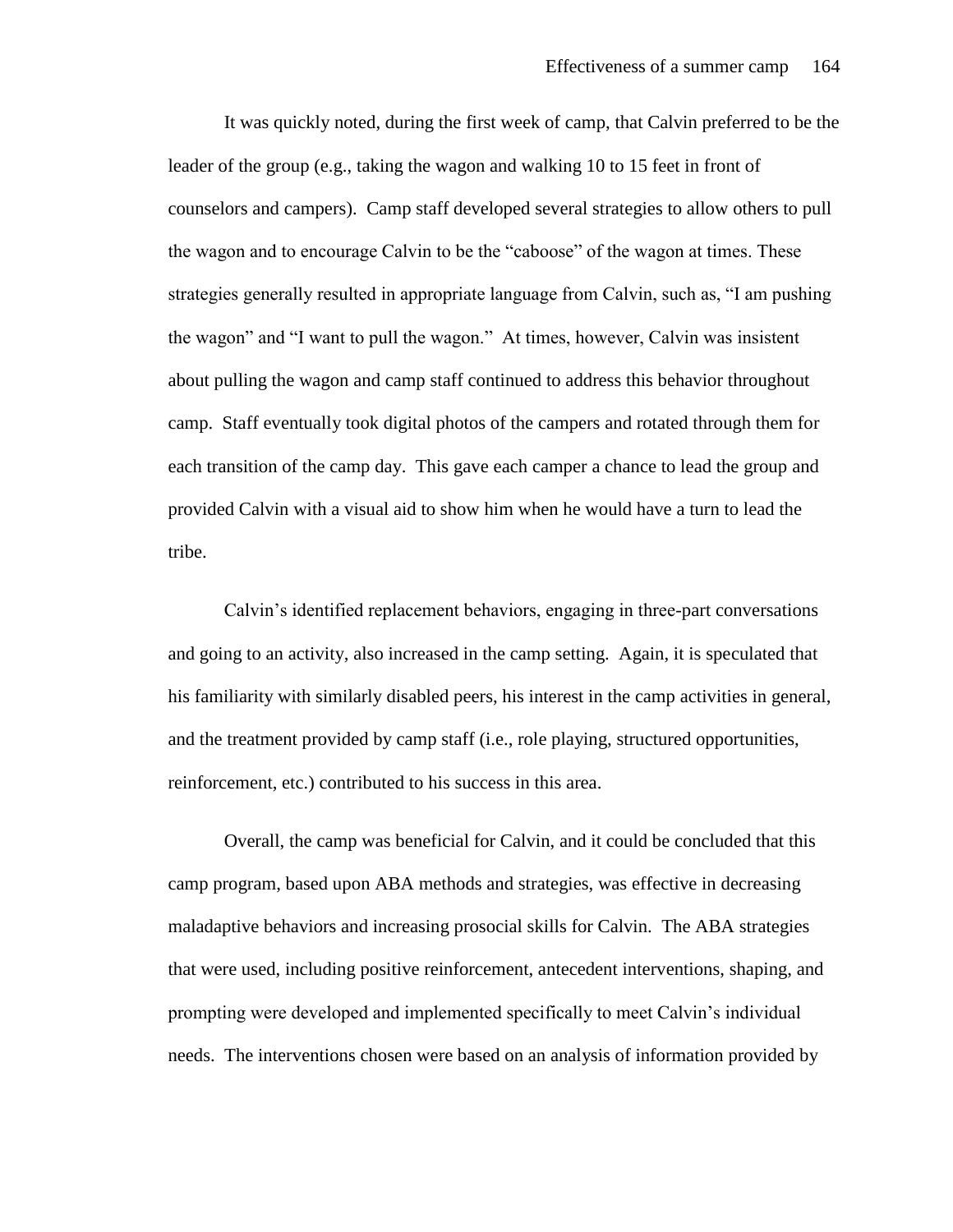Calvin's parents and teachers and a Functional Behavior Assessment conducted during the first week of camp, which probably made them more effective in addressing his needs because they identified the probable functions of his target behaviors.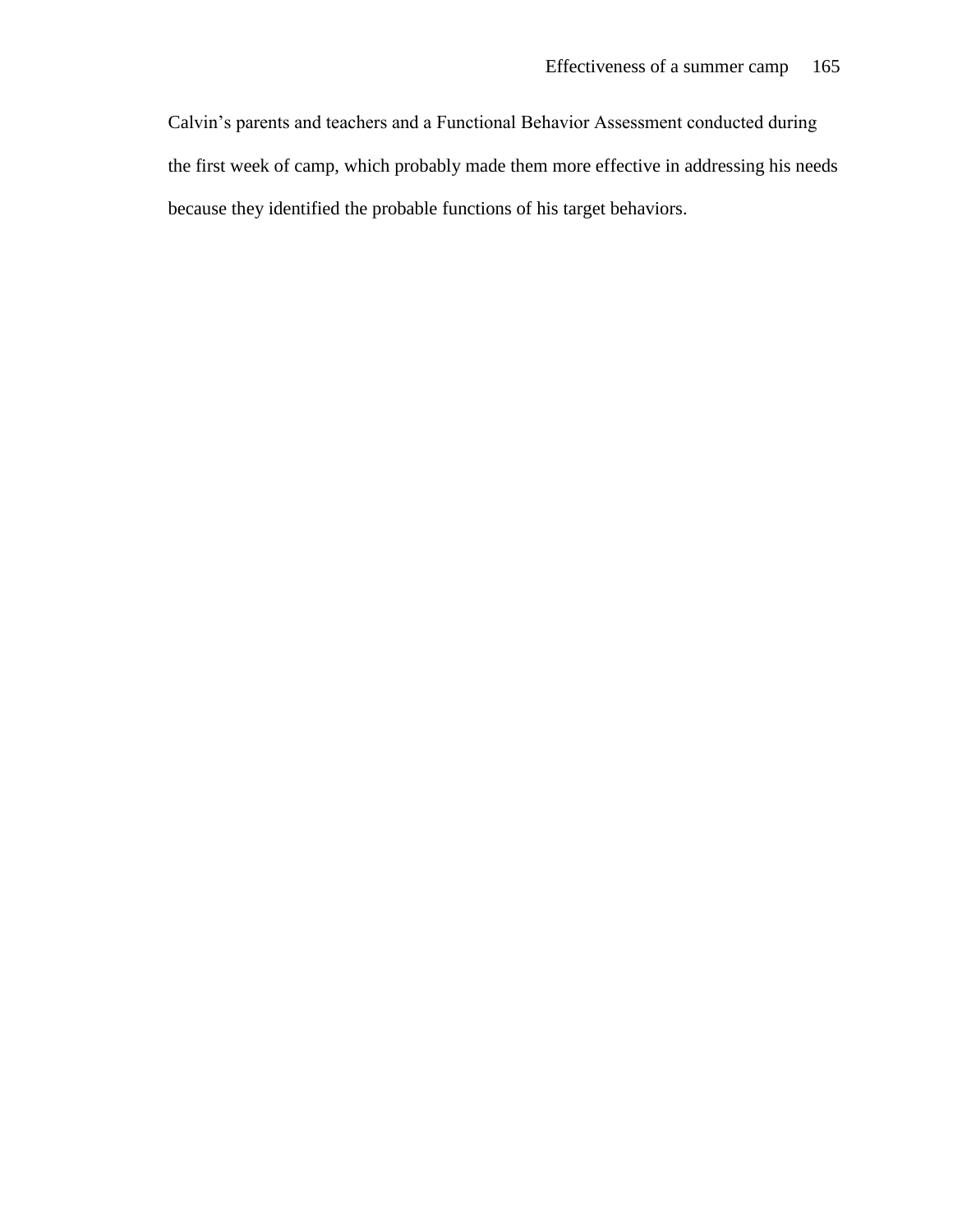### **Case Study 5: Carl**

# *Demographic Information*

Carl was 7 years, 5 months of age at the time of the 2008 Autism Camp and was identified by his parent(s) as having a Mild Autism Disorder. Carl qualified for special education services under the disability categories of autism spectrum disorder and communication disorder in the school setting. He is Caucasian, and his parents denied he had non-communicative speech, self-injurious behavior, physical limitations that would prevent him from participating in camp activities, a psychotic disorder, or brain damage at the time of the 2008 Autism Camp. Carl's parents indicated his father attained his high school diploma or GED, while his mother completed one to three years of college. Carl was placed in Tribe Three.

#### *Background Information*

School records indicated Carl received the majority of his educational services in a special education classroom, but participated in the general education setting for language arts, music, art, and physical education. It was noted he received occupational therapy, speech services, and alternate transportation as well. School records indicated the following areas of need: social skills, math, articulation, expressive language, and receptive language. School records indicated Carl was interested in roller skating, soccer, Boy Scouts, and Webkins on the computer. Carl's teacher indicated he needed to work on gaining social skills and better frustration tolerance. A psychoeducational evaluation indicated Carl's cognitive ability fell within the Borderline range, while his achievement skills ranged from low average to average.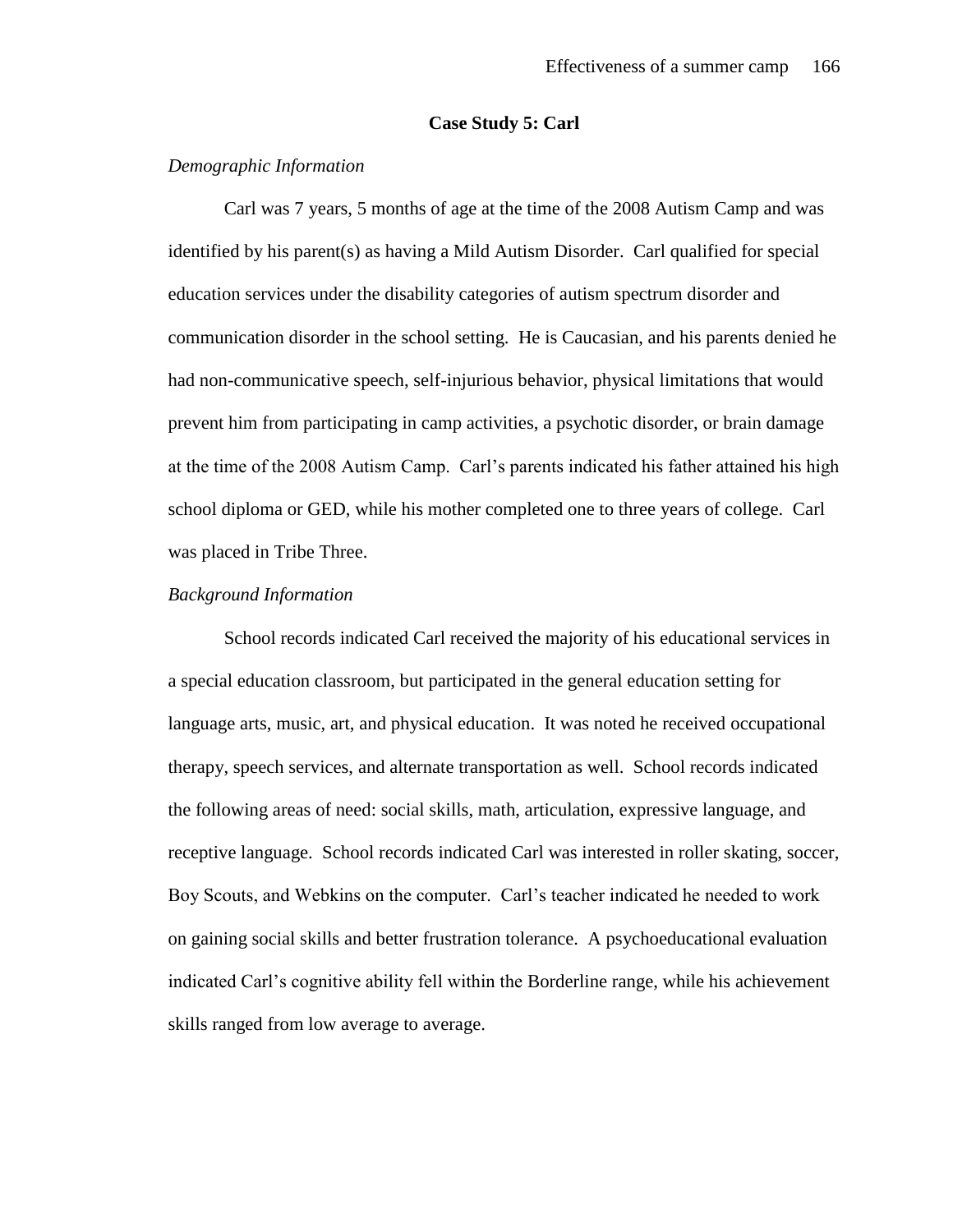# *Target Behaviors*

Based upon an analysis of the information provided by Carl's parents and teachers, including his most recent Individualized Education Plan (IEP), a target behavior of Verbal outbursts was determined for Carl prior to the start of camp. This was defined in the following way: Carl yells, increases the volume of his voice, uses an angry tone (voice inflection goes up), and speaks more rapidly. During the first week of camp, it was determined Carl engages in physical outbursts as well, which were defined as: stomping his feet, hitting objects, and throwing objects.

## *Antecedents of Behavior*

A functional behavior assessment (FBA) was conducted in which simple A-B-C (i.e., antecedent – behavior – consequence) data were collected during observations within the first two days of camp. Based upon this assessment, Carl's target behaviors occurred when he lost at a game or did not get his way (e.g., preferred activity, line leader, etc.). He also got upset with himself when he did not do something correctly or perfectly. Staff noted his physical outbursts typically followed a verbal outburst if Carl was unable to calm down and redirect.

#### *Functions of Behavior*

Both verbal and physical outbursts seemed to occur in an attempt to escape or avoid an undesired situation, task, or activity. Carl struggled to demonstrate coping skills when he perceived himself as having failed at something and often demonstrated the target behaviors after situations in which he perceived a failure. The behaviors prevented him from participating in subsequent activities. It appeared as though the behaviors provided an escape from feelings of incompetence. In addition, verbal outbursts occurred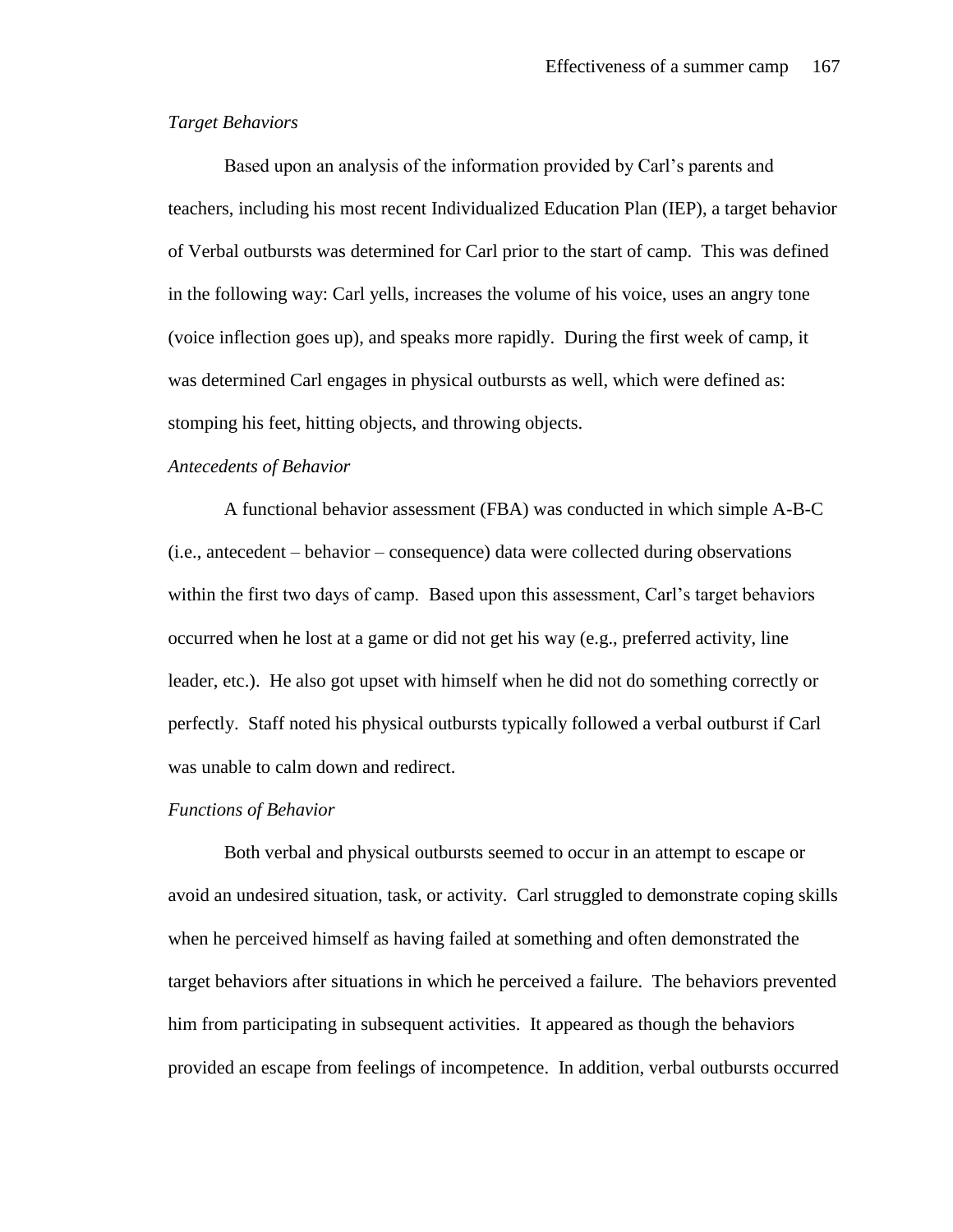when he did not get his way, indicating that their function was access to preferred activities or tangibles.

# *Replacement Behaviors*

Two functionally equivalent replacement behaviors/social skills were identified as missing or occurring infrequently in Carl's behavioral repertoire. They were therefore taught directly and reinforced specifically throughout the camp experience.

- 1. Congratulate another camper on winning a game or activity.
- 2. Take deep breaths to calm down.
- 3. Appropriately remove himself from a frustrating situation to calm down (e.g., going to the swing with permission from an adult).

#### *Behavior Intervention Plan*

Specific preventative (i.e., antecedent) and supportive intervention (i.e.,

consequent) strategies, based upon the results from his FBA, were developed for those involved in Carl's treatment. Each counselor and teacher was trained in how to use these strategies and was familiar with his individualized behavior plan. The following strategies were implemented with Carl throughout the eight-week camp.

Preventative strategies included the following:

- 1. Use clear, concise instructions.
- 2. Give instructions in a calm, pleasant voice.
- 3. Let Carl know ahead of time that you are available to answer his questions.
- 4. Emphasize group goals and accomplishments when participating in competitive activities (e.g., "You really helped your group!!" or "Thanks for helping the group!")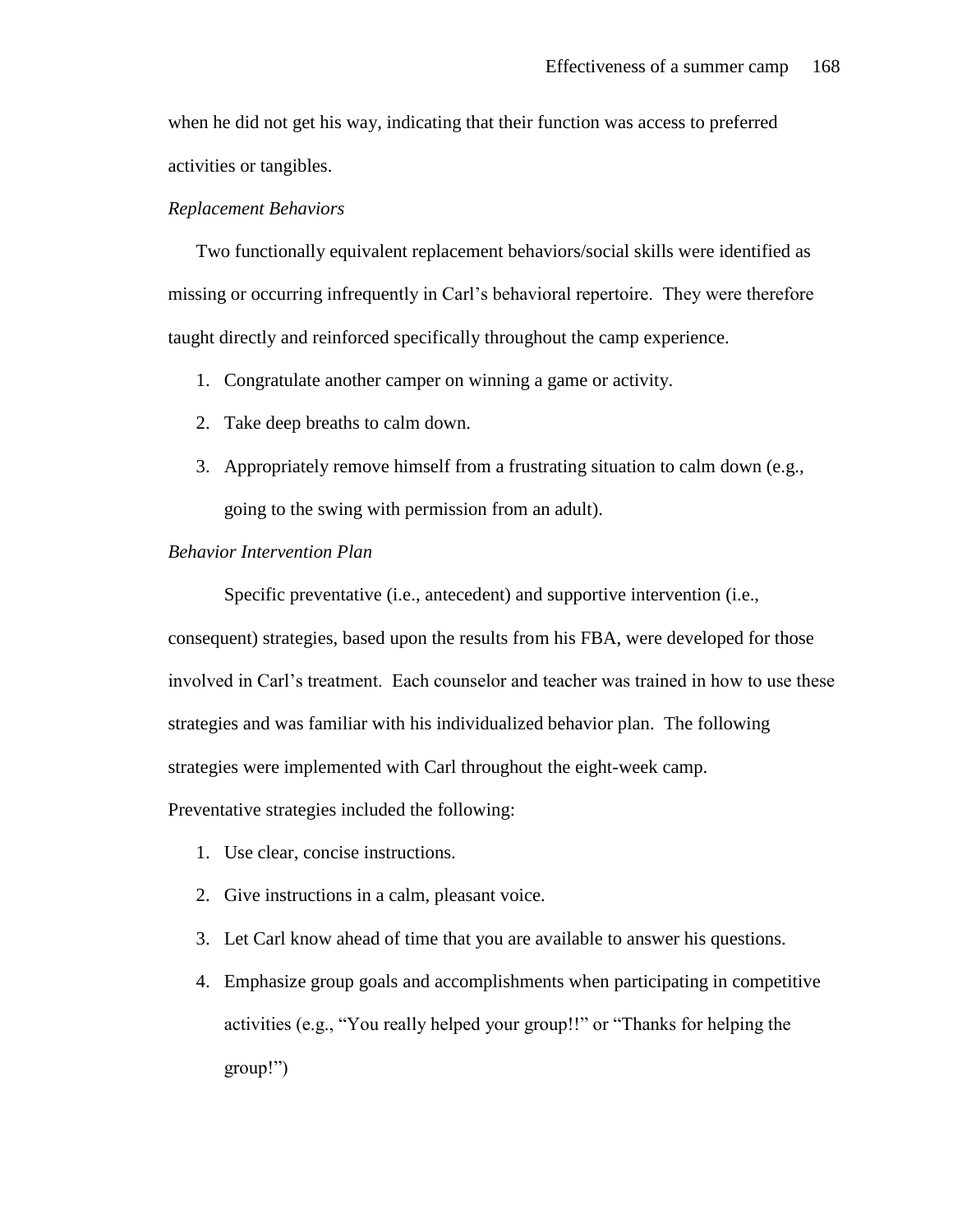- 5. Emphasize individual effort and individual progress rather than wining ("You really tried hard on that!" or "Good effort!")
- 6. Preventatively allow Carl to remove himself from a frustrating situation to calm down (e.g., going to a swing with adult permission) before he escalates to a physical outburst (look for and anticipate situations in which Carl may lose or become frustrated). Prompt him to take a break.
- 7. Whenever possible, give Carl choices during the day. For example, he may be able to choose what activities he would like to complete, how he would like to complete them, or in what order he would like to do them.

Intervention strategies included the following:

- 1. Positive reinforcement procedures:
	- a. Exaggerate verbal praise specifying the appropriate behavior (This can be used alone or paired with other reinforcers.). For example, say, "I am proud of the way you followed directions!" or "I like the way you are doing your project!"
	- b. Provide a hole punch in Carl's behavior card (i.e., immediate reinforcer which is later coupled with a larger reinforcement at the end of each camp day) when he handles disappointment, failure, or a non-preferred activity without having a verbal or physical outburst, congratulates a peer, asks appropriately to remove himself when frustrated, or takes deep breaths to calm down.
	- c. Utilize Carl's preferences, including animals and the outdoors. He also likes to wave a stick in front of his face. This is reinforcing for him. He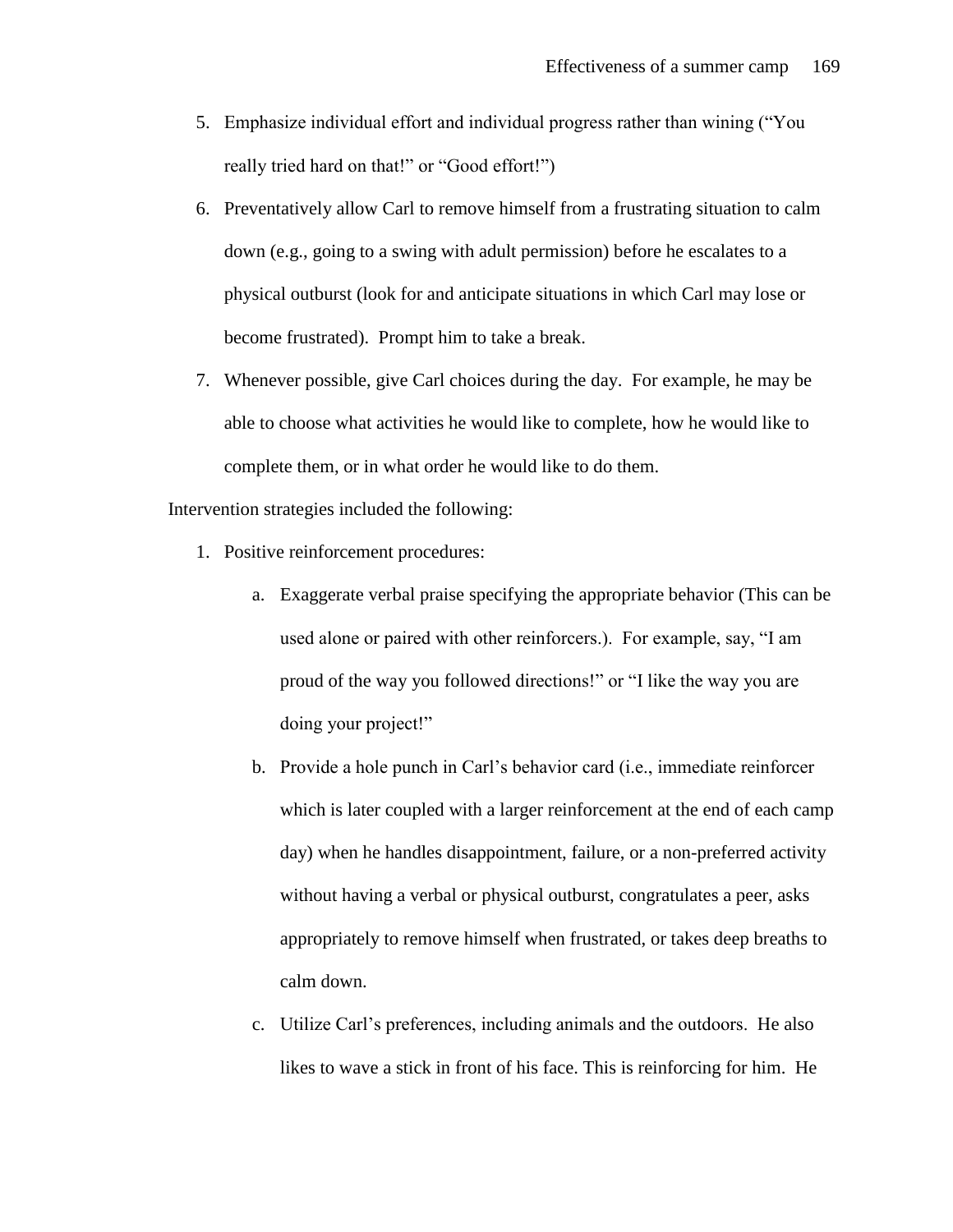likes to balance on a ball or complete activities such as swinging at the playground.

- d. Immediately reinforce Carl for good tolerance of frustration.
- e. Immediately reinforce Carl for demonstrating good sportsmanship such as congratulating another camper on a victory.
- 2. Congratulating another camper on winning an activity or game:
	- a. Model and prompt Carl to congratulate others.
	- b. Provide immediate reinforcement.
- 3. Remove himself from a frustrating situation to calm down (e.g., going to a swing with permission).
	- a. Provide graduated prompts before and during frustration.
	- b. Provide a hole punch on his behavior card.

#### *Data Collection Procedures*

Five graduate students under the supervision of a Board Certified Behavior Analyst (BCBA) and the Camp Director collected data for Carl throughout the eightweek camp. As previously noted, the FBA for Carl was conducted within the first two days of camp, utilizing a simple A-B-C method (i.e., antecedent – behavior – consequence). The behaviors of focus were those identified prior to the start of camp. Once antecedents and functions were identified, an individualized behavior plan was developed for Carl. Counselors learned the behavior plan and then implemented the interventions on the third day of camp. Starting on day three, Carl was observed for approximately four hours throughout the morning academic time. Carl was observed at least one day each week, and the same data collector generally observed him each week.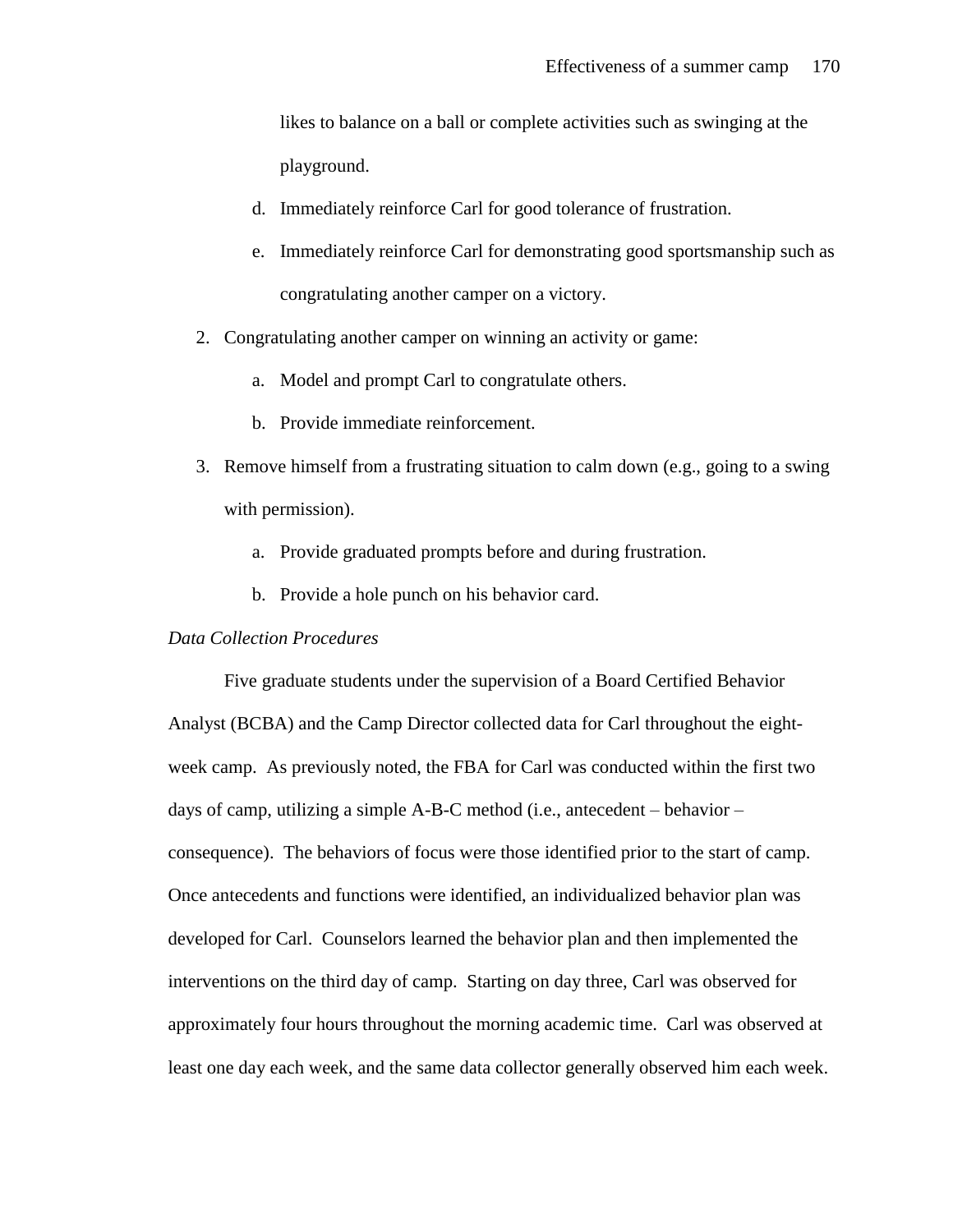To simplify data collection in this natural setting, all data collectors utilized a frequency recording data collection procedure. All target behaviors and replacement behaviors were observed during the same collection time for Carl.

# *Data*

All raw data were calculated and graphed by one graduate student. To obtain the occurrences per hour rates, the number of tally marks from the data collection forms were multiplied by 60 (i.e., 60 minutes in an hour), and then divided by minutes observed. If more than one observation period occurred during the course of a week, the average was obtained by adding occurrences per hour and then dividing by the number of observation periods.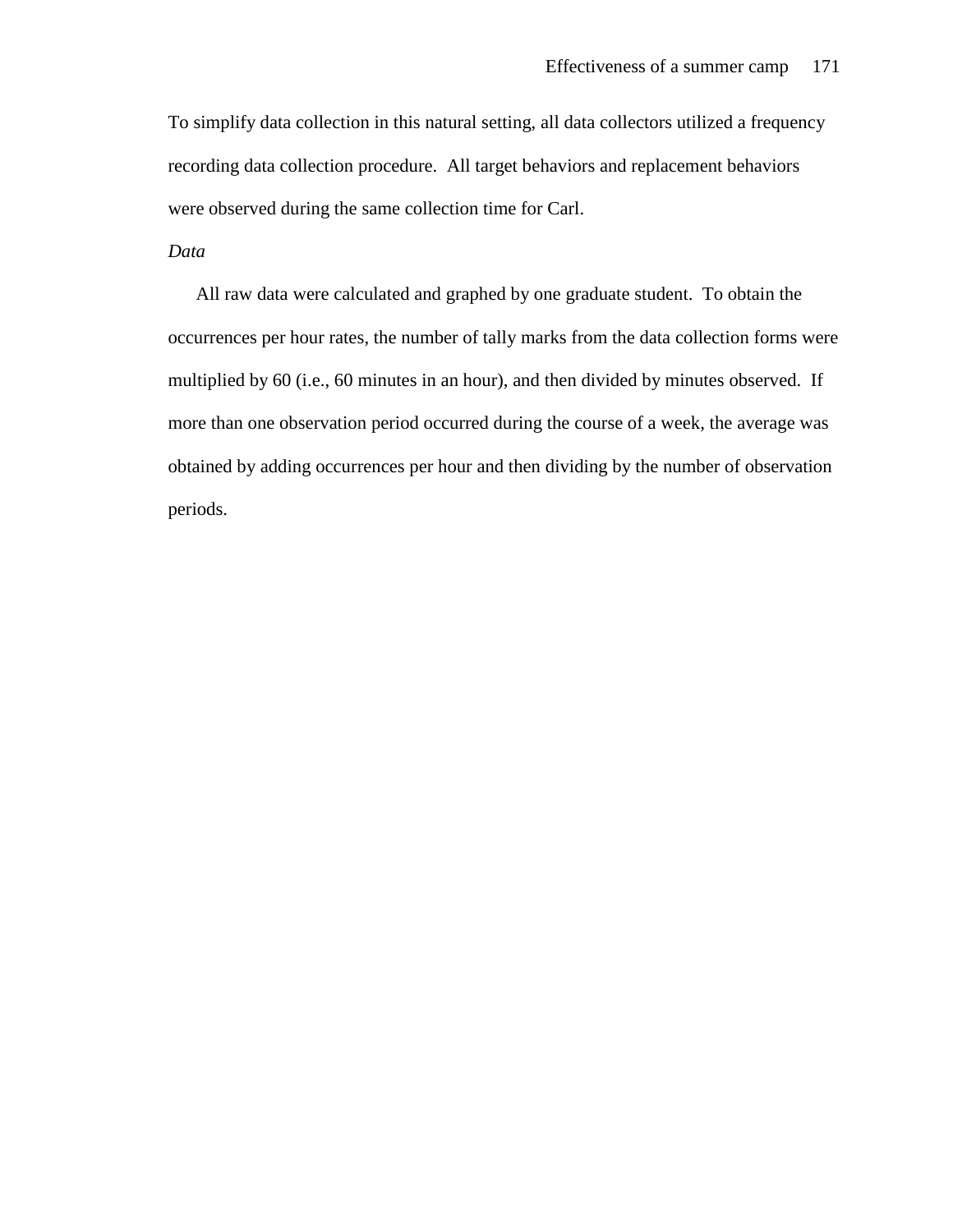

Figure 5.1 Baseline and intervention data of original target behavior for Participant 5, Carl.



Figure 5.2 Verbal Outbursts data with trendline for Participant 5, Carl.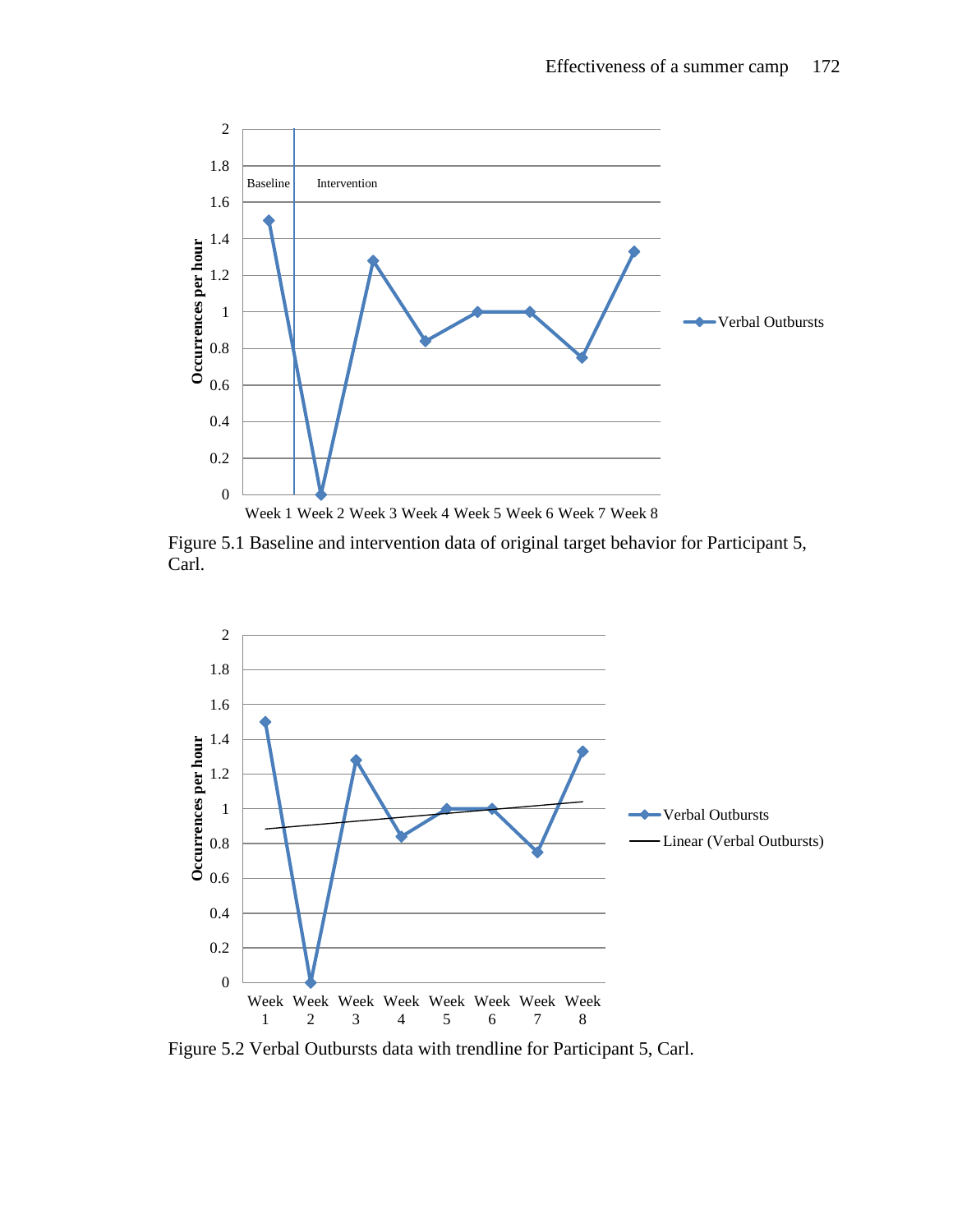

Figure 5.3 Baseline and intervention data of added target behavior for Participant 5, Carl.



Figure 5.4 Physical Outbursts data with trendline for Participant 5, Carl.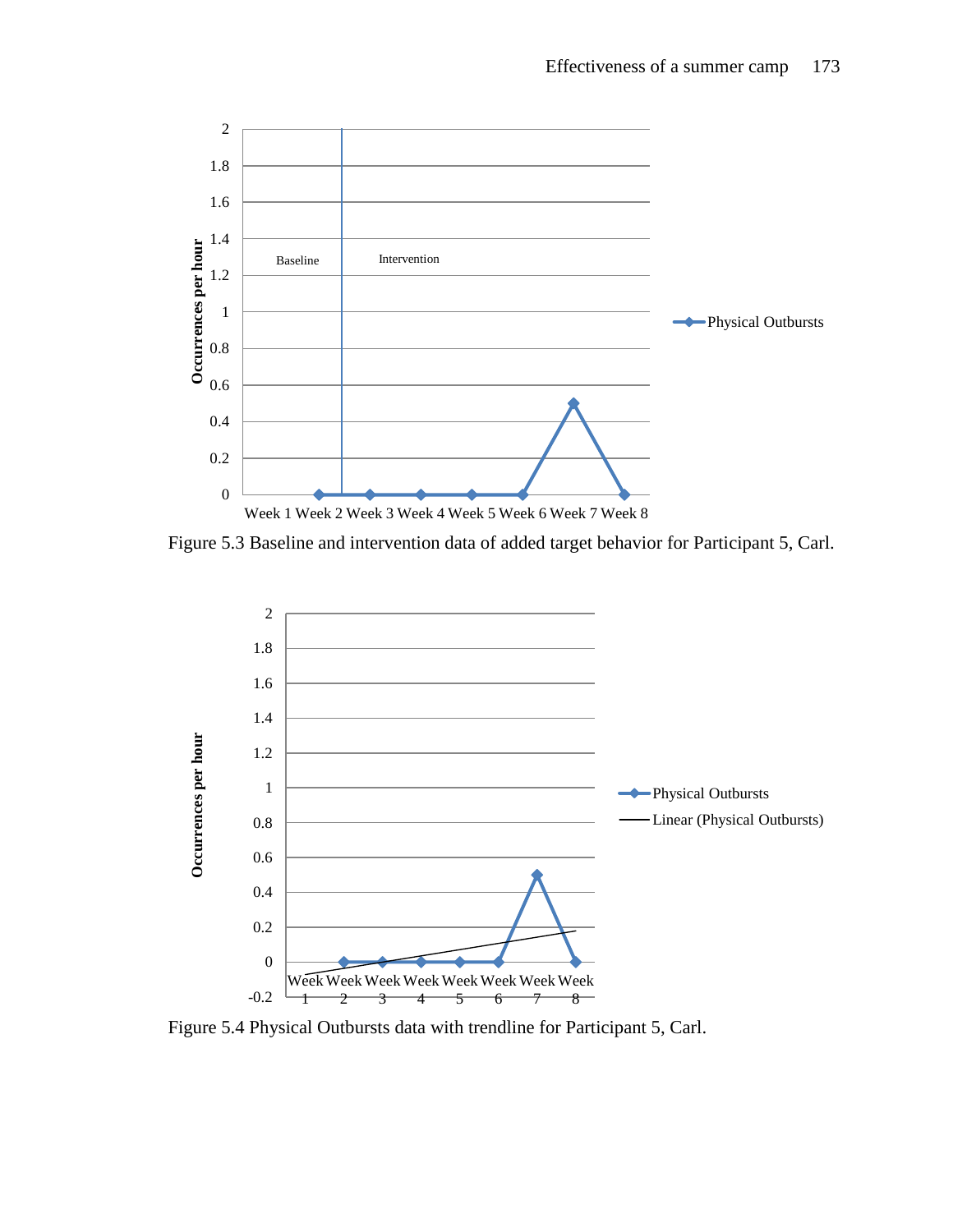

Figure 5.5 Baseline and intervention data of replacement behaviors for Participant 5, Carl.



Figure 5.6 Congratulate a Peer data with trendline for Participant 5, Carl.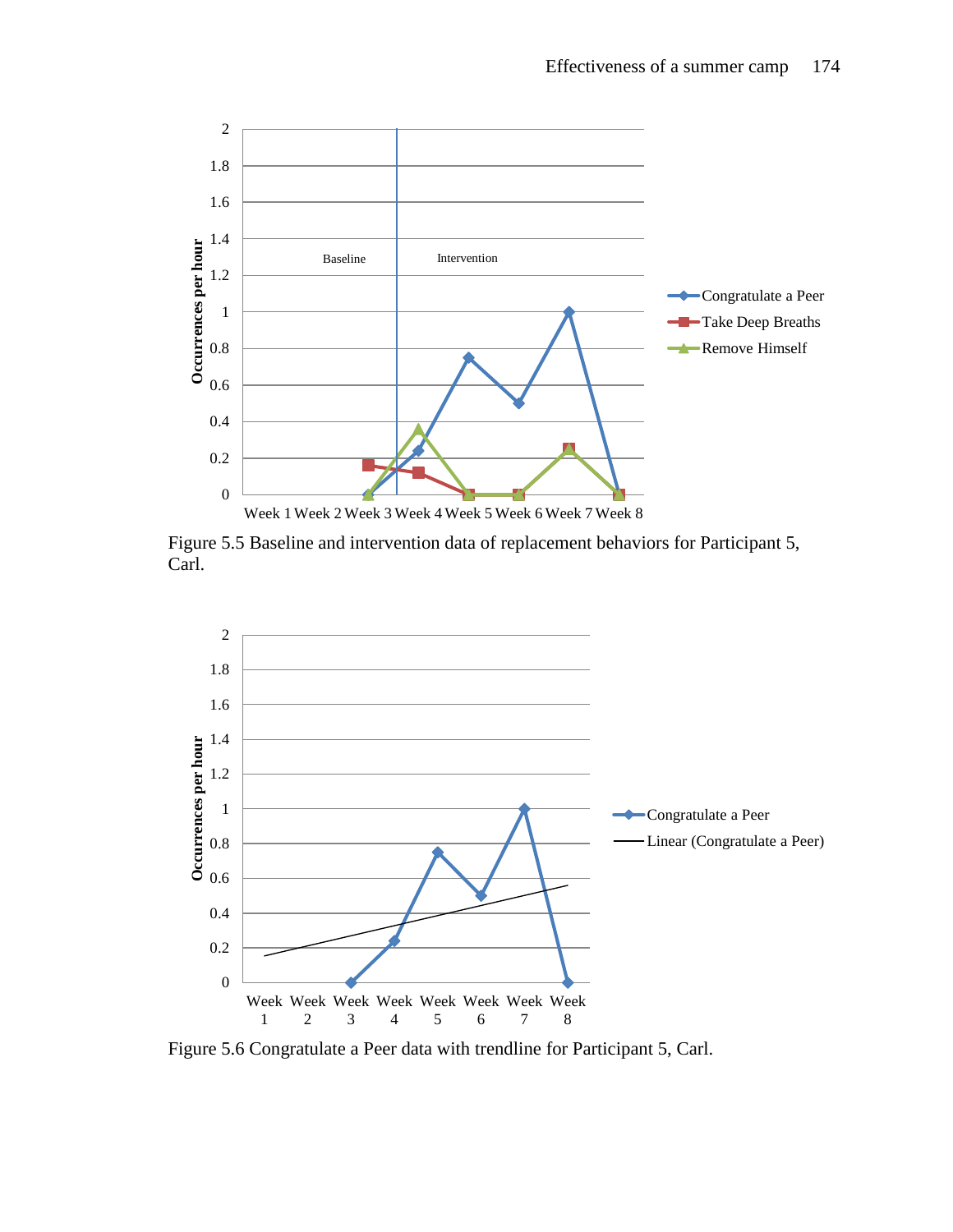

Figure 5.7 Take Deep Breaths data with trendline for Participant 5, Carl.



Figure 5.8 Remove Himself data with trendline for Participant 5, Carl.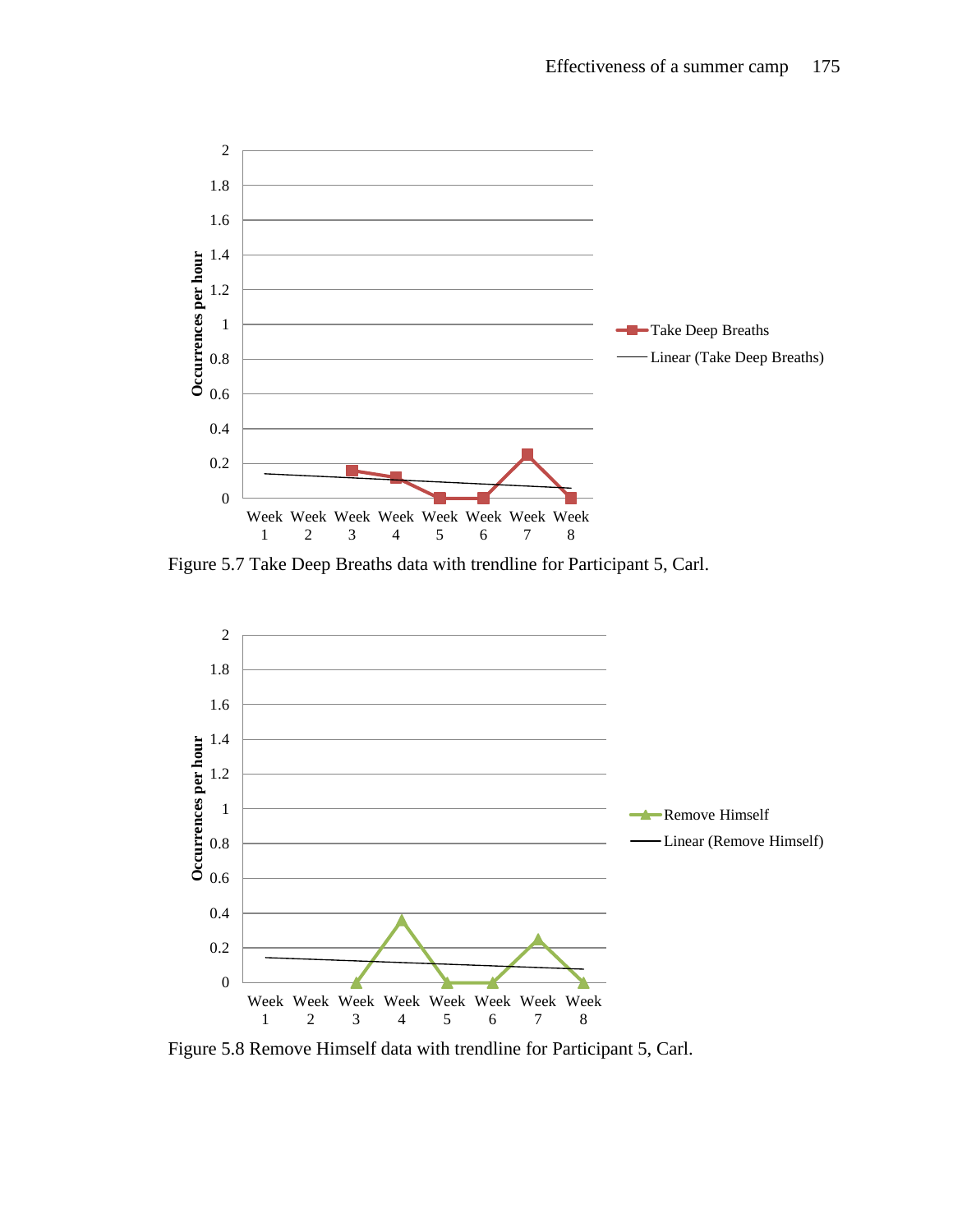#### *Results*

Figure 5.1 shows a graph of the behavioral data collected on Carl's originally identified target behavior, verbal outbursts. Verbal outbursts were defined in the following way: Carl yelled, increased the volume of his voice, used an angry tone (voice inflection goes up), and spoke more rapidly. Baseline data were collected during the first two days of camp with intervention data collected from that point forward. Figure 5.2 shows the data tracking Carl's verbal outbursts with a trendline, representing the upward slope of this behavior, which would indicate that his verbal outbursts increased slightly over the course of the eight-week camp.

Figure 5.3 shows a graph of the data collected on Carl's added target behavior, physical outbursts, which were defined as stomping his feet, hitting objects, and throwing objects. Staff indicated physical outbursts generally followed verbal outbursts that did not deescalate. The downward trendline depicted in Figure 5.4, indicates Carl's physical outbursts increased in frequency over the course of this summer camp. Other possible conclusions will be considered in the following discussion section.

Figure 5.5 shows a graph of the behavioral data collected on Carl's replacement behaviors, which were observed from Week Three, when baseline data were collected, through the end of camp. These behaviors included congratulating a peer, taking deep breaths when frustrated, and removing himself when escalated. Figure 5.6 includes the data collected when Carl congratulated a peer, along with a trendline, which demonstrates an upward trend. Figure 5.7 and 5.8 both demonstrate a slight downward trend in the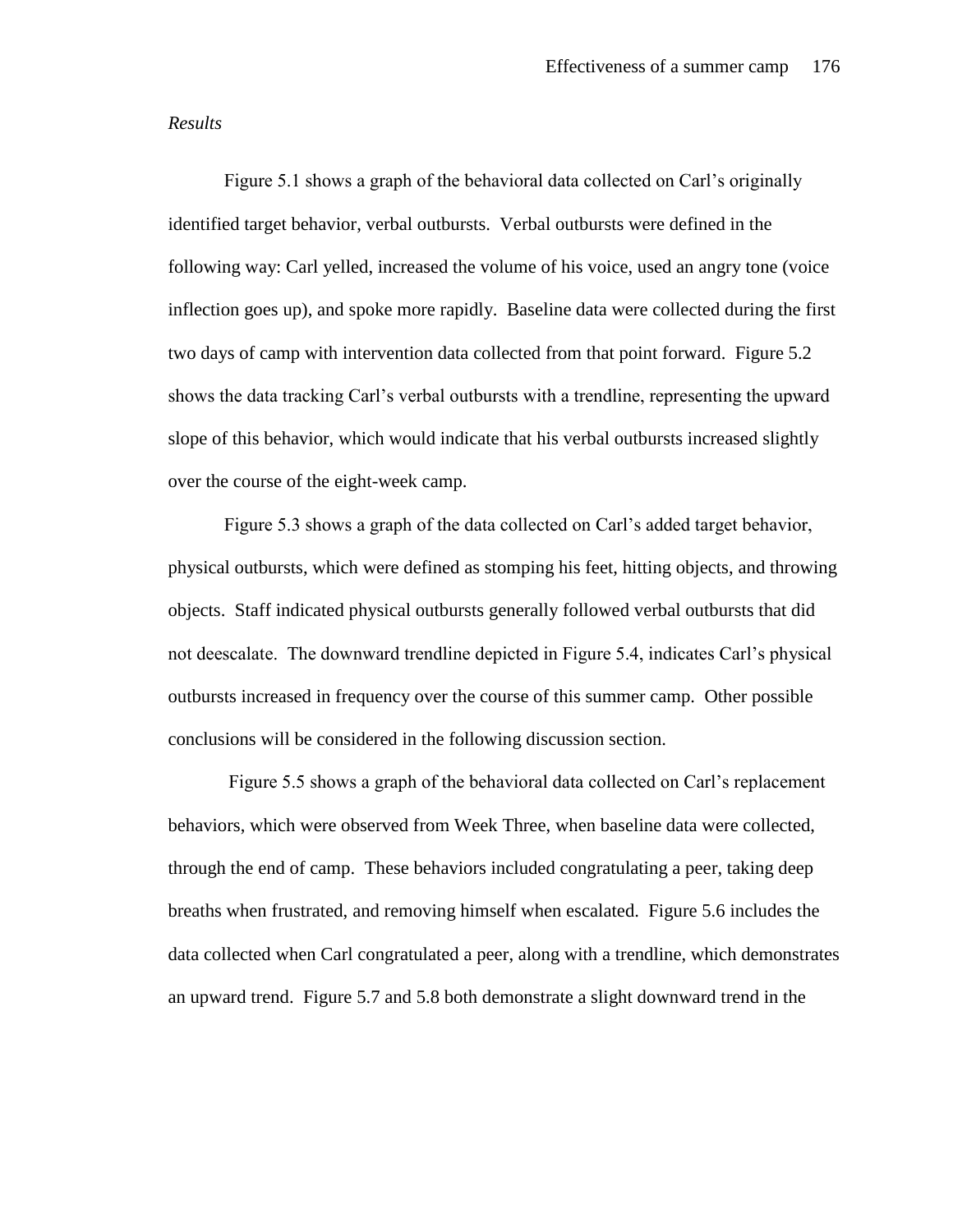other replacement behaviors, taking deep breaths and appropriately removing himself when frustrated.

### *Discussion of Results Related to Carl*

Overall, Carl's data indicated both positive and negative results. His use of verbal outbursts appeared to increase over time, however, these data may have been slightly skewed by Week Two in which no verbal outbursts were observed. If the data point representing Week Two were removed from the set, a downward trend would be depicted, as Week Two was somewhat of an outlier. Furthermore, Carl demonstrated the highest rate of verbal outbursts during the baseline phase of data collection and showed much lower rates during the fourth through seventh weeks of camp. It could be speculated he exhibited a higher rate of verbal outbursts on the last week as children with autism spectrum disorders often struggle with transitions. It is possible Carl's behavior increased again as he anticipated for the end of camp and a change to his daily routine. All variables considered, it appeared as though Carl did in fact make progress in his inappropriate verbal responses to frustration. It is unknown why no occurrences were observed on Week Two, but he appeared to benefit from the intervention plan created for him. Several strategies, both antecedent and consequent, were utilized to manage this behavior. Camp staff emphasized group goals and individual accomplishments during competitive activities, which were likely to precipitate Carl's outbursts. They prompted Carl to take deep breaths or a break when frustrated, teaching him to manage his frustration by focusing on his physical responses or removing himself to avoid escalation. They also provided large amounts of positive reinforcement for appropriate frustration tolerance and good sportsmanship.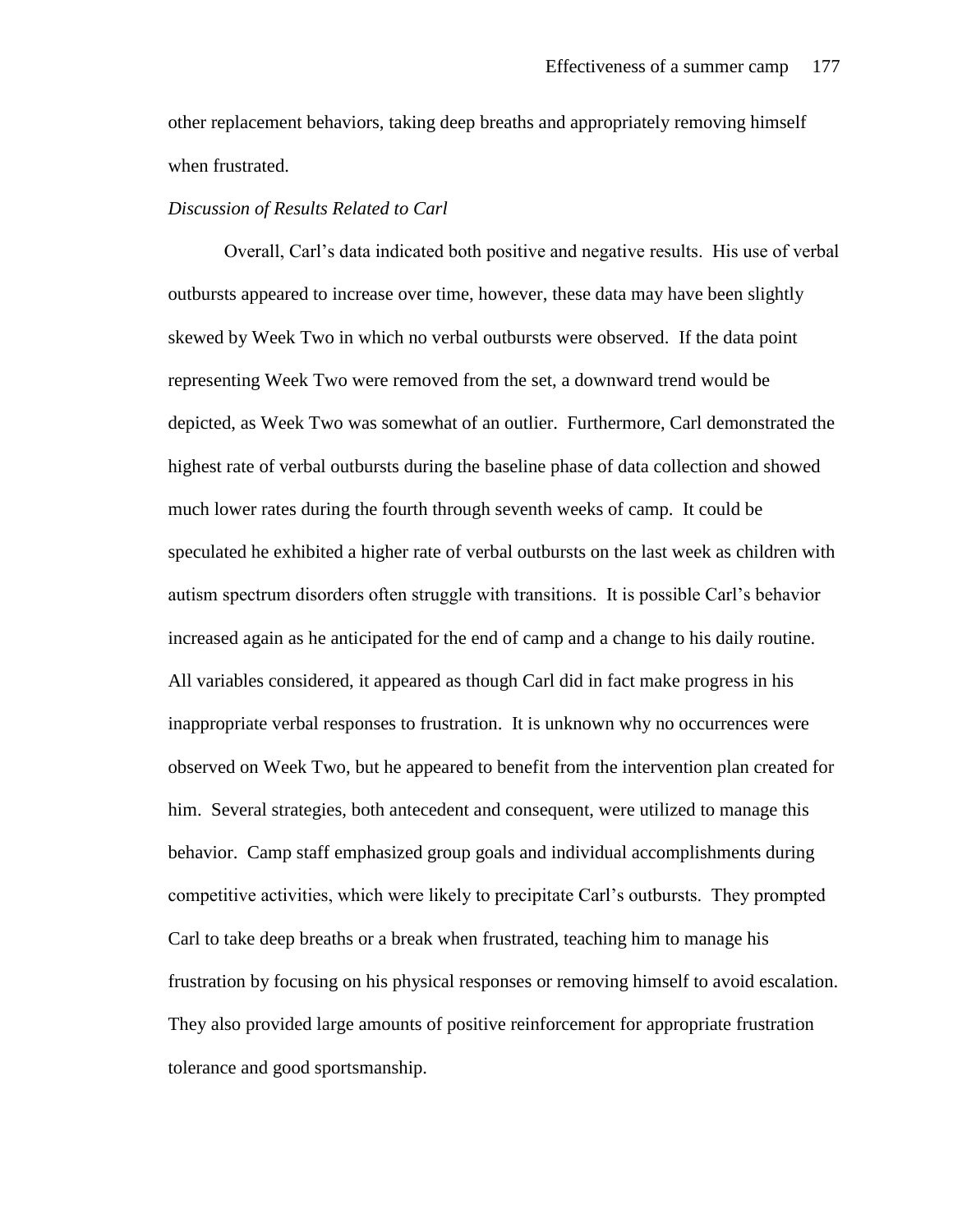Similarly, the data recording Carl's physical outbursts demonstrated an upward trend, which would indicate he exhibited more physical outbursts over the course of camp. However, physical outbursts were added as a target behavior during the second week of camp because they were observed by staff to occur relatively frequently during Week One. No frequency data on this behavior were collected during Week One. Once data collection started in Week Two, physical outbursts were rarely observed. In fact, during data observation periods, physical outbursts were only recorded on one occasion during Week Seven. The upward trend, therefore, is not indicative of an increase in this behavior over time, but rather it represents the one occurrence that was observed toward the end of camp. It could be hypothesized Carl engaged in a higher rate of physical outbursts the first week of camp as he adjusted to this new setting, though there is no official data to demonstrate this possibility. It also could be postulated Carl's intervention plan may have been effective in addressing his verbal outbursts, as physical outbursts were more likely to occur after a verbal outburst when Carl could not calm down. The lack of physical outbursts may indicate his verbal outbursts were well managed during camp.

Figure 5.5, presents the data recording Carl's replacement behaviors and social skills of congratulating a peer, taking deep breaths when frustrated, and (appropriately) removing himself when frustrated. In Figure 5.6, an upward trend is demonstrated with regard to Carl's congratulating peers. This behavior was chosen both to encourage positive social interactions and to address Carl's difficulty handling losses or perceived failures during competitive activities. Carl was encouraged to congratulate his peers who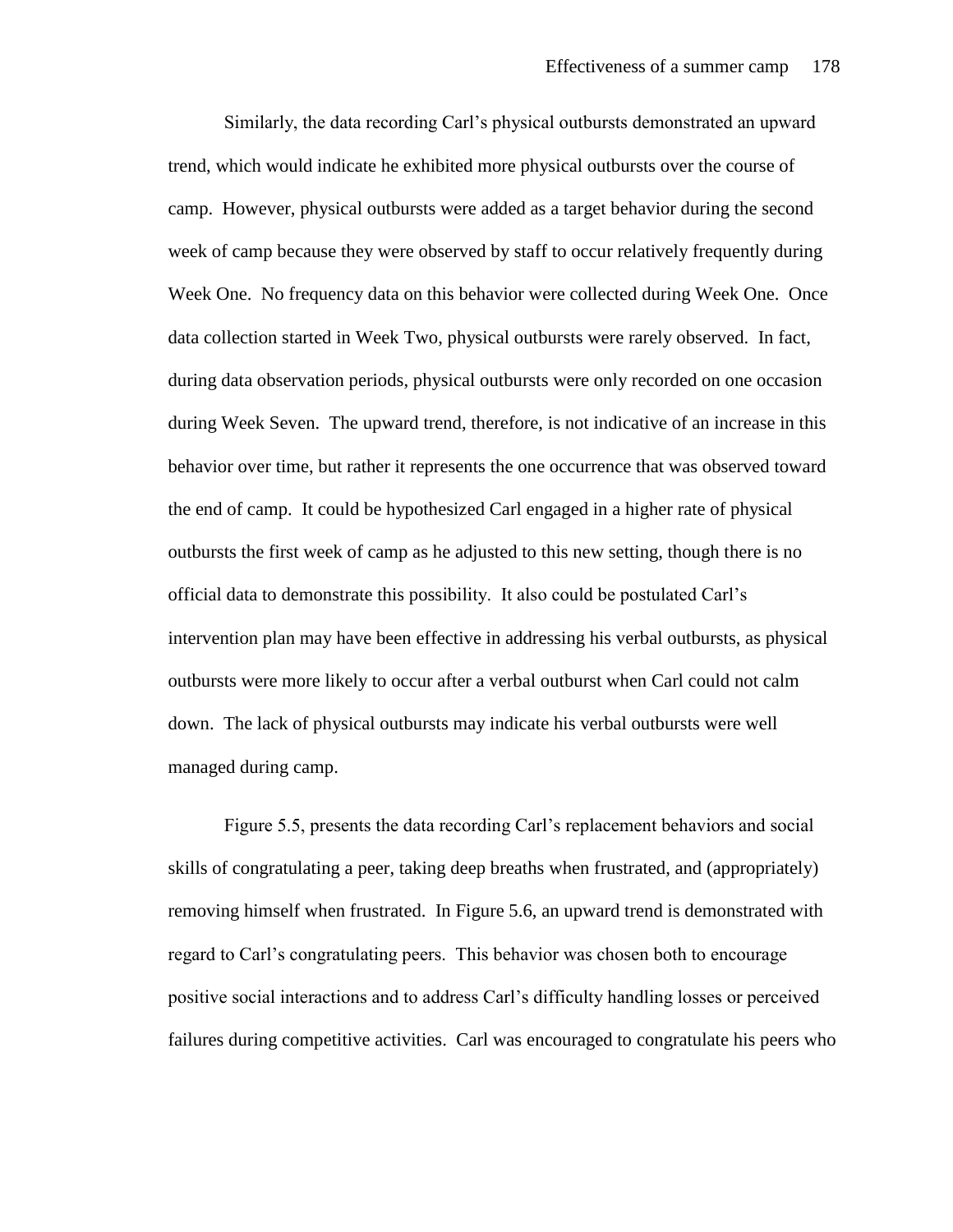had done well or had won games at camp. Staff modeled these behaviors in front of Carl and prompted him to engage in similar behaviors. Carl also was reinforced immediately after demonstrating this behavior. The upward trend in Figure 5.6 would indicate Carl congratulated his peers more often over the eight weeks of camp, an encouraging finding. For children with autism spectrum disorders, many social and communicative behaviors have to be made overt because they do not notice or understand many social cues or "rules." It is speculated Carl was more aware of opportunities to congratulate peers in part because his staff pointed them out. It also might be reasoned that Carl may have demonstrated higher rates of social behavior (demonstrated by congratulating peers) simply because of the overall camp setting. Because this is a deficit area for children with autism spectrum disorders, camp staff made efforts to encourage social interaction, to structure social opportunities, and to reinforce social skills. In this type of environment, alongside other children with social deficits, Carl may have been more comfortable practicing social skills, and he may have found it easier to make friends.

Figures 5.7 and 5.8 depicted the other replacement behaviors, which were a focus of camp – taking deep breaths and removing himself when frustrated. Graphs of the data indicated slight downward trends in both of these behaviors, however, it might be speculated that he experienced less frustration as camp progressed. When data from the second week is removed, we see a downward trend in verbal outbursts as well, which might indicate he experienced less frustration as he adjusted to camp or that he managed his frustration better in the camp setting. It is therefore possible that he had less of a need to utilize the coping skills if taking deep breaths or removing himself. However, it is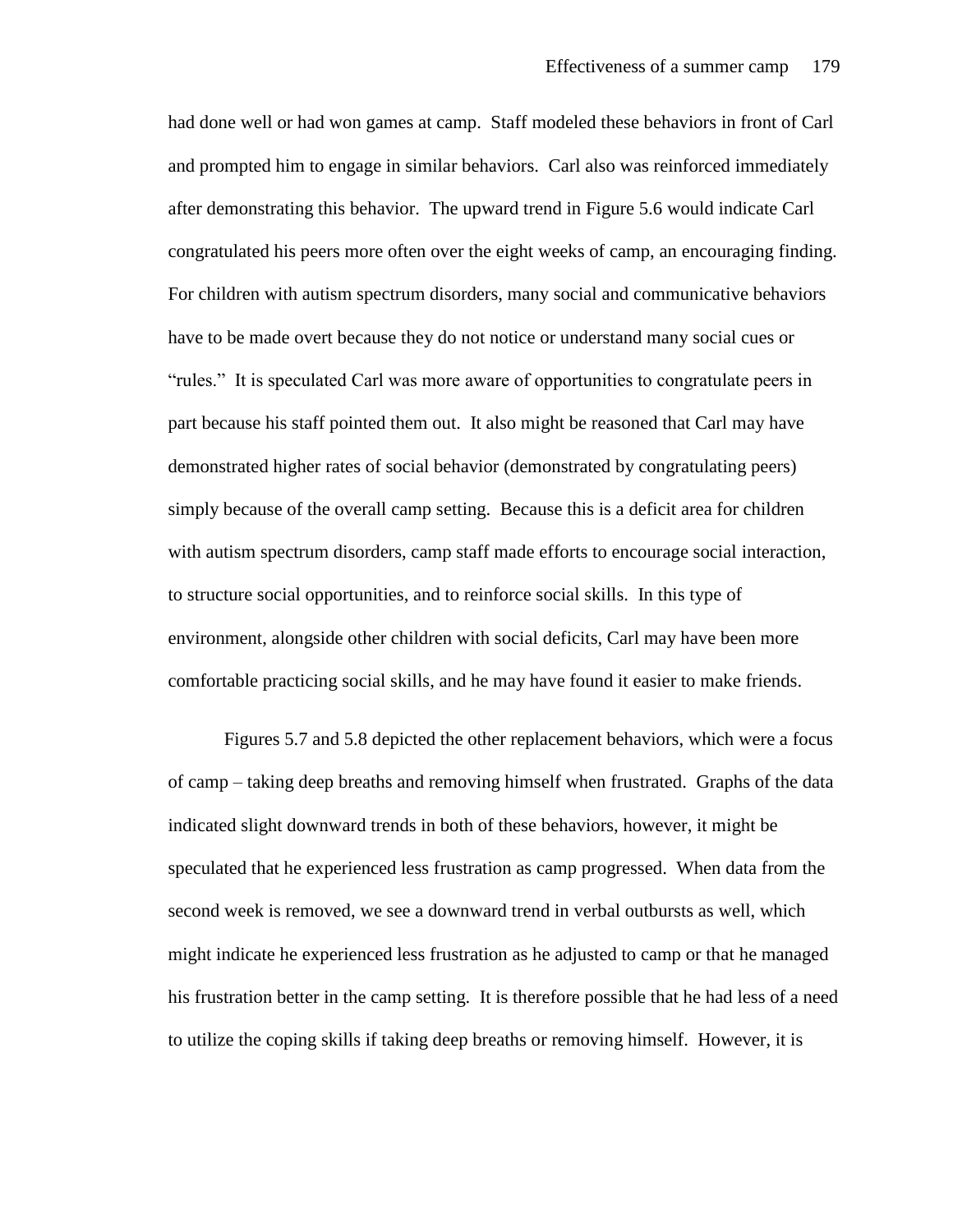certainly possible that the correct antecedents and functions of Carl's behavior were not identified, in which case, his intervention plan may not have adequately addressed his needs. If inaccurate functions were identified, then the selected replacement behaviors would probably not have been effective either, perhaps resulting in a lower frequency of the replacements.

During the course of camp, other problematic behaviors emerged and were identified as future goals for Carl. Based upon his behavior at camp and his response to the interventions used, the following recommendations were provided to Carl's caregivers at the end of camp:

- 1. Review established steps for calming down with Carl prior to an anger incident (i.e., take deep breaths, tell an adult what is wrong, ask to take a break, etc.). Include a visual picture or chart to review with him. Practice the steps as a preventive measure so when Carl feels angry and out of control, he has a familiar sequence he can use with assistance in calming down.
- 2. Use a visual picture cue, hand sign or key word, when Carl is becoming upset. This allows Carl a moment to stop and think of his options.
- 3. Write a social story with Carl after an incident occurs and read the social story with Carl prior to the situation occurring again.
- 4. It was very soothing for Carl to wave a stick in front of his face. In home and community settings, it might be helpful to provide Carl with a more suitable fidget. Alternatively, his family could reduce the size of the stick daily until it eventually fits in Carl's pocket.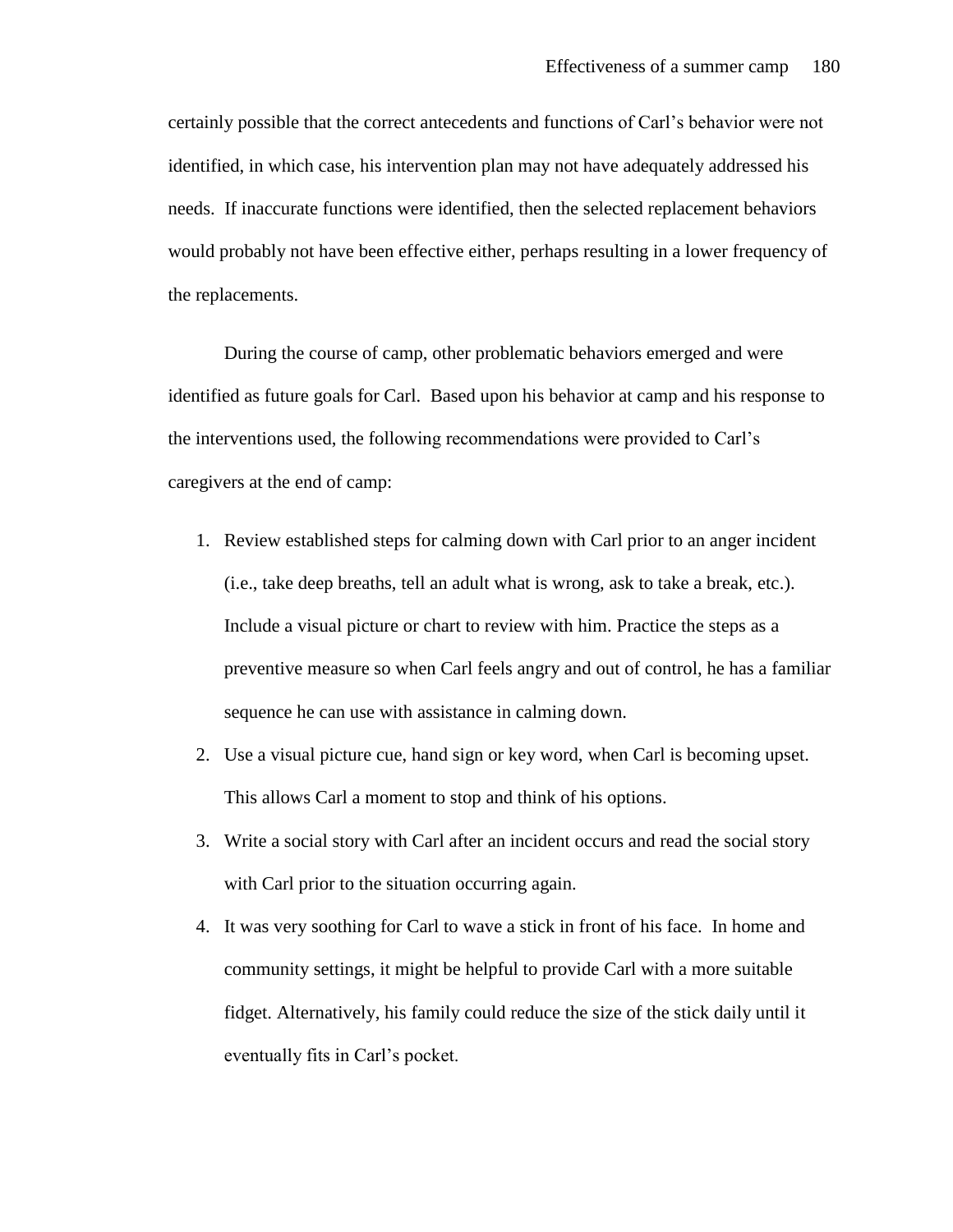5. Establish rules for using the stick (or another fidget), such as keeping it in a designated place and using it only during certain time periods. Carl did not demonstrate any dangerous behavior with his stick or use it to harm another camper; however, this should be monitored to ensure the safety of other children. *Case Summary – Carl* 

Carl, a 7-year-old, Caucasian male diagnosed with an autism spectrum disorder attended the 2008 Autism Summer Camp. An analysis of information provided by Carl's caregivers and teachers indicated he struggled with social skills and frustration tolerance. Using this information, a target behavior of verbal outbursts was pursued for intervention during the eight-week summer camp. Graduate students then conducted a Functional Behavior Assessment and collected baseline data based upon this target behavior. Once antecedents and functions were determined, the graduate students developed a behavior intervention plan for Carl's camp staff to address this problem area in his behavioral repertoire. After camp started and Carl was observed, another target behavior of physical outbursts along with three replacement behaviors were included into Carl's behavior plan, as they were determined to be important behaviors for change. Those included congratulating peers, taking deep breaths when frustrated, and removing himself when escalated.

Carl's intervention plan included a number of preventative and supportive strategies designed to meet his specific needs and were based on ABA principles. Overall, baseline and intervention data indicated a decrease in verbal outbursts, however, upon further inspection, it was noted Carl demonstrated zero verbal outbursts during the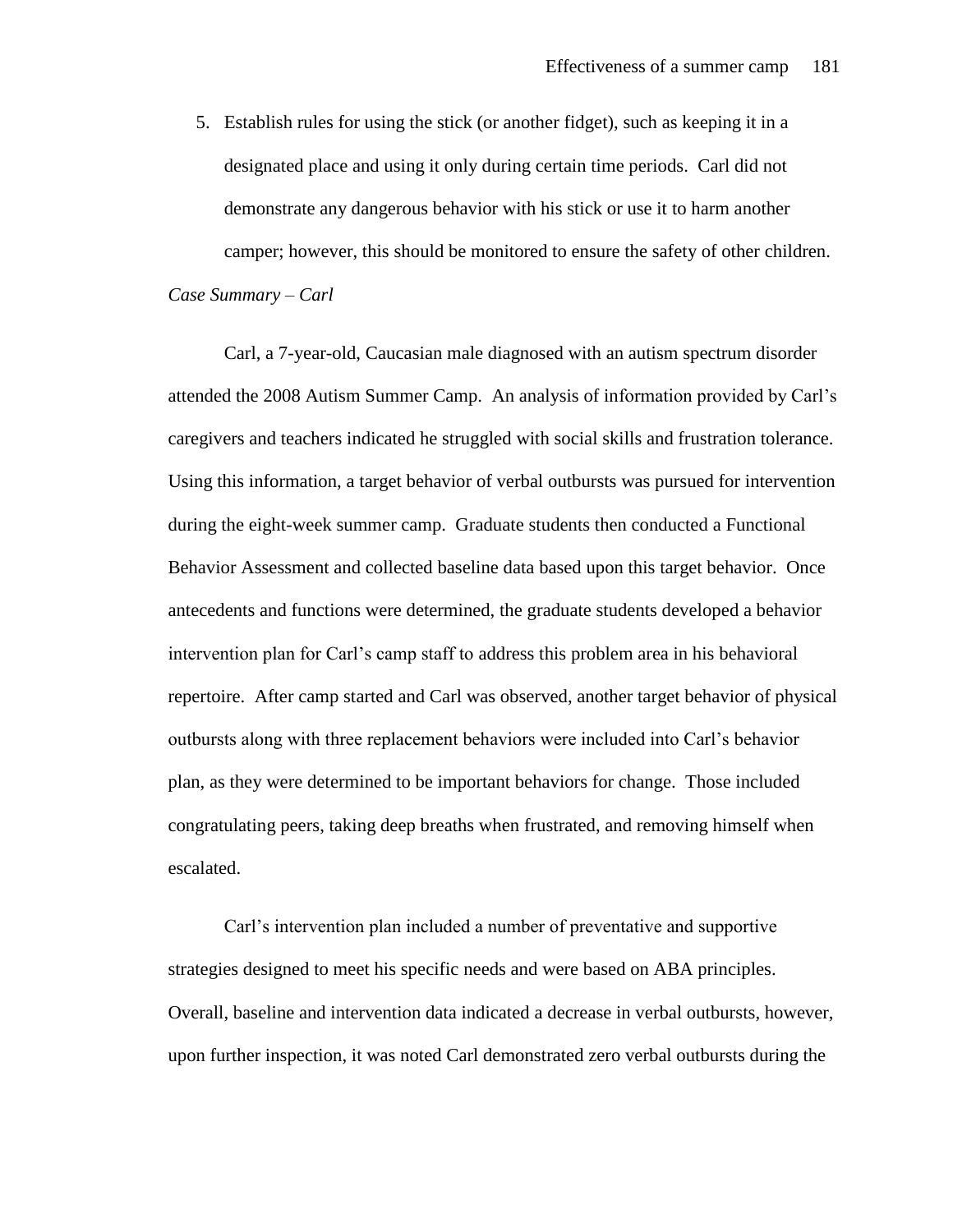observation period of Week Two. This data point skewed the graph, and when removed, the remaining data represent a downward slope. This would indicate Carl's verbal outbursts decreased in general over the course of camp, and it is unknown why there were no occurrences observed during the second week. A number of strategies were specifically used to address Carl's verbal outbursts. Camp staff emphasized group goals and individual accomplishments during competitive activities, which were likely to precipitate Carl's outbursts. They prompted Carl to take deep breaths or a break when frustrated, teaching him to manage his frustration by focusing on his physical responses or removing himself to avoid escalation. They also provided large amounts of positive reinforcement for appropriate frustration tolerance and good sportsmanship.

Data indicated a slight increase in physical outbursts, which also appeared to be slightly misrepresentative. Though physical outbursts were observed during the first week, before frequency data were collected, they occurred rarely from that point forward. In fact, they were only observed once during data collection sessions. The upward trendline, therefore, did not represent an increase over time but rather an occurrence during the seventh week of camp. It could be hypothesized physical outbursts were less likely to occur as Carl's verbal outbursts were addressed through the intervention strategies mentioned above.

Regarding Carl's replacement behaviors and social skills, the data indicated an upward trend in congratulating peers, a behavior that was especially important as it served the purpose of increasing social interactions and decreasing frustration related to competitive activities. Carl was able to demonstrate this behavior with increasing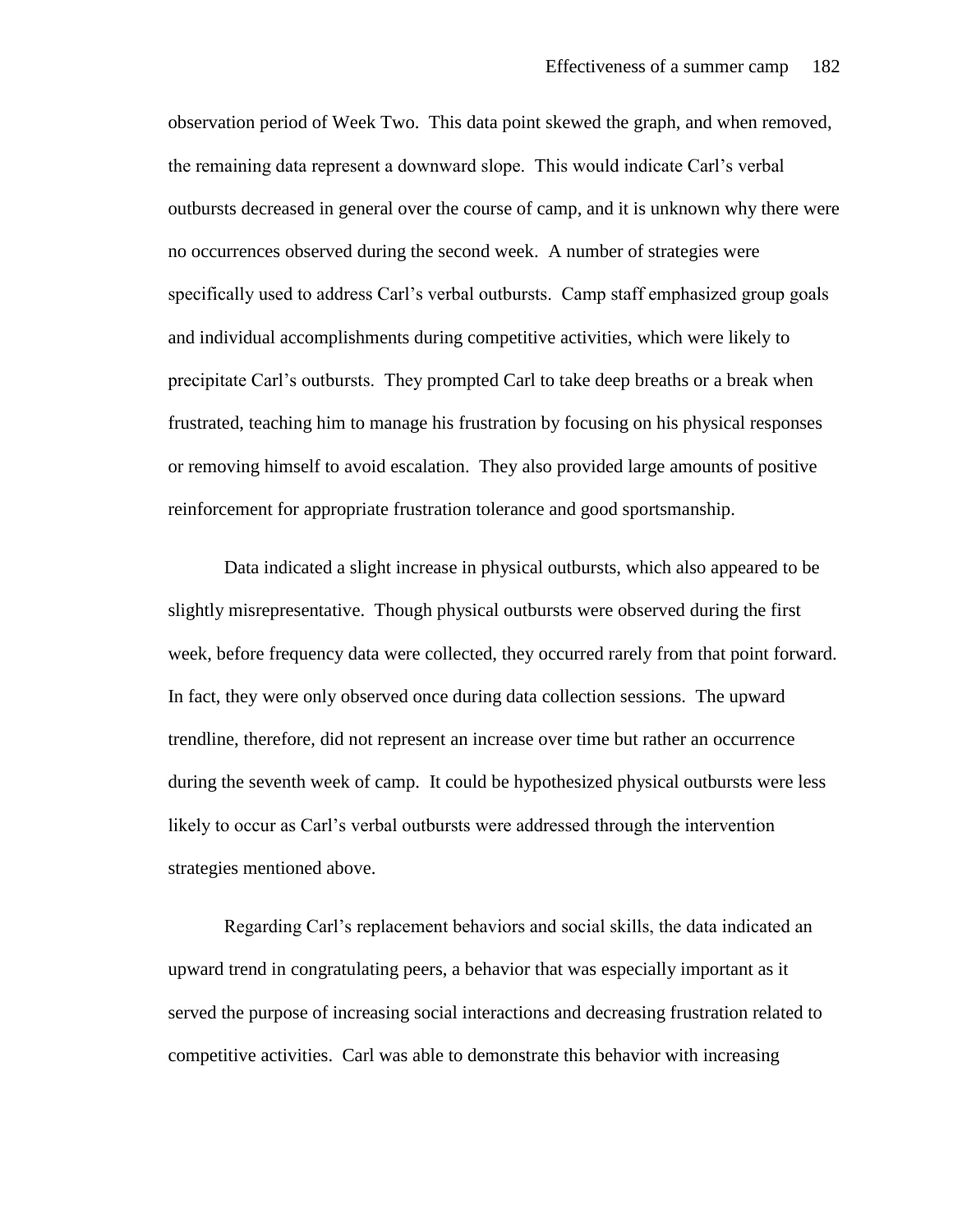frequency over the course of camp, which was likely related to his level of comfort at camp, the high levels of reinforcement provided by camp staff, and a higher level of confidence as he interacted with other children who had social deficits. The other two replacement behaviors, taking deep breaths and removing himself when frustrated, were not observed frequently and the data representing these behaviors demonstrated a slight downward slope. It is speculated these methods of coping with frustration were less needed by Carl as his verbal outbursts and frustration in general were managed through his intervention plan. It could be concluded that this camp program, based upon ABA methods and strategies, was effective in decreasing maladaptive behaviors and increasing adaptive skills demonstrated by Carl.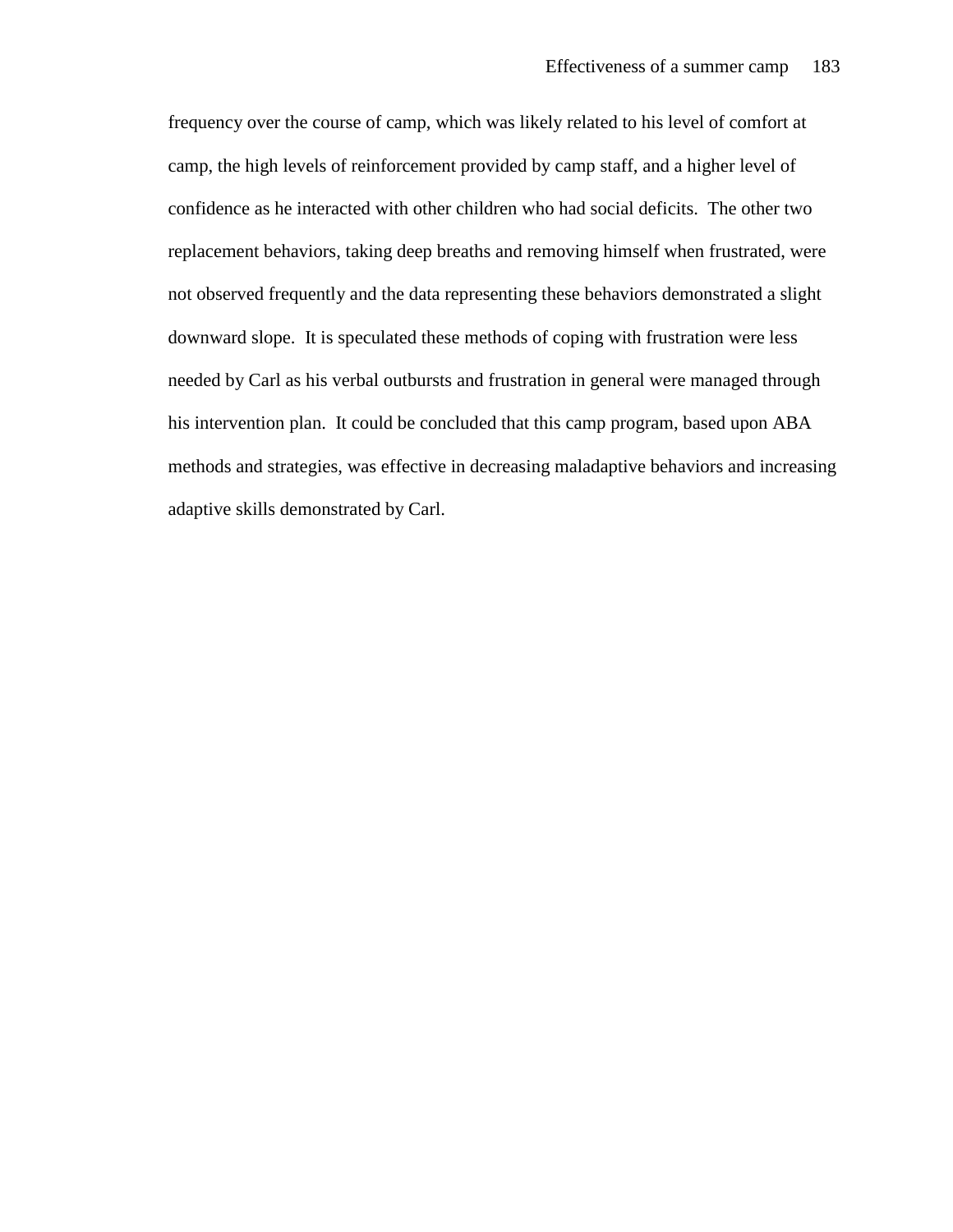## Chapter V

#### **Discussion**

This chapter reviews the rationale for this study, the research hypotheses, and the research questions. A summary of the results of all five case studies is presented along with a discussion about the overall effectiveness of the camp. The results are then compared to other single-subject research in the area of summer camps and outdoor experiential programs. The implications of this study will be explored. Limitations of the study are discussed along with recommendations for future research in this area of the field.

### *Review of Rationale, Purpose, and Significance of this study*

Recent federal legislation has mandated the use of empirically-based interventions with children who receive services under the disability category of autism spectrum disorder (ASD) in the school setting. Because the number of children receiving such services (i.e., those diagnosed with autism spectrum disorders) has increased significantly over the past several decades, there is an even greater need to differentiate between effective and non-effective interventions. Children with autism spectrum disorders demonstrate marked deficits in social skills and communication. Because these deficits almost always lead to difficult behavioral challenges, interventions within the field of applied behavior analysis have become the predominant strategies used to treat children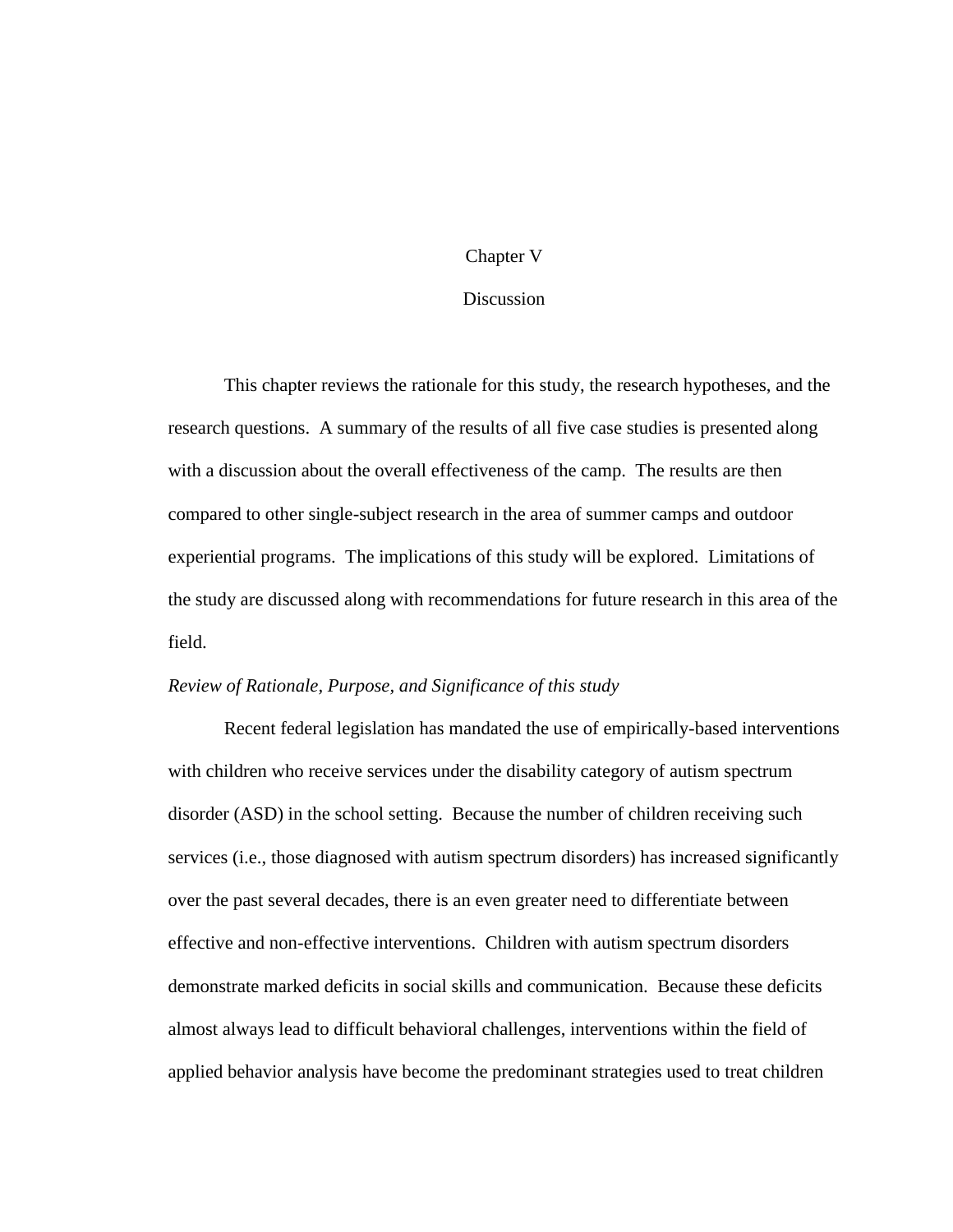with ASDs. Such interventions have been applied to many different behaviors in many different settings, and a breadth of research has validated ABA principles overall. Intensive ABA programming has been found to have a significant impact on the learning, behavior, and social skills of children with ASDs, with the greatest gains occurring when such programming occurs all-year round.

A significant branch of research has explored the use of outdoor experiential programs, which include camps and other outdoor programs aimed at producing different types of positive change in the lives of children. Dating back to the 1800s, outdoor experiential programs have boasted positive results, including skill acquisition, increased self-esteem, increased self-reliance, increased competency, increased self-concept, improved self-control, decreased aggression, and increased empathy, to name a few. Because outdoor programs have natural reinforcers (i.e., nature trails, animals, plants, etc.), they provide a unique setting for behavior change. In particular for children with ASDs, camp might be an exceptional setting also due to the opportunities for social interaction with other children.

Despite the likely benefits, there has been little research looking at summer camp programs for children with autism spectrum disorders. Unfortunately, because of the deficits experienced by children with ASDs, including their difficulty interacting with other children and managing the stimuli in their environment, they are often thought of as unlikely candidates for summer camps. Also, the high cost, large number of camp staff needed, and the intensive training required for staff, has made it difficult to develop summer camp programs for children with ASDs. Like other children, however, there is great potential for children with ASDs to benefit from the environment offered at a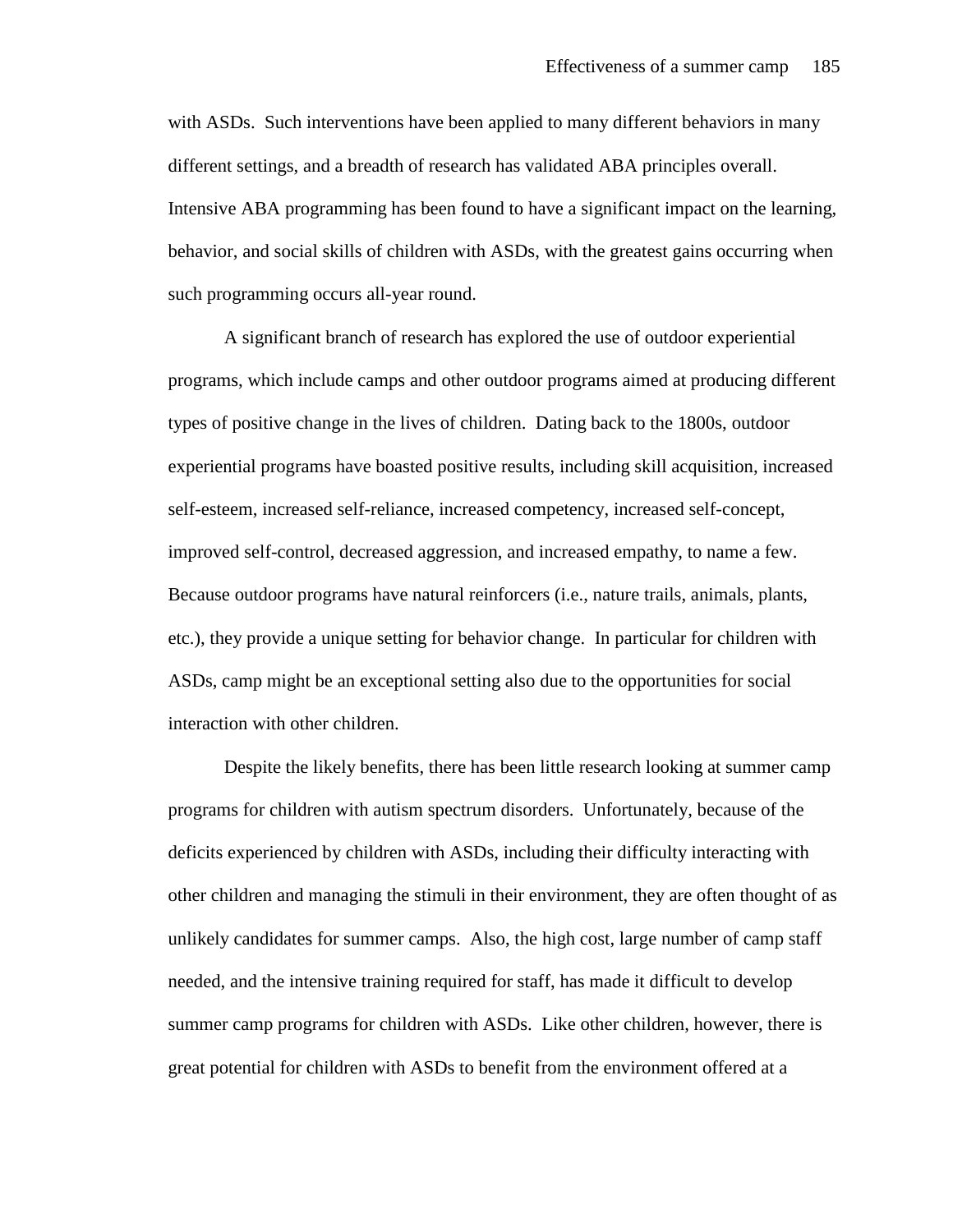summer camp. For this reason, it seemed logical to explore the effectiveness of combining year-round instruction using ABA strategies with the benefits of an outdoor summer camp setting. Not only did this camp utilize the preferred method of intervention for children with ASDs, ABA programming, it also took advantage of the highly motivating outdoor setting. Favorable conclusions from this research may lead clinicians and other professionals to develop similar summer camps for children with ASDs who would otherwise be excluded from the benefits of this experience. It also may lead to additional research, building upon the results of this study. In the future, a manual could be developed to help other professionals create similar camp programs and facilitate research.

#### *Summary of Results*

Overall, all five participants demonstrated both favorable and unfavorable results from the 2008 Autism Summer Camp. Of interest was the pattern of effects within the behavioral data, regarding how behaviors changed over the eight weeks of camp. This author will explore how the interventions within the camp setting affected children with different levels of ASDs (i.e., mild or moderate) as well as how quickly or slowly behavior change occurred. The ways behavior changed also was considered. Because this is a preliminary, single-subject investigation, utilizing an A-B research design, the results must be interpreted with caution. Future studies exploring similar camp programs must be conducted in order to demonstrate firm conclusions about the effectiveness of summer camps for children with ASDs. Possible conclusions of this study will be explored here and recommendations for future research in this area will be discussed.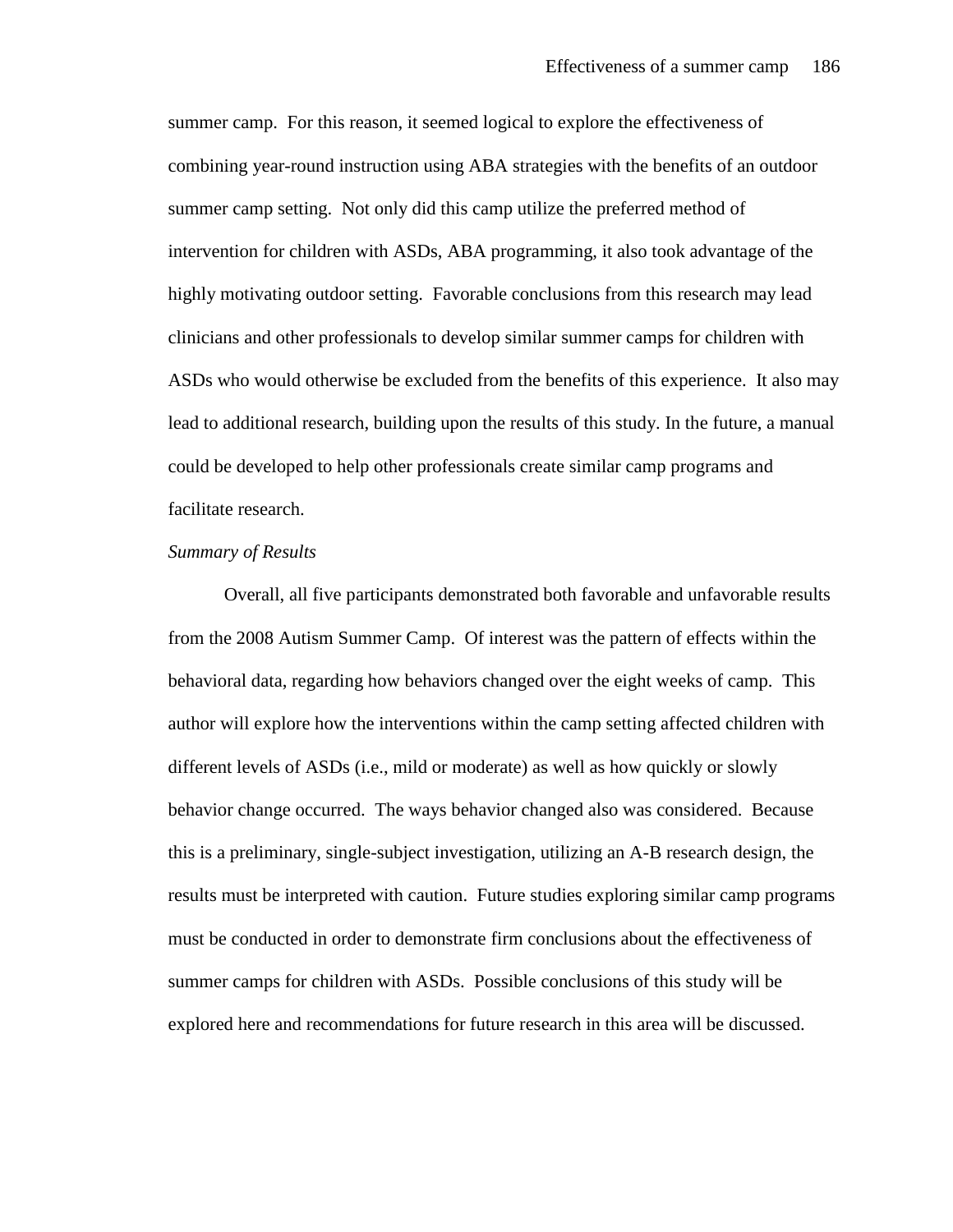Participant 1, Sam, was a 9-year-old Caucasian male. He was identified as having Mild autism spectrum disorder, and in the school setting, he received the majority of services in a separate special education classroom. After analyzing school records and input from his parents, the following target behaviors were identified for Sam prior to the start of camp: Gazing/hand-flapping and wandering. Whining and off-task behavior were added as target behaviors once Sam was observed at camp. A few replacement behaviors also were identified as targets during camp: independently requesting headphones or a break, going directly to an activity area, and increasing social skills. An individualized intervention plan, based upon a functional behavior assessment (FBA), was then implemented by camp staff.

Overall, Sam demonstrated a decrease in gazing/hand-flapping, wandering, whining, and off-task behavior. He demonstrated an increase in his ability to go directly to an activity and an increase in social skills during this eight-week summer camp. Though he requested headphones or a break infrequently at the start of camp, this replacement behavior did not maintain throughout camp and was not observed during the last four weeks of camp.

 Participant 2, Gary, was a 7-year-old Caucasian male. He was identified as having Moderate autism spectrum disorder, and in the school setting, he received the majority of services in a separate special education classroom. Gary's parents indicated he engaged primarily in non-communicative speech and suffered from PANDAS, an internal strep infection that causes joint pain. After analyzing school records and input from his parents, the following target behaviors were identified for Gary prior to the start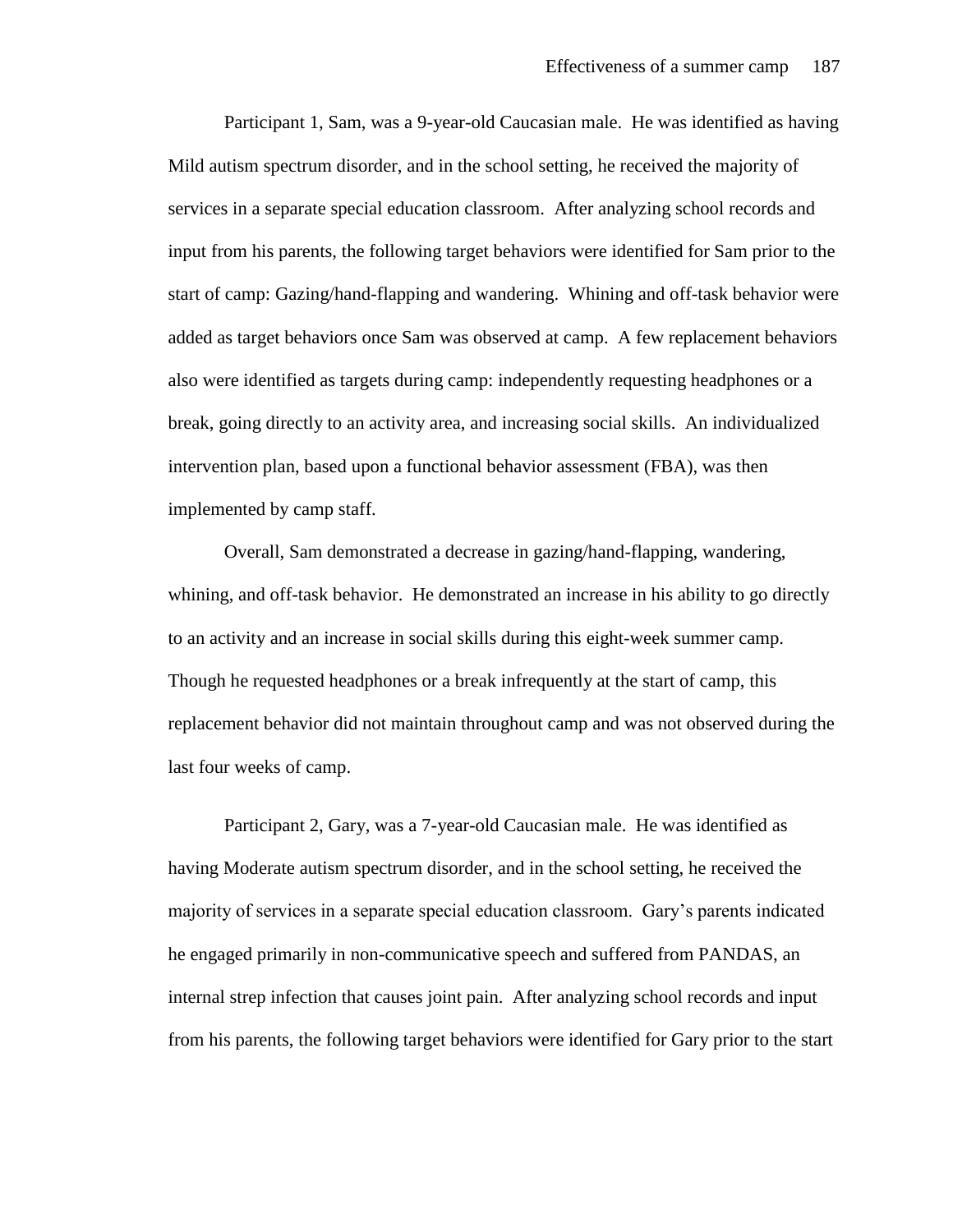of camp: Noise/self-injury and biting or hitting staff. Oral stimulation and out-ofseat/off-task behavior were added as target behaviors once Gary was observed at camp. A few replacement behaviors also were identified as targets during camp: comply with a verbal request or task demand within 30 seconds and use words to communicate a need or want. An individualized intervention plan, based upon a functional behavior assessment (FBA), was then implemented by camp staff.

Overall, Gary demonstrated an increase in screaming, making loud noises, headbanging, and self-biting. He demonstrated a slight decrease in biting and hitting staff and oral stimulation, while his out-of-seat and off-task behavior decreased more substantially at camp. With regard to his replacement behaviors, Gary's compliance with verbal requests stayed about the same over the course of the eight weeks, while his ability to use words to express himself appeared to decrease slightly in the camp setting.

Participant 3, Doug, was an 8-year-old Caucasian male. He was identified as having Mild autism spectrum disorder, and in the school setting, he received the majority of services in a general education classroom. An outside evaluation suggested the possibility of Asperger's Disorder. After analyzing school records and input from his parents, gazing was identified as a target behavior for Doug prior to the start of camp. Two replacement behaviors also were identified as targets during camp: maintaining eye contact for 15 seconds during instruction and spontaneously initiating greetings with peers. An individualized intervention plan, based upon a functional behavior assessment (FBA), was then implemented by camp staff. Overall, Doug demonstrated a decrease in gazing, a decrease in eye contact during instruction, and an increase in initiating greetings with peers.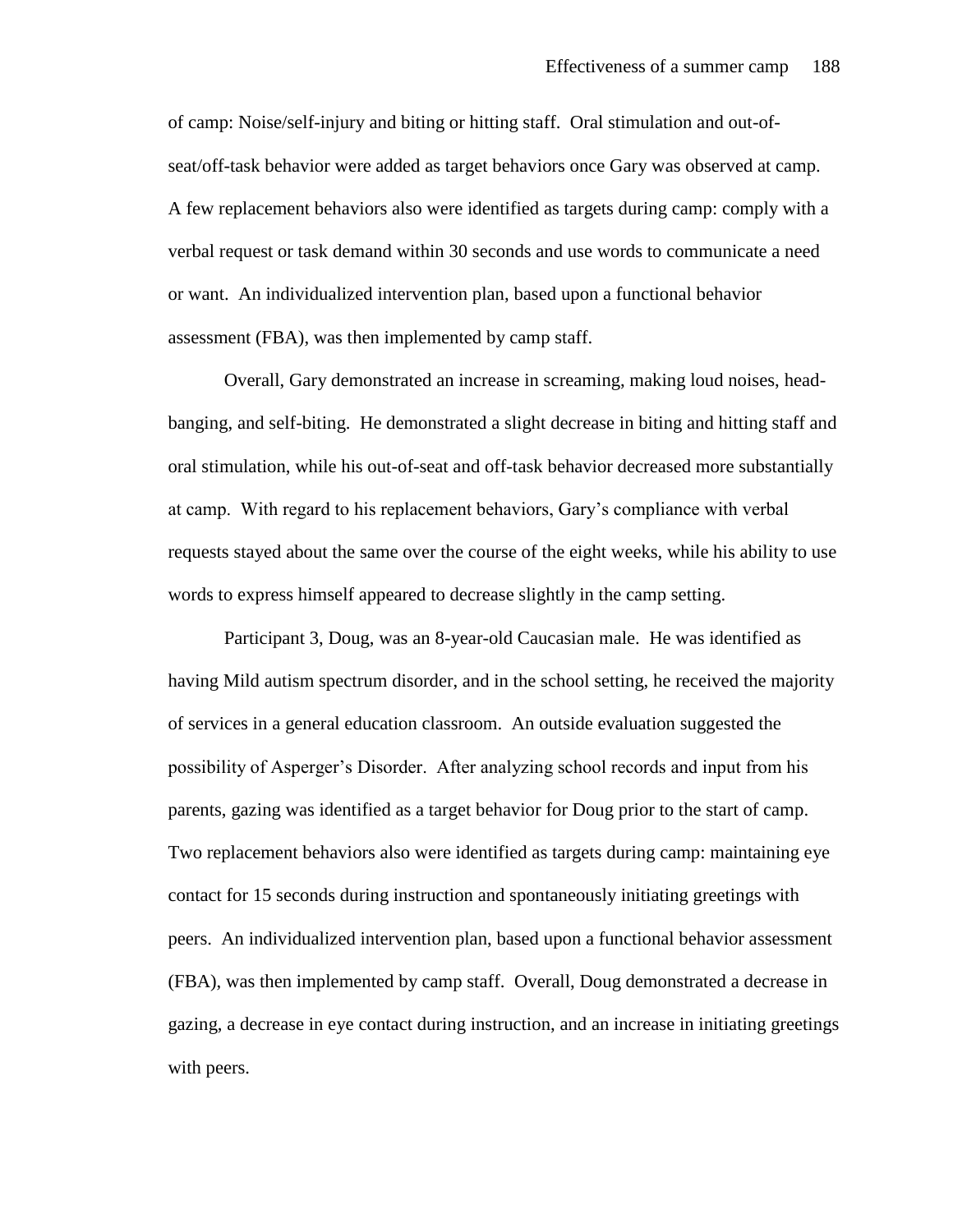Participant 4, Calvin, was a 7-year-old Caucasian male. He was identified as having a Moderate autism spectrum disorder, and in the school setting, he received the majority of services in a separate special education classroom. Calvin's parents reported he engaged in some verbal speech but also utilized gestures and sign language to communicate. After analyzing school records and input from his parents, Calvin's refusal to join group activities was identified as a target behavior prior to the start of camp. Two replacement behaviors also were identified as targets during camp: maintaining a three-part conversation and going to an activity when prompted. An individualized intervention plan, based upon a functional behavior assessment (FBA), was then implemented by camp staff.

Overall, Calvin demonstrated a decrease in his refusal to join group activities, an increase in his engagement in three-part conversations, and an increase in his compliance of going to an activity. Each of these behaviors changed in the anticipated and desired direction, with change occurring at a relatively high rate.

Participant 5, Carl, was a 7-year-old Caucasian male. He was identified as having Mild autism spectrum disorder, and in the school setting, he received the majority of services in a separate special education classroom. After analyzing school records and input from his parents, the verbal outbursts were identified as a target behavior for Carl prior to the start of camp. Physical outbursts were added as target behaviors once Carl was observed at camp. A few replacement behaviors also were identified as targets during camp: congratulating another camper on winning a game or activity, taking deep breaths to calm down, and appropriately removing himself when frustrated. An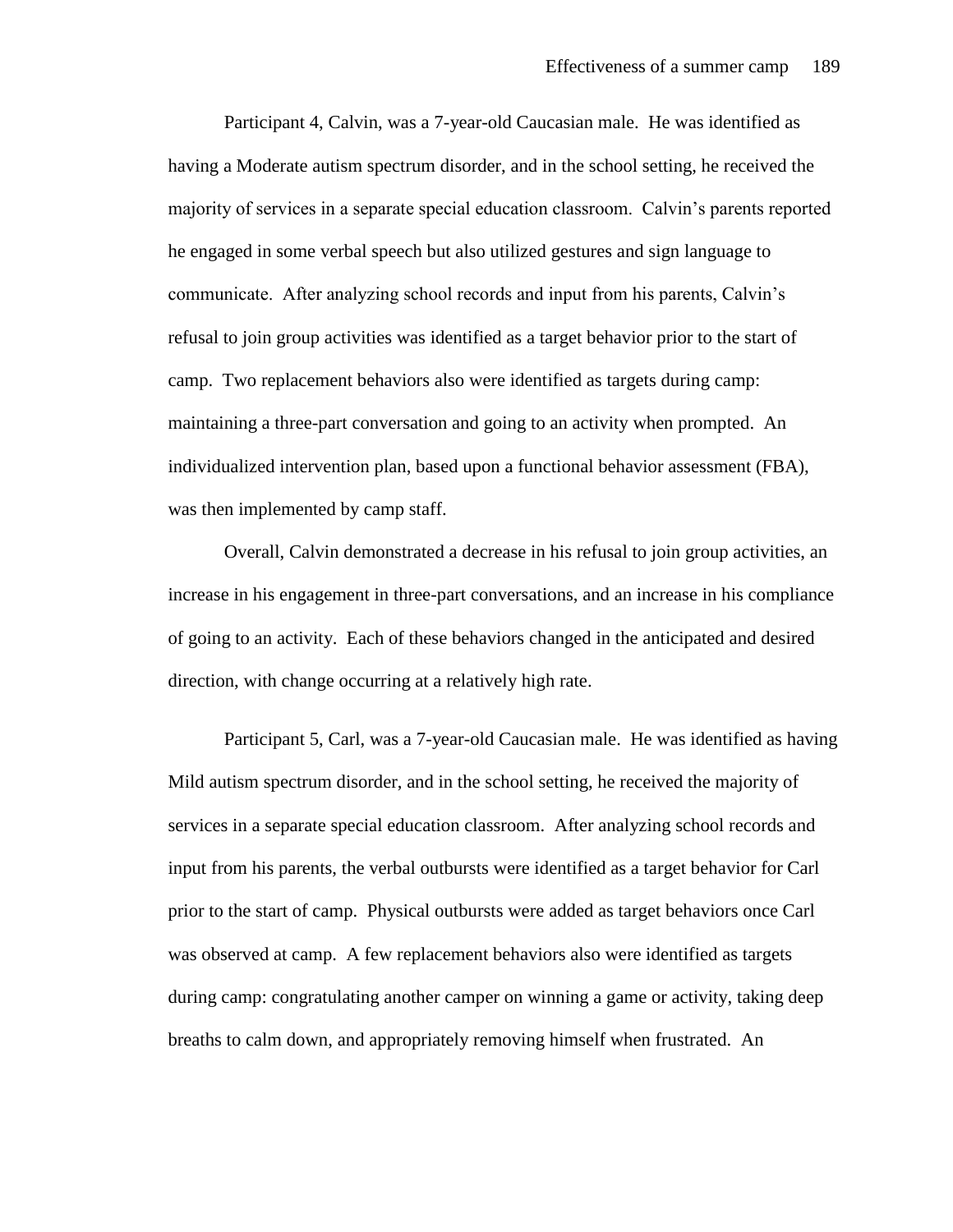individualized intervention plan, based upon a functional behavior assessment (FBA), was then implemented by camp staff.

Overall, Carl's use of verbal outbursts appeared to increase over time; however, these data appeared to be skewed by Week Two in which no verbal outbursts were observed. If the data point representing Week Two, which could be considered an outlier, were removed from the set, a downward trend was depicted. It could be therefore concluded that verbal outbursts actually decreased. Similarly, the data recording Carl's physical outbursts demonstrated an upward trend, which would indicate that he exhibited more physical outbursts over the course of camp. However, physical outbursts were rarely observed once data collection started in Week Two, occurring on only one occasion during Week Seven. The upward trend, therefore, is not indicative of an increase in this behavior over time, but rather it represents the one occurrence that was observed toward the end of camp. With regard to his replacement behaviors, Carl demonstrated an increase in congratulating peers, a slight decrease in taking deep breaths, and a slight decrease in removing himself when frustrated.

Table 1.1 visually summarizes the results for each participant for the purpose of comparison. An overall goal of each participant's intervention plan was to decrease target behaviors and increase replacement behaviors. The following results are based on trendlines for each behavior, depicting change over time as demonstrated by the upward or downward slopes discussed more thoroughly in chapter four.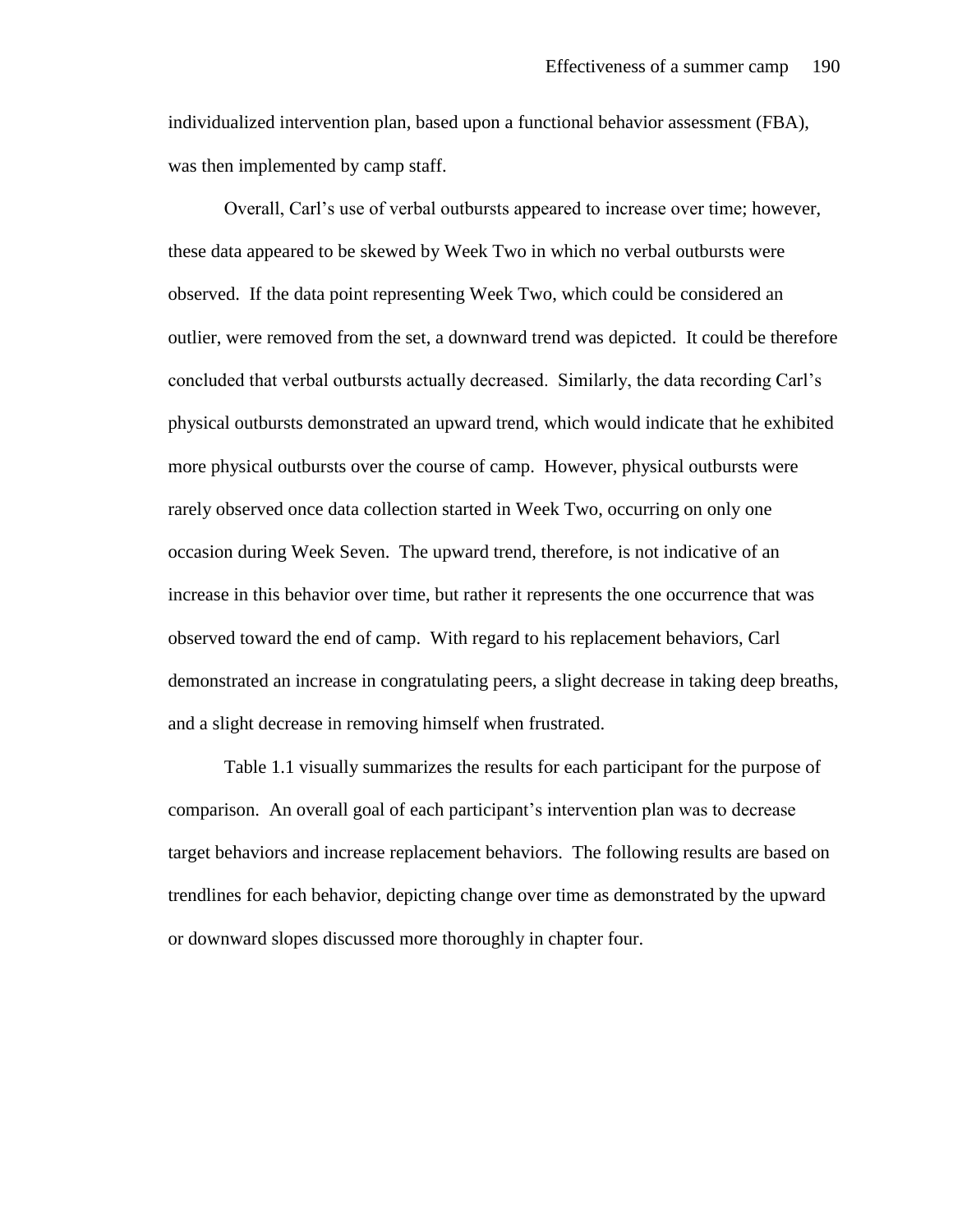| Participant   | Age | <b>Level of</b> | <b>Target Behaviors</b>                                                                           | <b>Results</b>                                               | <b>Replacement Behaviors</b>                                                               | <b>Results</b>                                               |
|---------------|-----|-----------------|---------------------------------------------------------------------------------------------------|--------------------------------------------------------------|--------------------------------------------------------------------------------------------|--------------------------------------------------------------|
| and Tribe     |     | <b>Autism</b>   |                                                                                                   |                                                              |                                                                                            |                                                              |
| Sam (T4)      | 9   | Mild            | 1. Gazing/hand-flapping<br>2. Wandering<br>3. Whining<br>4. Off-task                              | 1. Decreased<br>2. Decreased<br>3. Decreased<br>4. Decreased | 1. Request headphone/break<br>2. Go to activity<br>3. Increase social skills<br>4. On-task | 1. Decreased<br>2. Increased<br>3. Increased<br>4. Increased |
| Gary (T4)     | 7   | Moderate        | 1. Noise/self-injury<br>2. Biting/Hitting staff<br>3. Oral Stimulation<br>4. Out-of-seat/Off-task | 1. Increased<br>2. Decreased<br>3. Decreased<br>4. Decreased | 1. Comply with request<br>2. Use words                                                     | 1. No change<br>2. Decreased                                 |
| Doug $(T4)$   | 8   | Mild            | 1. Gazing                                                                                         | 1. Decreased                                                 | 1. Eye contact<br>2. Greet peers                                                           | 1. Decreased<br>2. Increased                                 |
| Calvin $(T3)$ | 7   | Moderate        | 1. Refusal to join group                                                                          | 1. Decreased                                                 | 1. Three-part conversation<br>2. Go to activity                                            | 1. Increased<br>2. Increased                                 |
| Carl $(T3)$   | 7   | Mild            | 1. Verbal outbursts<br>2. Physical outbursts                                                      | 1. Decreased<br>$2. N/A*$                                    | 1. Congratulate peer<br>2. Take deep breaths<br>3. Remove himself                          | 1. Increased<br>2. Decreased<br>3. Decreased                 |

Table 1.1 Comparison of participants' data \*only one incident of behavior occurred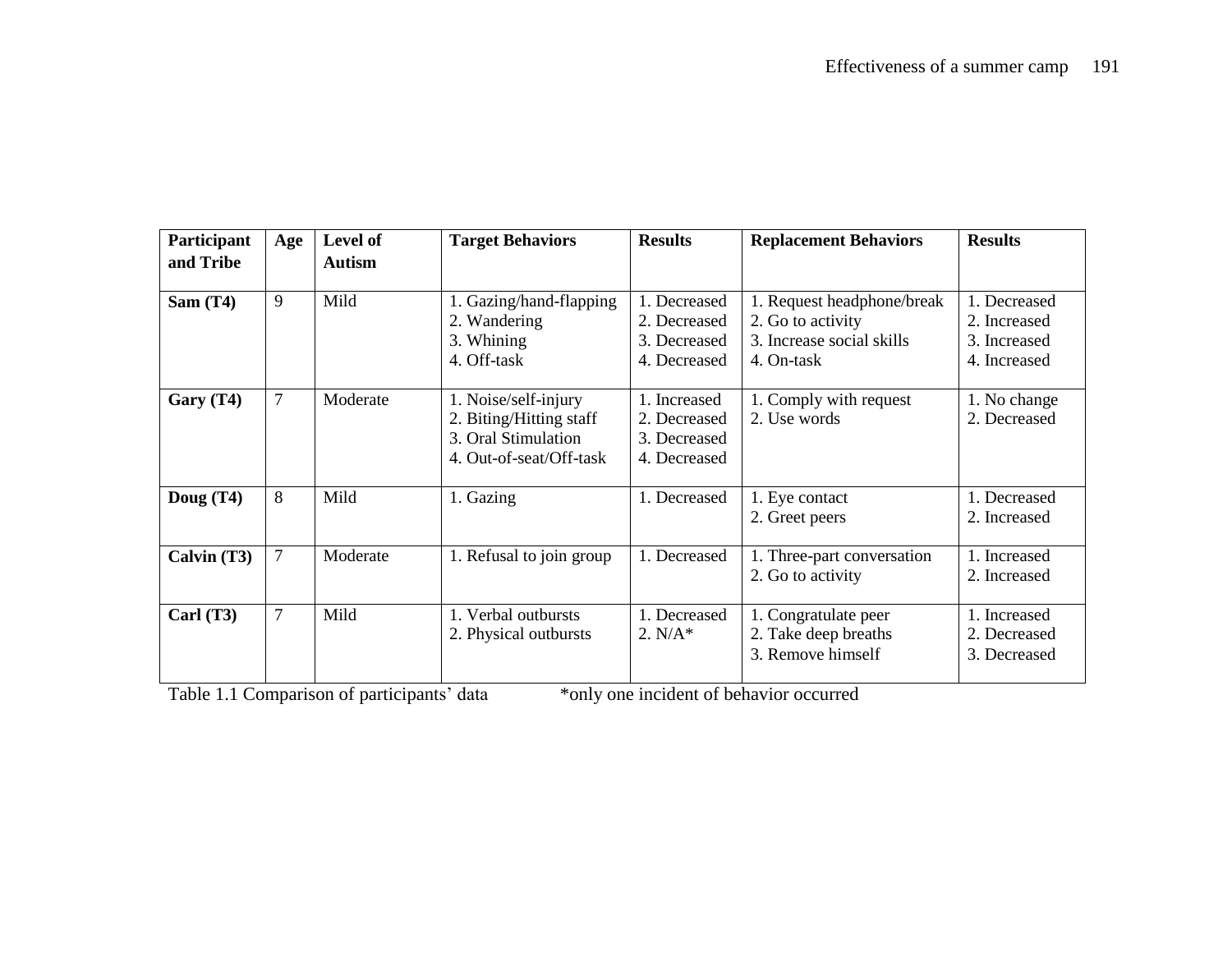### *Discussion of Results*

Though each individual participant demonstrated both favorable and unfavorable results, the camp overall appeared to have been successful in reducing problematic behaviors that interfere with learning and increasing adaptive skills and social behaviors. As shown in Table 1.1, of the twelve target behaviors that were identified for all participants combined, ten decreased over time as displayed through a downward trend in the data, one showed virtually no change over time, and one increased during the eight weeks of camp. There were thirteen replacement behaviors identified for the five participants, and among those, seven increased over the course of camp, five decreased, and one demonstrated virtually no change. As a whole, these results were exceptionally favorable and in part confirmed the effectiveness of the summer camp in changing behaviors of children with ASDs.

The rates at which the target behaviors decreased varied from participant to participant, with some behavior change occurring more gradually and some occurring more rapidly during the eight week camp. The rate of behavior change can be determined by the slope of the trendline for each set of data. A higher slope value indicates a more rapid rate of change, while a lower value indicates a more gradual rate of change. A positive slope value indicates an increase in behavior over time, and a negative slope value indicates a decrease. The slopes were divided in the following way, using absolute values: Minimal rate of change  $= 0 - 0.09$ , Moderate rate of change  $= 0.1$  $-0.5$ , Substantial rate of change  $=$  higher than 0.5. The following tables depict the rates of change for each participant's behaviors, based upon the slope of each data's trendline.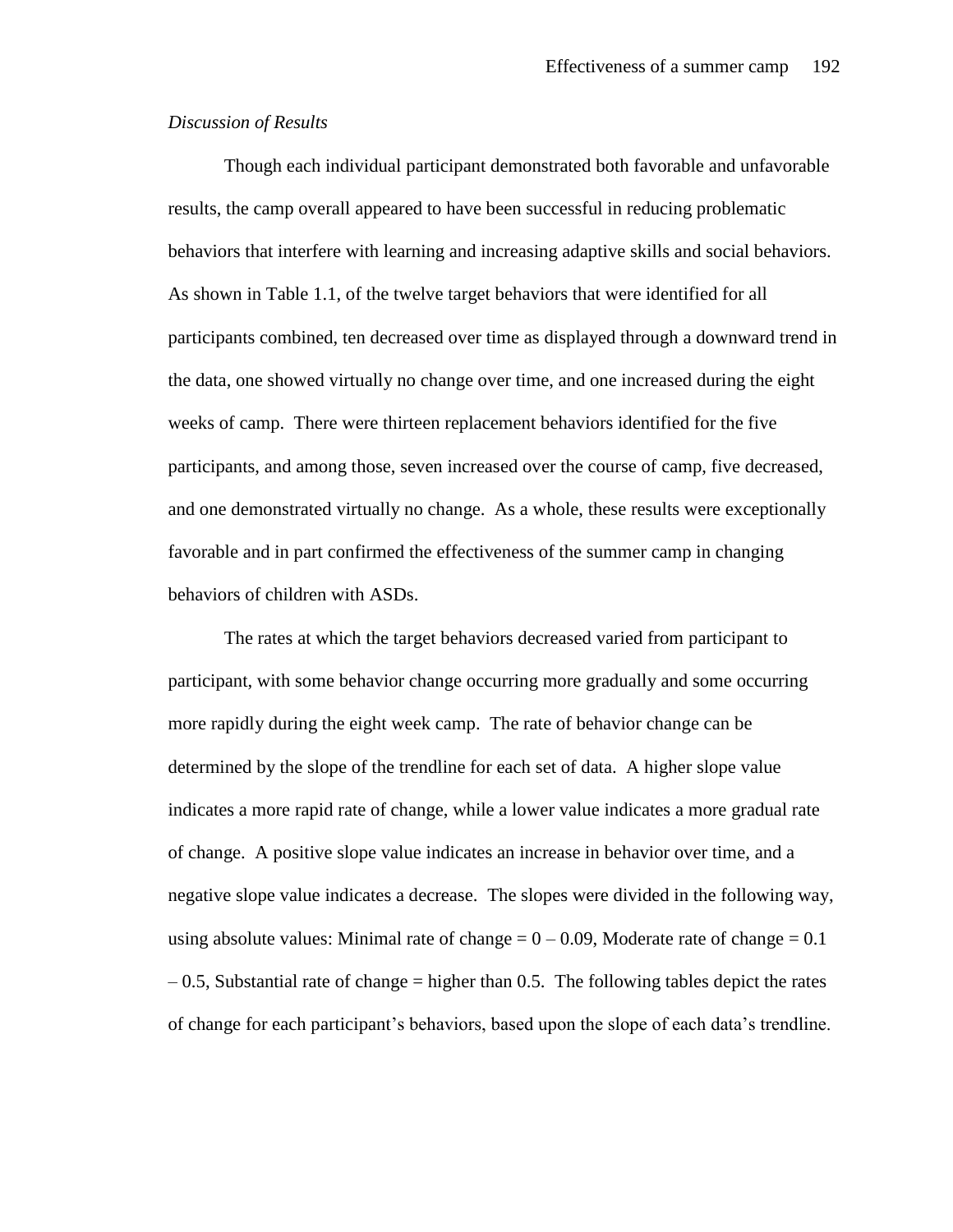| <b>Participant:</b> Sam      |                            |                      |                    |
|------------------------------|----------------------------|----------------------|--------------------|
| Age: $9-1$                   |                            | Rate of change       | Slope of trendline |
| Level of autism: Mild        |                            |                      |                    |
| <b>Target Behaviors</b>      | 1. Gazing/hand-flapping    | 1. Moderate decrease | $1. -0.191$        |
|                              | 2. Wandering               | 2. Moderate decrease | $2. -0.1568$       |
|                              | 3. Whining                 | 3. Moderate decrease | $3. -0.3791$       |
|                              | 4. Off-task behavior       | 4. Moderate decrease | $4. -0.426$        |
| <b>Replacement Behaviors</b> | 1. Request headphone/break | 1. Minimal decrease  | $1.-0.04$          |
|                              | 2. Go to activity          | 2. Minimal increase  | 2.0.0864           |
|                              | 3. Increase social skills  | 3. Moderate increase | 3.0.2607           |
|                              | 4. On-task behavior        | 4. Moderate increase | 4.0.298            |

Table 2.1 Slope and rate of change for Sam's data

| <b>Participant: Gary</b>     |                         |                      |                    |
|------------------------------|-------------------------|----------------------|--------------------|
| Age: $7-11$                  |                         | Rate of change       | Slope of trendline |
| Level of autism: Moderate    |                         |                      |                    |
| <b>Target Behaviors</b>      | 1. Noise/self-injury    | 1. Moderate increase | 1.0.2906           |
|                              | 2. Biting/Hitting staff | 2. Minimal decrease  | $2. -0.0298$       |
|                              | 3. Oral Stimulation     | 3. Minimal decrease  | $3. -0.0546$       |
|                              | 4. Out-of-seat/Off-task | 4. Moderate decrease | $4. -0.2929$       |
| <b>Replacement Behaviors</b> | 1. Comply with request  | 1. No change         | 1.0.0011           |
|                              | 2. Use words            | 2. Minimal decrease  | $2. -0.0618$       |

Table 2.2 Slope and rate of change for Gary's data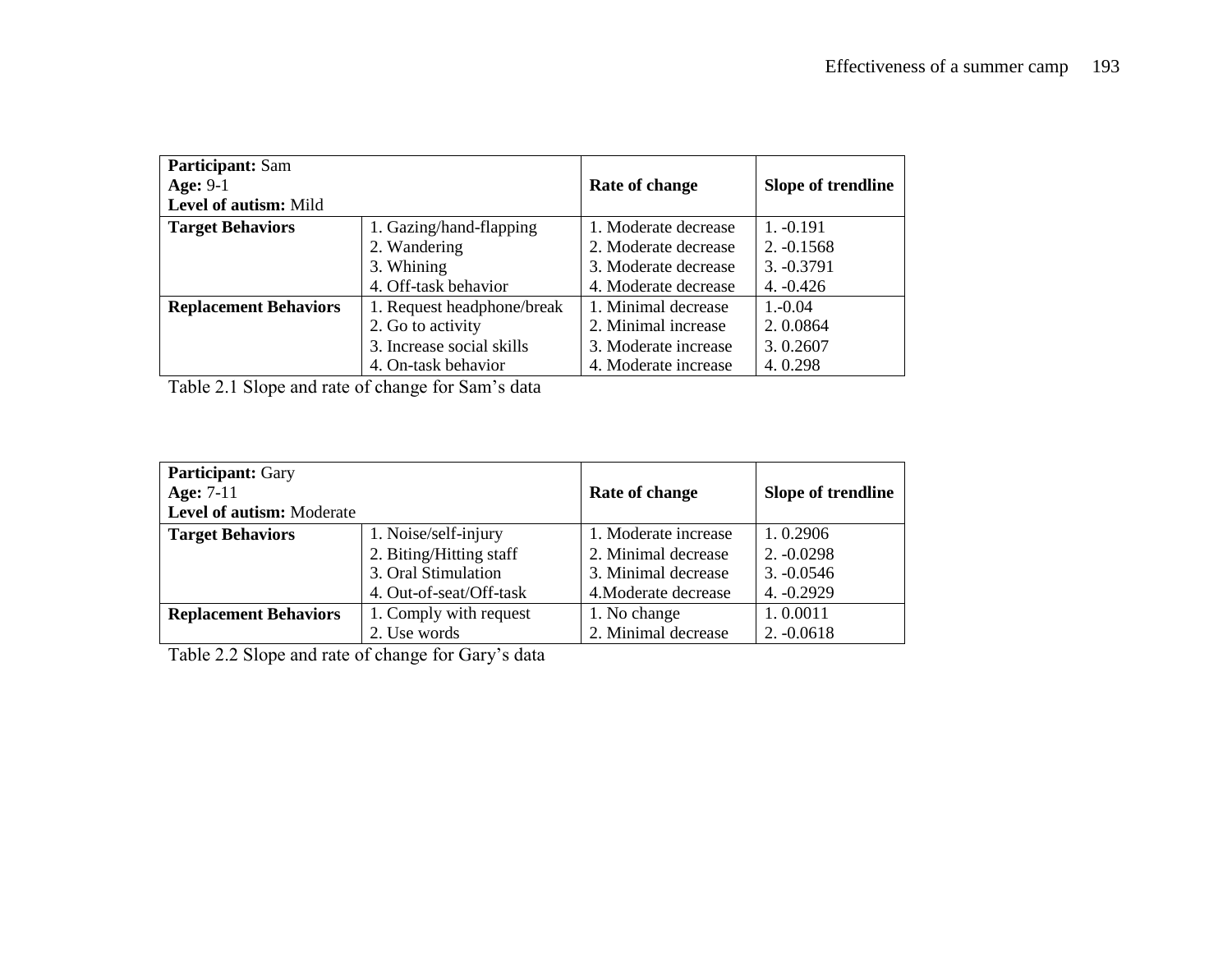| <b>Participant: Doug</b><br>Age: $8-5$<br>Level of autism: Mild |                | Rate of change       | Slope of trendline |
|-----------------------------------------------------------------|----------------|----------------------|--------------------|
| <b>Target Behaviors</b>                                         | 1. Gazing      | 1. Minimal decrease  | $1. -0.063$        |
| <b>Replacement Behaviors</b>                                    | 1. Eye contact | 1. Moderate decrease | $1, -0.1232$       |
|                                                                 | 2. Greet peers | 2. Moderate increase | 2.0.3836           |

Table 2.3 Slope and rate of change for Doug's data

| <b>Participant:</b> Calvin<br>Age: $7-7$<br><b>Level of autism:</b> Moderate |                            | Rate of change       | Slope of trendline |
|------------------------------------------------------------------------------|----------------------------|----------------------|--------------------|
| <b>Target Behaviors</b>                                                      | 1. Refusal to join group   | 1. Moderate decrease | $1. -0.1632$       |
| <b>Replacement Behaviors</b>                                                 | 1. Three-part conversation | 1. Moderate increase | 1.0.1454           |
|                                                                              | 2. Go to activity          | 2. Moderate increase | 2.0.1317           |

Table 2.4 Slope and rate of change for Calvin's data

| <b>Participant: Carl</b>     |                       |                      |                    |
|------------------------------|-----------------------|----------------------|--------------------|
| <b>Age: 7-5</b>              |                       | Rate of change       | Slope of trendline |
| Level of autism: Mild        |                       |                      |                    |
| <b>Target Behaviors</b>      | 1. Verbal outbursts   | 1. Minimal decrease* | $1. -0.0504$       |
|                              | 2. Physical outbursts | 2. $N/A**$           |                    |
| <b>Replacement Behaviors</b> | 1. Congratulate peer  | 1. Minimal increase  | 1.0.058            |
|                              | 2. Take deep breaths  | 2. Minimal decrease  | $2. -0.0117$       |
|                              | 3. Remove himself     | 3. Minimal decrease  | $3. -0.0094$       |

Table 2.5 Slope and rate of change for Carl's data

\*slope of trendline excluding the data point from Week Two

\*\*did not calculate trendline because only one incident of behavior occurred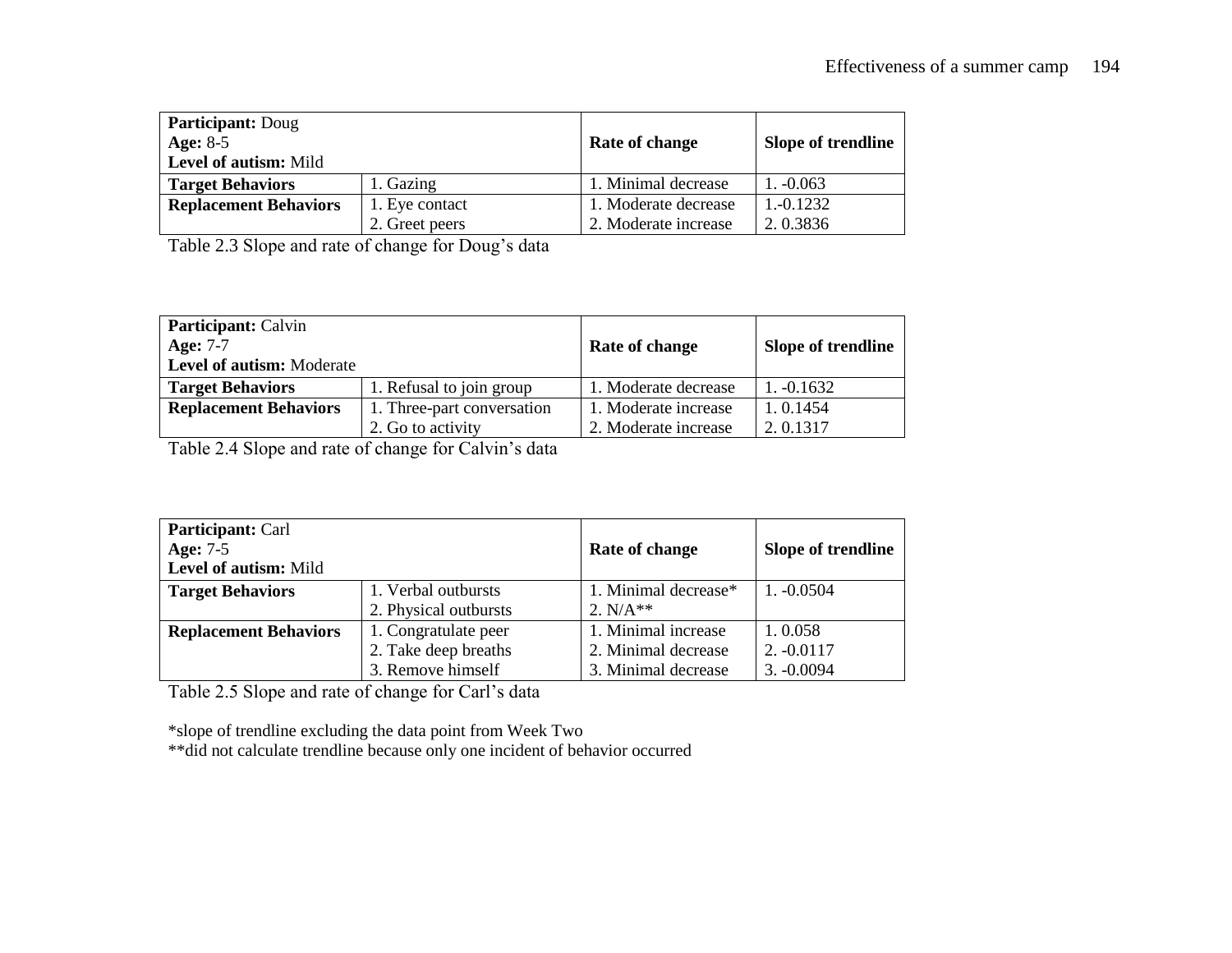Results indicate that all five participants demonstrated two or more behaviors that changed in the intended direction (i.e., target behaviors decreased, replacement behaviors increased). For Participant 1 (i.e., Sam), seven out of eight behaviors (88%) changed in the intended direction, with six (86%) changing at a moderate rate. Three out of the six behaviors (50%) for Participant 2 (i.e., Gary) changed in the intended direction. Only one of the three (33%), however, demonstrated a moderate rate of change. Participant 3 (i.e., Doug) had three behaviors upon which the camp focused. Among those, two changed in the intended direction (67%), with only one changing at a moderate rate (50%). For Participant 4 (i.e., Calvin), all three behaviors changed in the intended direction (100%), and all three changed at a moderate rate (100%). Lastly, five behaviors were focused on during camp for Participant 5 (i.e., Carl). Because one behavior only occurred during one observation session, it will be excluded here. Among the other four, two changed in the intended direction (50%) and neither of those changed moderately (0%). Overall, seventeen of the twenty-five behaviors targeted for change demonstrated favorable results (i.e., target behaviors that decreased and replacement behaviors that increased), which was a 68% success rate. Among those behaviors that changed in the intended direction, 65% demonstrated a moderate rate of change.

Based upon the results, certain behaviors appeared to be more conducive to change in this setting than others. Gary's replacement behavior of using words to indicate needs and wants, for example, demonstrated a minimal decrease. This behavior, for a child with minimal expressive speech, is very complex and would take a great deal of time to change. Because any increase of verbal behavior in any setting would be ideal,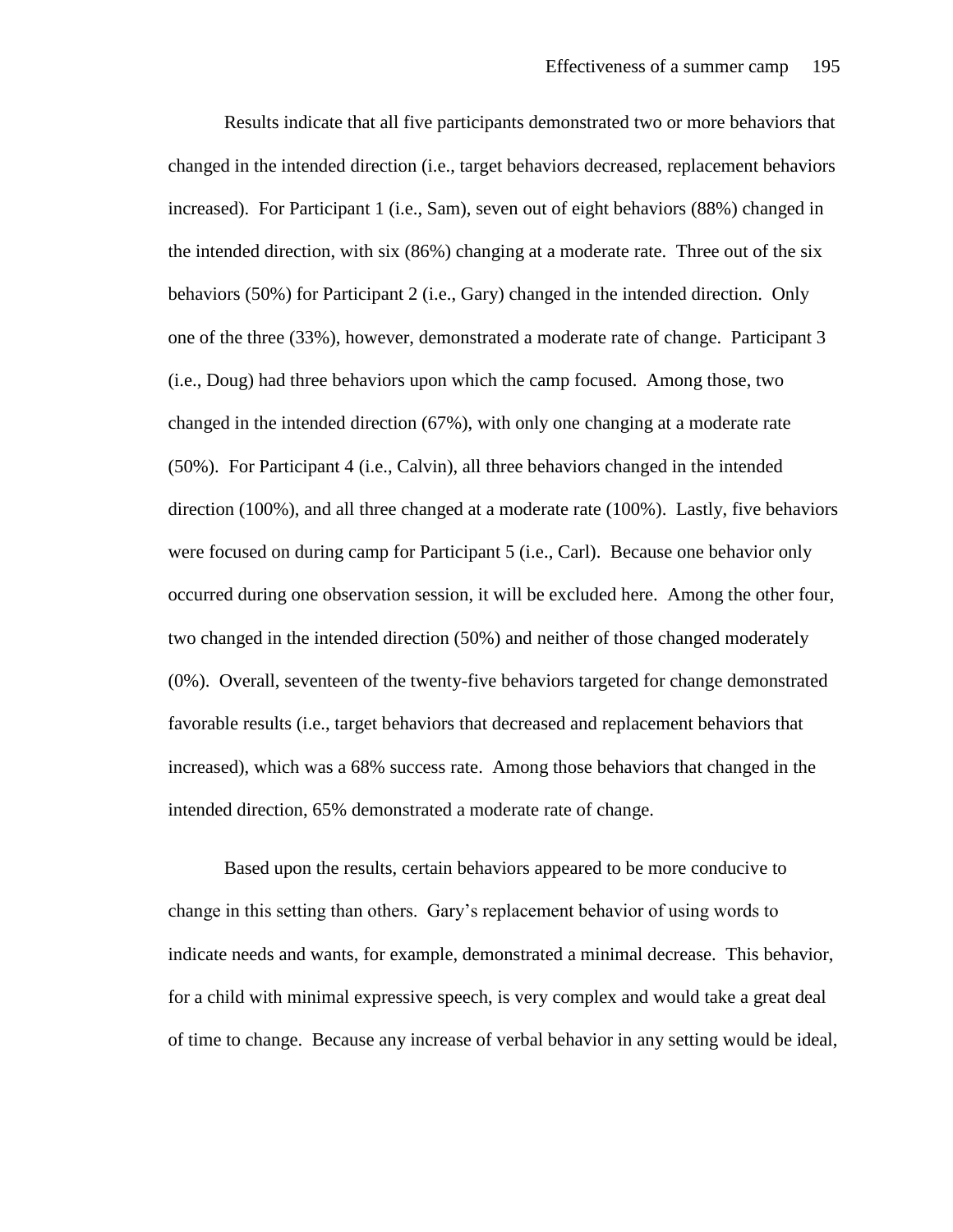this could be considered an appropriate goal. However, behavior change in this area would be expected to be gradual. Because Gary was in a completely novel setting with many distractions and unfamiliar stimuli, his ability to expend energy toward talking may have been compromised. Because there is little research investigating the effects of a summer camp setting on children with ASDs, it is unknown whether another child might have experienced much different results in this setting. More research will be necessary to determine whether or not expressive speech can be increased in this setting. For some children, the novelty and engaging environment might be so reinforcing that researchers see an increase in verbal expression. Ingersoll and colleagues (2012) reported naturalistic interventions, those taught in informal settings not traditionally used for instruction, have been found to facilitate social communication skills that generalize well to other natural environments. For Gary, this naturalistic setting appeared to have an unfavorable effect. In addition, Gary's replacement behavior was defined as using words to communicate needs and wants, a very broad target. Perhaps identifying one or two specific words or phrases, such as "I need help" and "More please," would have been more successful. This would have given Gary and his camp staff a very specific objective that was more feasible in the camp setting within the eight week time period. If verbal behaviors are targeted in future camps, it might be necessary for camp staff to be trained more thoroughly in the area of verbal behavior so they can more adequately teach these skills.

Several self-regulated behaviors were targeted during camp. "Self-regulation describes a number of methods used by students to manage, monitor, record, and/or assess their behavior or academic achievement" (Reid, Trout, & Schartz, 2005).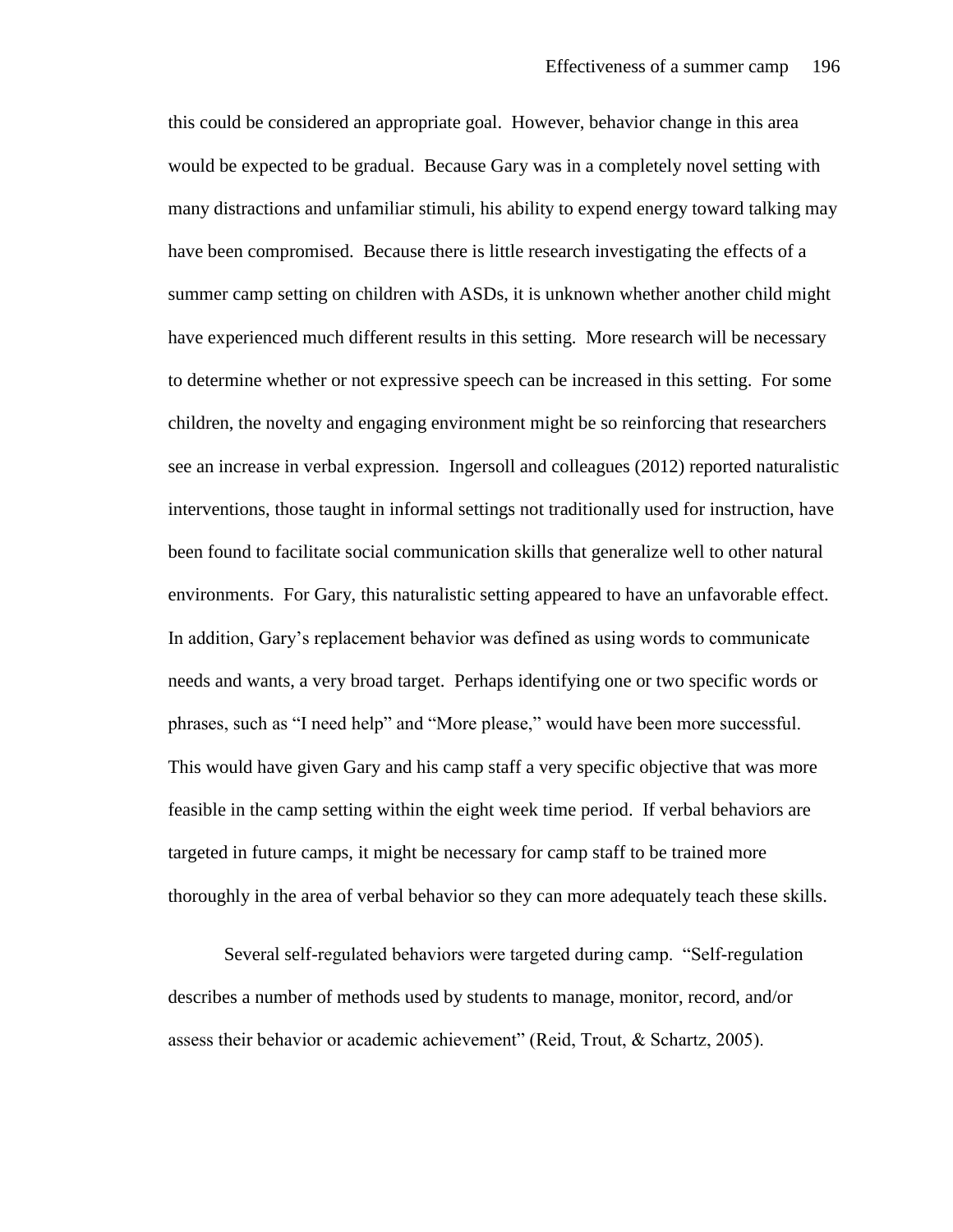Specifically, Sam was taught and prompted to request headphones or a break when in a noisy environment or when overstimulated. Carl was taught and prompted to take deep breaths and/or remove himself when frustrated. These behaviors all serve the function of helping the child to cope with an unpleasant or undesired stimulus. In each case, however, a slight decrease in the behavior was reported. Again, it is suspected that these behaviors might be too complex to address within the camp setting. The child is required to first recognize and label his own reactions and emotions. He must be able to recognize when overwhelmed or frustrated, interrupt his emotional reaction, and verbally express his need to an adult (i.e., headphones, break, removal), or in the case of Carl, respond on his own by taking deep breaths. A prominent characteristic often exhibited by children with autism spectrum disorders is a deficit in self-management skills. Children with ASD often have difficulty controlling, inhibiting, maintaining, and generalizing behaviors required to adjust to everyday challenges without external support and structure from others (Wilkinson, 2008). Though self-management techniques are considered an evidence-based practice for children with emotional and behavioral disorders (Farley, Torres, Wailehua, & Cook, 2012), Wilkinson (2008) suggested self-management techniques are not appropriate for every child, and may not be well suited for children with seriously challenging behaviors. The sequence of events required for Sam and Carl were most likely too difficult to exhibit without shaping each step. Successful results might have been possible if camp staff were able to work with each camper individually on each step of the process. Eventually, with practice, the child may have been able to demonstrate the replacement behavior. Because the camp was only eight weeks long, however, and each child did not have a one-on-one aide, these self-regulated behaviors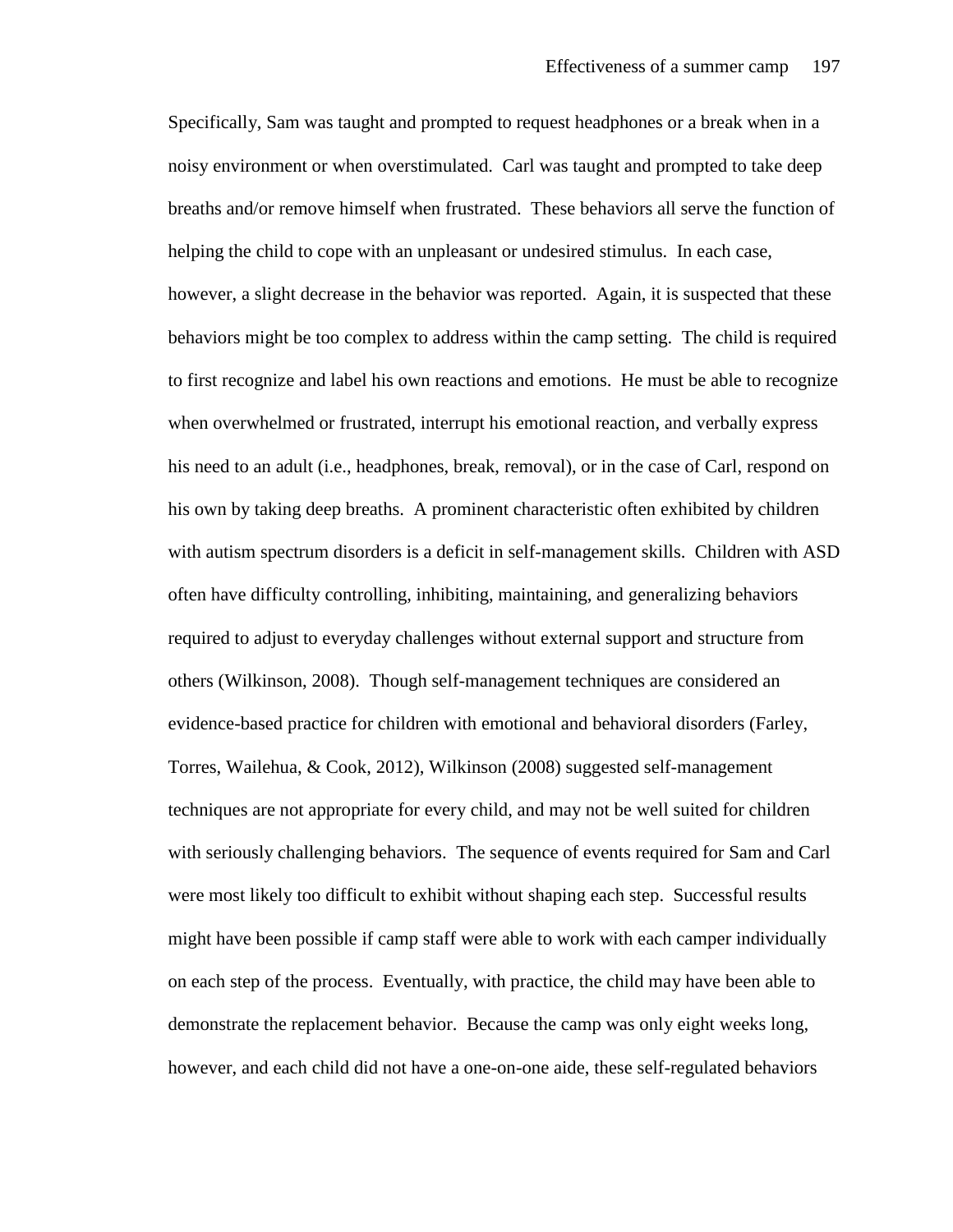may have been too complex for the camp setting. Future camps should consider whether or not self-regulated behaviors are feasible replacement behaviors.

Another category that was targeted in several different cases was some type of compliance, a commonly reported problem among children with autism spectrum disorders (Riviere, Becquet, Peltret, Facon, & Darchville, 2011; Schumacher & Rapp, 2011). Compliance-related behaviors were those in which a prompt or instruction was given and a specific response was expected from the participant. Specifically, Sam's ability to go to an activity, Gary's ability to comply with verbal requests within 30 seconds, and Calvin's ability to join the group and go to activities were documented. Noncompliance can often lead to a decrease in on-task behavior, which affects academic achievement (Banda & Kubina Jr., 2010). Failure to comply also is related to exclusion from community settings and poor social interactions (Donohue, Casey, Bicard, & Bicard, 2012). The data regarding Sam indicated he showed a minimal increase in his ability to go directly to an activity when prompted, a behavior that was found to occur infrequently. Gary demonstrated virtually no change in his compliance with verbal requests. Calvin's refusal to join groups decreased moderately and his ability to go to an activity increased moderately. Among the four compliance behaviors targeted, three changed in the intended direction with two changing at a moderate rate. In general, compliance-related behaviors, therefore, appear to be appropriate targets that can be effectively addressed in the camp setting.

Off-task versus on-task behavior (e.g., paying attention to instruction and participating in activities as expected) was recorded for both Sam and Gary, as previously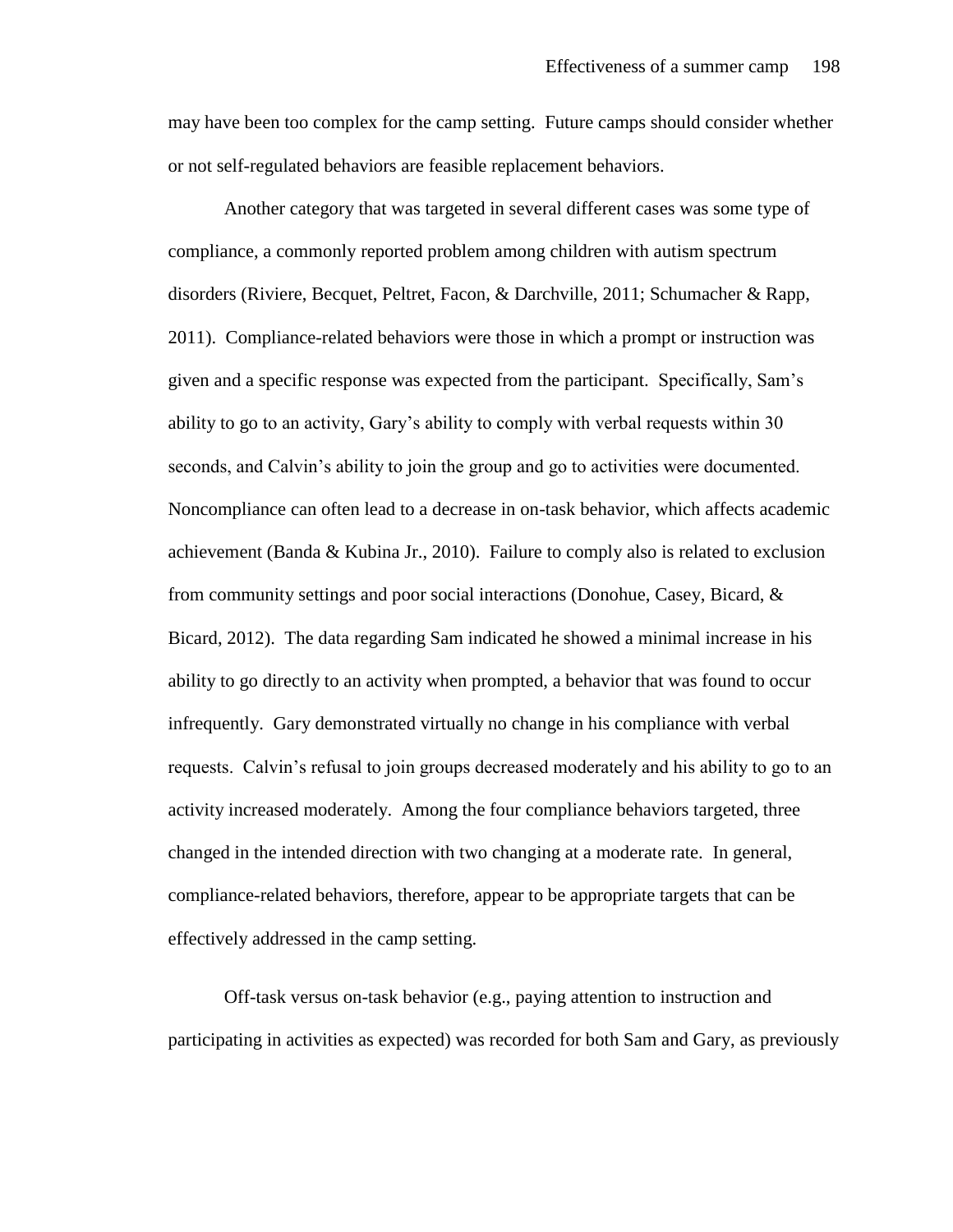noted, a behavior that affects opportunities to engage in academic instruction and impacts academic achievement (Banda & Kubina Jr., 2010). Sam's off-task behavior demonstrated a moderate decrease, while his on-task behavior indicated a moderate increase. Gary's out-of-seat/off-task behavior decreased at a moderate rate, and this was the most successful change demonstrated by Gary. The high staff-to-camper ratio and the structure of the daily activities were particularly conducive to higher rates of sustained attention. During each disguised subject area, one teacher led the group instruction, while the counselors from each tribe monitored campers. As instruction was given, the counselors were able to implement individualized strategies, which often included prompting (verbal, gestural, and physical) and positive reinforcement for on-task behaviors. In addition, the outdoor setting probably had intrinsic interest for the children, resulting in greater degrees of attention.

Many children with autism spectrum disorders engage in self-stimulatory behaviors that are referred to as stereotypies. These are repetitive body movements used to stimulate one's own senses. Among the five case studies, gazing/hand-flapping was targeted for Sam, while oral stimulation was recorded for Gary. Sam showed a moderate decrease, while Gary showed only a minimal decrease. These were both promising findings, and because Sam was identified as having a mild ASD, while Gary was identified as having a moderate ASD, it could be expected Sam might demonstrate greater gains in a short time period. Positive results were reported by Azrin and colleagues (1973) in their seminal work regarding the use of positive reinforcement and the reduction of self-stimulatory behaviors in adults with mental retardation.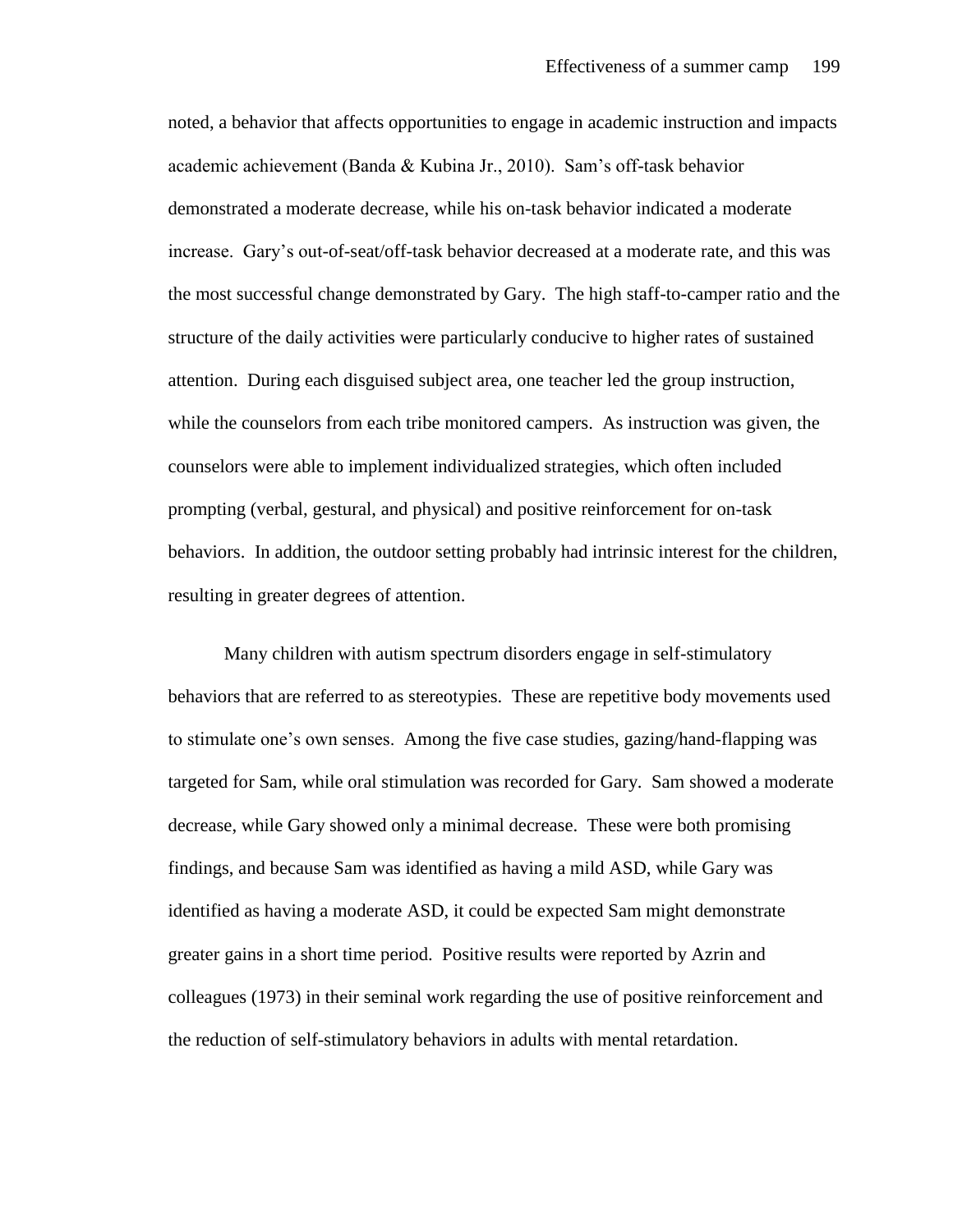Social skills, behaviors which are the building blocks for interacting with others in a social manner, were identified as replacement behaviors for several campers and are an inherent area of deficit for children with ASDs to one degree or another. Social competence has been linked to school readiness and academic success (Blair, 2002) and social skills promote positive social interactions in natural settings (Laushey  $\&$  Heflin, 2000). The camp offered an ideal setting to address social interactions due to the semistructured environment and access to peers. Because of the population served, children were often encouraged to interact and to talk with peers, behaviors that are often discouraged in the school setting so instruction is not disrupted. Therefore, the camp structure itself (i.e., "treatment as usual") probably had a positive impact on social development. Though other target or replacement behaviors also affect social interactions, the following behaviors were considered social skills for the purpose of this discussion because the focus of intervention was to increase a skill directly related to social communication with peers or adults. Sam had a goal of increasing social skills (i.e., initiate or verbally respond to a social interaction with another peer or adult) and demonstrated a moderate increase, Doug worked on greeting peers and showed a moderate increase. Eye contact for Doug was not included as a social skill because the goal was for him to maintain eye contact with the teacher during instruction. Calvin was taught and prompted to engage in three-part conversations, which increased moderately, and Carl was expected to congratulate peers, a behavior that demonstrated a minimal increase as well. These results were extremely successful overall, suggesting the camp setting both intrinsically and deliberately supported social skill development. Social skills training programs of a similar nature (i.e., instructions, models, and praise) have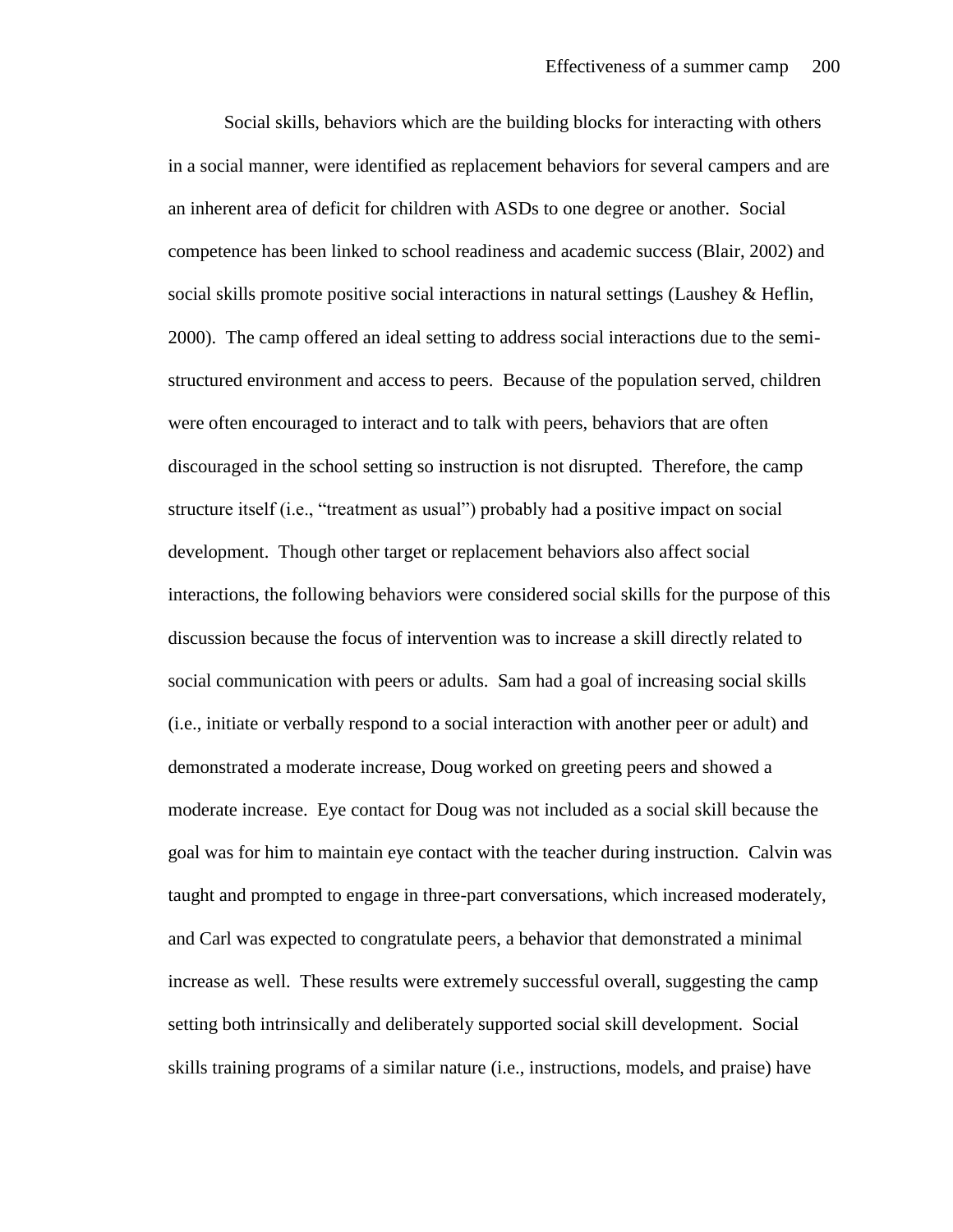been found to increase the social behaviors of greeting peers, gesturing to peers, imitating peers, offering something to peers, and accepting something from peers in a toddler (Cheng-Hsien, Hursh, Walls, Stack Jr., & Lin, 2012).

Other variables likely affected the degree of success at camp. Because intermittent reinforcement is so powerful, and often leads to the persistence of behavior, the amount of reinforcement administered outside of camp (i.e., at home or in the community) for target behaviors may have impacted the degree to which they decreased at camp. For example, if Sam's wandering behavior, which was thought to occur in an attempt to gain access to a preferred activity or item, was reinforced at home, then it would have been much more difficult to decrease in the camp environment. More specifically, let us presume Sam's parents asked him to clean up his toys. If after prompting him to clean up, his parent was distracted by a burning meatloaf, Sam might be likely to wander from the activity of cleaning up to something more desirable. If his wandering was not interrupted and Sam was not required to complete the task of cleaning up, then he would have been reinforced for wandering from the task at hand. This type of intermittent reinforcement can be powerful and can, to some extent, reverse the effects of other strategies aimed at decreasing his wandering behaviors. Other outside variables, like the level of stress at home, the degree of structure outside of camp, a child's diet (Pennesi & Klein, 2012), the amount of support provided at home, and many other factors could affect a child's ability to demonstrate behavior change at camp. Many behaviors have multiple functions that may occur in different settings or with different people. Some of the target behaviors may occurred in other settings for different reasons,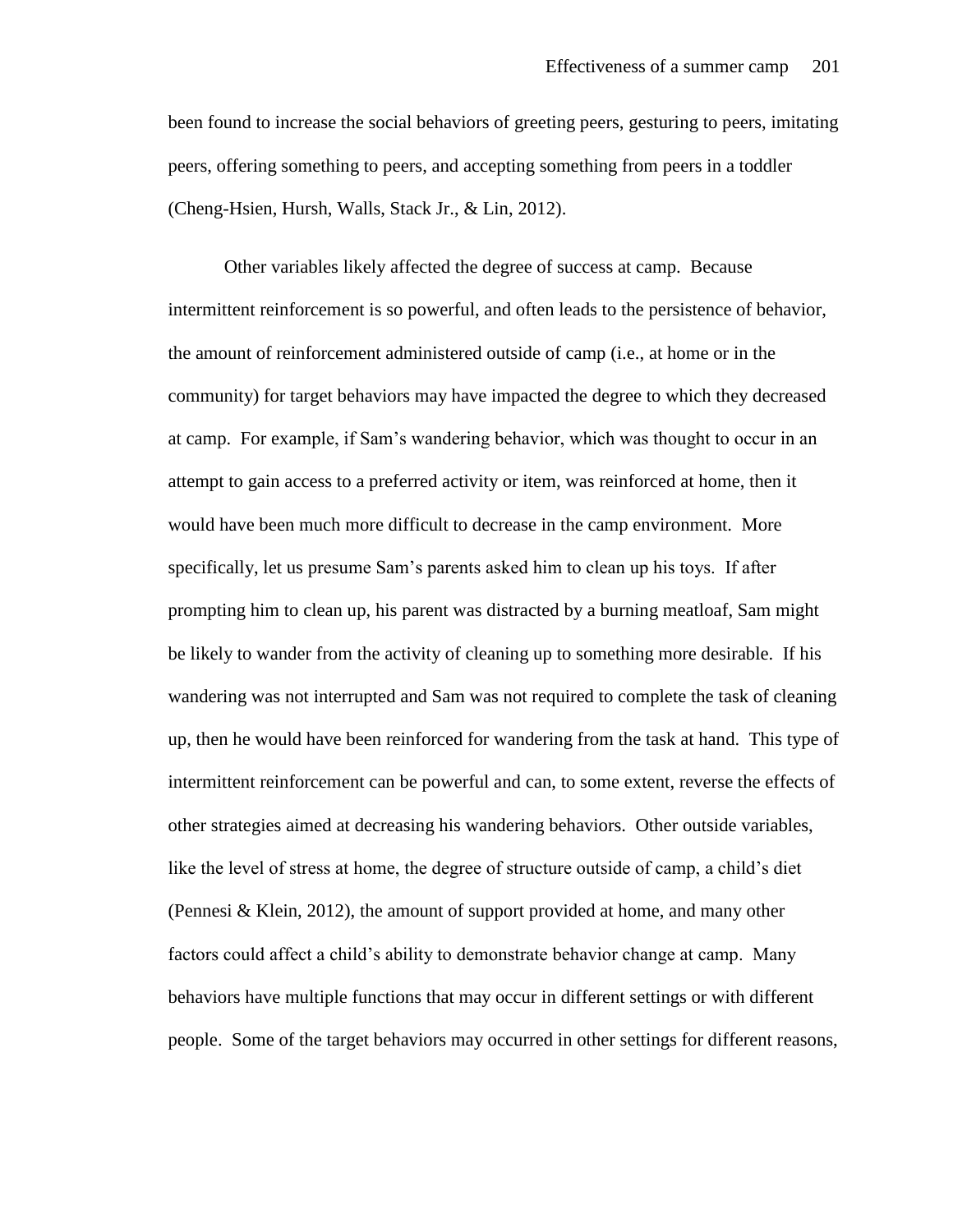making them more likely to occur at camp as well for different reasons. Given the brevity of camp and the limited opportunity to conduct FBA's, there is room for error when identifying the functions of behaviors, in particular when there is more than one function to identify. In turn, there is less opportunity to conduct another functional assessment, develop a new plan, retrain staff, and implement modifications. The more complex a behavior is, the more difficult this process can become. Future camps might consider if more complex behaviors (i.e., verbal behaviors or self-regulated behaviors) are the most appropriate targets for camp.

Somewhat unexpectedly, the level of autism did not appear to affect camp results significantly. It might have been speculated that higher functioning children would have demonstrated greater gains in terms of behavior change in this short time period, but this did not appear to be the case. Of the five case studies, three were identified as having a mild ASD and two were identified as having a moderate ASD. Sixteen behaviors were targeted for the three participants with a mild level of autism, and among those, eleven changed in the intended direction (i.e., 69% success rate). Among the behaviors that changed in the intended direction, seven demonstrated a moderate increase or decrease (i.e., 64% success rate). Nine behaviors were targeted for the two participants with a moderate level of autism. Six of the nine behaviors changed in the intended direction (i.e., 67% success rate) and four of those six demonstrated a moderate change (i.e., 67% success rate). Thus, similar overall success rates were indicated for all of the participants. As previously noted however, the specific behaviors targeted for change, along with the child's level of autism, should be carefully considered in future camps.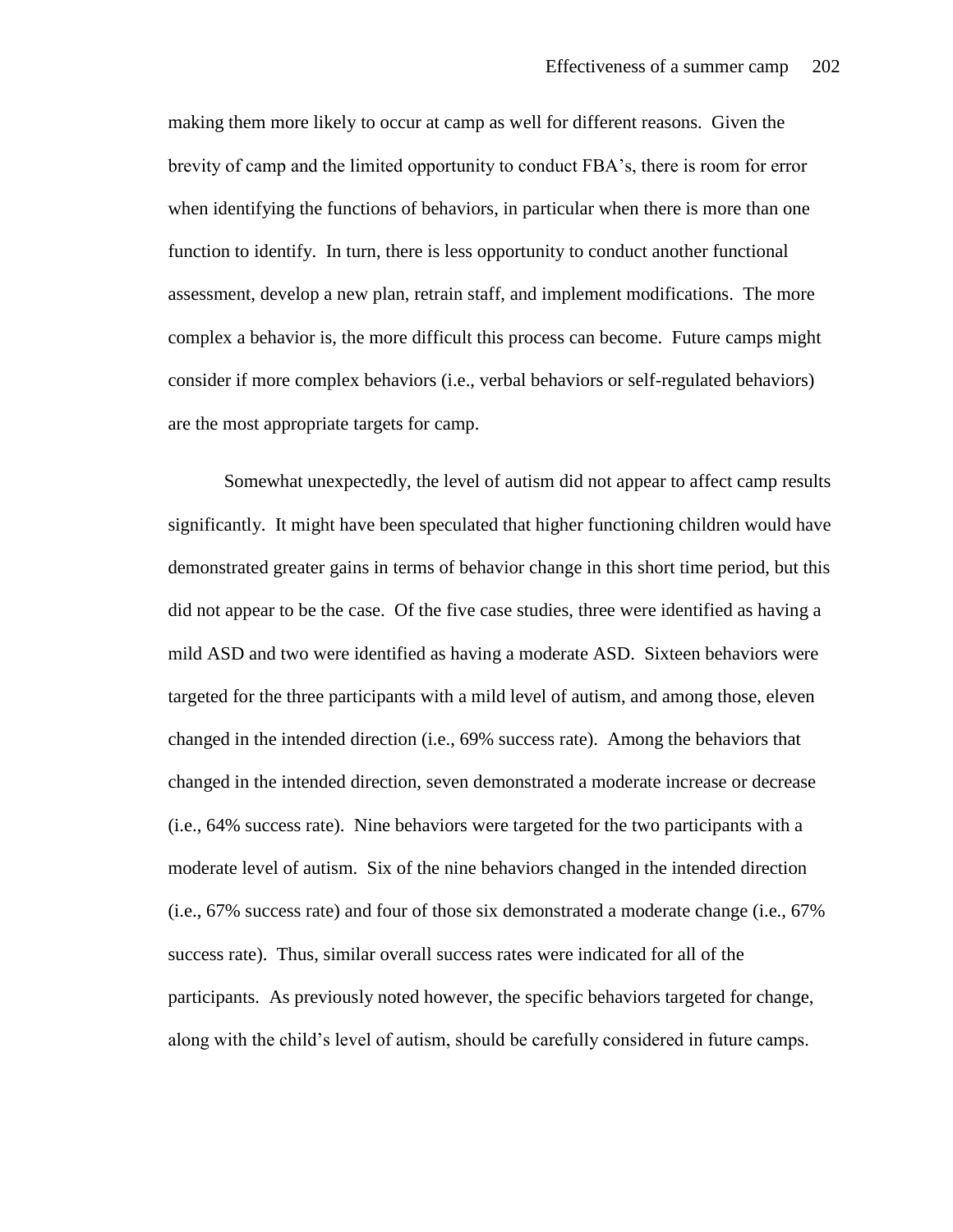Children with little or no expressive speech may not substantially increase verbal behavior in the camp setting. Specific and manageable behaviors should be selected that are feasible for change in a novel setting within a relatively short period of time.

#### *Implications of the Study with Regard to Previous Research*

Among the research regarding summer camps and outdoor experiential programs, the camps investigated by Rawson (1973/1978), were structured the most closely to the 2008 Autism Summer Camp explored here. The main difference between the current study and Rawson's would include the population of campers. Rawson's camps serviced children with behavior problems, while the current study focused specifically on children with ASDs. Rawson's camps began during a time when much less was known about autism spectrum disorders and fewer ABA strategies were empirically validated. The current study utilized validated ABA strategies that were individually tailored to meet the needs of children with ASDs. In addition, Rawson looked at self-concept, academic skills, interpersonal skills, mastery of academic content, self-esteem, and attitudes toward school and teachers, while the current study investigates the outcomes of behavioral observation data. Both studies, however, report favorable findings that suggest summer camps benefit children with behavioral problems, with the current study indicating specific benefits for children with ASDs. As Rawson suggested, this author would purport that a summer camp setting appears to increase children's motivation for change. The positive results discussed above add to the small body of research in this area, particularly as replication is a necessary component of single-subject research.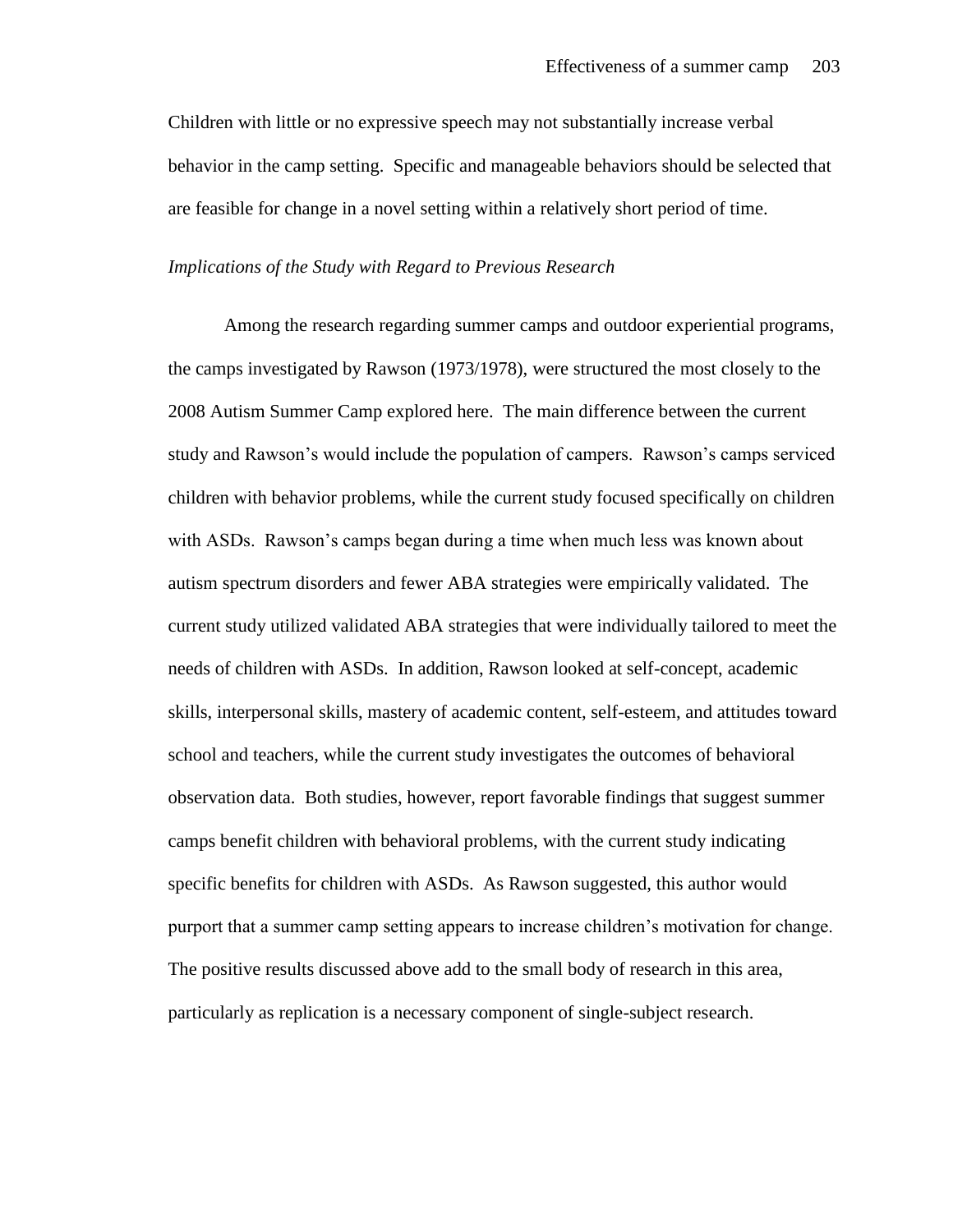Other camps using ABA strategies reported gains in verbal behavior (Heckel et al., 1977) and increases in children's self-concept (Roswal et al., 1986). Baker (1972) reported behavioral gains from a camp based upon behavioral modification techniques, but outcomes were determined from parent reports, teacher reports, and behavioral incidents following the camp experience. Similarly, Henley (1999) reported decreases in impulsivity and other behaviors associated with ADHD, as perceived by parents. As previously noted, a number of other outdoor experiential programs, which did not utilize ABA methods specifically, have indicated positive results in a wide variety of areas with a wide variety of populations.

Five studies were found that looked at camps specifically servicing children with autism spectrum disorders. Lopata and colleagues (2008) targeted social skills, faceemotion recognition, range of interests, and interpretation of non-literal language through a manualized program for children with Asperger's Disorder or high-functioning autism. All participants received the same manualized treatment, and significant improvements were reported by parents and staff on objective measures. Brookman and colleagues' (2003) research differed from the current study as it investigated an inclusive camp that serviced typically-developing peers along with children with ASDs. In addition, the camp provided paraprofessional aides in addition to regular camp staff. Formal data were not presented by Brookman et al. Hung (1977) and Hung & Thelander (1978) described summer camps that provided children with autism a one-on-one camper to staff ratio for three weeks. Hung reported in 1977 that all participants demonstrated "curiosity" behavior in the classroom through use of a token reinforcement system. In 1978, they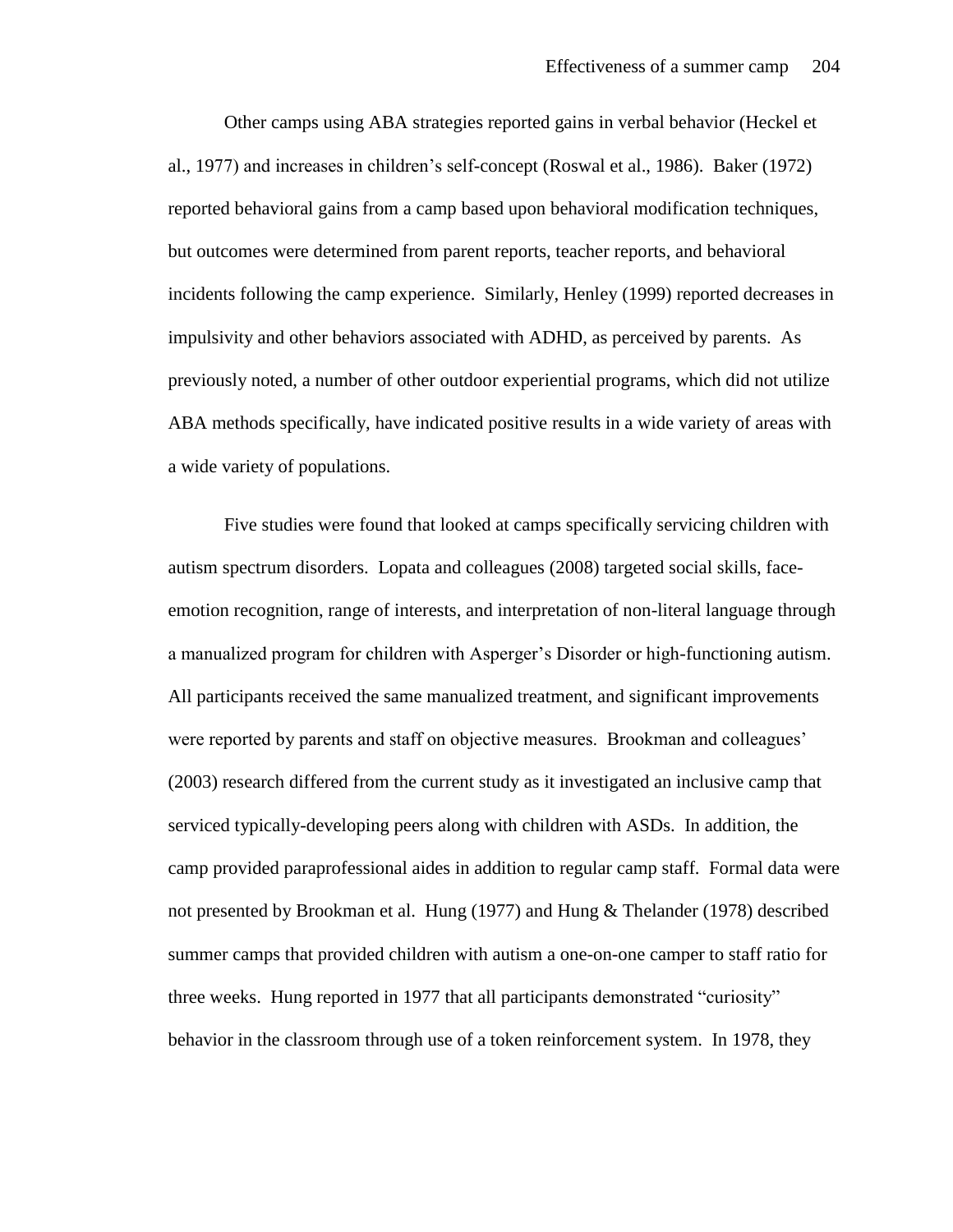found every child improved by 15% or more in at least one area of treatment, based upon behavioral observation data. Lastly, Wetzel and colleagues (1995) reported outcomes that were focused on a camp for children with developmental disabilities. They found the camp successfully accomplished its overall mission but did not report any child-specific outcomes.

Though the studies reported above investigated camps that share common features to the camp explored here, none of the studies or camps were structured in exactly the same manner. Unlike the studies mentioned above, the current study looks at a summer camp program designed specifically for children affected by different levels of autism spectrum disorders. Intervention plans were individually created for each child, with the aim of decreasing problematic behaviors and increasing replacement behaviors and social skills. And, outcomes were based upon behavioral observation data. The combination of these factors is unlike any previous research, but yet adds to the findings in this area of the field, which are mentioned above and more thoroughly explored in chapter two. Future replications of this camp are needed to make firm conclusions, but this preliminary investigation provides initial support for the benefits of offering summer camps for children with ASDs. Replication studies would add to the field and could possibly culminate in a manual providing professionals with a structure for providing similar camps in the future.

#### *Limitations of the Study and Recommendations for Future Research*

A number of limitations and weaknesses should be considered regarding this study, and because single-subject research relies on replication, there also should be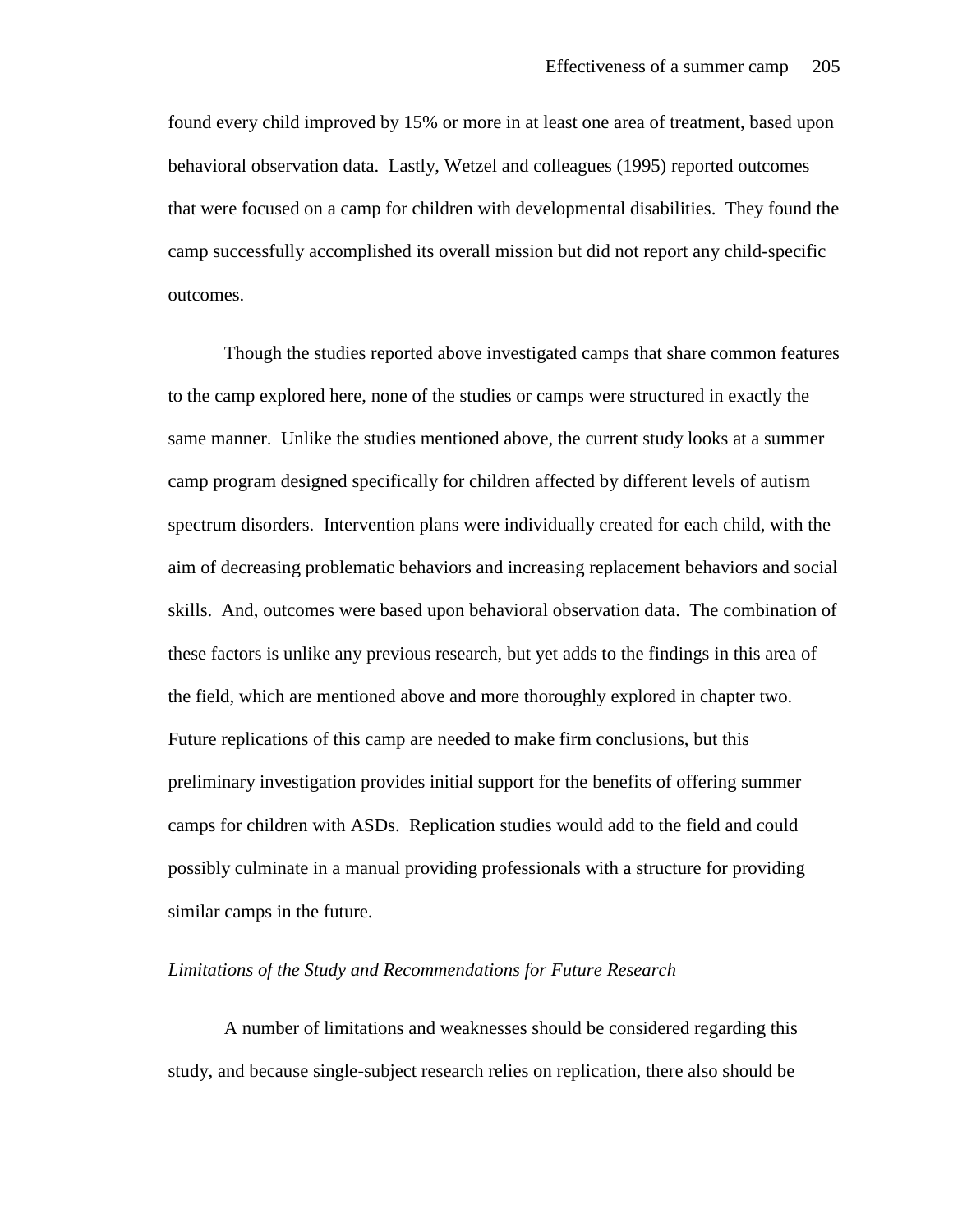changes made to future studies. Inherent in the research design are weaknesses (i.e., small subject size, limited external validity, and lack of a control group), which were discussed in chapter three. Therefore, they will not be reiterated here. Additional methodological issues, however, should be considered because this was a study conducted in the natural environment, a setting in which many variables affect research. Due to the brevity of camp, baseline data were collected as quickly as possible within the first two days. This allowed camp staff to begin implementing intervention plans on the third day of camp, an important expectation of families. Ideally, the baseline phase of data would last longer to ensure that a trend is established before a behavior is changed. This would allow more firm conclusions to be made regarding any changes in behavior. Future camps could address this issue by collecting data in ten or fifteen minute observation sessions. This would result in a larger number of data points during the first two days, which could then be analyzed to determine whether or not a trend existed during the baseline phase. Once determined, the individualized intervention could be implemented as quickly as possible. In some cases, even more baseline data may need to be collected to determine a trend, but for most campers, individual intervention strategies could be implemented by the third day as planned. Another option would be for future camps to employ a general ABA program throughout the entire first week of camp, while baseline data are collected. During the second week, staff could then implement the individualized treatment plans for each camper, specific to his or her unique needs.

Similarly, this study utilized an A-B design, where A represented the baseline phase and B represented the intervention phase. A flaw that occurs in A-B designs is that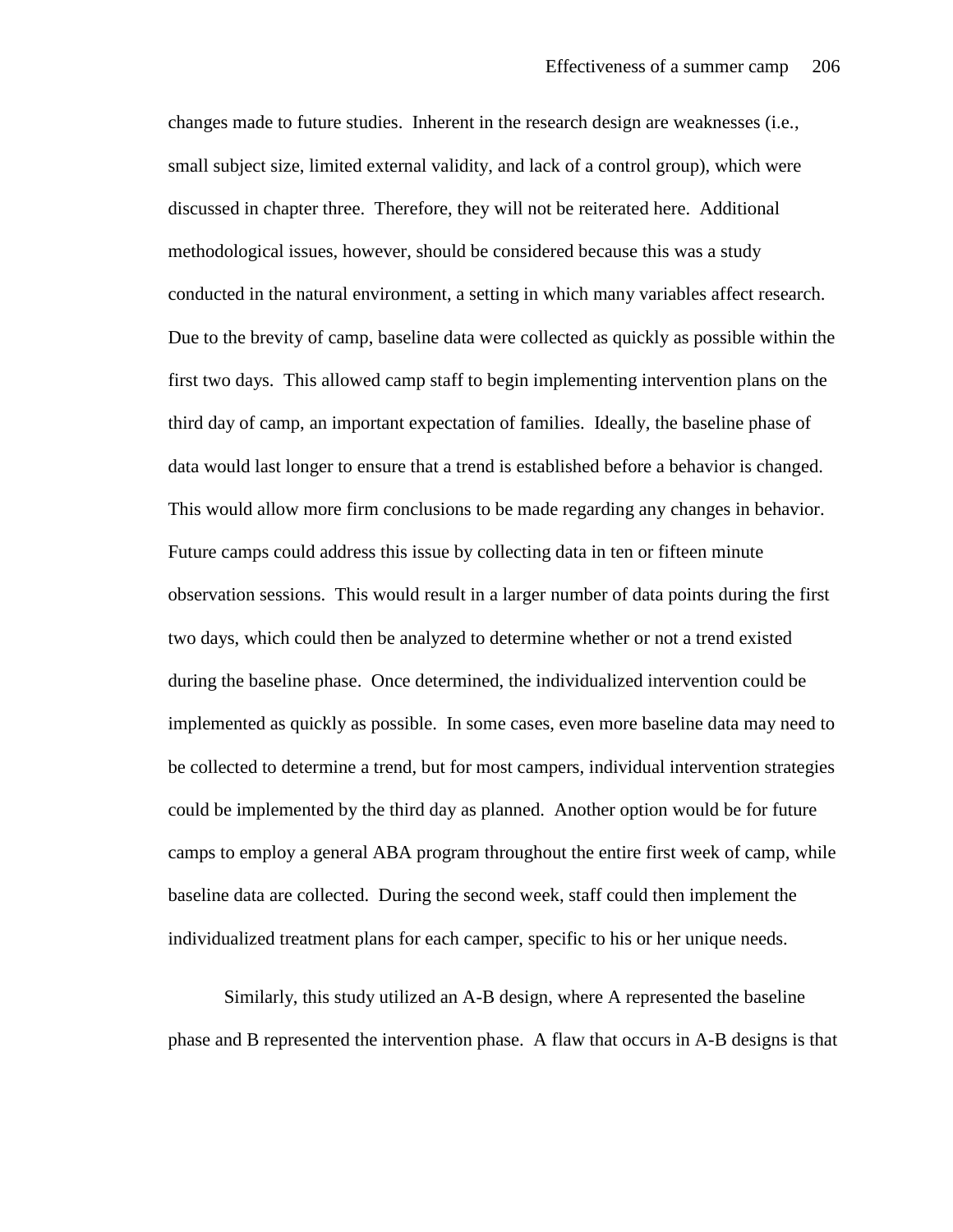one cannot be sure that behavior change was in fact a result of the intervention, as other outside variables may affect behavior. Because, as mentioned previously, 68% of behaviors changed in the intended direction with 65% of those demonstrating a moderate rate of change, there is more evidence to suggest the summer camp setting affected change. Nonetheless, this conclusion cannot be made without caution. Future studies could implement an A-B-A-B reversal design in which the treatment is selectively removed during prespecified observation sessions. Favorable results under these conditions would be more powerful in their conclusions. This, however, could be difficult (not impossible) to implement in a camp setting. This would require camp staff to remove any individual treatment strategies during certain observation periods to see how the target behaviors are affected. Presumably, this could be very difficult for camp staff who might observe favorable results from the interventions being used. The reason behind briefly removing an effective intervention would have to be thoroughly explained to camp staff so they could understand the importance of demonstrating effectiveness through data. Because the treatment would only be removed for brief observation sessions, the removal would not significantly affect the overall program in a negative way.

Data collection within the natural setting can be especially difficult as there are so many factors and many variables cannot be controlled (unlike a laboratory setting). To simplify data collection, a frequency method of recording was used for all behaviors. Future studies might consider other types of data recording, such as duration or timesampling, depending on the behaviors selected for change. Such types of data collection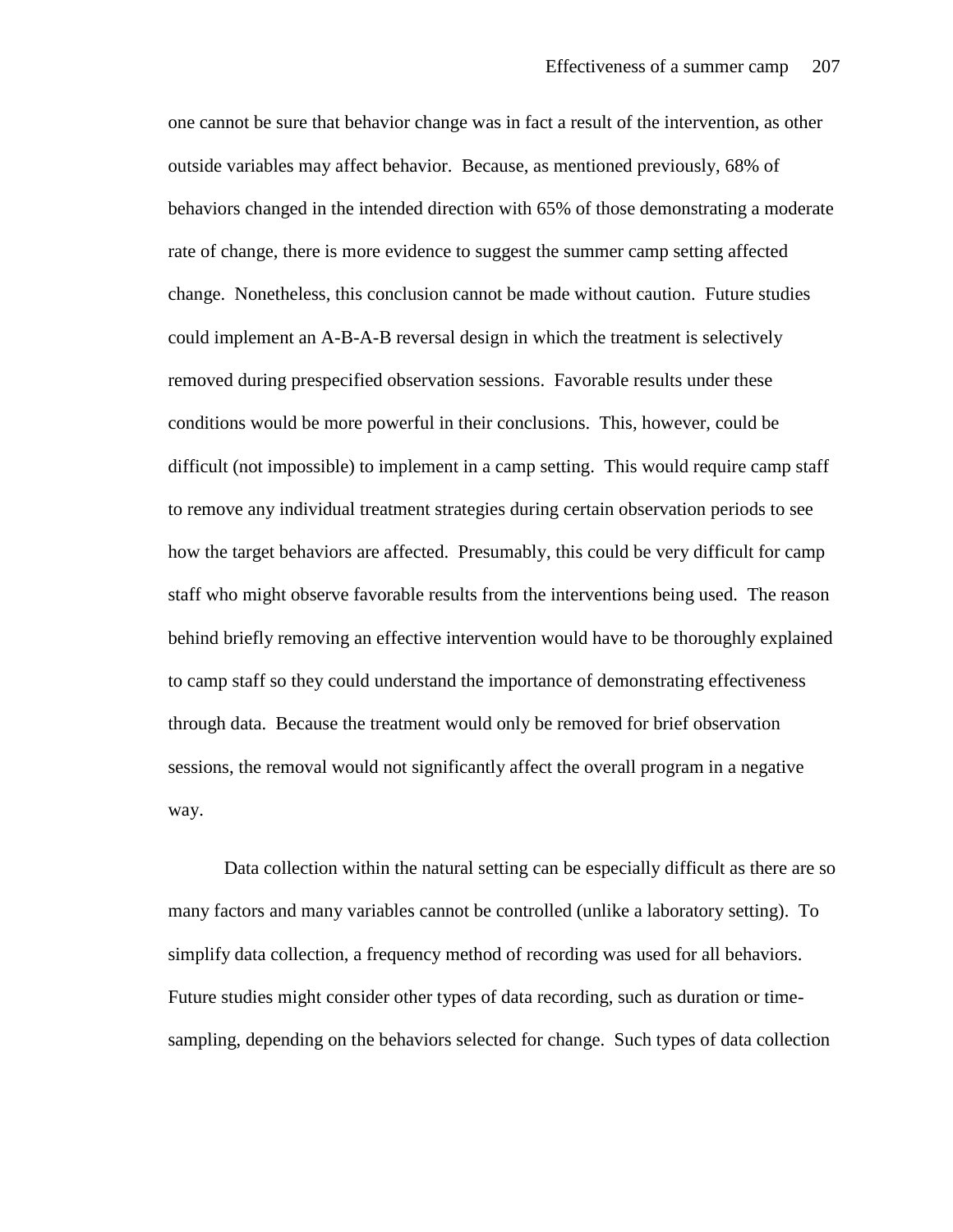can increase accuracy but are often complicated to implement. In addition, all target and replacement behaviors for each participant were collected at the same time due to a limited number of data collectors. In future studies, if adequate personnel are available, each behavior should be observed individually to minimize observation error. Additionally, there were not enough personnel in this study to conduct interrater reliability checks, which are an integral component in order to establish the accuracy of data. Future research should employ interrater observations that adhere to at least 80% reliability. Though trendlines were helpful to visually inspect and compare the data, they should be interpreted with caution because they did not fully represent the high degree of variance in some of the data sets. As previously mentioned, shorter observation sessions of ten to fifteen-minute increments would be recommended as they would yield more accurate data and more data points, which in turn would result in better fitting trendlines. Similarly, visual inspection was used because it is the most common means of interpreting single-subject data, but other types of statistical procedures might be considered in future studies.

Lastly, people can often have lofty ambitions when it comes to goals for producing positive change in children. In several of the cases discussed (i.e., Sam, Gary, and Carl), too many target and/or replacement behaviors were identified for change. Ideally, the summer camp setting will affect a number of behaviors inherently in the design, but a select few should be targeted for change in order to ensure treatment integrity and accurate data collection. Similarly, the intervention plans of all participants were much too complex, a factor that decreases treatment integrity. For example, the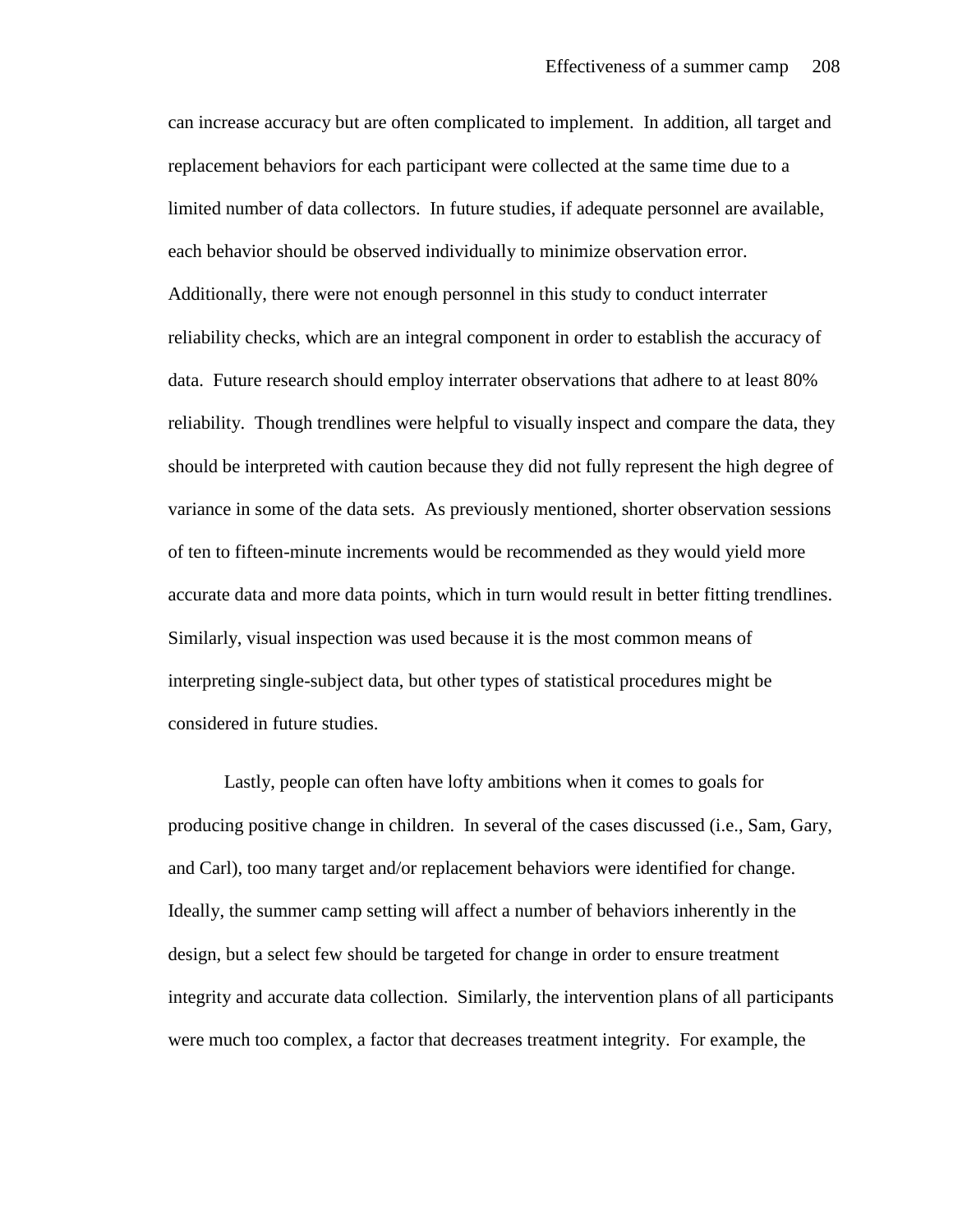intervention plan for Participant 1, Sam, addressed four different target behaviors and four different replacement behaviors. Attempting to change eight different behaviors in only eight weeks is probably unreasonable. Similarly, Sam's behavior intervention plan included four preventative strategies and seventeen intervention strategies that were identified to meet his individual needs. While each of these strategies may have been helpful in addressing his problem behaviors and facilitating the replacement behaviors, it is unlikely camp staff were able to use all seventeen strategies consistently when needed. When the intervention plan becomes too overwhelming, staff have difficulty implementing it consistently. This reduces the overall effectiveness of the treatment and the accuracy of data because it is difficult to ensure that staff implemented the plan as it was written. To combat this weakness, competency training was conducted and staff were tested on their competency with regard to their knowledge of each child's behavior intervention plan (see Appendix C). Staff were required to achieve 100% competency and any missed items were retrained until this level of competency was reached. Nonetheless, future researchers should minimize the number of behaviors targeted for change and should develop simple, manageable intervention plans that address a select number of behaviors.

Determining the challenges of running a camp of this nature and identifying problems with methodology and data collection can be just as beneficial as finding significant positive results. This type of pilot study paves the way for future research in the field and gives researchers and clinicians qualitative information to improve treatment. Future studies of summer camps for children with autism spectrum disorders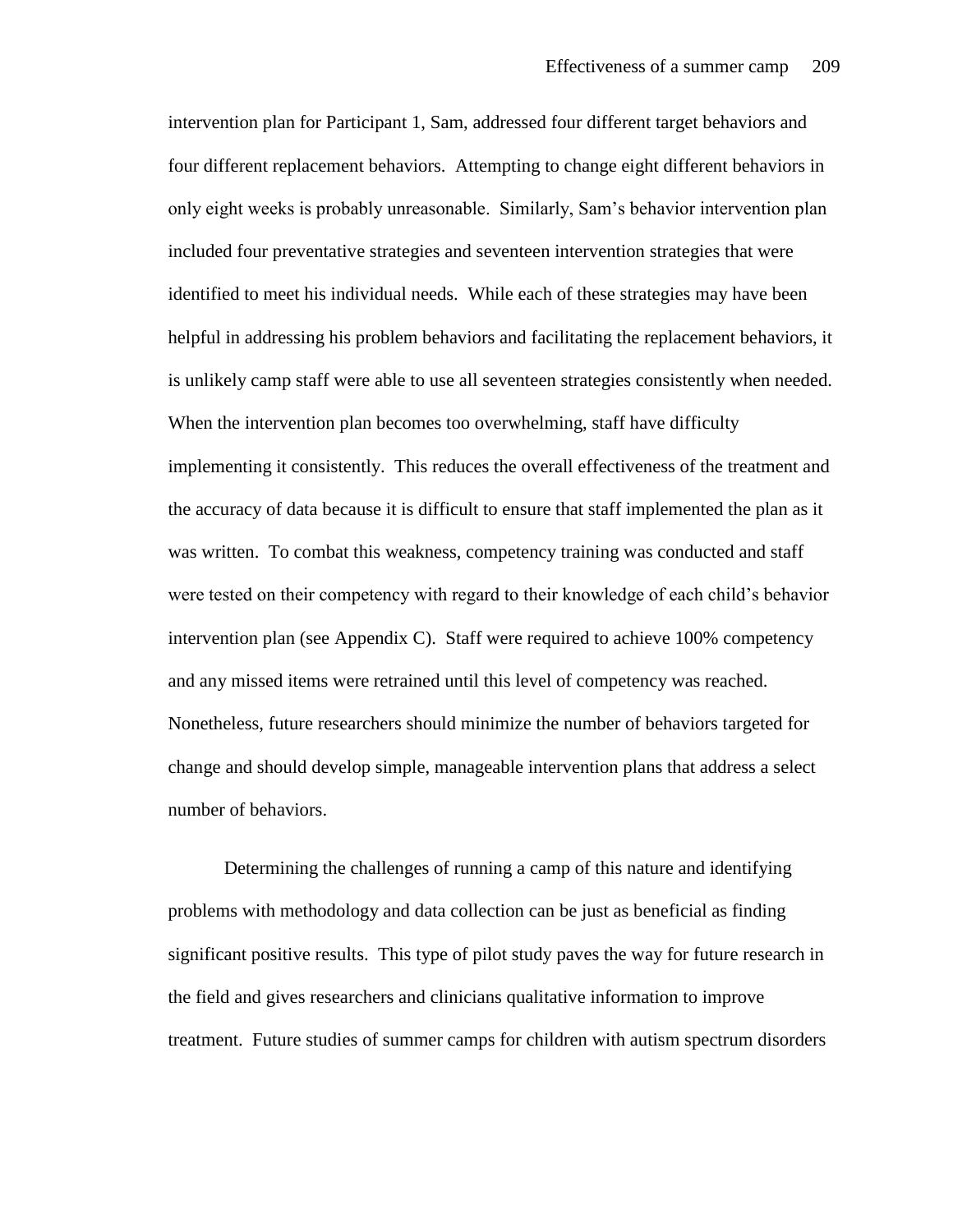could expand this preliminary study in many directions. One interesting insight is that all five participants from this study who were ultimately selected came from two of the four tribes. As previously mentioned, all other cases were rejected due to incomplete or inadequate data, which raises the question of whether or not there was something different about these two tribes that resulted in better data. It might be suggested that staff assigned to these two tribes had some type of significant impact, and future research could look at how staff variables impact behavioral results. More experienced staff, those from certain backgrounds or areas of study, or staff who worked at the camp in previous years might be related to the success of campers. In addition, future studies could look at other variables, like comorbidity of diagnoses or the impact of attendance.

Future studies could investigate whether or not behavior change demonstrated at camp maintains in the school setting by collecting post-camp behavioral data at school. Similarly, baseline data could be collected in the school setting prior to camp. Data of this sort could help determine whether camp effects maintain and whether or not camp bridges the gap between school years. In addition, preliminary baseline observations in the school setting might help camp staff better identify target and replacement behaviors. In the current study, information from parents and teachers was used to determine initial target and replacement behaviors, but there is a strong possibility some teachers and parents are missing fundamental behaviors that should be taught first. Utilizing a trained professional in ABA to collect baseline data at school could possibly yield more appropriate target and replacement behaviors.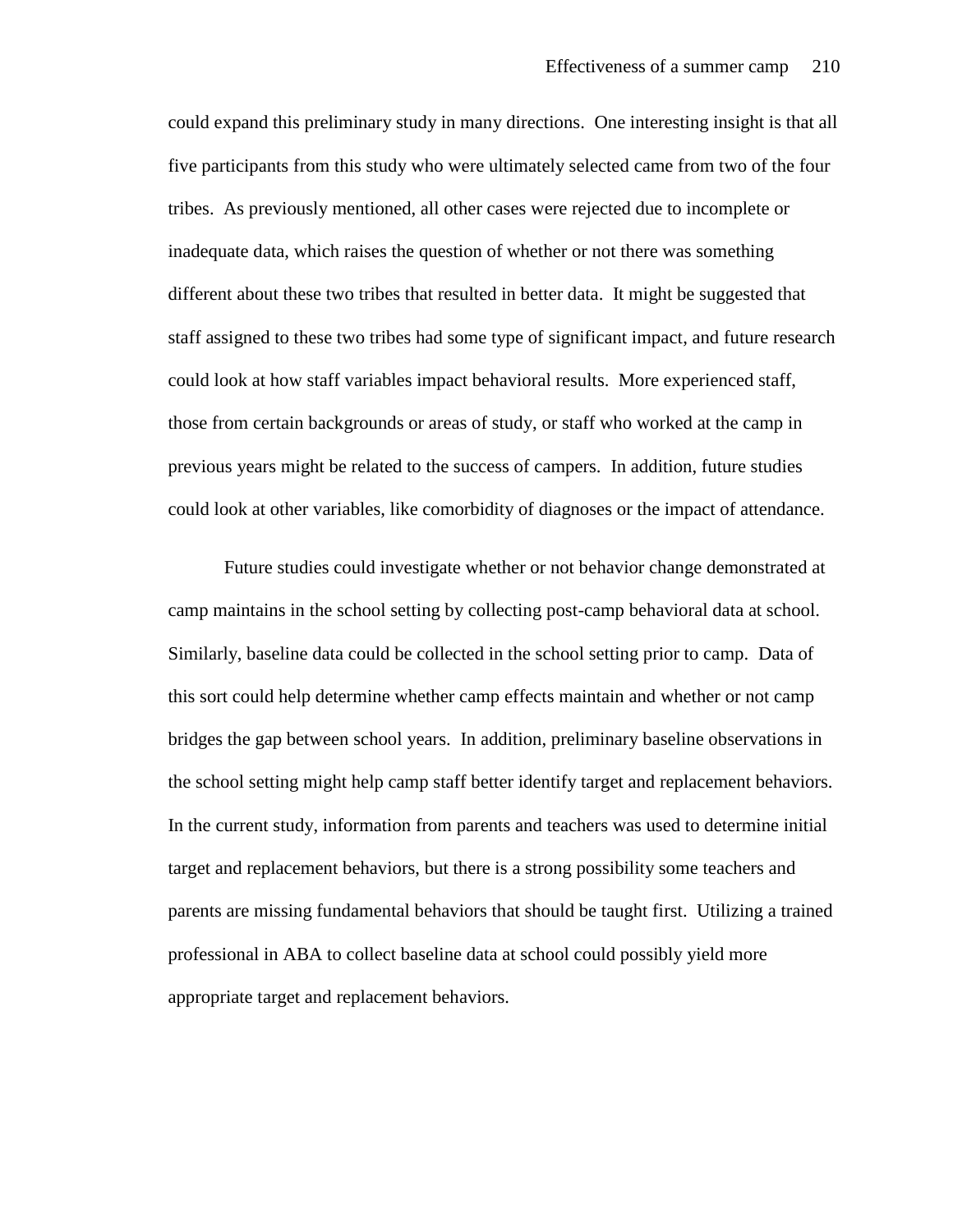#### References

- Adams, W. D. (1970). Survival training: Its effect on self-concept and selected personality factors of emotionally disturbed adolescents (Doctoral dissertation, University of Utah, 1969). *Dissertation Abstracts International, 31,* 388B.
- Allison, D. B., Basile, V. C., & MacDonald, R. B. (1991). Brief report: Comparative effects of antecedent exercise and lorazepam on the aggressive behavior of an autistic man. *Journal of Autism and Developmental Disorders, 21,* 89 – 94.
- American Psychiatric Association. (2000). *Diagnostic and statistical manual of mental disorders* (4th ed., text rev.). Arlington, VA: Author.
- Anderson, S. R., Avery, D. L., DiPietro, E. K., Edward, G. L., & Christian, W. P. (1987). Intensive home-based early intervention with autistic children. *Education and Treatment of Children, 10,* 352 – 366.
- Anderson, S. R., & Romanczyk, R. G. (1999). Early intervention for young children with autism: Continuum-based behavioral models. *Journal of the Association for Persons with Severe Handicaps, 24,* 162 – 173.
- Anderson, L., Schleien, S. J., McAvoy, L., Lais, G., & Seligmann, D. (1997). Creating positive change through an integrated outdoor adventure program. *Therapeutic Recreation Journal, 31,* 214 – 229.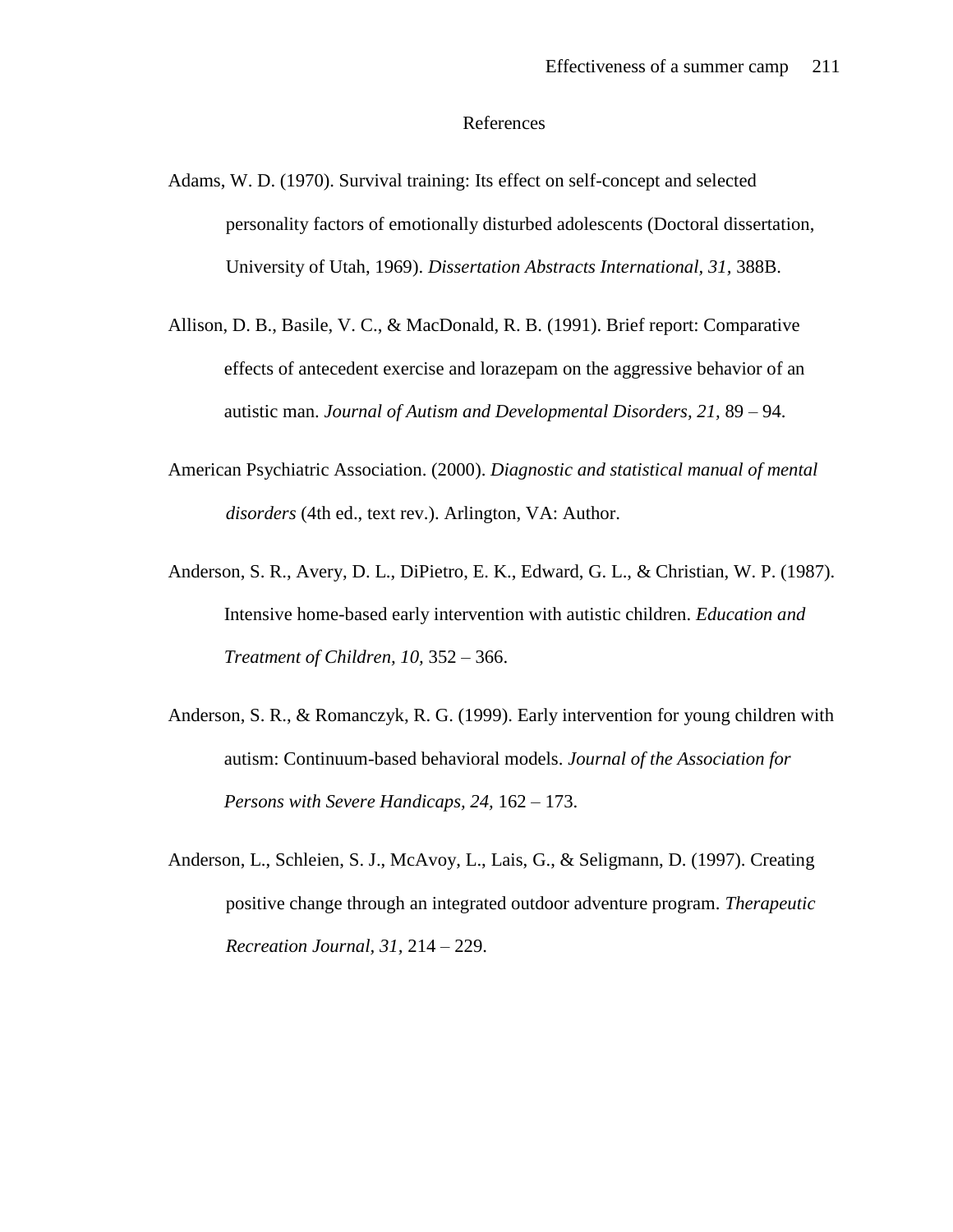- Asher, S. J., Huffaker, G. Q., & McNally, M. (1994). Therapeutic considerations of wilderness experiences for incest and rape survivors. *Women and Therapy, 15,*   $161 - 174.$
- August, G. J., Egan, E. A., Realmuto, G. M., & Hektner, J. M. (2003). Parceling component effects of a multifaceted prevention program for disruptive elementary school children. *Journal of Abnormal Child Psychology, 31,* 515 – 527.
- August, G. J., Realmuto, G. M., Hektner, J. M., & Bloomquist, M. L. (2001). An integrated components preventive intervention for aggressive elementary school children: The early risers program. *Journal of Consulting and Clinical Psychology, 69,* 614 – 626.
- Azrin, N. H., Kaplan, S. J., & Foxx, R. M. (1973). Autism reversal: Eliminating stereotyped self-stimulation of retarded individuals. *American Journal of Mental Deficiency, 78,* 241 – 248.
- Baer, D. M., Peterson, R. F., & Sherman, J. A. (1967). The development of imitation by reinforcing behavioral similarity to a model. *Journal of the Experimental Analysis of Behavior, 10,* 405 – 416.
- Bailey, A., Palferman, S., Heavey, L., & Le Couteur, A. (1998). Autism: The phenotype in relatives. *Journal of Autism and Developmental Disorders, 28* (5), 369 – 392.
- Baker, B. L. (1972). Camp freedom: Behavior modification for retarded children in a therapeutic camp setting. *American Journal of Orthopsychiatry, 43,* 418 – 427.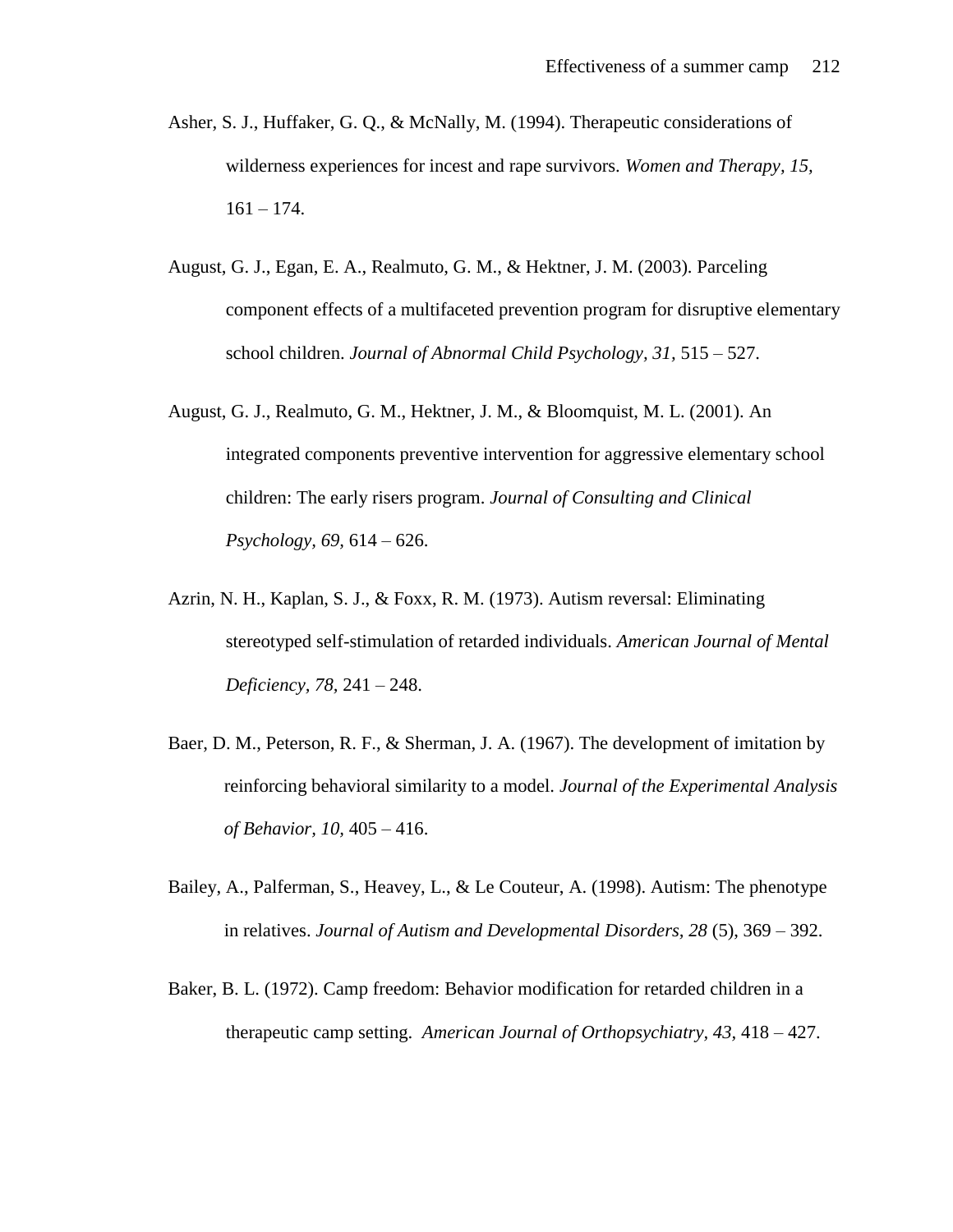- Banda, D. R. & Kubina Jr., R. M. (2010). Increasing academic compliance with mathematics tasks using the high-preference strategy with a student with autism. *Preventing School Failure, 54,* 81 – 85.
- Baron-Cohen, S. (1989). Do autistic children have obsessions and compulsions? *British Journal of Clinical Psychology, 28*(3), 193 – 200.
- Bartak, L., Rutter, M., & Cox, A. (1977). A comparative study of infantile autism and specific developmental receptive language disorders – III. Discriminant function analysis. *Journal of Autism and Childhood Schizophrenia, 7,* 383 – 396.
- Bell, S. R. & Carillo, N. (2007). Characteristics of effective summer learning programs in practice. *New Directions for Youth Development, 114,* 45 – 63.
- Bender, L. (1946). Childhood schizophrenia. *American Journal of Orthopsychiatry, 17,*   $40 - 56$ .
- Berman, D. S. & Anton, M. T. (1988). A wilderness therapy program as an alternative to adolescent psychiatric hospitalization. *Residential Treatment for Children and Youth, 5,* 41 – 53.
- Birnbrauer, J. S., & Leach, D. J. (1993). The Murdock early intervention program after 2 years. *Behaviour Change, 10,* 63 – 74.
- Blair, C. (2002). School readiness: Integrating cognition and emotion in a neurobiological conceptualization of children's functioning at school entry. *American Psychologist, 57,* 111-127.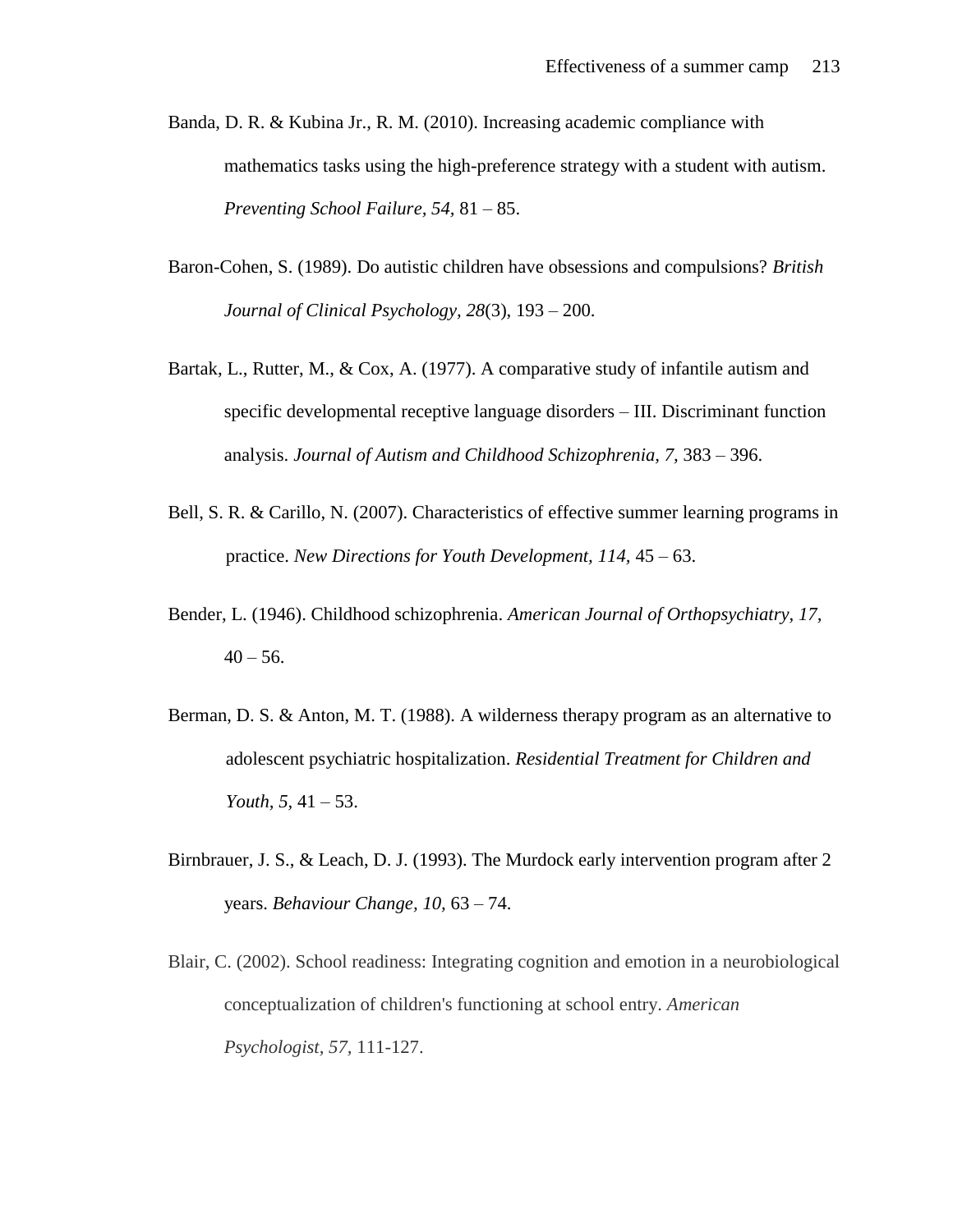- Blake, J. (1996). Opening doors: Integration of persons with a disability in organized children's camping in Canada. *Journal of Leisurability, 23,* 3 – 10.
- Blas, H. (2007). A specialized program for children with developmental disabilities within a "typical" overnight summer camp: Camp Ramah's Tikvah program. *Child and Adolescent Psychiatric Clinics of North America, 16,* 875 – 886.
- Bleuler, E. (1951). Dementia Praecox, or the Group of Schizophrenia. Translated by J. Zinkin. New York: International Universities Press. (Original work published 1911)
- Borman, G. D., Goetz, M. E., & Dowling, N. M. (2009). Halting the summer achievement slide: A randomized field trial of the KindergARTen Summer Camp. Journal of Education for Students Placed at Risk, 14, 133 – 147.
- Brasic, J. R., Barnett, J. Y., Kaplan, D., Sheitman, B. B., Aisemberg, P., Lafargue, R. T., et al. (1994). Clomipramine ameliorates adventitious movements and compulsions in prepubertal boys with autistic disorder and severe mental retardation. *Neurology, 44*(7), 1309 – 1312.
- Bregman, J. D., Zager, D., & Gerdtz, J. (2005). Behavioral interventions. In F. R. Volkmar, R. Paul, A. Klin, & D. Cohen (Series & Vol. Eds.), *Handbook of autism and pervasive developmental disorders: Vol. 2. Assessment, interventions and policy* (3rd ed., pp. 897 – 924). Hoboken, NJ: John Wiley & Sons, Inc.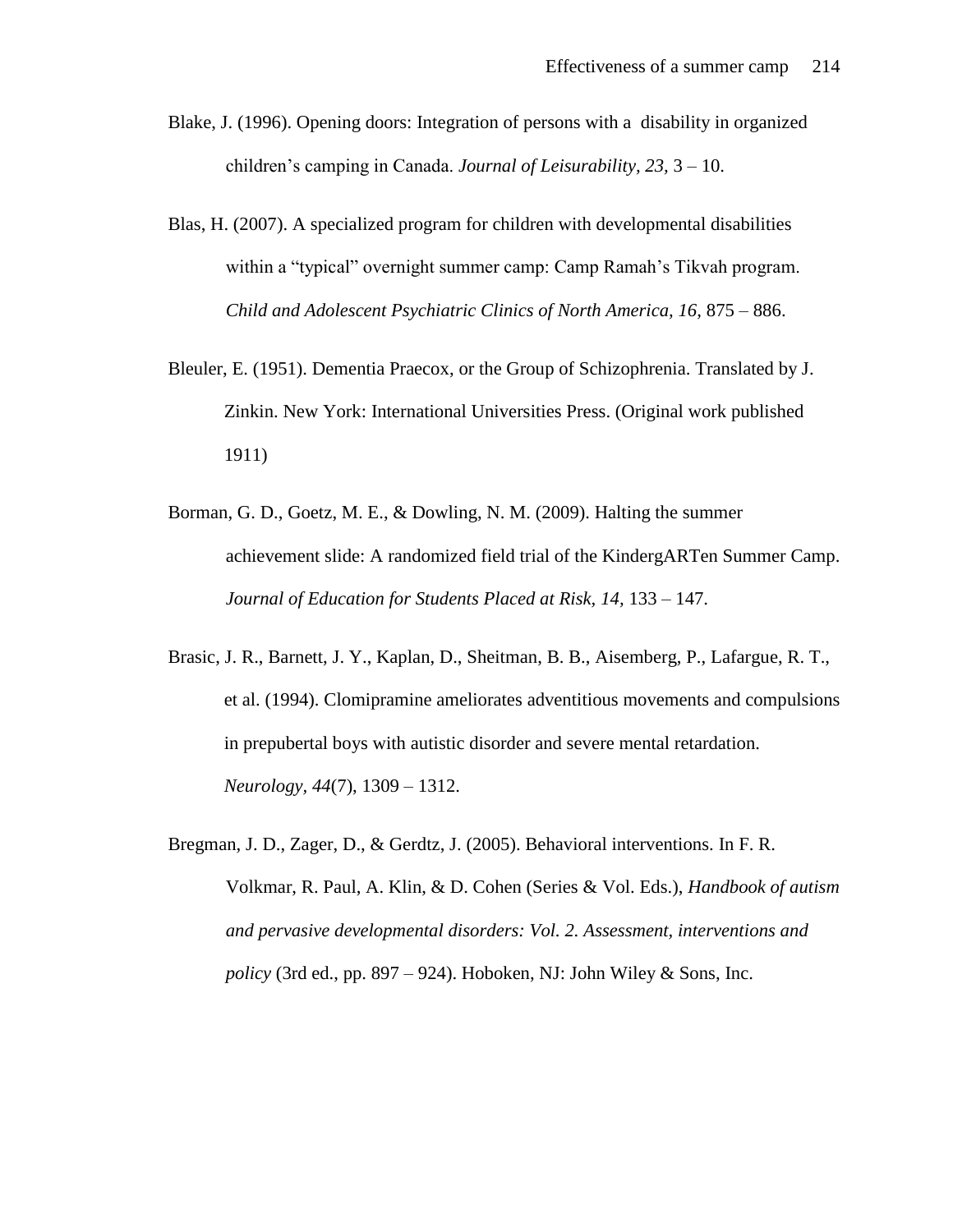- Brookman, L., Boettcher, M., Klein, E., Openden, D., Koegel, R. L., & Koegel, L. K. (2003). Facilitating social interactions in a community summer camp setting for children with autism. *Journal of Positive Behavior Interventions, 5,* 249 – 252.
- Brookman-Frazee, L., Stahmer, A., Baker-Ericzen, M. J., & Tsai, K. (2006). Parenting interventions for children with autism spectrum and disruptive behavior disorders: Opportunities for cross-fertilization. *Clinical Child and Family Psychology Review, 9,* 181 – 200.
- Buitelaar, J. K., Van der Gaag, R., Klin, A., & Volkmar, F. (1999). Exploring the boundaries of Pervasive Developmental Disorder Not Otherwise Specified: Analyses of data from the *DSM-IV* autistic field trial. *Journal of Autism and Developmental Disorders, 29* (1), 33 – 43.
- Byers, E. S. (1979). Wilderness camping as a therapy for emotionally disturbed children: A critical review. *Exceptional Children, 45*(8), 628 – 635.
- Cantwell, D. P. (1996). Classification of Child and Adolescent Psychopathology. *Journal of Child Psychiatry and Psychology, 37,* 3 – 12.
- Carlson, K. P., & Cook, M. (2007). Challenge by choice: Adventure-based counseling for seriously ill adolescents. *Child and Adolescent Psychiatric Clinics of North America, 16,* 909 – 919.
- Carr, E. G. (1981). Sign language. In O. I. Lovaas, A. Ackerman, D. Alexander, P. Firestone, M. Perkins, & A. L. Egel (Eds.), *The me book: Teaching manual for*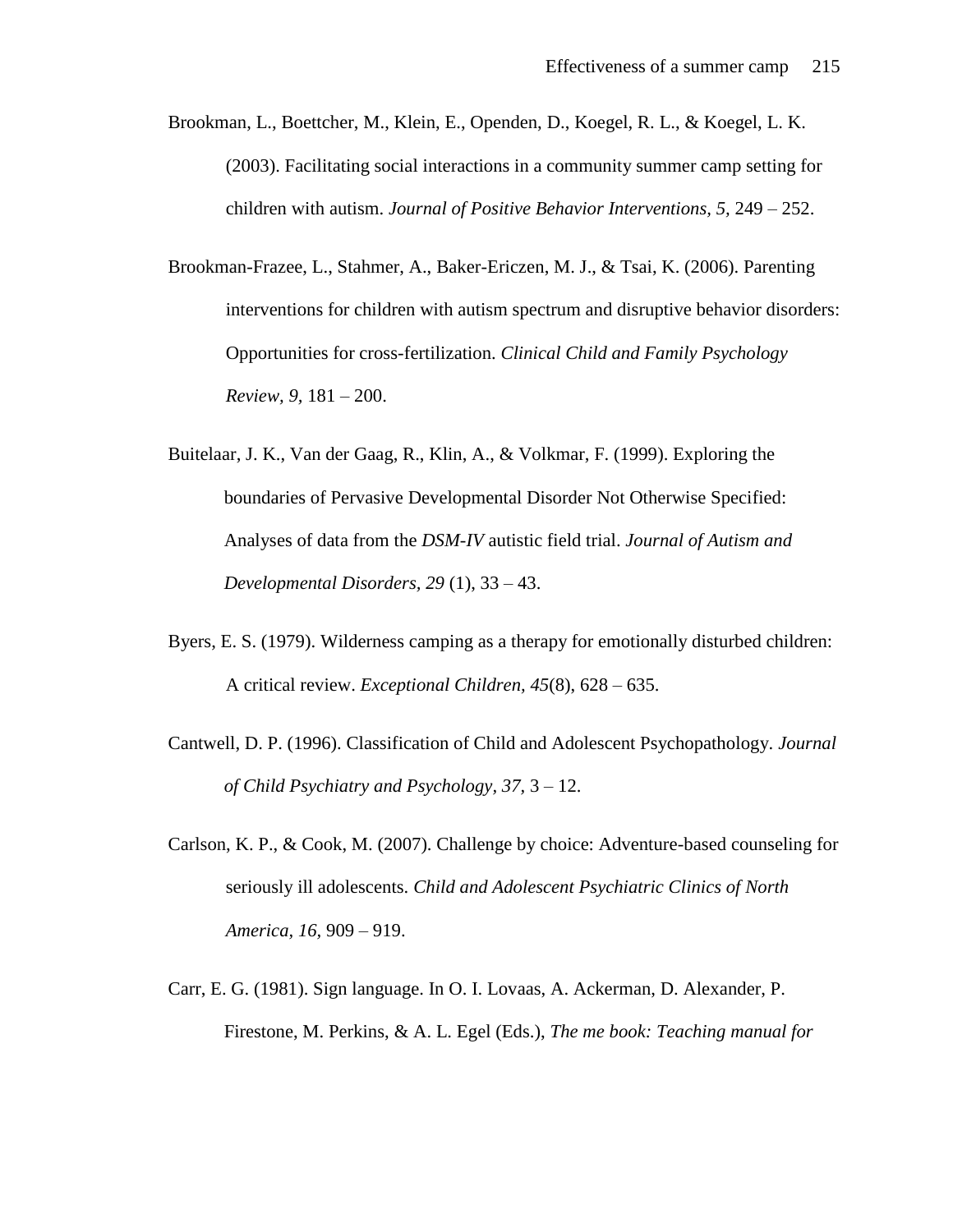*parents and teachers of developmentally disabled children* (pp. 153 – 161). Baltimore: University Park Press.

- Charlop-Christy, M. H., & Carpenter, M. H. (2000). Modified incidental teaching sessions: A procedure for parents to increase spontaneous speech in their children with autism. *Journal of Positive Behavior Interventions, 2,* 98 – 112.
- Charman, T. (1998). Specifying the nature and course of the joint attention impairment in autism in the preschool years: Implications for diagnosis and intervention. *Autism: International Journal of Research and Practice, 2*(1), 61 – 79.
- Cheng-Hsien, W., Hursh, D. E., Walls, R. T., Stack Jr., S. F., & Lin, I. (2012). The effects of social skills training on the peer interactions of a nonnative toddler. *Education and Treatment of Children, 35,* 371 – 388.
- Clark, J. P., Marmol, L. M., Cooley, R., & Gathercoal, K. (2004). The effects of wilderness therapy on the clinical concerns (on Axes I, II, and IV) of troubled adolescents. *Journal of Experiential Education, 27,* 213 – 232.
- Delprato, D. J. (2001). Comparisons of discrete-trial and normalized behavioral intervention for young children with autism. *Journal of Autism and Developmental Disorders, 31,* 315 – 325.
- Donohue, M. M., Casey, L. B., Bicard, D. F., & Bicard, S. E. (2012). Effects of differential reinforcement of short latencies on response latency, task completion, and accuracy of an adolescent with autism. *Education and Training in Autism and Developmental Disabilities, 47,* 97 – 108.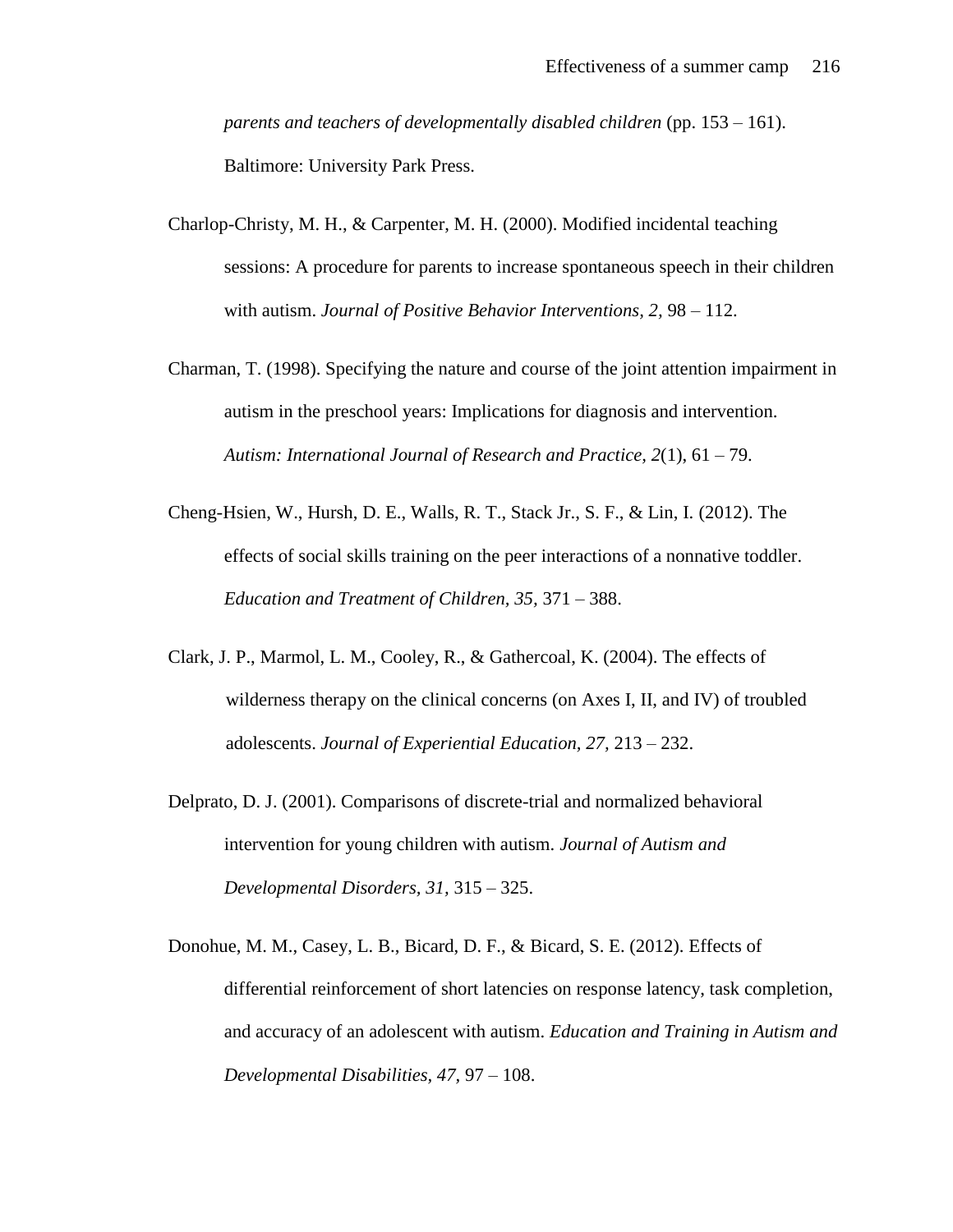- Duker, P. C., & Rasing, E. (1989). Effects of redesigning the physical environment on self-stimulation and on-task behavior in three autistic-type developmentally disabled individuals. *Journal of Autism and Developmental Disorders, 19,* 449 – 460.
- Durand, V. M., & Carr, E. G. (1987). Social influences on "self-stimulatory" behavior: Analysis and treatment application. *Journal of Applied Behavior Analysis, 20,* 119 – 132.
- Durr, L. I. (2009). Optimal challenge: The impact of adventure experiences on subjective well-being. *Journal of Experiential Education, 31,* 451 – 455.
- Dyer, K., Dunlap, G., & Winterling, V. (1990). Effects of choice making on the serious problem behaviors of students with severe handicaps. *Journal of Applied Behavior Analysis, 23,* 515 – 524.
- Elliott, R. O., Jr., Dobbin, A. R., Rose, G. D., & Soper, H. V. (1994). Vigorous, aerobic exercise versus general motor training activities: Effects on maladaptive and stereotypic behaviors of adults with both autism and mental retardation. *Journal of Autism and Developmental Disorders, 24,* 565 – 574.
- Farley, C., Torres, C., Wailehua, C.T., & Cook, L. (2012). Evidence-based practices for students with emotional and behavioral disorders: Improving academic achievement. *Beyond Behavior, 21,* 37 – 43.
- Fenske, E. C., Zalenski, S., Krantz, P. J., & McClannahan, L. E. (1985). Age at intervention and treatment outcome for autistic children in a comprehensive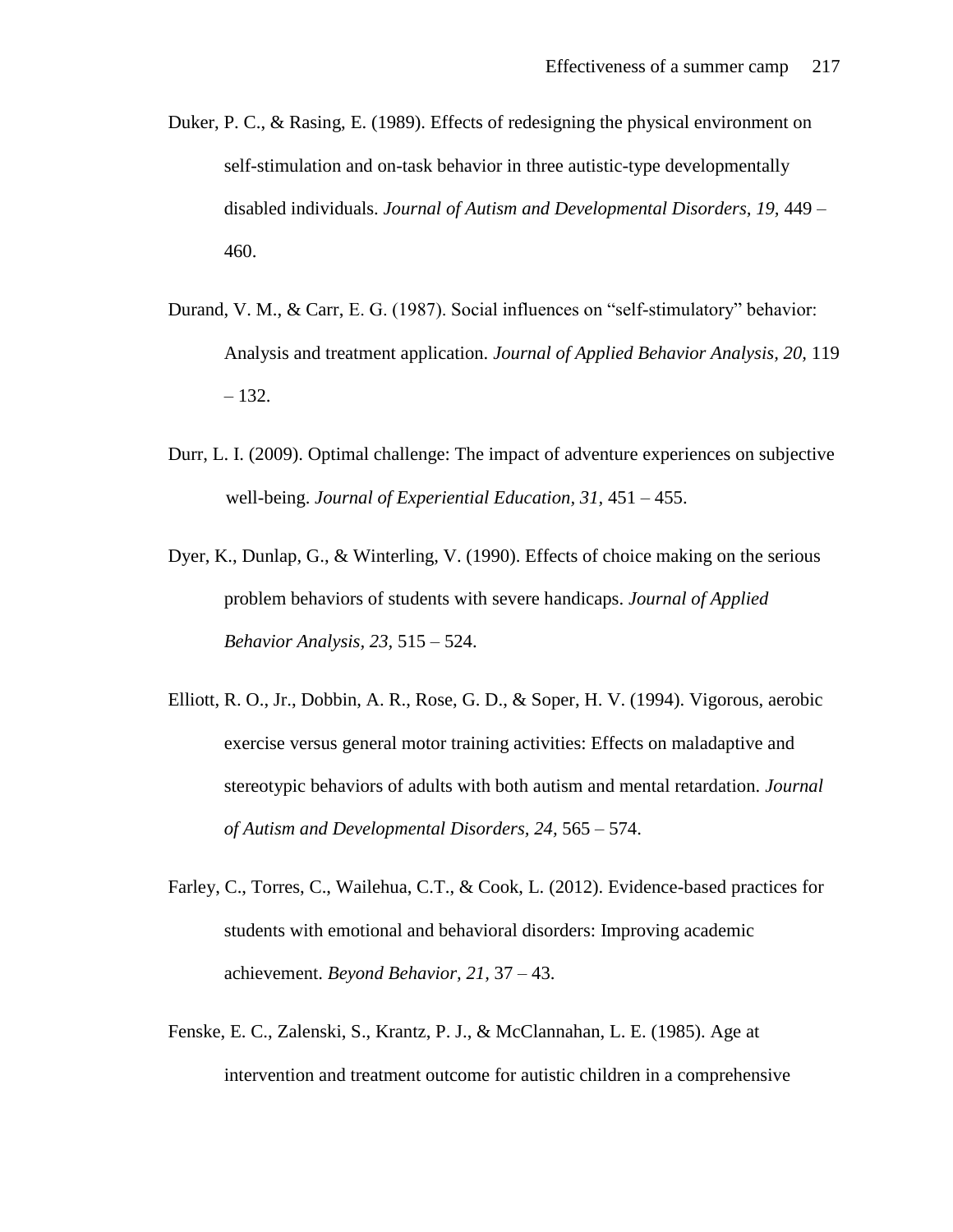intervention program. *Analysis and Intervention in Developmental Disabilities, 5,*   $49 - 58$ .

- Flannery, K. B., & Horner, R. H. (1994). The relationship between predictability and problem behavior for students with severe disabilities. *Journal of Behavioral Education, 4,* 157 – 176.
- Fletcher, T. B. & Hinkle, J. S. (2002). Adventure based counseling: An innovation in counseling. *Journal of Counseling & Development, 80,* 277 – 285.
- Fombonne, E. (2005) Epidemiological studies of pervasive developmental disorders. In F. R. Volkmar, R. Paul, A. Klin, & D. Cohen (Series & Vol. Eds.), *Handbook of autism and pervasive developmental disorders: Vol. 1. Diagnosis, development, neurobiology, and behavior* (3rd ed., pp. 42 – 69). Hoboken, NJ: John Wiley & Sons, Inc.
- Fombonne, E. (2001). Is there an epidemic of autism? *Pediatrics, 107,* 413 441Fraenkel, J. R., & Wallen, N. E. (2000). How to design and evaluate research in education (4th ed.). Boston: McGraw-Hill.
- Fraenkel, J. R., & Wallen, N. E. (2000). How to design and evaluate research in education (4th ed.). Boston: McGraw-Hill.
- Garst, B., Scheider, I., & Baker, D. (2001). Outdoor adventure program participation impacts on adolescent self-perception. *Journal of Experiential Education, 24,* 41  $-49.$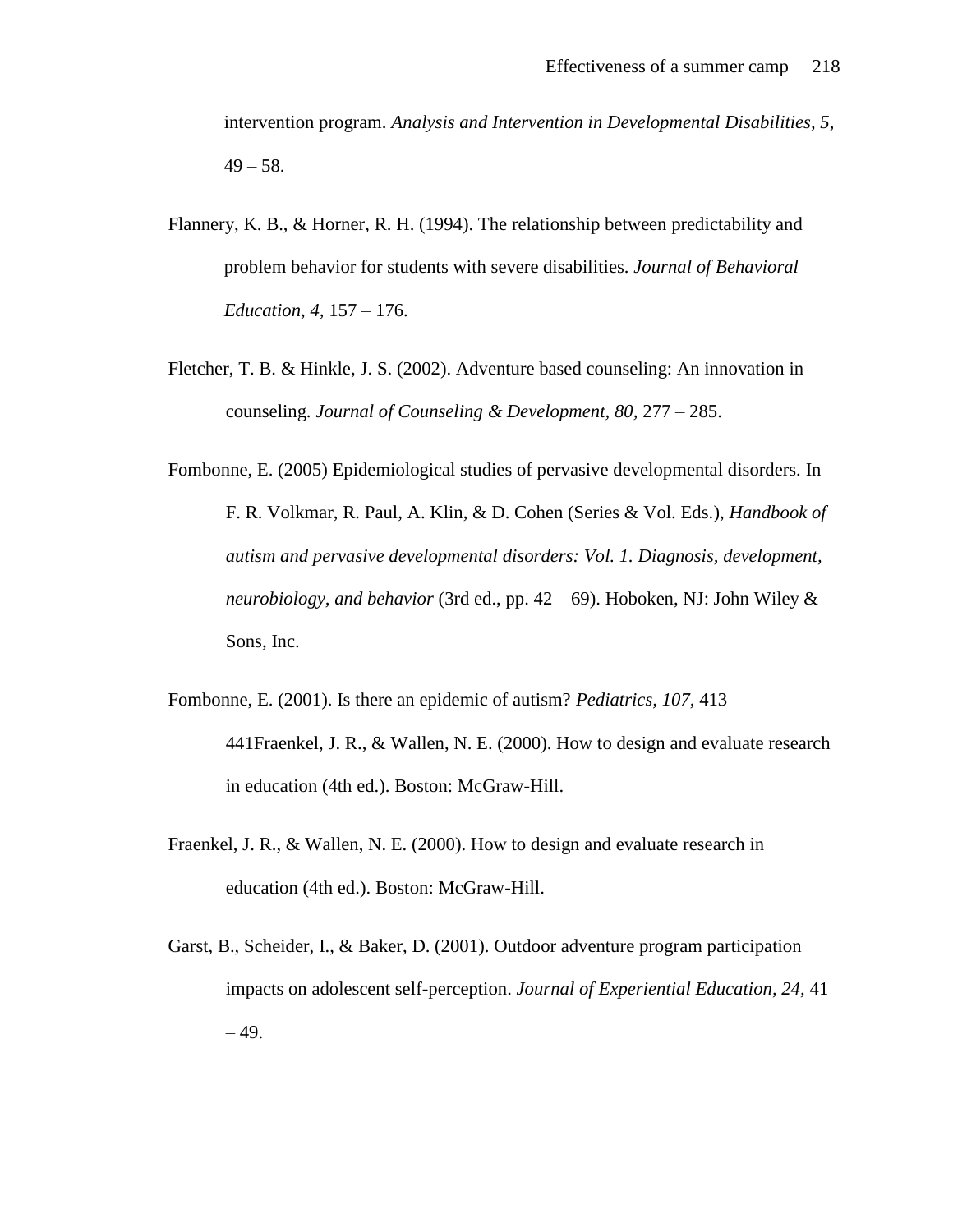- Gillberg, C. (1991). Outcome in autism and autistic-like conditions. *Journal of the American Academy of Child and Adolescent Psychiatry, 30*(3), 375 – 382.
- Goodwin, D. L. & Staples, K. (2005). The meaning of summer camp experiences to youths with disabilities. *Adapted Physical Activity Quarterly, 22,* 160 – 178.
- Harris, S. L., Handleman, J. S., Gordon, R., Kristoff, B., & Fuentes, F. (1991). Changes in cognitive and language functioning of preschool children with autism. *Journal of Autism and Developmental Disorders, 21,* 281 – 290.
- Hartlage, L. C. & Park, D. (1967). Criteria for evaluation of therapeutic summer camping with the mentally retarded. *Psychology a Journal of Human Behavior*, 4, 2 – 5.
- Heckel, R. V., Hursh, L., & Hiers, J. M. (1977). Analysis of process data from token groups in a summer camp. *Journal of Clinical Psychology, 33,* 241 – 244.
- Henley, D. (1999). Facilitating socialization with a therapeutic camp setting for children with attention deficits utilizing the expressive therapies. *American Journal of Art Therapy, 38,* 40 – 50.
- Herbert, J. T. (1998). Therapeutic effects of participating in an adventure therapy program. *Rehabilitation Counseling Bulletin, 41,* 201 – 217.
- Hergenhahn, B. R., Taflinger, M., & Hyde, T. (Eds.). (2001). *An introduction to the history of psychology* (4th ed.). Belmont, CA: Wadsworth/Thomson Learning.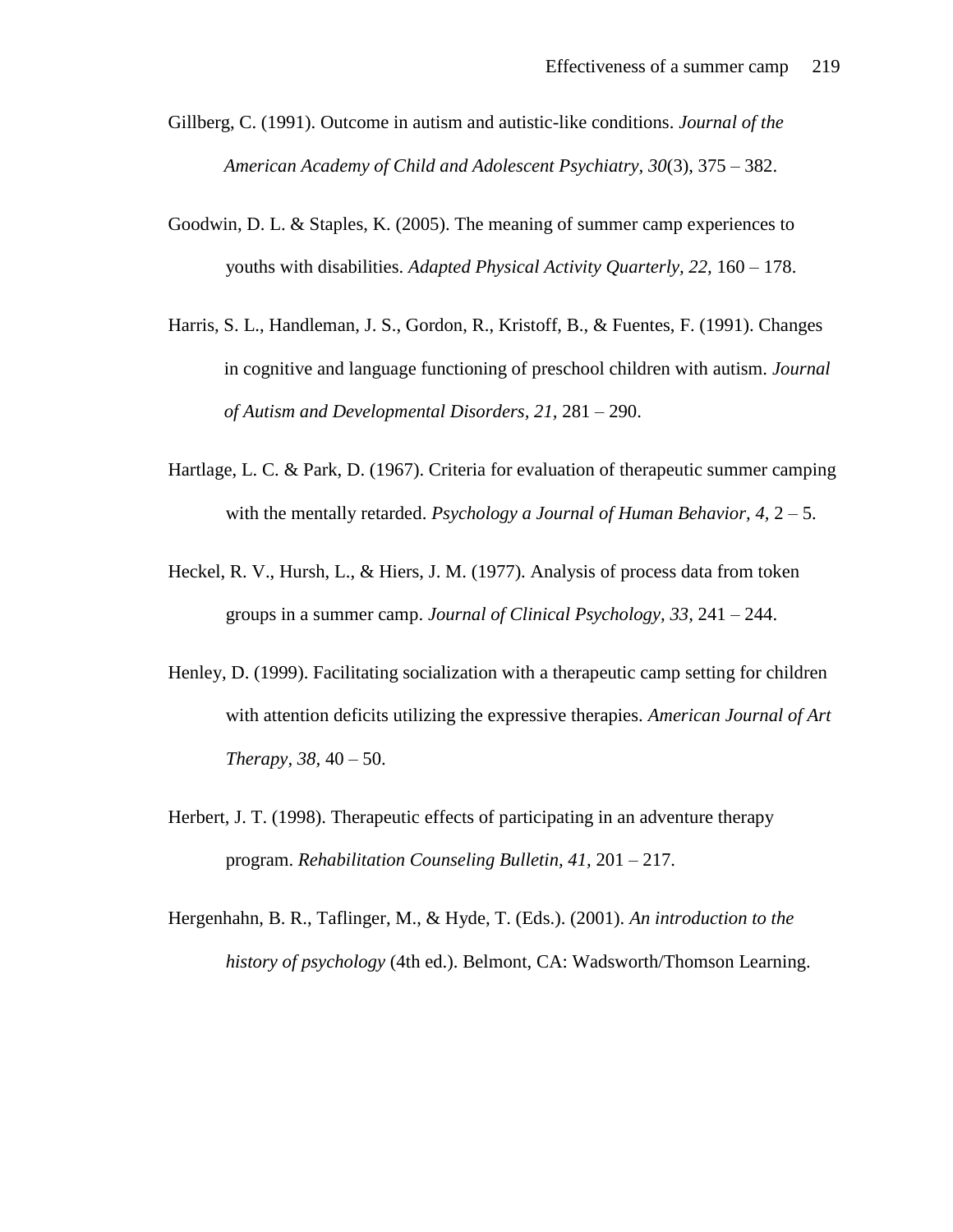- Horner, R. H., Carr, R. G., Strain, P. S., Todd, A. W., & Reed, H. K. (2002). Problem behavior interventions for young children with autism: A research synthesis. *Journal of Autism and Developmental Disorders, 32,* 423 – 446.
- Hung, D. W. (1977). Generalization of "curiosity" questioning behavior in autistic children. *Journal of Behavior Therapy and Experimental Psychiatry, 8, 237 –* 245.
- Hung, D. W. & Thelander, M. J. (1978). Summer camp treatment program for autistic children. *Exceptional Children, 44,* 534 – 536.
- Hupp, S. D. A. & Reitman, D. (1999). Improving sports skills and sportsmanship in children diagnosed with attention-deficit/hyperactivity disorder. *Child and Family Behavior Therapy, 21,* 35 – 51.
- Iacoboni, M. (2000). Attention and sensorimotor integration: Mapping the embodied mind. In A. W. Toga & J. C. Mazziotta (Eds.), *Brain mapping: The systems* (pp. 463 – 490). San Diego, CA: Academic Press.
- Ingersoll, B., Meyer, K., Bonter, N., & Jelinek, S. (2012). A comparison of developmental social*–*pragmatic and naturalistic behavioral interventions on language use and social engagement in children with autism. *Journal of Speech, Language, and Hearing Research, 55*, 1301 – 1313.
- Kahng, S., Chung, K., Gutshall, K., Pitts, S. C., Kao, J., & Girolami, K. (2010). Consistent visual analyses of intrasubject data. *Journal of Applied Behavior Analysis, 43,* 35 – 45.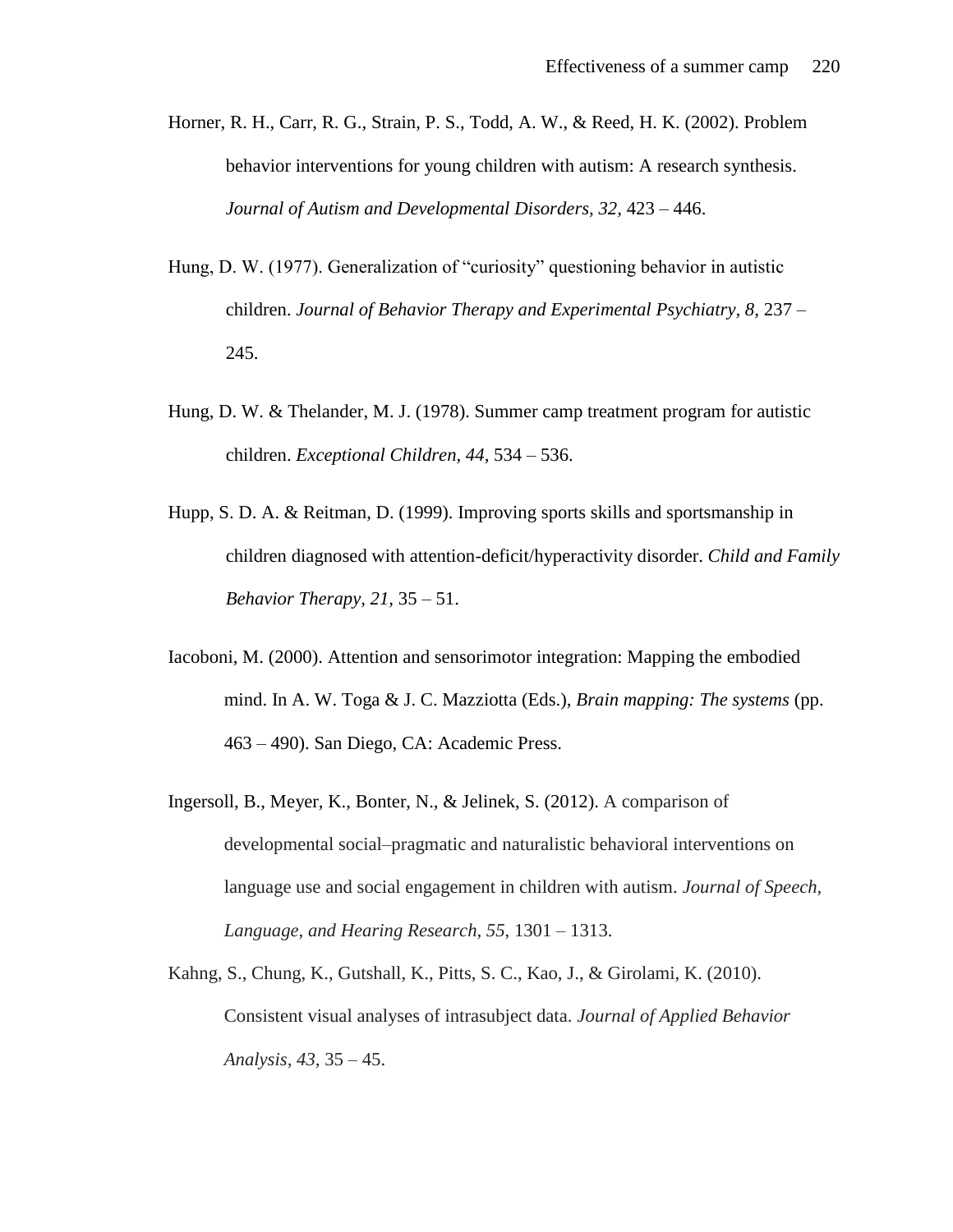- Kanner, L. (1943). Autistic disturbances of affective contact. *Nervous Child, 2,* 217 250.
- Kaplan, R. (1974). Some psychological benefits of an outdoor challenge program. *Environment and Behavior, 6,* 101 – 115.
- Kates-McElrath, K., & Axelrod, S. (2006). Behavioral intervention for autism: A distinction between two behavior analytic approaches. *The Behavior Analyst Today, 7,* 242 – 252.
- Kazdin, A. E. (2001). Introduction. In M. Taflinger & J. Wilkinson (Eds.), *Behavior modification in applied settings* (6th ed., pp. 1-31). Belmont, CA: Wadsworth/Thomson Learning.
- Kimball, J. W. (2002). Behavior-analytic instruction for children with autism: Philosophy matters. *Focus on Autism and Other Developmental Disabilities, 17,* 66 – 75.
- Klin, A., Saulnier, C., Tsatsanis, K, & Volkmar, F. R. (2005) Clinical evaluation in autism spectrum disorders: Psychological assessement within a transdisciplinary framework. In F. R. Volkmar, R. Paul, A. Klin, & D. Cohen (Series & Vol. Eds.), *Handbook of autism and pervasive developmental disorders: Vol. 2. Assessment, interventions, and policy* (3rd ed., pp. 772 – 798). Hoboken, NJ: John Wiley & Sons, Inc.
- Klin, A., McPartland, J., & Volkmar, F. R. (2005). Asperger syndrome. In F. R. Volkmar, R. Paul, A. Klin, & D. Cohen (Series & Vol. Eds.), *Handbook of autism and pervasive developmental disorders: Vol. 1. Diagnosis, development,*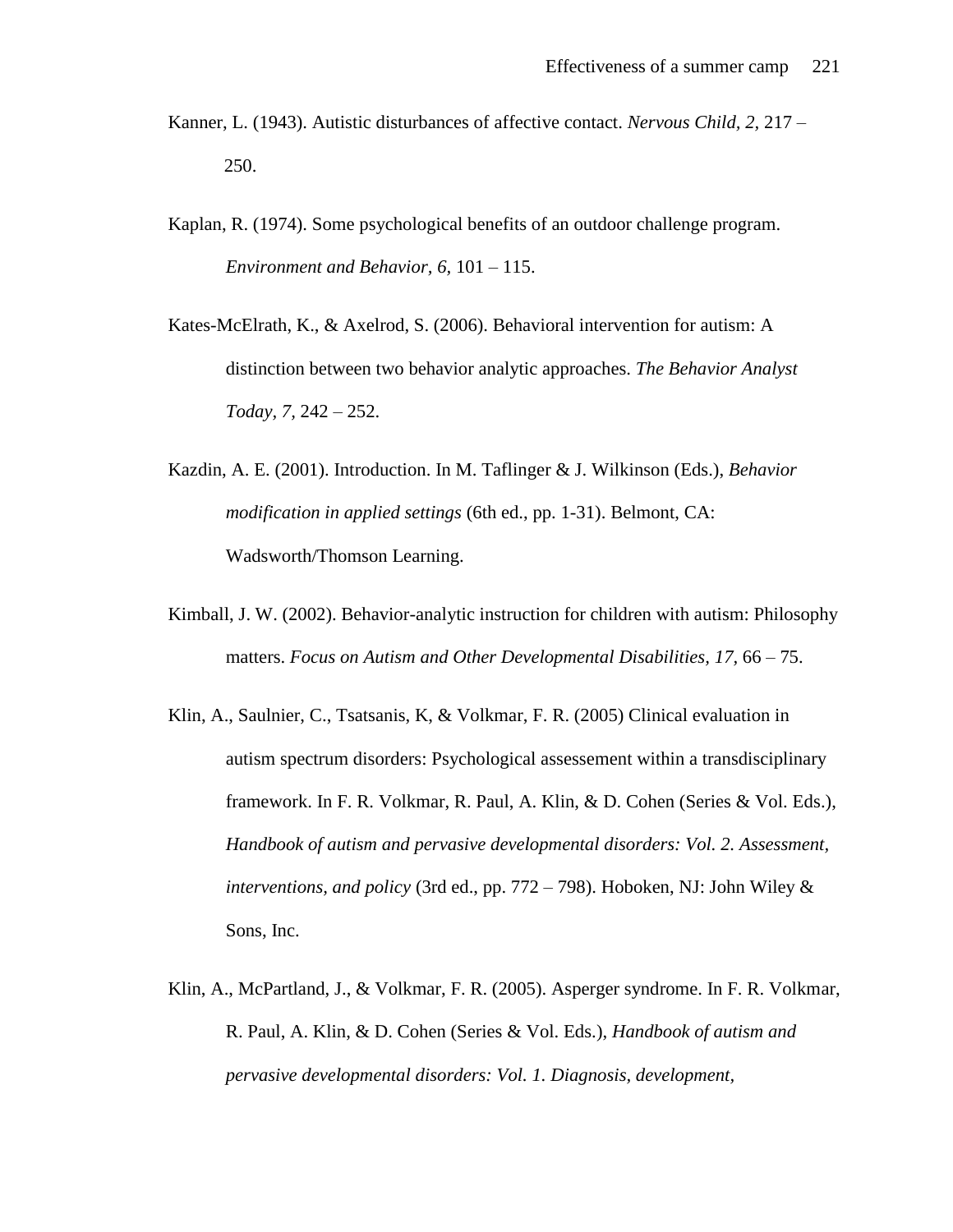*neurobiology, and behavior* (3rd ed., pp. 88 – 125). Hoboken, NJ: John Wiley & Sons, Inc.

- Klin, A., Volkmar, F. R. & Sparrow, S. S. (2000). *Asperger Syndrome.* New York: Guilford Press.
- Koegel, L. K., Koegel, R. L., Hurley, C., & Frea, W. D. (1992). Improving social skills and disruptive behavior in children with autism through self-management. *Journal of Applied Behavior Analysis, 25,* 341 – 353.
- Koegel, R. L., & Koegel, L. K. (1989) Community-referenced research on selfstimulation. In E. Cipani (Ed.), *The treatment of severe behavior disorders: Behavior analysis approaches* (Monograph, 12, pp. 129 – 150). Washington, DC: American Association on Mental Retardation.
- Kolvin, I. (1971). Studies in childhood psychoses: Diagnostic criteria and classification. *British Journal of Psychiatry, 118,* 381 – 384.
- Lainhart, J. E., & Folstein, S. E. (1994). Affective disorders in people with autism: A review of published cases. *Journal of Autism and Developmental Disorders, 24*(5), 587 – 601.
- Lanquetot, R. (1989). The effectiveness of peer modeling with autistic children. *Journal of the Multihandicapped Person, 2*(1), 25 – 34.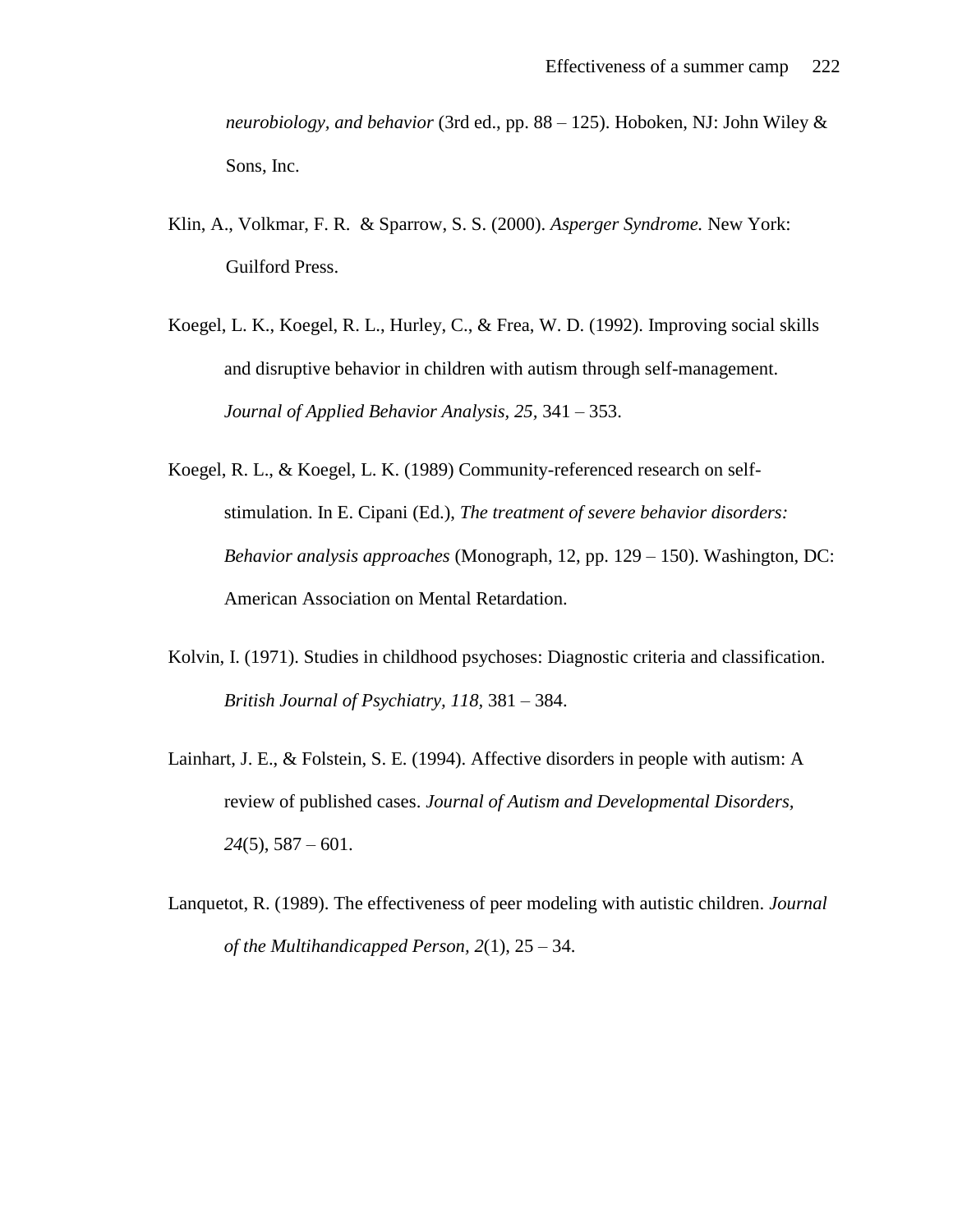- Laushey, K. M. & Heflin, L. J. (2000). Enhancing social skills of kindergarten children with autism through the training of multiple peers as tutors. *Journal of Autism and Developmental Disorders, 30,* 183 – 193.
- Leckman, J. F., Peterson, B. S., Pauls, D. L., & Cohen, D. J. (1997). Tic disorders. *Psychiatric Clinics of North America, 20*(4), 839 – 861.
- Levine, D. (1994). Breaking through barriers: Wilderness therapy for sexual assault survivors. *Women and Therapy, 15,* 175 – 184.
- Levitt, L. (1994) What is the therapeutic value of camping for emotionally disturbed girls. *Women and Therapy, 15,* 129 – 137.
- Lockyer, L., & Rutter, M. (1969). A five to fifteen year follow-up study of infantile psychosis: III. Psychological Aspects. *British Journal of Psychiatry, 115,* 865 – 882.
- Lockyer, L., & Rutter, M. (1970). A five to fifteen year follow-up study of infantile psychosis. *British Journal of Social and Clinical Psychology, 9,* 152 – 163.
- Lopata, C., Thomeer, M. L., Volker, M. A., Nida, R. E., & Lee, G. K. (2008). Effectiveness of a manualized summer social treatment program for highfunctioning children with autism spectrum disorders. *Journal of Autism and Developmental Disorders, 38,* 890 – 904.
- Lovaas, O. I. (1977). *The autistic child: Language development through behavior modification.* New York: Irvington.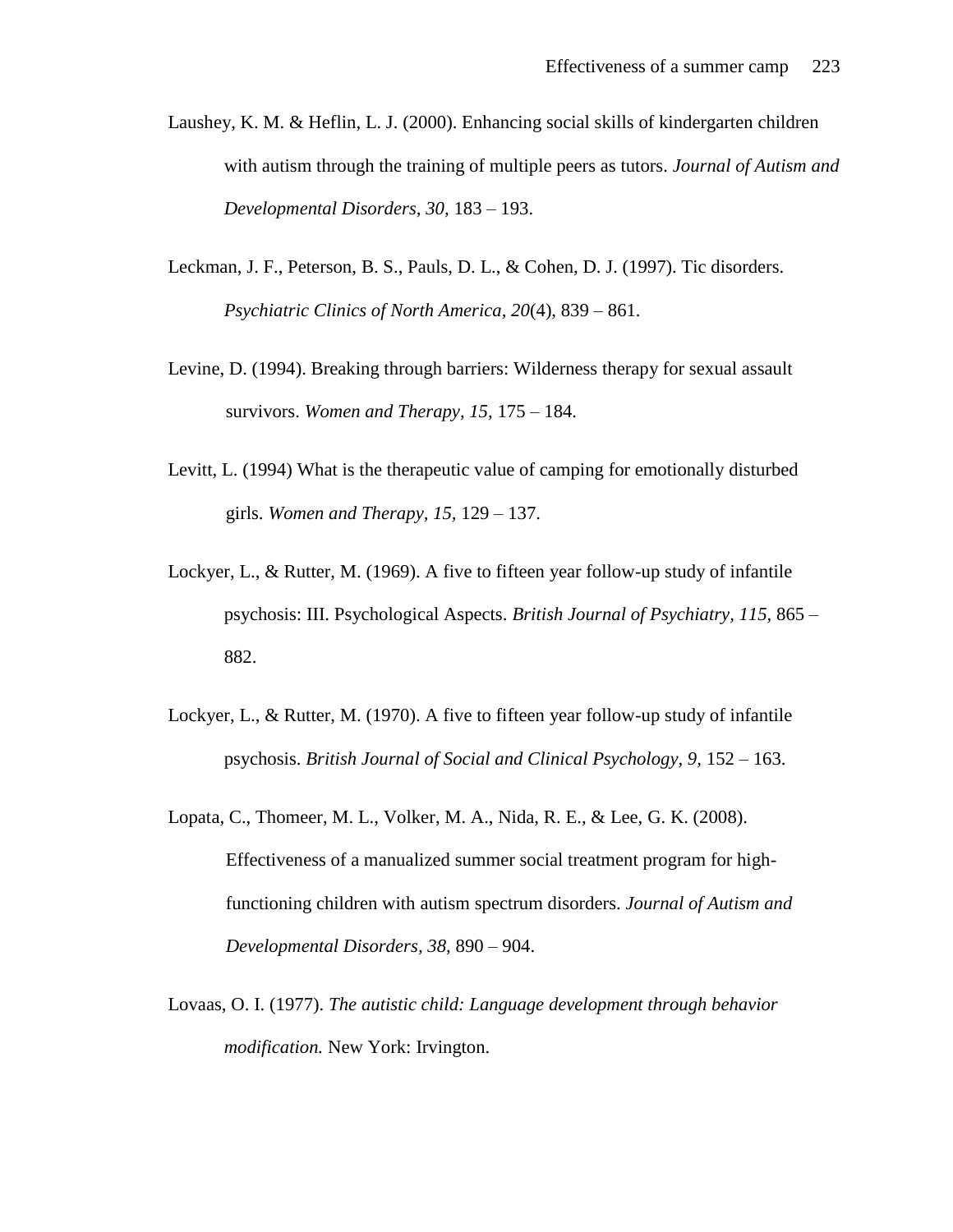- Lovaas, O. I. (1987). Behavioral treatment and normal educational and intellectual functioning in young autistic children. *Journal of Consulting and Clinical Psychology, 55,* 3 – 9.
- Lovaas, O. I., Berberich, J. P., Perloff, B. F., & Schaeffer, B. (1966). Acquisition of imitative speech by schizophrenic children. *Science, 151,* 705 – 707.
- Lovaas, O. I., Freitag, G., Gold, V. J., & Kassorla, I. C. (1965). Experimental studies in childhood schizophrenia: Analysis of self-destructive behavior. *Journal of Experimental Child Psychology, 2,* 67 – 84.
- Lovaas, O. I., Koegel, R., Simmons, J. Q., & Long, J. S. (1973). Some generalization and follow-up measures on autistic children in behavior therapy. *Journal of Applied Behavior Analysis, 6,* 131 – 166.
- Magnusson, P., & Saemundsen, E. (2001). Prevalence of autism in Iceland. *Journal of Autism and Developmental Disorders, 31* (2), 153 – 163.
- Maher Choutka, C., Doloughty, P. T., & Zirkel, P. A. (2004). The "discrete trials" of applied behavior analysis for children with autism: Outcome-related factors in case law. *The Journal of Special Education, 38,* 95 – 103.
- McEachin, J. J., Smith, T., & Lovaas, O. I. (1993). Long-term outcome for children with autism who received early intensive behavioral treatment. *American Journal on Mental Retardation, 4,* 359 – 372.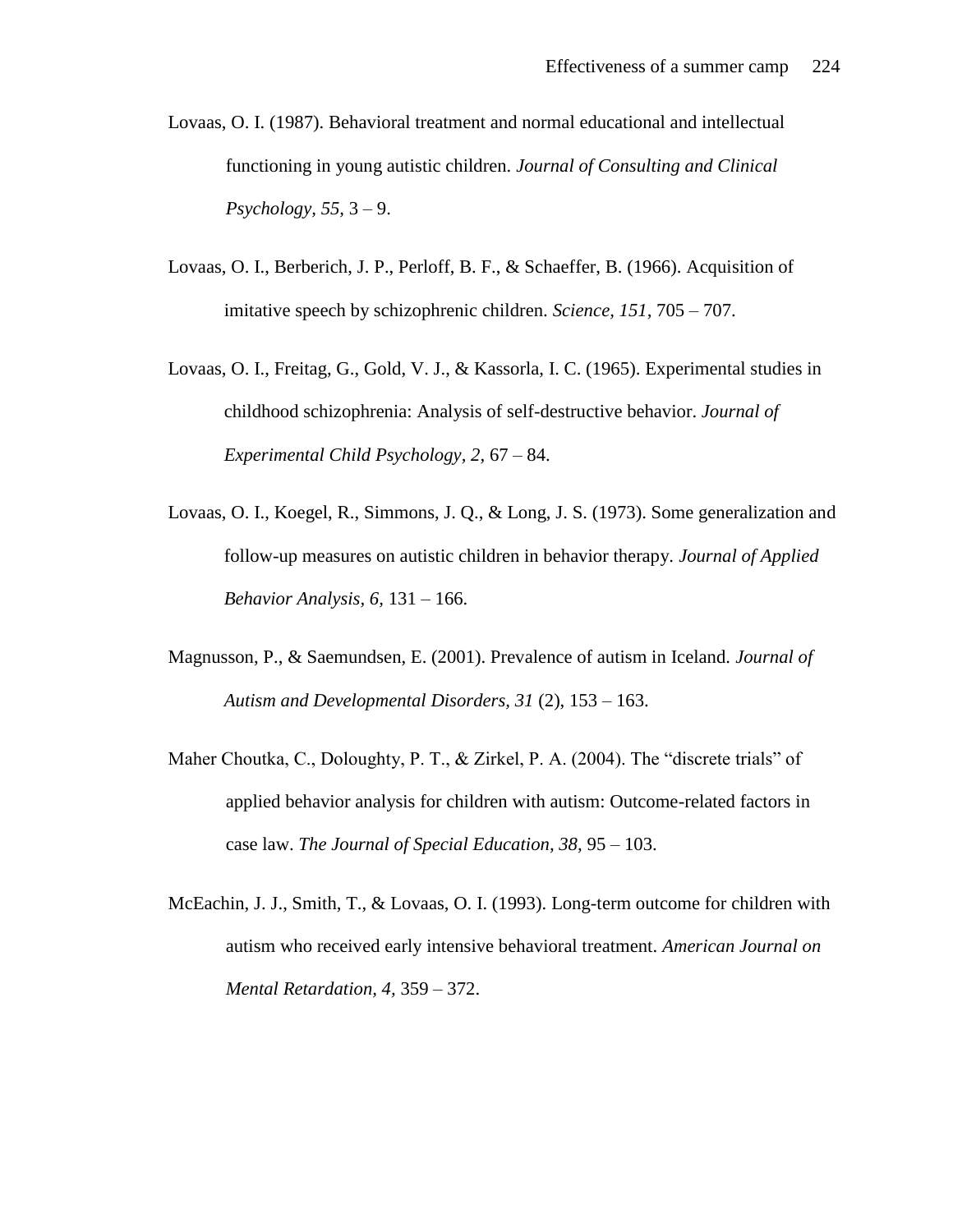- McGee, G., Daly, T., & Jacobs, H. (1994). The Walden preschool. In S. Harris & J. Handleman (Eds.), *Preschool education programs for children with autism* (pp. 127 – 162). Austin, TX: ProEd.
- McGee, G. G., Paradis, T., & Feldman, R. S. (1993). Free effects of integration on levels of autistic behavior. *Topics in Early Childhood Special Education, 13*(1), 57 – 67.
- McPeake, J. D., Kennedy, B., Grossman, J., & Beaulieu, L. (1991). Innovative adolescent chemical dependency treatment and its outcome: A model based on Outward Bound programming. *Journal of Adolescent Chemical Dependency, 2,* 29 – 57.
- Metz, J. R. (1965). Conditioning generalized imitation in autistic children. *Journal of Experimental Child Psychology, 4,* 389 – 399.
- Miranda-Linne, F., & Melin, L. (1992). Acquisition, generalization, and spontaneous use of color adjectives: A comparison of incidental teaching and traditional discretetrial procedures for children with autism. *Research in Developmental Disabilities, 13,* 191 – 210.
- Mishna, F. (2005). The application of self psychology to therapeutic camps. *Psychoanalytic Social Work, 12,* 51 – 71.
- Mundy, P., Sigman, M. D., Ungerer, J., & Sherman, T. (1986). Defining the social deficits of autism: The contribution of non-verbal. *Journal of Child Psychology and Psychiatry and Allied Disciplines, 27*(5), 657 – 669.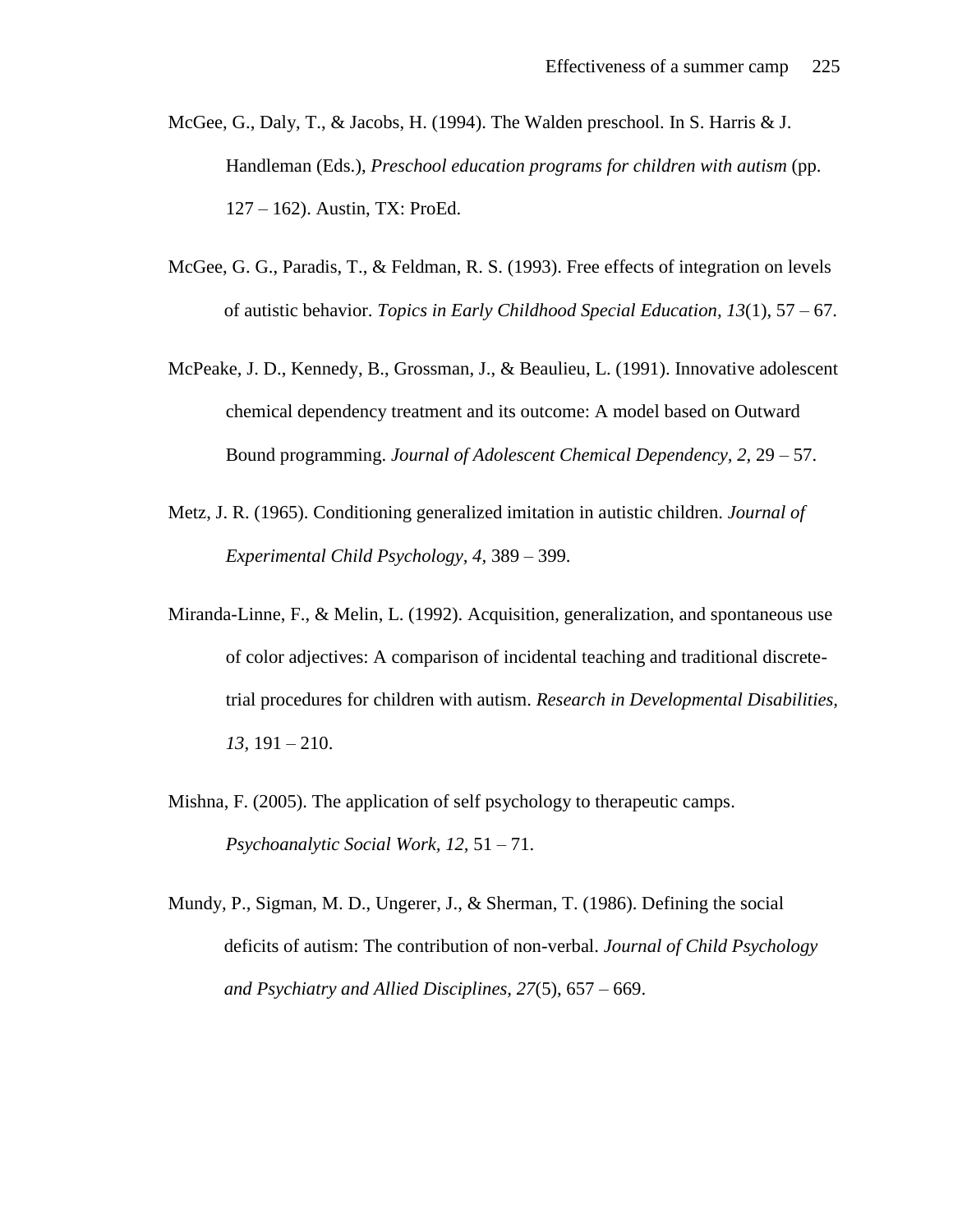- Munk, D. D., & Repp, A. C. (1994). The relationship between instructional variables and problem behavior: A review. *Exceptional Children, 60,* 390 – 401.
- National Research Council. (2001). Education of children with autism. Committee on Educational Interventions for Children With Autism, C. Lord & J. P. McGee (Eds.), Division of Behavioral and Social Sciences and Education. Washington, DC: National Academy Press.
- Nelson, E. C., & Pribor, E. F. (1993). A calendar savant with autism and Tourette syndrome: Response to treatment and thoughts on the interrelationships of these conditions. *Annals of Clinical Psychiatry, 5*(2), 135 – 140.
- Odom, S. L., Brown, W. H., Frey, T., Karasu, N., Smith-Canter, L. L., & Strain, P. S. (2003). Evidence-based practices for young children with autism: Contributions for single-subject design research. *Focus on Autism and Other Developmental Disabilities, 18,* 166 – 175.
- Perry, R., Cohen, I., & DeCarlo, R. (1995). Case study: Deterioration, autism, and recovery in two siblings. *Journal of the American Academy of Child and Adolescent Psychiatry, 34,* 232 – 237.
- Pennesi, C. M. & Klein, L. C. (2012). Effectiveness of the gluten-free, casein-free diet for children with autism spectrum disorder: Based on parental report. *Nutritional Neuroscience, 15,* 85 – 91.
- Rawson, H. E. (1973). Residential short-term camping for children with behavior problems: A behavior-modification approach. *Child Welfare, 52,* 511 – 520.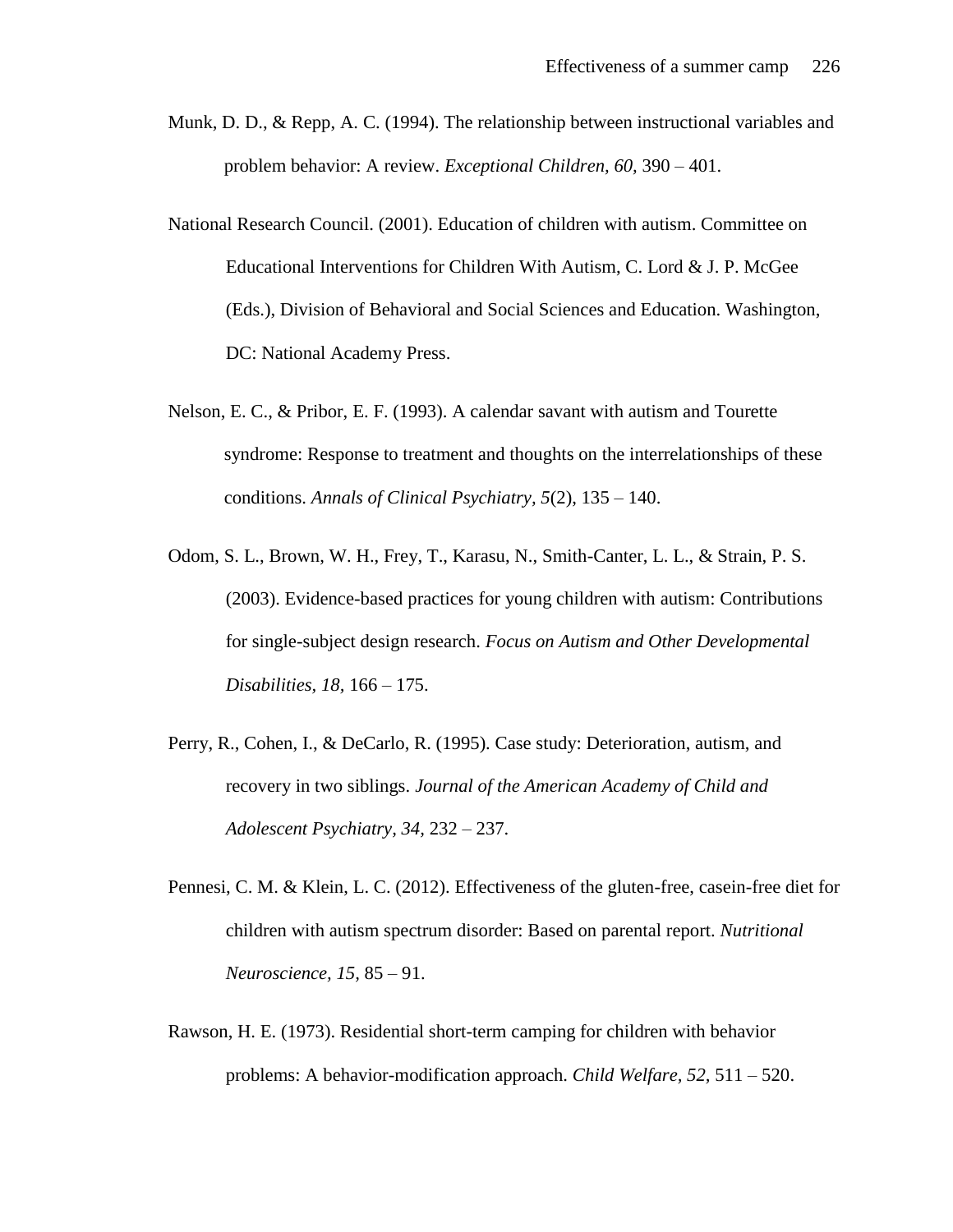- Rawson, H. E. (1978). Short-term residential therapeutic camping for behaviorally disordered children aged  $6 - 12$ : An academic remediation and behavior modification approach. *Therapeutic Recreation Journal, 18,* 17 – 23.
- Rawson, H. E., & McIntosh, D. (1991). The effects of therapeutic camping on the selfesteem of children with severe behavior problems. *Therapeutic Recreation Journal, 25,* 41 – 49.
- Realmuto, G. M., August, G. J., & Egan, E. A. (2004). Testing the goodness-of-fit of a multifaceted preventive intervention for children at risk for conduct disorder. *Canadian Journal of Psychiatry, 49,* 743 – 752.
- Reid, R., Trout, A.L., & Schartz, M. (2005). Self-regulation interventions for children with attention deficit/hyperactivity disorder. *Council for Exceptional Children, 71,* 361 – 377.
- Riviere, V., Becquet, M., Peltret, E., Facon, B., & Darchville, J. (2011). Increasing compliance with medical examination requests directed to children with autism: Effects of a high-probability request procedure. *Journal of Applied Behavior Analysis, 44,* 193 – 200.
- Roswal, G. M., Roswal, P. M., Harper, C. H., & Pass, A. L. (1986). The effect of a positive reinforcement-based camp program on the self-concept of handicapped and nonhandicapped students. *American Corrective Therapy Journal, 40,* 91 – 94.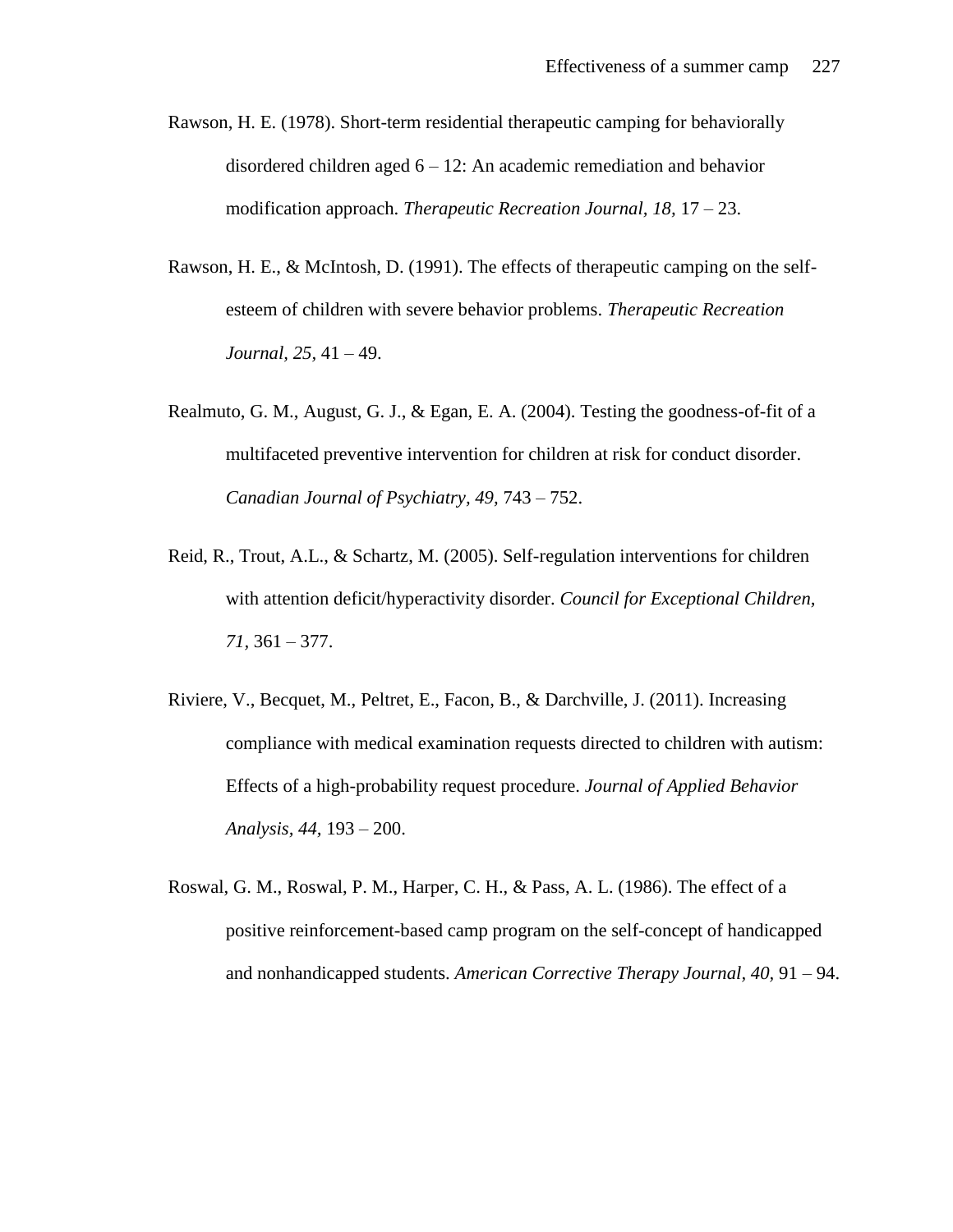- Rumsey, J. M., Rapoport, J. L., & Sceery, W. R. (1985). Autistic children as adults: Psychiatric, social, and behavioral. *Journal of the American Academy of Child Psychiatry, 24*(4), 465 – 473.
- Rutter, M. (1970). Autistic children: Infancy to adulthood. *Seminars in Psychiatry, 2,* 435  $-450.$
- Rutter, M. (1996). Autism research: Prospects and priorities. *Journal of Autism and Developmental Disorders, 26,* 257 – 276.
- Rutter, M. (1999). The Emmanuel Miller Memorial Lectur 1998: Autism: Two-way interplay between research and clinical world. *Journal of Child Psychology and Psychiatry, 40,* 169 – 188.
- Rutter, M. (2002). Classification: Conceptual issues and substantive findings. In E. Taylor & M. Rutter (Eds.), *Child and adolescent psychiatry* (4th ed., pp. 3 – 17). Oxford, England: Blackwell.
- Rutter, M., Bailey, A., Bolton, P., & Le Couter, A. (1994). Autism and known medical conditions: Myth and substance. *Journal of Child Psychology and Psychiatry and Allied Disciplines, 35*(2), 311 – 322.

Rutter, M., & Gould, M. (1985). Classification. In M. Rutter & L. Hersov (Eds.), *Child and Adolescent Psychiatry: Modern Approaches* (2nd ed., pp. 304 – 321). Cambridge, MA: Blackwell. Schoen, A. A. (2003). What potential does the applied behavior analysis approach have for the treatment of children and youth with autism? *Journal of Instructional Psychology, 30,* 125 – 130.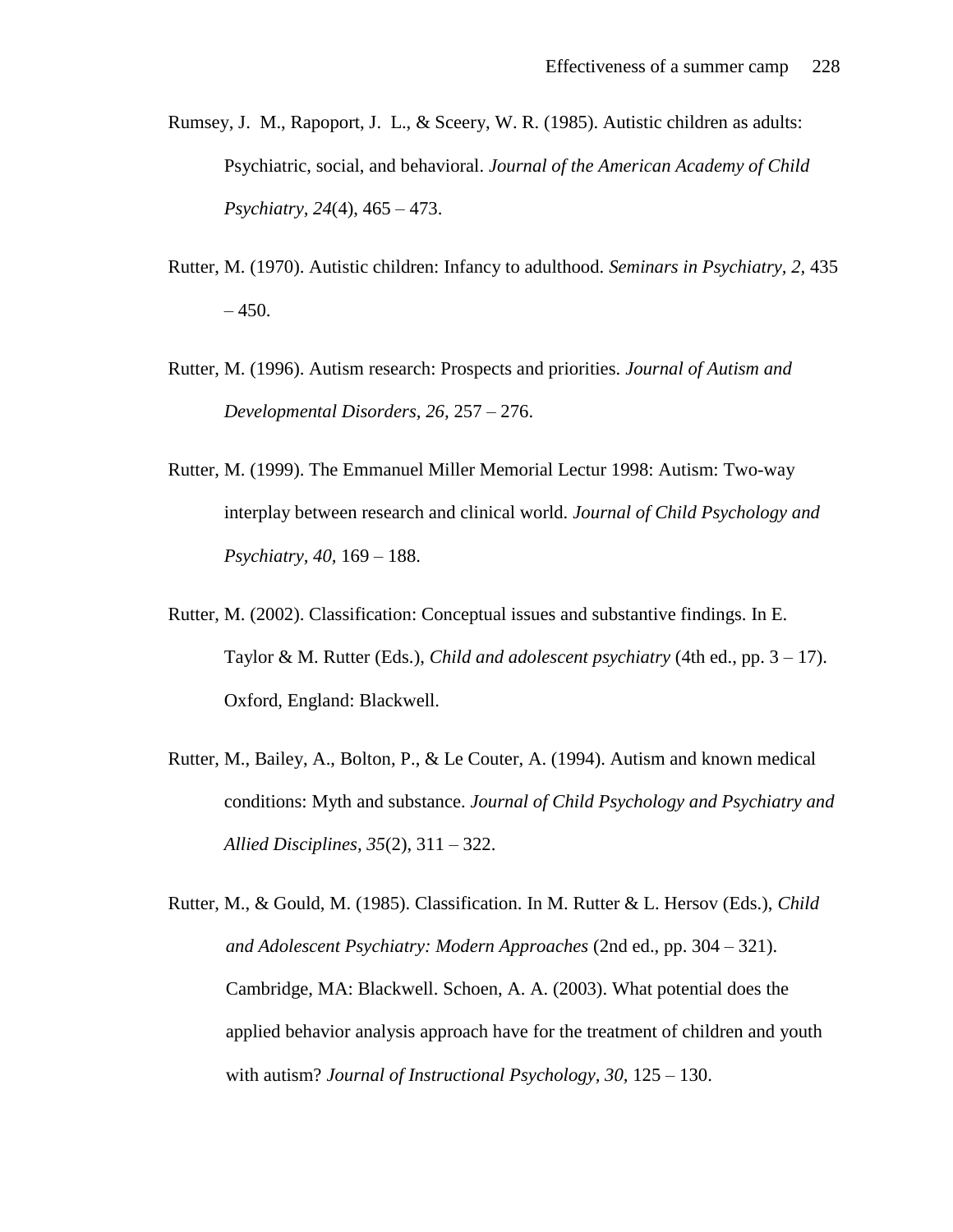- Schoen, A. A. (2003). What potential does the applied behavior analysis approach have for the treatment of children and youth with autism? *Journal of Instructional Psychology, 30,* 125 – 131.
- Schreibman, L. (2000). Intensive behavioral/psychoeducational treatments for autism: Research needs and future directions. *Journal of Autism and Developmental Disorders, 30,* 373 – 378.
- Schreibman, L., & Ingersoll, B. (2005). Behavioral interventions to promote learning in individuals with autism. In F. R. Volkmar, R. Paul, A. Klin, & D. Cohen (Series & Vol. Eds.), *Handbook of autism and pervasive developmental disorders: Vol. 2. Assessment, interventions and policy* (3rd ed., pp. 882 – 896). Hoboken, NJ: John Wiley & Sons, Inc.
- Schreibman, L., Kaneko, W. M., & Koegel, R. L. (1991). Positive affect of parents of autistic children: A comparison across two teaching techniques. *Behavior Therapy, 22,* 479 – 490.
- Schroeder, G. L., & Baer, D. M. (1972). Effects of concurrent and serial training on generalized vocal imitation in retarded children. *Developmental Psychology, 6,*   $293 - 301$ .
- Schumacher, B.I. & Rapp, J.T. (2011). Increasing compliance with haircuts in a child with autism. *Behavioral Interventions, 26,* 67 – 75.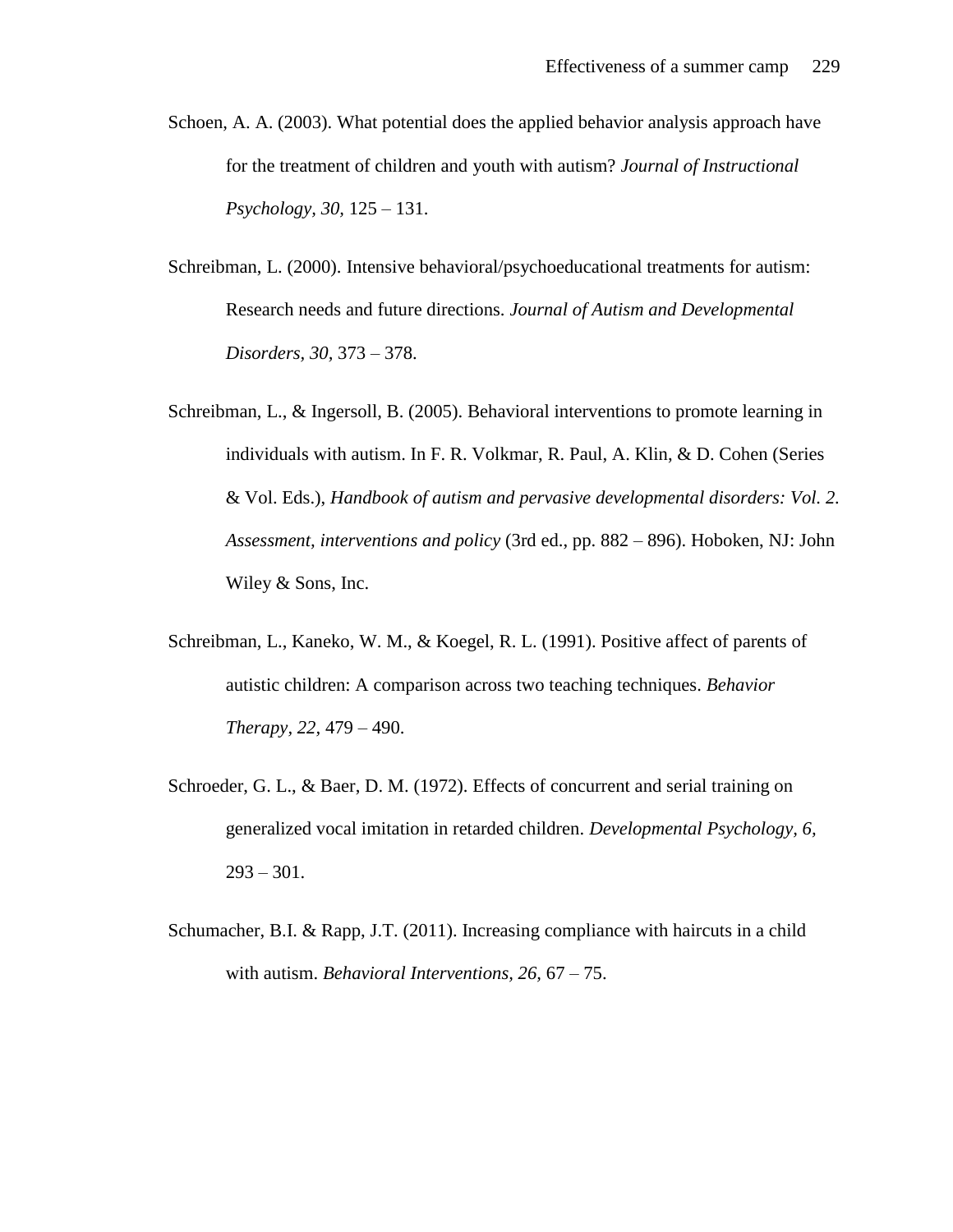- Smith, K. E., Gotlieb, S., Gurwitch, R. H., & Botcky, A. D. (1987). Impact of a summer camp experience on daily activity and family interactions among children with cancer. *Journal of Pediatric Psychology, 12,* 533 – 542.
- Smith, T. (1990). When and when not to consider the use of aversive interventions in the behavioral treatment of autistic children. In A. C. Repp & N. N. Singh (Eds.), *Perspectives on the use of nonaversive and aversive interventions with persons with developmental disabilities* (pp. 287 – 297). Sycamore, IL: Sycamore Press.
- Somervell, J. & Lambie, I. (2009). Wilderness therapy within an adolescent sexual offender treatment programme: A qualitative study. *Journal of Sexual Aggression, 15,* 161 – 177.
- Sponheim, E. (1996). Changing criteria of autistic disorders: A comparison of the *ICD-10*  research criteria and *DSM-IV* with *DSM-III-R,* CARS, and ABC. *Journal of Autism and Developmental Disorders, 26* (5), 513 – 525.
- Sponheim, E., & Skjeldal, O. (1998). Autism and related disorders: Epidemiological findings in a Norwegian study using *ICD-10* diagnostic criteria. *Journal of Autism and Developmental Disorders, 28*(3), 217 – 227.
- Spradlin, J. E. & Siegel, G. M. (1982). Language training in natural and clinical environments. *Journal of Speech and Hearing Disorders, 47,* 2 – 6.
- Steege, M. W., Mace, F. C., Perry, L., & Longenecker, H. (2007). Applied behavior analysis: Beyond discrete trial teaching. *Psychology in the Schools, 44,* 91 – 99.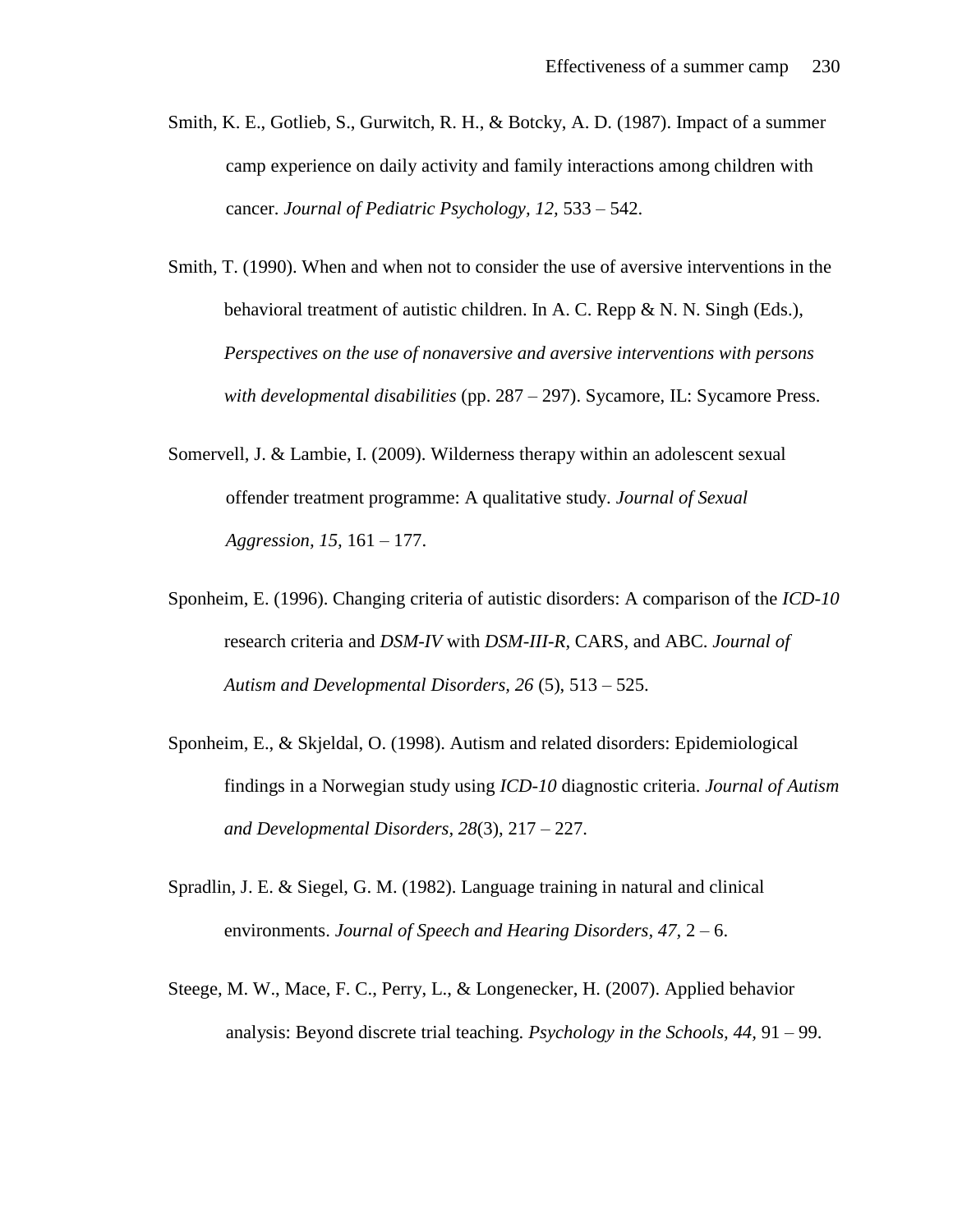- Steingard, R., & Biederman, J. (1987). Lithium responsive manic-like symptoms in two individuals with autism. *Journal of the American Academy of Child and Adolescent Psychiatry, 26*(6), 932 – 935.
- Summers, J. A., Houlding, C. M. & Reitzel, J. M. (2004). Behavior management services for children with autism/PDD: Program description and patterns of referral. *Focus on Autism and Other Developmental Disabilities, 19,* 95 – 101.
- Sundel, M., & Sundel, S. S. (2005). Introduction. In A. T. Pomponio & D. E. Axelsen (Eds.), *Behavior change in the human services: Behavioral and cognitive principles and applications* (5th ed., pp. 1-10). Thousand Oaks, CA: Sage Publications, Inc.
- Tager-Flusberg, H. (2004). Strategies for conducting research on language in autism. *Journal of Autism and Developmental Disorders, 34,* 75 – 80.
- Taylor, J. C., Ekdahl, M. M., Romanczyk, R. G., & Miller, M. L. (1994). Escape behavior in task situations: Task versus social antecedents. *Journal of Autism and Developmental Disorders, 24,* 331 – 344.
- Towbin, K. E. (2005). Pervasive developmental disorder not otherwise specified. In F. R. Volkmar, R. Paul, A. Klin, & D. Cohen (Series & Vol. Eds.), *Handbook of autism and pervasive developmental disorders: Vol. 1. Diagnosis, development, neurobiology, and behavior* (3rd ed., pp. 165 – 200). Hoboken, NJ: John Wiley & Sons, Inc.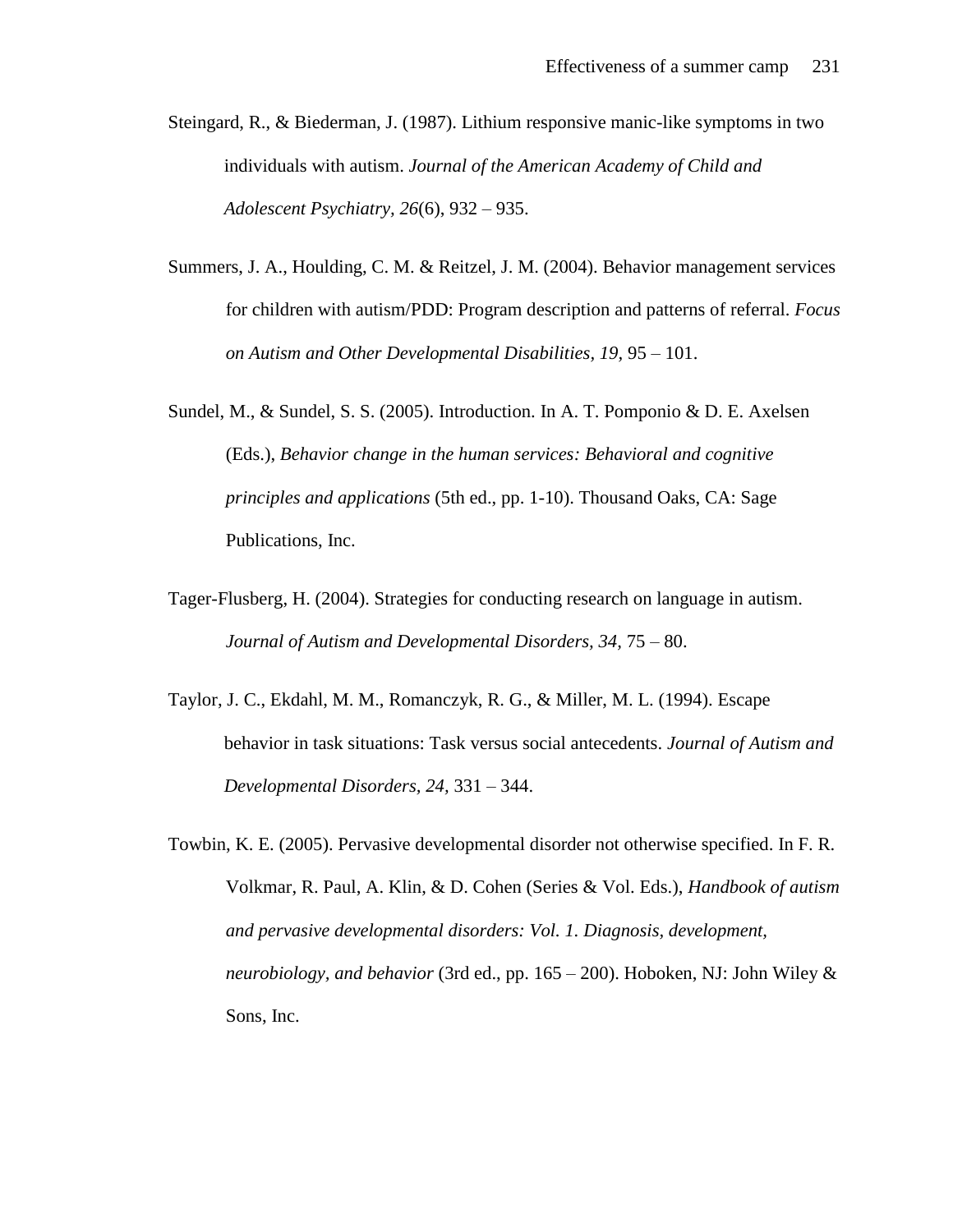- U.S. Department of Education. (2001). *To assure the free appropriate public education of all children with disabilities: Twenty-third annual report to Congress on the implementation of the Individuals with Disabilities Education Act.* Washington, DC: Author.
- Van Acker, R., Loncola, J. A., & Van Acker, E. Y. (2005). Rett syndrome: A pervasive developmental disorder. In F. R. Volkmar, R. Paul, A. Klin, & D. Cohen (Series & Vol. Eds.), *Handbook of autism and pervasive developmental disorders: Vol. 1. Diagnosis, development, neurobiology, and behavior* (3rd ed., pp. 126 – 164). Hoboken, NJ: John Wiley & Sons, Inc.
- Volkmar, F. R., & Klin, A. (2005). Issues in the classification of autism and related conditions. In F. R. Volkmar, R. Paul, A. Klin, & D. Cohen (Series & Vol. Eds.), *Handbook of autism and pervasive developmental disorders: Vol. 1. Diagnosis, development, neurobiology, and behavior* (3rd ed., pp. 5 – 41). Hoboken, NJ: John Wiley & Sons, Inc.
- Volkmar, F. R., Koenig, K., & State, M. (2005). Childhood disintegrative disorder. In F. R. Volkmar, R. Paul, A. Klin, & D. Cohen (Series & Vol. Eds.), *Handbook of autism and pervasive developmental disorders: Vol. 1. Diagnosis, development, neurobiology, and behavior* (3rd ed., pp. 70 – 87). Hoboken, NJ: John Wiley & Sons, Inc.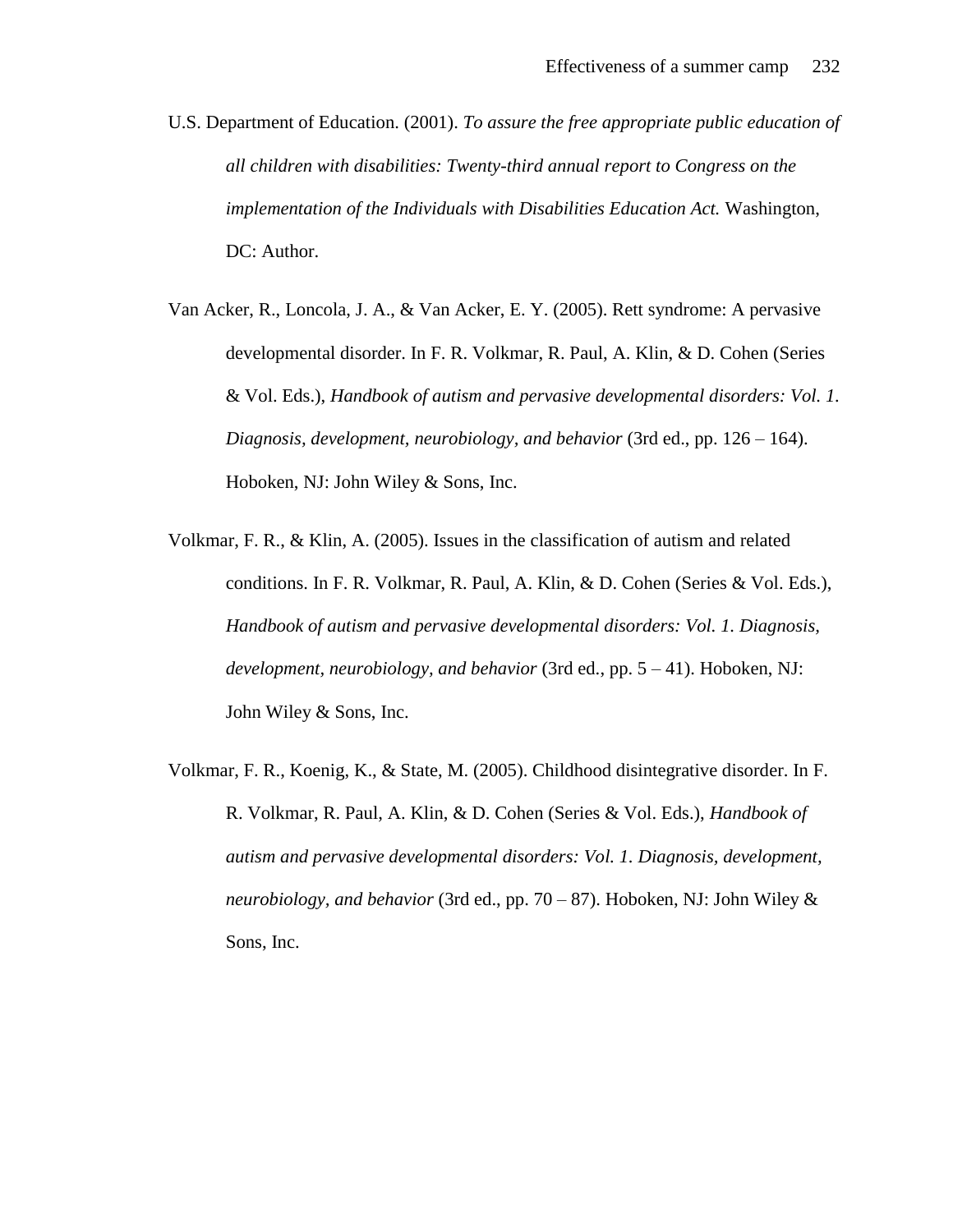- Volkmar, F. R., Lord, C., Bailey, A., Schultz, R. T., & Klin, A. J. (2004). Autism and Pervasive Developmental Disorders. *Journal of Child Psychology and Psychiatry, 45* (1), 135 – 170.
- Volkmar, F. R., & Nelson, D. S. (1990). Seizure disorders in autism. *Journal of the American Academy of Child and Adolescent Psychiatry, 29* (1), 127 – 129.
- Volkmar, F. R., & Schwab-Stone, M. (1996). Annotation: Childhood disorders in *DSM-IV. Journal of Child Psychology and Psychiatry and Allied Disciplines, 37(7), 779* – 784.
- Weber, R. C., & Thorpe, J. (1992). Teaching children with autism through task variation in physical education. *Exceptional Children, 59,* 77 – 86.
- Weiss, M. J. & Delmolino, L. (2006). The relationship between early learning rates and treatment outcome for children with autism receiving intensive home-based applied behavior analysis. *The Behavior Analyst Today, 7,* 96 – 109.
- Wetzel, M. C., McNaboe, C., & McNaboe, K. A. (1995). A mission based ecological evaluation of a summer camp for youth with developmental disabilities. *Evaluation and Program Planning, 18,* 37 – 46.
- Wilkinson, L. A. (2008). Self-management for children with high-functioning autism spectrum disorders. *Intervention in School and Clinic, 43*, 150 – 157.
- Wing, L. (1980). Childhood autism and social class: A question of selection? *British Journal of Psychiatry, 137,* 410 – 417.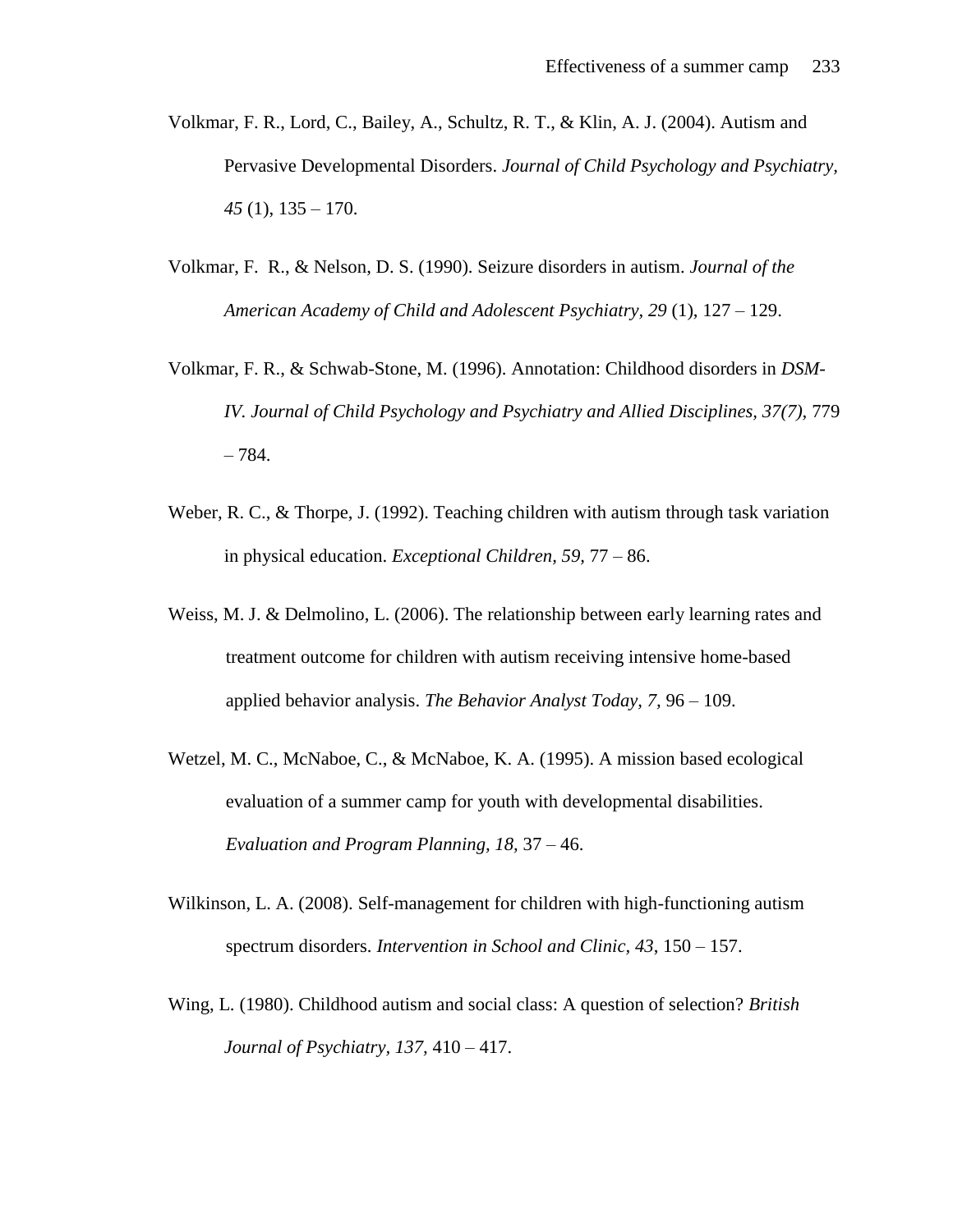Wolery, M., Barton, E. E., & Hine, J. F. (2005). Evolution of applied behavior analysis in the treatment of individuals with autism. *Exceptionality, 13,* 11 – 23.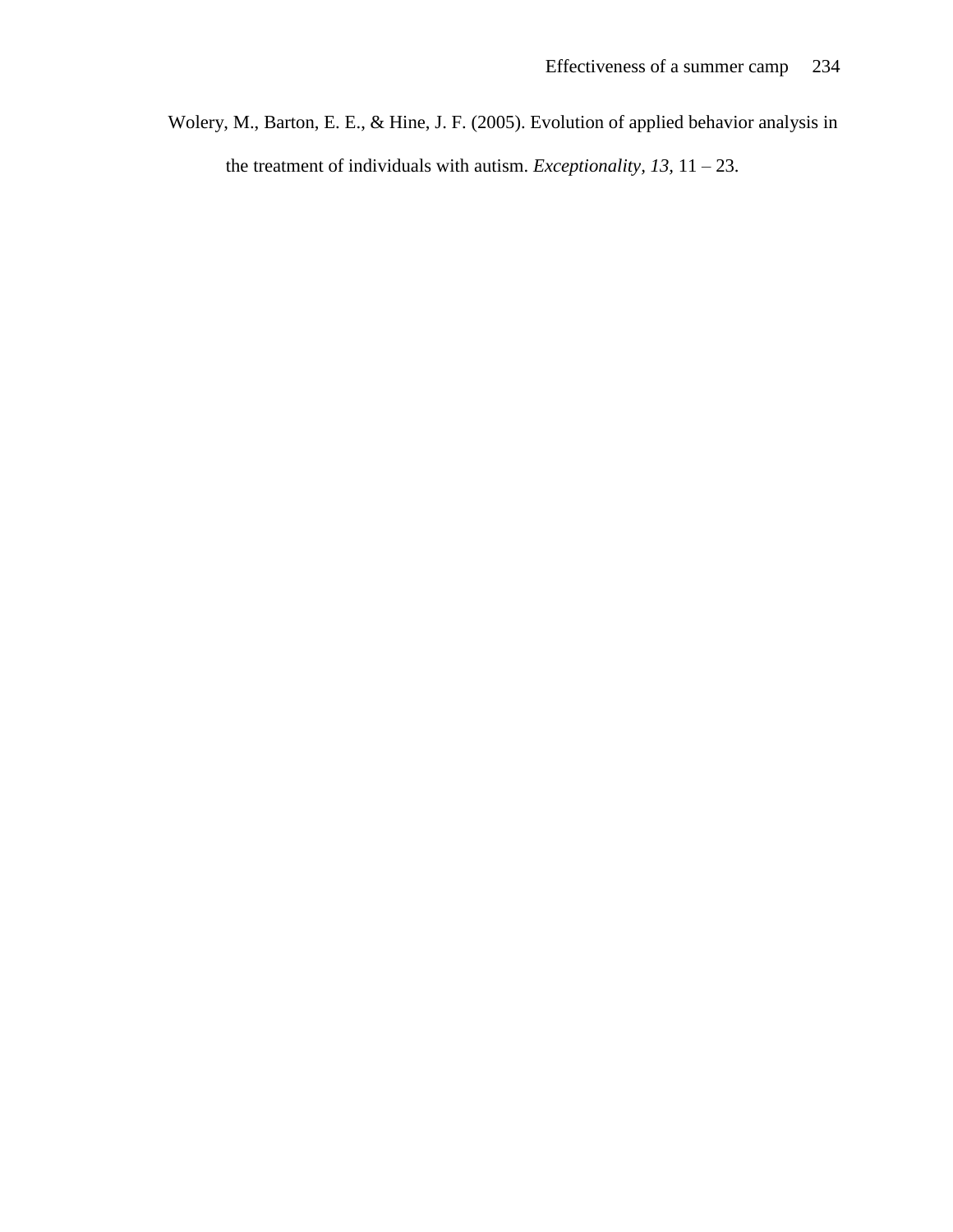APPENDIX A:

## **Exploring the Effectiveness of an Academic and Behavioral Remediation Summer**

## **Camp Program for Children with Autism Spectrum Disorders**

The purpose of this study is to investigate the effectiveness of using applied behavioral analysis (ABA) for children with autism spectrum disorders within a summer day camp setting. This project will study the effectiveness of ABA in decreasing negative behaviors and developing adaptive replacement behaviors, both of which facilitate the acquisition of new skills, within a summer day camp setting. The program will focus on changing behaviors that interfere with learning, which may mean decreasing inappropriate behaviors or increasing appropriate responses. This project will be done over the summer of 2008.

Shanna Metz, doctoral student in school psychology, will observe each child selected to participate in this study to collect baseline and intervention data. Baseline data will be collected within the first three days of the camp and will provide the researcher with a current estimate of the frequency of the child's target behavior. Throughout the remainder of the camp, intervention data will be collected to assess any changes in the target behavior that may occur as a result of participating in the camp. Interobserver reliability (agreement between independent observers) and adherence to the intervention procedures will be assessed during at least a third of the sessions to make sure that the agreement is well above the conventional 80% between independent observers or the children will be video-recorded throughout each observation period, allowing inter-rater reliability to be assessed during repeated viewings by a second rater and to ensure at least 95% agreement between raters. This will be dependent on the exact logistics of the camp set-up, in particular, the amount of time spent outside and the feasibility of utilizing video recording equipment.

There is minimal current research on the effectiveness of an individualized applied behavior analytic approach to working with children with autism in a summer camp setting. The National Research Council (2001) identified several characteristics of effective interventions for young children with autism, including early intervention, instructional objectives focusing on social skills, communication, adaptive living, recreation-leisure, cognitive, and academic skills, ongoing monitoring of interventions, an emphasis on generalization of skills, and systematic and intensive (defined as 25 hours per week, 5 days per week, and 12 months per year) one-on-one or small group instruction (Steege et al., 2007). While many children receive such services during the school year, there is a lack of services provided during the summer months, especially for children who attend public schools. Given the need for intensive instructional programming throughout the year, it seems not only appropriate, but necessary to provide children and families with services during the summer months.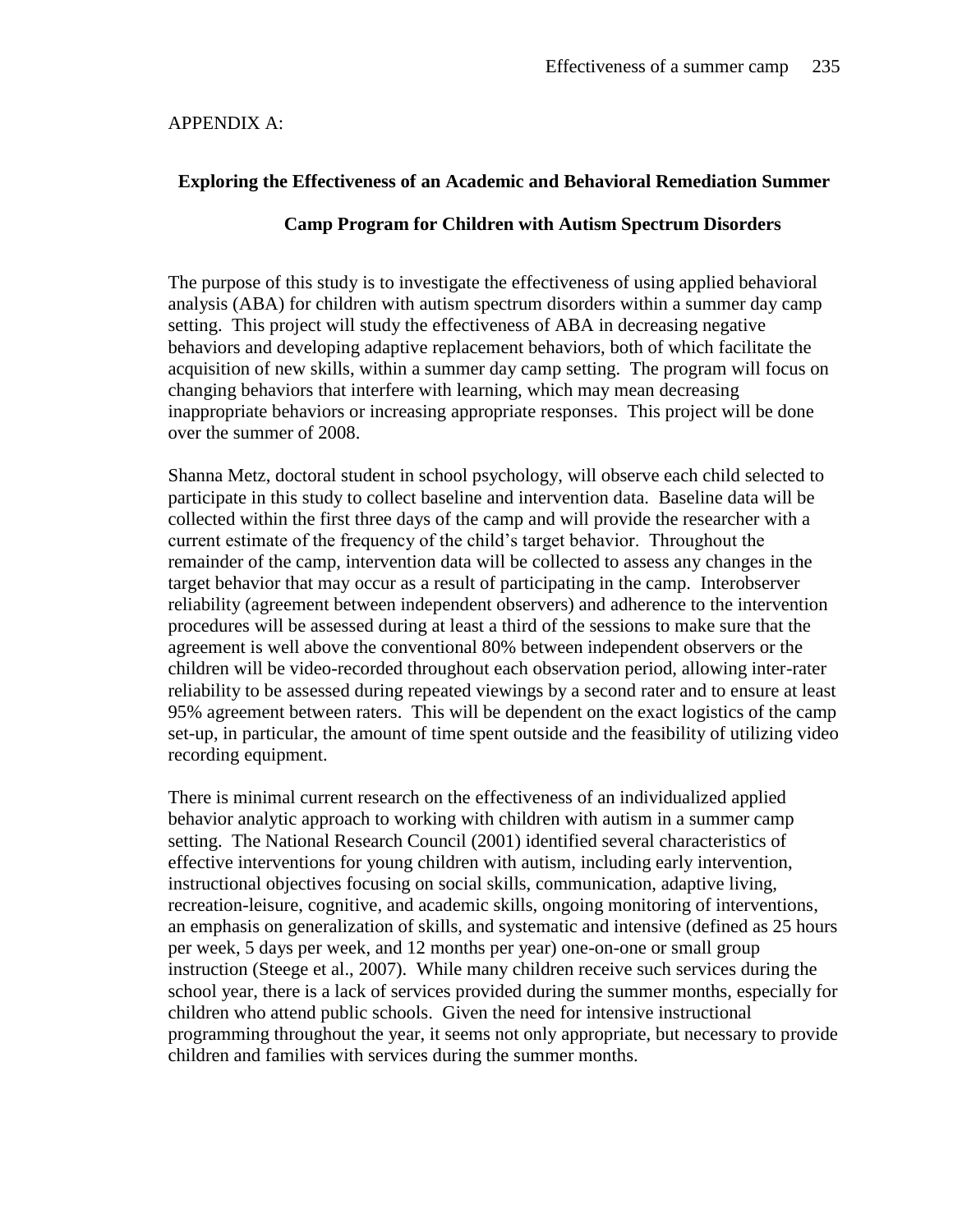If your child is selected for participation in the study, the primary researcher will select two or three behaviors to be targeted for change. Those behaviors will be observed and recorded during the first few days of the camp to determine the current level of the behavior. An individual behavioral plan will be developed to specifically address the target behaviors throughout the summer camp setting. Interventions will be used by camp staff to apply behavioral principles to the specific target behavior. Ongoing data will be collected through behavior observation to determine how the target behavior changes over the course of the 8-week camp.

In addition, you will be asked to complete a series of questionnaires about demographics and behavioral characteristics of your child. It will take approximately 45 minutes to complete the questionnaires.

All data will be maintained as confidential and no identifying information such as names will appear in any publication or presentation of the data. Data will be stored in a locked filing cabinet in the researcher's office.

For purposes of accuracy in data collection, with your permission, your child may be video-taped at the camp. Video tapes will only be reviewed by research staff and will be destroyed after the research project is completed.

The foreseeable risks or ill effects from participating in this study are minimal. There is minimal to no risk for the present study. Parents may become mildly uncomfortable in having their children videotaped. However, no one will observe the tapes except for the research assistants in charge of data collection. The tapes will be erased after they are observed. Due to the nature of the camp and the population being served, there may be a possible need for staff members to employ restraint procedures under emergency circumstances. All staff will be trained in proper restraint procedures.

One benefit your child may gain from participating in this study may be positive changes in behavior.

Your child's participation in this study is completely voluntary and you are free to withdraw your permission at anytime for any reason without penalty or prejudice from the investigator. Please feel free to ask any questions of the investigator before signing this Parental Permission form and at any time during the study.

For one's rights as a research subject, the following person may be contacted: Coordinator of Research Compliance, Office of Academic Research and Sponsored Programs, Ball State University, Muncie, IN 47306, (765) 285-5070, irb@bsu.edu.

\*\*\*\*\*\*\*\*\*\*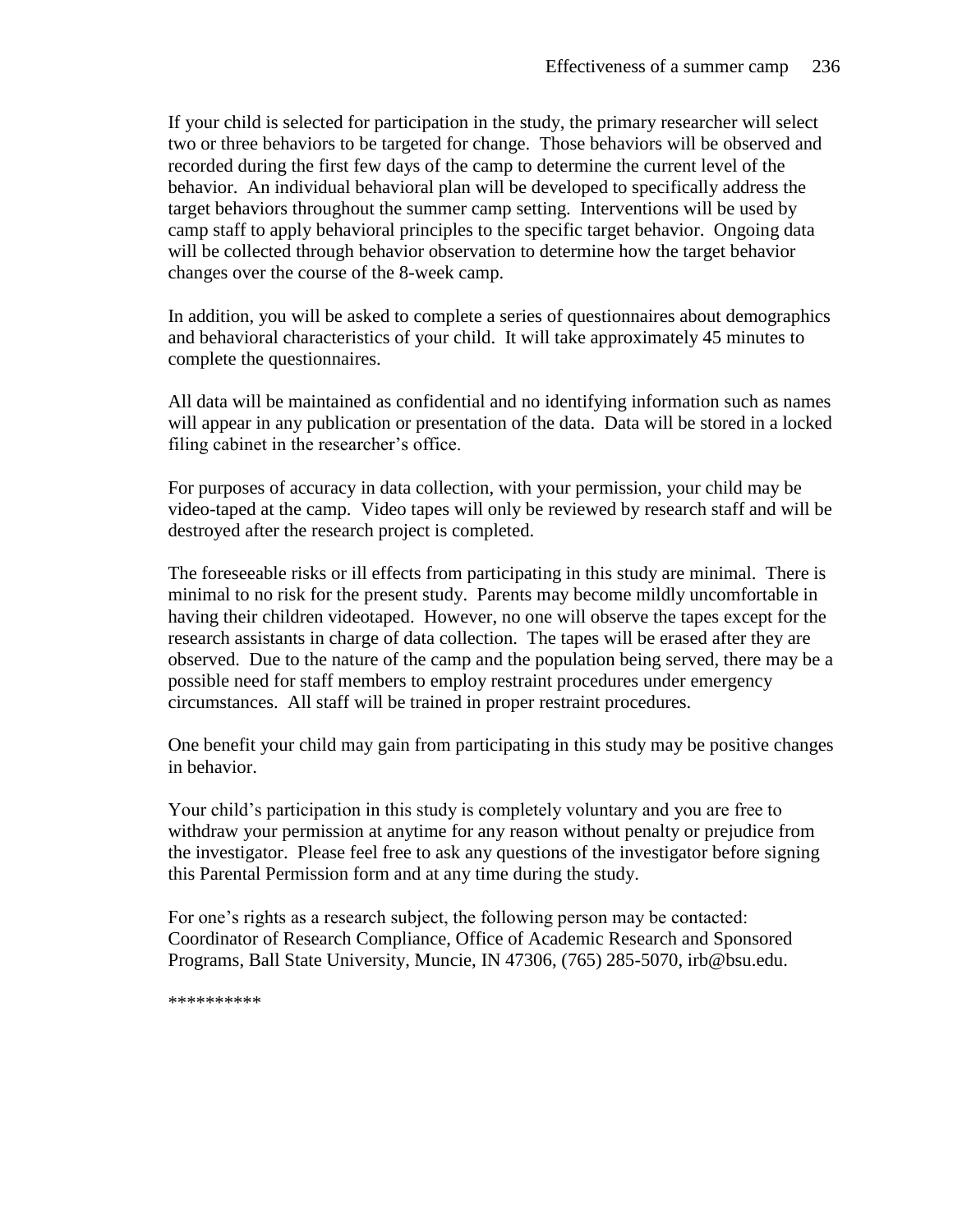I give permission for my child to participate in this research project entitled, "Exploring the Effectiveness of an Academic and Behavioral Remediation Summer Camp Program for Children with Autism Spectrum Disorders." I have had the study explained to me and my questions have been answered to my satisfaction. I have read the description of this project and give my permission for my child to participate. I understand that I will receive a copy of this informed consent form to keep for future reference.

\_\_\_\_\_\_\_\_\_\_\_\_\_\_\_\_\_\_\_\_\_\_\_\_\_\_\_\_\_\_\_\_ \_\_\_\_\_\_\_\_\_\_\_\_\_\_\_\_\_

\_\_\_\_\_\_\_\_\_\_\_\_\_\_\_\_\_\_\_\_\_\_\_\_\_\_\_\_\_\_\_\_ \_\_\_\_\_\_\_\_\_\_\_\_\_\_\_\_\_

Parent's Signature Date

Parent's Signature Date

Principal Investigator: Faculty Supervisor:

Shanna L. Metz, Graduate Student Dr. David E. McIntosh, HSPP,

School Psychology Special Education Ball State University Ball State University Muncie, IN 47306 Muncie, IN 47306

ABPP Telephone: (765) 285-8527 Telephone: (765) 285-5701 Email: [slmetz@bsu.edu](mailto:slmetz@bsu.edu) Email: [demcintosh@bsu.edu](mailto:demcintosh@bsu.edu)

Other graduate student data collectors include: Terri Truex, Belinda Hughes, Teresa Laking, and Joel Martin

Edition Date: 06/06/2008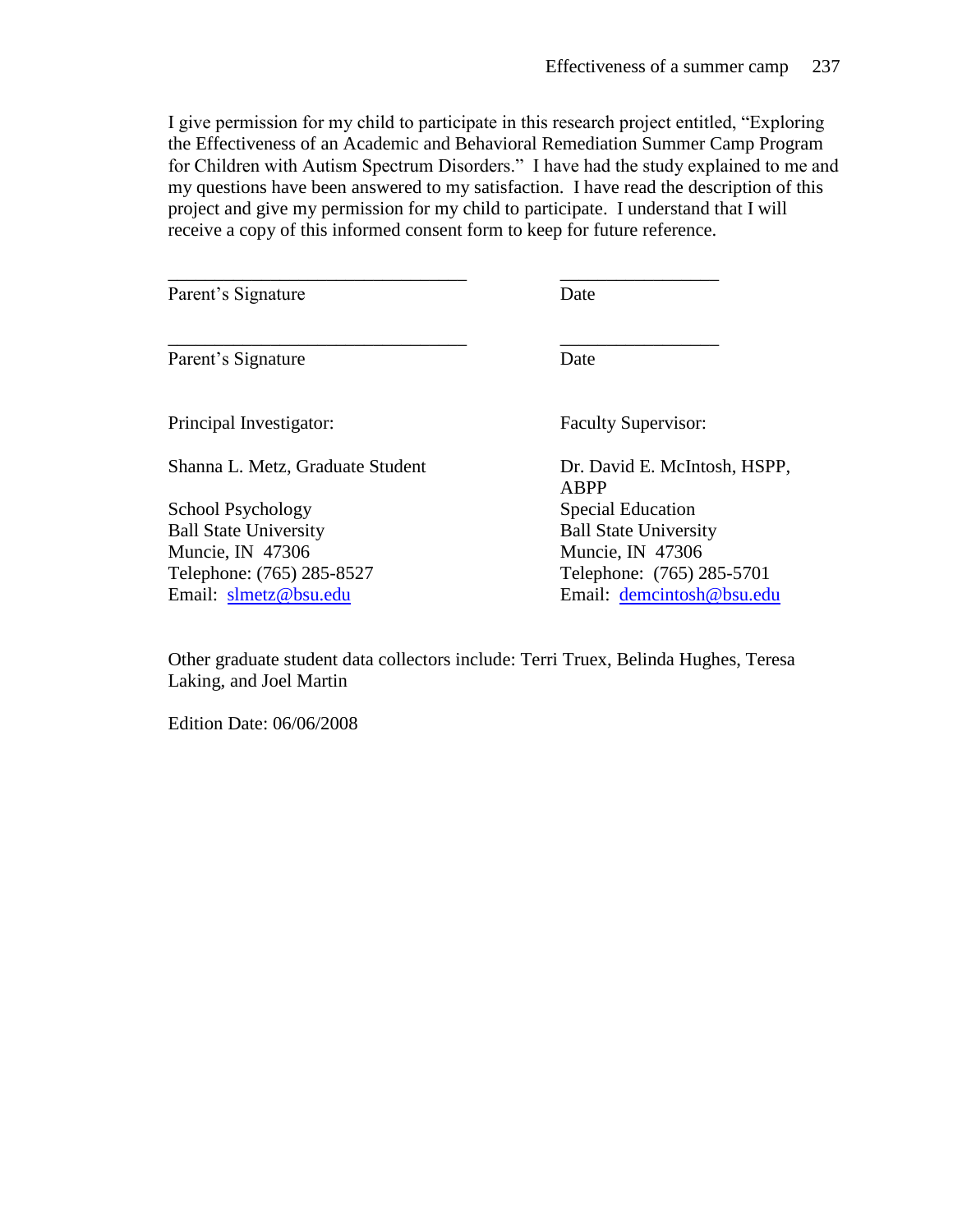APPENDIX B:

| <b>Research Participant Information</b>                                                                         |                                                 |                                                                                                                          |  |
|-----------------------------------------------------------------------------------------------------------------|-------------------------------------------------|--------------------------------------------------------------------------------------------------------------------------|--|
|                                                                                                                 |                                                 |                                                                                                                          |  |
| Address(s):                                                                                                     |                                                 |                                                                                                                          |  |
|                                                                                                                 |                                                 |                                                                                                                          |  |
|                                                                                                                 |                                                 |                                                                                                                          |  |
|                                                                                                                 |                                                 |                                                                                                                          |  |
|                                                                                                                 |                                                 |                                                                                                                          |  |
|                                                                                                                 |                                                 | When is the best time for us to contact you?                                                                             |  |
|                                                                                                                 |                                                 | Highest grade level completed by each parent in the home (place and X where                                              |  |
| appropriate)                                                                                                    |                                                 |                                                                                                                          |  |
| Father: Less than 9 <sup>th</sup> grade<br>_________ Some high school, no diploma<br>High School diploma or GED |                                                 | Mother $\_\_\_\_\$ Less than 9 <sup>th</sup> grade<br>_________ Some high school, no<br>diploma<br>- High School diploma |  |
| $\frac{1}{3}$ years of college<br>4 or more years of college                                                    |                                                 | or GED<br>1-3 years of college<br>4 or more years of<br>college                                                          |  |
| Current occupation:                                                                                             |                                                 |                                                                                                                          |  |
|                                                                                                                 |                                                 |                                                                                                                          |  |
|                                                                                                                 |                                                 |                                                                                                                          |  |
| Child's Name:<br>Gender:<br>M<br>Age:<br>Ethnicity (circle):                                                    | F<br><b>African American</b><br>Hispanic/Latino | White (Caucasian)<br>Asian                                                                                               |  |

Does your child have non-communicative speech? \_\_\_\_\_\_\_\_\_\_\_\_\_\_\_\_\_\_\_\_\_\_\_\_\_\_\_\_\_\_\_\_\_\_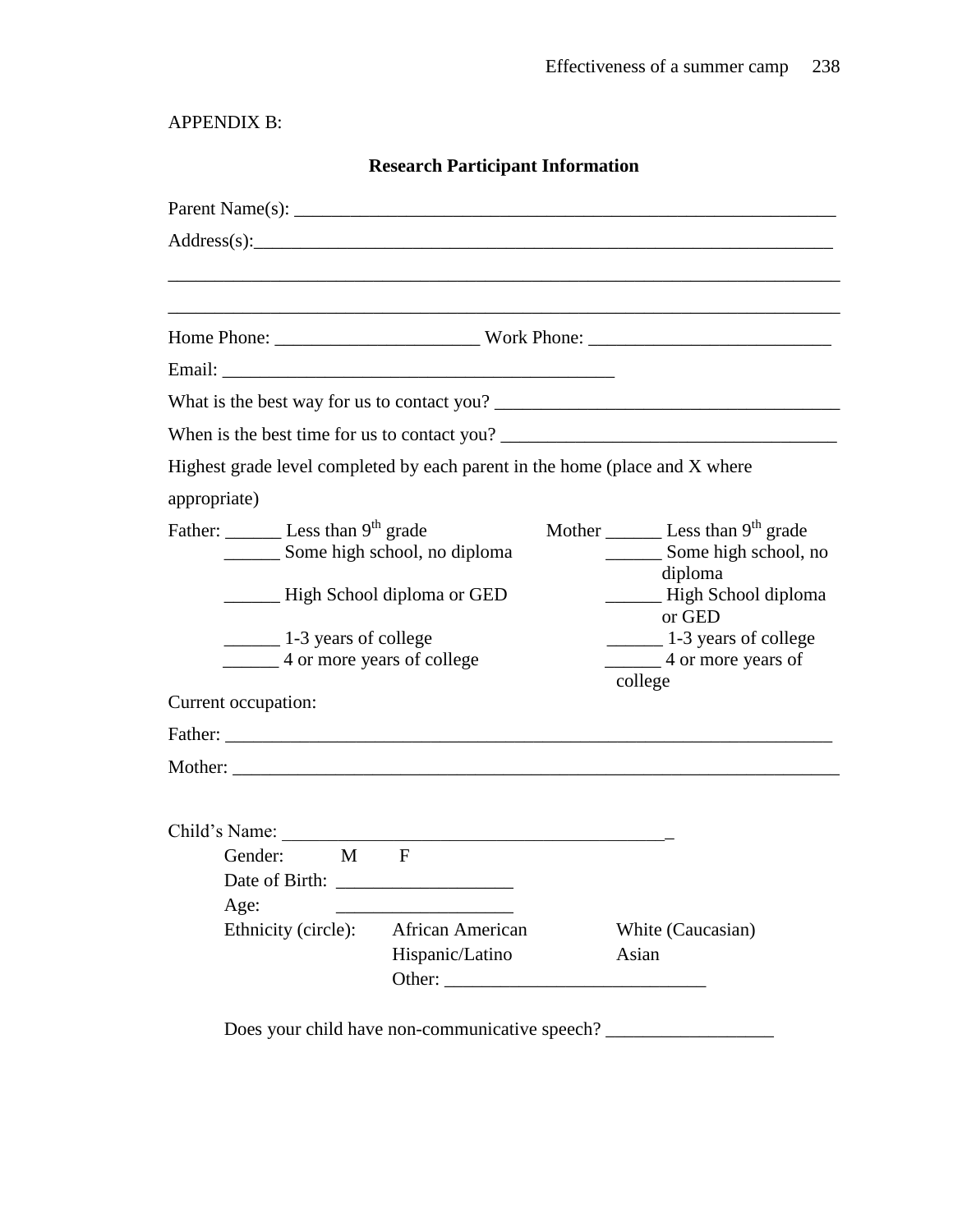| Please rate the severity of your child's autism:                                                                                                                                                                                                                                                                                                                                                                                                     | Mild:<br>Moderate:<br>Severe:               |  |
|------------------------------------------------------------------------------------------------------------------------------------------------------------------------------------------------------------------------------------------------------------------------------------------------------------------------------------------------------------------------------------------------------------------------------------------------------|---------------------------------------------|--|
| Does your child display any self-injurious behaviors? _____ Yes ____No<br>(Children who display self-injurious behaviors will not be included in this study)                                                                                                                                                                                                                                                                                         |                                             |  |
| Does your child have any physical limitations that would hinder the camp<br>experience? ______ Yes _____ No<br>(Children who have physical limitations will not be included in this study)                                                                                                                                                                                                                                                           |                                             |  |
| Has your child been diagnosed with a psychotic disorder or brain damage?<br>$Yes$ No<br>(Children with psychotic disorders or traumatic brain injury will not be included<br>in this study)                                                                                                                                                                                                                                                          |                                             |  |
| I have read and understand the above information and give permission for                                                                                                                                                                                                                                                                                                                                                                             | (insert child's name) to participate in the |  |
| research project entitled, "Exploring the Effectiveness of a Behavioral Remediation<br>Summer Camp Program for Children with Autism Spectrum Disorders."                                                                                                                                                                                                                                                                                             |                                             |  |
| Parent Signature                                                                                                                                                                                                                                                                                                                                                                                                                                     | Date                                        |  |
| Parent Signature                                                                                                                                                                                                                                                                                                                                                                                                                                     | Date                                        |  |
| NOTE: Completing and returning this application form is no guarantee that your child<br>will be selected to participate in the aforementioned research project. We will be<br>selecting only 5 children to participate in the current study. If your child is not selected<br>to participate, you will be contacted via mail within one week of submitting this<br>application. The deadline for submitting this application is Friday, June $6th$ . |                                             |  |
| Shanna L. Metz, M.S.<br>School Devehology Doctoral Student                                                                                                                                                                                                                                                                                                                                                                                           |                                             |  |

School Psychology Doctoral Student Ball State University (765)285-8527 [slmetz@bsu.edu](mailto:slmetz@bsu.edu)

David E. McIntosh, PhD., HSPP Dept. of Special Education Meeks Distinguished Professor  $(765)285-8500$ [demcintosh@bsu.edu](mailto:demcintosh@bsu.edu)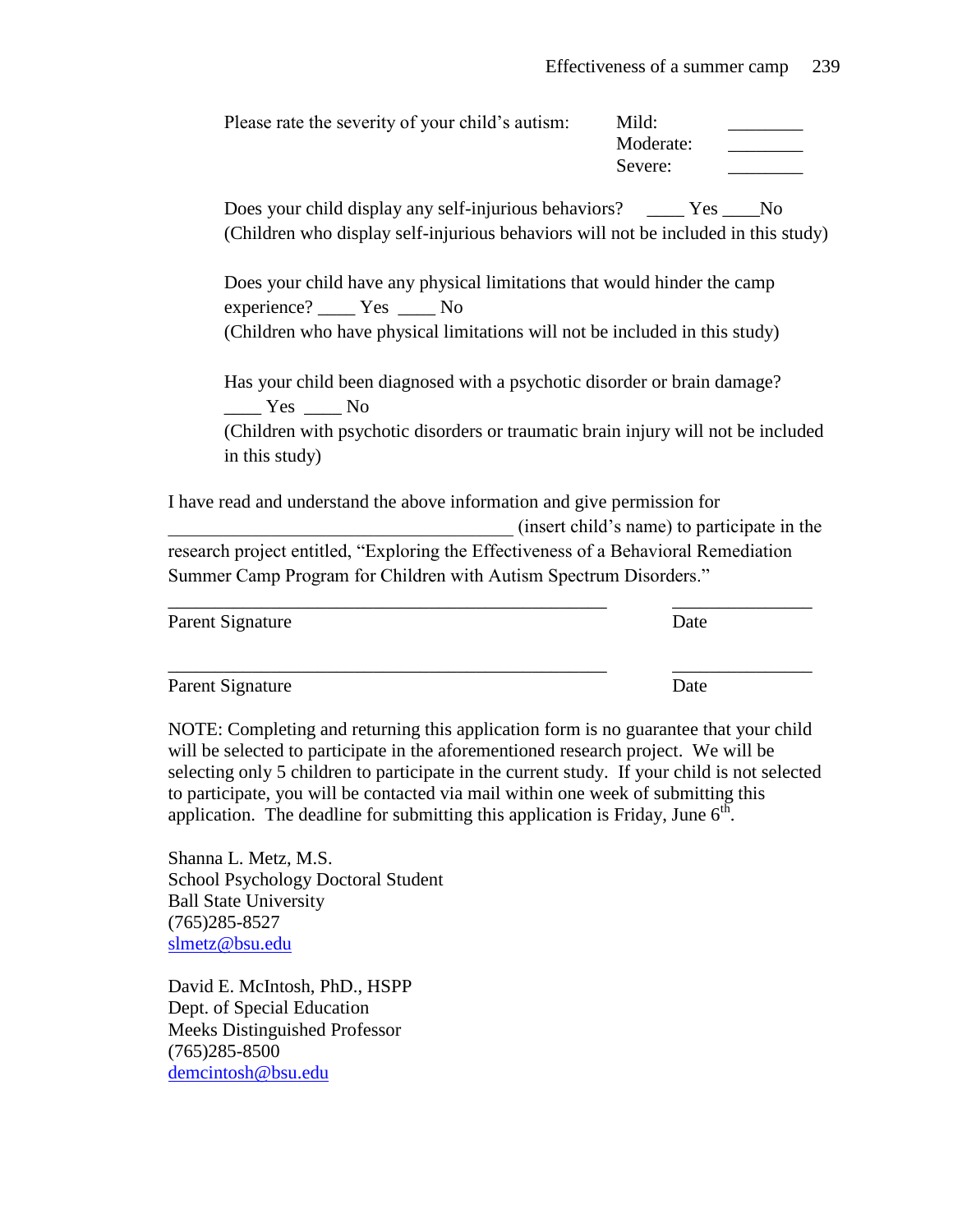Appendix C:

CAMPER: TRIBE: DATE: 5/28/2008

*Instruction: Put a*  $\sqrt{m}$  *mark next to the number if that item is missed and needs to be retrained. Train to competency on any missed items. For competency, the staff must achieve 100%.*

1. Trainee correctly identifies behaviors targeted in Behavior Support Plan (BSP) (List).

*Trainee should provide the target behaviors specific to the client and a brief description of the target. Immediate feedback should be provided on any missed items and the trainee should be tested again until competency is achieved.*

- 2. Trainee correctly identifies function(s) of behavior targeted in BSP.
- 3. Trainee correctly identifies antecedents (triggers) for target behaviors. *For full credit at least three must be identified. Trainee should be provided with immediate instruction on antecedents and setting events and retested until competency is achieved.*
- 4. Trainee correctly identifies Preventative and Support strategies and demonstrates (*if applicable*) how to perform steps of Preventative and Support strategies. *For full credit at least half of the strategies must be identified. Immediate feedback should be provided on any missed items. Trainee should be retested until competency is achieved.*
- 5. Trainee identifies positive behavior reinforcers to be used in program. *Trainee should identify at least three reinforcers to receive full credit.*
- 6. Trainee identifies and demonstrates the appropriate training of the replacement behavior(s) to be taught.